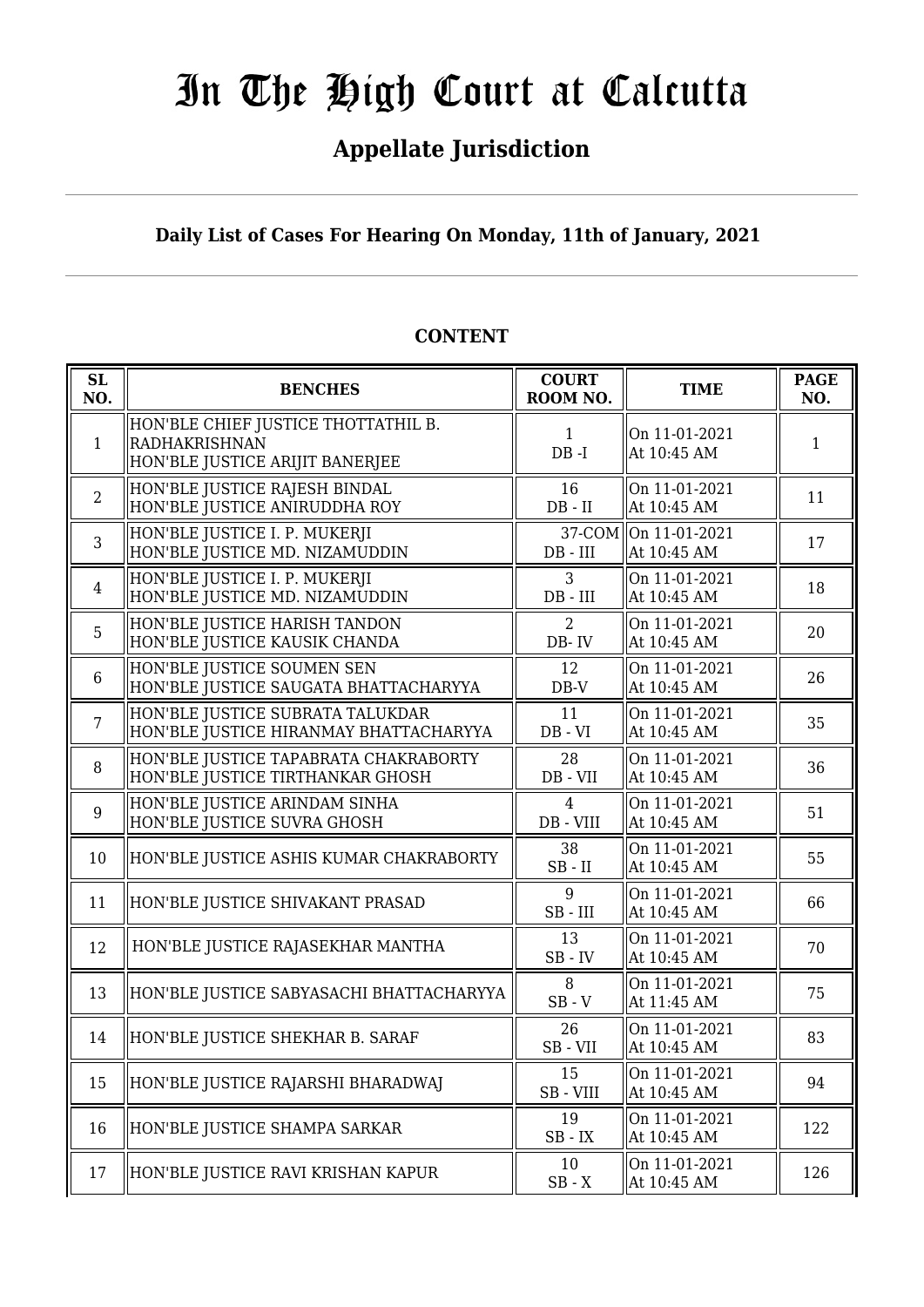| SL <sub>NO</sub> | <b>BENCHES</b>                       | <b>COURT</b><br>ROOM NO. | <b>TIME</b>                     | <b>PAGE</b><br>NO. |
|------------------|--------------------------------------|--------------------------|---------------------------------|--------------------|
| 18               | HON'BLE JUSTICE ARINDAM MUKHERJEE    | 23<br>$SB - XI$          | $ On 11-01-2021$<br>At 10:45 AM | 133                |
| 19               | HON'BLE JUSTICE BISWAJIT BASU        | 18<br>SB-XII             | On 11-01-2021<br>At 10:45 AM    | 138                |
| 20               | HON'BLE JUSTICE AMRITA SINHA         | 24<br>SB - XIII          | On 11-01-2021<br>At 10:45 AM    | 141                |
| 21               | HON'BLE JUSTICE ABHIJIT GANGOPADHYAY | 22<br>SB - XIV           | On 11-01-2021<br>  At 10:45 AM  | 157                |
| 22               | HON'BLE JUSTICE JAY SENGUPTA         | 32<br>$SB$ - $XV$        | On 11-01-2021<br>  At 10:45 AM  | 161                |
| 23               | HON'BLE JUSTICE BIBEK CHAUDHURI      | 30<br>SB-XVI             | On $11-01-2021$<br>At 10:45 AM  | 167                |
| 24               | HON'BLE JUSTICE SUBHASIS DASGUPTA    | 42<br>SB - XVII          | On 11-01-2021<br>At 10:45 AM    | 172                |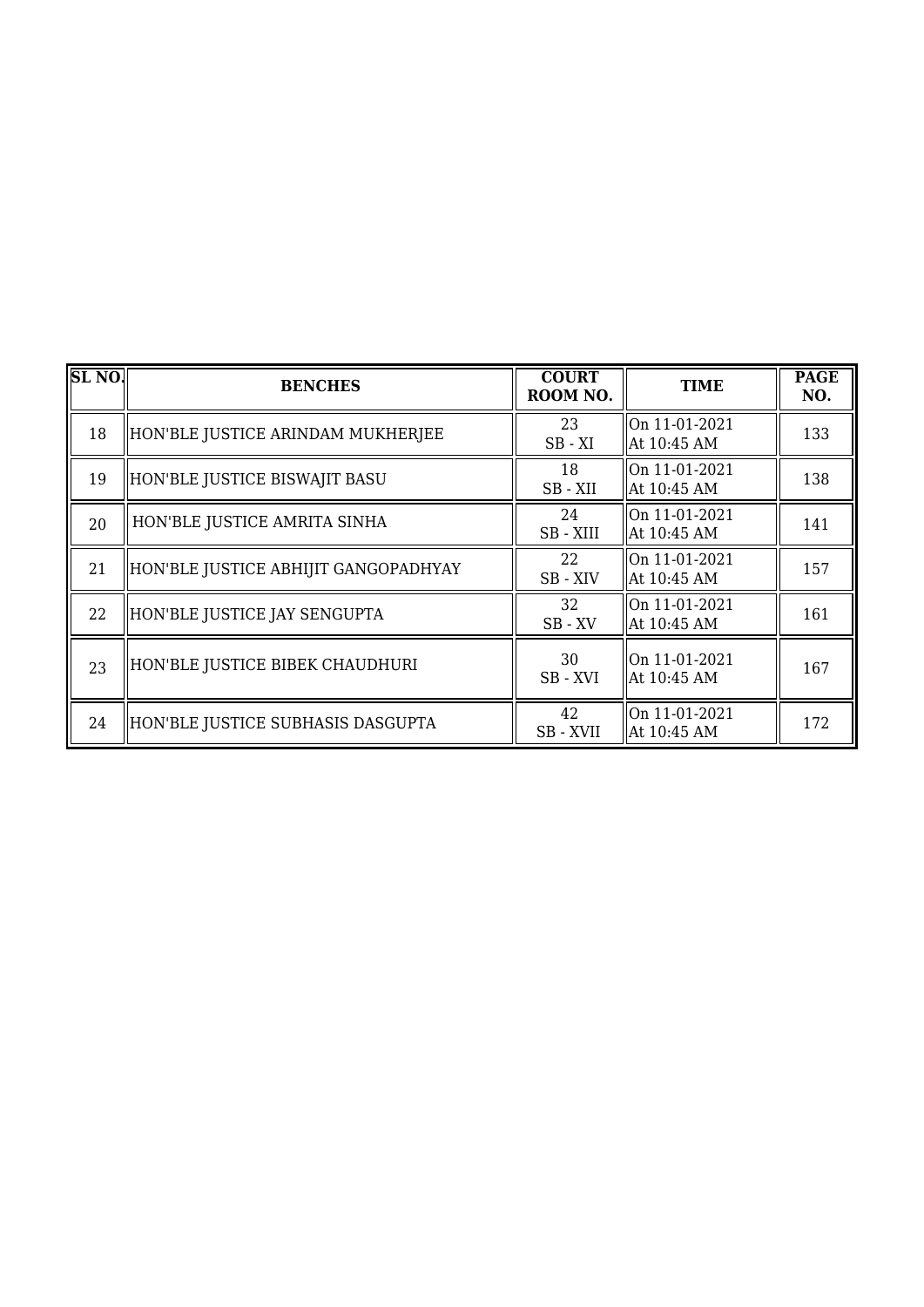

# **Appellate Side**

**DAILY CAUSELIST For Monday The 11th January 2021**

**COURT NO. 1**

**DIVISION BENCH (DB -I)**

**AT 10:45 AM**

### **HON'BLE CHIEF JUSTICE THOTTATHIL B. RADHAKRISHNAN HON'BLE JUSTICE ARIJIT BANERJEE ( VIA VIDEO CONFERENCE )**

**ON AND FROM MONDAY, THE 11TH JANUARY, 2021 - APPEALS FROM ORDERS RELATING TO RESIDUARY UNDER GROUP IX INCLUDING APPLICATIONS CONNECTED THERETO;**

### **PUBLIC INTEREST LITIGATION;**

### **CRIMINAL CONTEMPT MATTERS;**

### **APPEALS UNDER SECTION 19(1)(a) OF THE CONTEMPT OF COURT'S ACT;**

### **APPLICATIONS UNDER SECTION 27 OF THE ELECTRICITY REGULATORY COMMISSION ACT, 1998, INCLUDING APPLICATIONS CONNECTED THERETO;**

### **HABEAS CORPUS;**

### **ANY OTHER MATTER, IRRESPECTIVE OF CLASSIFICATION, AS DIRECTED BY THE HON'BLE THE CHIEF JUSTICE.**

#### **NOTE: MATTERS WILL BE TAKEN UP THROUGH PHYSICAL HEARING ONLY WHEN BOTH THE PARTIES ARE AGREED. NO MENTIONING IN COURT**

#### **TO BE MENTIONED**

| 1   | MAT/56/2019                   | DR TUSHAR KANTI<br>KARMAKAR<br>VS<br>SHILABATI HOSPITAL LTD &<br><b>ORS</b> | ROSHAN SENGUPTA |
|-----|-------------------------------|-----------------------------------------------------------------------------|-----------------|
|     | IA NO: CAN/6/2020, CAN/7/2020 |                                                                             |                 |
| wt2 | MAT/815/2020                  | DR TUSHAR KANTI<br>KARMAKAR<br>VS<br>SHILABATI HOSPITAL PVT<br>LTD AND ORS  | SUBHAJIT DAS    |
|     | IA NO: CAN/1/2020             |                                                                             |                 |
| wt3 | MAT/702/2020                  | DR TUSHAR KANTI<br>KARMAKAR<br>VS<br>SHILABATI HOSPITAL                     | SUBHAJIT DAS    |

IA NO: CAN/1/2020

## **FIXED PIL MATTER**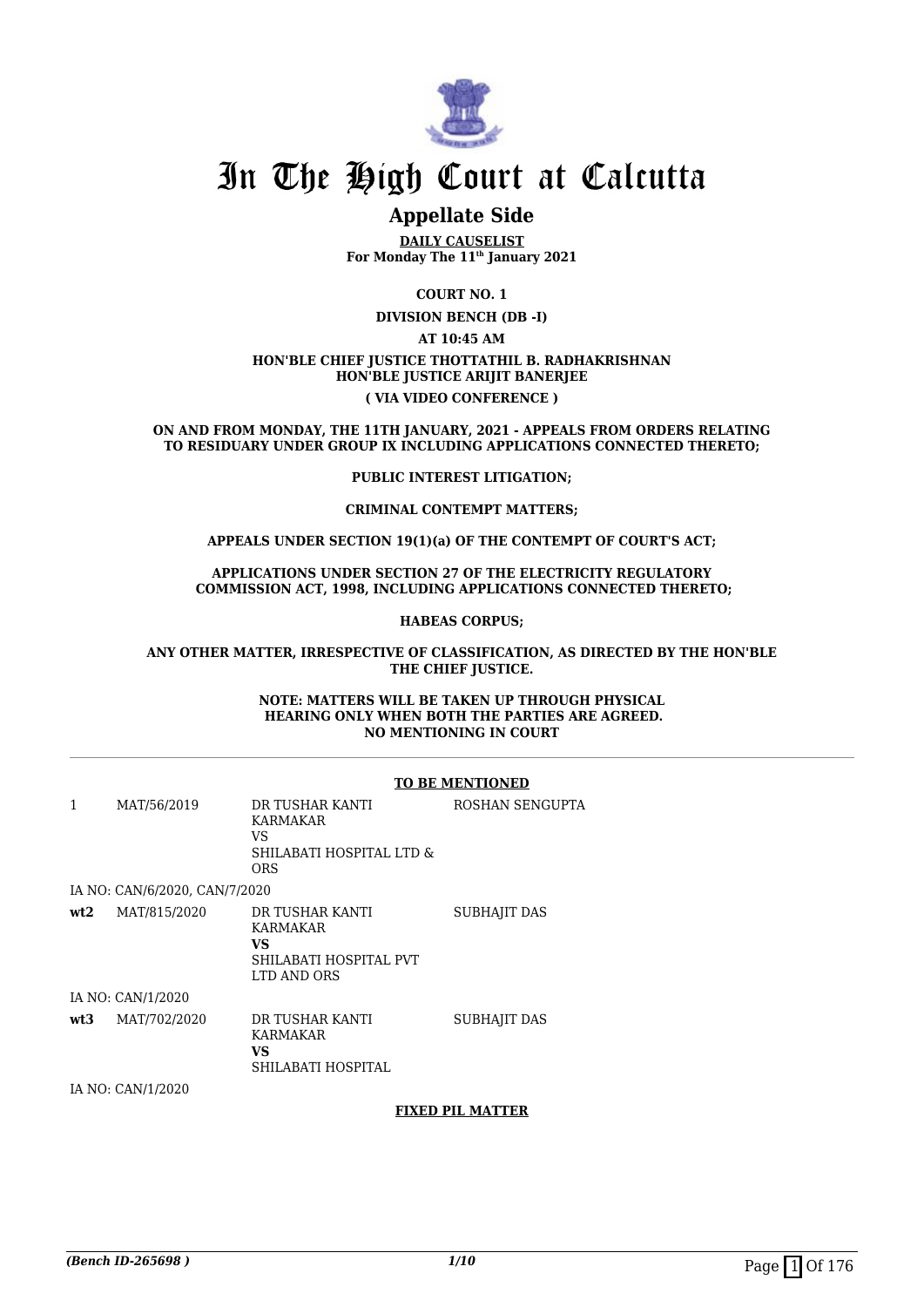# *DAILY CAUSELIST COURT NO 1-FOR MONDAY THE 11TH JANUARY 2021 HIGH COURT OF CALCUTTA - 2 -*

| WPA/14656/2019    | ATASI GHOSH & ORS                                                                                                                    | MD ZOHAB ROUF                                                                                                                                                   | MR. SAIKAT<br><b>BANERJEE FOR</b>                                                                        |
|-------------------|--------------------------------------------------------------------------------------------------------------------------------------|-----------------------------------------------------------------------------------------------------------------------------------------------------------------|----------------------------------------------------------------------------------------------------------|
|                   | STATE OF WEST BENGAL &<br><b>ORS</b>                                                                                                 |                                                                                                                                                                 | CALCUTTA HIGH<br>COURT<br><b>ADMINISTRATION</b>                                                          |
| WPA(P)/4/2020     | RAJU GAYEN AND ORS                                                                                                                   | SADHAN KUAMR HALDAR                                                                                                                                             |                                                                                                          |
|                   | STATE OF WEST BENGAL<br>AND ORS.                                                                                                     |                                                                                                                                                                 |                                                                                                          |
| WPA(P)/6/2020     | DIBAKAR SHEE AND ORS<br>VS<br>STATE OF WEST BENGAL                                                                                   | ANISH KUMAR MUKHERJEE                                                                                                                                           |                                                                                                          |
| WPA(P)/9/2020     |                                                                                                                                      |                                                                                                                                                                 |                                                                                                          |
|                   | VS<br>STATE OF WEST BENGAL<br>AND ORS.                                                                                               |                                                                                                                                                                 |                                                                                                          |
| WPA/5327/2020     | COURT IN IT'S OWN<br><b>MOTION</b>                                                                                                   |                                                                                                                                                                 |                                                                                                          |
| IA NO: CAN/1/2020 |                                                                                                                                      |                                                                                                                                                                 |                                                                                                          |
| WPA(P)/13/2020    | THE COURT ON ITS OWN<br>MOTION IN RE UNNATURAL<br>DEATH OF A TEENAGED<br>BOY IN MALLARPUR P.S.,<br><b>BIRBHUM</b><br><b>VS</b><br>NA | NA                                                                                                                                                              | SAIKAT BANERJEE                                                                                          |
| WPA/2259/2020     | SUBRATA MONDAL<br><b>VS</b><br>STATE OF WEST BENGAL &                                                                                | SUBHRANGSU PANDA                                                                                                                                                |                                                                                                          |
|                   |                                                                                                                                      |                                                                                                                                                                 |                                                                                                          |
| WPA/7051/2020     | LAKSHMIKANTA LAGAR<br><b>VS</b>                                                                                                      | PINGAL BHATTACHARYYA                                                                                                                                            |                                                                                                          |
|                   |                                                                                                                                      |                                                                                                                                                                 |                                                                                                          |
| WPA/7758/2020     | PRITOM PAL MINOR REPD<br>BY PRADYUT KUMAR PAL<br>VS<br>UNION OF INDIA AND                                                            | SUROJIT DUTTA                                                                                                                                                   |                                                                                                          |
| WPA/8076/2020     | LAL BIHARI MAHATO AND<br>ORS<br><b>VS</b><br>STATE OF WEST BENGAL<br>AND ORS.                                                        | <b>SARWAR JAHAN</b>                                                                                                                                             |                                                                                                          |
|                   |                                                                                                                                      |                                                                                                                                                                 |                                                                                                          |
|                   |                                                                                                                                      |                                                                                                                                                                 |                                                                                                          |
|                   | <b>VS</b>                                                                                                                            |                                                                                                                                                                 |                                                                                                          |
|                   | STATE OF WEST BENGAL &<br>ORS.                                                                                                       |                                                                                                                                                                 |                                                                                                          |
|                   | ANR.<br>VS<br>STATE OF WEST BENGAL &<br>ORS.                                                                                         |                                                                                                                                                                 |                                                                                                          |
|                   | IA NO: CAN/1/2020<br>IA NO: CAN/1/2020<br>WPA/7321/2010<br>WPA/1690/2011                                                             | VS<br><b>VS</b><br>AND ORS.<br>ARIJIT ADHIKARY<br><b>VS</b><br><b>ORS</b><br>State of West Bengal<br><b>OTHERS</b><br><b>AMARJIT KOUR</b><br>JALESWARI MURMUR & | DEBASHIS BANERJEE<br><b>HABEAS CORPUS 1</b><br>(FIXED MATTER)<br><b>TANMOY KHAN</b><br>DEBASHIS BANERJEE |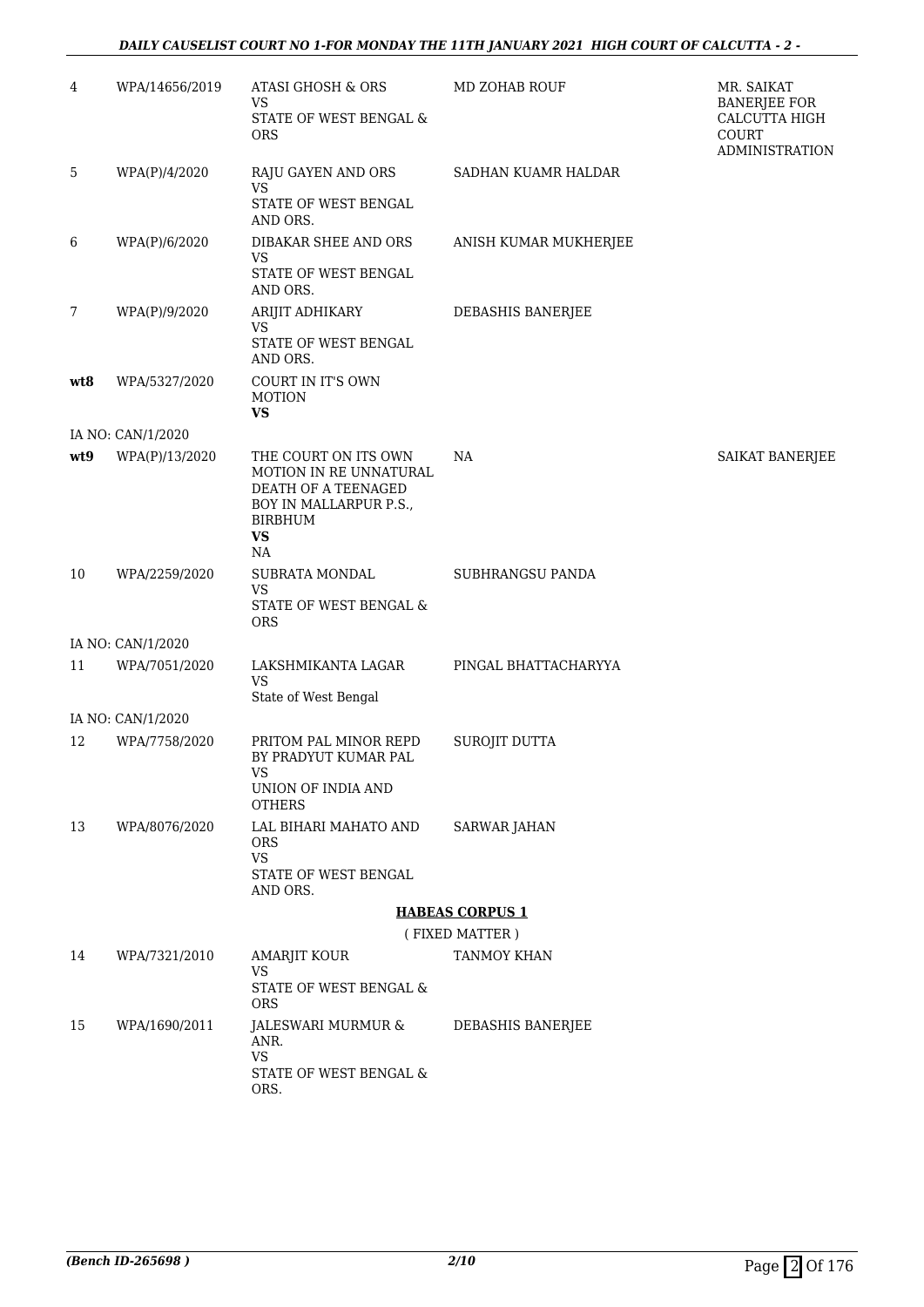| 16 | WPA/8347/2011                  | <b>SUKUMAR</b><br><b>CHATTOPADHYAY</b><br><b>VS</b>                          | SUBRATA BHATTACHARJEE      |
|----|--------------------------------|------------------------------------------------------------------------------|----------------------------|
|    |                                | STATE OF WEST BENGAL &<br>ORS.                                               |                            |
| 17 | WPA/13995/2011                 | TULSI CHARAN<br><b>SADHUKHAN</b><br>VS                                       | MUKUL KUMAR MITRA          |
|    |                                | STATE OF WEST BENGAL &<br><b>ORS</b>                                         |                            |
| 18 | WPA/14102/2011                 | <b>SMT. SWAPNA BARMAN</b><br>VS                                              | MRITYUNJOY CHATTERJEE      |
|    |                                | STATE OF WEST BENGAL &<br>ORS.                                               |                            |
| 19 | WPA/15574/2011                 | LAKSHMI RANI<br><b>PATTANAYAK</b><br>VS                                      | <b>RAJARSHI BASU</b>       |
| 20 | WPA/16120/2011                 | STATE OF W B & ORS<br><b>SUDEB DAKSHIT</b>                                   | DEBOLEENA MITRA            |
|    |                                | VS<br>STATE OF WEST BENGAL &                                                 |                            |
|    |                                | <b>ORS</b>                                                                   |                            |
| 21 | WPA/18221/2011                 | <b>KAMALESH RAY</b><br>VS                                                    | <b>ARABINDA RAY</b>        |
|    |                                | STATE OF WEST BENGAL &<br><b>ORS</b>                                         |                            |
| 22 | WPA/18963/2011                 | CHANDRA SEKHAR DAN<br>VS                                                     | SOMNATH BANERJEE           |
|    |                                | <b>STATE OF WEST BENGAL &amp;</b><br><b>ORS</b>                              |                            |
| 23 | WPA/20067/2011                 | <b>MANSURA BIBI</b><br>VS<br>STATE OF W B & ORS                              | <b>SUMITA SHAW</b>         |
| 24 | WPA/20945/2011                 | PRASENJIT MONDAL<br>VS                                                       | <b>GOPAL CHANDRA RAY</b>   |
|    |                                | STATE OF W B & ORS                                                           |                            |
| 25 | WPA/7700/2012                  | KALAWATI DEVI<br>VS                                                          | <b>KRISHAN RAY</b>         |
|    |                                | <b>STATE OF WEST BENGAL &amp;</b><br>ORS.                                    |                            |
| 26 | WPA/7707/2012                  | ABUL HOSSAIN MONDAL<br>VS                                                    | <b>SOUMI KUNDU</b>         |
|    |                                | STATE OF WEST BENGAL &<br><b>ORS</b>                                         |                            |
| 27 | WPA/8050/2012                  | SK. ABDUL JABBAR ALI                                                         | <b>AKHTAR HOSSAIN</b>      |
|    |                                | VS<br>STATE OF WEST BENGAL &<br>ORS.                                         |                            |
| 28 | WPA/14052/2012<br>(13/01/2021) | SIBASHIS CHAKRABIRTY &<br>ANR.<br><b>VS</b>                                  | JAYANTA NARAYAN CHATTERJEE |
|    |                                | <b>STATE &amp; ORS</b>                                                       |                            |
| 29 | WPA/17714/2012                 | SHYAMALI SAHA<br>VS<br>STATE & ORS.                                          | DEBASISH KARMAKAR          |
| 30 | WPA/22477/2012                 | NARAYAN SAHA @<br>NARAYAN CHANDRA SAHA<br>VS<br><b>STATE OF WB &amp; ORS</b> | SOMNATH ROYCHOWDHURY       |
| 31 | WPA/23401/2012                 | LATA MONDAL                                                                  | <b>JAYANTA BANERJEE</b>    |
|    |                                | <b>VS</b><br>UNION OF INDIA & ORS.                                           |                            |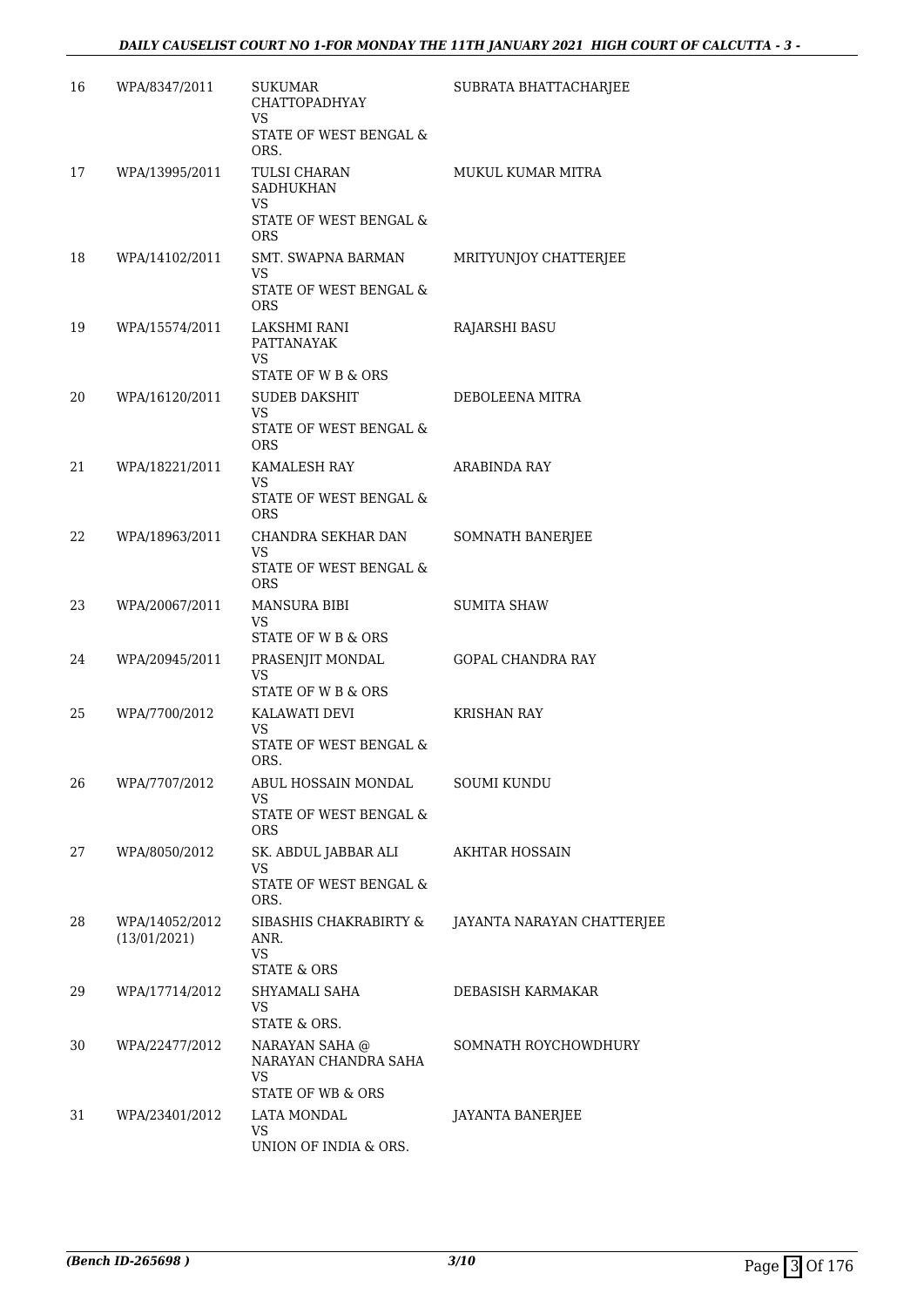| 32   | WPA/15769/2014 | <b>SUDAM PURKAIT</b><br>VS<br>STATE OF WEST BENGAL & | SK JALALUDDIN            |
|------|----------------|------------------------------------------------------|--------------------------|
| 33   | WPA/3789/2015  | <b>ORS</b><br>ANUP BERA<br>VS                        | PANCHANAN HAJRA          |
|      |                | <b>STATE OF WEST BENGAL &amp;</b><br><b>ORS</b>      |                          |
| 34   | WPA/7697/2015  | <b>JABEDAN BIBI</b><br>VS                            | MOBAKSHAR ISLAM          |
|      |                | STATE OF WEST BENGAL &<br><b>ORS</b>                 |                          |
| 35   | WPA/6166/2016  | <b>SK JANE ALAM</b><br><b>VS</b>                     | NILAY SENGUPTA           |
|      |                | STATE OF WEST BENGAL &<br><b>ORS</b>                 |                          |
| 36   | WPA/10602/2017 | <b>GOUTAM KUMAR DAS</b><br>VS                        | <b>ASIF IQBAL</b>        |
|      |                | STATE OF WEST BENGAL &<br>ORS.                       |                          |
| 37   | WPA/16303/2017 | <b>NARESH PASWAN</b><br>VS                           | TANMAY CHOWDHURY         |
|      |                | <b>STATE OF WEST BENGAL &amp;</b><br><b>ORS</b>      |                          |
| 38   | WPA/20950/2018 | JOY KRISHNA NAG @ JOY<br>KUMAR NAG @ ROHIT           | ARNAB SAHA               |
|      |                | VS<br>STATE OF WEST BENGAL                           |                          |
| 39   | WPA/24282/2018 | &ORS<br>SABIR ALI SEKH                               | AMANUL ISLAM             |
|      |                | VS<br>STATE OF WEST BENGAL &                         |                          |
| 40   | WPA/6316/2019  | <b>ORS</b><br>PRASENJIT MONDAL                       | PRASENJIT MONDAL         |
|      |                | VS<br><b>STATE OF WEST BENGAL &amp;</b>              |                          |
|      |                | <b>ORS</b>                                           |                          |
| wt41 | WPA/14706/2019 | SHYAMAL CHANDRA<br><b>NASKAR</b>                     | <b>GOPAL CHANDRA RAY</b> |
|      |                | VS<br>STATE OF WEST BENGAL &<br>ORS                  |                          |
| 42   | WPA/19659/2019 | PRAJJAL CHAKRABORTY                                  | DIPANJAN DUTT            |
|      |                | VS<br>STATE OF WEST BENGAL &<br>ORS                  |                          |
| 43   | WPA/24032/2019 | DIPAK BISWAS<br>VS.                                  | ABHIJIT SARKAR           |
|      |                | <b>STATE OF WEST BENGAL &amp;</b><br>ORS             |                          |
| 44   | WPA/9902/2020  | SK. AZIZUL ISLAM<br>VS.                              | BALARAM PANDIT           |
|      |                | STATE OF WEST BENGAL<br>AND ORS.                     |                          |
|      |                |                                                      | <b>HABEAS CORPUS</b>     |
| 45   | WPA(H)/2/2020  | TENTUL GHOSH<br>VS                                   | Shibasis Chatterjee      |
|      |                | STATE OF WEST BENGAL<br>AND ORS.                     |                          |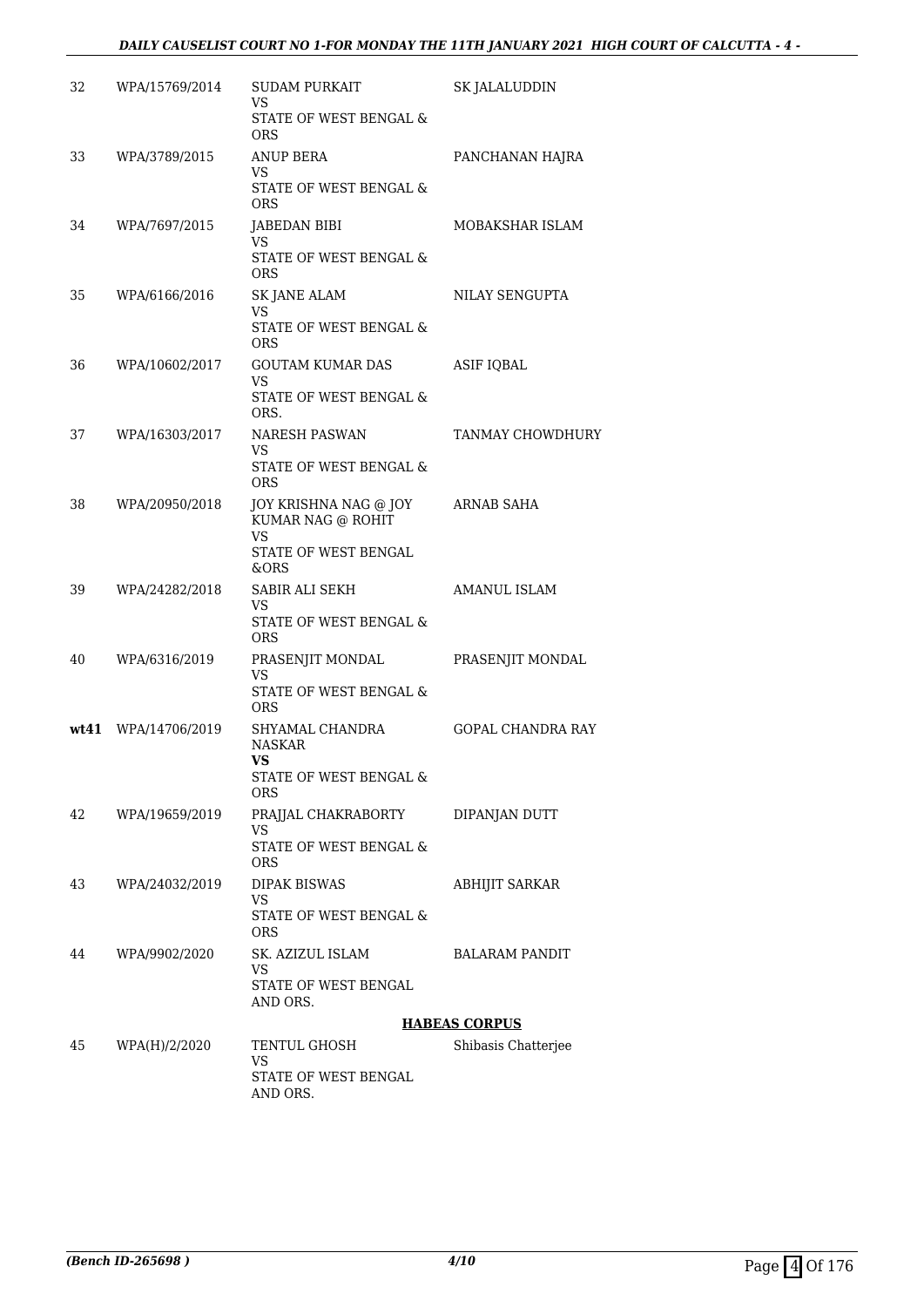| 46 | WPA/10279/2020 | KALYAN KOLEY<br>VS                                                                       | SUMITAVA CHAKRABORTY        |
|----|----------------|------------------------------------------------------------------------------------------|-----------------------------|
|    |                | STATE OF WEST BENGAL<br>AND ORS.                                                         |                             |
|    |                |                                                                                          | <b>UPGRADED PIL MATTERS</b> |
| 47 | WPA/8656/2020  | TARAKESWAR GREEN<br><b>MATES</b><br><b>VS</b><br>STATE OF WEST BENGAL<br>AND ORS.        | <b>BIKASH SHAW</b>          |
|    |                |                                                                                          | <b>PIL MATTERS</b>          |
| 48 | WPA/9533/2019  | RAJARSHI DASGUPTA<br><b>VS</b>                                                           | IN PERSON                   |
|    |                | ADDITIONAL DIR. GENERAL<br>OF POLICE(LAW &<br>ORDER), WW.B. & ORS                        |                             |
| 49 | WPA(P)/1/2020  | RAMKRISHNA PAL AND ORS<br>VS                                                             | BHASKAR CHANDRA MANNA       |
|    |                | STATE OF WEST BENGAL<br>AND ORS.                                                         |                             |
| 50 | WPA(P)/3/2020  | MD. MUSTAFA<br>VS                                                                        | RANJIT KUMAR GHOSH          |
|    |                | <b>STATE OF WEST BENGAL</b><br>AND ORS.                                                  |                             |
| 51 | WPA(P)/12/2020 | NARENDRANATH MAHATO<br>AND ORS<br>VS<br>STATE OF WEST BENGAL                             | ASHIS KR PAUL               |
| 52 | WPA(P)/18/2020 | AND ORS.<br><b>TARA SUNDAR</b>                                                           | SALONI BHATTACHARYA         |
|    |                | <b>VS</b><br>STATE OF WEST BENGAL<br>AND ORS.                                            |                             |
| 53 | WPA(P)/20/2020 | MUSCULAR DYSTROPHY<br>PATIENT WELFARE<br><b>SOCIETY</b><br>VS<br>UNION OF INDIA AND ORS. | SALONI BHATTACHARJEE        |
| 54 | WPA(P)/22/2020 | PEOPLE UNITED FOR                                                                        | RITUPARNA CHATTERJEE        |
|    |                | BETER LIVING IN<br>CALCUTTA AND ANR<br>VS                                                |                             |
|    |                | STATE OF WEST BENGAL<br>AND ORS.                                                         |                             |
| 55 | WPA(P)/24/2020 | TARANIKANTA KARJEE AND<br>ANOTHER<br><b>VS</b>                                           | Firoze Hassan               |
|    |                | STATE OF WEST BENGAL<br>AND ORS.                                                         |                             |
| 56 | WPA(P)/25/2020 | SANJIB KUMAR DAN<br>VS<br>STATE OF WEST BENGAL<br>AND ORS.                               | ABHISHEK BANERJEE           |
| 57 | WPA(P)/26/2020 | HAMEJUDDIN MOLLA<br>VS<br>STATE OF WEST BENGAL<br>AND ORS.                               | ANKITA DEY                  |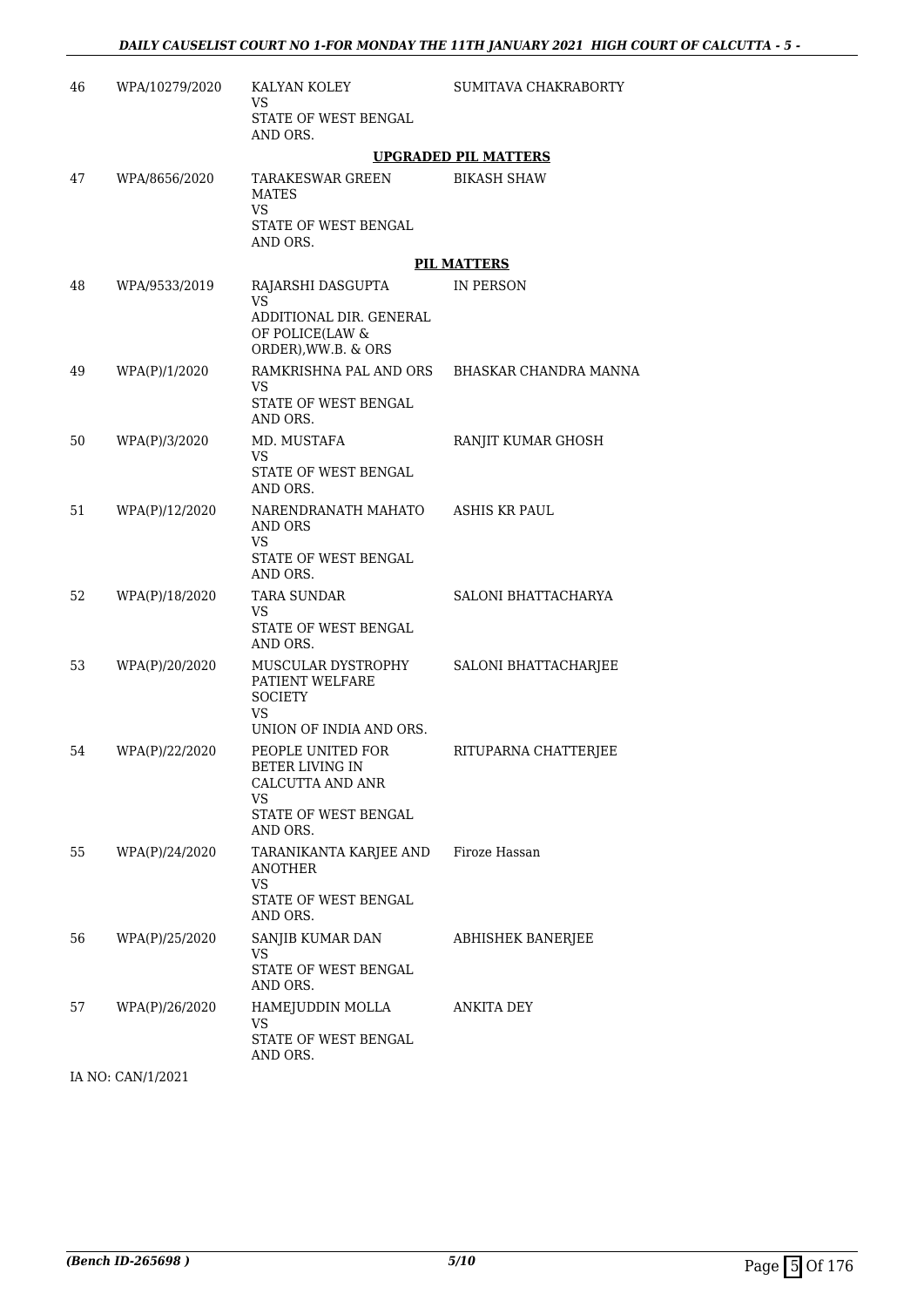| 58                                      | WPA(P)/28/2020                                                                           | COMMUNIST PARTY OF<br><b>INDIA MARXIST HOWRAH</b><br>DIST COM        | PINTU KARAR                 |  |
|-----------------------------------------|------------------------------------------------------------------------------------------|----------------------------------------------------------------------|-----------------------------|--|
|                                         |                                                                                          | <b>VS</b><br><b>W B STATE ELECTION</b><br><b>COMISSION AND ORS</b>   |                             |  |
| 59                                      | WPA/2901/2020                                                                            | SACHINDRA NATH COOMER<br>VS                                          | TANUJA BASAK                |  |
|                                         |                                                                                          | STATE OF WEST BENGAL &<br><b>ORS</b>                                 |                             |  |
| 60                                      | WPA/3754/2020                                                                            | SHANKHAJIT RAY<br><b>VS</b>                                          | AMAL KR DATTA               |  |
|                                         |                                                                                          | STATE OF WEST BENGAL &<br><b>ORS</b>                                 |                             |  |
| 61                                      | WPA/3935/2020                                                                            | SK ATAUL<br>VS.                                                      | <b>SOUMEN CHATTERJEE</b>    |  |
|                                         |                                                                                          | STATE OF WEST BENGAL &<br><b>ORS</b>                                 |                             |  |
| 62                                      | WPA/4108/2020                                                                            | PASCHIM BANGA VIGYAN<br><b>MANCHA &amp; ANR</b><br>VS                | PINTU KARAR                 |  |
|                                         |                                                                                          | STATE OF WEST BENGAL &<br><b>ORS</b>                                 |                             |  |
| 63                                      | WPA/4649/2020                                                                            | BIPLAB KUMAR<br>CHOWDHURY<br>VS                                      | SURENDRA KUMAR SHARMA       |  |
|                                         |                                                                                          | UNION OF INDIA & ORS                                                 |                             |  |
| 64                                      | WPA/5132/2020                                                                            | PRAFULLA MONDAL & ANR<br>VS                                          | CHANDRA NATH SARKAR         |  |
|                                         |                                                                                          | STATE OF WEST BENGAL &<br><b>ORS</b>                                 |                             |  |
| 65                                      | WPA/5413/2020                                                                            | KABIR SHANKAR BOSE<br>VS                                             | <b>BRAJESH JHA</b>          |  |
|                                         |                                                                                          | STATE OF WEST BENGAL &<br>ORS.                                       |                             |  |
| 66                                      | WPA/5443/2020                                                                            | ATAUR RAHAMAN<br>VS                                                  | INDRAJEET DEY               |  |
|                                         |                                                                                          | STATE OF WEST BENGAL &<br><b>ORS</b>                                 |                             |  |
|                                         | IA NO: CAN/1/2020(Old No:CAN/3151/2020)                                                  |                                                                      |                             |  |
| 67                                      | WPA/5507/2020                                                                            | PRIYANKA TIBREWAL<br>VS                                              | PRIYANKA TIBREWAL IN PERSON |  |
|                                         |                                                                                          | STATE OF WEST BENGAL &<br><b>ORS</b>                                 |                             |  |
| 68                                      | WPA/5839/2020                                                                            | ARJUN SINGH<br>VS                                                    | VIKASH SINGH                |  |
|                                         |                                                                                          | STATE OF WEST BENGAL &<br><b>ORS</b>                                 |                             |  |
|                                         | IA NO: CAN/1/2020(Old No:CAN/3891/2020)                                                  |                                                                      |                             |  |
| 69                                      | WPA/5961/2020                                                                            | <b>BIPLAB KUMAR</b><br>CHOWDHURY<br>VS                               | PARASHAR BAIDY              |  |
|                                         |                                                                                          | STATE OF WEST BENGAL &<br>ORS.                                       |                             |  |
|                                         | IA NO: CAN/1/2020(Old No:CAN/4121/2020)                                                  |                                                                      |                             |  |
| 70                                      | WPA/6293/2020<br>WITH GA 9/2020 IN LTD. & ANR<br>WPO 1253/2009<br>COAL INDIA LTD. & ORS. | EASTERN COAL FIELDS<br>VS<br>PARTHA GHOSH Vs. STATE OF WEST BENGAL & | SHIV SHANKAR BANERJEE       |  |
|                                         | ORS.                                                                                     |                                                                      |                             |  |
| IA NO: CAN/1/2020(Old No:CAN/4755/2020) |                                                                                          |                                                                      |                             |  |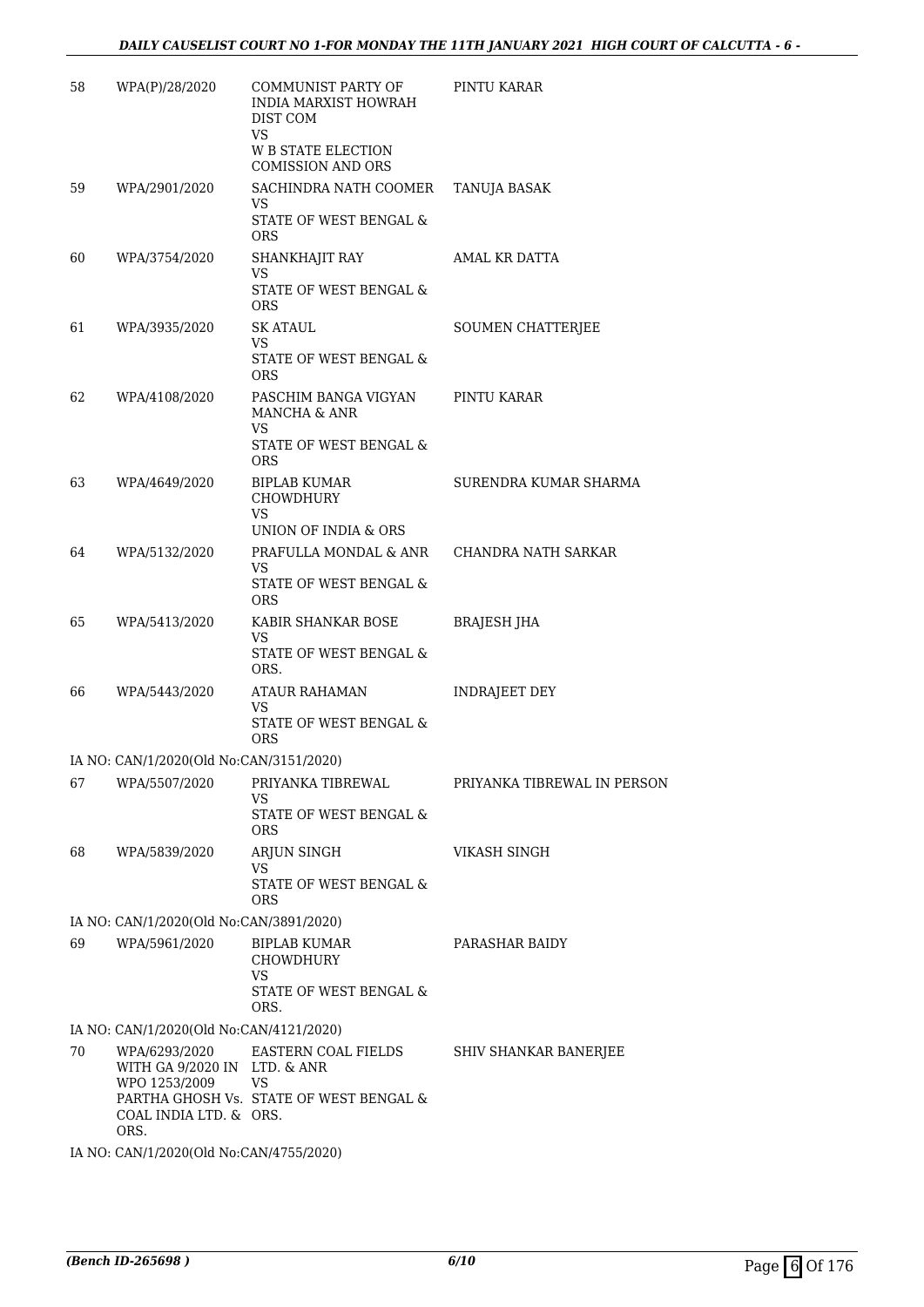| 71 | WPA/6405/2020                           | ANAT BANDHU HAZRA<br>CHOUDHURY<br>VS                                 | PRADYAT SAHA                |
|----|-----------------------------------------|----------------------------------------------------------------------|-----------------------------|
|    |                                         | STATE OF WEST BENGAL &<br><b>ORS</b>                                 |                             |
|    | IA NO: CAN/1/2020(Old No:CAN/5009/2020) |                                                                      |                             |
| 72 | WPA/6513/2020                           | BIPLAB KR. CHOWDHURY<br>VS                                           | PARASHAR BAIDYA             |
|    |                                         | STATE OF WEST BENGAL &<br>ORS.                                       |                             |
|    | IA NO: CAN/1/2020(Old No:CAN/5209/2020) |                                                                      |                             |
| 73 | WPA/6515/2020                           | BIPLAB KR. CHOWDHURY<br>VS                                           | PARASHAR BAIDYA             |
|    |                                         | STATE OF WEST BENGAL &<br>ORS.                                       |                             |
|    | IA NO: CAN/1/2020(Old No:CAN/5215/2020) |                                                                      |                             |
| 74 | WPA/6518/2020                           | BIPLAB KR. CHOWDHURY<br>VS                                           | PARASHAR BAIDYA             |
|    |                                         | STATE OF WEST BENGAL &<br>ORS.                                       |                             |
|    | IA NO: CAN/1/2020(Old No:CAN/5219/2020) |                                                                      |                             |
| 75 | WPA/6702/2020                           | TARUN CHAKRABORTY<br>VS                                              | PINGAL BHATTACHRYA          |
|    |                                         | KOLKATA MUNICIPALITY<br>CORPORATION & ORS                            |                             |
|    | IA NO: CAN/1/2020(Old No:CAN/5600/2020) |                                                                      |                             |
| 76 | WPA/6898/2020                           | CHANDRA SEKHAR JHA<br>AND ANR<br><b>VS</b><br>Union of India AND ORS | SURENDRA KUMAR SHARMA       |
|    |                                         |                                                                      |                             |
|    | IA NO: CAN/1/2020                       |                                                                      |                             |
| 77 | WPA/6920/2020                           | MD ABDUL MALEQUE<br><b>MOLLA AND ORS</b><br><b>VS</b>                | SOUMAJIT CHATTERJEE         |
|    |                                         | State of West Bengal AND<br><b>ORS</b>                               |                             |
|    | IA NO: CAN/1/2020, CAN/2/2020           |                                                                      |                             |
| 78 | WPA/7333/2020                           | PRANABESH MANDAL                                                     | PRANTICK GHOSH              |
|    |                                         | State of West Bengal                                                 |                             |
|    | IA NO: CAN/1/2020                       |                                                                      |                             |
| 79 | WPA/7787/2020                           | TATHAGATA DATTA<br>VS                                                | TATHAGATA DUTTA (IN PERSON) |
|    |                                         | Union of India                                                       |                             |
|    | IA NO: CAN/1/2020                       |                                                                      |                             |
| 80 | WPA/7803/2020                           | MANOJ CHAKRABORTY<br>VS                                              | PRATIP KUMAR CHATTERJEE     |
|    |                                         | Union of India                                                       |                             |
| 81 | WPA/7853/2020                           | <b>UMAPADA GHOSH</b><br>VS                                           | <b>SOURAV MONDAL</b>        |
|    |                                         | State of West Bengal                                                 |                             |
| 82 | WPA/7877/2020                           | DEBOJYOTI ROY<br>VS                                                  | <b>MANAS KR DAS</b>         |
|    |                                         | State of West Bengal                                                 |                             |
| 83 | WPA/7912/2020                           | <b>SOURAV DUTTA</b><br>VS                                            | SALONI BHATTACHARJEE        |
|    |                                         | STATE OF WEST BENGAL<br>AND ORS.                                     |                             |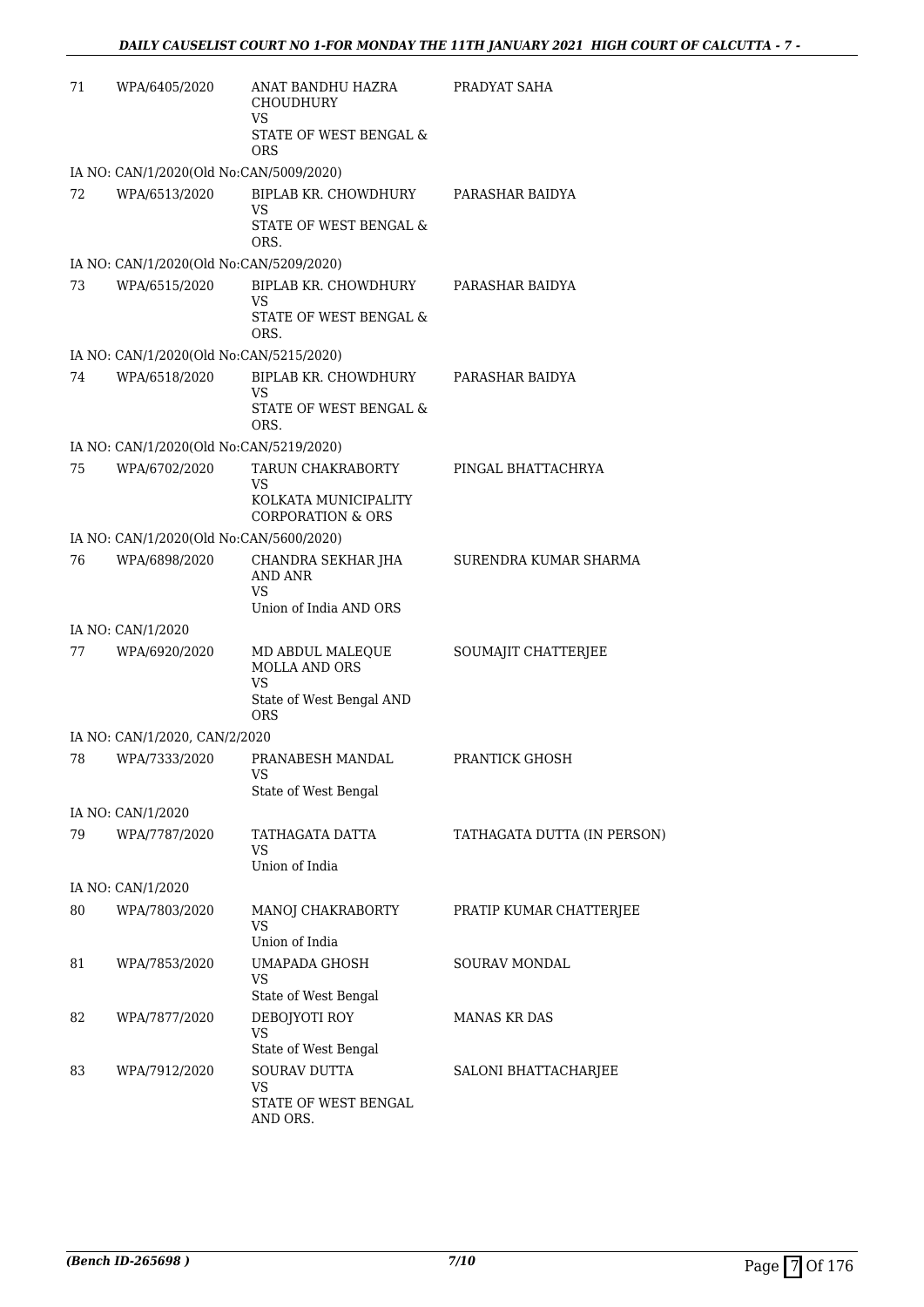# *DAILY CAUSELIST COURT NO 1-FOR MONDAY THE 11TH JANUARY 2021 HIGH COURT OF CALCUTTA - 8 -*

| 84 | WPA/7916/2020     | SOURAV DUTTA<br>VS                                                  | SALONI BHATTACHARJEE           |
|----|-------------------|---------------------------------------------------------------------|--------------------------------|
|    |                   | STATE OF WEST BENGAL<br>AND ORS.                                    |                                |
| 85 | WPA/8514/2020     | <b>KALAM PAILAN</b><br>VS<br>STATE OF WEST BENGAL<br>AND ORS.       | <b>DEBAJYTI DEB</b>            |
| 86 | WPA/8608/2020     | MOSTAQUE ALAM AND ANR<br>VS<br>THE UNION OF INDIA AND<br><b>ORS</b> | ANINDYA GHOSH                  |
|    | IA NO: CAN/1/2020 |                                                                     |                                |
| 87 | WPA/8787/2020     | JOYDEEP KARMAKAR<br>VS<br>STATE OF WEST BENGAL                      | <b>SOURAV HALDAR</b>           |
|    |                   | AND ORS.                                                            |                                |
| 88 | WPA/8829/2020     | SANJAY BANERJEE<br>VS<br>THE UNION OF INDIA AND                     | SARBANANDA SANYAL              |
|    |                   | <b>ORS</b>                                                          |                                |
| 89 | WPA/8859/2020     | PRASANT KUMAR ROY<br>VS                                             | <b>Bidyut Baran Biswas</b>     |
|    |                   | STATE OF WEST BENGAL<br>AND ORS.                                    |                                |
| 90 | WPA/9431/2020     | SUSHIL MONDAL AND<br><b>OTHERS</b><br><b>VS</b>                     | <b>AMIT BISWAS</b>             |
|    |                   | STATE OF WEST BENGAL<br>AND ORS.                                    |                                |
| 91 | WPA/9727/2020     | SOMDYUTI PAREKH<br>VS<br>STATE OF WEST BENGAL                       | STEVEDN SOURADIP BISWAS        |
|    |                   | AND ORS.                                                            |                                |
| 92 | WPA/9789/2020     | CHITTARANJAN HALDER<br><b>VS</b>                                    | SAIKATCHATTERJIIZINK@GMAIL.COM |
|    |                   | State of West Bengal                                                |                                |
| 93 | WPA/10070/2020    | JAYDEB DAS AND ANR<br><b>VS</b><br><b>BAR COUNCIL OF WEST</b>       | RAJ KUMAR GUPTA                |
|    |                   | <b>BENGAL AND ORS</b>                                               |                                |
| 94 | WPA/10184/2020    | <b>SANDIP KONAR</b><br>VS<br>STATE OF WEST BENGAL                   | <b>ANKITA DEY</b>              |
|    |                   | AND ORS.                                                            |                                |
| 95 | WPA/10230/2020    | RATAN SAHA<br>VS                                                    | Madhurima Sarkar               |
|    |                   | STATE OF WEST BENGAL<br>AND ORS.                                    |                                |
| 96 | WPA/10294/2020    | BABLU SOREN AND ORS<br>VS                                           | PRDIP PAUL                     |
|    |                   | STATE OF WEST BENGAL<br>AND ORS.                                    |                                |
| 97 | WPA/10433/2020    | <b>MAHAR FAROZ</b><br>VS                                            | RAKESH PRASAD SHAW             |
|    |                   | THE ASSANSOL MUNICIPAL<br>CORPORATION                               |                                |
| 98 | WPA/10450/2020    | JAGANNATH ROY AND<br><b>OTHERS</b><br><b>VS</b>                     | HARADHAN MONDAL                |
|    |                   | STATE OF WEST BENGAL<br>AND ORS.                                    |                                |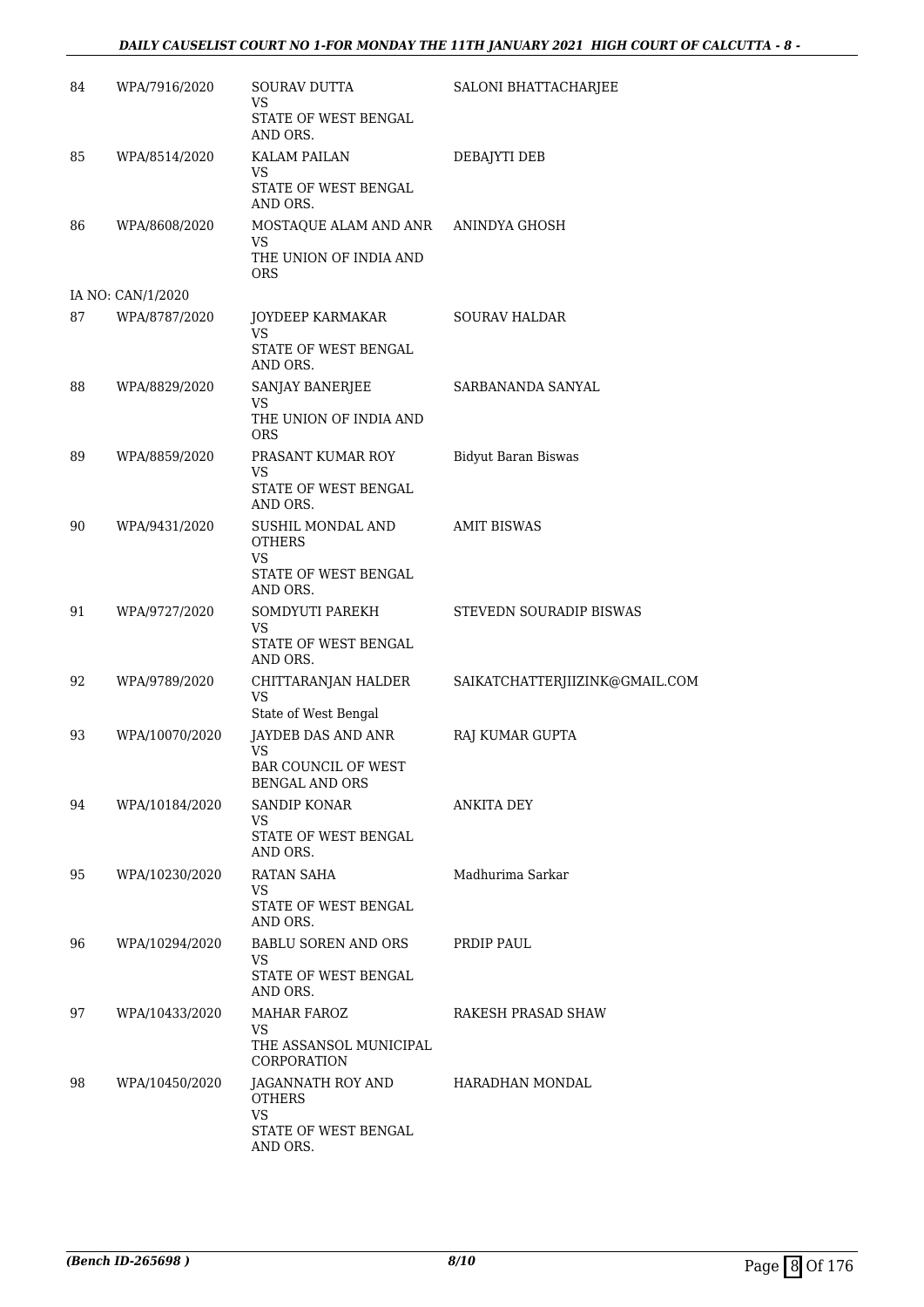| 99  | WPA/10471/2020                                          | DAKSHINBANGA<br>MATSYAJIBI FORUM AND<br><b>OTHERS</b><br>VS<br>UNION OF INDIA AND ORS.                                                               | SAYANTI SENGUPTA            |
|-----|---------------------------------------------------------|------------------------------------------------------------------------------------------------------------------------------------------------------|-----------------------------|
| 100 | WPA/10532/2020                                          | <b>GURUDAS</b><br>CHATTOPADHYAY AND<br><b>ANOTHER</b><br>VS.<br>STATE OF WEST BENGAL<br>AND ORS.                                                     | <b>SANTANU MAJI</b>         |
| 101 | WPA/10535/2020                                          | <b>RANJIT ROY</b><br>VS<br>STATE OF WEST BENGAL<br>AND ORS.                                                                                          | <b>SUNNY NANDY</b>          |
| 102 | WPA(P)/1/2021                                           | MANOJ MONDAL<br>VS.<br>THE NATIONAL HIGHWAYS<br><b>AUTHORITY OF INDIA AND</b><br><b>OTHERS</b>                                                       | SUBRATA GOSWAMI             |
|     |                                                         |                                                                                                                                                      | <b>CONTEMPT APPLICATION</b> |
| 103 | CPAN/528/2020                                           | <b>AMITAVA GUHA</b>                                                                                                                                  | AMLAN KUMAR MUKHERJEE       |
|     |                                                         | VS.<br>NARAYAN SWARUP NIGAM                                                                                                                          |                             |
|     | wt104 WPA/25851/2017                                    | AMITAVA GUHA & ANR                                                                                                                                   | AMLAN KR MUKHERJEE          |
|     |                                                         | VS<br><b>STATE OF WEST BENGAL &amp;</b><br><b>ORS</b>                                                                                                |                             |
|     |                                                         |                                                                                                                                                      | <b>APPLICATION</b>          |
| 105 | MAT/113/2017                                            | RAKESH KUMAR<br><b>SRIVASTAVA</b><br>VS                                                                                                              | KUM KUM MUKHERJEE           |
|     |                                                         | UNION OF INDIA & ORS                                                                                                                                 |                             |
|     | wt106 MAT/430/2017                                      | RAKESH KUMAR<br><b>SRIVASTAVA</b><br>VS.                                                                                                             | KUM KUM MUKHERJEE           |
|     |                                                         | UNION OF INDIA& ORS                                                                                                                                  |                             |
| 107 | IA NO: CAN/3/2020(Old No:CAN/3012/2020)<br>MAT/303/2018 | S L ISPAT P LTD & ANR                                                                                                                                | ARUN KUMAR UPADHYAY         |
|     |                                                         | VS —<br>PUNJAB NATIONAL BANK &<br><b>ORS</b>                                                                                                         |                             |
|     | IA NO: CAN/2/2018(Old No:CAN/3431/2018)                 |                                                                                                                                                      |                             |
| 108 | FMA/860/2019                                            | <b>SAGAR THANA PRIMARY</b><br><b>CO-OPERATIVE MARKETING</b><br><b>SOCIETY LTD &amp; ANR</b><br>VS<br><b>STATE OF WEST BENGAL &amp;</b><br><b>ORS</b> | SHRABONI SARKAR             |
|     | IA NO: CAN/1/2019(Old No:CAN/4636/2019)                 |                                                                                                                                                      |                             |
| 109 | FMA/861/2019                                            | DHASPARA SKUS LTD. &<br>ANR<br><b>VS</b><br>STATE OF WEST BENGAL &                                                                                   | <b>SHRABONI SARKAR</b>      |
|     |                                                         | <b>ORS</b>                                                                                                                                           |                             |
|     | IA NO: CAN/1/2019(Old No:CAN/4637/2019)                 |                                                                                                                                                      |                             |
| 110 | MAT/659/2020                                            | SURYA ALLOY IND. LTD.<br>AND ANR.<br>VS<br><b>EAST CENTRAL RAILWAY</b><br>AND ORS.                                                                   | SIDDHARTH SHROFF            |
|     | IA NO: CAN/1/2020                                       |                                                                                                                                                      |                             |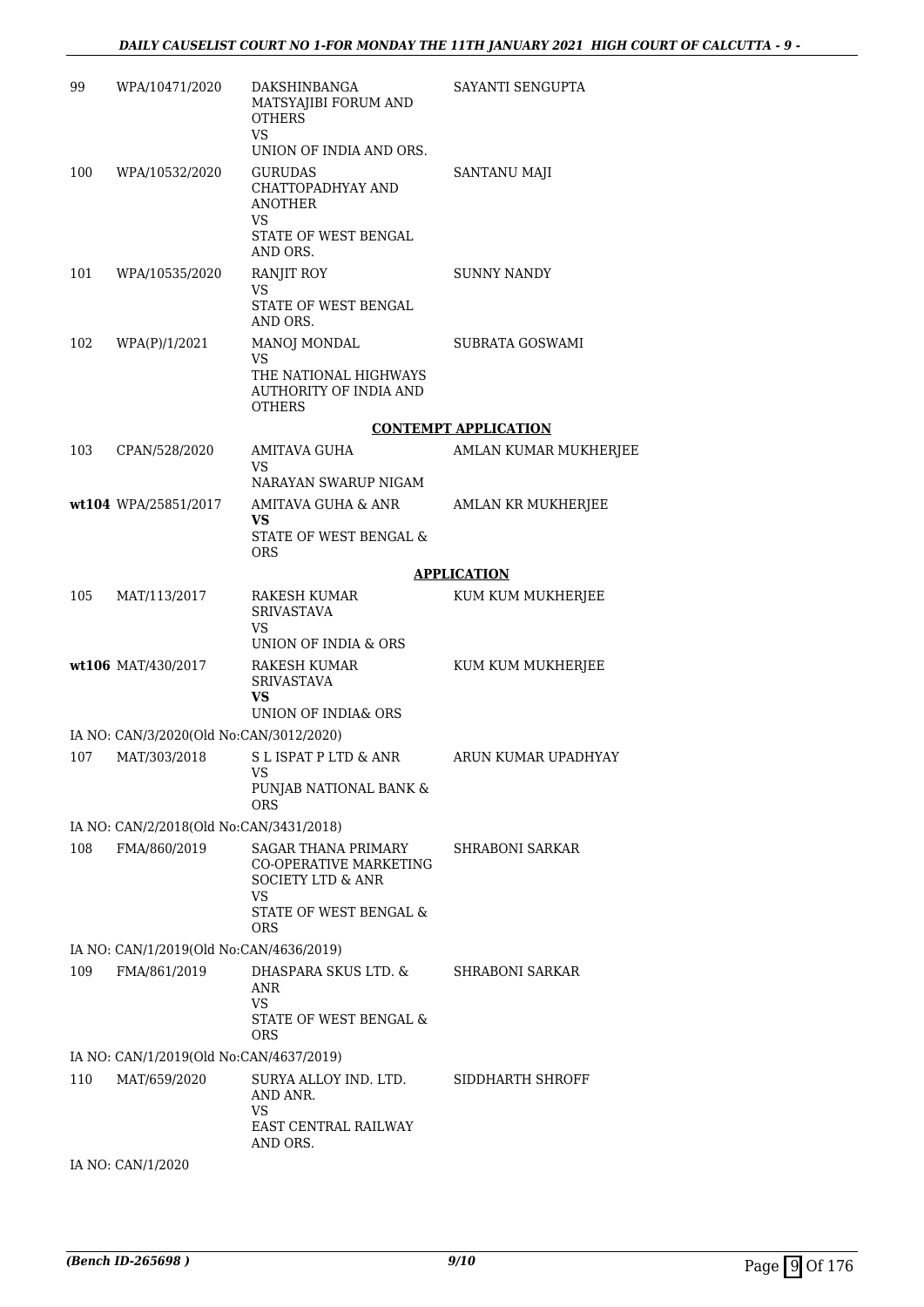| 111<br>FMA/680/2020<br>BIDYUT BARAN PAL<br>VS<br><b>STATE OF WEST BENGAL</b><br>IA NO: CAN/1/2019(Old No:CAN/12790/2019)<br>112<br>MAT/708/2020<br>ANUP KR SHARMA<br>DEBLINA CHATTERJEE<br>VS<br><b>STATE OF WEST BENGAL</b><br>AND ORS.<br>IA NO: CAN/1/2020<br>113<br>MAT/727/2020<br>SK MATIUR RAHAMAN<br>ANINDITA AUDDY<br>VS<br><b>STATE OF WEST BENGAL</b><br>AND ORS.<br>IA NO: CAN/1/2020<br>114<br>MAT/755/2020<br>ASWINI KUMAR BERA<br>JITENDRA NATH ROY<br><b>VS</b><br>PROF. SADHAN<br><b>CHAKRABORTI</b><br>IA NO: CAN/1/2020<br>115<br>MAT/822/2020<br>SADHAN CHAKRABORTI<br>NILENDRA NARAYAN RAY<br>VS<br>JITENDRA NATH ROY<br>IA NO: CAN/1/2020<br>MAT/2/2021<br>116<br>RAJ KISHORE SINGH<br><b>ABHIJT SARKAR</b><br><b>VS</b><br><b>MANIKCHAK ASTHA</b><br><b>WELFARE SOCIETY AND</b><br><b>ORS</b> |  |                          |
|----------------------------------------------------------------------------------------------------------------------------------------------------------------------------------------------------------------------------------------------------------------------------------------------------------------------------------------------------------------------------------------------------------------------------------------------------------------------------------------------------------------------------------------------------------------------------------------------------------------------------------------------------------------------------------------------------------------------------------------------------------------------------------------------------------------------|--|--------------------------|
|                                                                                                                                                                                                                                                                                                                                                                                                                                                                                                                                                                                                                                                                                                                                                                                                                      |  | UTTAM KUMAR BHATTACHARYA |
|                                                                                                                                                                                                                                                                                                                                                                                                                                                                                                                                                                                                                                                                                                                                                                                                                      |  |                          |
|                                                                                                                                                                                                                                                                                                                                                                                                                                                                                                                                                                                                                                                                                                                                                                                                                      |  |                          |
|                                                                                                                                                                                                                                                                                                                                                                                                                                                                                                                                                                                                                                                                                                                                                                                                                      |  |                          |
|                                                                                                                                                                                                                                                                                                                                                                                                                                                                                                                                                                                                                                                                                                                                                                                                                      |  |                          |
|                                                                                                                                                                                                                                                                                                                                                                                                                                                                                                                                                                                                                                                                                                                                                                                                                      |  |                          |
|                                                                                                                                                                                                                                                                                                                                                                                                                                                                                                                                                                                                                                                                                                                                                                                                                      |  |                          |
|                                                                                                                                                                                                                                                                                                                                                                                                                                                                                                                                                                                                                                                                                                                                                                                                                      |  |                          |
|                                                                                                                                                                                                                                                                                                                                                                                                                                                                                                                                                                                                                                                                                                                                                                                                                      |  |                          |
|                                                                                                                                                                                                                                                                                                                                                                                                                                                                                                                                                                                                                                                                                                                                                                                                                      |  |                          |
| $\mathbf{r}$ $\mathbf{r}$ $\mathbf{r}$ $\mathbf{r}$ $\mathbf{r}$ $\mathbf{r}$ $\mathbf{r}$ $\mathbf{r}$ $\mathbf{r}$ $\mathbf{r}$ $\mathbf{r}$ $\mathbf{r}$ $\mathbf{r}$ $\mathbf{r}$ $\mathbf{r}$ $\mathbf{r}$ $\mathbf{r}$ $\mathbf{r}$ $\mathbf{r}$ $\mathbf{r}$ $\mathbf{r}$ $\mathbf{r}$ $\mathbf{r}$ $\mathbf{r}$ $\mathbf{$                                                                                                                                                                                                                                                                                                                                                                                                                                                                                   |  |                          |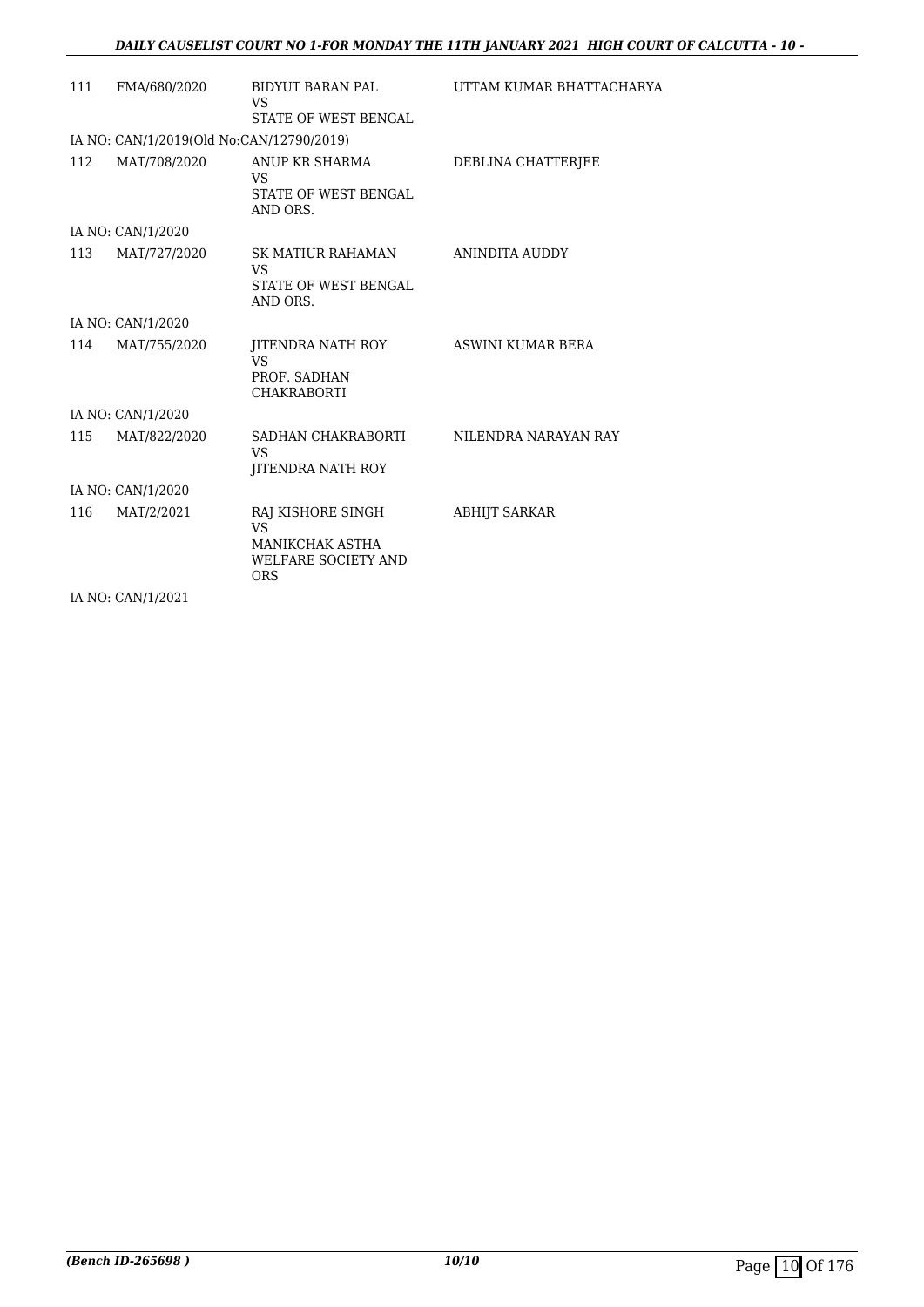

# **Appellate Side**

**DAILY CAUSELIST For Monday The 11th January 2021**

**COURT NO. 16**

**DIVISION BENCH (DB - II)**

**AT 10:45 AM**

### **HON'BLE JUSTICE RAJESH BINDAL HON'BLE JUSTICE ANIRUDDHA ROY**

### **(VIA VIDEO CONFERENCE)**

**ON AND FROM MONDAY, THE 11TH JANUARY, 2021 – APPEALS RELATING TO LABOUR UNDER GROUP III AND APPLICATION CONNECTED THERETO;**

**APPEALS FROM ORDERS RELATING TO REVENUE UNDER GROUP – IV & ORHER STATUTORY REVENUE APPEALS EXCEPT LAND REVENUE TO BE HEARD BY DIVISION BENCH;**

**APPEALS RELATING TO CHARTERED ACCOUNTANTS ACT, COMPANY SECRETARIES ACT AND TAX TRIBUNAL MATTERS; INCOME TAX REFERENCE UNDER SECTION 256 OF THE INCOME TAX ACT;**

**MATTERS RELATING TO TRIBUNALS UNDER ARTICLE 323A & 323B OF THE CONSTITUTION OF INDIA (OTHER THAN TAX TRIBUNAL) INCLUDING APPLICATION CONNECTED THERETO;**

**NOTE: MATTERS WILL BE TAKEN UP THROUGH PHYSICAL HEARING ONLY WHEN BOTH THE PARTIES ARE AGREED.**

|                |                                         | WEST BENGAL STATE ADMINISTRATIVE TRIBUNAL                              |                                         |
|----------------|-----------------------------------------|------------------------------------------------------------------------|-----------------------------------------|
| 1              | WP.ST/70/2018                           | RANA PRATAP SINGH<br>VS                                                | <b>SUMOULI SARKAR</b>                   |
|                |                                         | STATE OF WEST BENGAL & ORS                                             |                                         |
| $\overline{2}$ | WP.ST/120/2018                          | <b>AVIJIT DAS &amp; ORS</b><br><b>VS</b><br>STATE OF WEST BENGAL & ORS | UDAYNARAYANA BETAL                      |
| 3              | WP.ST/141/2018                          | SAILEN GHOSAL & ORS.<br><b>VS</b><br>STATE OF WEST BENGAL & ORS.       | MD. HAFIZ ALI                           |
| 4              | WP.ST/146/2018                          | <b>MANSUR RAHAMAN</b><br><b>VS</b><br>STATE OF WEST BENGAL & ORS       | MADHURIMA SARKAR                        |
|                | IA NO: CAN/1/2020(Old No:CAN/2401/2020) |                                                                        |                                         |
| 5              | WP.ST/63/2019                           | <b>GOUR SARKAR</b><br><b>VS</b><br>STATE OF WEST BENGAL & ORS          | <b>AMBU BINDU</b><br><b>CHAKRABORTY</b> |
| 6              | WP.ST/91/2019                           | SUDHANSU KARMAKAR & ORS<br><b>VS</b><br>STATE OF WEST BENGAL & ORS     | ASIT BARAN MUKHERJEE                    |
|                | IA NO: CAN/1/2019(Old No:CAN/8407/2019) |                                                                        |                                         |
| 7              | WP.ST/195/2019                          | SNIGDHA DAS MANDAL<br><b>VS</b><br>STATE OF WEST BENGAL & ORS          | <b>ASISH DUTTA</b>                      |
| 8              | WP.ST/196/2019                          | KETAKI SANKAR ADHIKAREE<br><b>VS</b><br>STATE OF WEST BENGAL & ORS     | SANJUKTA<br><b>BHATTACHARYA</b>         |
| 9              | WP.ST/2/2020                            | UJJWAL KUMAR DAS & ANR<br><b>VS</b><br>STATE OF WEST BENGAL & ORS      | NIBEDITA BARUI                          |
|                |                                         |                                                                        |                                         |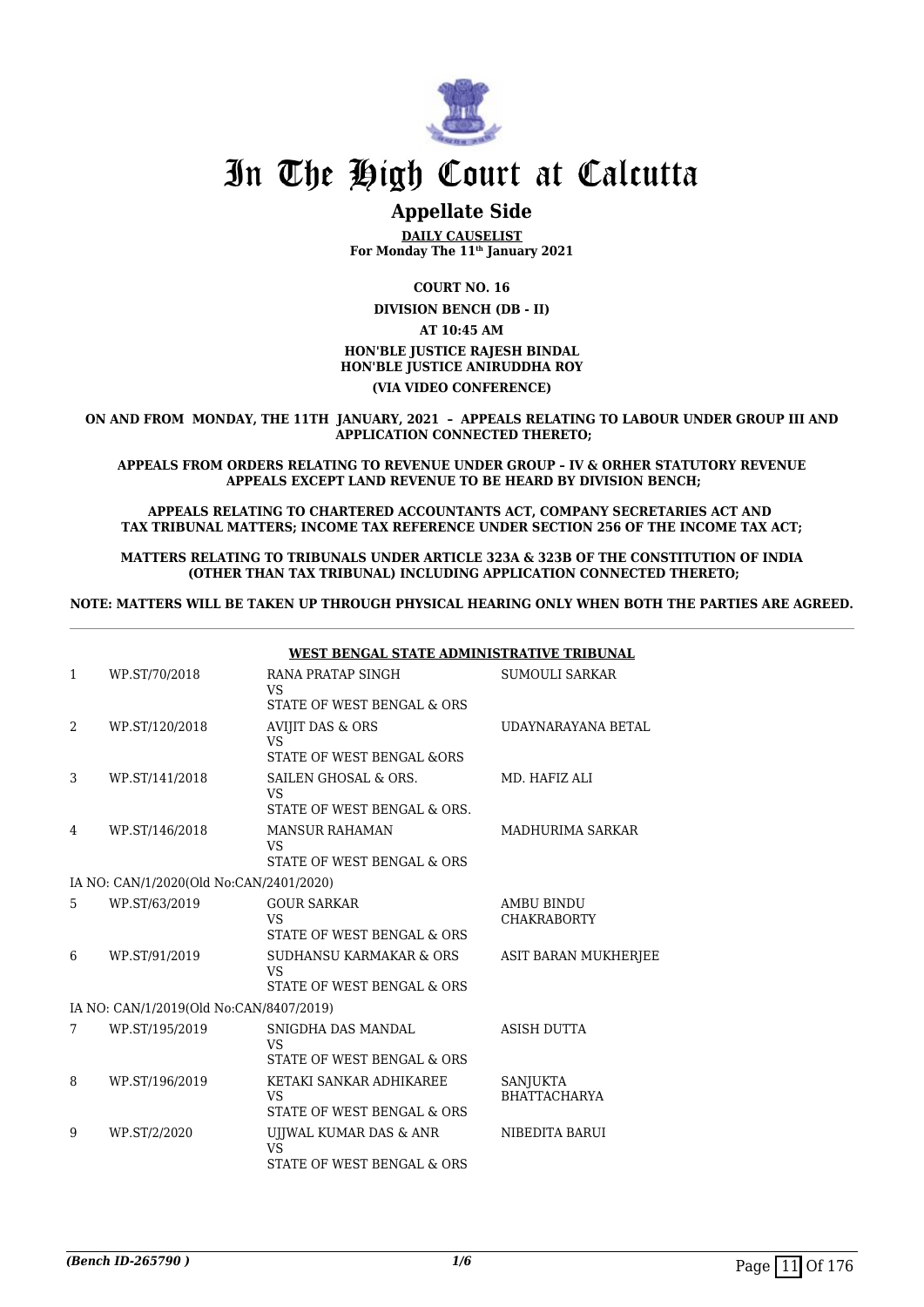| 10 | WP.ST/6/2020                            | BINAYAK DUTTA & ORS<br>VS<br>STATE OF WEST BENGAL & ORS                                                          | SADIK ALI DHALI                 |
|----|-----------------------------------------|------------------------------------------------------------------------------------------------------------------|---------------------------------|
| 11 | WP.ST/9/2020                            | <b>BIKASH MONDAL &amp; ORS</b><br>VS.<br>STATE OF WEST BENGAL & ORS                                              | DEBABRATA SARDAR                |
| 12 | WP.ST/11/2020                           | SMRITIKANA DEY<br>VS                                                                                             | INDRAJIT BISWAS                 |
| 13 | WP.ST/13/2020                           | STATE OF WEST BENGAL & ORS<br>DEBASISH DHIBAR & ORS<br>VS.<br>STATE OF WEST BENGAL & ORS                         | MD ASHRAFUL HUQ                 |
| 14 | WP.ST/18/2020                           | AJIT BAG<br><b>VS</b><br>STATE OF WEST BENGAL & ORS                                                              | PRIYAKSHI BANERJEE              |
| 15 | WP.ST/19/2020                           | THE PRINCIPAL SECRETARY,<br>DEPT. OF FINANCE GOVT. OF W.B.<br>$&$ ORS<br><b>VS</b><br>AMALENDU BIKAS MAHAPATRA & | SUCHARITA PAUL                  |
| 16 | WP.ST/21/2020                           | <b>ORS</b><br>SUBHAS CH. KONAR<br>VS                                                                             | <b>SUMITRA</b>                  |
| 17 | WP.ST/22/2020                           | STATE OF WEST BENGAL & ORS.<br>STATE OF WB & ANR.<br>VS<br><b>BIPLAB ROY</b>                                     | <b>ARKA KR. NAG</b>             |
| 18 | WP.ST/23/2020                           | THE STATE OF WB & ORS.<br>VS<br>PRIYAM UPADHYAY                                                                  | ARKA KR. NAG                    |
| 19 | WP.ST/24/2020                           | THE STATE OF WEST BENGAL &<br>ORS.<br>VS                                                                         | ARKA KR. NAG                    |
|    |                                         | TILOK CH. MONDAL & ORS.                                                                                          |                                 |
|    |                                         | IA NO: CAN/1/2020, CAN/2/2020, CAN/3/2020, CAN/4/2020                                                            |                                 |
| 20 | WP.ST/28/2020                           | <b>SAJAL BISWAS</b><br>VS<br>STATE OF WEST BENGAL & ORS                                                          | <b>IBRAHIM SHAIKH</b>           |
| 21 | WP.ST/29/2020                           | STATE OF WEST BENGAL & ORS<br>VS<br>KALIPROSAD MONDAL & ANR                                                      | PRANAB HALDER                   |
| 22 | WP.ST/30/2020                           | <b>ASHOK CHOWDHURY</b><br>VS<br>STATE OF WEST BENGAL & ORS                                                       | SANDIPAN MAITY                  |
| 23 | WP.ST/31/2020                           | <b>BAHAUDDIN</b><br>VS<br>STATE OF WEST BENGAL & ORS                                                             | SANJUKTA<br><b>BHATTACHARYA</b> |
| 24 | WP.ST/32/2020                           | <b>TARAPADA ROY &amp; ORS</b><br>VS<br>STATE OF WEST BENGAL & ORS                                                | RAJESH KUMAR SHAH               |
| 25 | WP.ST/33/2020                           | THE STATE OF WEST BENGAL<br>VS<br>TUTU KAPRI & ORS                                                               | SOMNATH NASKAR                  |
| 26 | WP.ST/36/2020                           | MD SAMSUDDOZA<br>VS<br>STATE OF WEST BENGAL & ORS                                                                | <b>SUBRATA GHOSH</b>            |
| 27 | WP.ST/37/2020                           | MD. JAHANGIR SK.<br>VS<br>STATE OF WEST BENGAL & ORS.                                                            | PROBAL SARKAR                   |
|    | IA NO: CAN/1/2020(Old No:CAN/2389/2020) |                                                                                                                  |                                 |
| 28 | WP.ST/38/2020                           | <b>BALAI CHAKRABORTY</b><br>VS                                                                                   | ANANYA NEOGI                    |
|    |                                         | STATE OF WEST BENGAL & ORS                                                                                       |                                 |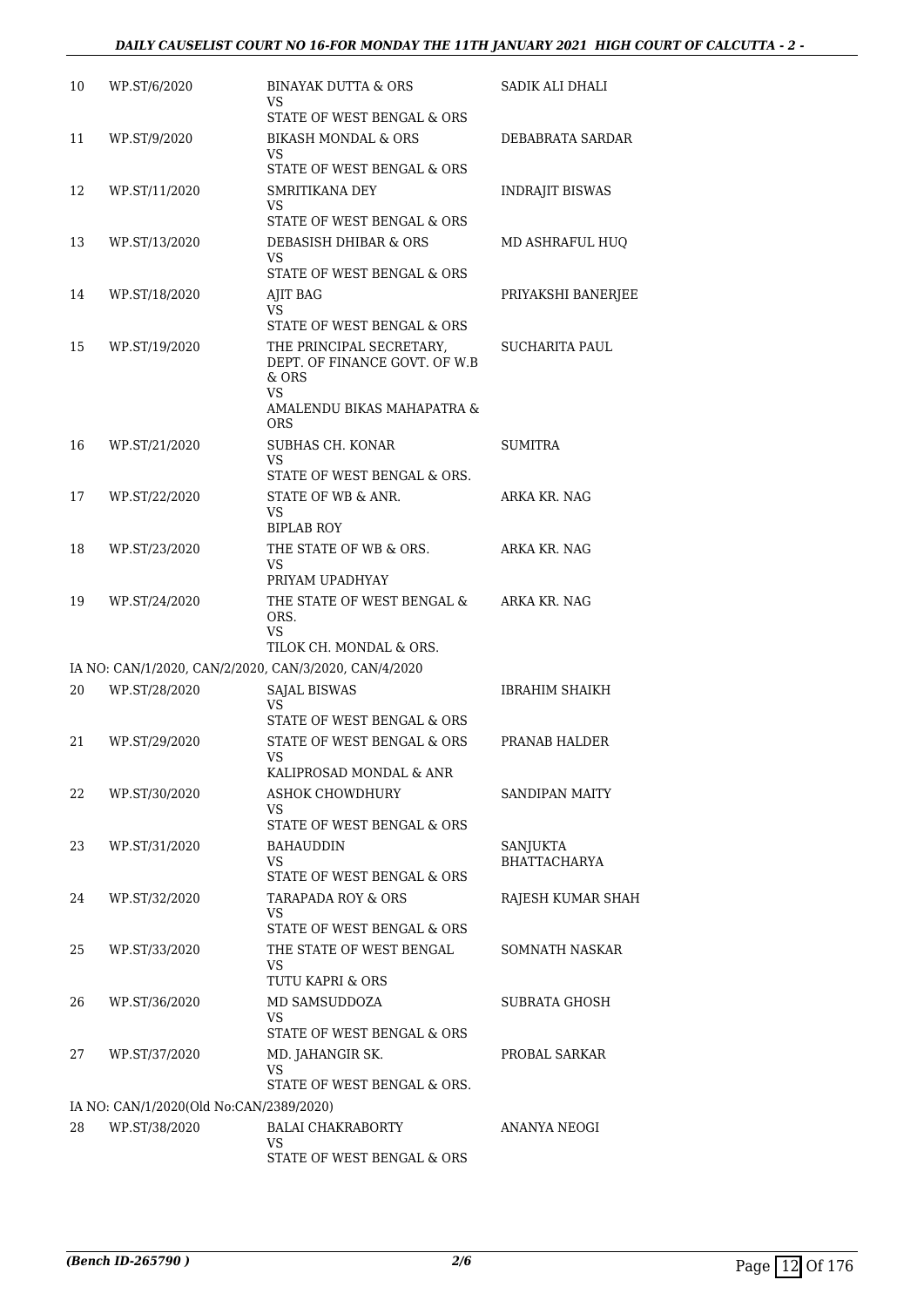# *DAILY CAUSELIST COURT NO 16-FOR MONDAY THE 11TH JANUARY 2021 HIGH COURT OF CALCUTTA - 3 -*

| 29 | WP.ST/47/2020     | AMAL KUMAR JANA<br>VS<br>STATE OF WEST BENGAL & ORS                            | ANANYA NEOGI                                                                                                |
|----|-------------------|--------------------------------------------------------------------------------|-------------------------------------------------------------------------------------------------------------|
| 30 | WP.ST/48/2020     | ANIL BAIDYA & ORS<br>VS                                                        | GUDDU SINGH                                                                                                 |
|    |                   | STATE OF WEST BENGAL & ORS                                                     |                                                                                                             |
| 31 | WP.ST/50/2020     | SK. ENAIT ALI<br>VS                                                            | DIVYA TIWARY                                                                                                |
|    |                   | STATE OF WEST BENGAL & ORS                                                     |                                                                                                             |
| 32 | WP.ST/51/2020     | RAJANI KANTA JANA<br>VS                                                        | SANJOY KR SARKAR                                                                                            |
|    |                   | STATE OF WEST BENGAL & ORS                                                     |                                                                                                             |
| 33 | WP.ST/52/2020     | SADHAN SINGH & ORS<br>VS<br>STATE OF WEST BENGAL & ORS                         | SIMANTIKA DASGUPTA                                                                                          |
|    | IA NO: CAN/1/2020 |                                                                                |                                                                                                             |
| 34 | WP.ST/53/2020     | KAMAL KANT JHA<br>VS                                                           | AMAL KR ROY                                                                                                 |
|    |                   | STATE OF WEST BENGAL & ORS                                                     |                                                                                                             |
|    |                   |                                                                                | IA NO: CAN/1/2020(Old No:CAN/3219/2020), CAN/2/2020(Old No:CAN/3220/2020), CAN/3/2020(Old No:CAN/4776/2020) |
| 35 | WP.ST/54/2020     | <b>BHUSAN SINGH</b><br>VS                                                      | KAMAL KANTA KAR                                                                                             |
|    |                   | STATE OF WEST BENGAL & ORS                                                     |                                                                                                             |
| 36 | WP.ST/55/2020     | STATE OF WEST BENGAL & ORS<br>VS                                               | <b>LALMOHAN BASU</b>                                                                                        |
|    |                   | AMALENDU BIKAS MAHAPATRA                                                       |                                                                                                             |
| 37 | WP.ST/56/2020     | JAJNASENI DESHBANDHABI<br>VS.                                                  | SUDIPTA DASGUPTA                                                                                            |
|    |                   | STATE OF WEST BENGAL & ORS                                                     |                                                                                                             |
| 38 | WP.ST/74/2020     | DEBASISH MONDAL<br>VS                                                          | RAJIB GHOSH                                                                                                 |
|    |                   | State of West Bengal                                                           |                                                                                                             |
|    | IA NO: CAN/1/2020 |                                                                                |                                                                                                             |
| 39 | WP.ST/83/2020     | JIBAN MAJI AND ANR<br>VS                                                       | <b>ANKITA DEY</b>                                                                                           |
|    |                   | THE STATE OF WEST BENGAL<br>AND ORS                                            |                                                                                                             |
| 40 | WP.ST/92/2020     | SAJAL BISWAS                                                                   | INDRANIL HALDER                                                                                             |
|    |                   | VS<br>STATE OF WEST BENGAL AND<br>ORS.                                         |                                                                                                             |
| 41 | WP.ST/96/2020     | SUBHRAJIT GUHA                                                                 | K.M.HOSSAIN                                                                                                 |
|    |                   | VS.<br>STATE OF WEST BENGAL AND<br>ORS.                                        |                                                                                                             |
| 42 | WP.ST/97/2020     | PRADIP KR. CHATTERJEE                                                          | MANOJIT PAL                                                                                                 |
|    |                   | <b>VS</b><br>STATE OF WEST BENGAL AND<br>ORS.                                  |                                                                                                             |
| 43 | WP.ST/102/2020    | STATE OF WEST BENGAL AND<br>ANOTHER                                            | <b>SAYAN SINHA</b>                                                                                          |
|    |                   | VS.<br>CONFEDERATION OF STATE<br>GOVERNMENT EMPLOYEES, WB<br><b>AND OTHERS</b> |                                                                                                             |
|    | IA NO: CAN/1/2020 |                                                                                |                                                                                                             |
| 44 | WP.ST/105/2020    | MD. TOUSHIF JAMAL<br>VS                                                        | <b>ASHOK HALDER</b>                                                                                         |
| 45 | WP.ST/106/2020    | State of West Bengal<br>SUMAN KAR AND OTHERS                                   | GOPAL DAS                                                                                                   |
|    |                   | VS<br>STATE OF WEST BENGAL AND<br>ORS.                                         |                                                                                                             |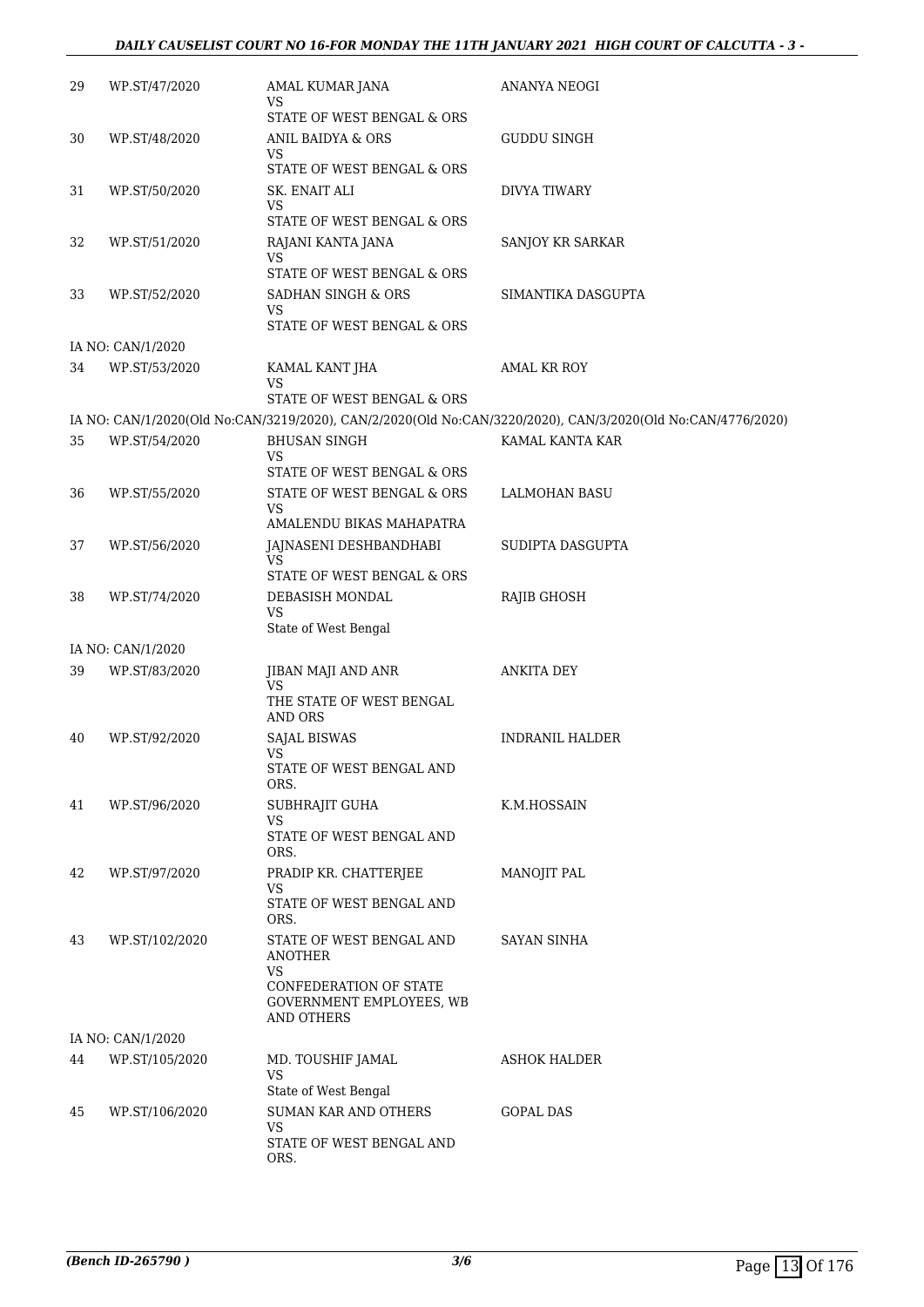| 46 | WP.ST/107/2020                          | DR. ARINDAM ROY                                         | <b>BISWARUP NANDY</b> |
|----|-----------------------------------------|---------------------------------------------------------|-----------------------|
|    |                                         | VS<br>STATE OF WEST BENGAL AND<br>ORS.                  |                       |
| 47 | WP.ST/109/2020                          | KOUSHIK CHATTERJEE                                      | <b>ASHIS KUMAR</b>    |
|    |                                         | VS<br>STATE OF WEST BENGAL AND<br>ORS.                  | <b>CHOWDHURY</b>      |
| 48 | WP.ST/2/2021                            | <b>SWAPAN KUMAR</b><br><b>BHATTACHARJEE</b>             | <b>ANKITA DEY</b>     |
|    |                                         | <b>VS</b><br>THE STATE OF WEST BENGAL<br><b>AND ORS</b> |                       |
|    |                                         | <b>CENTRAL ADMN. TRIBUNAL</b>                           |                       |
| 49 | WP.CT/225/2013                          | RADHESHYAM MRIDHA<br>VS                                 | APRATIM BHATTACHARYYA |
|    |                                         | UNION OF INDIA & ORS.                                   |                       |
| 50 | WP.CT/16/2018                           | UNION OF INDIA & ORS<br>VS                              | ARPA CHAKRABORTY      |
|    |                                         | ANGAD MAHATO & ANR                                      |                       |
| 51 | WP.CT/38/2018                           | <b>DHARAM PAL</b><br>VS<br>UNION OF INDIA & ORS         | A GHOSH               |
| 52 | WP.CT/102/2018                          | MUKUL CH. MONDAL                                        | VICTOR CHATTERJEE     |
|    |                                         | VS<br>UNION OF INDIA & ORS.                             |                       |
| 53 | WP.CT/108/2018                          | RANAJIT KUMAR PANDIT & ORS                              | SAMIT K MONDAL        |
|    |                                         | <b>VS</b><br>MRINMOY PAL & ORS                          |                       |
| 54 | WP.CT/21/2020                           | UNION OF INDIA & ORS<br>VS<br>MONOJIT ROY               | SANAJIT KUMAR GHOSH   |
| 55 | WP.CT/23/2020                           | UNION OF INDIA & ORS<br>VS                              | <b>SOURAV MANDAL</b>  |
|    |                                         | RINKU CHAKRABORTY & ORS                                 |                       |
| 56 | WP.CT/27/2020                           | UNION O INDIA & ORS.<br>VS<br>BIMAL CH. PAUL & ORS.     | SUSMITA SAHA DUTTA    |
| 57 | WP.CT/31/2020                           | AMBIA KHATUN                                            | <b>SANDIP MONDAL</b>  |
|    |                                         | VS<br>UNION OF INDIA & ORS                              |                       |
| 58 | WP.CT/60/2020                           | MD ELIAS KHAN<br>VS                                     | SANDIPAN BANERJEE     |
|    |                                         | STEEL AUTHORITY OF INDIA AND<br>ORS                     |                       |
| 59 | WP.CT/75/2020                           | UNION OF INDIA AND ORS.<br>VS                           | DEEPAK KR SINGH       |
|    |                                         | CHANDI DAS KHAN AND ORS                                 |                       |
|    |                                         | <b>LAND REFORMS TENANCY TRIBUNAL</b>                    |                       |
| 60 | WPLRT/70/2018                           | NASIRAM NANDI<br>VS.                                    | MD SHAHID             |
|    |                                         | STATE OF WEST BENGAL & ORS                              |                       |
|    | IA NO: CAN/1/2019(Old No:CAN/2460/2019) |                                                         |                       |
| 61 | WPLRT/82/2018                           | KALPANA RANI DUTTA<br>VS.                               | ASHOK KR. JHA         |
|    |                                         | STATE OF WEST BENGAL & ORS.                             |                       |
| 62 | WPLRT/139/2019                          | KAJAL DUTTA PRAMANIK<br>VS.                             | MD YOUNUSH MONDAL     |
|    |                                         | STATE OF WEST BENGAL & ORS                              |                       |
| 63 | WPLRT/11/2020                           | ASWINI MONDAL & ORS<br>VS                               | NIBEDITA BARUI        |
|    |                                         | STATE OF WEST BENGAL & ORS                              |                       |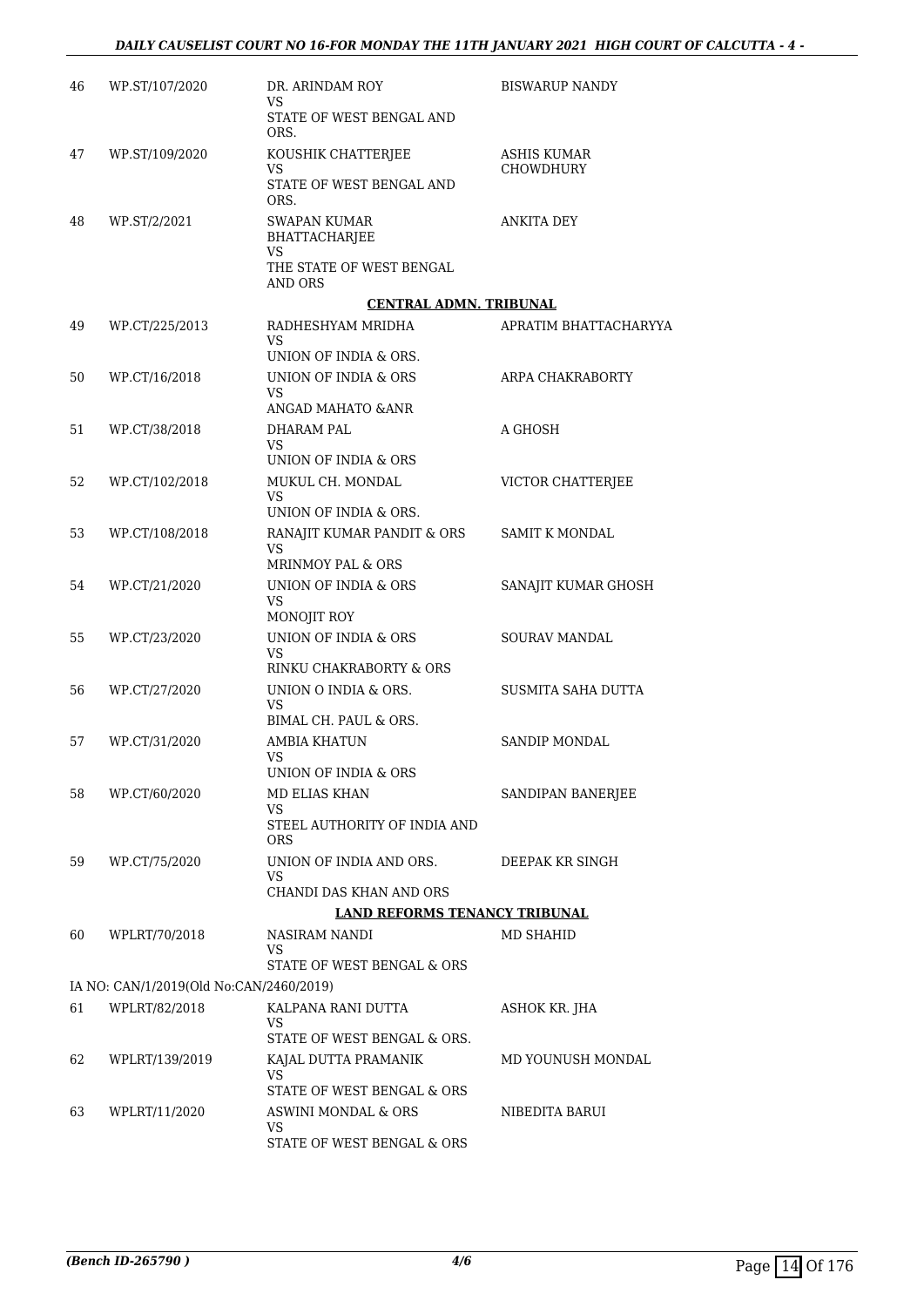| 64 | WPLRT/16/2020                 | SANKAR MAHAPATRA<br>VS                       | SAILENDRA SEKHAR<br>BAYERD  |
|----|-------------------------------|----------------------------------------------|-----------------------------|
|    |                               | STATE OF WEST BENGAL & ORS.                  |                             |
|    | IA NO: CAN/1/2020, CAN/2/2020 |                                              |                             |
| 65 | WPLRT/20/2020                 | HARI PADA JANA & ORS<br>VS                   | RAJ DIP RAY                 |
|    |                               | STATE OF WEST BENGAL & ORS                   |                             |
| 66 | WPLRT/22/2020                 | HAREKRISHNA MONDAL & ORS<br><b>VS</b>        | LAKSHMINATH<br>VHATTACHARYA |
|    |                               | STATE OF WEST BENGAL & ORS                   |                             |
| 67 | WPLRT/23/2020                 | <b>SMT BHABANI MAITI</b>                     | <b>BISWAJIT SAU</b>         |
|    |                               | VS<br>STATE OF WEST BENGAL & ORS             |                             |
| 68 | WPLRT/24/2020                 | SK BARSHED ALI                               | SK. BARSHED ALI             |
|    |                               | VS.<br>STATE OF WEST BENGAL & ORS            |                             |
| 69 | WPLRT/25/2020                 | JOYDEB CHAKRABORTY                           | HIMADRI KUMAR MAHATA        |
|    |                               | VS                                           |                             |
|    |                               | STATE OF WEST BENGAL & ORS                   |                             |
| 70 | WPLRT/27/2020                 | PHATICK CHANDRA KHAN<br>VS                   | MD HOSSAIN                  |
|    |                               | STATE OF WEST BENGAL & ORS                   |                             |
| 71 | WPLRT/28/2020                 | NAMITA GHOSH<br>VS                           | <b>DEBASIS SUR</b>          |
|    |                               | STATE OF WEST BENGAL & ORS                   |                             |
| 72 | WPLRT/37/2020                 | SIDDESWAR DE                                 | UTTIYA RAY                  |
|    |                               | VS<br>STATE OF WEST BENGAL AND               |                             |
|    |                               | ORS.                                         |                             |
| 73 | WPLRT/38/2020                 | <b>SOMA AICH</b>                             | <b>ABDUS SALAM</b>          |
|    |                               | VS<br>STATE OF WEST BENGAL AND<br>ORS.       |                             |
| 74 | WPLRT/39/2020                 | RANAJIT KUMAR BERA AND<br><b>OTHERS</b>      | <b>SAKYA MAITY</b>          |
|    |                               | VS<br>STATE OF WEST BENGAL AND<br>ORS.       |                             |
| 75 | WPLRT/40/2020                 | ASIT GAYEN<br>VS                             | KAPIL CHANDRA SAHOO         |
|    |                               | STATE OF WEST BENGAL AND<br>ORS.             |                             |
| 76 | WPLRT/41/2020                 | <b>BISWANTH MAJHI</b><br>VS.                 | DIPANKAR PAL                |
|    |                               | STATE OF WEST BENGAL AND<br>ORS.             |                             |
| 77 | WPLRT/42/2020                 | STATE OF WEST BENGAL AND<br>ORS.             | NILOTPAL CHATTERIEE         |
|    |                               | VS<br>NARAYAN CHANDRA SAHA AND<br><b>ORS</b> |                             |
| 78 | WPLRT/43/2020                 | JADAV DAS AND OTHERS                         | KAPIL CHANDRA SAHOO         |
|    |                               | VS<br>STATE OF WEST BENGAL AND               |                             |
|    |                               | ORS.                                         |                             |
| 79 | WPLRT/44/2020                 | JADAV DAS AND OTHERS<br>VS                   | KAPIL CHANDRA SAHOO         |
|    |                               | STATE OF WEST BENGAL AND<br>ORS.             |                             |
| 80 | WPLRT/45/2020                 | JADAV DAS AND OTHERS                         | KAPIL CHANDRA SAHOO         |
|    |                               | VS.<br>STATE OF WEST BENGAL AND<br>ORS.      |                             |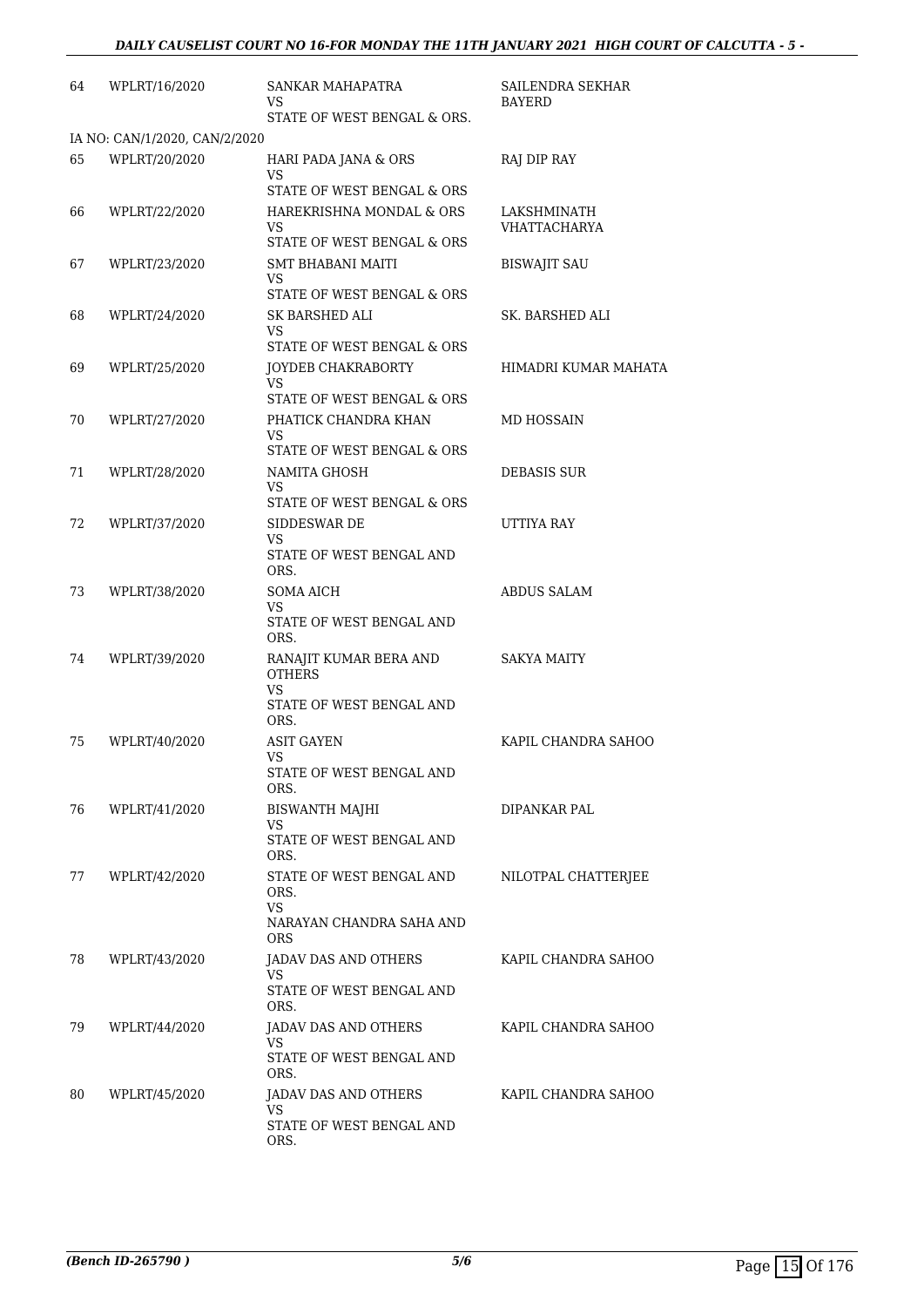# *DAILY CAUSELIST COURT NO 16-FOR MONDAY THE 11TH JANUARY 2021 HIGH COURT OF CALCUTTA - 6 -*

| 81 | WPLRT/46/2020 | JADAV DAS AND OTHERS<br>VS<br>STATE OF WEST BENGAL AND<br>ORS. | KAPIL CHANDRA SAHOO  |
|----|---------------|----------------------------------------------------------------|----------------------|
| 82 | WPLRT/47/2020 | JADAV DAS AND OTHERS<br>VS<br>STATE OF WEST BENGAL AND<br>ORS. | KAPIL CHGANDRA SAHOO |
| 83 | WPLRT/48/2020 | JADAV DAS AND OTHERS<br>VS<br>STATE OF WEST BENGAL AND<br>ORS. | KAPIL CHANDRA SAHOO  |
| 84 | WPLRT/49/2020 | JADAV DAS AND OTHERS<br>VS<br>STATE OF WEST BENGAL AND<br>ORS. | KAPIL CHANDRA SAHOO  |
| 85 | WPLRT/50/2020 | JADAV DAS AND OTHERS<br>VS<br>STATE OF WEST BENGAL AND<br>ORS. | KAPIL CHANDRA SAHOO  |
| 86 | WPLRT/51/2020 | LATIKA GHOSH AND ORS<br>VS<br>STATE OF WEST BENGAL AND<br>ANR  | J.L. ROY             |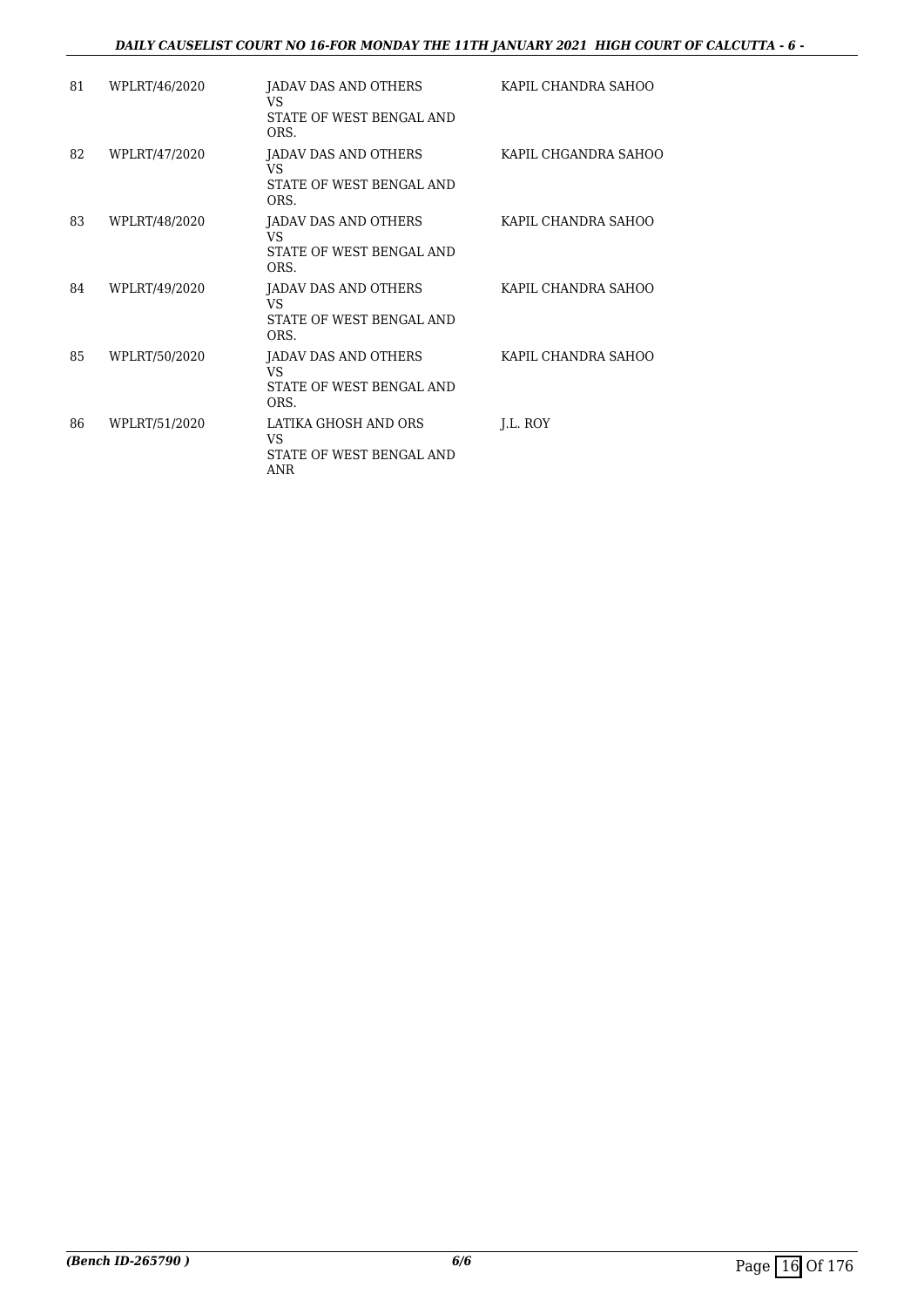

# **Appellate Side**

**DAILY CAUSELIST For Monday The 11th January 2021**

**COURT NO. 37**

# **DIVISION BENCH (DB - III)**

**AT 10:45 AM**

# **HON'BLE JUSTICE I. P. MUKERJI HON'BLE JUSTICE MD. NIZAMUDDIN (VIA VIDEO CONFERENCE)**

# **On and from Monday, the 11th January, 2021 - will sit together to take up all Appeals under Commercial Courts, Commercial Division and Commercial Appellate Division of the High Court's Act, 2015**

**Note: Immediately after exhaustion of Original Side, Appellate Side matters will be taken up**

# **COMMERCIAL MATTER**

| 1 | FMAT/436/2020     | KALI FABRICS PVT LTD<br>VS<br>sudipta bal       | Samik sarkar        |
|---|-------------------|-------------------------------------------------|---------------------|
|   | IA NO: CAN/1/2020 |                                                 |                     |
| 2 | FMAT/438/2020     | MANOJ KUMAR KATHORIA<br>VS<br>MITHU NAG NEE BAL | <b>SAMIK SARKAR</b> |
|   | IA NO: CAN/1/2020 |                                                 |                     |
| 3 | FMAT/440/2020     | MANOJ KUMAR KATHOTIA<br>VS<br>SUDIPTA BAL       | <b>SAMIK SARKAR</b> |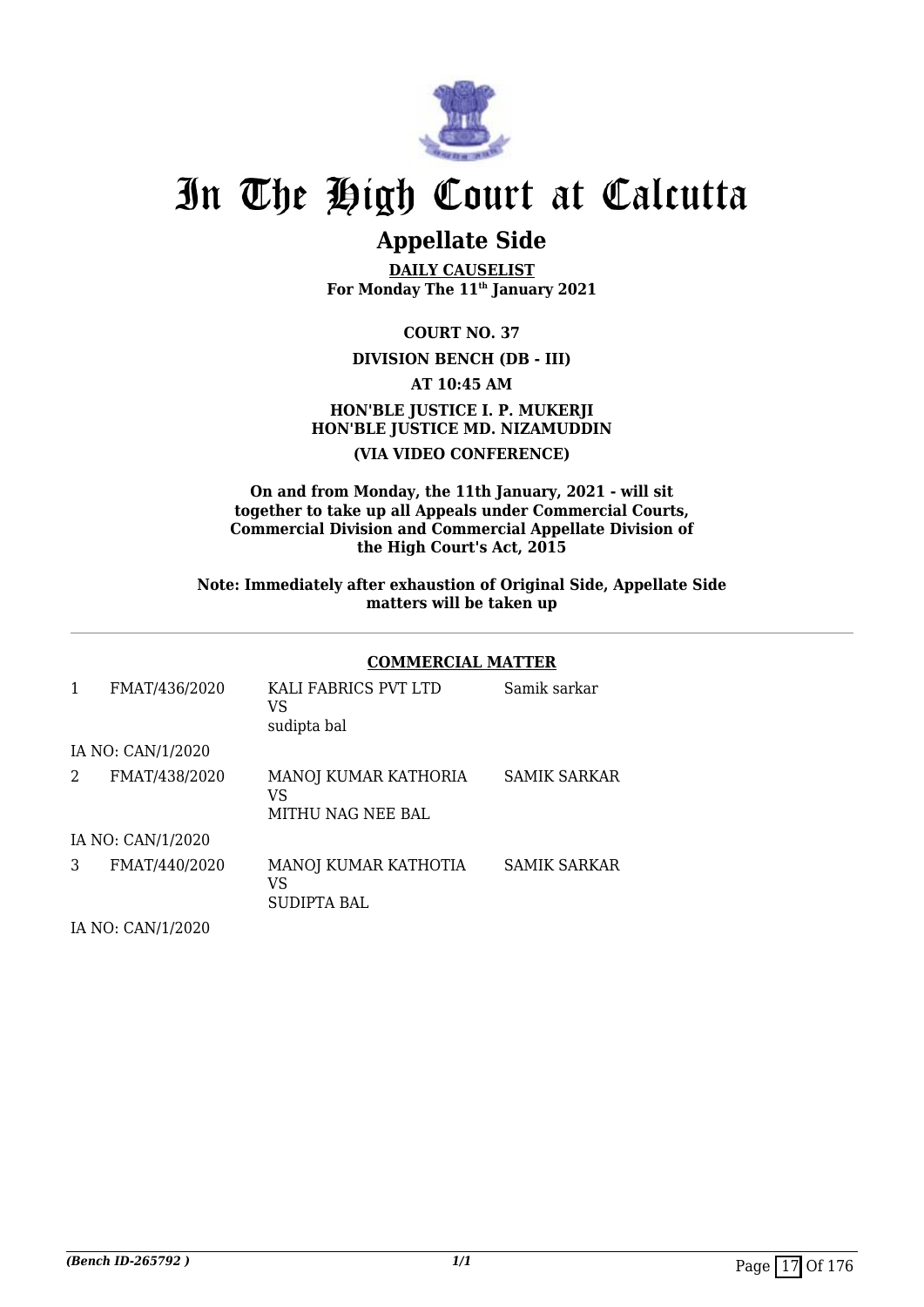

# **Appellate Side**

**DAILY CAUSELIST For Monday The 11th January 2021**

**COURT NO. 3**

# **DIVISION BENCH (DB - III)**

# **AT 10:45 AM HON'BLE JUSTICE I. P. MUKERJI HON'BLE JUSTICE MD. NIZAMUDDIN (VIA VIDEO CONFERENCE)**

**On and from Monday, the 11th January 2021 - After completion of Commercial Appellate Division Bench - will take up appeals under Arbitration Act, 1940 and Arbitration & Conciliation Act, 1996, including applications connected thereto;**

**Hearing of Writ Appeals irrespective of classification including applications connected thereto.**

**Note : On and from Monday (11.01.2021) Appellate Side matters will be taken up from 3.00 P.M. or immediately after exhaustion of Original Side matters, whichever is earlier.**

# **APPLICATION**

| FMA/1187/2019     | SHEKHAR PRAMANIK     | SUJIT        |
|-------------------|----------------------|--------------|
| (Assigned Matter) | VS.                  | BHATTACHARYA |
|                   | UNION OF INDIA & ORS |              |

IA NO: CAN/1/2019(Old No:CAN/5354/2019)

# **FOR HEARING**

| 2   | FA/146/2005                                      | SAMBHU NATH MITRA &<br>ANR.<br>VS<br>KHAITAN CONSULTANTS<br>LTD.               | PARTHA PRATIM ROY    |
|-----|--------------------------------------------------|--------------------------------------------------------------------------------|----------------------|
| wt3 | FA/148/2005                                      | ANIL KANTI ROY<br><b>CHOWDHURY</b><br>VS<br><b>KHAITAN CONSULTANTS</b><br>LTD. | TIRTHANKARR DAS      |
| 4   | MAT/759/2014<br>$(P-I+OS+2PBs.)$<br>(Top)        | <b>MATIUR RAHAMAN</b><br>VS<br>MD. ABDUL KHAYAR & ORS                          | <b>GOLAM MASTAFA</b> |
|     | IA NIO LOANTIA 1904 ALOIJ NI LOANTIE 004 1904 AN |                                                                                |                      |

IA NO: CAN/1/2014(Old No:CAN/5901/2014)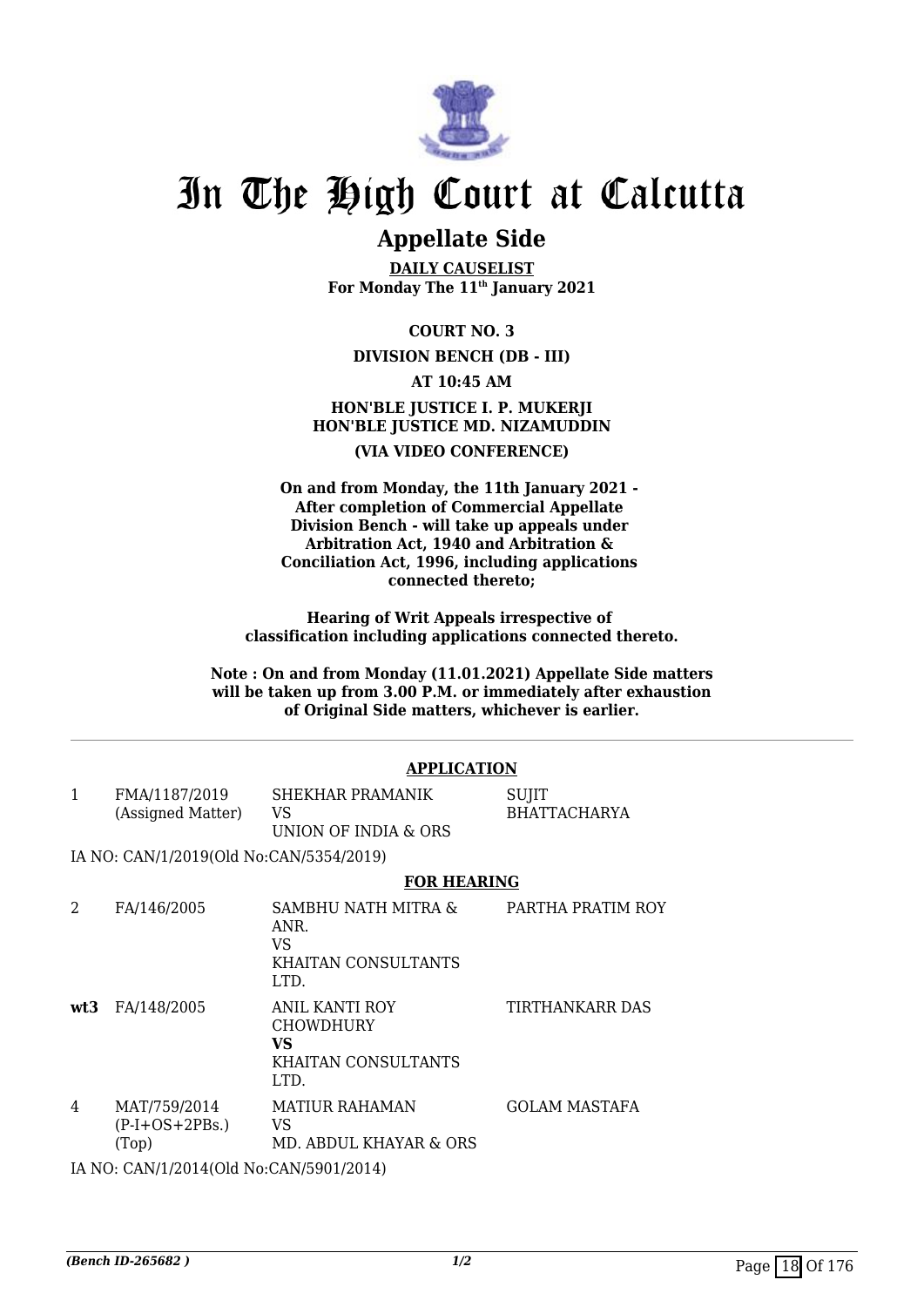| 5                                      | FMA/1281/2016<br>$(P-I+OB+2nd$ J.<br>Copy+2PBs.) | ASHOK KR. MAHANTA<br>VS<br>THE CENTRAL BANK OF<br><b>INDIA &amp; ORS.</b>          | <b>SUPRIYO</b><br><b>CHATTOPADHYAY</b>                                                |  |  |
|----------------------------------------|--------------------------------------------------|------------------------------------------------------------------------------------|---------------------------------------------------------------------------------------|--|--|
| 6                                      | FMA/2274/2016<br>$(P-I+OB+2nd$ J.<br>Copy+2PBs.) | UNION OF INDIA & ORS<br><b>VS</b><br><b>GOUTAM RAM</b>                             | <b>APARNA BANERJEE</b>                                                                |  |  |
|                                        | IA NO: CAN/2/2016(Old No:CAN/1905/2016)          |                                                                                    |                                                                                       |  |  |
| 7                                      | MAT/930/2018                                     | ALI MAHAMMAD<br>VS<br>STATE OF WEST BENGAL &<br><b>ORS</b>                         | ANUSUYA BANERJEE                                                                      |  |  |
|                                        |                                                  |                                                                                    | IA NO: CAN/6/2020(Old No:CAN/4829/2020), CAN/7/2020(Old No:CAN/4831/2020), CAN/8/2020 |  |  |
| 8                                      | MAT/1355/2018<br>$(P-I+OS+2nd J.$<br>Copy)       | ARINDAM SAHA<br>VS<br><b>INDIAN OIL CORP LTD &amp;</b><br><b>ORS</b>               | MAHABOOB AHMED                                                                        |  |  |
| 9                                      | FMA/686/2019<br>$(P-I+OB+2nd J.$<br>Copy+2PBs.)  | <b>BINAY KUMAR</b><br>VS<br><b>EASTERN COAL FIELDS</b><br><b>LIMITED &amp; ORS</b> | ARUNAVA GANGULY                                                                       |  |  |
| 10                                     | FMA/718/2019<br>$+2$ PBs.                        | KUMAR MUKHOPADHYAY<br>VS<br>STATE OF WEST BENGAL &<br>ORS                          | K.P. MUHURI                                                                           |  |  |
|                                        | IA NO: CAN/1/2019(Old No:CAN/331/2019)           |                                                                                    |                                                                                       |  |  |
|                                        | wt11 FMA/719/2019                                | KUMAR MUKHOPADHYAY<br>VS<br>STATE OF WEST BENGAL &<br><b>ORS</b>                   | K.P. MUHURI                                                                           |  |  |
| IA NO: CAN/1/2019(Old No:CAN/332/2019) |                                                  |                                                                                    |                                                                                       |  |  |
| 12                                     | FMA/1657/2019                                    | SRIJIB KUMAR PATRA<br><b>VS</b><br><b>UNION OF INDIA &amp; ORS</b>                 | <b>SUBHAS JANA</b>                                                                    |  |  |
| 13                                     | MAT/1918/2019                                    | <b>SUMON ROY</b><br>VS<br>STATE OF WEST BENGAL &<br>ORS                            | <b>ANINDA</b><br><b>BHATTACHARYA</b>                                                  |  |  |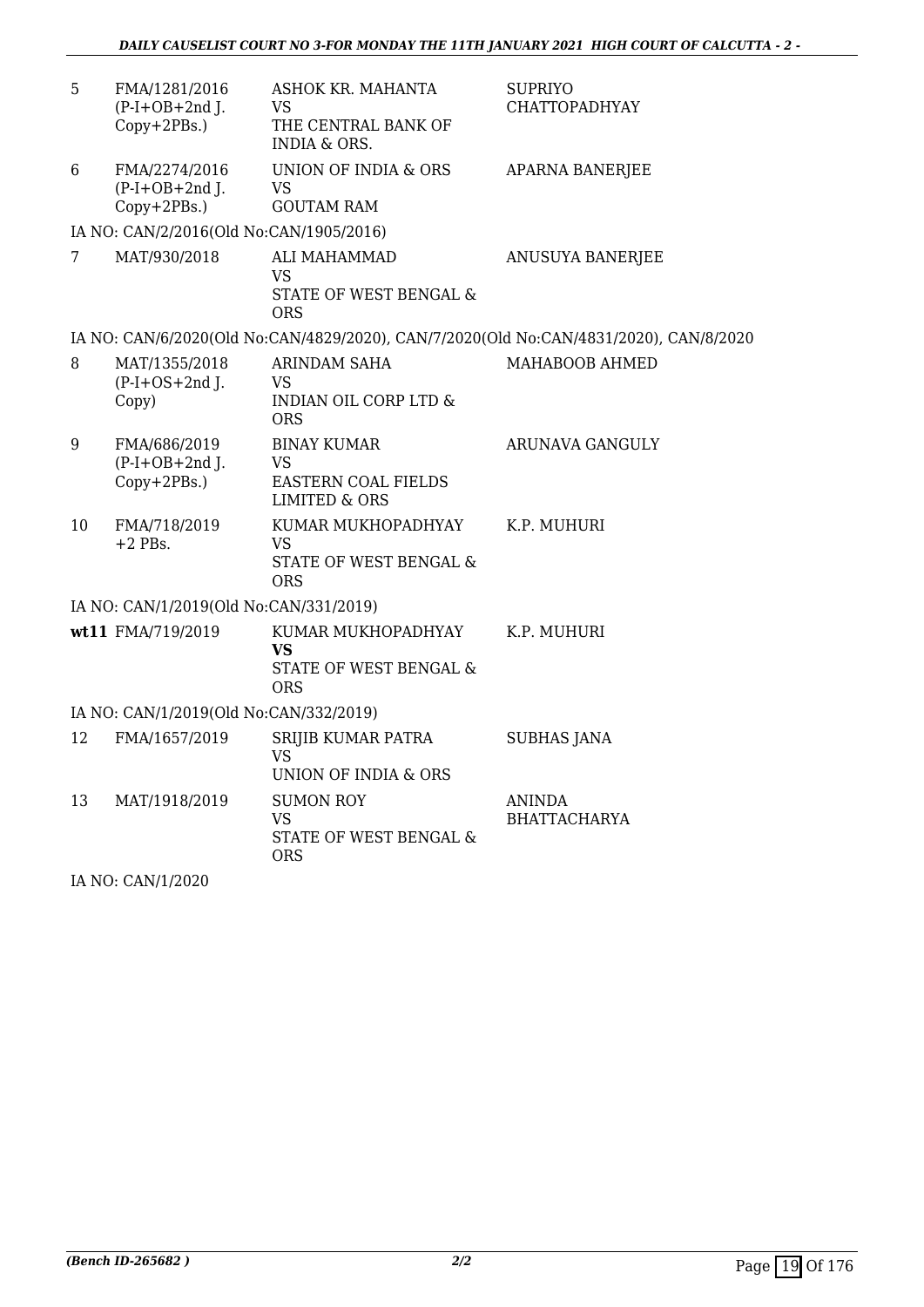

# **Appellate Side**

**DAILY CAUSELIST For Monday The 11th January 2021**

**COURT NO. 2**

# **DIVISION BENCH (DB- IV)**

**AT 10:45 AM**

# **HON'BLE JUSTICE HARISH TANDON HON'BLE JUSTICE KAUSIK CHANDA (VIA VIDEO CONFERENCE)**

# **ON AND FROM MONDAY, THE 11TH JANUARY, 2021 - ADMISSION OF APPEALS UNDER ORDER XLI OF THE CODE OF CIVIL PROCEDURE INCLUDING APPLICATIONS CONNECTED THERETO;**

**ANY OTHER FIRST APPEALS & FIRST MISCELLANEOUS APPEALS NOT ASSIGNED TO ANY OTHER BENCH & APPLICATIONS CONNECTED THERETO,** 

# **LAWAZIMA;**

# **APPEALS RELATING TO LAND UNDER GROUP I AND APPLICATIONS CONNECTED THERETO;**

# **APPEALS RELATING TO TRANSPORT & TELECOMMUNICATION UNDER GROUP VII AND REGULATION OF INDUSTRIES & ESSENTIAL COMMODITIES & VARIOUS CENTRAL ORDERS UNDER GROUP VIII AND APPLICATIONS CONNECTED THERETO;**

# **NOTE: MATTERS WILL BE TAKEN UP THROUGH PHYSICAL HEARING ONLY WHEN BOTH THE PARTIES ARE AGREED**

# **TO BE MENTIONED**

| 1 | FAT/66/2017<br>(Assigned) | CELICA DEVELOPERS (P)<br><b>LIMITED</b><br>VS<br>M/S WADHWANA                               | SANANDA GAGULI  |
|---|---------------------------|---------------------------------------------------------------------------------------------|-----------------|
| 2 | FAT/67/2017<br>(Assigned) | CELICA DEVELOPERS P<br>LTD.<br>VS<br>M/S. WADHWANA                                          | SANANDA GANGULI |
| 3 | FMAT/1227/2017            | SK. MURTUZA ALI @ SK.<br><b>MURTOJA ALI &amp; ANR</b><br>VS<br><b>SUKRAN BIBI &amp; ORS</b> | P. ROY          |
|   |                           |                                                                                             |                 |

IA NO: CAN/1/2017(Old No:CAN/10849/2017), CAN/2/2017(Old No:CAN/10850/2017)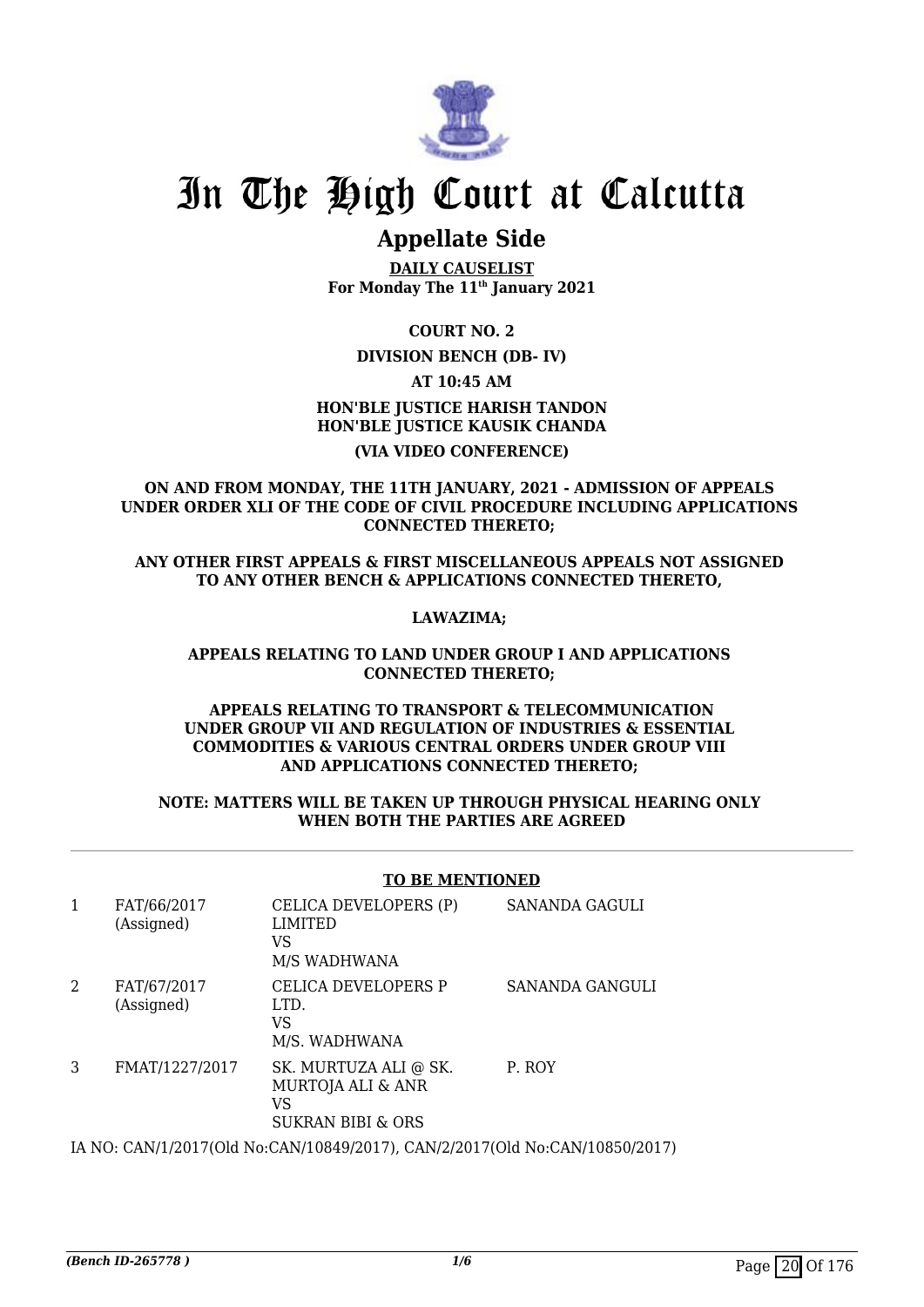| 4 | MAT/1104/2019<br>(Assigned)             | JOYDEEP GHOSH<br><b>VS</b><br><b>STATE OF WEST BENGAL &amp;</b><br><b>ORS</b>                                       | PRASENJIT<br><b>MUKHERJEE</b>        |
|---|-----------------------------------------|---------------------------------------------------------------------------------------------------------------------|--------------------------------------|
|   | IA NO: CAN/1/2019(Old No:CAN/7871/2019) |                                                                                                                     |                                      |
|   |                                         | <b>ORDER XLI RULE II</b>                                                                                            |                                      |
| 5 | SAT/134/2018<br>(Defective)             | MAJEDUR RAHAMAN DEAD<br>R/P BY FARUK HOSSAIN &<br><b>ORS</b><br><b>VS</b><br><b>SUNIRMAL SOREN &amp; ORS</b>        | <b>ASIF DEWAN</b>                    |
| 6 | SAT/179/2018<br>(Defective)             | <b>SK GOLAM LALCHAND</b><br><b>VS</b><br>NANDU LAL SHAW @<br>NANDU LAL KESHRI @<br><b>NANDU LAL BAYES &amp; ORS</b> | SURENDRA KUMAR<br><b>SHARMA</b>      |
|   | IA NO: CAN/1/2018(Old No:CAN/3122/2018) |                                                                                                                     |                                      |
| 7 | SAT/210/2018<br>(Defective)             | AJOY KUMAR SINGHA &<br><b>ORS</b><br><b>VS</b><br>SK KALIMUDDIN & ORS                                               | DYUTIMAN BANERJEE                    |
|   | IA NO: CAN/1/2018(Old No:CAN/4869/2018) |                                                                                                                     |                                      |
| 8 | SAT/211/2018<br>(Defective)             | RAJOBALA NASKAR & ORS<br><b>VS</b><br><b>SHANKAR ALI MOLLA &amp;</b><br><b>ORS</b>                                  | <b>SYED NURUL AREFIN</b>             |
| 9 | SAT/233/2018                            | MONO DEBI (SHAW)<br><b>VS</b><br><b>IITENDRA SHAW &amp; ORS</b>                                                     | <b>JAYANTA KUMAR</b><br><b>DUTTA</b> |

IA NO: CAN/1/2020(Old No:CAN/1057/2020)

| 10                                      | SAT/243/2018<br>(Defective) | BILKUA SAPTGRAM JR H S<br>VS<br>SUNITY MAITY DEAD R/P BY<br>AMITABHA MAITY & ORS | SAILENDU SEKHAR<br><b>BAYERD</b> |  |  |
|-----------------------------------------|-----------------------------|----------------------------------------------------------------------------------|----------------------------------|--|--|
| IA NO: CAN/1/2018(Old No:CAN/9230/2018) |                             |                                                                                  |                                  |  |  |

#### 11 SAT/293/2018 (Defective) JYOTIRMOY BANERJEE & ANR VS SUB DIVISIONAL LAND & L.R. OFFICER(EPL) ASANSOL & ORS PINAKI DHALI 12 SAT/389/2018 SK AZAD ALI VS SK RAZZAK ALI & ANR SAYAN BHATTACHARYA 13 SAT/418/2018 MOHAN S. JETHWANI &ANR VS HARISH KUMAR PRASAD & ANR A K DAS 14 SAT/72/2019 (Defective) SK FIROZ ALI & ANR VS SK MANNAN CHANDRAYEE MUKHERJEE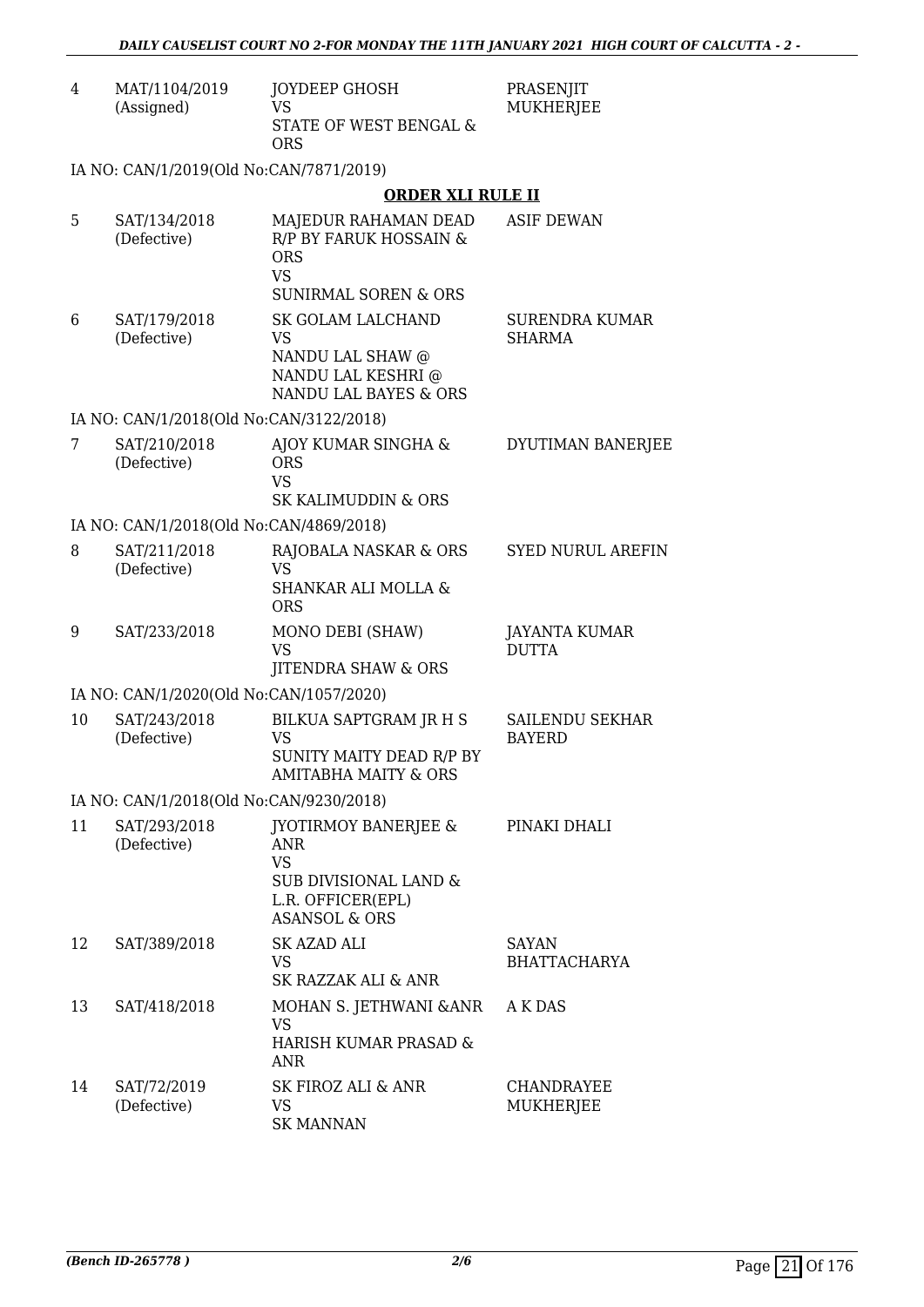| 15 | FMAT/455/2019                           | <b>SHARAD SINGHI</b><br><b>VS</b><br>SHEOJEE TIWARI & ORS                               | <b>SWETA GANDHI</b><br>MURGAI       |
|----|-----------------------------------------|-----------------------------------------------------------------------------------------|-------------------------------------|
|    | IA NO: CAN/1/2019(Old No:CAN/4548/2019) |                                                                                         |                                     |
| 16 | SAT/2/2020                              | LALBABU BEGAM @<br><b>LALBANU BEGAM &amp; ORS</b><br><b>VS</b><br>PADMAMOYEE CHAI & ORS | <b>MAHAMMAD</b><br><b>MAHMUD</b>    |
|    |                                         | IA NO: CAN/1/2020(Old No:CAN/1472/2020), CAN/2/2020(Old No:CAN/1475/2020)               |                                     |
| 17 | SAT/41/2020<br>(Defective)              | M/S GANGA JEWELLERS &<br><b>ORS</b><br><b>VS</b><br>SAMARENDRA NATH SAHA<br>& ANR       | <b>ABHISEK SEAL</b>                 |
| 18 | FMAT/64/2020<br>(Defective)             | RAGHUNATH SIKDER &<br>ANR<br><b>VS</b><br><b>TAPAS SAHA</b>                             | DILIP KUMAT SAILA                   |
|    | IA NO: CAN/1/2020(Old No:CAN/716/2020)  |                                                                                         |                                     |
| 19 | SAT/73/2020                             | REHA PARAMANICK @ DAS<br>& ANR<br><b>VS</b><br><b>NARAYAN DAS &amp; ORS</b>             | <b>SUSMITA</b><br><b>CHATTERJEE</b> |
|    | IA NO: CAN/1/2020, CAN/2/2020           |                                                                                         |                                     |
| 20 | FMAT/211/2020                           | AJIT KUMAR HALDER<br><b>VS</b><br><b>SUJIT HALDER &amp; ORS</b>                         | PRIYANKA MANDAL                     |
|    | IA NO: CAN/1/2020(Old No:CAN/2240/2020) |                                                                                         |                                     |
| 21 | FMAT/391/2020<br>(13.01.2021)           | <b>CHINMOY GHOSH</b><br><b>VS</b><br>JAGABANDHU GHOSH                                   | <b>SUSMITA</b><br><b>CHATTERJEE</b> |
|    | IA NO: CAN/1/2020                       |                                                                                         |                                     |
|    | 22 FMAT/575/2020                        | RAJANI PODADR AND ORS RITTICK CHOWDHURI<br>VS.<br><b>VIVILINE ENGINEERING</b>           |                                     |
|    |                                         | <b>PVT LTD AND ORS</b>                                                                  |                                     |
|    | IA NO: CAN/1/2020                       |                                                                                         |                                     |
|    |                                         | <b>APPLICATION (GROUP - VIII)</b>                                                       |                                     |
| 23 | MAT/786/2020<br>(2 P.M.)                | KUNTAL SINHA<br>VS<br>STATE OF WEST BENGAL<br>AND ORS.                                  | <b>NEIL BASU</b>                    |
|    | IA NO: CAN/1/2020                       |                                                                                         |                                     |
|    | wt24 MAT/788/2020                       | <b>GAUTAM SARKAR</b><br><b>VS</b><br>STATE OF WEST BENGAL<br>AND ORS.                   | <b>NEIL BASU</b>                    |
|    | IA NO: CAN/1/2020                       |                                                                                         |                                     |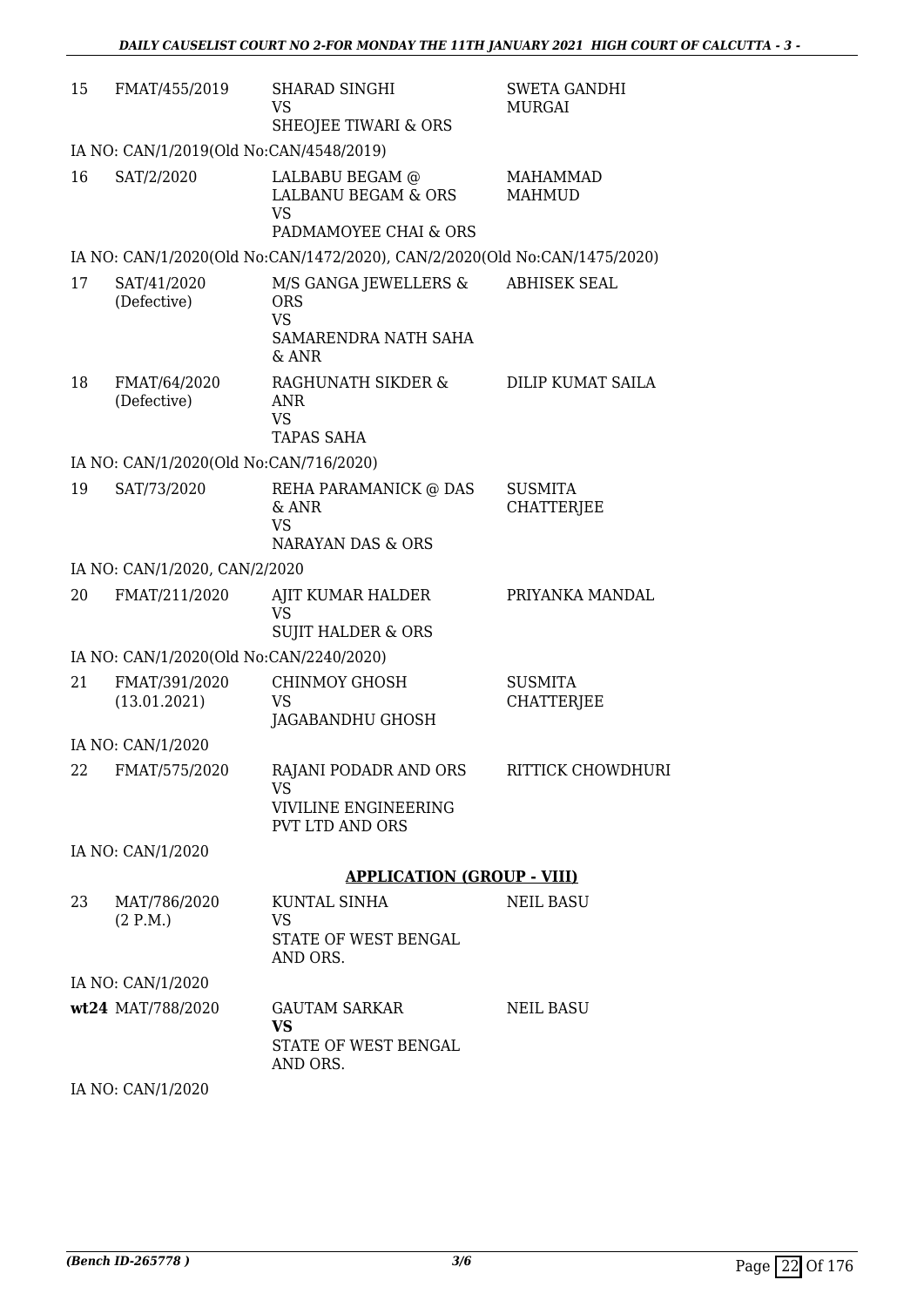|    | wt25 MAT/789/2020            | KOUSHIK DAS<br><b>VS</b><br>STATE OF WEST BENGAL                                                   | <b>NEIL BASU</b>                                                                          |
|----|------------------------------|----------------------------------------------------------------------------------------------------|-------------------------------------------------------------------------------------------|
|    |                              | AND ORS.                                                                                           |                                                                                           |
|    | IA NO: CAN/1/2020            |                                                                                                    |                                                                                           |
|    | wt26 MAT/790/2020            | RAJU DATTA BANIK<br><b>VS</b><br>STATE OF WEST BENGAL<br>AND ORS.                                  | <b>NEIL BASU</b>                                                                          |
|    | IA NO: CAN/1/2020            |                                                                                                    |                                                                                           |
|    | wt27 MAT/791/2020            | AMIT MONDAL<br><b>VS</b><br>STATE OF WEST BENGAL<br>AND ORS.                                       | <b>NEIL BASU</b>                                                                          |
|    | IA NO: CAN/1/2020            |                                                                                                    |                                                                                           |
|    | wt28 MAT/792/2020            | KRISHNA GHOSH<br><b>VS</b><br>STATE OF WEST BENGAL<br>AND ORS.                                     | <b>NEIL BASU</b>                                                                          |
|    | IA NO: CAN/1/2020            |                                                                                                    |                                                                                           |
| 29 | MAT/840/2020<br>$[GROUP-I]$  | THE COMPETENT<br>AUTHORITY AT URBAN<br>DEVELOPMENT<br>DEPARTMENT<br><b>VS</b><br>PINKY ROY AND ORS | <b>NILOTPAL</b><br><b>CHATTERJEE</b>                                                      |
|    | IA NO: CAN/1/2020            |                                                                                                    |                                                                                           |
|    |                              | <b>APPLICATION (FA AND FMA)</b>                                                                    |                                                                                           |
| 30 | FAT/46/2014                  | THE EXECUTIVE OFFICER,<br>BURDWAN DEVELOPMENT<br><b>AUTHORITY</b><br><b>VS</b><br>ABDUL AZIZ & ORS | P K DUTTA                                                                                 |
|    | IA NO: CAN/3/2020            |                                                                                                    |                                                                                           |
| 31 | FAT/286/2015<br>(Injunction) | <b>BIKASH CHANDRA BERA &amp;</b><br><b>ORS</b><br><b>VS</b><br><b>MADHUSUDAN DAS &amp; ORS</b>     | <b>SOUNAK</b><br><b>BHATTACHARYYA</b>                                                     |
|    | No:CAN/7673/2017)            |                                                                                                    | IA NO: CAN/1/2017(Old No:CAN/1280/2017), CAN/2/2017(Old No:CAN/7672/2017), CAN/3/2017(Old |
| 32 | FMAT/1260/2015               | SWAPAN KUMAR ROY<br><b>VS</b>                                                                      | <b>SHILA SARKAR</b>                                                                       |
|    |                              | <b>SULOCHONA SINGH &amp; ANR</b>                                                                   |                                                                                           |
| 33 |                              | IA NO: CAN/1/2016(Old No:CAN/7864/2016), CAN/2/2021<br>M/S SUDIP CONSTRUCTION                      |                                                                                           |
|    | FAT/290/2016                 | & ANR<br><b>VS</b><br>MANOJ CHATTERJEE & ORS                                                       | PRANTICK GHOSH                                                                            |
|    |                              |                                                                                                    | IA NO: CAN/2/2016(Old No:CAN/6197/2016), CAN/3/2017(Old No:CAN/5648/2017), CAN/4/2018(Old |
|    | No:CAN/10218/2018)           |                                                                                                    |                                                                                           |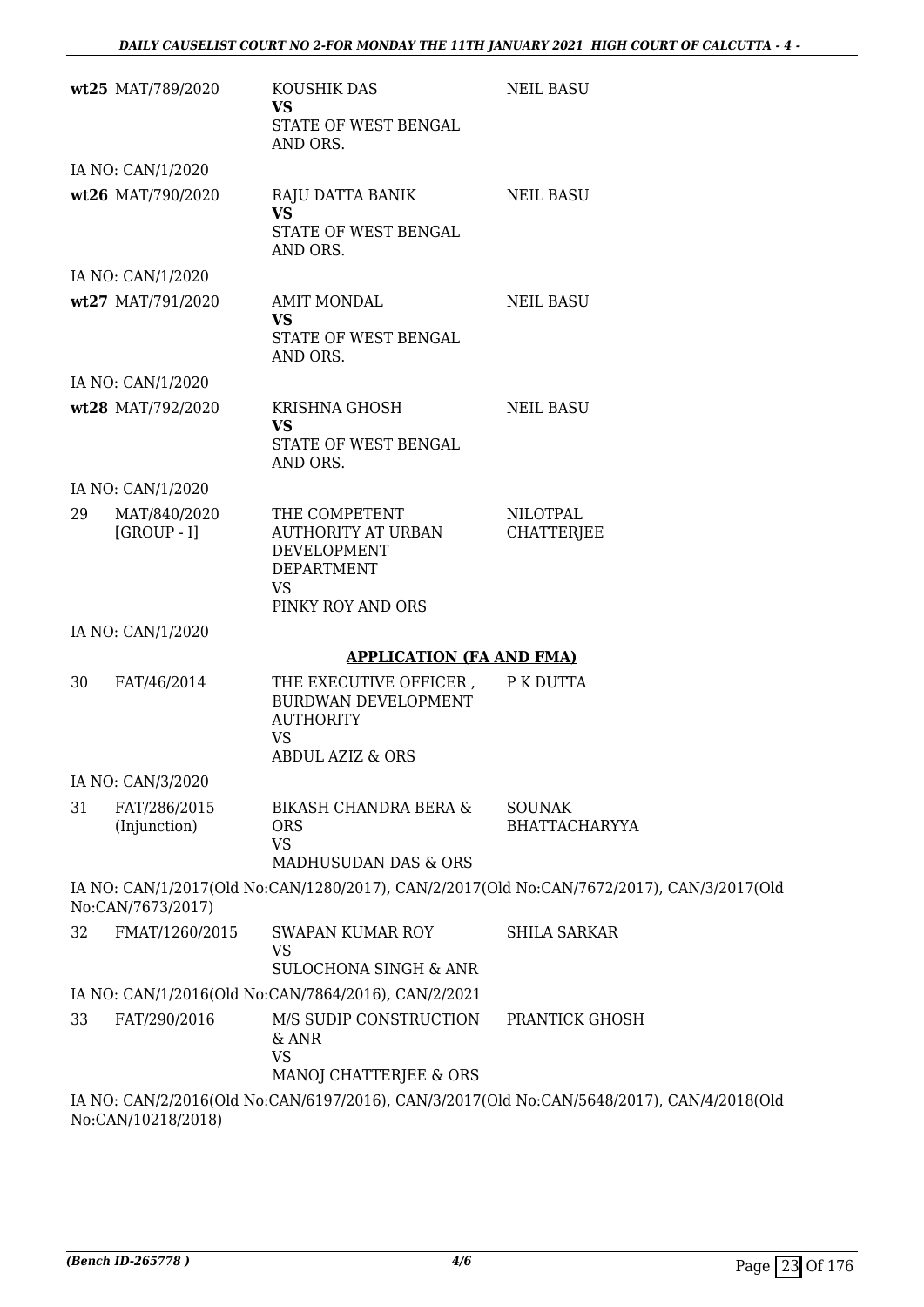| 34 | FA/64/2017                               | NEJAMUDDIN & ORS<br><b>VS</b><br>MD AFYAD (MINOR) & ORS                                      | DYUTIMAN BANERJEE                                                                         |
|----|------------------------------------------|----------------------------------------------------------------------------------------------|-------------------------------------------------------------------------------------------|
| 35 | FAT/435/2017                             | <b>ARUP KUMAR</b><br><b>CHAKRABORTY</b><br><b>VS</b><br>ALOKA CHAKRABORTY &                  | <b>G PURKAYASTHA</b>                                                                      |
|    |                                          | <b>ORS</b>                                                                                   |                                                                                           |
|    | No:CAN/4835/2019)                        |                                                                                              | IA NO: CAN/1/2018(Old No:CAN/4464/2018), CAN/2/2018(Old No:CAN/4465/2018), CAN/3/2019(Old |
|    | wt36 FAT/433/2017                        | <b>ARUP KUMAR</b><br><b>CHAKRABORTY &amp; ANR</b><br><b>VS</b><br>ALOKA CHAKRABORTY &<br>ANR | <b>GAURAV</b><br>PURKAYASTHA                                                              |
| 37 | FMAT/275/2018                            | PETRA STARKE<br><b>VS</b>                                                                    | <b>V WADEHRA</b>                                                                          |
|    |                                          | BIKRAM YOGA COLLEGE OF<br><b>INDIA LP &amp; ORS</b>                                          |                                                                                           |
|    |                                          | IA NO: CAN/1/2018(Old No:CAN/3615/2018), CAN/3/2019(Old No:CAN/7223/2019)                    |                                                                                           |
| 38 | FAT/317/2018                             | <b>GAUTAM SUR</b><br><b>VS</b>                                                               | DEBNATH MAHATA                                                                            |
|    |                                          | <b>BIKASH BHOWMICK &amp; ORS</b>                                                             |                                                                                           |
|    | IA NO: CAN/1/2019(Old No:CAN/12538/2019) |                                                                                              |                                                                                           |
| 39 | FAT/403/2018                             | USHA CHOWDHURY & ANR<br><b>VS</b><br>UMA SANKAR BHAGAT @<br><b>USHA SHANKAR BHAGAT</b>       | <b>SOUNAK</b><br><b>BHATTACHARYA</b>                                                      |
|    |                                          | IA NO: CAN/1/2018(Old No:CAN/6334/2018), CAN/2/2020(Old No:CAN/2049/2020)                    |                                                                                           |
| 40 | FAT/79/2019                              | KALABARAN SHIT & ORS<br><b>VS</b><br>NILANJAN KUNDU & ORS                                    | <b>SOUNAK</b><br><b>BHATTACHARYA</b>                                                      |
|    | IA NO: CAN/1/2019(Old No:CAN/1942/2019)  |                                                                                              |                                                                                           |
| 41 | FAT/192/2019                             | PANKAJ KUMAR GHOSH                                                                           | <b>ANJAN BANERJEE</b>                                                                     |
|    |                                          | <b>VS</b><br>MINOR SK MD JUBAIR R/P<br>BY SK YEAKUB                                          |                                                                                           |
|    |                                          | IA NO: CAN/1/2019(Old No:CAN/5534/2019), CAN/2/2019(Old No:CAN/11619/2019)                   |                                                                                           |
| 42 | FAT/340/2019                             | <b>SMT MAMATA MAZUMDER</b>                                                                   | <b>HIRONMAY GHOSH</b>                                                                     |
|    | <b>NTW</b>                               | & ORS<br><b>VS</b><br>SIKHA MAJUMDAR                                                         |                                                                                           |
|    |                                          | IA NO: CAN/1/2019(Old No:CAN/7190/2019), CAN/2/2019(Old No:CAN/7191/2019)                    |                                                                                           |
| 43 | FAT/621/2019                             | BIDIT KUMAR CHATTERJEE                                                                       | <b>JAYANTA BANERJEE</b>                                                                   |
|    |                                          | <b>VS</b><br>AMRIT MUKHOPADHYAY &<br><b>ANR</b>                                              |                                                                                           |
|    | IA NO: CAN/1/2020, CAN/2/2020            |                                                                                              |                                                                                           |
| 44 | FA/7/2020                                | LA COLLECTOR , HOOGHLY<br><b>VS</b><br>SUJIT KUMAR MANNA                                     | R.N. DUTTA                                                                                |
|    |                                          | IA NO: CAN/1/2018(Old No:CAN/7607/2018), CAN/2/2018(Old No:CAN/7621/2018)                    |                                                                                           |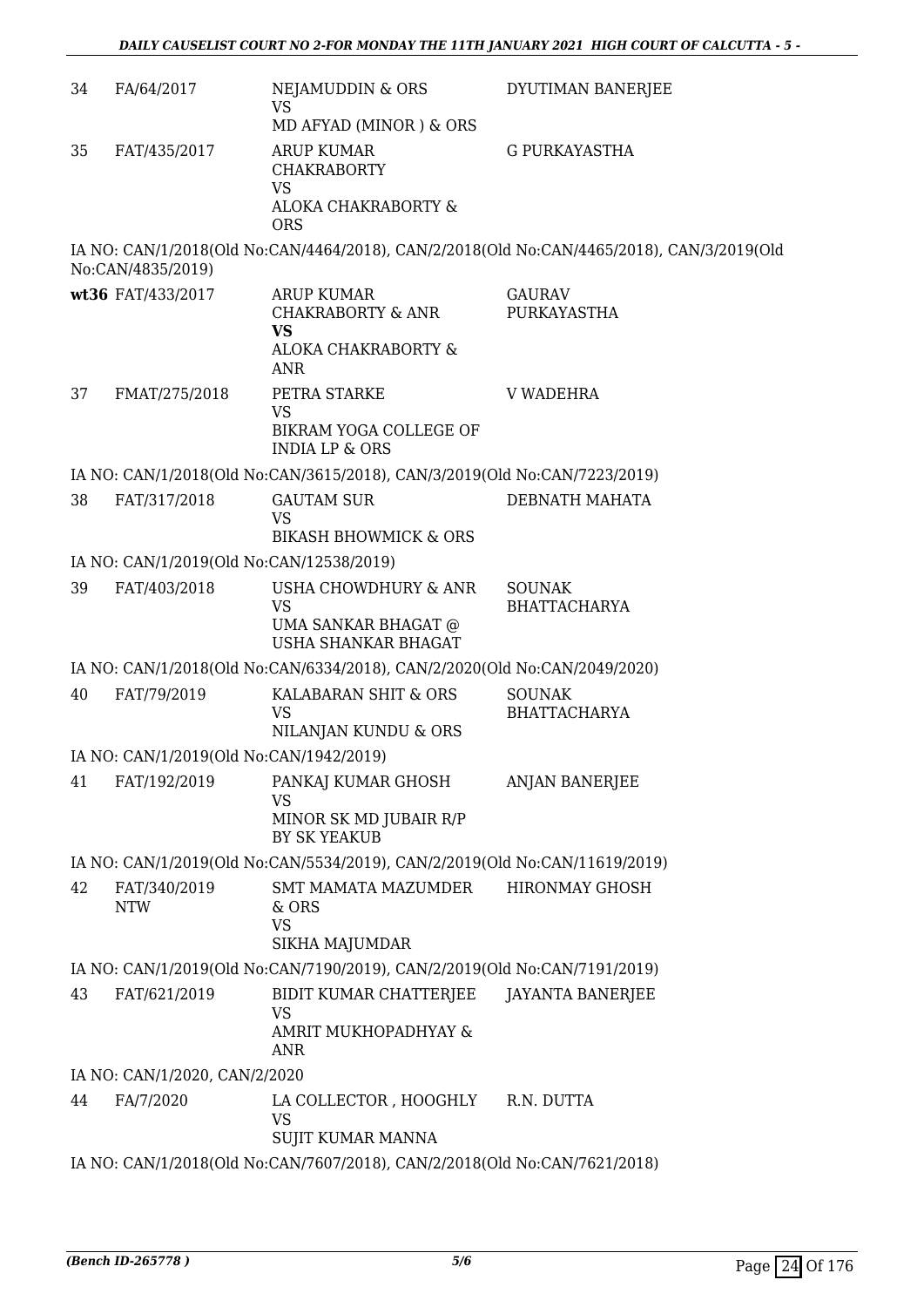| 45 | FMAT/113/2020 | <b>GOPAL MUKHERJEE</b> |
|----|---------------|------------------------|
|    |               | VS.                    |
|    |               | SITARAM MUKHERJEE &    |
|    |               | ORS.                   |

SANTIMAY BHATTACHARYYA

# IA NO: CAN/1/2020(Old No:CAN/1091/2020)

| 46 | FAT/326/2020<br>(DEFECTIVE)<br>(12.01.2021) | NIRMAL SANTRA<br>VS<br>ANASUYA NANDY AND ORS | SANKHA SUBHRA RAY |
|----|---------------------------------------------|----------------------------------------------|-------------------|
|    | IA NO: CAN/1/2020                           |                                              |                   |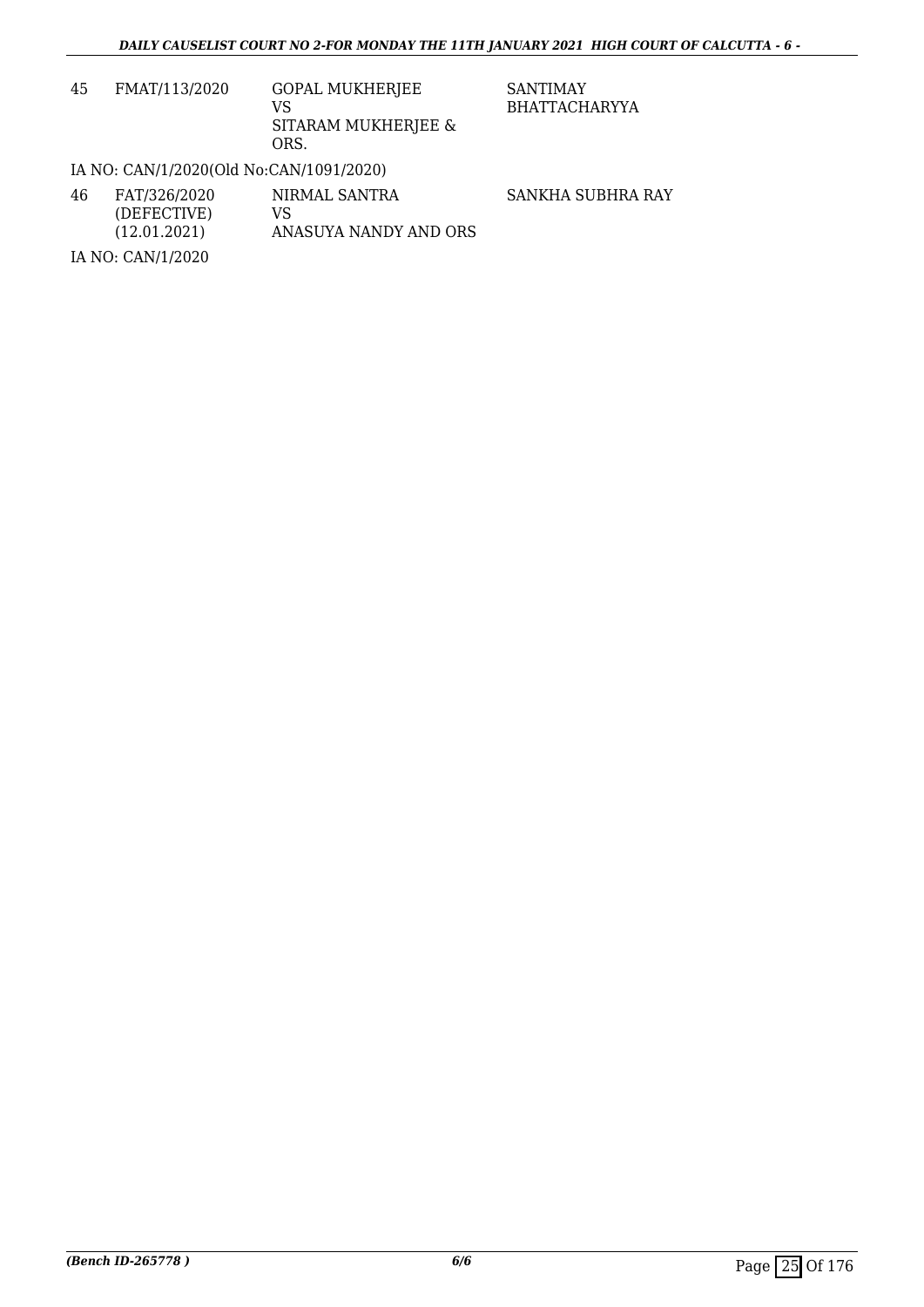

# **Appellate Side**

**DAILY CAUSELIST For Monday The 11th January 2021**

**COURT NO. 12**

**DIVISION BENCH (DB-V)**

## **AT 10:45 AM HON'BLE JUSTICE SOUMEN SEN HON'BLE JUSTICE SAUGATA BHATTACHARYYA ( VIA VIDEO CONFERENCE )**

**ON AND FROM MONDAY, THE 11TH JANUARY, 2021 - APPEALS RELATING TO EDUCATION UNDER GROUP-II AND APPLICATIONS CONNECTED THERETO;**

**HEARING OF CIVIL APPEALS, IRRESPECTIVE OF CLASSIFICATION, FILLED TILL 2018.**

**ADMISSION OF APPEALS UNDER ORDER XLI OF THE CODE OF CIVIL PROCEDURE INCLUDING APPLICATIONS CONNECTED THERETO;**

**FIRST APPEALS RELATING TO EJECTMENT SUITS AND DECREES AND APPLICATIONS CONNECTED THERETO;**

**LAWAZIMA;**

#### **HEARING OF WRIT APPEALS IRRESPECTIVE OF CLASSIFICATION INCLUDING APPLICATIONS CONNECTED THERETO.**

**NOTE: MATTERS WILL BE TAKEN UP THROUGH PHYSICAL HEARING ONLY WHEN BOTH THE PARTIES ARE AGREED**

|   |                                                     | <b>TO BE MENTIONED</b>                                                                                                   |                       |  |
|---|-----------------------------------------------------|--------------------------------------------------------------------------------------------------------------------------|-----------------------|--|
| 1 | FA/156/2019                                         | MARIAM BIBI & ORS.<br>VS.<br>SIDDIQUE MIRZA & ORS.                                                                       | <b>WASIM AHMED</b>    |  |
|   | IA NO: CAN/3/2019(Old No:CAN/10357/2019)            |                                                                                                                          |                       |  |
| 2 | FAT/383/2019                                        | PRABIR KUMAR CHAKRABORTY & SABYASACHI ROY<br><b>ORS</b><br><b>VS</b><br><b>ILA CHAKRABORTY &amp; ORS</b>                 |                       |  |
|   | IA NO: CAN/1/2019(Old No:CAN/9073/2019), CAN/2/2020 |                                                                                                                          |                       |  |
|   |                                                     | <b>APPLICATION FOR ANTICIPATORY BAIL</b>                                                                                 |                       |  |
| 3 | CRM/6090/2020                                       | MEHUL KOTECHA & ANR<br><b>VS</b><br><b>STATE OF WEST BENGAL</b>                                                          | ARKABEB BHATTACHARYA  |  |
|   | IA NO: CRAN/2/2020                                  |                                                                                                                          |                       |  |
|   |                                                     | <b>APPLICATION</b>                                                                                                       |                       |  |
| 4 | MAT/388/2018                                        | THE DIRECTOR OF PENSION,<br>PROVIDENT & GROUP<br><b>INSURANCE &amp; ORS</b><br><b>VS</b><br><b>BIMALA HATI &amp; ORS</b> | <b>BIDHAN BISWAS</b>  |  |
|   | IA NO: CAN/2/2019(Old No:CAN/1916/2019)             |                                                                                                                          |                       |  |
| 5 | MAT/610/2018                                        | THE STATE OF W B & ORS<br>VS<br><b>BONGAON KABI KESHABLAL</b><br>VIDYAPITH (HS) & ORS                                    | <b>SHAMIM UL BARI</b> |  |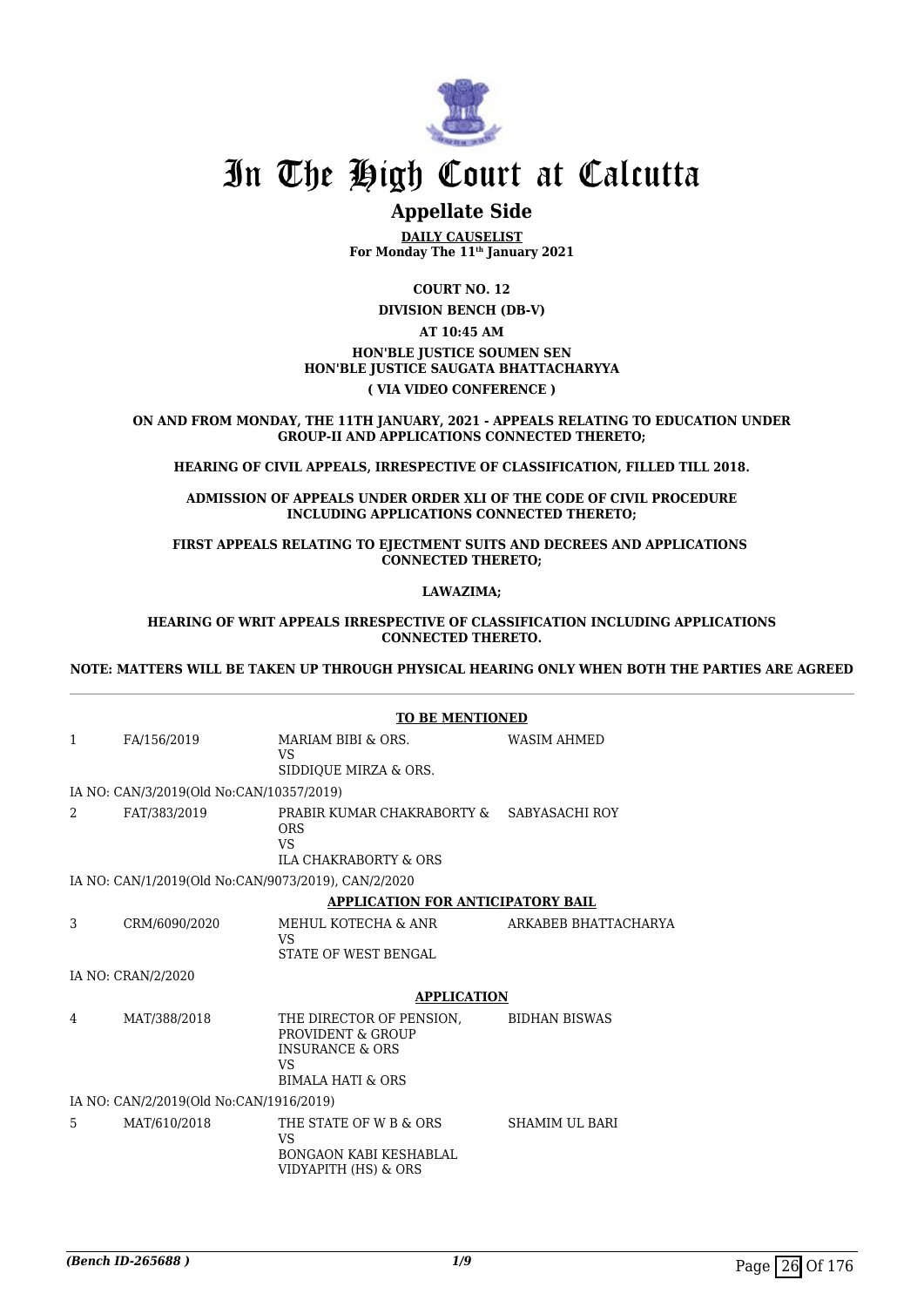| 6                                                                                                        | MAT/678/2018                                        | SATRUGHNA PRAMANIK<br>VS                                                  | <b>MANSARAM MONDAL</b>                                                                                      |
|----------------------------------------------------------------------------------------------------------|-----------------------------------------------------|---------------------------------------------------------------------------|-------------------------------------------------------------------------------------------------------------|
|                                                                                                          |                                                     | STATE OF WEST BENGAL & ORS                                                |                                                                                                             |
| wt7                                                                                                      | WPA/19025/2017                                      | SATRUGHANA PRAMAINAIK<br><b>VS</b>                                        | S. SARKAR                                                                                                   |
|                                                                                                          |                                                     | STATE OF WEST BENGAL& ORS                                                 |                                                                                                             |
| 8                                                                                                        | MAT/865/2018                                        | <b>MAUSUMI MAITY</b><br>VS                                                | <b>SUMOULI SARKAR</b>                                                                                       |
|                                                                                                          |                                                     | STATE OF WEST BENGAL & ORS                                                |                                                                                                             |
|                                                                                                          |                                                     |                                                                           | IA NO: CAN/1/2018(Old No:CAN/7480/2018), CAN/2/2018(Old No:CAN/7481/2018), CAN/3/2018(Old No:CAN/7482/2018) |
| 9                                                                                                        | MAT/1106/2018                                       | <b>GOKUL RASAILY &amp; ORS</b><br>VS<br>STATE OF WEST BENGAL & ORS        | AISHWARYA RAJYASHREE                                                                                        |
|                                                                                                          | IA NO: CAN/1/2018(Old No:CAN/7543/2018)             |                                                                           |                                                                                                             |
| 10                                                                                                       | MAT/1151/2018                                       | THE CHAIRMAN HALL                                                         | <b>S. CHAKRABORTY</b>                                                                                       |
|                                                                                                          |                                                     | MANAGEMENT COMMITTEE<br>INDIAN INSTUTE OF TEC<br>VS                       |                                                                                                             |
|                                                                                                          |                                                     | <b>SUBHASH KUMAR &amp; ORS</b>                                            |                                                                                                             |
|                                                                                                          | IA NO: CAN/1/2018(Old No:CAN/9225/2018)             |                                                                           |                                                                                                             |
| 11                                                                                                       | MAT/1386/2018                                       | <b>BHARATI NASKAR</b><br>VS                                               | <b>SHALOMI BOSU</b>                                                                                         |
|                                                                                                          |                                                     | STATE OF WEST BENGAL & ORS                                                |                                                                                                             |
|                                                                                                          |                                                     | IA NO: CAN/1/2019(Old No:CAN/1984/2019), CAN/2/2019(Old No:CAN/1986/2019) |                                                                                                             |
| 12                                                                                                       | MAT/142/2019                                        | THE DISTRICT INSPECTOR OF<br>SCHOOLS(S.E.) NADIA<br>VS                    | SUBHRANGSHU PANDA                                                                                           |
|                                                                                                          |                                                     | MUNSUR ALI MONDAL & ORS                                                   |                                                                                                             |
|                                                                                                          |                                                     | IA NO: CAN/1/2019(Old No:CAN/1661/2019), CAN/2/2019(Old No:CAN/3601/2019) |                                                                                                             |
| 13                                                                                                       | MAT/147/2019                                        | KAMAL KUMAR BHOUMIK<br>VS                                                 | <b>ASOK KR GANGULY</b>                                                                                      |
|                                                                                                          |                                                     | STATE OF WEST BENGAL & ORS                                                |                                                                                                             |
|                                                                                                          | IA NO: CAN/1/2019(Old No:CAN/2837/2019), CAN/3/2020 |                                                                           |                                                                                                             |
| 14                                                                                                       | MAT/148/2019                                        | KAMAL KUMAR BHOUMIK                                                       | ASOK KR GANGULY                                                                                             |
|                                                                                                          |                                                     | VS<br>STATE OF WEST BENGAL & ORS                                          |                                                                                                             |
|                                                                                                          | IA NO: CAN/1/2019(Old No:CAN/2839/2019)             |                                                                           |                                                                                                             |
| 15                                                                                                       | FMA/807/2019                                        | ASIT KUMAR MONDAL & ORS                                                   | SUDIPTA DASGUPTA                                                                                            |
|                                                                                                          |                                                     | VS.                                                                       |                                                                                                             |
|                                                                                                          | IA NO: CAN/1/2019(Old No:CAN/8490/2019)             | STATE OF WEST BENGAL & ORS                                                |                                                                                                             |
| wt16                                                                                                     | WPA/24231/2018                                      | ASIT KUMAR MONDAL & ORS                                                   | CHANDRACHUR                                                                                                 |
|                                                                                                          |                                                     | <b>VS</b><br>STATE OF WEST BENGAL & ORS                                   | <b>CHATTERJEE</b>                                                                                           |
| 17                                                                                                       | MAT/808/2019                                        | THE WEST BENGAL BOARD OF<br>PRIMARY EDUCATION & ANR<br><b>VS</b>          | RATUL BISWAS                                                                                                |
|                                                                                                          |                                                     | <b>BINOY KOLE &amp; ORS</b>                                               |                                                                                                             |
|                                                                                                          |                                                     |                                                                           | IA NO: CAN/1/2019(Old No:CAN/11772/2019), CAN/2/2020(Old No:CAN/960/2020), CAN/3/2020(Old No:CAN/2013/2020) |
| 18                                                                                                       | FMA/809/2019                                        | <b>SHANTANU DAS &amp; ORS</b><br>VS<br>STATE OF WEST BENGAL & ORS         | SUDIPTA DASGUPTA                                                                                            |
|                                                                                                          | IA NO: CAN/1/2019(Old No:CAN/8491/2019)             |                                                                           |                                                                                                             |
| 19                                                                                                       | FMA/812/2019                                        | <b>BADRUL HASAN &amp; ORS</b>                                             | PROSENJIT MUKHERJEE                                                                                         |
|                                                                                                          |                                                     | VS<br>STATE OF WEST BENGAL & ORS                                          |                                                                                                             |
|                                                                                                          | IA NO: CAN/2/2020                                   |                                                                           |                                                                                                             |
| 20                                                                                                       | MAT/955/2019                                        | THE UNIV. OF KALYANI & ORS.                                               | DIPIKA BANU                                                                                                 |
|                                                                                                          |                                                     | VS                                                                        |                                                                                                             |
| DR. SUSHANTA BISWAS & ORS.<br>IA NO: CAN/1/2019(Old No:CAN/6484/2019), CAN/3/2019(Old No:CAN/10497/2019) |                                                     |                                                                           |                                                                                                             |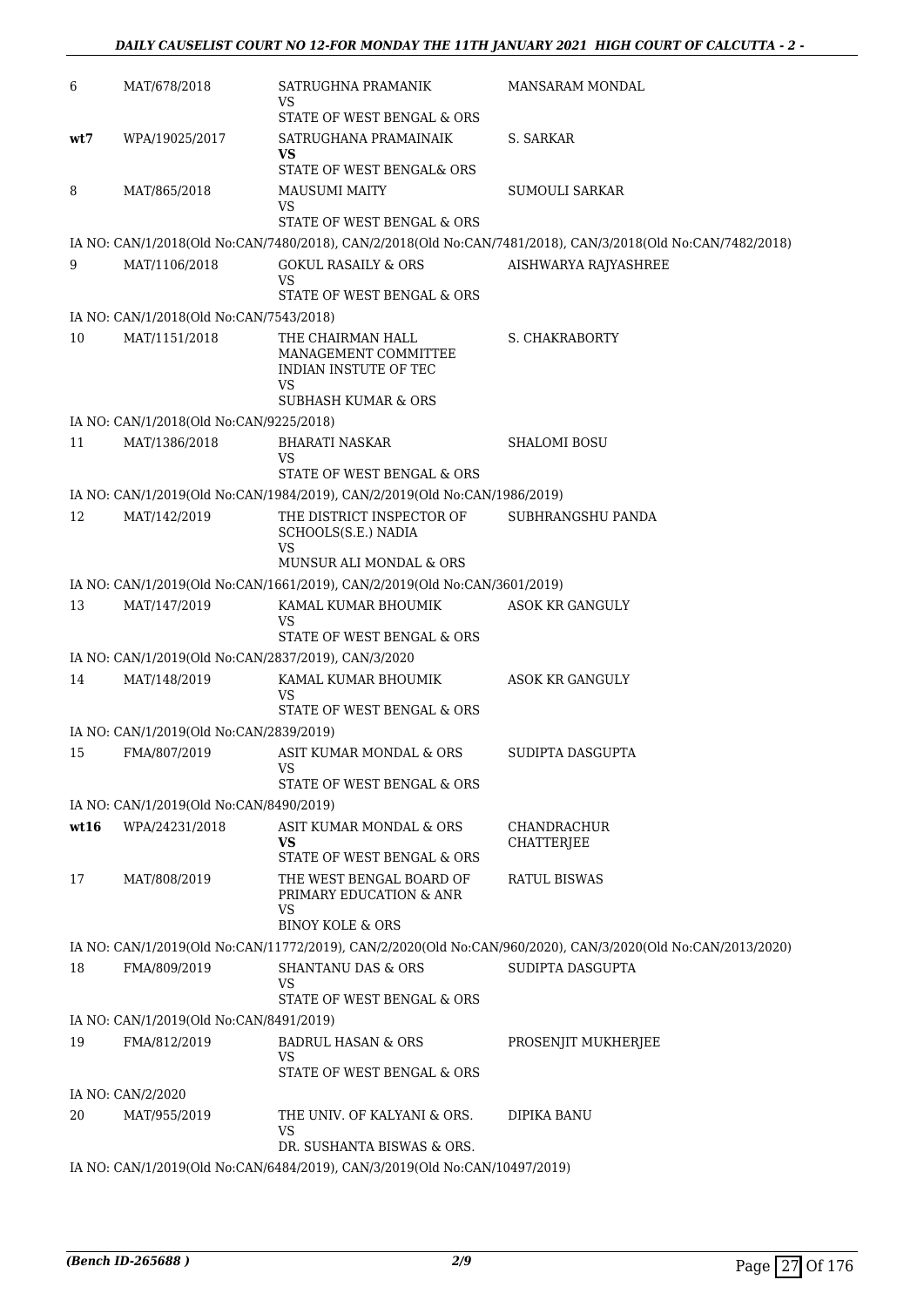| 21 | MAT/1153/2019                           | THE STATE OF W B & ANR<br>VS                                                       | SUCHARITA PAUL                  |
|----|-----------------------------------------|------------------------------------------------------------------------------------|---------------------------------|
|    |                                         | RITUPARNA GARAI & ORS                                                              |                                 |
|    |                                         | IA NO: CAN/1/2019(Old No:CAN/8902/2019), CAN/2/2019(Old No:CAN/8903/2019)          |                                 |
| 22 | MAT/1526/2019                           | THE DIRECTOR OF PENSION &<br>ANR<br><b>VS</b><br><b>SUBHADRA PRADHAN &amp; ORS</b> | ARINDAM<br><b>CHATTOPADHYAY</b> |
|    |                                         | IA NO: CAN/1/2019(Old No:CAN/12401/2019), CAN/2/2019(Old No:CAN/12403/2019)        |                                 |
| 23 | MAT/1527/2019                           | THE DIRECTOR OF PENSION &                                                          | ARINDAM CHAKRABORTY             |
|    |                                         | ANR<br><b>VS</b><br><b>GITA RANI MAITY &amp; ORS</b>                               |                                 |
|    |                                         | IA NO: CAN/1/2019(Old No:CAN/12408/2019), CAN/2/2019(Old No:CAN/12409/2019)        |                                 |
| 24 | MAT/1528/2019                           | THE DIRECTOR OF PENSION &                                                          | ARINDAM                         |
|    |                                         | ANR<br><b>VS</b>                                                                   | <b>CHATTOPADHYAY</b>            |
|    |                                         | ANJANA MAITY & ORS                                                                 |                                 |
|    |                                         | IA NO: CAN/1/2019(Old No:CAN/12410/2019), CAN/2/2019(Old No:CAN/12411/2019)        |                                 |
| 25 | MAT/1529/2019                           | THE DIRECTOR OF PENSION &<br>ANR<br>VS                                             | ARINDAM<br><b>CHATTOPADHYAY</b> |
|    |                                         | <b>AMALABALA DAS &amp; ORS</b>                                                     |                                 |
|    |                                         | IA NO: CAN/2/2019(Old No:CAN/12414/2019), CAN/3/2019(Old No:CAN/12415/2019)        |                                 |
| 26 | MAT/1530/2019                           | THE DIRECTOR OF PENSION &<br>ANR                                                   | ARINDAM<br><b>CHATTOPADHYAY</b> |
|    |                                         | <b>VS</b>                                                                          |                                 |
|    |                                         | LAKSHMI RANI SAMANTA & ORS                                                         |                                 |
|    |                                         | IA NO: CAN/1/2019(Old No:CAN/12406/2019), CAN/2/2019(Old No:CAN/12407/2019)        |                                 |
| 27 | MAT/1582/2019                           | DR. ANIL KUMAR PUSHKAR<br><b>VS</b><br>STATE OF WEST BENGAL & ORS                  | AMARENDRA<br>CHAKRABORTY        |
|    |                                         | IA NO: CAN/1/2020(Old No:CAN/1381/2020), CAN/2/2020(Old No:CAN/1382/2020)          |                                 |
| 28 | MAT/1604/2019                           | SUDHIR CHANDRA DAS<br>VS                                                           | DYUTIMAN BANERJEE               |
|    |                                         | STATE OF WEST BENGAL & ORS                                                         |                                 |
|    | IA NO: CAN/1/2020(Old No:CAN/2326/2020) |                                                                                    |                                 |
| 29 | MAT/1858/2019                           | THE DIR. OF PENSION PF & GR.<br>INS. & ANR.<br>VS<br>SUBHADRA PRADHAN & ORS.       | <b>ARINDAM</b><br>CHATTOPADHYAY |
|    | IA NO: CAN/1/2020(Old No:CAN/1077/2020) |                                                                                    |                                 |
| 30 | MAT/1859/2019                           | THE DIR. OF PEN. PF & GR. INS.<br>& ANR.<br>VS.<br>LAKSHMI RANI SAMANTA & ORS.     | ARINDAM<br><b>CHATTOPADHYAY</b> |
|    | IA NO: CAN/1/2020(Old No:CAN/1078/2020) |                                                                                    |                                 |
| 31 | MAT/1860/2019                           | THE DIR. OF PEN. PF & GR. INS.                                                     |                                 |
|    |                                         | & ANR.<br>VS                                                                       | ARINDAM<br>CHATTOPADHYAY        |
|    |                                         | GITA RANI MAITY & ORS.                                                             |                                 |
|    | IA NO: CAN/1/2020(Old No:CAN/1079/2020) |                                                                                    |                                 |
| 32 | MAT/1861/2019                           | THE DIR. OF PENSION, PF & GR.<br>INS. & ANR.<br><b>VS</b>                          | ARINDAM<br>CHATTOPADHYAY        |
|    |                                         | AMALABALA DAS & ORS.                                                               |                                 |
|    | IA NO: CAN/1/2020(Old No:CAN/1081/2020) |                                                                                    |                                 |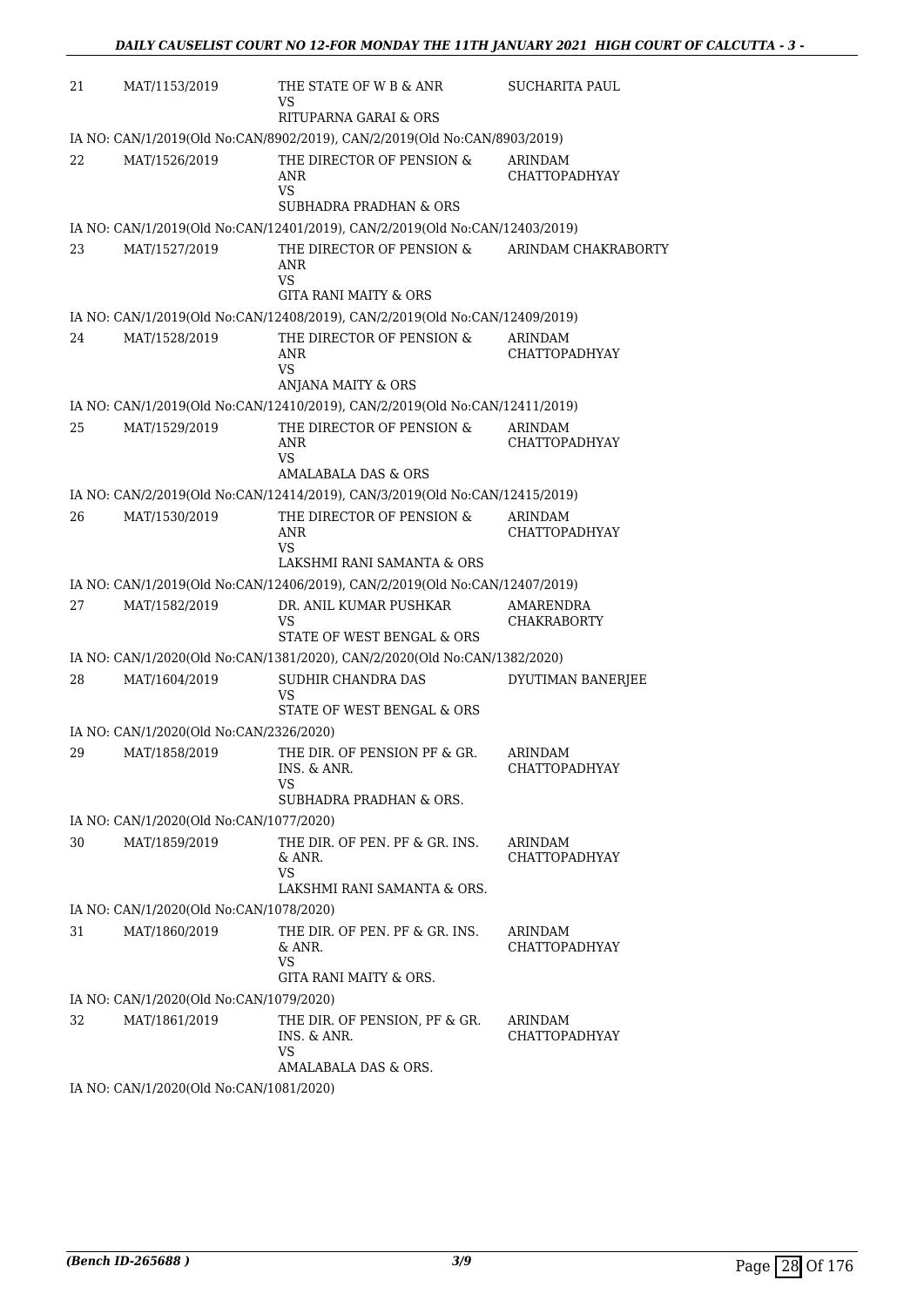| 33 | MAT/1862/2019                           | THE DIR. OF PEN. P.F & GR. INS.<br>& ANR.<br><b>VS</b>                    | ARINDAM<br><b>CHATTOPADHYAY</b>        |
|----|-----------------------------------------|---------------------------------------------------------------------------|----------------------------------------|
|    | IA NO: CAN/1/2020(Old No:CAN/1082/2020) | AJANTA MAITY & ORS.                                                       |                                        |
| 34 | MAT/1917/2019                           | STATE OF WEST BENAGL<br><b>VS</b>                                         | <b>AVISHEK PRASAD</b>                  |
|    |                                         | RABINDRA NATH GHOSH                                                       |                                        |
|    | IA NO: CAN/2/2020(Old No:CAN/279/2020)  |                                                                           |                                        |
| 35 | MAT/1932/2019                           | ASIT RANJAN GAYEN & ORS<br>VS<br>STATE OF WEST BENGAL& ORS                | KAML KRISHNA<br>CHAKRABORTI            |
|    | IA NO: CAN/1/2020(Old No:CAN/773/2020)  |                                                                           |                                        |
| 36 | MAT/1996/2019                           | SANJOY KUMAR MALIK<br>VS<br>STATE OF WEST BENGAL & ORS                    | SANTANU MAJI                           |
|    | IA NO: CAN/1/2020(Old No:CAN/578/2020)  |                                                                           |                                        |
| 37 | MAT/6/2020                              | SATYAJIT GHOSH<br>VS                                                      | KANAI LAL SAMANTA                      |
|    |                                         | STATE OF WEST BENGAL & ORS                                                |                                        |
|    | IA NO: CAN/1/2020(Old No:CAN/1942/2020) |                                                                           |                                        |
| 38 | MAT/7/2020                              | ASIT KUMAR MAITI<br>VS<br>STATE OF WEST BENGAL & ORS                      | KANAI LAL SAMANTA                      |
|    | IA NO: CAN/1/2020(Old No:CAN/1943/2020) |                                                                           |                                        |
| 39 | MAT/19/2020                             | <b>UMA SOREN</b><br><b>VS</b>                                             | ARIF ALI                               |
|    |                                         | STATE OF WEST BENGAL & ORS                                                |                                        |
| 40 | MAT/60/2020                             | BHABANI BHATTACHARYA<br>VS<br>STATE OF WEST BENGAL & ORS                  | MARTTANDA PRATAP<br><b>CHAKRABARTY</b> |
|    | IA NO: CAN/1/2020(Old No:CAN/747/2020)  |                                                                           |                                        |
| 41 | MAT/222/2020                            | SAKTI KUMAR BARDHAN<br>VS                                                 | NRIPENDRA NATH<br><b>MONDAL</b>        |
|    |                                         | STATE OF WEST BENGAL &ORS                                                 |                                        |
|    |                                         | IA NO: CAN/1/2020(Old No:CAN/1440/2020), CAN/2/2020(Old No:CAN/1441/2020) |                                        |
| 42 | MAT/229/2020                            | BASUPRIYA CHATTOPADHYAY<br><b>VS</b><br>UNIVERSITY OF BURDWAN &<br>ANR    | ARUNAVA GANGULY                        |
|    | IA NO: CAN/1/2020(Old No:CAN/1479/2020) |                                                                           |                                        |
| 43 | MAT/318/2020                            | AMITAVA CHATTERJEE<br>VS                                                  | TAPATI SAMANTA                         |
|    |                                         | STATE OF WEST BENGAL &ORS                                                 |                                        |
|    | IA NO: CAN/1/2020(Old No:CAN/2110/2020) |                                                                           |                                        |
| 44 | MAT/331/2020                            | KASHEM ALI BISWAS<br>VS<br>UNION OF INDIA & ORS.                          | SK. MUJIBAR RAHMAN                     |
| 45 | MAT/337/2020                            | SMT RAMA GHOSH (BHUIYA)                                                   | PRADIP PAUL                            |
|    |                                         | VS<br>STATE OF WEST BENGAL & ORS                                          |                                        |
| 46 | MAT/370/2020                            | AKANDADANGA HIGH<br><b>MADRASAH &amp; ANR</b><br>VS                       | PAMPA DEY DHABAL                       |
|    |                                         | STATE OF WEST BENGAL & ORS                                                |                                        |
|    | IA NO: CAN/1/2020(Old No:CAN/2478/2020) |                                                                           |                                        |
| 47 | MAT/396/2020                            | VIJAYA NAND SINGH<br><b>VS</b><br>STATE OF WEST BENGAL & ORS.             | TANUJA BASAK                           |
|    | IA NO: CAN/1/2020(Old No:CAN/2736/2020) |                                                                           |                                        |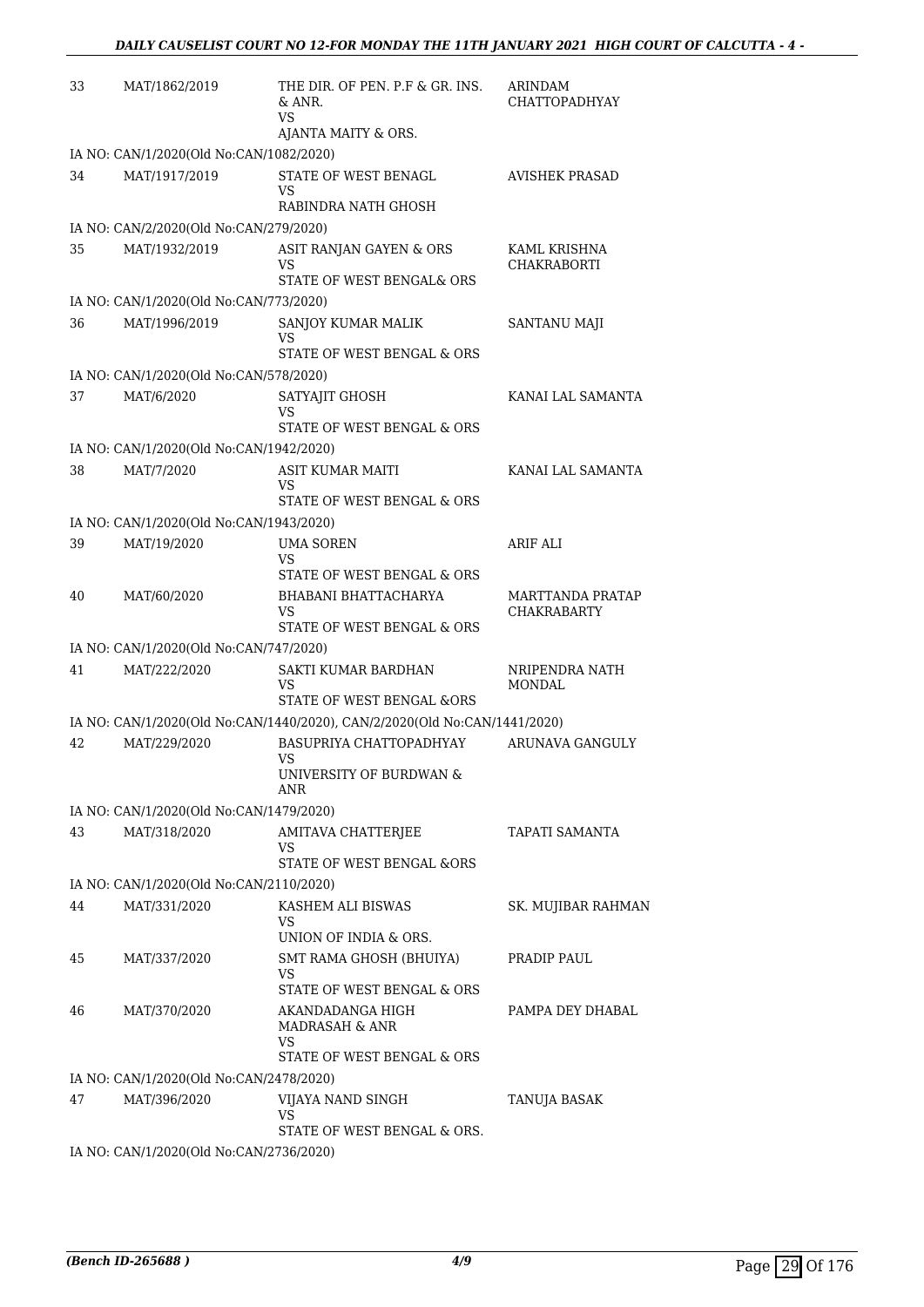| 48 | MAT/584/2020                              | TEH DIRECTOR OF PENSION<br>FUND AND GRP INS.<br>VS                 | <b>SUMAN DEY</b>         |
|----|-------------------------------------------|--------------------------------------------------------------------|--------------------------|
|    |                                           | ANJALI LCHAKRABORTY AND<br><b>ANR</b>                              |                          |
|    | IA NO: CAN/1/2020, CAN/2/2020             |                                                                    |                          |
| 49 | MAT/585/2020                              | THE DIRECTOR OF PENSION<br>AND FUND INS. AND ORS<br>VS             | SUMAN DEY                |
|    |                                           | INDRANI CHOWDHURYAND ORS.                                          |                          |
|    | IA NO: CAN/1/2020, CAN/2/2020             |                                                                    |                          |
| 50 | MAT/611/2020                              | BARUIPUR COLLEGE,<br>PRESIDENT, GOVERNING BODY<br>VS.              | TANUJA BASAK             |
|    |                                           | ABHIKSHEK BHATTACHARYA                                             |                          |
|    | IA NO: CAN/1/2020                         |                                                                    |                          |
| 51 | MAT/664/2020                              | MD. MISTER REJA<br>VS                                              | TANUJA BASAK             |
|    |                                           | STATE OF WEST BENGAL AND<br>ORS.                                   |                          |
|    | IA NO: CAN/1/2021                         |                                                                    |                          |
| 52 | MAT/823/2020                              | PRESIDENT OF THE MANAGING<br><b>COMMITTEE AND ORS</b><br><b>VS</b> | TIRTHANKAR ROY           |
|    |                                           | RAJU JANA AND ORS                                                  |                          |
|    | IA NO: CAN/1/2020                         |                                                                    |                          |
| 53 | MAT/834/2020                              | DR MOHAMMAD FAIQUE<br><b>VS</b>                                    | SOMESH KUMAR GHOSH       |
|    |                                           | UNION OF INDIA AND ORS.                                            |                          |
|    | IA NO: CAN/1/2020, CAN/2/2020             |                                                                    |                          |
| 54 | MAT/843/2020<br>(AT 2.00 P.M.)            | MOUMITA GHOSH AND OTHERS<br>VS<br>AKTARUL ISLAM AND OTHERS         | RAJIB GHOSH              |
|    | IA NO: CAN/1/2020, CAN/2/2020, CAN/3/2021 |                                                                    |                          |
|    |                                           | <b>APPLICATION 1</b>                                               |                          |
|    |                                           | (FIXED AT 2.00 P.M.)                                               |                          |
| 55 | MAT/619/2020                              | <b>SAYED SULTAN ALI</b><br>VS                                      | <b>SALONI BHATTARJEE</b> |
|    |                                           | State of West Bengal                                               |                          |
|    | IA NO: CAN/1/2020, CAN/2/2021, CAN/3/2021 |                                                                    |                          |
| 56 | MAT/623/2020                              | <b>MILAN MONDAL</b><br>VS                                          | ANINDA BHATTACHARYA      |
|    |                                           | WEST BENGAL CENTRAL<br><b>SCHOOL SERVICE COMMISSION</b>            |                          |
|    | IA NO: CAN/1/2020                         |                                                                    |                          |
| 57 | MAT/624/2020                              | ANUVA MAL                                                          | ANINDA BHATTACHARYA      |
|    |                                           | VS                                                                 |                          |
|    |                                           | WB CENTRAL SSC AND                                                 |                          |
|    | IA NO: CAN/1/2020                         |                                                                    |                          |
| 58 | MAT/626/2020                              | SANJIT DAS<br>VS                                                   | ANINDA BHATTACHARYA      |
|    |                                           | W B CENTRAL SSC AND ORS                                            |                          |
|    | IA NO: CAN/1/2020                         |                                                                    |                          |
| 59 | MAT/627/2020                              | LILI BERA<br>VS                                                    | ANINDA BHATTACHARYA      |
|    |                                           | THE WEST BENGAL CENTRAL<br><b>SCHOOL SERVICE COMMISSION</b>        |                          |
|    | IA NO: CAN/1/2020                         |                                                                    |                          |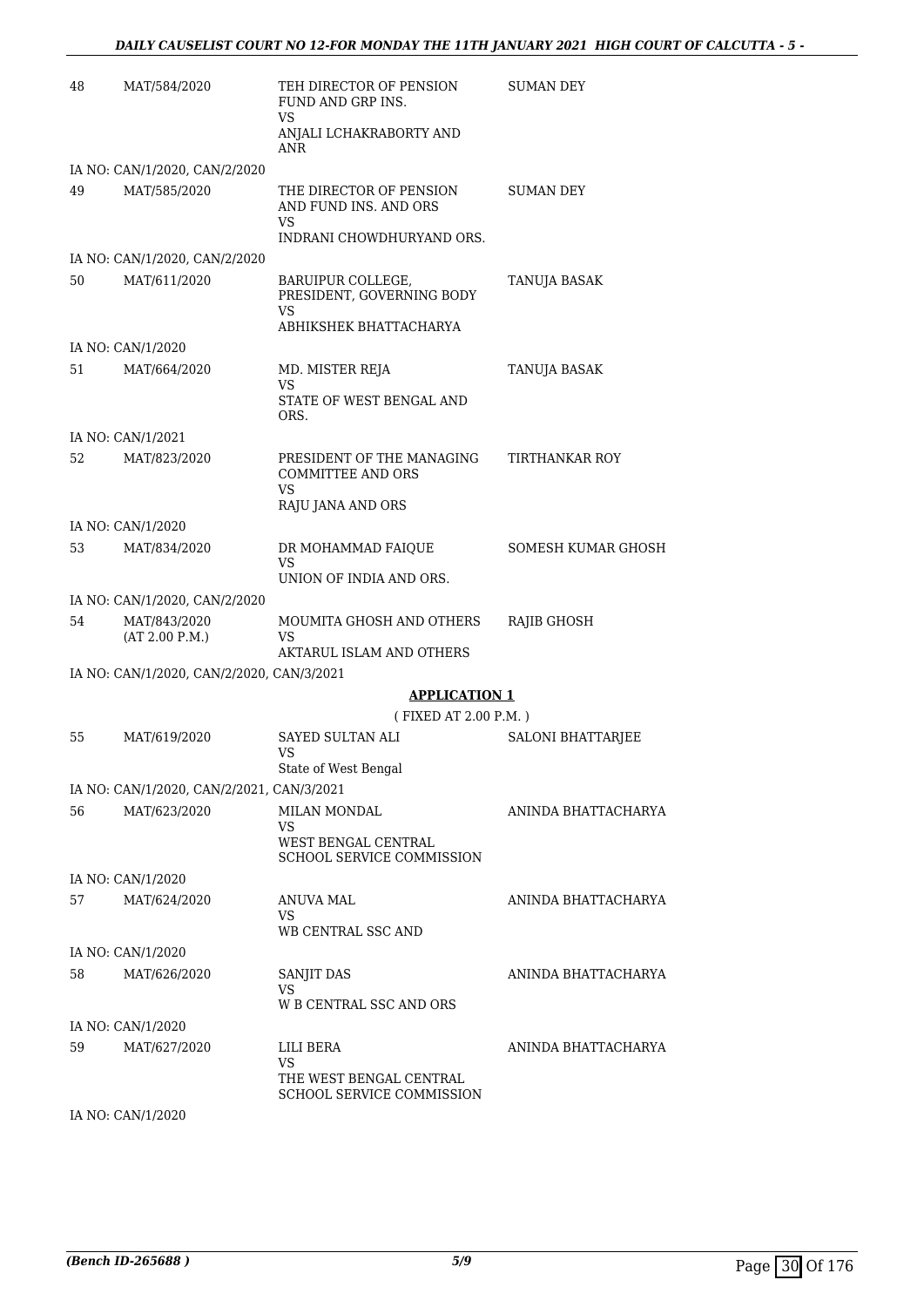| 60 | MAT/628/2020                      | SUPRIYA BISWAS<br>VS<br>THE WEST BENGAL CENTRAL<br><b>SCHOOL SERVICE COMMISSION</b>           | ANINDA BHATTACHARYA  |
|----|-----------------------------------|-----------------------------------------------------------------------------------------------|----------------------|
|    | IA NO: CAN/1/2020                 |                                                                                               |                      |
| 61 | MAT/629/2020                      | ABDUS SATTERMIAH<br>VS<br>THE WEST BENGAL CENTRAL<br><b>SCHOOL SERVIVE COMMISSION</b>         | ANINDA BHATTACHARYA  |
|    | IA NO: CAN/1/2020                 |                                                                                               |                      |
| 62 | MAT/630/2020                      | <b>CHHABI BISWAS</b><br>VS<br>THE WEST BENGAL CENTRAL<br><b>SCHOOL SERVICE COMMISSION</b>     | ANINDA BHATTACHARYA  |
|    | IA NO: CAN/1/2020                 |                                                                                               |                      |
| 63 | MAT/631/2020                      | SIRAJUL SARKAR<br>VS<br>THE WEST BENGAL CENTRAL                                               | ANINDA BHATTACHARYA  |
|    |                                   | <b>SCHOOL SERVICE COMMISSION</b>                                                              |                      |
| 64 | IA NO: CAN/1/2020<br>MAT/632/2020 | SUSMITA DAS                                                                                   | ANINDA BHATTACHARYA  |
|    |                                   | VS<br>THE WEST BENGAL CENTRAL                                                                 |                      |
|    | IA NO: CAN/1/2020                 | <b>SCHOOL SERVICE COMMISSION</b>                                                              |                      |
| 65 | MAT/633/2020                      | JABA MAHATO<br>VS                                                                             | ANINDA BHATTACHARYA  |
|    |                                   | THE WEST BENGAL CENTRAL<br><b>SCHOOL SERVICE COMMISSION</b>                                   |                      |
|    | IA NO: CAN/1/2020                 |                                                                                               |                      |
| 66 | MAT/635/2020                      | ATASHI MONDAL<br>VS.                                                                          | ANINDA BHATTACHARYYA |
|    |                                   | WEST BENGAL CENTRAL<br><b>SCHOOL SERVICE COMMISSION</b>                                       |                      |
|    | IA NO: CAN/1/2020                 |                                                                                               |                      |
| 67 | MAT/651/2020                      | SUJALA DAS AND ORS.<br><b>VS</b><br>WEST BENGAL CENTRAL                                       | ANINDA BHATTACHARYYA |
|    |                                   | SCHOOLSERVICE COMMISION<br><b>AND ORS</b>                                                     |                      |
|    | IA NO: CAN/1/2020                 |                                                                                               |                      |
| 68 | MAT/653/2020                      | ASHRULEKHA JANTYYA AND ORS<br>VS<br>west bengal central school service                        | ANINDYA BHATTACHARYA |
|    |                                   | commission and ors                                                                            |                      |
|    | IA NO: CAN/1/2020                 |                                                                                               |                      |
| 69 | MAT/654/2020                      | PARTAMITA NASKAR AND ORS<br>VS<br>WEST BENGAL CENTRAL<br>SCHOOL SERVICE COMMISSION<br>AND ORS | ANINDYA BHATTACHARYA |
| 70 | MAT/655/2020                      | chhanda mondal<br>VS<br>west bengal centra school service                                     | ANINDYA BHATTACHARYA |
|    |                                   | commission and ors                                                                            |                      |
|    | IA NO: CAN/1/2020                 |                                                                                               |                      |
| 71 | MAT/710/2020                      | STATE OF WEST BENGAL AND<br>ORS.<br><b>VS</b><br>MURSHID ALAM AND ORS.                        | KAKALI SAMAJPATY     |

IA NO: CAN/1/2020, CAN/2/2020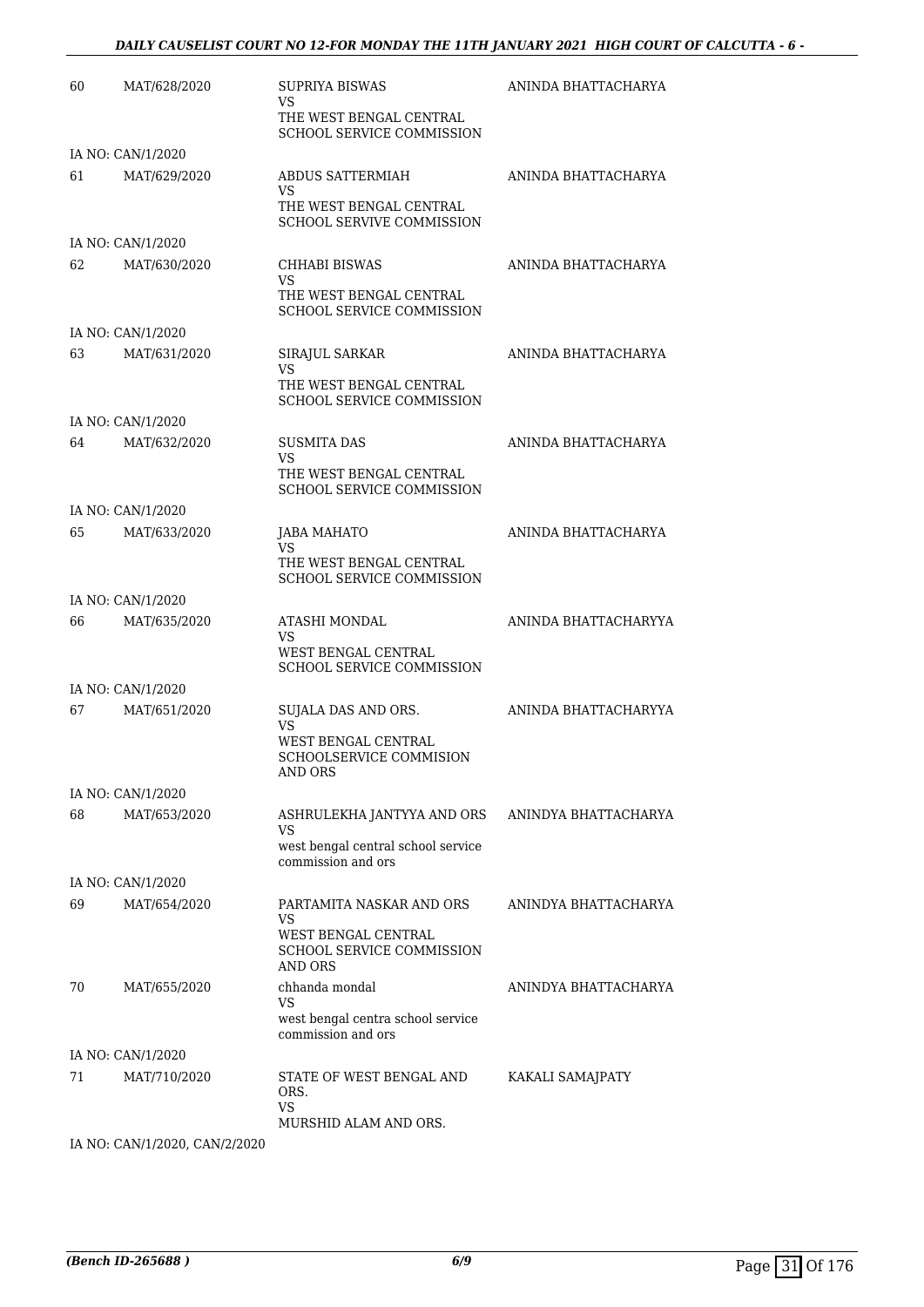| 72 | MAT/721/2020                  | RAJIB HALDER AND ORS<br>VS<br>STATE OF WEST BENGAL AND<br>ORS.                                                           | AKASHDEEP MUKHERJEE        |
|----|-------------------------------|--------------------------------------------------------------------------------------------------------------------------|----------------------------|
|    | IA NO: CAN/1/2020, CAN/2/2020 |                                                                                                                          |                            |
| 73 | MAT/722/2020                  | MD MOTULBBAR RAHAMAN<br><b>VS</b><br>State of West Bengal                                                                | AKASHDEEP MUKHERJEE        |
|    | IA NO: CAN/1/2020, CAN/2/2020 |                                                                                                                          |                            |
| 74 | MAT/723/2020                  | ACHINTA KUMAR BISWAS AND<br><b>ORS</b><br>VS.<br>STATE OF WEST BENGAL AND<br>ORS.                                        | AKASHHDEEP<br>MUKHERJEE    |
|    | IA NO: CAN/1/2020, CAN/2/2020 |                                                                                                                          |                            |
| 75 | MAT/724/2020                  | AMJED ALI AND ORS                                                                                                        | AKASHDEEP MUKHERJEE        |
|    |                               | <b>VS</b><br>STATE OF WEST BENGAL AND<br>ORS.                                                                            |                            |
|    | IA NO: CAN/1/2020, CAN/2/2020 |                                                                                                                          |                            |
| 76 | MAT/777/2020                  | AMARESH MANDAL AND ORS<br><b>VS</b><br>STATE OF WEST BENGAL AND<br>ORS.                                                  | <b>BANDHU BRATA BHULA</b>  |
|    | IA NO: CAN/1/2020, CAN/2/2020 |                                                                                                                          |                            |
| 77 | MAT/778/2020                  | AVISHIKTA MUKHERJEE AND                                                                                                  | <b>BASABI RAICHOUDHUTY</b> |
|    |                               | <b>ORS</b><br><b>VS</b><br>STATE OF WEST BENGAL AND<br>ORS.                                                              |                            |
|    | IA NO: CAN/1/2020, CAN/2/2020 |                                                                                                                          |                            |
| 78 | MAT/779/2020                  | KAMALESH MANDAL AND ORS<br><b>VS</b><br>STATE OF WEST BENGAL AND<br>ORS.                                                 | <b>BASABI RAICHOUDHURY</b> |
|    | IA NO: CAN/1/2020, CAN/2/2020 |                                                                                                                          |                            |
| 79 | MAT/780/2020                  | PRABIR KUMAR KAYAL AND ORS<br>VS<br>STATE OF WEST BENGAL AND                                                             | <b>BANDHU BRATA BHULA</b>  |
|    |                               | ORS.                                                                                                                     |                            |
|    | IA NO: CAN/1/2020, CAN/2/2020 |                                                                                                                          |                            |
| 80 | MAT/781/2020                  | <b>BHUPAL MANDAL</b><br>VS.<br>STATE OF WEST BENGAL AND                                                                  | MANDIRA BHOWMICK           |
|    |                               | ORS.                                                                                                                     |                            |
|    | IA NO: CAN/1/2020, CAN/2/2020 | <b>FOR HEARING</b>                                                                                                       |                            |
| 81 | FMA/22/2017                   | DR. TAPAS RANJAN                                                                                                         | B.N. RAY                   |
|    |                               | BANDYOPADHYAY<br>VS<br>NATIONAL INSTITUTE OF<br>TECHNOLOGY & ORS                                                         |                            |
| 82 | MAT/1720/2017                 | THE STATE OF WEST BENGAL &<br>ANR<br><b>VS</b><br>ALL BENGAL SPECIAL<br><b>EDUCATORS ASSOCIATION &amp;</b><br><b>ORS</b> | P. DHOLE                   |

IA NO: CAN/2/2018(Old No:CAN/4030/2018)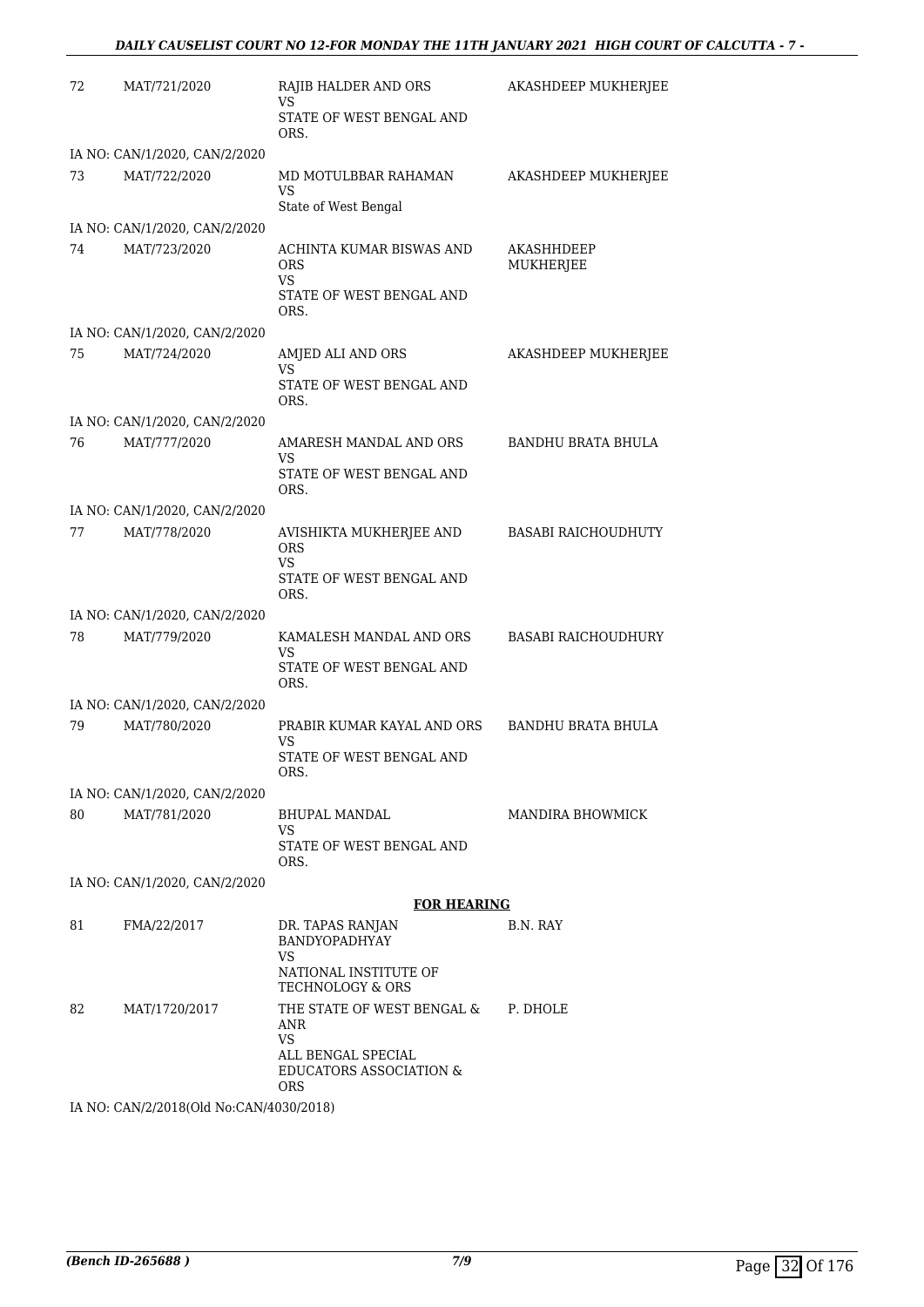| wt83                                                                      | MAT/922/2017                             | ALL BENGAL SPECIAL<br><b>EDUCATORS &amp; ORS</b><br><b>VS</b>                  | A. K. SAMANTA                                                                                                                                                                                                                    |  |  |
|---------------------------------------------------------------------------|------------------------------------------|--------------------------------------------------------------------------------|----------------------------------------------------------------------------------------------------------------------------------------------------------------------------------------------------------------------------------|--|--|
|                                                                           |                                          | STATE OF WEST BENGAL & ORS                                                     |                                                                                                                                                                                                                                  |  |  |
| 84                                                                        | MAT/1803/2017                            | THE STATE OF WEST BENGAL &<br><b>ORS</b><br><b>VS</b>                          | P. DUDHORIA                                                                                                                                                                                                                      |  |  |
|                                                                           |                                          | LIPI BANERJEE & ORS                                                            |                                                                                                                                                                                                                                  |  |  |
|                                                                           | IA NO: CAN/1/2017(Old No:CAN/11190/2017) |                                                                                |                                                                                                                                                                                                                                  |  |  |
| wt85                                                                      | MAT/1756/2017                            | NEW ALIPORE COLLEGE & ORS<br>VS<br>LIPI BANERJEE & ORS                         | TAPASI SINHA                                                                                                                                                                                                                     |  |  |
| 86                                                                        | MAT/1998/2017                            | THE CHAIRMAN, MALDA DIST.<br>PR. SCHOOL COUNCIL & ANR.<br><b>VS</b>            | SHAMIM UL BARI                                                                                                                                                                                                                   |  |  |
|                                                                           |                                          | MD. RAHAMATUL ALAM & ORS.                                                      |                                                                                                                                                                                                                                  |  |  |
| 87                                                                        | MAT/417/2018                             | THE STATE OF W B & ORS<br><b>VS</b><br>KALYAN KISHORE PRADHAN &                | <b>ITI DUTTA</b>                                                                                                                                                                                                                 |  |  |
|                                                                           |                                          | <b>ORS</b>                                                                     |                                                                                                                                                                                                                                  |  |  |
| wt88                                                                      | MAT/419/2018                             | THE STATE OF W B & ORS<br>VS                                                   | <b>ITI DUTTA</b>                                                                                                                                                                                                                 |  |  |
|                                                                           |                                          | MANIKA DHARA PAL & ORS                                                         |                                                                                                                                                                                                                                  |  |  |
| 89                                                                        | FMA/684/2018                             | ASHA FATIMA@ASHA FATIMA<br>DAS<br>VS.<br>STATE OF WEST BENGAL & ORS            | ARUP KRISHNA DAS                                                                                                                                                                                                                 |  |  |
|                                                                           | IA NO: CAN/1/2017(Old No:CAN/4711/2017)  |                                                                                |                                                                                                                                                                                                                                  |  |  |
| 90                                                                        | FMA/2142/2018                            | DR AJOY MANDAL & ORS                                                           | SNIGDHA SAHA                                                                                                                                                                                                                     |  |  |
|                                                                           |                                          | VS<br>STATE OF WEST BENGAL & ORS                                               |                                                                                                                                                                                                                                  |  |  |
| 91                                                                        | FMA/2145/2018                            | SIMA PRADHAN<br>VS                                                             | ANIL KR CHATTOPADHYAY                                                                                                                                                                                                            |  |  |
| STATE OF WEST BENGAL & ORS<br>IA NO: CAN/1/2018(Old No:CAN/3556/2018)     |                                          |                                                                                |                                                                                                                                                                                                                                  |  |  |
| 92                                                                        | MAT/462/2020                             | UNITED STUDENTS AND                                                            | CHANDRACHUR                                                                                                                                                                                                                      |  |  |
|                                                                           |                                          | RESEARCH SCHOLARS ASSO.<br>REP BY SECY & AN<br>VS                              | <b>CHATTERJE</b>                                                                                                                                                                                                                 |  |  |
|                                                                           |                                          | STATE OF WEST BENGAL & ORS                                                     |                                                                                                                                                                                                                                  |  |  |
| CAN/8/2020                                                                |                                          |                                                                                | IA NO: CAN/1/2020(Old No:CAN/3578/2020), CAN/2/2020(Old No:CAN/3580/2020), CAN/3/2020(Old No:CAN/3581/2020),<br>CAN/4/2020(Old No:CAN/3583/2020), CAN/5/2020(Old No:CAN/3584/2020), CAN/6/2020(Old No:CAN/4168/2020), CAN/7/2020 |  |  |
| 93                                                                        | MAT/501/2020<br>(AT 2.00 P.M.) (Pt. Hd.) | W.B.STATE ELECTRICITY<br>TRANSMISSION COMPANY LTD &<br><b>ORS</b><br><b>VS</b> | SANDIP DASGUPTA                                                                                                                                                                                                                  |  |  |
|                                                                           |                                          | W.B.S.E.BOARD ENGINEERS<br>ASSO. & ANR                                         |                                                                                                                                                                                                                                  |  |  |
| IA NO: CAN/2/2020(Old No:CAN/4837/2020)                                   |                                          |                                                                                |                                                                                                                                                                                                                                  |  |  |
| wt94                                                                      | MAT/502/2020                             | WBSEDCL & ORS.<br>VS<br>WBSEB ENGINEERS' ASS. & ORS.                           | SANDIP DASGUPTA                                                                                                                                                                                                                  |  |  |
|                                                                           | IA NO: CAN/2/2020(Old No:CAN/4842/2020)  |                                                                                |                                                                                                                                                                                                                                  |  |  |
| <b>APPLICATION (ASSIGNED)</b>                                             |                                          |                                                                                |                                                                                                                                                                                                                                  |  |  |
| 95                                                                        | FA/245/2008                              | MADHUSUDHAN GHOSH                                                              | SASWATA GOPAL                                                                                                                                                                                                                    |  |  |
|                                                                           |                                          | VS<br>SUBIR KR. BANERJEE & ANR                                                 | MUKHERJI                                                                                                                                                                                                                         |  |  |
| IA NO: CAN/2/2010(Old No:CAN/3104/2010), CAN/3/2014(Old No:CAN/5336/2014) |                                          |                                                                                |                                                                                                                                                                                                                                  |  |  |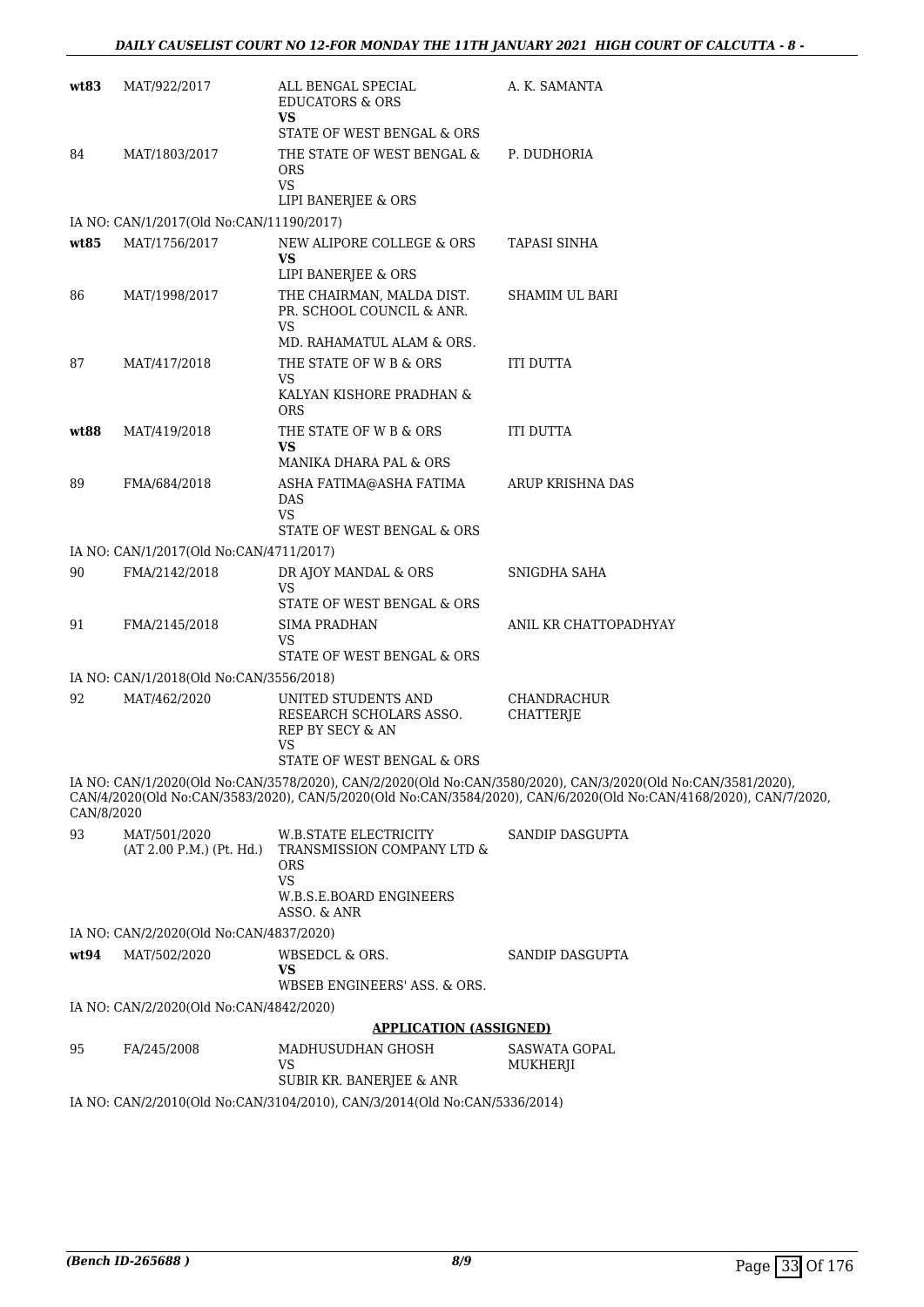| wt96                                                                                                                                                                                                                                                          | FA/246/2008          | SUBIR KUMAR BANERJEE & ANR.<br>VS                                             | <b>SOURAV SEN</b>                                                                                              |  |  |
|---------------------------------------------------------------------------------------------------------------------------------------------------------------------------------------------------------------------------------------------------------------|----------------------|-------------------------------------------------------------------------------|----------------------------------------------------------------------------------------------------------------|--|--|
|                                                                                                                                                                                                                                                               |                      | MADHUSUDAN GHOSH                                                              |                                                                                                                |  |  |
|                                                                                                                                                                                                                                                               |                      | IA NO: CAN/2/2010(Old No:CAN/8067/2010), CAN/3/2014(Old No:CAN/5335/2014)     |                                                                                                                |  |  |
| 97                                                                                                                                                                                                                                                            | FA/139/2009          | MEWALAL SONKAR (KHATICK)<br>VS<br>SURAJ PRASAD SONKAR & ORS.                  | PRADIP KUMAR DAS                                                                                               |  |  |
|                                                                                                                                                                                                                                                               |                      |                                                                               | IA NO: CAN/4/2016(Old No:CAN/11869/2016), CAN/5/2016(Old No:CAN/11871/2016), CAN/6/2019(Old No:CAN/12145/2019) |  |  |
| wt98                                                                                                                                                                                                                                                          |                      | MEWALAL SONKAR (KHATICK)                                                      | PRADIP KUMAR DAS                                                                                               |  |  |
|                                                                                                                                                                                                                                                               | FA/379/2009          | <b>VS</b><br><b>SURAJ PRASAD SONKAR</b>                                       |                                                                                                                |  |  |
| IA NO: CAN/1/2008(Old No:CAN/8025/2008), CAN/2/2008(Old No:CAN/9553/2008), CAN/3/2008(Old No:CAN/10867/2008),<br>CAN/4/2009(Old No:CAN/7213/2009), CAN/7/2016(Old No:CAN/11870/2016), CAN/8/2016(Old No:CAN/11872/2016),<br>CAN/9/2019(Old No:CAN/12142/2019) |                      |                                                                               |                                                                                                                |  |  |
| 99                                                                                                                                                                                                                                                            | FA/71/2020           | MANAS DUTTA & ANR<br><b>VS</b>                                                | PRAN GOPAL DAS                                                                                                 |  |  |
|                                                                                                                                                                                                                                                               |                      | SMT. GITA DUTTA & ANR                                                         |                                                                                                                |  |  |
|                                                                                                                                                                                                                                                               |                      | IA NO: CAN/2/2019(Old No:CAN/9678/2019), CAN/3/2019(Old No:CAN/9738/2019)     |                                                                                                                |  |  |
|                                                                                                                                                                                                                                                               |                      | <b>ASSIGNED HEARING</b>                                                       |                                                                                                                |  |  |
| 100                                                                                                                                                                                                                                                           | FMA/1588/2016        | LABANYA KOLAY & ORS<br><b>VS</b><br>RANI BIRLA GIRL'S COLLEGE &<br><b>ORS</b> | AMIYA NARAYAN<br>MUKHERJEE                                                                                     |  |  |
| IA NO: CAN/3/2015(Old No:CAN/5848/2015), CAN/4/2015(Old No:CAN/5849/2015), CAN/5/2017(Old No:CAN/1232/2017),<br>CAN/6/2017(Old No:CAN/11942/2017)                                                                                                             |                      |                                                                               |                                                                                                                |  |  |
| 101                                                                                                                                                                                                                                                           | WP.ST/360/2011       | <b>ABHIJIT ROY</b><br>VS<br>STATE OF WEST BENGAL & ORS.                       | SATYABRATA<br><b>CHAKRABORTY</b>                                                                               |  |  |
| 102                                                                                                                                                                                                                                                           | FA/297/2012          | THE FEDERAL BANK LTD.<br>VS<br>PREMENDRA BOSE & ANR.                          | DILIP KUMAR KUNDU                                                                                              |  |  |
| 103                                                                                                                                                                                                                                                           | FA/178/2014          | <b>CHANDRIMA DAS</b><br>VS<br>ANIL KUMAR ROY & ORS                            | LUTFUL HAQUE                                                                                                   |  |  |
|                                                                                                                                                                                                                                                               |                      |                                                                               |                                                                                                                |  |  |
| IA NO: CAN/2/2020(Old No:CAN/1433/2020)<br><b>CONTEMPT APPLICATION</b>                                                                                                                                                                                        |                      |                                                                               |                                                                                                                |  |  |
| 104                                                                                                                                                                                                                                                           | WPCRC/47/2020        | PROF DR. SYAMAPADA GHORAI                                                     | ARKA KUMAR NAG                                                                                                 |  |  |
|                                                                                                                                                                                                                                                               |                      | VS<br>NARAYAN SWARUP NIGAM AND<br>ORS.                                        |                                                                                                                |  |  |
|                                                                                                                                                                                                                                                               | wt105 WP.ST/109/2018 | PROF (DR) SYAMAPADA GHORAI<br><b>VS</b>                                       | UTSAV DUTTA                                                                                                    |  |  |
|                                                                                                                                                                                                                                                               |                      | STATE OF WEST BENGAL & ORS                                                    |                                                                                                                |  |  |
|                                                                                                                                                                                                                                                               | wt106 WP.ST/55/2019  | PROF (DR) SYAMAPADA GHORAI<br><b>VS</b><br>STATE OF WEST BENGAL & ORS         | DONA GHOSH                                                                                                     |  |  |
| 107                                                                                                                                                                                                                                                           | CPAN/540/2020        | NITYANANDA MONDAL<br>VS<br><b>SOUMEN BASU</b>                                 | NARAYAN CHANDRA<br><b>MANDAL</b>                                                                               |  |  |
| wt108                                                                                                                                                                                                                                                         | MAT/657/2014         | STATE OF WEST BENGAL & ORS<br><b>VS</b><br>NITYANANDA MONDAL & ORS            | BIKASH KUMAR<br>MUKHERJEE                                                                                      |  |  |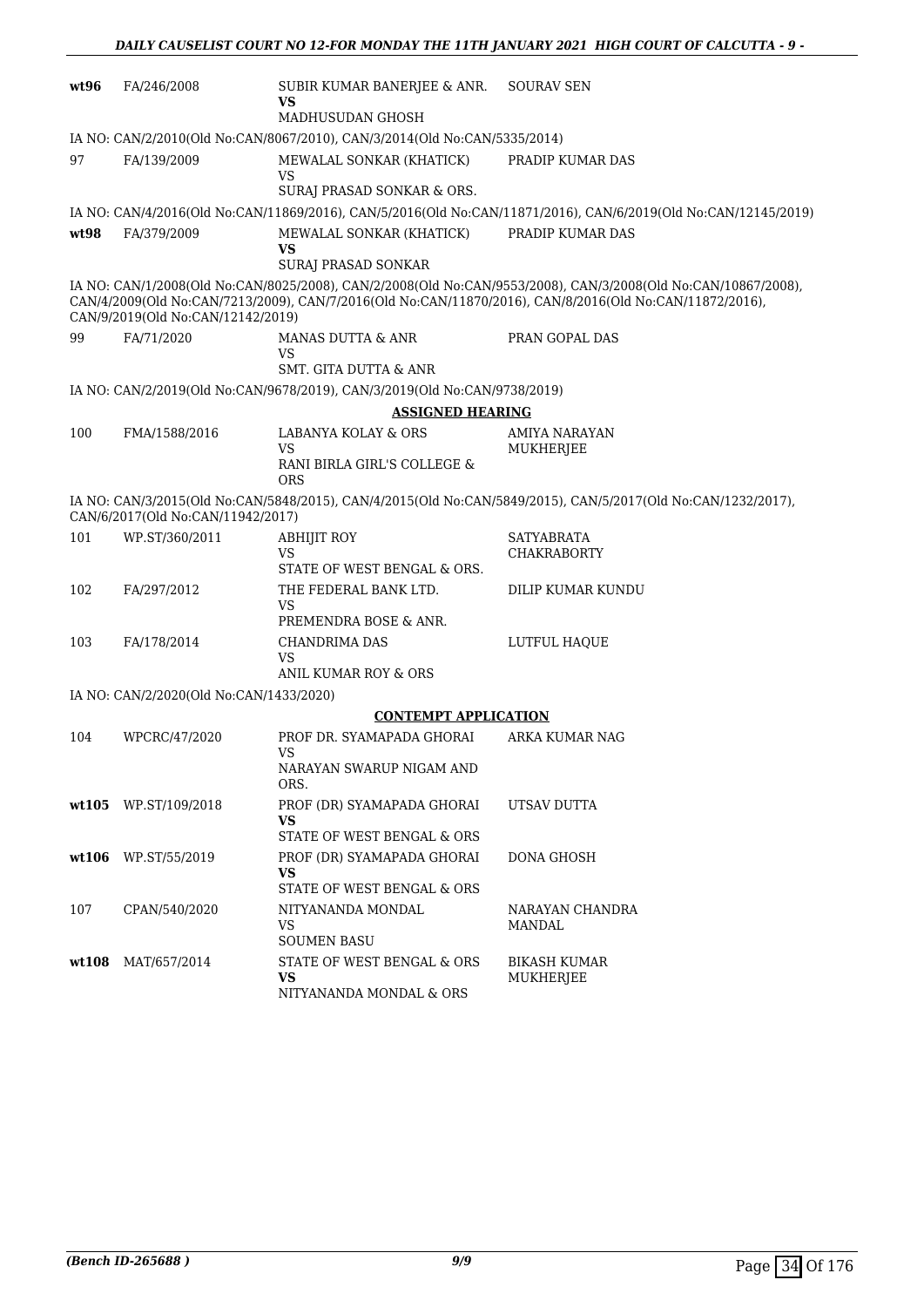

## **Appellate Side**

**DAILY CAUSELIST For Monday The 11th January 2021**

### **COURT NO. 11**

### **DIVISION BENCH (DB-VI)**

### **AT 10:45 AM**

### **HON'BLE JUSTICE SUBRATA TALUKDAR HON'BLE JUSTICE HIRANMAY BHATTACHARYYA (VIA VIDEO CONFERENCE)**

**On and from Monday, the 11th January 2021 - Appeals from order relating to Municipalities, Co-operative & Panchayats under Group-V including applications connected thereto;**

**Hearing of Writ Appeals irrespective of classification including application connected thereto;**

#### **APPLICATION**

| 1              | MAT/1441/2019<br>(Stay)                  | <b>BIJOY CHOWDHURY</b><br>VS<br>KAILASH SHAW                           | <b>AVIROOP</b><br><b>BHATTACHARYA</b> |
|----------------|------------------------------------------|------------------------------------------------------------------------|---------------------------------------|
|                | IA NO: CAN/2/2019(Old No:CAN/10572/2019) |                                                                        |                                       |
| $\mathfrak{D}$ | MAT/364/2020<br>(Stay)                   | THE WEST BENGAL STATE<br>ELECTION COMMISSION<br>VS<br>ARUP DEY & ORS   | PAPIYA BIHANI                         |
|                | IA NO: CAN/1/2020(Old No:CAN/2425/2020)  |                                                                        |                                       |
| 3              | MAT/678/2020<br>(Appropriate Order)      | SK IBRAHIM AND ANR<br>VS.<br><b>BHADRESWAR</b><br>MUNICIPALITY AND ORS | <b>SYED NURUL AREFIN</b>              |
|                | IA NO: CAN/1/2020, CAN/2/2020            |                                                                        |                                       |
| 4              | MAT/699/2020<br>(Stay)                   | UDAY KARMAKAR AND ANR.<br>VS<br>STATE OF WEST BENGAL<br>AND ORS.       | <b>ASOK BANERJEE</b>                  |

IA NO: CAN/1/2020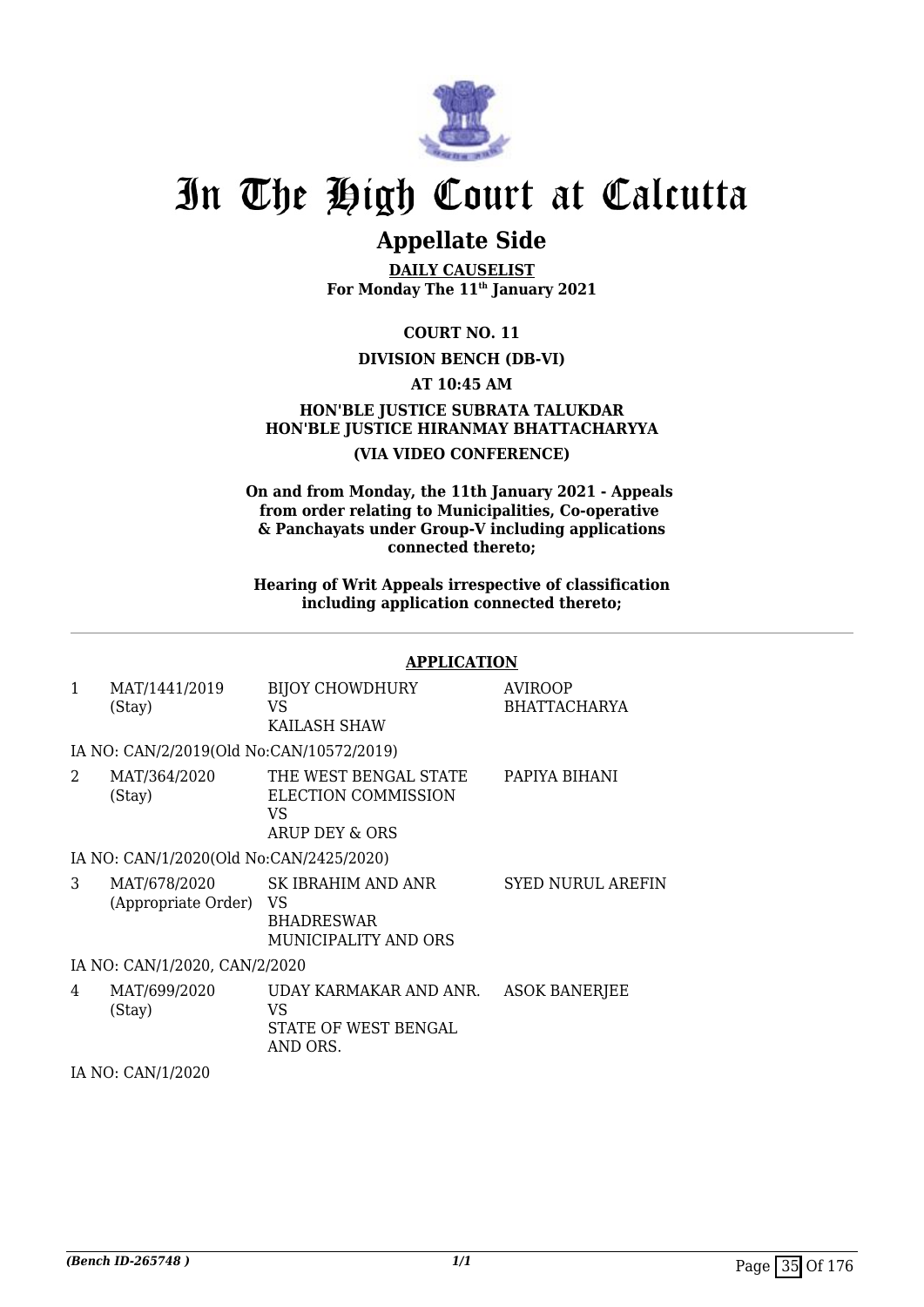

## **Appellate Side**

**DAILY CAUSELIST For Monday The 11th January 2021**

**COURT NO. 28**

**DIVISION BENCH (DB - VII)**

#### **AT 10:45 AM HON'BLE JUSTICE TAPABRATA CHAKRABORTY HON'BLE JUSTICE TIRTHANKAR GHOSH (VIA VIDEO CONFERENCE)**

**ON AND FROM MONDAY, THE 11TH JANUARY, 2021 - ANTICIPATORY BAIL UNDER SECTION 438 OF THE CODE OF CRIMINAL PROCEDURE INCLUDING MODIFICATION/CANCELLATION AND RELAXATION OF THE SAME;**

**BAIL UNDER SECTION 439 OF THE CODE OF CRIMINAL PROCEDURE (PUNISHMENT ABOVE 7 YEARS) INCLUDING MODIFICATION/CANCELLATION AND RELAXATION OF THE SAME;**

**DEATH REFERENCE CASES (INCLUDING ADMISSION OF CRIMINAL APPEALS RELATING TO SUCH REFERENCE AGAINST THE SAME CONVICTION ORDER);**

**ADMISSION OF CRIMINAL APPEALS;**

**HEARING OF CRIMINAL APPEALS & APPLICATIONS CONNECTED THERETO INCLUDING APPLICATION FOR SUSPENSION OF SENTENCE IN PENDING APPEALS;**

**CRIMINAL APPEALS RELATING TO CRIMES AGAINST WOMEN.**

#### **SPL. NOTE:**

#### **ON MONDAY, 11TH JANUARY, 2021, BAIL APPLICATIONS WILL BE TAKEN UP SERIALLY FROM THE FIRST SITTING OF THE COURT TILL RECESS. FROM 2 P.M. ANTI BAIL APPLICATIONS WILL BE TAKEN UP SERIALLY.**

**NOTE: MATTERS WILL BE TAKEN UP THROUGH PHYSICAL HEARING ONLY WHEN BOTH THE PARTIES ARE AGREED**

|               |                                           | <b>APPLICATION FOR BAIL</b>                                              |                                 |  |
|---------------|-------------------------------------------|--------------------------------------------------------------------------|---------------------------------|--|
| 1             | CRM/1303/2020                             | NONIGOPAL BAPARI @ PAGLA<br>VS<br>STATE OF WEST BENGAL                   | <b>NAZIR AHMED</b>              |  |
|               | IA NO: CRAN/1/2020(Old No:CRAN/4145/2020) |                                                                          |                                 |  |
| $\mathcal{D}$ | CRM/9605/2020                             | MD. KADIR KHAN @ MD. KADER<br><b>KHAN</b><br>VS.<br>State of West Bengal | PINAK MITRA                     |  |
| 3             | CRM/10487/2020                            | MUKUL MUKHERJEE<br>VS.<br>State of West Bengal                           | SANTANU TALUKDAR                |  |
| 4             | CRM/10675/2020                            | PARIMAL MONDAL@PABAN<br><b>MANDAL</b><br>VS.<br>State of West Bengal     | SOUPAL CHATTERIEE               |  |
| 5             | CRM/10676/2020                            | <b>SWAPAN DAS</b><br>VS.<br>State of West Bengal                         | RAJESH NASKAR                   |  |
| 6             | CRM/10/2021                               | <b>HASAN GAZI</b><br>VS.<br>State of West Bengal                         | KAMALESH CHANDRA<br><b>SAHA</b> |  |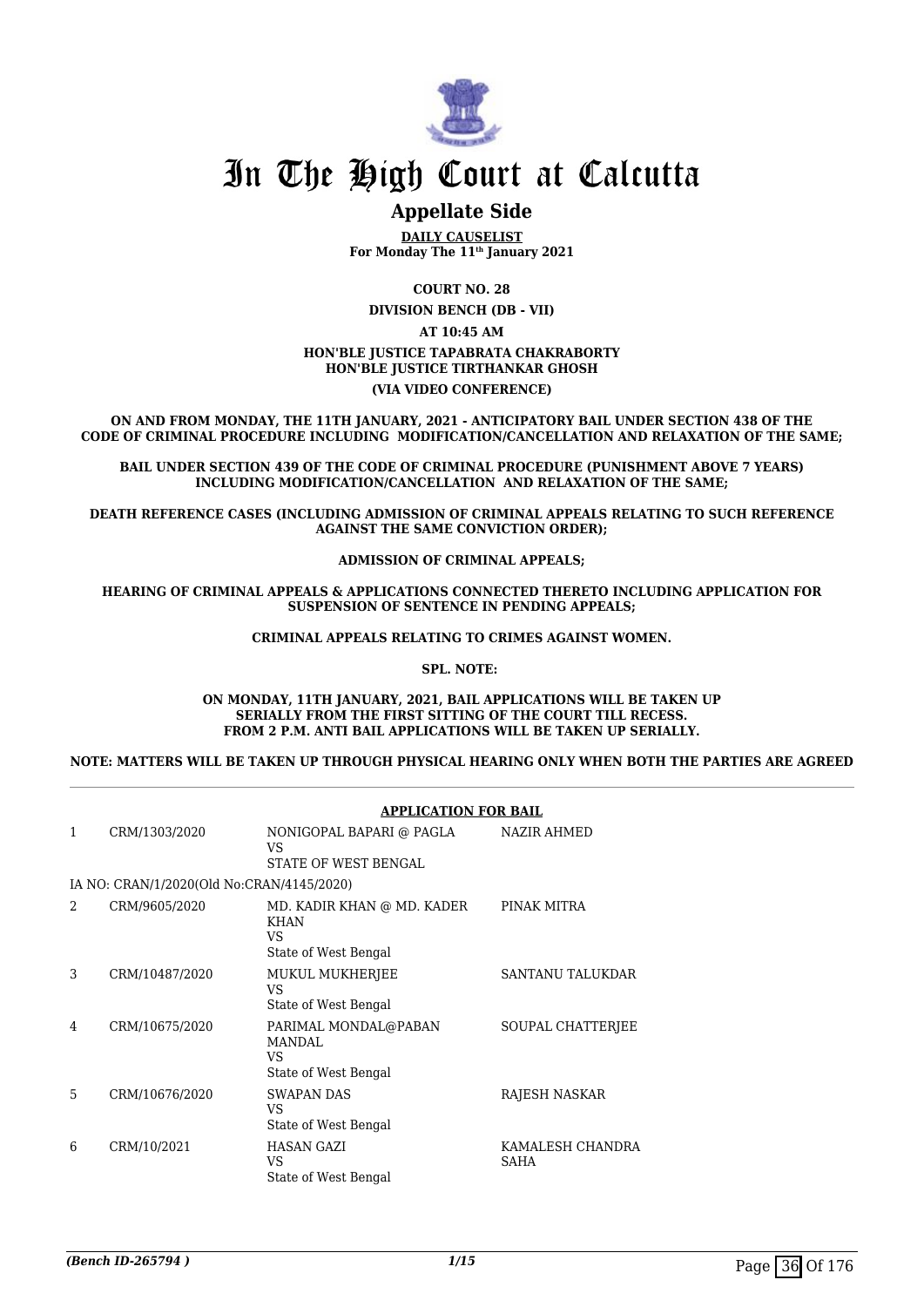### *DAILY CAUSELIST COURT NO 28-FOR MONDAY THE 11TH JANUARY 2021 HIGH COURT OF CALCUTTA - 2 -*

| 7  | CRM/15/2021  | DIPAK CHAKRABORTY AND ANR<br>VS<br>State of West Bengal                     | <b>SYED MOSIHAR RAHMAN</b> |
|----|--------------|-----------------------------------------------------------------------------|----------------------------|
| 8  | CRM/20/2021  | ABINASH BARMAN @ ABHILASH<br><b>BARMAN</b><br>VS                            | <b>SAYAN DE</b>            |
| 9  | CRM/22/2021  | State of West Bengal<br>MD. IMTIYAZ MOOLA<br>VS<br>STATE OF WEST BENGAL AND | SANJIB MITRA               |
|    |              | ORS.                                                                        |                            |
| 10 | CRM/36/2021  | SAMIUL SEKH @ SAMIUL SK<br>VS<br>State of West Bengal                       | AVINABA PATRA              |
| 11 | CRM/52/2021  | ANUP MONDAL<br>VS.                                                          | MOUNICK GHOSH              |
|    |              | State of West Bengal                                                        |                            |
| 12 | CRM/55/2021  | <b>SELIM SK</b><br>VS<br>State of West Bengal                               | Anisur Rahaman             |
| 13 | CRM/58/2021  | RABIUL SK. @ RAHUL SK.<br>VS                                                | Kalidas Saha               |
| 14 | CRM/70/2021  | State of West Bengal<br><b>MADAN SAH</b>                                    | <b>UJJAL RAY</b>           |
|    |              | VS                                                                          |                            |
|    |              | THE DIRECTORATE OF REVENUE<br>INTELLIGENCE KOLKATA                          |                            |
| 15 | CRM/75/2021  | MANGAL YADAV<br>VS.                                                         | Kunal Ganguly              |
|    |              | State of West Bengal                                                        |                            |
| 16 | CRM/76/2021  | KAPIL PRAMANIK@KAPILDEV<br><b>PRAMANIK</b><br>VS                            | SYED MURSHID ALAM          |
|    |              | State of West Bengal                                                        |                            |
| 17 | CRM/83/2021  | RAJA @IBRAHIM @MD. SADRE<br><b>ALAM</b><br>VS                               | SAGNIK SANKAR SIKDAR       |
|    |              | State of West Bengal                                                        |                            |
| 18 | CRM/85/2021  | <b>APU SARKAR</b><br>VS<br>State of West Bengal                             | <b>NAVANIL DE</b>          |
| 19 | CRM/86/2021  | BIKASH SINGH@VIKASH SINGH<br>AND ANR<br>VS                                  | DATTATREYA DUTTA           |
|    |              | State of West Bengal                                                        |                            |
| 20 | CRM/87/2021  | AKBAR MOLLA<br>VS.<br>State of West Bengal                                  | SEKHAR MUKHERJEE           |
| 21 | CRM/100/2021 | RABI BARMAN<br>VS                                                           | Sujoy Sarkar               |
| 22 |              | State of West Bengal<br>SK ASFAR ALI                                        | Deepak Prahladka           |
|    | CRM/103/2021 | <b>VS</b>                                                                   |                            |
| 23 | CRM/105/2021 | State of West Bengal<br>DINESH BISWAS AND ANR                               | PARTHA SARATHI DAS         |
|    |              | VS<br>State of West Bengal                                                  |                            |
| 24 | CRM/106/2021 | DIP NARAYAN JANA                                                            | SOUMAJIT CHATTERJEE        |
|    |              | VS<br>State of West Bengal                                                  |                            |
| 25 | CRM/108/2021 | SHYAMAL GHOSAL                                                              | Kunal Ganguly              |
|    |              | VS                                                                          |                            |
|    |              | State of West Bengal                                                        |                            |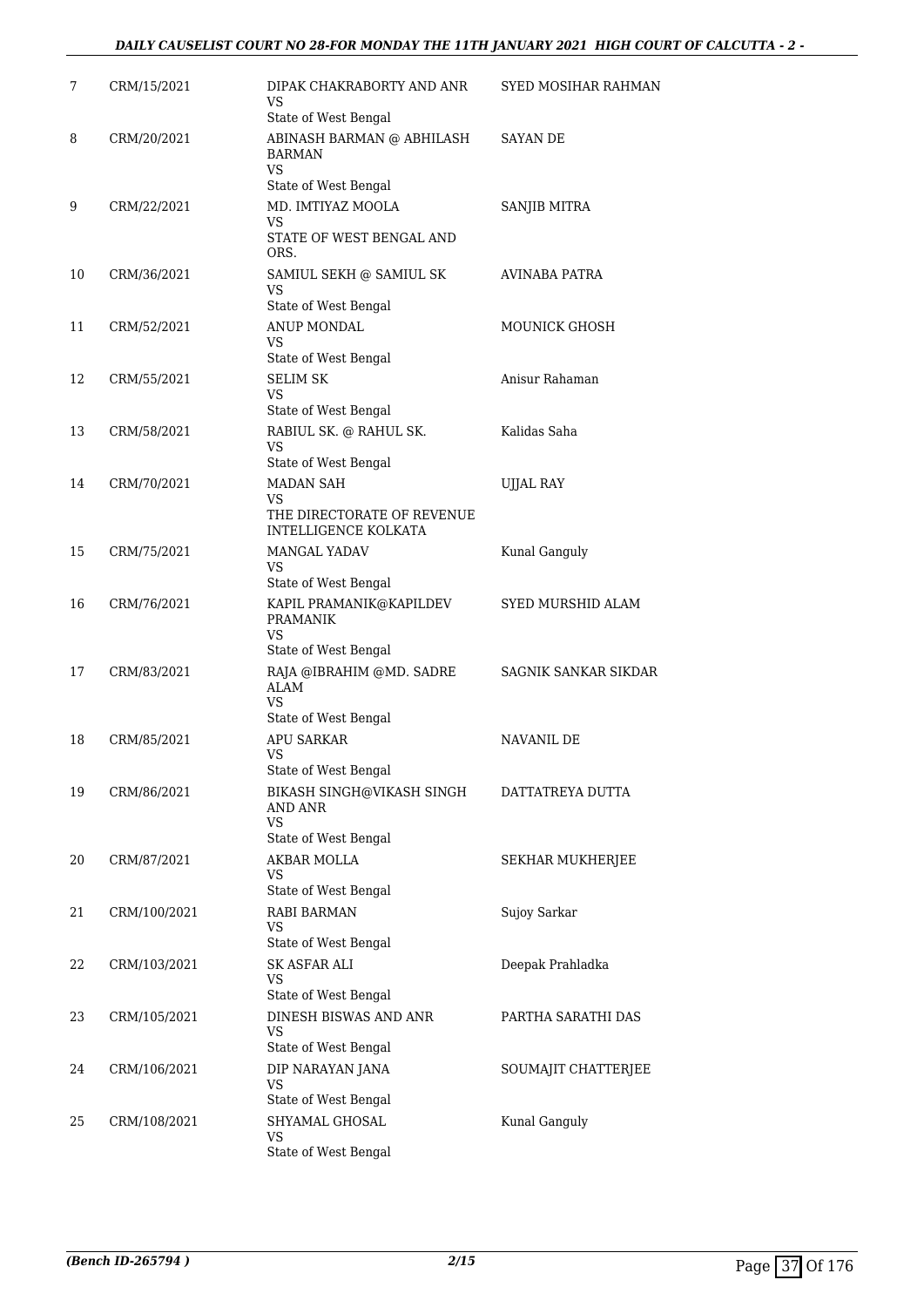| 26 | CRM/112/2021 | SARATHI DAS BAGDI @SARATHI<br><b>BAGDI AND ANR</b><br>VS                                     | RITAM CHOWDHURY                        |
|----|--------------|----------------------------------------------------------------------------------------------|----------------------------------------|
| 27 | CRM/113/2021 | State of West Bengal<br>SK. ASMIR<br>VS                                                      | SOUPAL CHATTERJEE                      |
| 28 | CRM/114/2021 | State of West Bengal<br>DWIJENDRA NATH<br>DUBEY@DWIJEN NATH<br>DUBEY@DIJEN DUBE<br><b>VS</b> | ADITYA TIWARI                          |
| 29 | CRM/115/2021 | State of West Bengal<br><b>SUJOY MONDAL</b><br><b>VS</b>                                     | ARNAB SAHA                             |
| 30 | CRM/117/2021 | State of West Bengal<br>MITHUN CHANDRA<br>VS.<br>STATE OF WEST BENGAL AND<br>ORS.            | <b>AMRIN KHATOON</b>                   |
| 31 | CRM/118/2021 | NRIPENDRANATH<br>BOL@NIPEN@NRIPENDRA NATH<br>BAL.<br>VS.                                     | PRONOJIT ROY                           |
| 32 | CRM/120/2021 | State of West Bengal<br>UTTAM MANDAL<br><b>VS</b><br>State of West Bengal                    | <b>SONALI DAS</b>                      |
| 33 | CRM/124/2021 | <b>LALU YADAV</b><br>VS<br>State of West Bengal                                              | SOFIA NESAR                            |
| 34 | CRM/129/2021 | AKRAM MONDAL<br>VS<br>State of West Bengal                                                   | <b>ASHOK KUMAR</b><br><b>CHOWDHURY</b> |
| 35 | CRM/130/2021 | SUMAN JANA @ MILAN @ PAPU @<br><b>NATU</b><br>VS.                                            | SOUMAJIT CHATTERJEE                    |
| 36 | CRM/131/2021 | State of West Bengal<br>RADHASHYAM MONDAL @<br>NANDA<br>VS<br>State of West Bengal           | PARTHA SARATHI<br><b>MONDAL</b>        |
| 37 | CRM/133/2021 | SANJIT SHARMA AND ANR<br>VS<br>State of West Bengal                                          | <b>SOUMEN GHOSH</b>                    |
| 38 | CRM/135/2021 | SANJIT SHARMA AND ANR<br>VS<br>State of West Bengal                                          | <b>SOUMEN GHOSH</b>                    |
| 39 | CRM/139/2021 | <b>SUMIT BAIRAGI</b><br>VS<br>THE STATE OF WEST BENGAL                                       | KAMALESH CH. SAHA                      |
| 40 | CRM/149/2021 | SUBIR PAUL<br>VS<br>State of West Bengal                                                     | MUNSHI ASHIQ ELAHI                     |
| 41 | CRM/154/2021 | <b>SUDAM BISWAS</b><br>VS<br>State of West Bengal                                            | NIMAI RAY                              |
| 42 | CRM/158/2021 | KARTICK SARKAR @ KARTICK<br>CHANDRA SARKAR @ UTPAL<br><b>VS</b><br>State of West Bengal      | Sujoy Sarkar                           |
| 43 | CRM/174/2021 | <b>SUBRATA RAY</b><br>VS<br>State of West Bengal                                             | PRAVASH BHATTACHARYA                   |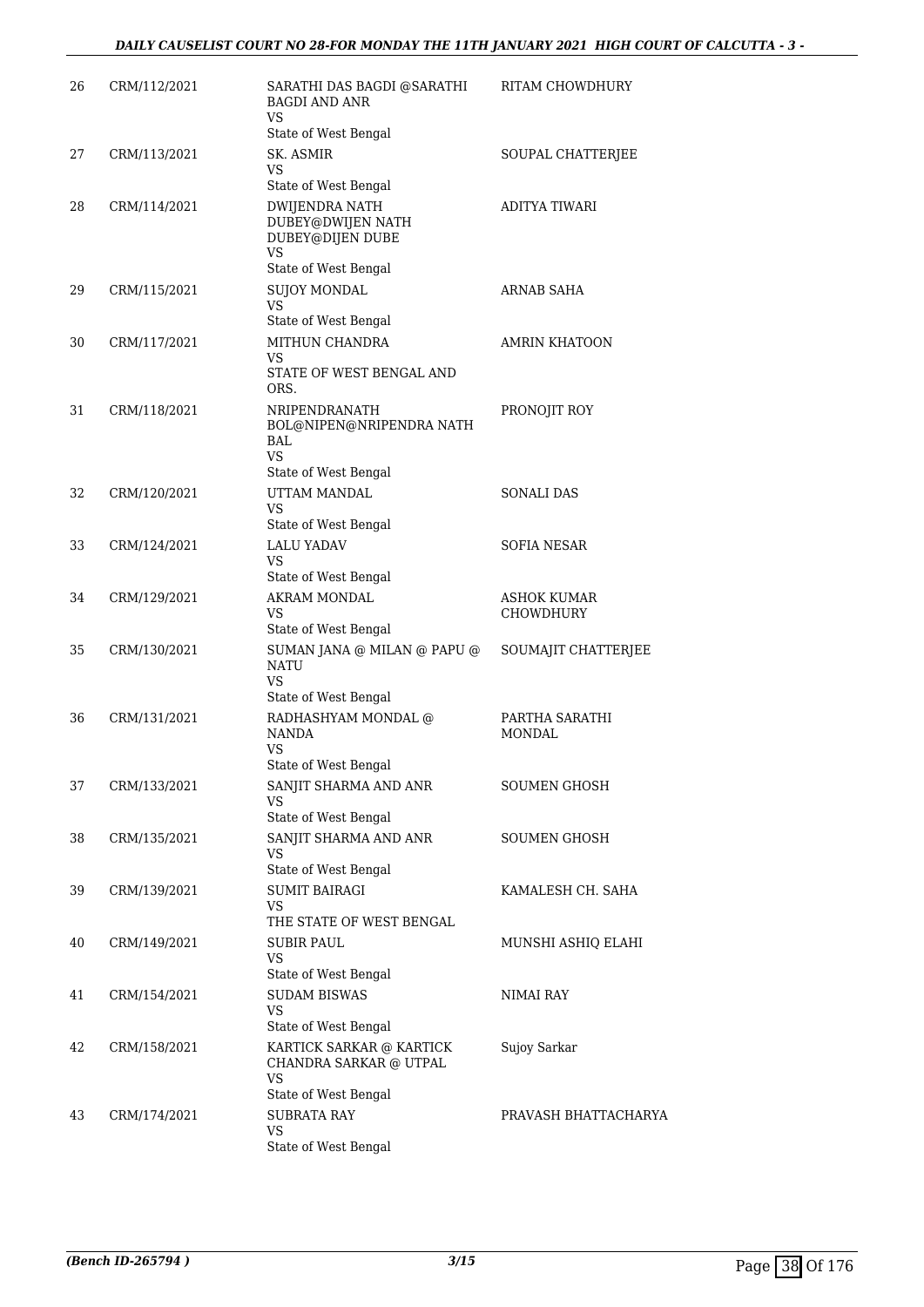| 44 | CRM/175/2021 | MOKSED RAHAMAN @ RAJU<br>VS<br>State of West Bengal                                  | <b>JEENIA RUDRA</b>              |
|----|--------------|--------------------------------------------------------------------------------------|----------------------------------|
| 45 | CRM/182/2021 | ARKO BISWAS@AORKO BISWAS<br><b>VS</b><br>State of West Bengal                        | SUSINGDHA<br><b>BHATTACHARYA</b> |
| 46 | CRM/183/2021 | <b>MITHUN TIRKI</b><br>VS<br>State of West Bengal                                    | PULAKESH BAJPAYEE                |
| 47 | CRM/184/2021 | <b>BILLAL SARDAR</b><br><b>VS</b><br>State of West Bengal                            | SHASHANKA SHEKHAR<br>SAHA        |
| 48 | CRM/186/2021 | RAJ KUMAR DAS @ SWAPAN<br>VS<br>State of West Bengal                                 | PAYEL SHOME                      |
| 49 | CRM/189/2021 | CHAMPA BISWAS<br><b>VS</b><br>State of West Bengal                                   | SHASANKA SEKHAR SAHA             |
| 50 | CRM/191/2021 | <b>BAPI DAS</b><br>VS<br>State of West Bengal                                        | <b>BHASKAR SETH</b>              |
| 51 | CRM/192/2021 | <b>AMAL DAS</b>                                                                      | <b>SUSNIGDHA</b>                 |
|    |              | <b>VS</b><br>State of West Bengal                                                    | <b>BHATTACHARYA</b>              |
| 52 | CRM/193/2021 | SANJEET SINGH @ SANJIT SINGH<br>@ PAPPU AND ANR<br><b>VS</b><br>State of West Bengal | KOUSTAV BAGCHI                   |
| 53 | CRM/195/2021 | NURJAHAN BIBI AND ORS<br>VS<br>State of West Bengal                                  | SK SAHJAHAN ALI                  |
| 54 | CRM/198/2021 | <b>BISWAJIT SAHA @ CHOTTU</b><br><b>VS</b><br>State of West Bengal                   | <b>IMDADUL HOQUE</b>             |
| 55 | CRM/204/2021 | PRASANTA MAITY@SINTU MAITY<br><b>VS</b><br>State of West Bengal                      | Kunal Ganguly                    |
| 56 | CRM/205/2021 | SAJAL KUMAR BAYEN @ BAIN<br><b>VS</b><br>State of West Bengal                        | MINOTI GOMES                     |
| 57 | CRM/206/2021 | <b>MD TARIK</b><br>VS<br>State of West Bengal                                        | Kunal Ganguly                    |
| 58 | CRM/211/2021 | <b>JAKIR SK AND ANR</b><br>VS<br>State of West Bengal                                | MUSHARRAF ALAM SK                |
| 59 | CRM/212/2021 | MD RABIUL HOQUE<br>@RABIUL@RABIUL HAQUE<br>VS                                        | MUSSHARRAF ALAM SK               |
|    |              | State of West Bengal                                                                 |                                  |
| 60 | CRM/213/2021 | RANJAN HALDER<br>VS<br>State of West Bengal                                          | MRITYUNJOY CHATTERJEE            |
| 61 | CRM/215/2021 | RANJIT MONDAL<br><b>VS</b><br>State of West Bengal                                   | Kausik Biswas                    |
| 62 | CRM/216/2021 | DEBASHIS MUKHERJEE @<br>DEBASISH MUKHERJEE<br>VS<br>State of West Bengal             | SUMANTA CHAKRABARTY              |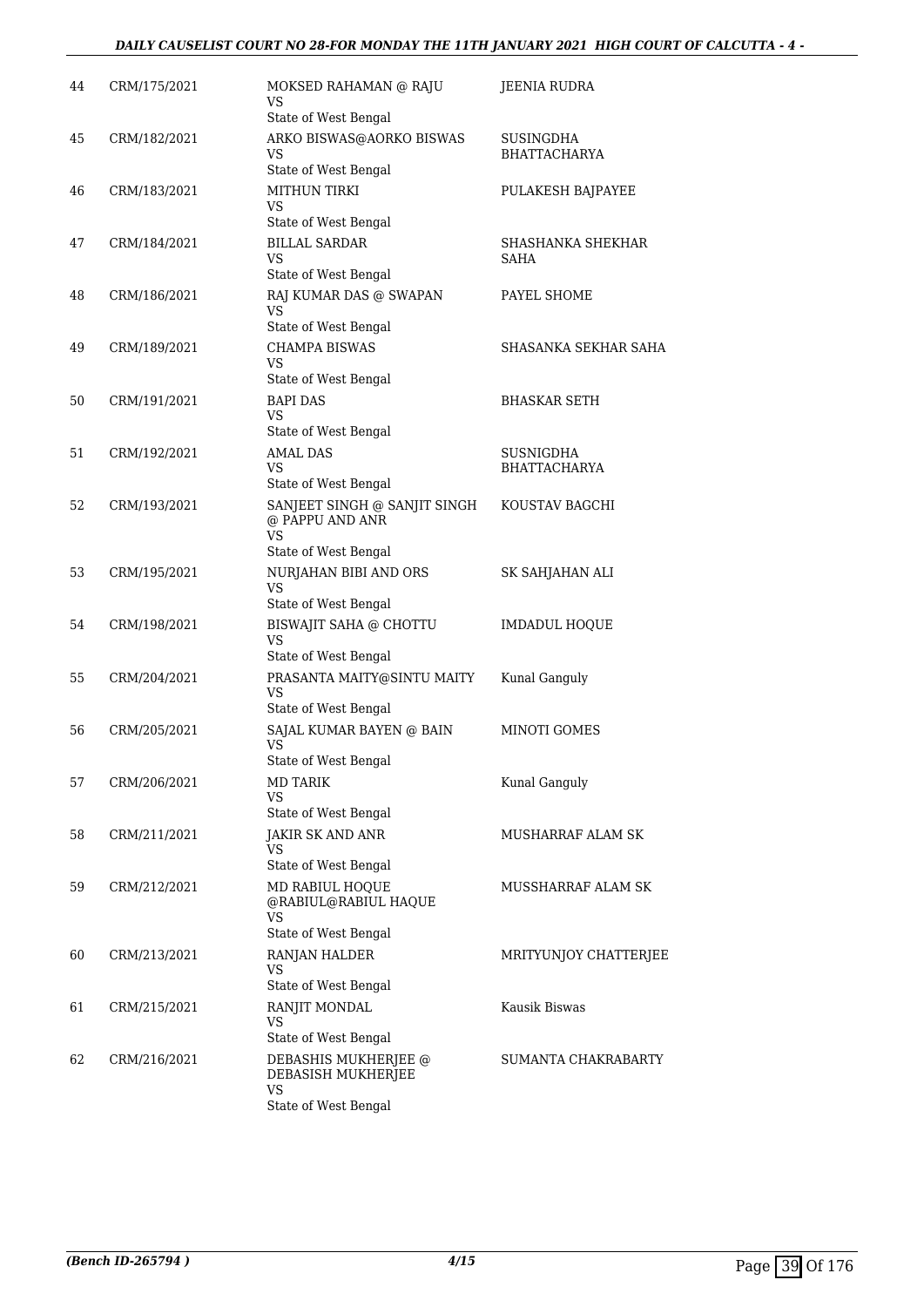| 63 | CRM/218/2021 | MAHENDRA PRASAD @<br>NARENDRA PRASAD @<br><b>NARENDER</b><br>VS<br>State of West Bengal | SATYENDRA KUMAR RAI                |
|----|--------------|-----------------------------------------------------------------------------------------|------------------------------------|
| 64 | CRM/225/2021 | RAHUL KUMAR SINGH<br>VS                                                                 | AMIT RANJAN PATI                   |
| 65 | CRM/227/2021 | State of West Bengal<br><b>SUMAN ADHIKARY</b><br><b>VS</b><br>State of West Bengal      | ANGSHUMAN<br><b>CHAKRABORTY</b>    |
| 66 | CRM/230/2021 | ANARUL MONDAL<br>VS                                                                     | SHASHANKA SHEKHAR<br><b>SAHA</b>   |
| 67 | CRM/231/2021 | State of West Bengal<br>NOOR MOHAMMAD @ KHOKAN @<br>NUR MAHAMMAD @ KHOKON<br><b>VS</b>  | SHEKHAR BARMAN                     |
|    |              | State of West Bengal                                                                    |                                    |
| 68 | CRM/232/2021 | FARIDUDDIN @ FARIDUL<br>VS<br>State of West Bengal                                      | MAZHAR HOSSAIN<br><b>CHOWDHURY</b> |
| 69 | CRM/233/2021 | ROHIT SAHANI<br><b>VS</b><br>State of West Bengal                                       | <b>TINA BISWAS</b>                 |
| 70 | CRM/234/2021 | SOUMEN DAS @ CHOTON<br><b>VS</b>                                                        | ADITYUA TIWARI                     |
| 71 | CRM/235/2021 | State of West Bengal<br>MONIRUL MISTRY @ KHOKAN<br><b>MISTRY</b><br>VS                  | <b>AMRITA CHEL</b>                 |
| 72 | CRM/236/2021 | State of West Bengal<br><b>ASSABUR HOSSAIN</b><br>VS<br>THE STATE OF WEST BENGAL        | <b>NAZIR AHMED</b>                 |
| 73 | CRM/243/2021 | RATAN KUMAR ROY @ RATAN KR.<br><b>ROY</b><br>VS.<br>THE STATE OF WEST BENGAL            | <b>SOUMYA NAG</b>                  |
| 74 | CRM/245/2021 | <b>BAZLUR RAHAMAN MOLLA</b><br>VS<br>State of West Bengal                               | MD. YOUNUSH MONDAL                 |
| 75 | CRM/248/2021 | <b>SHAH MIRAJ HOSSAIN</b><br>VS<br>State of West Bengal                                 | ARNAB CHATTERJEE                   |
| 76 | CRM/252/2021 | SWAPAN MANDAL @ SWAPAN<br>KUMAR MANDAL AND ANOTHER<br><b>VS</b>                         | MUSHARRAF ALAM SK                  |
| 77 | CRM/254/2021 | State of West Bengal<br>RAFIKUDDIN MOLLA @ RAFIKUL<br><b>MOLLA</b><br>VS                | SOURAV MUKHERJEE                   |
|    |              | State of West Bengal                                                                    |                                    |
| 78 | CRM/256/2021 | MD ASHAR FIRDOUSI @ MD<br><b>ASHAR</b><br><b>VS</b>                                     | SAGNIK MUKHERJEE                   |
| 79 | CRM/257/2021 | State of West Bengal<br><b>SAMIRAN BISWAS</b><br>VS                                     | PRABIR MAJUMDER                    |
| 80 | CRM/262/2021 | State of West Bengal<br>KHOKAN SARKAR<br>VS.<br>STATE OF WEST BENGAL                    | JUIN DUTTA<br><b>CHAKRABORTY</b>   |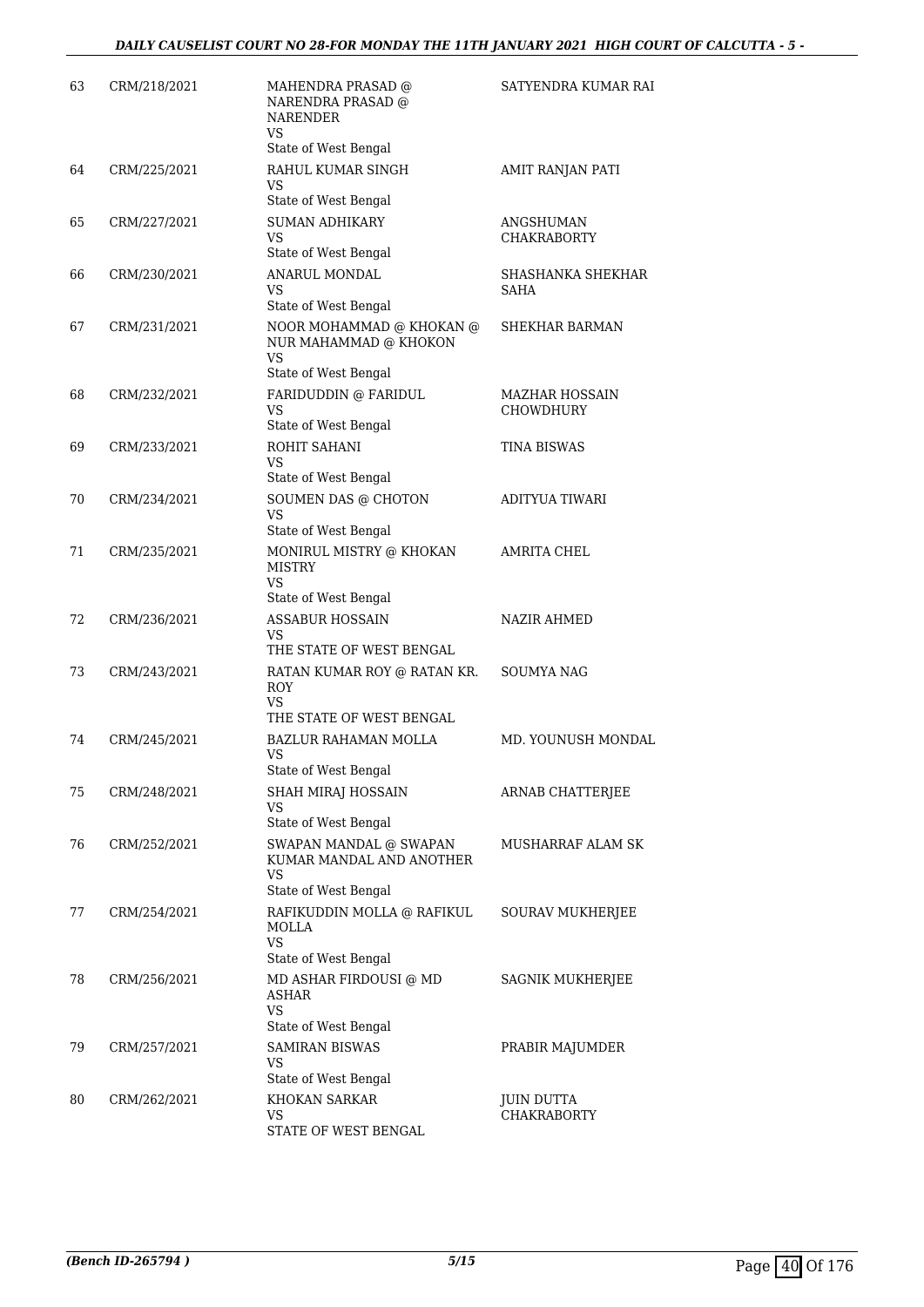| 81 | CRM/263/2021   | SANTOSH MANDAL<br>VS.<br>State of West Bengal                                                | <b>BISWAJIT TIWARI</b>                    |
|----|----------------|----------------------------------------------------------------------------------------------|-------------------------------------------|
| 82 | CRM/267/2021   | <b>SUBIR BISWAS</b><br>VS                                                                    | PRABIR MAJUMDER                           |
|    |                | State of West Bengal<br><b>APPLICATION FOR ANTICIPATORY BAIL</b>                             |                                           |
| 83 | CRM/10677/2020 | LALCHAND SK.                                                                                 | <b>SONALI DAS</b>                         |
|    |                | <b>VS</b><br>State of West Bengal                                                            |                                           |
| 84 | CRM/10678/2020 | PRADYOT KR KANDAR<br>VS<br>State of West Bengal                                              | <b>MAZHAR HOSSAIN</b><br><b>CHOWDHURY</b> |
| 85 | CRM/10680/2020 | HABIBUL MONDAL<br><b>VS</b><br>State of West Bengal                                          | MAZHAR HOSSAIN<br><b>CHOWDHURY</b>        |
| 86 | CRM/10681/2020 | ASADUL SK.<br><b>VS</b><br>State of West Bengal                                              | <b>SONALI DAS</b>                         |
| 87 | CRM/10684/2020 | SWAPAN KUMAR PAYRA @<br><b>SWAPAN PAYRA AND ORS</b><br><b>VS</b><br>THE STATE OF WEST BENGAL | <b>SOUMYA NAG</b>                         |
| 88 | CRM/10689/2020 | MD SHAHID KHAN@KALLU<br><b>VS</b><br>State of West Bengal                                    | SHASHANKA SHEKHAR<br>SAHA                 |
| 89 | CRM/10690/2020 | NILADRI SEKHAR BISWAS<br>@NILADRI BISWAS AND ANR<br><b>VS</b><br>State of West Bengal        | PARTHA SARATHI DAS                        |
| 90 | CRM/10694/2020 | <b>BASANTI MONDAL</b><br>VS<br>State of West Bengal                                          | SANANDA<br><b>BHATTACHARYYA</b>           |
| 91 | CRM/10695/2020 | PRADIP BAJAJ<br><b>VS</b><br>State of West Bengal                                            | MRITYUNJOY CHATTERJEE                     |
| 92 | CRM/10696/2020 | <b>SM FARQUE AHAMED</b><br><b>VS</b><br>State of West Bengal                                 | LAKSHMINATH<br><b>BHATTACHAYA</b>         |
| 93 | CRM/10697/2020 | MONIRA BEGUM @ MANIRA<br>MALLIK @ MONIRA BEEGUM<br><b>VS</b>                                 | PAYEL SHOME                               |
| 94 | CRM/10700/2020 | State of West Bengal<br>PRAKASH BARMAN<br>VS<br>STATE OF WEST BENGAL AND                     | <b>BUSRA KHATOON</b>                      |
| 95 | CRM/10701/2020 | ORS.<br>UTTAM PATRA<br>VS                                                                    | GOBINDA CHANDRA<br><b>BAIDYA</b>          |
| 96 | CRM/10703/2020 | State of West Bengal<br>HRIDAY BARMAN AND ANR<br>VS<br>STATE OF WEST BENGAL AND              | <b>BUSRA KHATOON</b>                      |
| 97 | CRM/10704/2020 | ORS.<br>MAHAFUJ ALI PIYADA<br><b>VS</b><br>State of West Bengal                              | LAKSHMINATH<br><b>BHATTACHARYA</b>        |
| 98 | CRM/12/2021    | SHYAMAL DOLAI<br>VS<br>State of West Bengal                                                  | PRABHAS BHATTACHARYA                      |
| 99 | CRM/14/2021    | <b>GUNADHAR SAMANTA</b><br><b>VS</b><br>State of West Bengal                                 | Srimoyee Mukherjee                        |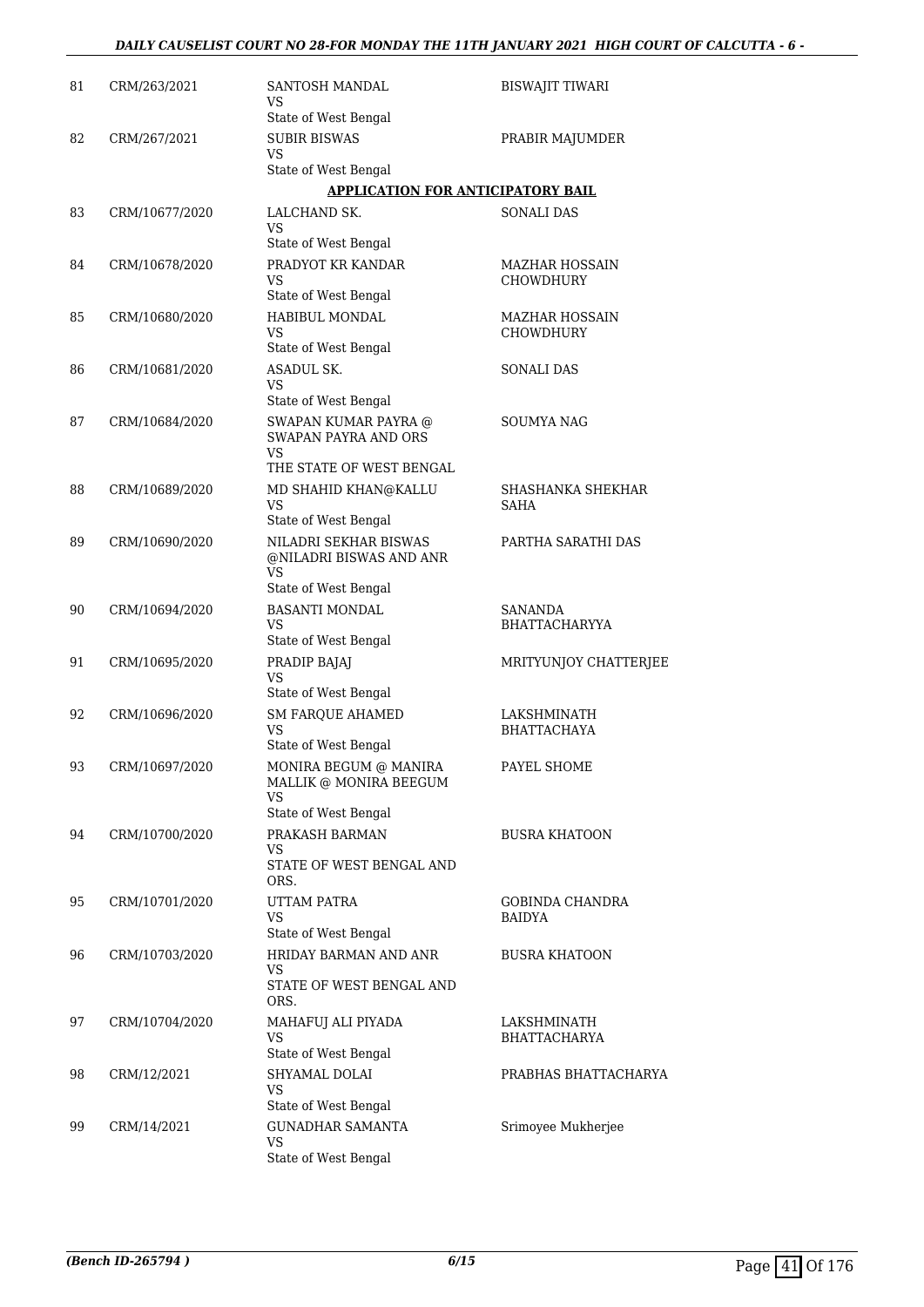### *DAILY CAUSELIST COURT NO 28-FOR MONDAY THE 11TH JANUARY 2021 HIGH COURT OF CALCUTTA - 7 -*

| 100 | CRM/16/2021 | HAMIM SK @ JASIM SK AND ANR<br>VS.<br>State of West Bengal                                           | MAZHAR HOSSAIN<br><b>CHOWDHURY</b>      |
|-----|-------------|------------------------------------------------------------------------------------------------------|-----------------------------------------|
| 101 | CRM/17/2021 | MOHAN YADAV AND ORS<br>VS                                                                            | SUMAN DE                                |
| 102 | CRM/18/2021 | State of West Bengal<br>YUNUCH MOLLA @ YUNUS<br><b>VS</b>                                            | <b>GOBINDA CHANDRA</b><br><b>BAIDYA</b> |
| 103 | CRM/19/2021 | State of West Bengal<br>RATNADEEP DUTTA<br>VS<br>State of West Bengal                                | SOUMYA BASU ROY<br><b>CHOWDHURY</b>     |
| 104 | CRM/21/2021 | <b>MD AZAHAR</b><br><b>VS</b>                                                                        | Sujoy Sarkar                            |
| 105 | CRM/23/2021 | State of West Bengal<br>AMRESH GHOSH AND ORS<br><b>VS</b><br>State of West Bengal                    | <b>SOUVIK DERE</b>                      |
| 106 | CRM/26/2021 | <b>AMAL PAYRA AND ORS</b><br><b>VS</b><br>State of West Bengal                                       | PARTHA SARATHI<br><b>MONDAL</b>         |
| 107 | CRM/28/2021 | BABOR SK @ MD BABOR ALI<br><b>VS</b>                                                                 | ARUP KUMAR BHOWMICK                     |
| 108 | CRM/29/2021 | State of West Bengal<br><b>BHAGABATI DAS AND ORS</b><br>VS<br>State of West Bengal                   | ARUP KUMAR BHOWMICK                     |
| 109 | CRM/31/2021 | RUKSANA BIBI AND ANR<br>VS<br>State of West Bengal                                                   | ARUP KUMAR BHOWMIK                      |
| 110 | CRM/33/2021 | <b>HAIDAR ALI</b><br>VS.<br>State of West Bengal                                                     | KINGSUK MONDAL                          |
| 111 | CRM/34/2021 | ANEMESH CHANDRA<br>BHOWMICK@ANIMESH CH<br><b>BHOWMICK</b><br>VS.<br>State of West Bengal             | APURBA KUMAR DATTA                      |
| 112 | CRM/35/2021 | K R ASHOK KUMAR AND ORS<br>VS<br>State of West Bengal                                                | PRADYOT KUMAR DAS                       |
| 113 | CRM/37/2021 | AMAN UPWAN@PATHAK<br>VS<br>State of West Bengal                                                      | APURBA KUMAR DUTTA                      |
| 114 | CRM/40/2021 | SUBHASISH SADHUKHAN AND<br>ANR.<br><b>VS</b>                                                         | Rupraj Banerjee                         |
| 115 | CRM/41/2021 | State of West Bengal<br>MD RIZWAN ALIAS RIZWAN<br><b>ANSARY</b><br><b>VS</b><br>State of West Bengal | NAMITA BASU                             |
| 116 | CRM/46/2021 | <b>AMLAN BISWAS</b><br>VS<br>State of West Bengal                                                    | SAYATI DATTA                            |
| 117 | CRM/48/2021 | HANIF MONDAL AND ORS<br>VS<br>State of West Bengal                                                   | Asraf Mandal                            |
| 118 | CRM/49/2021 | MD LITON@LITON SK<br><b>VS</b><br>State of West Bengal                                               | <b>ARUSHI RATHORE</b>                   |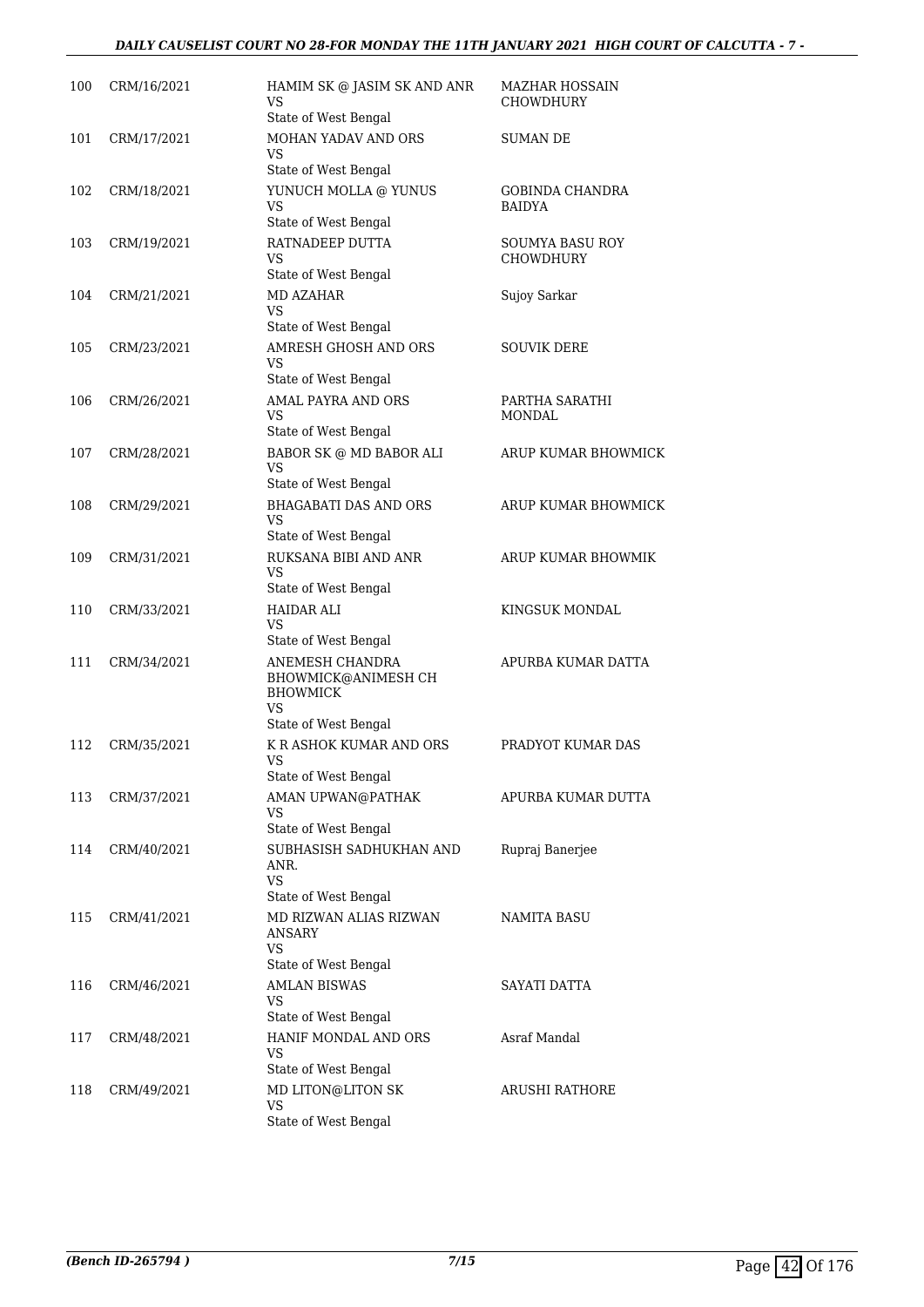| 119 | CRM/50/2021 | PRITHWISH PATRA<br>VS<br>State of West Bengal                                                           |                        |
|-----|-------------|---------------------------------------------------------------------------------------------------------|------------------------|
| 120 | CRM/51/2021 | <b>ABJAL BISWAS</b><br>VS<br>STATE OF WEST BENGAL AND                                                   | PRAMITA BANERJEE       |
| 121 | CRM/56/2021 | ORS.<br>SWAPAN SARKAR AND ANR.<br>VS                                                                    | <b>BUSRA KHATUN</b>    |
| 122 | CRM/59/2021 | State of West Bengal<br><b>JAHANARA BIBI</b><br>VS                                                      | Anisur Rahaman         |
| 123 | CRM/60/2021 | State of West Bengal<br>MASUD MIAH @ MASUD MONDAL<br>VS<br>State of West Bengal                         | <b>BUSRA KHATUN</b>    |
| 124 | CRM/62/2021 | DHRUBAJYOTI LAHIRI<br><b>VS</b><br>State of West Bengal                                                 | TARAPADA DAS           |
| 125 | CRM/64/2021 | <b>VIVEK RAY AND ANR</b><br>VS<br>State of West Bengal                                                  | MAHESWARI SHARMA       |
| 126 | CRM/65/2021 | SHYAMAL RAY CHOWDHURY<br>VS<br>CENTRAL BUREAU OF<br>INVESTIGATION, SPECIAL CRIME<br>BRANCH, SIT KOLKATA | KARUNAMOYEE SAMANTA    |
| 127 | CRM/66/2021 | HAJA ALIAS HAJRAT ALI ALIAS<br><b>HAJARAT ALI</b><br>VS                                                 | <b>BUSRA KHATUN</b>    |
| 128 | CRM/67/2021 | State of West Bengal<br>DIPAK KUMAR MONDAL AND ORS<br><b>VS</b><br>State of West Bengal                 | MAHESWARI SHARMA       |
| 129 | CRM/68/2021 | <b>SWAPAN MONDAL</b><br>VS<br>State of West Bengal                                                      | Diptendu Bandyopadhyay |
| 130 | CRM/69/2021 | SATYAJIT SHARMA AND ORS<br>VS<br>State of West Bengal                                                   | MAHESWARI SHARMA       |
| 131 | CRM/71/2021 | INDRADEO PRASAD RAJAK @<br><b>INDRADEV PRASAD RAJAK</b><br>VS<br>State of West Bengal                   | SHIBAJI KUMAR DAS      |
| 132 | CRM/73/2021 | SARIFUL MOLLA<br>VS<br>State of West Bengal                                                             | MD JANNAT UL FIRDOUS   |
| 133 | CRM/78/2021 | <b>GAUTAM KIRTANIA</b><br>VS<br>State of West Bengal                                                    | MADHUSHRI DUTTA        |
| 134 | CRM/79/2021 | <b>MRINMAY MANDAL</b><br>VS<br>State of West Bengal                                                     | Ali Ahsan Alamgir      |
| 135 | CRM/80/2021 | BIDYUT KANTI NAHA AND ORS<br>VS<br>State of West Bengal                                                 | S. G. CHOWDHURY        |
| 136 | CRM/81/2021 | MAMONI SARKAR AND ORS<br>VS<br>State of West Bengal                                                     | Ali Ahsan Alamgir      |
| 137 | CRM/84/2021 | ANIRANAJAN ACHARJEE@NILU<br>VS<br>State of West Bengal                                                  | ABHIJIT CHOWDHURY      |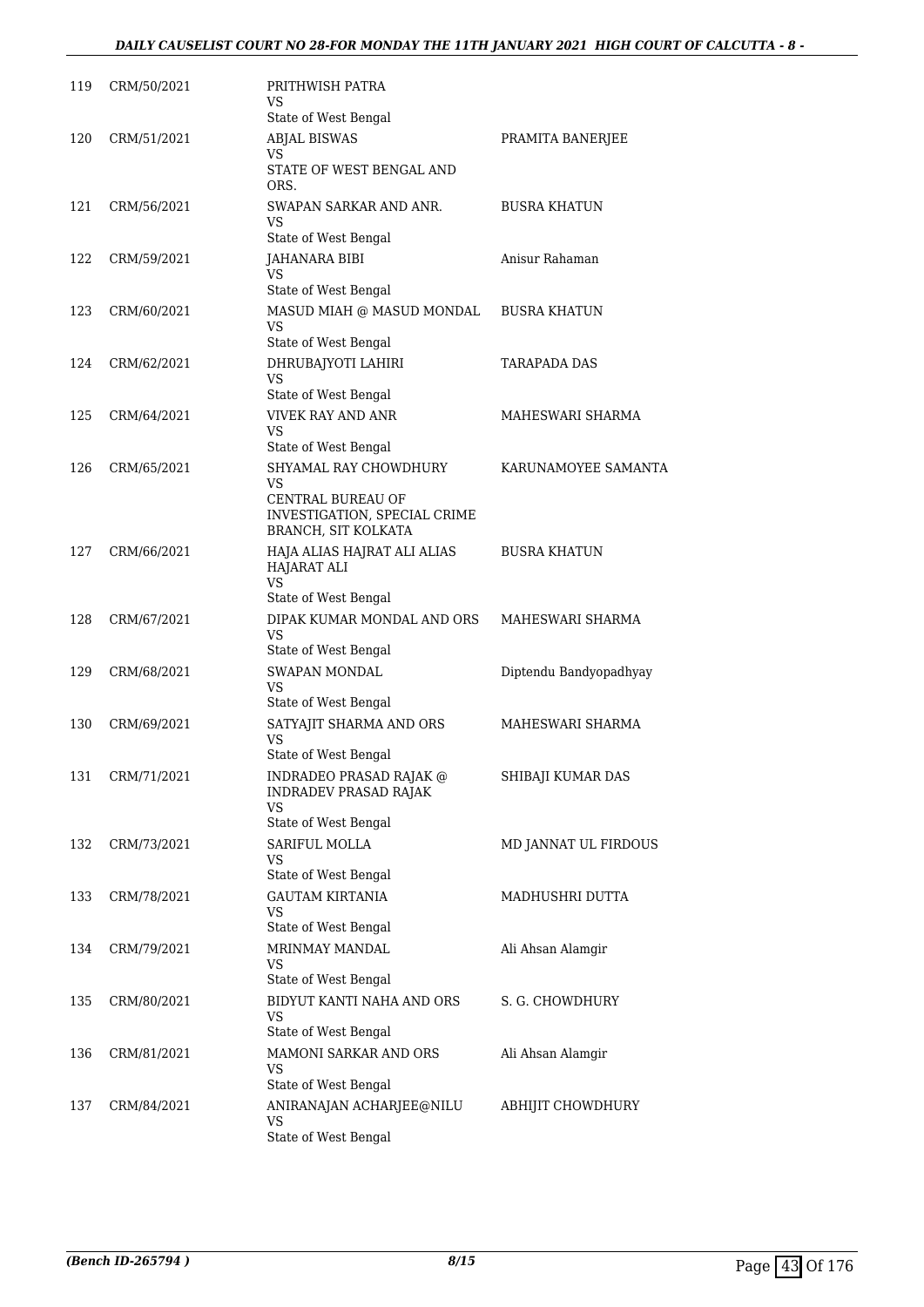| 138 | CRM/88/2021  | SARBANI KIRTONIYA@DOLA<br>KRITONIYA@SARBANI KIRTONIA<br>VS                         | SAFDAR AZAM          |
|-----|--------------|------------------------------------------------------------------------------------|----------------------|
|     |              | State of West Bengal                                                               |                      |
| 139 | CRM/89/2021  | KRISHNENDU BHUNIA@KHOKAN<br>AND ORS                                                | ARUP KUMAR BHOWMICK  |
|     |              | VS<br>State of West Bengal                                                         |                      |
| 140 | CRM/91/2021  | SUPRIYA CHOWDHURY AND ANR<br>VS<br>State of West Bengal                            | ARUP KUMAR BHOWMICK  |
| 141 | CRM/92/2021  | <b>SWARUPJAN BIBI</b><br>VS<br>State of West Bengal                                | SAFDAR AZAM          |
| 142 | CRM/93/2021  | ARJUN HALDER AND ORS<br>VS                                                         | MAHABOOB AHMED       |
|     |              | State of West Bengal                                                               |                      |
| 143 | CRM/94/2021  | DEEPAN MONDAL AND ORS<br>VS<br>State of West Bengal                                | SIRAJ GOOPTU         |
| 144 | CRM/95/2021  | PANNALAL MANNA<br>VS                                                               | <b>SAYAN DATTA</b>   |
| 145 | CRM/96/2021  | State of West Bengal<br>TARK NATH CHAKRABORTY @<br>TARAK CHAKRABORTY AND ANR<br>VS | RAJDEEP BHATTACHARYA |
|     |              | State of West Bengal                                                               |                      |
| 146 | CRM/97/2021  | SAMRI @TASMIR DAFADAR AND<br>ANR<br>VS                                             | SOURAV MUKHERJEE     |
|     |              | State of West Bengal                                                               |                      |
| 147 | CRM/99/2021  | ARMON BIBI @ ARMINA BIBI<br>VS                                                     | Sujoy Sarkar         |
| 148 | CRM/101/2021 | State of West Bengal<br><b>BACHHIRAN BIBI</b><br>MONDAL@BASIRAN BIBI<br>VS         | SOURAV MUKHERJEE     |
|     |              | State of West Bengal                                                               |                      |
| 149 | CRM/104/2021 | AKASH AGARWAL<br>VS<br>THE STATE OF WEST BENGAL                                    | SUMITAVA CHAKRABORTY |
| 150 | CRM/107/2021 | SAHEB MOLLICK<br>VS<br>State of West Bengal                                        | RITAM CHOWDHURY      |
| 151 | CRM/110/2021 | <b>SANATAN DITYA</b><br>VS<br>State of West Bengal                                 | PRADIP PAUL          |
| 152 | CRM/111/2021 | KAMAL BARMAN AND ANR<br>VS                                                         | <b>BUSRA KHATUN</b>  |
|     |              | State of West Bengal                                                               |                      |
| 153 | CRM/116/2021 | <b>BIKASH ROY AND ORS</b><br>VS<br>State of West Bengal                            | SUBHASISH MISRA      |
| 154 | CRM/119/2021 | ARABINDA SAHA @ ANTU<br>VS<br>State of West Bengal                                 | PABITRA TALUKDER     |
| 155 | CRM/123/2021 | <b>TAMBIR</b>                                                                      | <b>SUJATA DAS</b>    |
|     |              | VS                                                                                 |                      |
| 156 | CRM/125/2021 | State of West Bengal<br>OMOR FARUK @UMAR FARUK<br><b>AND OTHERS</b>                | SANJIB KUMAR DAN     |
|     |              | <b>VS</b><br>State of West Bengal                                                  |                      |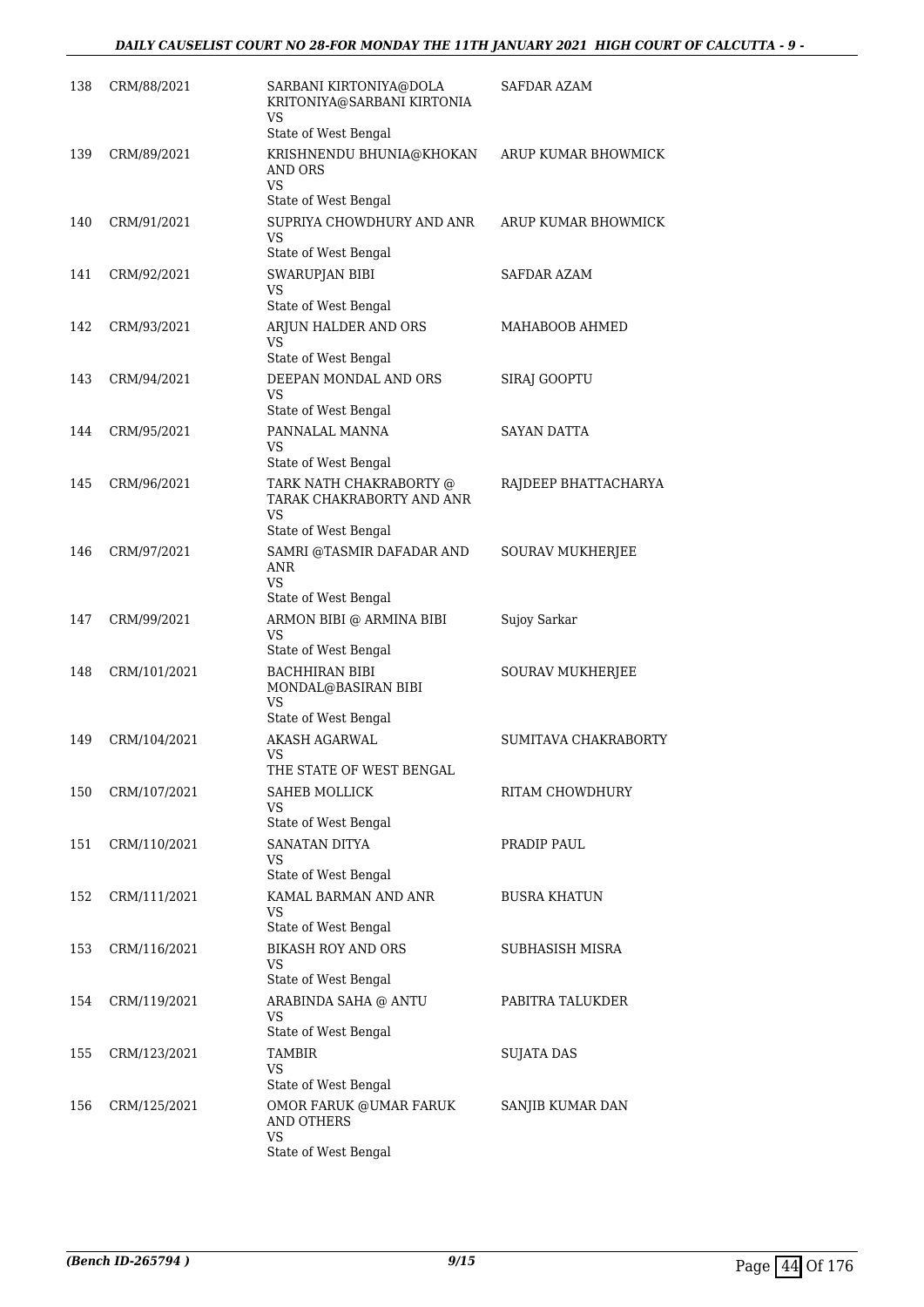### *DAILY CAUSELIST COURT NO 28-FOR MONDAY THE 11TH JANUARY 2021 HIGH COURT OF CALCUTTA - 10 -*

| 157 | CRM/126/2021 | DIPAK ADHIKARI @ DIPA<br>VS<br>State of West Bengal                                        | SONALI DAS                      |
|-----|--------------|--------------------------------------------------------------------------------------------|---------------------------------|
| 158 | CRM/127/2021 | ROBI ROY<br>VS.<br>State of West Bengal                                                    | SANJITA MONDAL                  |
| 159 | CRM/128/2021 | LOKNATH SARKAR @ LOKU<br>VS<br>State of West Bengal                                        | <b>ABDUR RAKIB</b>              |
| 160 | CRM/132/2021 | SNEHASIS GIRI AND ORS<br>VS<br>State of West Bengal                                        | PARTHA SARATHI<br><b>MONDAL</b> |
| 161 | CRM/134/2021 | PREM CHAND BISWAS AND<br>ANOTHER<br><b>VS</b>                                              | MUSHARRAF ALM SK                |
| 162 | CRM/136/2021 | State of West Bengal<br>SNEHASIS GIRI AND ORS<br>VS<br>State of West Bengal                | PARTHA SARATHI<br>MONDAL        |
| 163 | CRM/138/2021 | <b>BHARAT MALIK</b><br><b>VS</b><br>State of West Bengal                                   | MOSTAFIJUR RAHAMAN              |
| 164 | CRM/141/2021 | <b>MUKLESUR</b><br>RAHAMAN@MUKLASAR<br><b>RAHAMAN</b><br><b>VS</b><br>State of West Bengal | <b>ASIF DEWAN</b>               |
| 165 | CRM/143/2021 | PALASH MANDAL@PALASH<br><b>BARMAN AND ANR</b><br>VS<br>State of West Bengal                | KAUSHIK CHOWDHURY               |
| 166 | CRM/144/2021 | CHHATON MONDAL@CHHOTON<br>MONDAL<br><b>VS</b><br>State of West Bengal                      | KAUSHIK CHOUDHURY               |
| 167 | CRM/145/2021 | KHUDABOX SEIKH @ KHUDABOX<br>SK<br><b>VS</b><br>State of West Bengal                       | SOMNATH ADHIKARY                |
| 168 | CRM/146/2021 | RAJ KUMAR SONER@SONAR AND<br>ORS<br>VS                                                     | KAUSHIK CHOUDHURY               |
| 169 | CRM/147/2021 | State of West Bengal<br><b>PRADEEPTO</b><br>MAZUMDER@PRADIPTA<br>MAJUMDER<br>VS            | ABHIJIT GANGULY                 |
| 170 | CRM/150/2021 | State of West Bengal<br><b>SUSANTA BISWAS</b><br>VS<br>State of West Bengal                | Asraf Mandal                    |
| 171 | CRM/151/2021 | ARUP DOLUI AND ORS<br>VS<br>State of West Bengal                                           | RAJ KUMAR GUPTA                 |
| 172 | CRM/152/2021 | PARIMAL SAMAJPATI AND ORS<br>VS<br>State of West Bengal                                    | Asraf Mandal                    |
| 173 | CRM/153/2021 | FITU MAHALDAR@FITU<br>MAHALDER<br>VS                                                       | PRIYANKAR SHANKU                |
| 174 | CRM/155/2021 | State of West Bengal<br>BILLAL SHAIKH AND ORS<br>VS<br>State of West Bengal                | Asraf Mandal                    |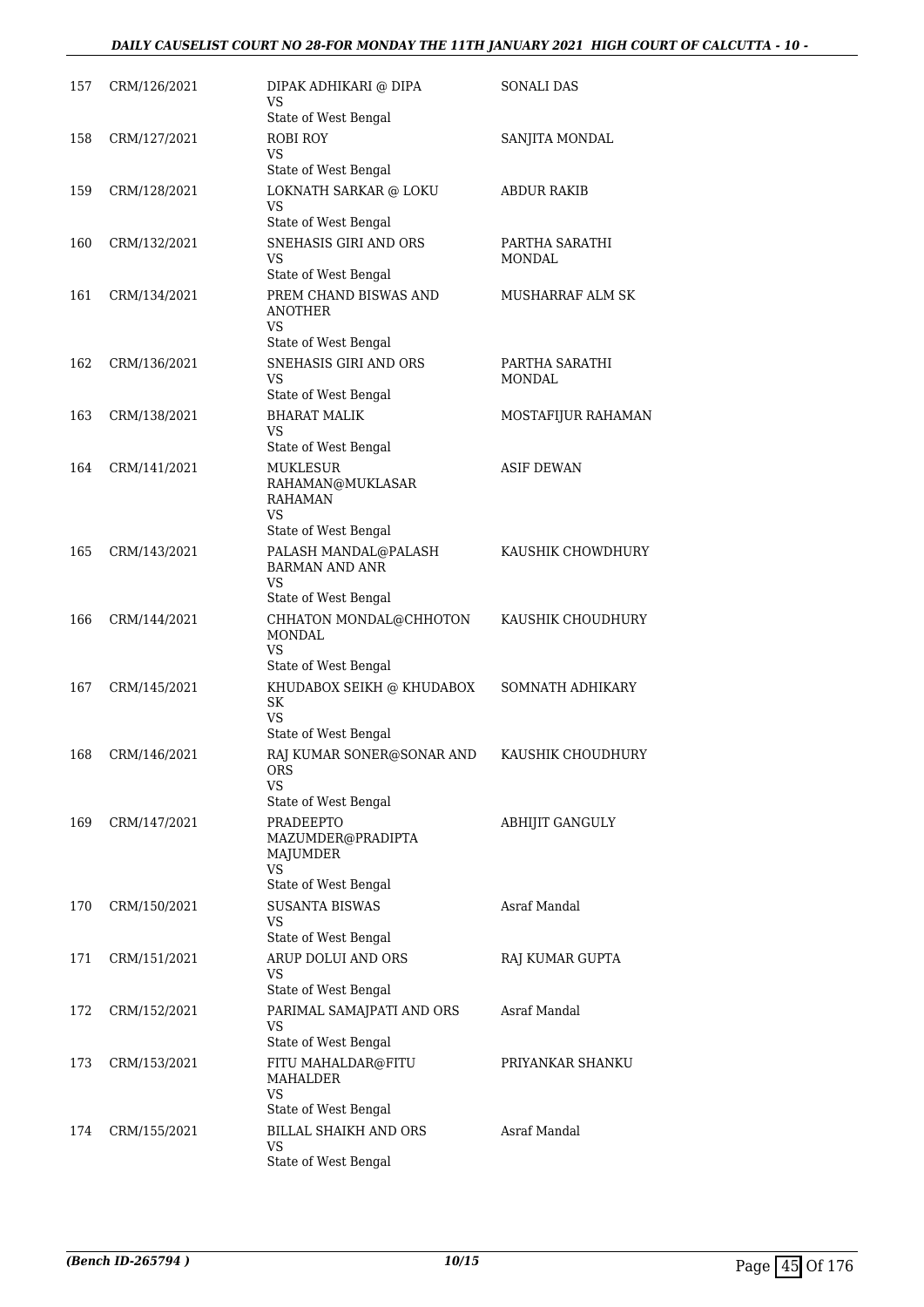### *DAILY CAUSELIST COURT NO 28-FOR MONDAY THE 11TH JANUARY 2021 HIGH COURT OF CALCUTTA - 11 -*

| 175 | CRM/157/2021 | SREPATI PODDER AND ORS<br>VS<br>State of West Bengal                               | <b>ABDUR RAKIB</b>     |
|-----|--------------|------------------------------------------------------------------------------------|------------------------|
| 176 | CRM/159/2021 | KALYAN KOLEY<br>VS<br>State of West Bengal                                         | SUMITAVA CHAKRABORTY   |
| 177 | CRM/160/2021 | <b>SUJATA KOLEY</b><br>VS<br>State of West Bengal                                  | SUMITAVA CHAKRABORTY   |
| 178 | CRM/161/2021 | ARCHANA KOLEY<br>VS<br>State of West Bengal                                        | SUMITAVA CHAKRABORTY   |
| 179 | CRM/162/2021 | DHIRENDRANATH KOLEY<br>VS<br>State of West Bengal                                  | SUMITAVA CHAKRABORTY   |
| 180 | CRM/163/2021 | SANJAY KOLEY<br>VS.<br>State of West Bengal                                        | SUMITAVA CHAKRABORTY   |
| 181 | CRM/164/2021 | MD. YEASIN ALI AND ANOTHER<br>VS.<br>State of West Bengal                          | <b>SUMIT ROUTH</b>     |
| 182 | CRM/165/2021 | <b>TAGDARUL SK</b><br>VS.<br>State of West Bengal                                  | <b>MANAS KUMAR DAS</b> |
| 183 | CRM/166/2021 | <b>MD ASIRUDDIN</b><br>VS.<br>State of West Bengal                                 | SANDIP CHAKRABORTY     |
| 184 | CRM/167/2021 | JAVED AKTAR SK @ ROKI AND<br><b>ORS</b><br>VS.<br>State of West Bengal             | <b>MANAS KUMAR DAS</b> |
| 185 | CRM/168/2021 | JOYTSNARA BEGAM AND ORS<br>VS                                                      | SRIMOYEE MUKHERJEE     |
| 186 | CRM/169/2021 | State of West Bengal<br><b>SUDIP SARKAR AND ORS</b><br>VS.<br>State of West Bengal | Srimoyee Mukherjee     |
| 187 | CRM/170/2021 | MD SAFIK KHAN@SAFIK<br>KHAN@MD SHAFI KHAN<br><b>VS</b><br>State of West Bengal     | Srimoyee Mukherjee     |
| 188 | CRM/171/2021 | SEKH JAHIDUL ISLAM@SK AALO<br>AND ANR<br>VS<br>State of West Bengal                | Srimoyee Mukherjee     |
| 189 | CRM/172/2021 | <b>AVIJIT GHOSH</b><br>VS<br>State of West Bengal                                  | <b>UJJAL RAY</b>       |
| 190 | CRM/173/2021 | TAPAS KR ROY AND ANR<br>VS<br>State of West Bengal                                 | SUDIP GUHA             |
| 191 | CRM/176/2021 | ABHIJIT KAR ALIAS PAPAI KAR<br>ALIAS URIA<br>VS.<br>State of West Bengal           | SUDIP GUHA             |
| 192 | CRM/177/2021 | <b>SUFAL DAS</b><br><b>VS</b><br>State of West Bengal                              | Kalidas Saha           |
| 193 | CRM/178/2021 | <b>AMIT MANDAL</b><br>VS<br>State of West Bengal                                   | ARUP KUMAR BHOWMICK    |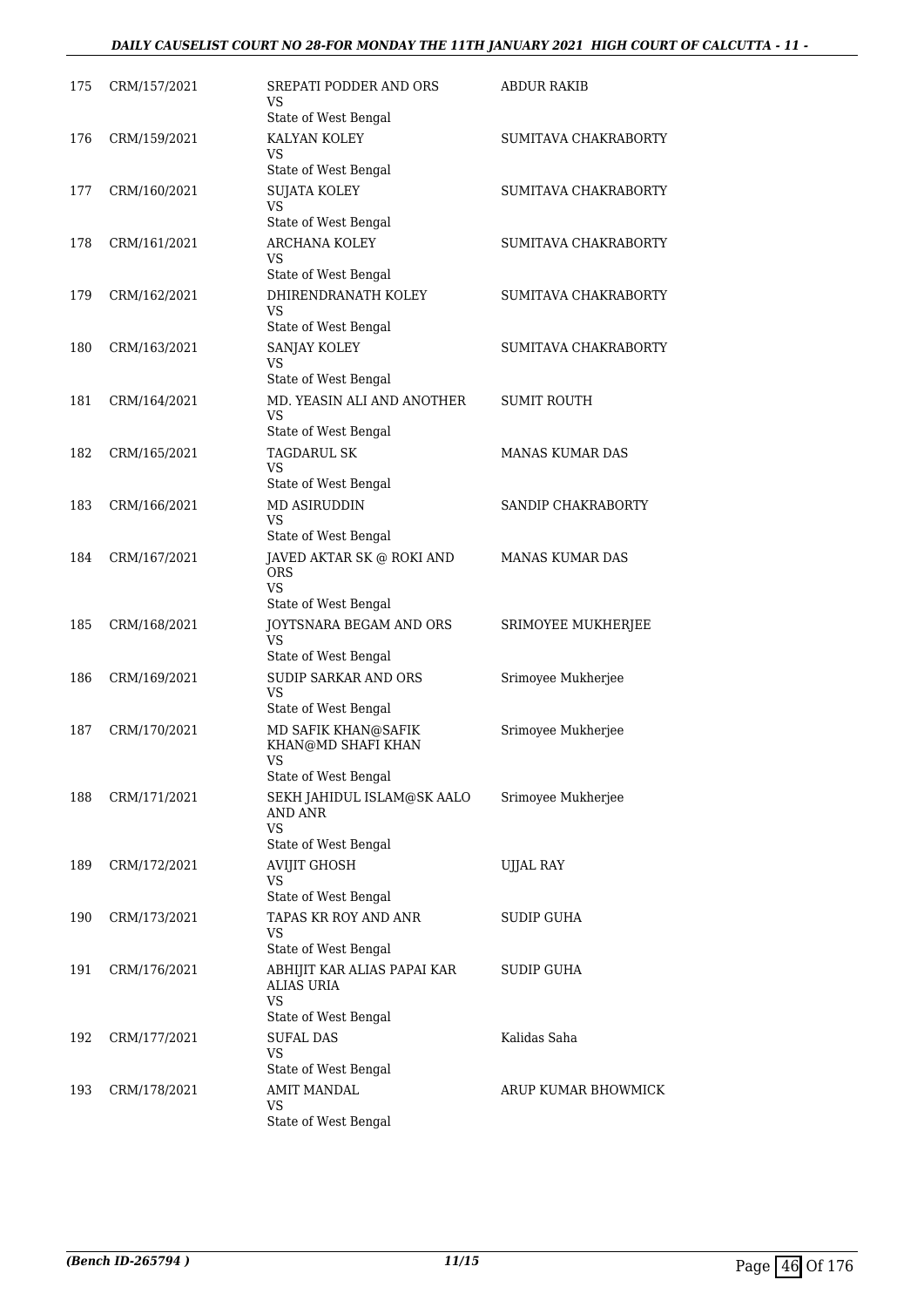### *DAILY CAUSELIST COURT NO 28-FOR MONDAY THE 11TH JANUARY 2021 HIGH COURT OF CALCUTTA - 12 -*

| 194 | CRM/179/2021       | GAYARAM PAUL AND ORS<br>VS<br>State of West Bengal                              | ARUP KUMAR BHOWMICK                |
|-----|--------------------|---------------------------------------------------------------------------------|------------------------------------|
| 195 | CRM/180/2021       | SAIFUDDIN MOLLICK AND ORS<br>VS<br>State of West Bengal                         | <b>MUKTESWAR MAITY</b>             |
| 196 | CRM/181/2021       | GOPAL CHANDRA DAS AND ANR<br>VS<br>State of West Bengal                         | <b>S G GHOSH CHOWDHURY</b>         |
| 197 | CRM/185/2021       | BIBHUTI CHAKRABORTY AND ORS<br>VS<br>State of West Bengal                       | <b>SUSNIGDHA</b><br>BHATTACHARYA   |
| 198 | CRM/187/2021       | MUJIBAR HALSANA<br>VS<br>State of West Bengal                                   | SUSHANTA CHAKRABORTY               |
| 199 | CRM/188/2021       | ABDUL OHID MANDAL AND ANR<br>VS<br>State of West Bengal                         | MAZHAR HOSSAIN<br>CHOWDHURY        |
| 200 | CRM/190/2021       | <b>ATUL BISWAS AND ANR</b><br>VS<br>State of West Bengal                        | SASHANKA SEKHAR SAHA               |
| 201 | CRM/194/2021       | KARTICK GHOSH AND ORS<br>VS<br>State of West Bengal                             | SHASANKA SEKHAR SAHA               |
| 202 | CRM/196/2021       | AMITAVA KANJILAL<br>VS<br>State of West Bengal                                  | RAJNANDINI DAS                     |
|     | IA NO: CRAN/1/2021 |                                                                                 |                                    |
| 203 | CRM/197/2021       | RAKHI MALLICK @MRIDHA AND<br>ANR<br>VS<br>State of West Bengal                  | SHIBAJI KUMAR DAS                  |
| 204 | CRM/199/2021       | <b>GOBINDA SARKAR</b><br>VS<br>State of West Bengal                             | <b>MAZHAR HOSSAIN</b><br>CHOWDHURY |
| 205 | CRM/200/2021       | IMNUL SK @ IMU<br>VS<br>State of West Bengal                                    | KAZI M. RAHMAN                     |
| 206 | CRM/201/2021       | AZIZUR RAHAMAN @ SK AND ORS<br>VS<br>State of West Bengal                       | KAZI M. RAHMAN                     |
| 207 | CRM/202/2021       | NIBARAN MANDAL AND ANR<br>VS<br>State of West Bengal                            | KAZI M. RAHMAN                     |
| 208 | CRM/203/2021       | ARABINDA HALDAR<br>VS<br>State of West Bengal                                   | KAZI M RAHMAN                      |
| 209 | CRM/207/2021       | SAIFUL HAQUE @ SUTFAL SK<br><b>AND ORS</b><br><b>VS</b><br>State of West Bengal | <b>ASIF DEWAN</b>                  |
| 210 | CRM/208/2021       | <b>RUPALI SARDAR</b><br>VS<br>State of West Bengal                              | MINOTI GOMES                       |
| 211 | CRM/209/2021       | RAKESH MONDAL@APURBA<br>MONDAL AND ANR<br>VS<br>State of West Bengal            | SOURAV MUKHERJEE                   |
| 212 | CRM/210/2021       | KALPANA HALDER AND ANR<br>VS<br>State of West Bengal                            | MRITYUNJOY CHATTERJEE              |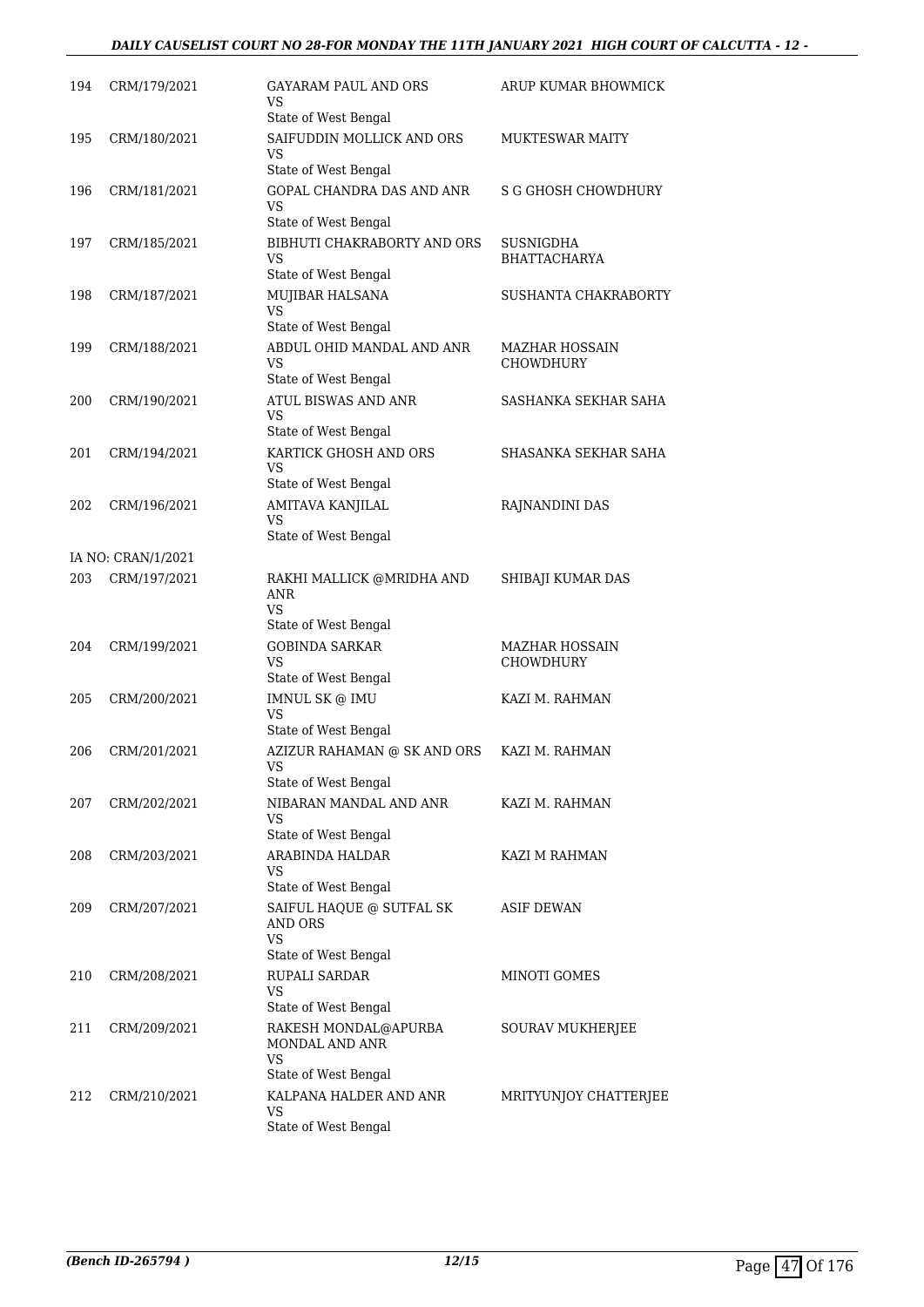### *DAILY CAUSELIST COURT NO 28-FOR MONDAY THE 11TH JANUARY 2021 HIGH COURT OF CALCUTTA - 13 -*

| 213 | CRM/214/2021 | SUMAN BISWAS@BIPLAB BISWAS<br>VS<br>State of West Bengal                                                         | SUSINGDHA<br><b>BHATTACHARYA</b> |
|-----|--------------|------------------------------------------------------------------------------------------------------------------|----------------------------------|
| 214 | CRM/217/2021 | MRINAL MONDAL<br>VS                                                                                              | AVIRUP BHATTACHARYA              |
| 215 | CRM/219/2021 | State of West Bengal<br><b>DURGARANI ROY</b><br>VS<br>State of West Bengal                                       | SOMNATH MAJUMDER                 |
| 216 | CRM/221/2021 | MONAJ SK @ MANOJ SK AND ORS<br>VS<br>State of West Bengal                                                        | <b>MANAS KUMAR DAS</b>           |
| 217 | CRM/222/2021 | AKHTARUL SK AND ANOTHER<br>VS<br>State of West Bengal                                                            | PARVEJ ANAM                      |
| 218 | CRM/223/2021 | MIA @ MD. JAHANGIR MIA<br>VS<br>State of West Bengal                                                             | PARVEJ ANAM                      |
| 219 | CRM/224/2021 | SAYEDA BIBI AND ANOTHER<br>VS<br>State of West Bengal                                                            | <b>MANAS KUMAR DAS</b>           |
| 220 | CRM/226/2021 | <b>BAPPADITYA BISWAS</b><br>VS<br>State of West Bengal                                                           | SOHAM DE DHARA                   |
| 221 | CRM/228/2021 | SANTI SARDAR AND ANR<br>VS<br>State of West Bengal                                                               | SHASHANKA SHEKHAR<br>SAHA        |
| 222 | CRM/229/2021 | SARIFUL GOLDER<br>VS<br>State of West Bengal                                                                     | SHASHANKA SEKHAR<br><b>SAHA</b>  |
| 223 | CRM/237/2021 | <b>GOLAM HOSEN ALIAS SK GOLAM</b><br>HUSSAIN ALIAS SK GOLAM<br>HOSSAIN AND ANOTHER<br>VS<br>State of West Bengal | <b>SUMAN CHAKRABORTY</b>         |
| 224 | CRM/238/2021 | ASHIS PAN @ ASHISH KUMAR<br>PAN AND ANOTHER<br>VS<br>State of West Bengal                                        | SOMNATH CHAKRABORTY              |
| 225 | CRM/239/2021 | PESHKAR ALI @ SK. PESHKAR ALI<br><b>VS</b><br>State of West Bengal                                               | SOUPAL CHATTERJEE                |
| 226 | CRM/240/2021 | SANDHYA BISWAS<br>VS<br>State of West Bengal                                                                     | Asraf Mandal                     |
| 227 | CRM/241/2021 | BISHU BAIRAGYA @ BISWAJIT DAS<br><b>BAIRAGYA AND ORS</b><br>VS<br>State of West Bengal                           | Asraf Mandal                     |
| 228 | CRM/242/2021 | <b>INDADUL SEKH AND OTHERS</b><br>VS<br>State of West Bengal                                                     | <b>ASRAF MONDAL</b>              |
| 229 | CRM/244/2021 | MITHUN SK AND ORS<br><b>VS</b><br>State of West Bengal                                                           | SOUPAL CHATTERJEE                |
| 230 | CRM/246/2021 | <b>BISWAJIT TIKADAR</b><br><b>VS</b><br>State of West Bengal                                                     | <b>ASRAF MANDAL</b>              |
| 231 | CRM/247/2021 | ABHIJIT KATARI ALIAS BAPAN<br>VS<br>State of West Bengal                                                         | SUMAN CHAKRABORTY                |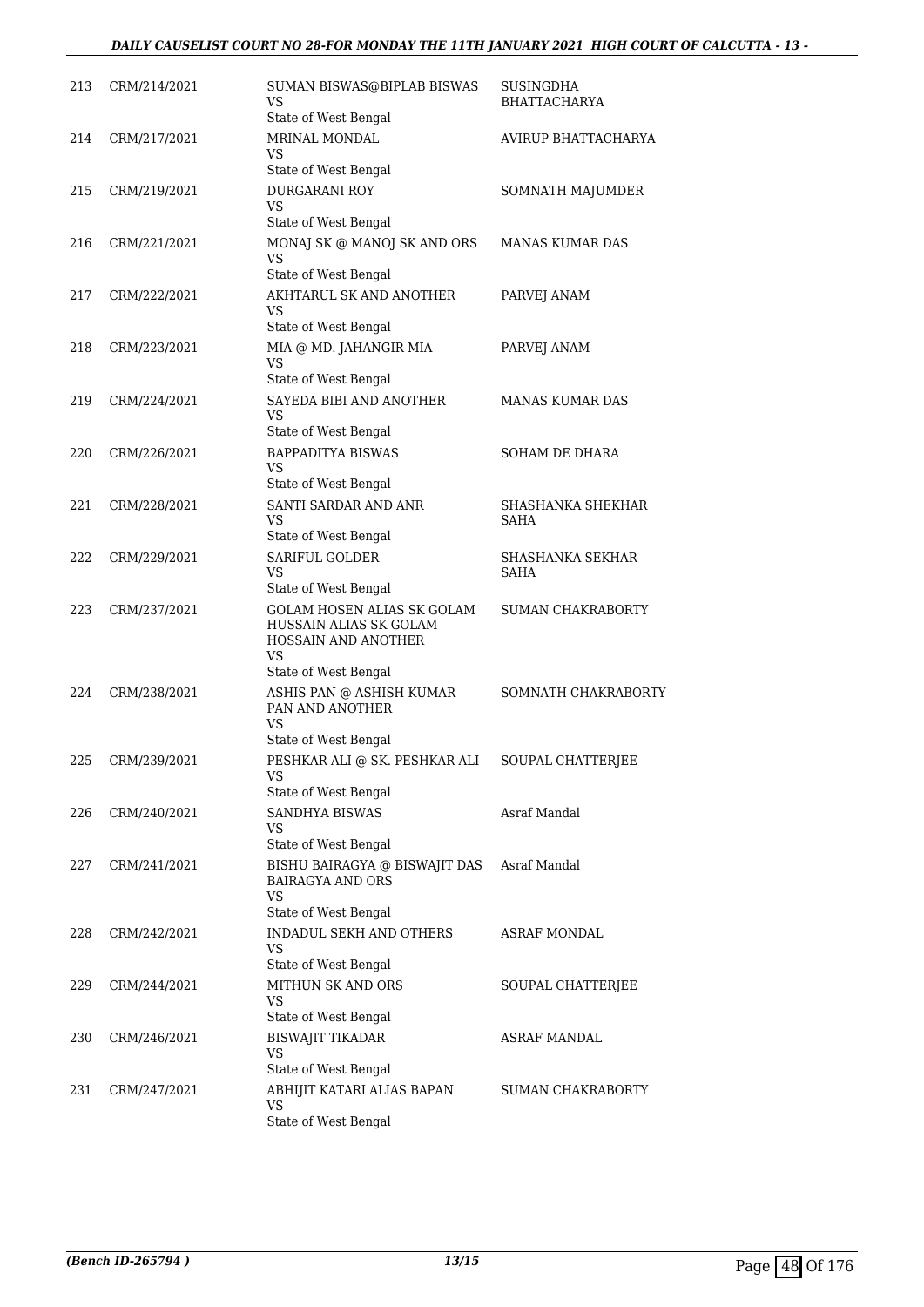| 232 | CRM/249/2021 | REKHA BIBI AND ANOTHER<br>VS<br>State of West Bengal                                          | <b>MUSHARRAF ALAM SK</b> |
|-----|--------------|-----------------------------------------------------------------------------------------------|--------------------------|
| 233 | CRM/250/2021 | SAYEB HOSSAIN @ SAHEB @<br>SOBUJ<br><b>VS</b>                                                 | DIPTENDU BANERJEE        |
| 234 | CRM/251/2021 | State of West Bengal<br>BALARAM MANDAL AND ANR<br>VS                                          | <b>SUMAN CHAKRABORTY</b> |
| 235 | CRM/253/2021 | State of West Bengal<br><b>KALU SK</b>                                                        | DIPTENDU BANERJEE        |
|     |              | VS                                                                                            |                          |
|     |              | State of West Bengal                                                                          |                          |
| 236 | CRM/258/2021 | ACHHIA BIBI @ ACHIA BIBI AND<br>ANR<br>VS                                                     | ARINDAM SEN              |
|     |              | State of West Bengal                                                                          |                          |
| 237 | CRM/259/2021 | DILIP KHILARI @ DILIP KUMAR<br>KHILARI @ DILIP KUMAR<br>KHELARI<br>VS<br>State of West Bengal | RAJDEEP BHATTACHARYA     |
| 238 | CRM/260/2021 | MURSED SK @ ATIFAR SK                                                                         | <b>MANAS KUMAR DAS</b>   |
|     |              | VS                                                                                            |                          |
| 239 | CRM/261/2021 | State of West Bengal<br>ANANDA KHANRA AND ORS                                                 |                          |
|     |              | VS                                                                                            | MOSTAFIJUR RAHAMAN       |
|     |              | State of West Bengal                                                                          |                          |
| 240 | CRM/264/2021 | <b>JAKIR HOSSAIN</b><br>VS<br>State of West Bengal                                            | ARNAB SAHA               |
| 241 | CRM/265/2021 | BAIDYANATH PATAR @ BAIDYA<br><b>NATH PATAR</b><br>VS                                          | SUJAY BANDYOPADHYAY      |
|     |              | State of West Bengal                                                                          |                          |
| 242 | CRM/266/2021 | <b>GOUR HARI GARAI</b><br><b>VS</b>                                                           | PRABIR MAJUMDER          |
| 243 | CRM/268/2021 | State of West Bengal<br>ALAMGIR KHAN AND ORS                                                  | <b>AMIT SINGH</b>        |
|     |              | VS<br>State of West Bengal                                                                    |                          |
| 244 | CRM/269/2021 | <b>BUDDHADEB DAS</b>                                                                          | SAHELI MUKHERJEE         |
|     |              | VS                                                                                            |                          |
|     |              | State of West Bengal                                                                          |                          |
|     |              | <b>CANCELLATION OF BAIL</b>                                                                   |                          |
| 245 | CRM/156/2020 | RAKESH ROY & ANR<br>VS.                                                                       | RANJAN CHAKRABARTI       |
|     |              | STATE OF WEST BENGAL                                                                          |                          |
| 246 | CRM/24/2021  | ICHINI SOMNATH SHYAM                                                                          | PIYALI PAUL              |
|     |              | VS<br>STATE OF WEST BENGAL AND<br>ORS.                                                        |                          |
| 247 | CRM/25/2021  | ICHINI SOMNATH SHYAM                                                                          | PIYALI PAUL              |
|     |              | VS<br>STATE OF WEST BENGAL AND<br>ORS.                                                        |                          |
| 248 | CRM/39/2021  | <b>MALLIKA DAS</b>                                                                            | SAURADEEP DUTTA          |
|     |              | VS<br>STATE OF WEST BENGAL AND<br>ORS.                                                        |                          |
| 249 | CRM/44/2021  | NURJAHAN ABEGAM                                                                               | DEBAJUYOTI DEB           |
|     |              | VS<br>STATE OF WEST BENGAL AND<br>ORS.                                                        |                          |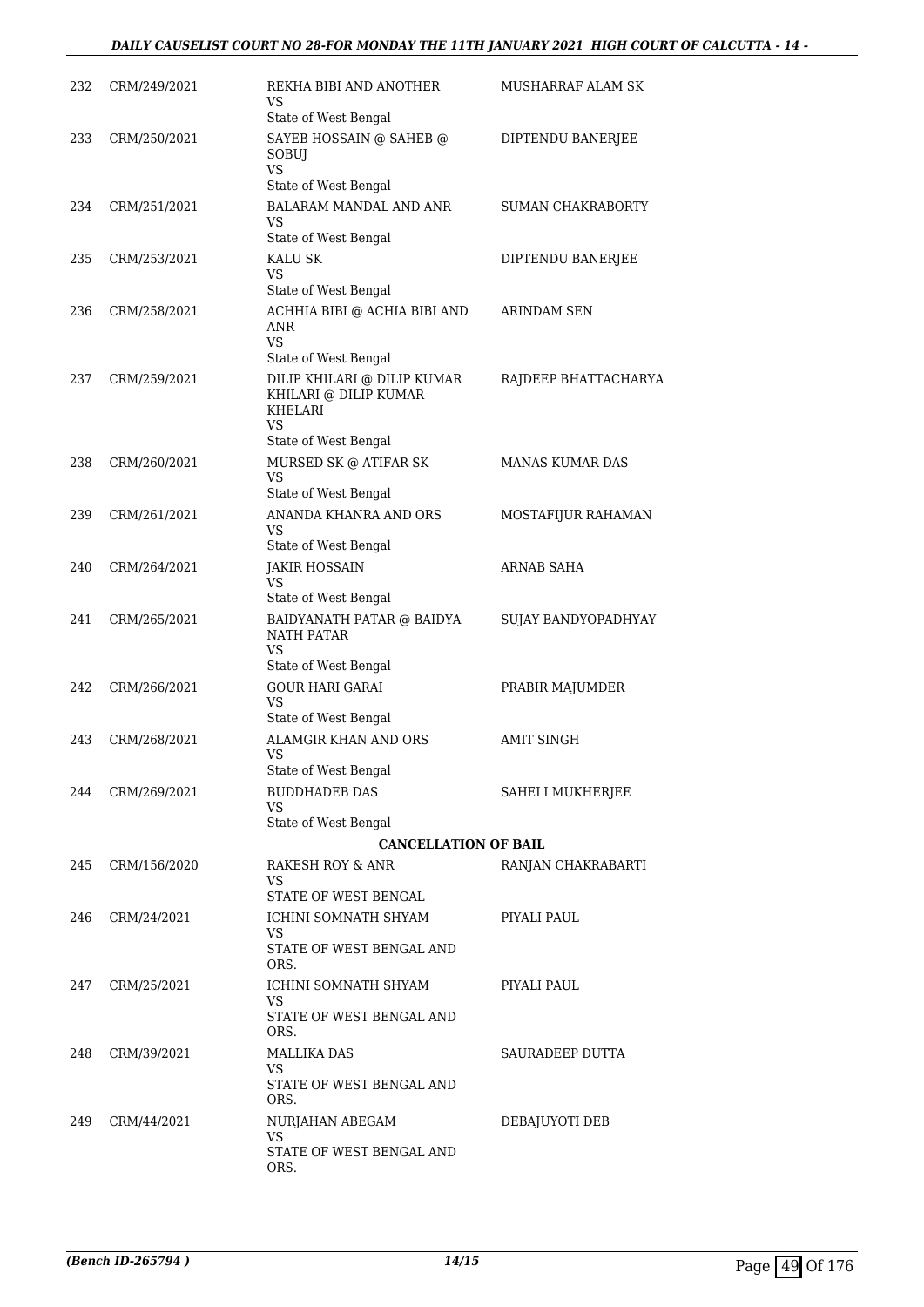250 CRM/72/2021 NETAI DAS

VS State of West Bengal shibaji kr. das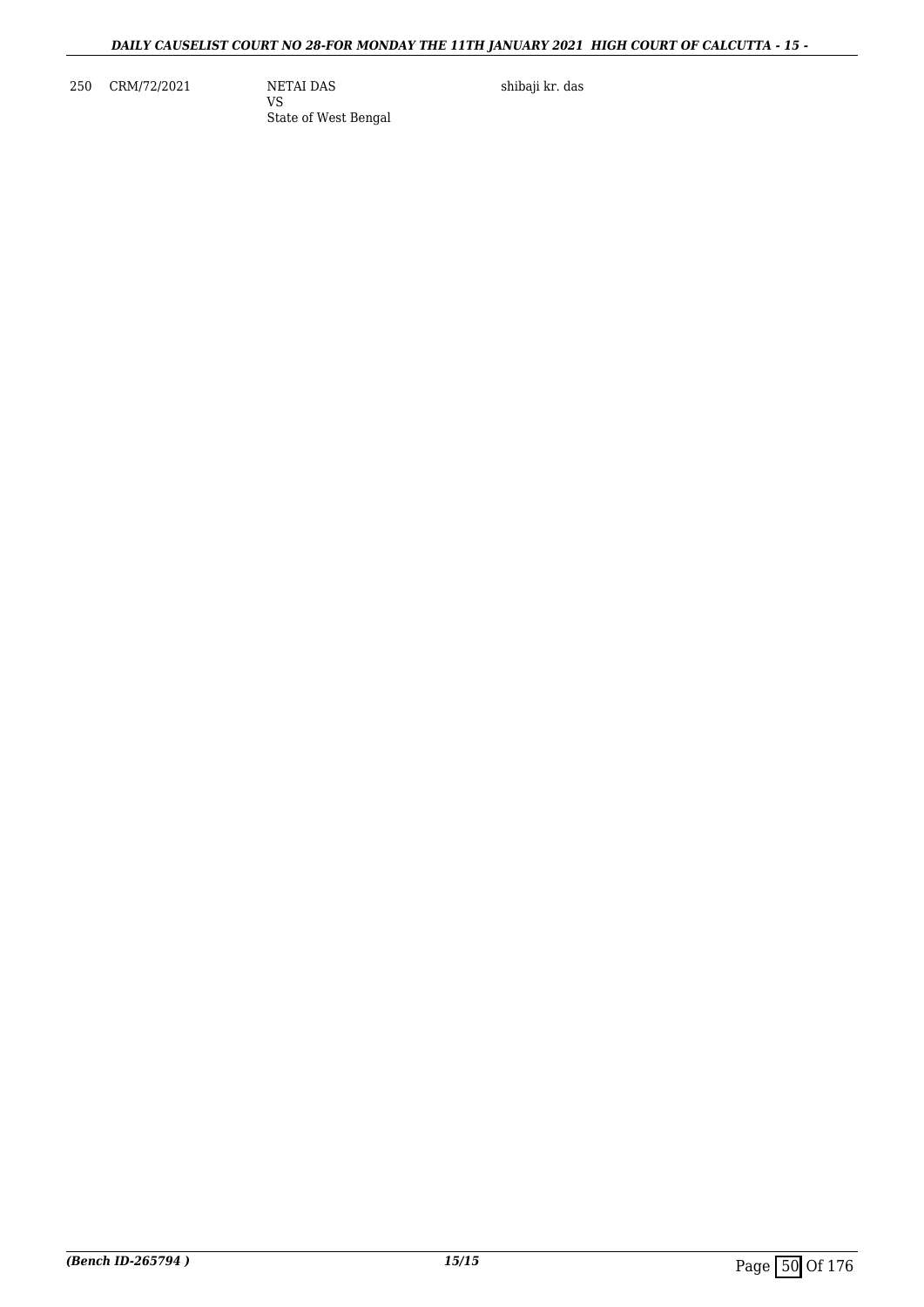

## **Appellate Side**

**DAILY CAUSELIST For Monday The 11th January 2021**

**COURT NO. 4**

**DIVISION BENCH (DB - VIII)**

**AT 10:45 AM**

#### **HON'BLE JUSTICE ARINDAM SINHA HON'BLE JUSTICE SUVRA GHOSH**

#### **(VIA VIDEO CONFERENCE)**

**ON AND FROM MONDAY, THE 11TH JANUARY , 2021 – APPEALS RELATING TO SERVICE UNDER GROUP VI AND APPLICATIONS CONNECTED THERETO;**

**MATRIMONIAL & FAMILY COURT APPEALS & MATTERS RELATING TO GUARDIANSHIP INCLUDING APPLICATIONS CONNECTED THERETO;**

**ADMISSION OF APPEALS UNDER SECTION 30 OF THE EMPLOYEES' COMPENSATION ACT, 1923;**

**HEARING OF WRIT APPEALS IRRESPECTIVE OF CLASSIFICATION INCLUDING APPLICATIONS CONNECTED THERETO.**

**NOTE: MATTERS WILL BE TAKEN UP THROUGH PHYSICAL HEARING ONLY WHEN BOTH THE PARTIES ARE AGREED.**

|     |                                          | <b>APPLICATION (SERVICE MATTERS)</b>                                                                        |                          |  |
|-----|------------------------------------------|-------------------------------------------------------------------------------------------------------------|--------------------------|--|
| 1   | FMA/3517/2015                            | THE CHAIRMAN, SELTCTION<br>COMMITTEE & CHIF EXECU.<br><b>OFFICER &amp; AN</b><br>VS<br><b>GAYATRI DALAI</b> | <b>SALIL KUMAR MAITI</b> |  |
|     |                                          | IA NO: CAN/2/2016(Old No:CAN/5716/2016), CAN/3/2016(Old No:CAN/5926/2016)                                   |                          |  |
| 2   | MAT/1742/2016                            | UNION OF INDIA & ORS<br><b>VS</b><br>IRLA NO 19461373, DR RAM<br>KRISHNA PATHAK & ANR                       | ARPA CHAKRABORTY         |  |
|     |                                          | IA NO: CAN/1/2016(Old No:CAN/10372/2016), CAN/2/2016(Old No:CAN/10375/2016)                                 |                          |  |
| wt3 | MAT/1427/2015                            | THE DEPUTY INSPECTOR<br>GENERAL, SHQ, BSF,<br><b>VS</b><br>IRLA NO.19461373, DR. RAM<br>KRISHNA PATHAK      | RITWIK PATTANAYAK        |  |
|     |                                          | IA NO: CAN/1/2016(Old No:CAN/8136/2016), CAN/2/2016(Old No:CAN/8137/2016)                                   |                          |  |
| 4   | FMA/433/2017                             | UNION OF INDIA & ORS<br><b>VS</b><br><b>VIJAY RAJPUT</b>                                                    | TARUNIYOTI TEWARI        |  |
|     | IA NO: CAN/2/2016(Old No:CAN/10168/2016) |                                                                                                             |                          |  |
| 5   | MAT/1016/2017                            | THE EXECUTIVE DIRECTOR &<br>APPE. AUTHO., BANK OF BARODA<br>$&$ ORS<br><b>VS</b><br>CHANDRA SHEKHAR         | <b>MOUMITA GHOSH</b>     |  |
| 6   | MAT/1231/2019                            | RANA BOURI<br>VS<br>STATE OF WEST BENGAL & ORS                                                              | ARUNAVA GANGULY          |  |
|     |                                          | IA NO: CAN/1/2019(Old No:CAN/8844/2019), CAN/2/2019(Old No:CAN/8845/2019)                                   |                          |  |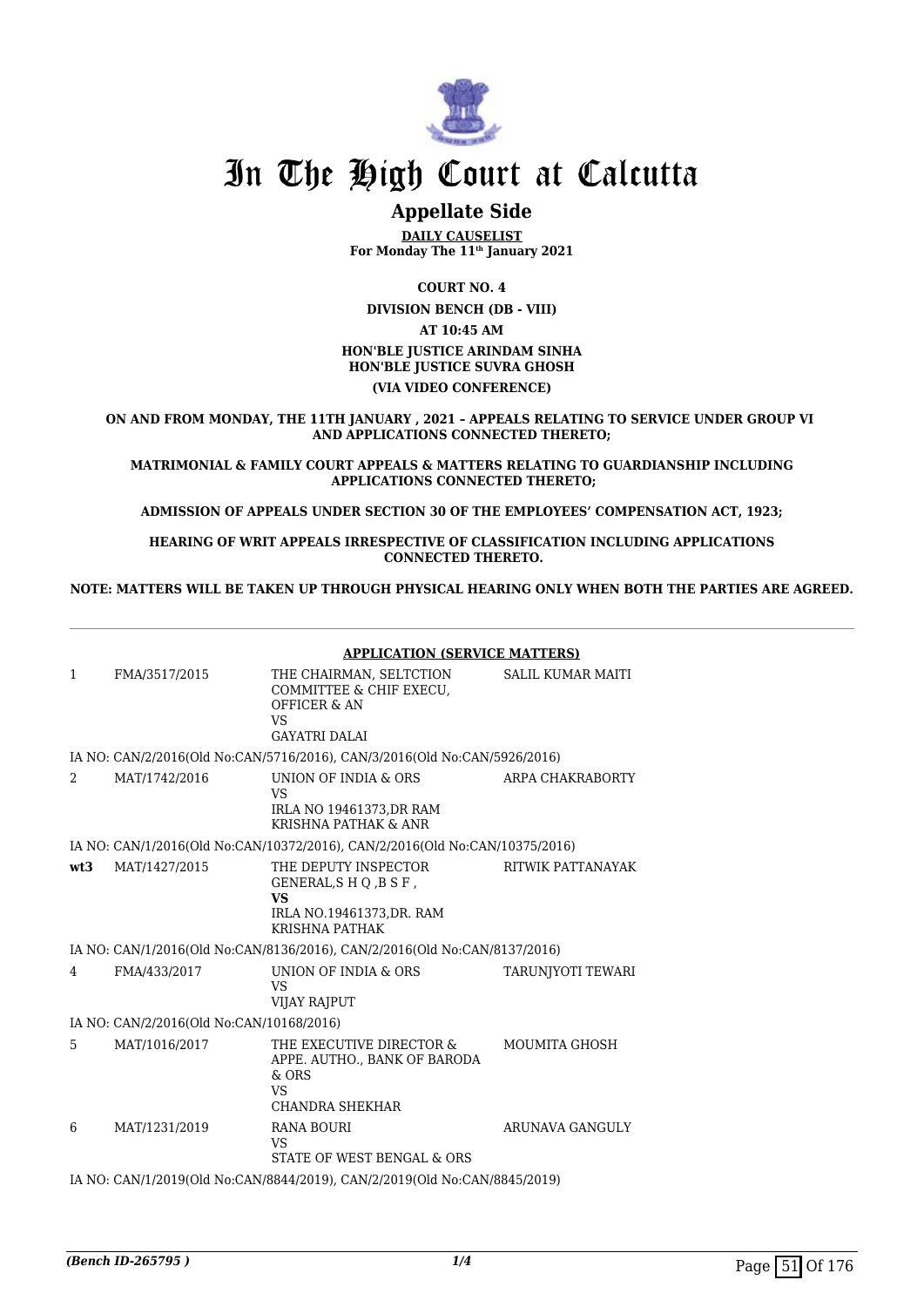| 7    | MAT/1339/2019<br>(Defective)            | SAJAL KUMAR PAUL & ANR<br>VS<br>THE SECRETARY, MINISTRY OF                                        | <b>AVIJIT SARKAR</b>             |
|------|-----------------------------------------|---------------------------------------------------------------------------------------------------|----------------------------------|
|      |                                         | FOOD & AGRICULTURE , & ORS                                                                        |                                  |
|      |                                         | IA NO: CAN/1/2019(Old No:CAN/10830/2019), CAN/2/2019(Old No:CAN/10831/2019)                       |                                  |
| 8    | FMA/1457/2019                           | LICI & ORS.<br>VS<br>HIMACHAL CHAKRABORTY &<br>ORS.                                               | <b>JAHADAR ALAM</b>              |
|      | IA NO: CAN/1/2020(Old No:CAN/862/2020)  |                                                                                                   |                                  |
| 9    | MAT/1910/2019                           | MATA SHANKAR SHUKLA<br>VS<br>UNION OF INDIA &ORS                                                  | DEBASISH<br><b>CHATTOPADHYAY</b> |
|      | IA NO: CAN/1/2020(Old No:CAN/1330/2020) |                                                                                                   |                                  |
| 10   | MAT/1929/2019<br>(Defective)            | BIRENDRA PRASAD SINGH<br>VS<br>EASTERN COALFEILDS LTD                                             | ARINDAM CHATTERJEE               |
|      |                                         | IA NO: CAN/1/2019(Old No:CAN/12629/2019), CAN/2/2019(Old No:CAN/12630/2019)                       |                                  |
| 11   | MAT/104/2020                            | DIPAK DASGUPTA<br>VS<br>STATE OF WEST BENGAL & ORS                                                | KRISHNADAS PODDAR                |
|      | IA NO: CAN/1/2020(Old No:CAN/1722/2020) |                                                                                                   |                                  |
| 12   | MAT/154/2020                            | KALPANA MONDAL<br>VS<br>KOL. PORT TRUST & ORS.                                                    | <b>MASTA FIZUR RAHAMAN</b>       |
|      |                                         | IA NO: CAN/1/2020(Old No:CAN/1406/2020), CAN/2/2020(Old No:CAN/1407/2020)                         |                                  |
| 13   | MAT/553/2020                            | WEST BENGAL ESSENTIAL<br>COMMODITIES SUPPLY<br><b>CORPORATION LIMITED</b><br><b>VS</b><br>alo roy | Sanjay Saha                      |
|      | IA NO: CAN/1/2020, CAN/2/2020           |                                                                                                   |                                  |
|      | wt14 MAT/555/2020                       | WEST BENGAL ESSENTIAL<br>COMMODITIES SUPPLY LTD<br>VS<br>SUPARNA DUTTA AND ORS                    | SANJAY SAHA                      |
|      | IA NO: CAN/1/2020, CAN/2/2020           |                                                                                                   |                                  |
| wt15 | MAT/556/2020                            | WESTBENGAL ESSENTIAL<br>COMMODITIES SUPPLY LTD<br>VS<br>APARNA CHAKRABORTY AND ORS                | SANJAY SAHA                      |
|      | IA NO: CAN/1/2020, CAN/2/2020           |                                                                                                   |                                  |
|      | wt16 MAT/562/2020                       | WEST BENGAL ESSENTIAL<br>COMMODITIES SUPPLY<br><b>CORPORATION LTD</b><br>VS<br>AKHIL HEMBRAM      | SANJAY SAHA                      |
|      | IA NO: CAN/1/2020, CAN/2/2020           |                                                                                                   |                                  |
|      | wt17 MAT/563/2020                       | WEST BENGAL ESSENTIAL<br>COMMODITIES SUPPLY LTD<br>VS<br>SUPARNA SEAL@ SUPARNA SEAL<br>KUNDU      | <b>SANJAY SAHA</b>               |
|      | IA NO: CAN/1/2020, CAN/2/2020           |                                                                                                   |                                  |
| 18   | FMA/598/2020                            | PRABIR KUMAR SARKHEL<br>VS<br>STATE BANKOF INDIA & ORS                                            | SUBRATA MUKHERJEE                |
|      | IA NO: CAN/1/2020(Old No:CAN/1327/2020) |                                                                                                   |                                  |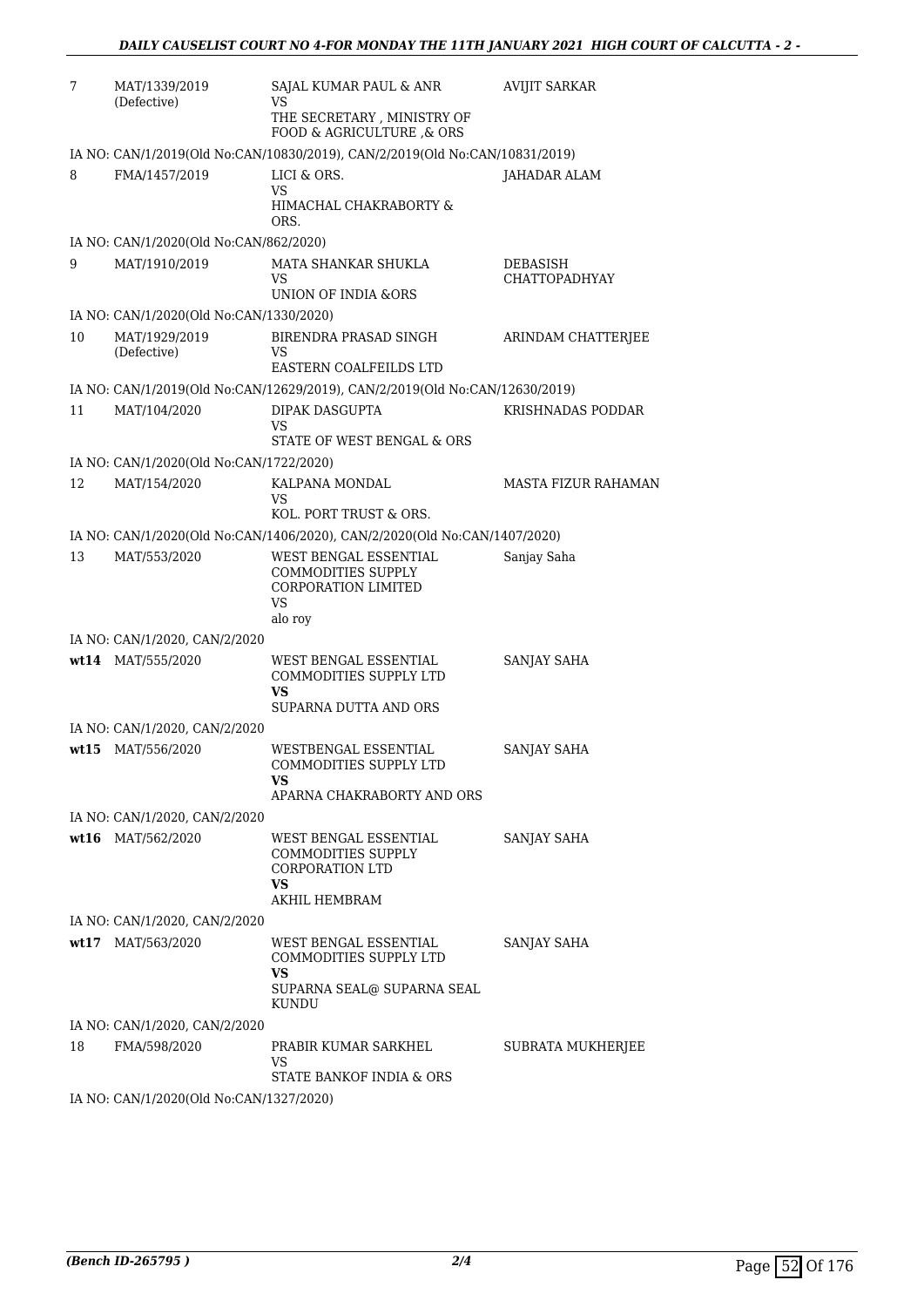| 19 | MAT/603/2020                                           | Union of India AND ORS<br>VS<br>VIRENDRA SINGH                                                       | ARITRI MAJUMDER                  |
|----|--------------------------------------------------------|------------------------------------------------------------------------------------------------------|----------------------------------|
|    | IA NO: CAN/1/2020, CAN/2/2020, CAN/3/2020              |                                                                                                      |                                  |
|    |                                                        | <b>APPEALS FOR HEARING</b>                                                                           |                                  |
| 20 | FMA/1892/2016<br>(2 P.B.) (Applications)               | ANAL KUMAR DEY<br>VS                                                                                 | SAJAL KUMAR GHOSH                |
|    |                                                        | UNION OF INDIA & ORS                                                                                 |                                  |
|    | IA NO: CAN/4/2020(Old No:CAN/666/2020)                 |                                                                                                      |                                  |
| 21 | FMA/868/2017<br>$(3 P.B.S.)$ Call for $(A)$<br>hearing | <b>INAN RANAJAN DAS &amp; ORS</b><br>VS<br><b>SBSTC &amp; ORS</b>                                    | MRINAL RANJAN<br><b>PRAMANIK</b> |
|    | IA NO: CAN/3/2019(Old No:CAN/6479/2019)                |                                                                                                      |                                  |
| 22 | FMA/1375/2017<br>$(6$ PBS $)$                          | ARUP BASU CHOWDHURY<br>VS<br><b>UCO BANK &amp; ORS</b>                                               | PRATIK MAJUMDER                  |
| 23 | MAT/423/2018                                           | SOUMITRA SENGUPTA                                                                                    | SASTHI CHARAN DHARA              |
|    |                                                        | VS.<br>STATE OF WEST BENGAL & ORS                                                                    |                                  |
| 24 | MAT/1578/2018<br>$(2$ PBS $)$                          | WEST BENGAL ESSENTIAL<br>COMMODITEIS SUPPLY CORP LTD<br>$&$ ANR<br>VS                                | SANJAY SAHA                      |
|    |                                                        | ANIMESH BASKEY & ORS                                                                                 |                                  |
| 25 | FMA/1689/2018<br>$(4$ PBS $)$                          | UNITED BANK OF INDIA<br>VS                                                                           | SOURAV CHAKRABORTY               |
|    |                                                        | <b>GOUR GOPAL MONDAL &amp; ORS</b>                                                                   |                                  |
|    | IA NO: CAN/2/2020                                      |                                                                                                      |                                  |
| 26 | FMA/697/2019<br>$(2$ PBS $)$                           | WEST BENGAL ESSENTIAL<br>COMMODITIES SUPPLY CORP LTD<br>$\&$ ANR<br>VS.                              | SANJAY SAHA                      |
|    |                                                        | PRAVAKAR NASKAR & ORS                                                                                |                                  |
| 27 | FMA/698/2019<br>$(2$ PBS $)$                           | WB ESSENTIAL COMMO SUPPLY<br><b>CORP LTD &amp; ANR</b><br>VS                                         | SANJAY SAHA                      |
|    |                                                        | FALGUNI JANA & ORS                                                                                   |                                  |
| 28 | FMA/699/2019<br>$(2$ PBS)                              | WEST BENGAL ESSENTIAL<br>COMMODITIES SUPPLY CORP LTD<br>& ANR<br>VS                                  | SANJAY SAHA                      |
|    |                                                        | KUNTAL GHOSH & ORS                                                                                   |                                  |
| 29 | FMA/706/2019<br>$(2$ PBS $)$                           | WEST BENGAL ESSENTIAL<br>COMMODITES SUPPLY CORP LTD<br>& ANR<br>VS                                   | SANJAY SAHA                      |
|    |                                                        | SIMANTA HANSDA & ORS                                                                                 |                                  |
| 30 | FMA/707/2019<br>$(2$ PBS)                              | WEST BENGAL ESSENTIAL<br>COMMODITES SUPPLY CORP LTD<br>& ANR<br>VS.<br>KRISHNENDU BHOWMICK & ORS     | SANJAY SAHA                      |
| 31 | FMA/708/2019<br>$(2$ PBS)                              | WB ESSENTIAL COMMO SUPPLY<br>CORP LTD & ANR<br>VS                                                    | SANJAY SAHA                      |
| 32 | MAT/554/2020                                           | JAITRA ACHARYA & ORS<br>WEST BENGAL ESSENTIAL<br>SUPPLY CORPORATION LTD<br>VS.<br>PALASH KAR AND ORS | Sanjay Saha                      |

IA NO: CAN/1/2020, CAN/2/2020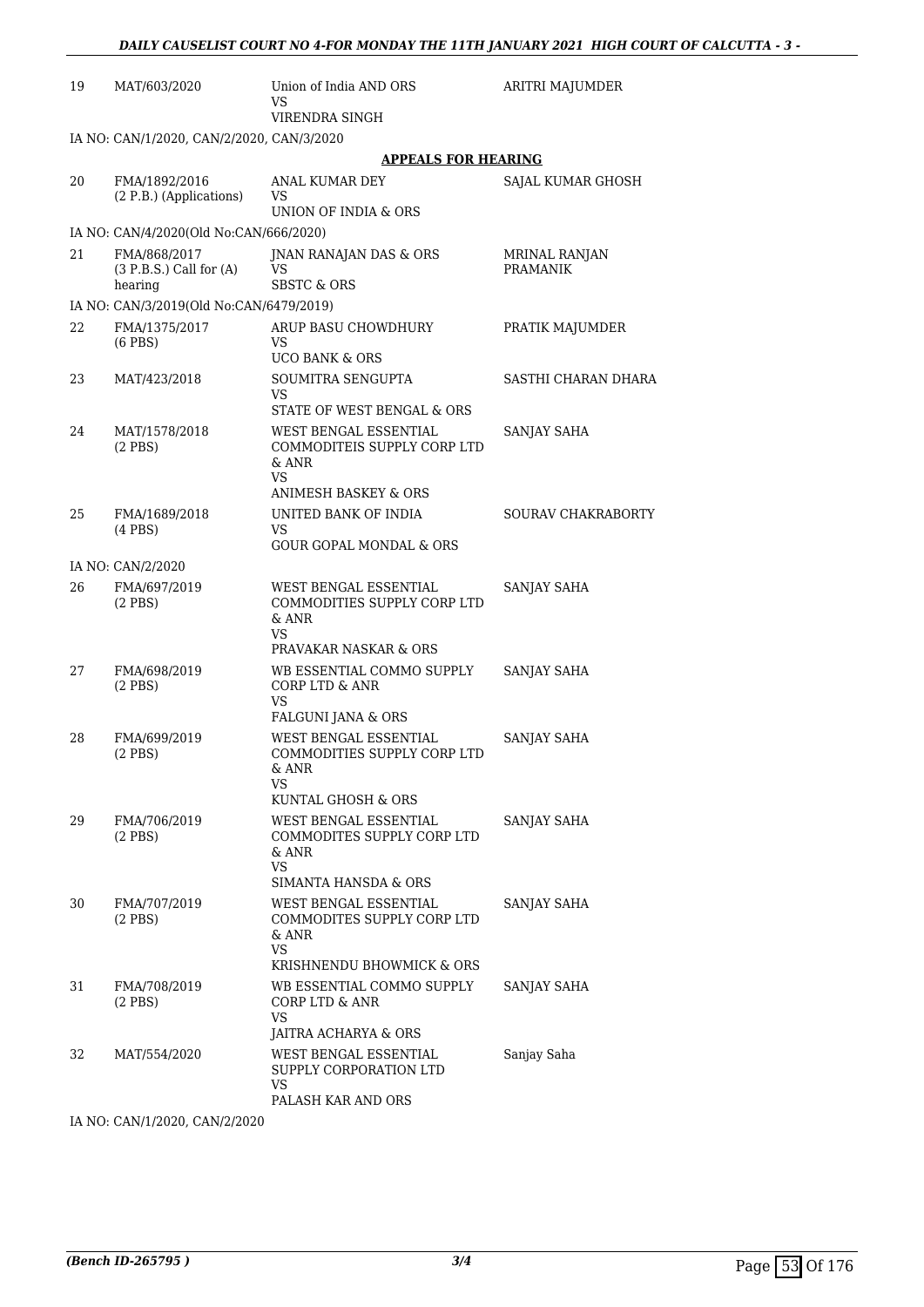| 33 | MAT/560/2020                  | WEST BENGAL ESSENOTIAL<br>COMMODITIES SUPPLY LTD AND<br><b>ORS</b><br>VS.<br><b>SUPARNA HALDER</b><br>@PAIK@HALDER (PAIK) AND ORS | Sanjay Saha       |
|----|-------------------------------|-----------------------------------------------------------------------------------------------------------------------------------|-------------------|
|    | IA NO: CAN/1/2020, CAN/2/2020 |                                                                                                                                   |                   |
| 34 | MAT/561/2020                  | WEST BENGAL ESSENTIAL<br><b>COMMODITIES SUPPLY</b><br><b>CORPORATION LTD</b><br><b>VS</b><br>PUTUL RANI MONDAL                    | Sanjay Saha       |
|    | IA NO: CAN/1/2020, CAN/2/2020 |                                                                                                                                   |                   |
| 35 | MAT/565/2020                  | WEST BENGAL ESSENTIAL<br><b>COMMODITIES SUPPLY</b><br>CORPORATION LTD<br>VS<br><b>SEKHAR BISWAS</b>                               | Sanjay Saha       |
|    | IA NO: CAN/1/2020, CAN/2/2020 |                                                                                                                                   |                   |
| 36 | MAT/577/2020                  | JAYANTA SARKAR<br>VS<br>NATIONAL JUTE BOARD                                                                                       | VICTOR CHATTERJEE |
|    | IA NO: CAN/1/2020, CAN/2/2020 |                                                                                                                                   |                   |
| 37 | FMA/657/2020<br>(2 P.B.S.)    | PASCHIM BANGA GRAMIN BANK<br>VS.<br>CHINMAY MAJUMDAR                                                                              | SURASRI BAIDYA    |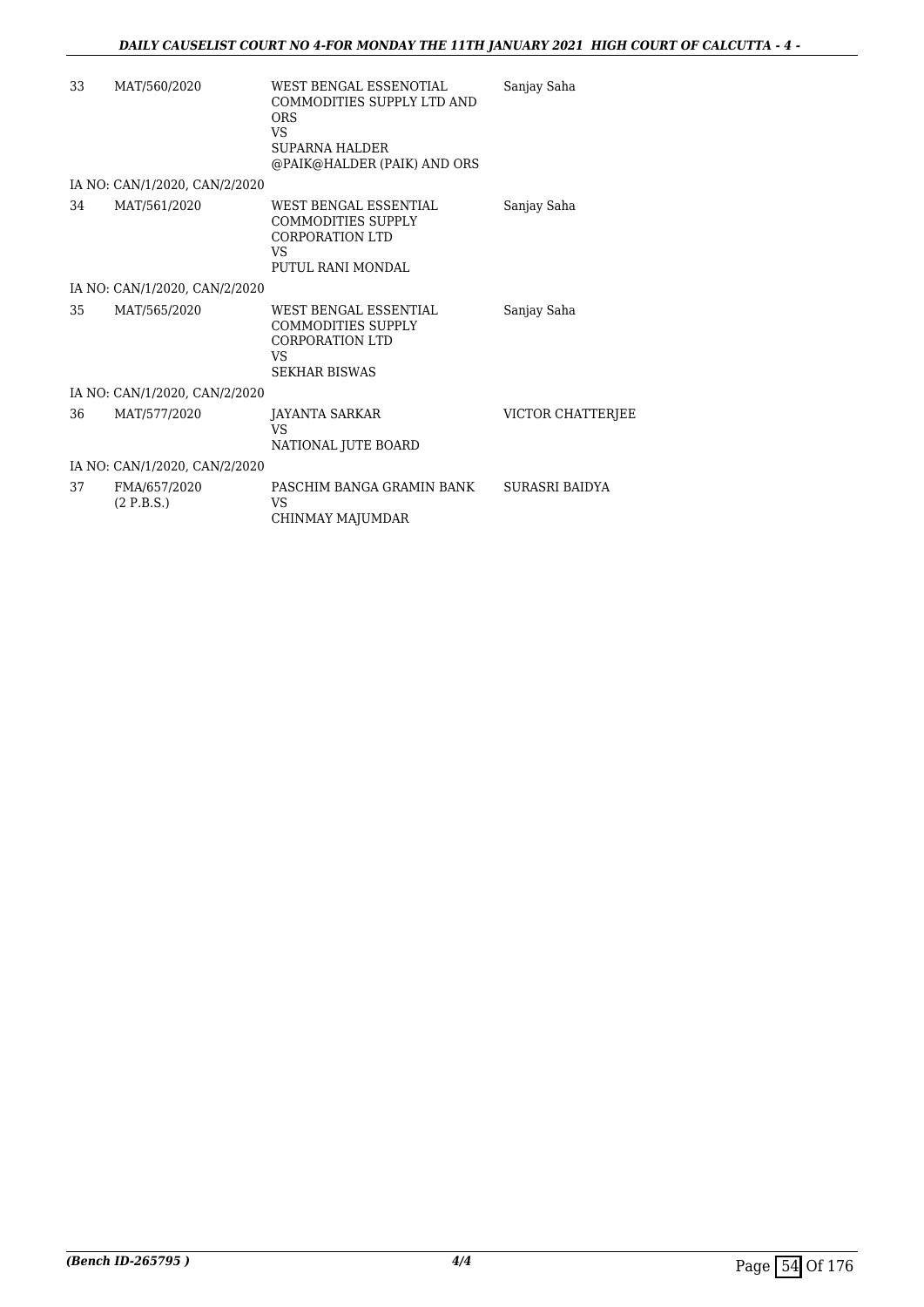

## **Appellate Side**

**DAILY CAUSELIST For Monday The 11th January 2021**

**COURT NO. 38**

**SINGLE BENCH (SB - II)**

**AT 10:45 AM HON'BLE JUSTICE ASHIS KUMAR CHAKRABORTY (VIA VIDEO CONFERENCE)**

**ON AND FROM MONDAY THE 11TH JANUARY, 2021 - MATTERS ( MOTION & HEARNG) UNDER ARTICLE 226 OF THE CONSTITUTION OF INDIA RELATING TO LAND UNDER GROUP I INCLUDING APPLICATIONS CONNECTED THERETO.**

**NOTE: MATTERS WILL BE TAKEN UP THROUGH PHYSICAL HEARING ONLY WHEN BOTH THE PAR.TIES ARE AGREED**

**MENTIONING WILL BE PERMITTED ONLY ON THE VIRTUAL MODE INDICATING GROUP(S) OR SECTION(S) ALONG WITH GROUND OF URGENCY.**

|    |                               | <b>TO BE MENTIONED</b>                                  |                       |
|----|-------------------------------|---------------------------------------------------------|-----------------------|
| 1  | WPA/29858/2016                | ANUP KUMAR MANDAL & ANR<br>VS.                          | <b>TANUSRI SANTRA</b> |
|    |                               | STATE OF WEST BENGAL & ORS                              |                       |
| 2  | WPA/26499/2017                | MUKTIPADA ADHIKARY                                      | MIR ANOWAR            |
|    |                               | VS.<br>STATE OF WEST BENGAL & ORS                       |                       |
|    |                               | <b>FOR ORDERS</b>                                       |                       |
|    |                               | SAKTI RANI PRADHAN & ANR                                |                       |
| 3  | WPA/26013/2018                | VS                                                      | SABANANDA SANYAL      |
|    |                               | STATE OF WEST BENGAL& ORS                               |                       |
| 4  | WPA/3014/2019                 | <b>BAGALAPRASAD PRODHAN &amp;</b><br><b>ORS</b>         | SARBANANDA SANNYAL    |
|    |                               | <b>VS</b>                                               |                       |
|    |                               | STATE OF WEST BENGAL & ORS                              |                       |
|    |                               | <b>MOTION</b>                                           |                       |
| 5  | WPA/9096/2019                 | PRABHAS GHOSH                                           | KALYAN SENGUPTA       |
|    |                               | VS<br>STATE OF WEST BENGAL & ORS                        |                       |
|    | IA NO: CAN/1/2020             |                                                         |                       |
| 6  | WPA/21268/2019                | SANTOSH KUMAR BHUINYA                                   | <b>SUBJOJIT SAHA</b>  |
|    |                               | <b>VS</b>                                               |                       |
|    |                               | STATE OF WEST BENGAL & ORS                              |                       |
|    | IA NO: CAN/1/2020, CAN/2/2020 |                                                         |                       |
| 7  | WPA/21977/2019                | NARAYAN CHANDRA MAITY<br>VS                             | <b>GAUTAM GURIA</b>   |
|    |                               | STATE OF WEST BENGAL & ORS                              |                       |
| 8  | WPA/23790/2019                | UTTSHA PANDAY & ANR<br>VS                               | ANIRBAN DAS           |
|    |                               | STATE OF WEST BENGAL & ORS                              |                       |
| 9  | WPA/23944/2019                | NIRMAL UTHASINI                                         | RATUL GHOSH           |
|    |                               | VS                                                      |                       |
|    |                               | STATE OF WEST BENGAL & ORS                              |                       |
| 10 | WPA/23968/2019                | SAMIUL HOQUE & ORS<br><b>VS</b><br>UNION OF INDIA & ORS | <b>DONA GHOSH</b>     |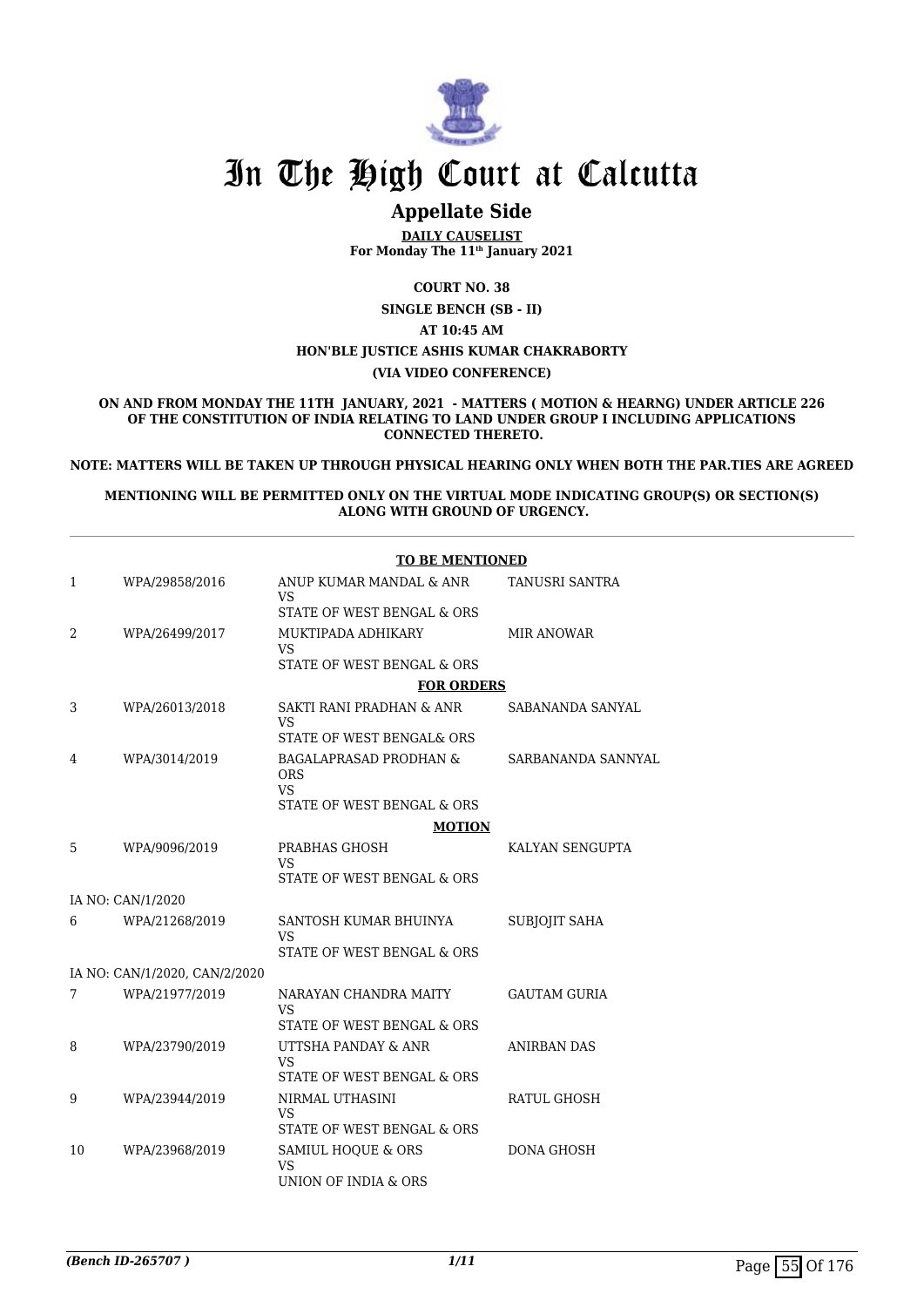### *DAILY CAUSELIST COURT NO 38-FOR MONDAY THE 11TH JANUARY 2021 HIGH COURT OF CALCUTTA - 2 -*

| 11 | WPA/24108/2019    | CHITRA BHOWMICK & ANR<br>VS                                                         | <b>SUSHOVAN DEY</b>              |
|----|-------------------|-------------------------------------------------------------------------------------|----------------------------------|
|    |                   | TRUSTEES FOR IMPROVEMENT<br>OF HOWRAH & ORS                                         |                                  |
| 12 | WPA/68/2020       | SUBIRENDRA NATH SINGHA ROY<br>& ANR<br>VS.                                          | KUHU ROY                         |
|    |                   | THE DIST MAGISTRATE, NADIA &<br><b>ORS</b>                                          |                                  |
|    | IA NO: CAN/1/2021 |                                                                                     |                                  |
| 13 | WPA/312/2020      | SUTAPA GUCHHAIT & ANR<br>VS                                                         | PANCHANAN HAJRA                  |
| 14 | WPA/581/2020      | STATE OF WEST BENGAL & ORS<br>MUNSHI MD. YOUSUF<br>VS<br>STATE OF WEST BENGAL & ORS | SOUMEN<br><b>BHATTACHARJEE</b>   |
| 15 | WPA/1446/2020     | ALEA BIBI<br>VS.<br>STATE OF WEST BENGAL & ORS                                      | PANNALAL<br><b>BANDYOPADHYAY</b> |
| 16 | WPA/1955/2020     | BIBHASH KUMAR MONDAL<br>VS                                                          | ANGSHUMAN PATRA                  |
|    |                   | STATE OF WEST BENGAL & ORS                                                          |                                  |
| 17 | WPA/2413/2020     | PURNA CH. BISWAS & ORS<br>VS.                                                       | <b>ARINDAM DAS</b>               |
|    |                   | UNION OF INDIA & ORS                                                                |                                  |
| 18 | WPA/2489/2020     | JAGANNATH DAS & ORS<br>VS<br>UNION OF INDIA & ORS                                   | DONA GHOSH                       |
| 19 | WPA/2499/2020     | NEPAL JOARDAR                                                                       | SARBANANDA SANYAL                |
|    |                   | VS<br>STATE OF WEST BENGAL & ORS                                                    |                                  |
| 20 | WPA/2534/2020     | DIBYENDU DEY ALIAS DIBYENDU<br>SARKAR<br>VS                                         | SABYASACHI HAZRA                 |
|    |                   | STATE OF WEST BENGAL & ORS                                                          |                                  |
| 21 | WPA/2568/2020     | <b>ADHIR PRAMANIK</b><br>VS                                                         | DILIP KR SHYAMAL                 |
|    |                   | STATE OF WEST BENGAL & ORS                                                          |                                  |
| 22 | WPA/2605/2020     | SIKHA ROY & ANR<br>VS<br>STATE OF WEST BENGAL & ORS                                 | PRADIP KR MAJUMDAR               |
| 23 | WPA/2607/2020     | JAGABANDHU BISWAS<br>VS                                                             | <b>ABHIJIT SARKAR</b>            |
|    |                   | UNION OF INDIA & ORS                                                                |                                  |
| 24 | WPA/3057/2020     | MAHADEB JANA & ORS<br>VS                                                            | APURBA CHAKRABARTTY              |
|    |                   | STATE OF WEST BENGAL & ORS                                                          |                                  |
| 25 | WPA/3126/2020     | PARBATI NATH DEY & ORS<br>VS.<br>STATE OF WEST BENGAL & ORS                         | MAHAMMAD MAHMUD                  |
| 26 | WPA/3131/2020     | SUKHA RANJAN DAS & ORS                                                              | PARIKSHIT GOSWAMI                |
|    |                   | VS<br>STATE OF WEST BENGAL & ORS                                                    |                                  |
| 27 | WPA/3153/2020     | ARUNA DEVI CHAUDHURY                                                                | DWAIPAYANA MITRA                 |
|    |                   | VS<br>STATE OF WEST BENGAL & ORS                                                    |                                  |
| 28 | WPA/3404/2020     | NIRMAL ALIAS BATA KRISHNA                                                           | ARITRA SHANKAR RAY               |
|    |                   | PAL<br>VS.                                                                          |                                  |
|    |                   | STATE OF WEST BENGAL & ORS                                                          |                                  |
| 29 | WPA/3446/2020     | JHARNA DAS & ORS                                                                    | KIRAN KUMAR MAHATO               |
|    |                   | VS<br>STATE OF WEST BENGAL & ORS                                                    |                                  |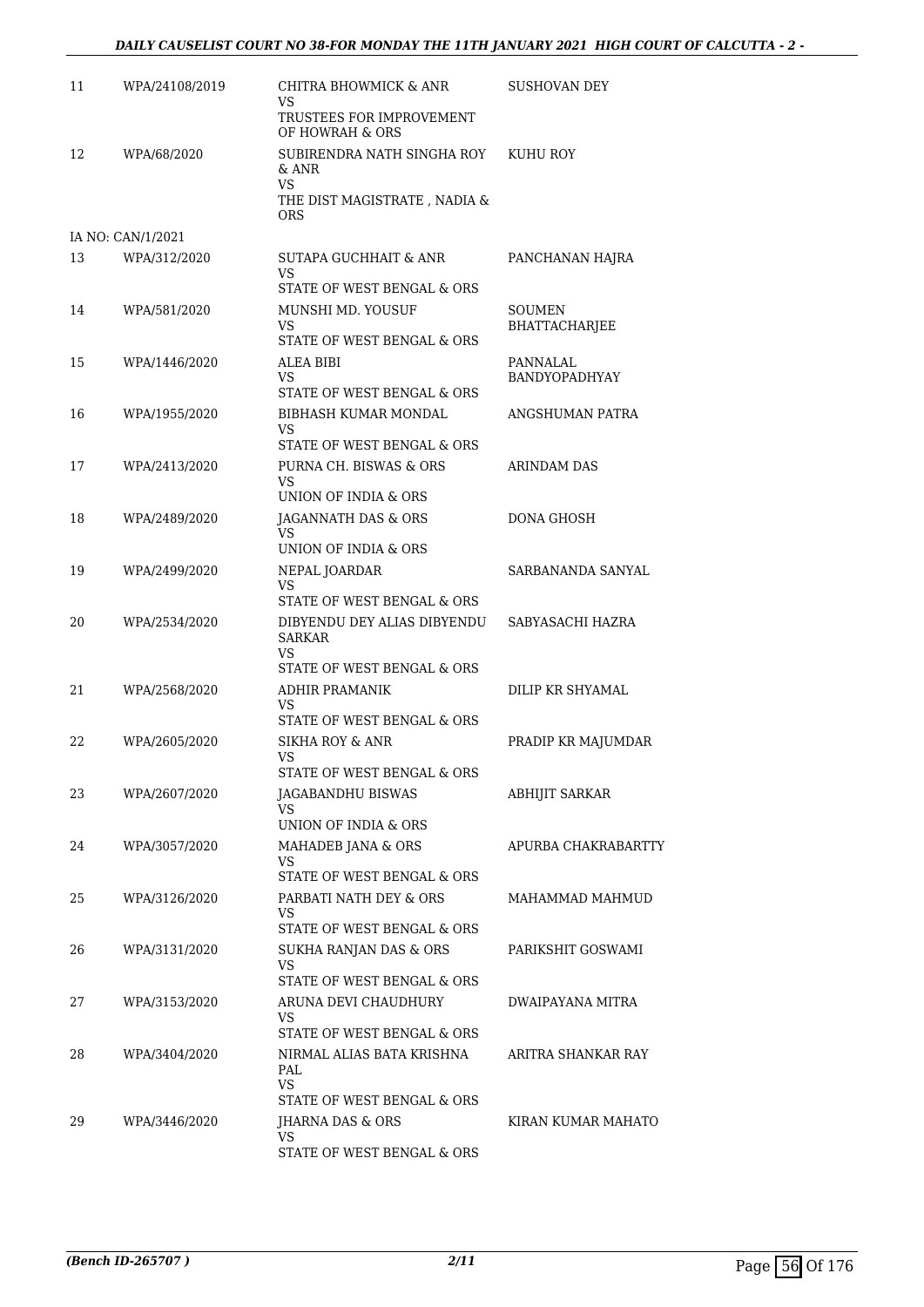| 30 | WPA/3556/2020     | <b>BIMAL KUMAR BISWAS</b><br>VS                                                            | KOUSHIK ROY                         |
|----|-------------------|--------------------------------------------------------------------------------------------|-------------------------------------|
|    |                   | STATE OF WEST BENGAL & ORS                                                                 |                                     |
|    | IA NO: CAN/1/2021 |                                                                                            |                                     |
| 31 | WPA/3640/2020     | PURNA CH. MANNA<br>VS<br>STATE OF WEST BENGAL & ORS.                                       | PARTHA PRATIM ROY                   |
| 32 | WPA/3643/2020     | NIRMAL DOLUI<br>VS                                                                         | SATYAM MUKHERJEE                    |
| 33 | WPA/3712/2020     | STATE OF WEST BENGAL & ORS.<br><b>MAHADEV BERA</b><br>VS<br>UNION OF INDIA & ORS           | BISWARANJAN BHAKAT                  |
| 34 | WPA/3771/2020     | KHAIRUNNESSA<br>VS<br>THE DISTRICT MAGISTRATE AND<br>COLLECTOR, DIST. OF HOWRAH<br>$&$ ORS | <b>SUSHOVAN DEY</b>                 |
| 35 | WPA/3782/2020     | SANTOSH DOLAI<br>VS<br>STATE OF WEST BENGAL & ORS                                          | GAUTAM GURIA                        |
| 36 | WPA/3856/2020     | DAYAMOY MAJI<br>VS<br>STATE OF WEST BENGAL & ORS                                           | TAPAS KUMAR SAHA                    |
| 37 | WPA/3964/2020     | <b>SWAPAN BARIK &amp; ORS</b><br>VS<br>STATE OF WEST BENGAL & ORS                          | TANUSRI SANTRA                      |
| 38 | WPA/3966/2020     | SANTOSH KUMAR JANA<br>VS                                                                   | ARIJIT BERA                         |
| 39 | WPA/3983/2020     | STATE OF WEST BENGAL & ORS<br>PARASURAM ADAK @ KHOKAN<br>ADAK<br>VS.                       | GAUTAM GURIA                        |
| 40 | WPA/4058/2020     | STATE OF WEST BENGAL & ORS<br>HARAN ALI MOLLA<br>VS<br>STATE OF WEST BENGAL & ORS.         | GURUPADA DAS                        |
| 41 | WPA/4112/2020     | <b>BALARAM GHOSH</b><br>VS<br>UNION OF INDIA & ORS                                         | PABITRA BISWAS                      |
| 42 | WPA/4113/2020     | <b>JAGADISH GHOSH</b><br>VS<br>UNION OF INDIA & ORS                                        | PABITRA BISWAS                      |
| 43 | WPA/4118/2020     | DINESH CHANDRA PAL<br>VS<br>STATE OF WEST BENGAL & ORS                                     | DYUTIMAN BANERJEE                   |
| 44 | WPA/4134/2020     | SANAT KUMAR HALDER @ SANAT<br>HALDER<br>VS<br>STATE OF WEST BENGAL &ORS                    | SWAPAN KUMAR KAR                    |
| 45 | WPA/4273/2020     | PULIN BEHARI ROY & ORS<br>VS<br>STATE OF WEST BENGAL & ORS                                 | SWAPAN KUMAR KAR                    |
| 46 | WPA/4337/2020     | LIPIKA MUKHERJEE & ANR.<br>VS<br>NHAI & ANR.                                               | ABHIJIT CHAKRABARTI                 |
| 47 | WPA/4488/2020     | TODI MINERALS PRIVATE<br><b>LIMITED &amp; ANR</b><br>VS<br>STATE OF WEST BENGAL & ORS      | PINAKI RANJAN<br><b>CHAKRABORTI</b> |
| 48 | WPA/4542/2020     | CHANDAN MUKHERJEE<br>VS<br>STATE OF WEST BENGAL & ORS                                      | S.G. CHOWDHURY                      |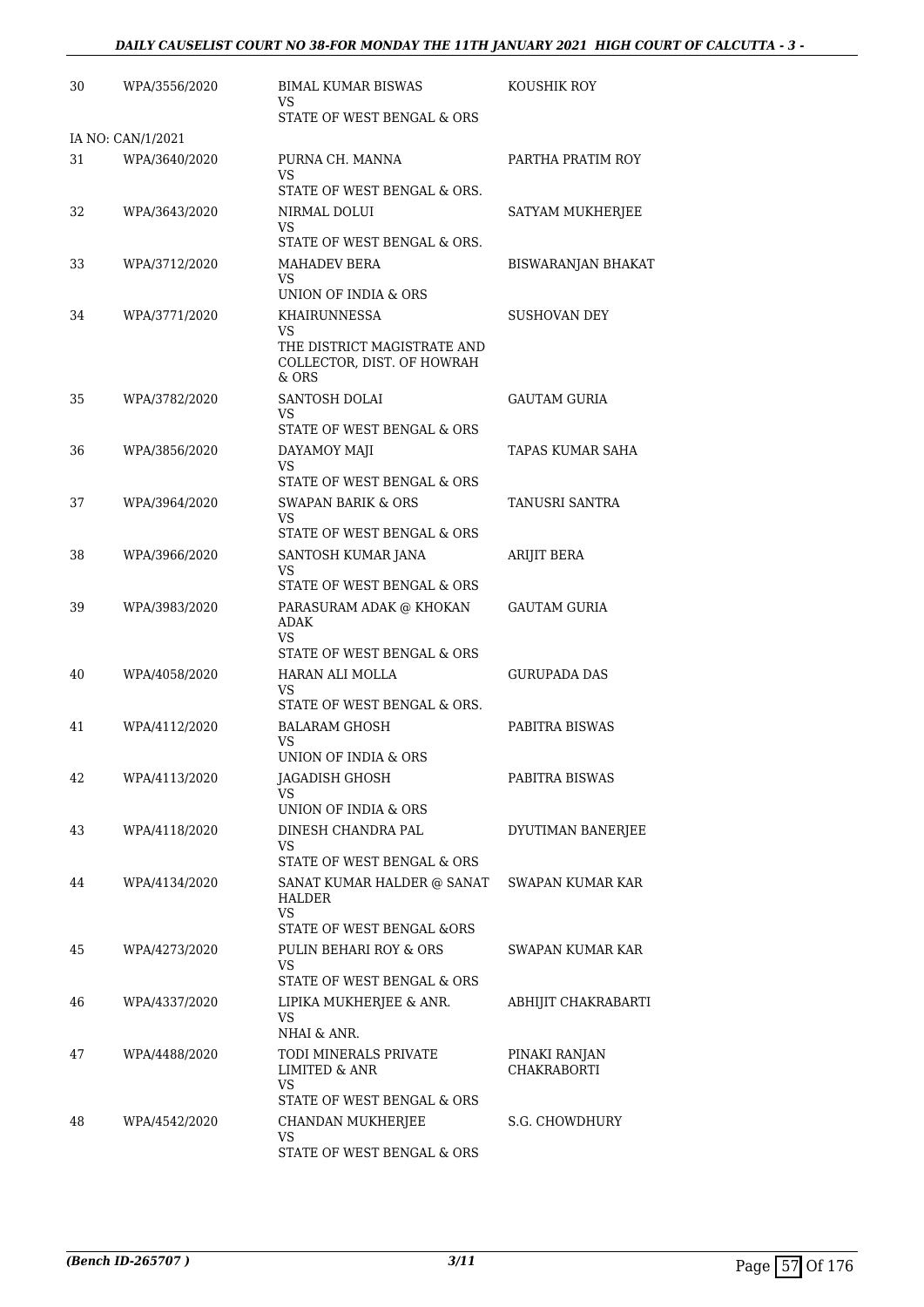| 49 | WPA/4565/2020     | PUSHPENDU MONDAL<br>VS                                                       | GIASUDDIN MULLA                     |
|----|-------------------|------------------------------------------------------------------------------|-------------------------------------|
|    |                   | STATE OF WEST BENGAL & ORS                                                   |                                     |
| 50 | WPA/5051/2020     | KANU PAUL CHOWDHURY<br>VS                                                    | MAYUKH MAITRA                       |
|    |                   | UNION OF INDIA & ORS                                                         |                                     |
| 51 | WPA/5052/2020     | JHUNU PAUL CHOWDHURY &<br><b>ORS</b><br><b>VS</b>                            | MAYUKH MAITRA                       |
|    |                   | UNION OF INDIA & ORS                                                         |                                     |
| 52 | WPA/5198/2020     | NIJAM ALI MONDAL<br>VS                                                       | <b>ABDUR RAHAMAN</b>                |
|    |                   | STATE OF WEST BENGAL & ORS                                                   |                                     |
| 53 | WPA/5258/2020     | HIMANGSHU SEKHAR TAH<br>VS<br>STATE OF WEST BENGAL & ORS                     | <b>GOURAV BANERJI</b>               |
| 54 | WPA/5542/2020     | RAMANUJ SINGH                                                                | AMRITO GOURAV KAR                   |
|    |                   | VS<br>STATE OF WEST BENGAL& ORS                                              |                                     |
| 55 | WPA/7277/2020     | HARIPADA MONDAL AND                                                          | <b>MUKTESWAR MAITY</b>              |
|    |                   | <b>OTHERS</b><br>VS.                                                         |                                     |
|    |                   | STATE OF WEST BENGAL AND<br>ORS.                                             |                                     |
|    | IA NO: CAN/1/2020 |                                                                              |                                     |
| 56 | WPA/7471/2020     | <b>SMT SATWANTI DEVI</b><br>VS                                               | <b>ANJALI NAG</b>                   |
|    |                   | THE CHAIRMAN, SUB DIV<br>MAGISTRATE, SR CITIZEN<br>WELFARE AND MAIN TRIBUNAL |                                     |
|    |                   | AND ANR                                                                      |                                     |
|    | IA NO: CAN/1/2020 |                                                                              |                                     |
| 57 | WPA/7505/2020     | SUDHIR KUMAR UDGIRKKAR<br>VS.<br>State of West Bengal                        | ANAND JHA                           |
|    | IA NO: CAN/1/2020 |                                                                              |                                     |
| 58 | WPA/7924/2020     | PRADIP MAITY                                                                 | SANTI PADA PAHARI                   |
|    |                   | VS<br>STATE OF WEST BENGAL AND                                               |                                     |
|    |                   | ORS.                                                                         |                                     |
| 59 | WPA/8254/2020     | <b>BHOLANATH HALDEWR AND ORS</b><br>VS.                                      | LAKSHMINATH<br><b>BHATTACHARYYA</b> |
|    |                   | STATE OF WEST BENGAL AND<br>ORS.                                             |                                     |
| 60 | WPA/8369/2020     | SUDIPTO ADHIKARI<br>VS                                                       | DEBASIS SUR                         |
|    |                   | UNION OF INDIA AND OTHERS                                                    |                                     |
| 61 | WPA/8473/2020     | MD ANAMUL SHEK<br>VS.<br>STATE OF WEST BENGAL AND                            | MANIKA SARKAR                       |
|    |                   | ORS.                                                                         |                                     |
| 62 | WPA/8613/2020     | <b>JITENDRANATH MAHANTY AND</b><br><b>ORS</b>                                | FALGUNI<br>BANDYOPADHYAY            |
|    |                   | VS<br>STATE OF WEST BENGAL AND<br>ORS.                                       |                                     |
| 63 | WPA/8617/2020     | PREMI ARORA                                                                  | SOMNATH ROY                         |
|    |                   | VS<br>STATE OF WEST BENGAL AND<br>ORS.                                       | CHOWDHURY                           |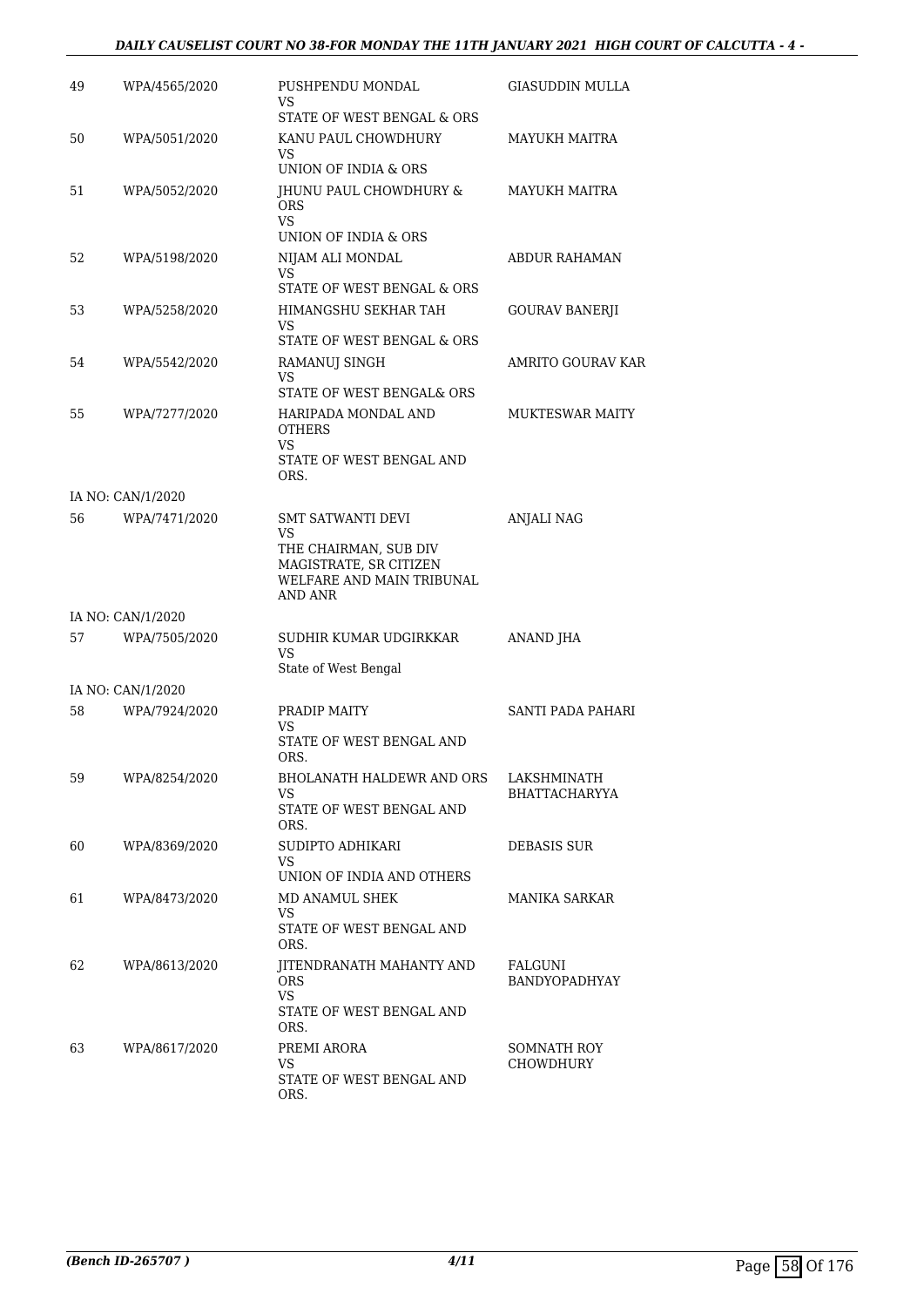| 64 | WPA/8629/2020 | ORTHO PHARMA PVT LTD AND<br><b>ANR</b><br><b>VS</b><br>WEST BENGAL SMALL<br>INDUSTRIES DEV. CORP LTD AND<br><b>ORS</b> | <b>SREETAMA BISWAS</b>          |
|----|---------------|------------------------------------------------------------------------------------------------------------------------|---------------------------------|
| 65 | WPA/8719/2020 | MEGHNAD RANA @ MEGNAD<br>RANA<br><b>VS</b><br>STATE OF WEST BENGAL AND<br>ORS.                                         | <b>SHAMIK CHATTERJEE</b>        |
| 66 | WPA/8750/2020 | MANGAL CHANDRA DAS<br>VS.<br>STATE OF WEST BENGAL AND<br>ORS.                                                          | <b>SUSMITA CHOWDHURY</b>        |
| 67 | WPA/8837/2020 | PALCON ABASAN PRIVATE<br>LIMITED<br>VS<br>THE STATE OF WEST BENGAL<br>AND ORS                                          | SOMNATH ROY<br><b>CHOWDHURY</b> |
| 68 | WPA/8905/2020 | SUPENDRA NATH BASAK AND<br><b>ORS</b><br>VS<br>STATE OF WEST BENGAL AND<br><b>ORS</b>                                  | SARBANANDA SANYAL               |
| 69 | WPA/8906/2020 | SUSHIL CHANDRA BISWAS AND<br><b>ORS</b><br><b>VS</b><br>STATE OF WEST BENGAL AND<br><b>ORS</b>                         | SARBANANDA SANYAL               |
| 70 | WPA/8932/2020 | SIKIMUDDIN SK AND ANOTHER<br>VS<br>STATE OF WEST BENGAL AND<br>ORS.                                                    | <b>SUFI KAMAL</b>               |
| 71 | WPA/9202/2020 | <b>JHARNA DAS</b><br>VS<br>State of West Bengal                                                                        | <b>MONIKA SARKAR</b>            |
| 72 | WPA/9478/2020 | MANJU RANI MONDAL<br>VS<br>STATE OF WEST BENGAL AND<br>ORS.                                                            | MANIKA SARKAR                   |
| 73 | WPA/9520/2020 | PRAMITA GAYEN<br>VS.<br>STATE OF WEST BENGAL AND<br>ORS.                                                               | DILIP KUMAR SHYAMAL             |
| 74 | WPA/9521/2020 | GANESH CHAKRABORTY<br>VS.<br>STATE OF WEST BENGAL AND<br>ORS.                                                          | DILIP KUMAR SHYAMAL             |
| 75 | WPA/9523/2020 | MAA SHITALA BISHALAXMI<br>SANGHA REPD BY SUKHEN<br>MITRA<br>VS.<br>STATE OF WEST BENGAL AND<br>ORS.                    | DILIP KUMAR SHYAMAL             |
| 76 | WPA/9524/2020 | SWAPAN KUMAR PAG<br>VS<br>STATE OF WEST BENGAL AND<br>ORS.                                                             | DILIP KUMAR SHYAMAL             |
| 77 | WPA/9525/2020 | DEBABRATA GURIA<br>VS.<br>STATE OF WEST BENGAL AND<br>ORS.                                                             | DILIP KUMAR SHYAMAL             |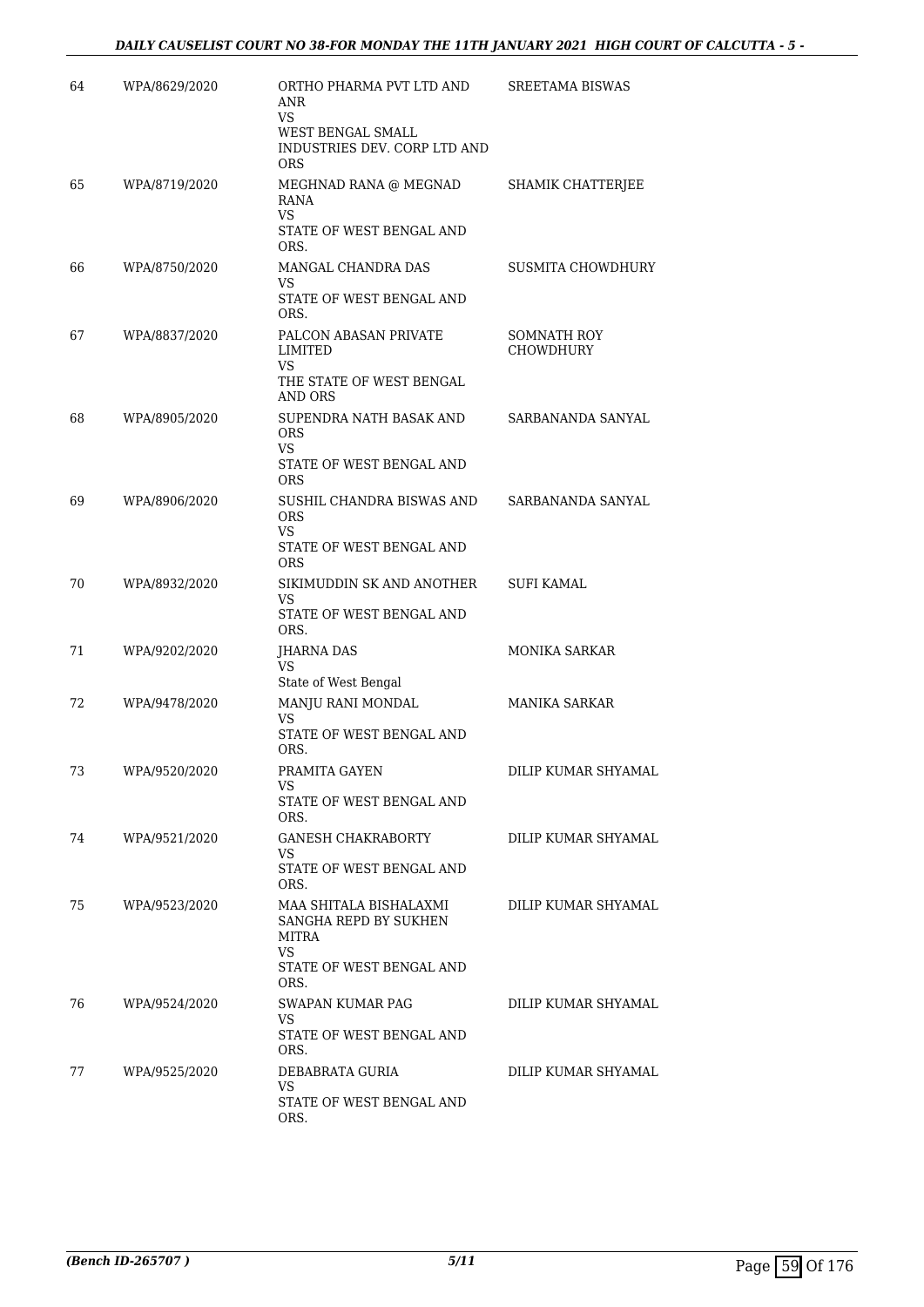| 78 | WPA/9528/2020              | UTTAM ROUTH<br>VS                                           | DILIP KUMAR SHYAMAL    |
|----|----------------------------|-------------------------------------------------------------|------------------------|
|    |                            | STATE OF WEST BENGAL AND<br>ORS.                            |                        |
| 79 | WPA/9529/2020              | NAMKHANA GRAMBARI<br>REPRESENTED BY AJOY KHATUA             | DILIP KUMAR SHYAMAL    |
|    |                            | VS<br>STATE OF WEST BENGAL AND<br>ORS.                      |                        |
| 80 | WPA/9560/2020              | FABWORTH PROMOTERS PVT<br>LTD AND ANR<br>VS                 | <b>ALAKNANDA DAS</b>   |
|    |                            | KOLKATA METROPOLITAN DEV.<br><b>AUTHORITY AND ORS</b>       |                        |
| 81 | WPA/9681/2020              | PRABHA SINGH AND OTHERS<br>VS                               | <b>SUMAN BANERJEE</b>  |
|    |                            | STATE OF WEST BENGAL AND<br>ORS.                            |                        |
| 82 | WPA/9722/2020              | DINESH KUMAR AGARWALA<br>VS<br>State of West Bengal         | JAMIRUDDIN KHAN        |
| 83 | WPA/9831/2020              | KRISHNA GUHA                                                | ARGHA CHOWDHURY        |
|    |                            | VS<br>STATE OF WEST BENGAL AND<br>ORS.                      |                        |
| 84 | WPA/9843/2020<br>(Chamber) | SHYAMA PRASAD DEY PAUL AND<br>ANR<br>VS                     | ARKADIPTA SENGUPTA     |
|    |                            | STATE OF WEST BENGAL AND<br>ORS.                            |                        |
|    | IA NO: CAN/1/2020          |                                                             |                        |
| 85 | WPA/9880/2020              | RAMA PRASAD SARKAR<br>VS                                    |                        |
|    |                            | STATE OF WEST BENGAL AND<br>ORS.                            |                        |
| 86 | WPA/9938/2020              | RAFIKUL LASKAR<br>VS                                        | MANABENDRA THAKUR      |
|    |                            | THE STATE OF WEST BENGAL<br>AND ANR                         |                        |
| 87 | WPA/9972/2020              | <b>BIDYUT KUMAR BISWAS</b><br>VS<br>UNION OF INDIA AND ORS. | <b>GIASUDDIN MOLLA</b> |
| 88 | WPA/10141/2020             | AKASHTORI CO-OPERATIVE<br>HOUSING SOCIETY LIMITED AND       | SANJAY SAHA            |
|    |                            | ANOTHER<br>VS.                                              |                        |
|    |                            | STATE OF WEST BENGAL AND<br>ORS.                            |                        |
| 89 | WPA/10142/2020             | AINUDDIN SEK<br>VS.                                         | ARITRA SANKAR RAY      |
|    |                            | STATE OF WEST BENGAL AND<br>ORS.                            |                        |
| 90 | WPA/10143/2020             | KALPANA PAL<br>VS<br>State of West Bengal                   | ARITRA SHANKAR RAY     |
| 91 | WPA/10151/2020             | <b>TAIMINA BIBI</b>                                         | ARITRA SHANKAR RAY     |
|    |                            | VS.<br>STATE OF WEST BENGAL AND<br>ORS.                     |                        |
| 92 | WPA/10416/2020             | DEBASHIS CHAKRABORTY                                        | TANUSRI SANTRA         |
|    |                            | VS<br>UNION OF INDIA AND OTHERS                             |                        |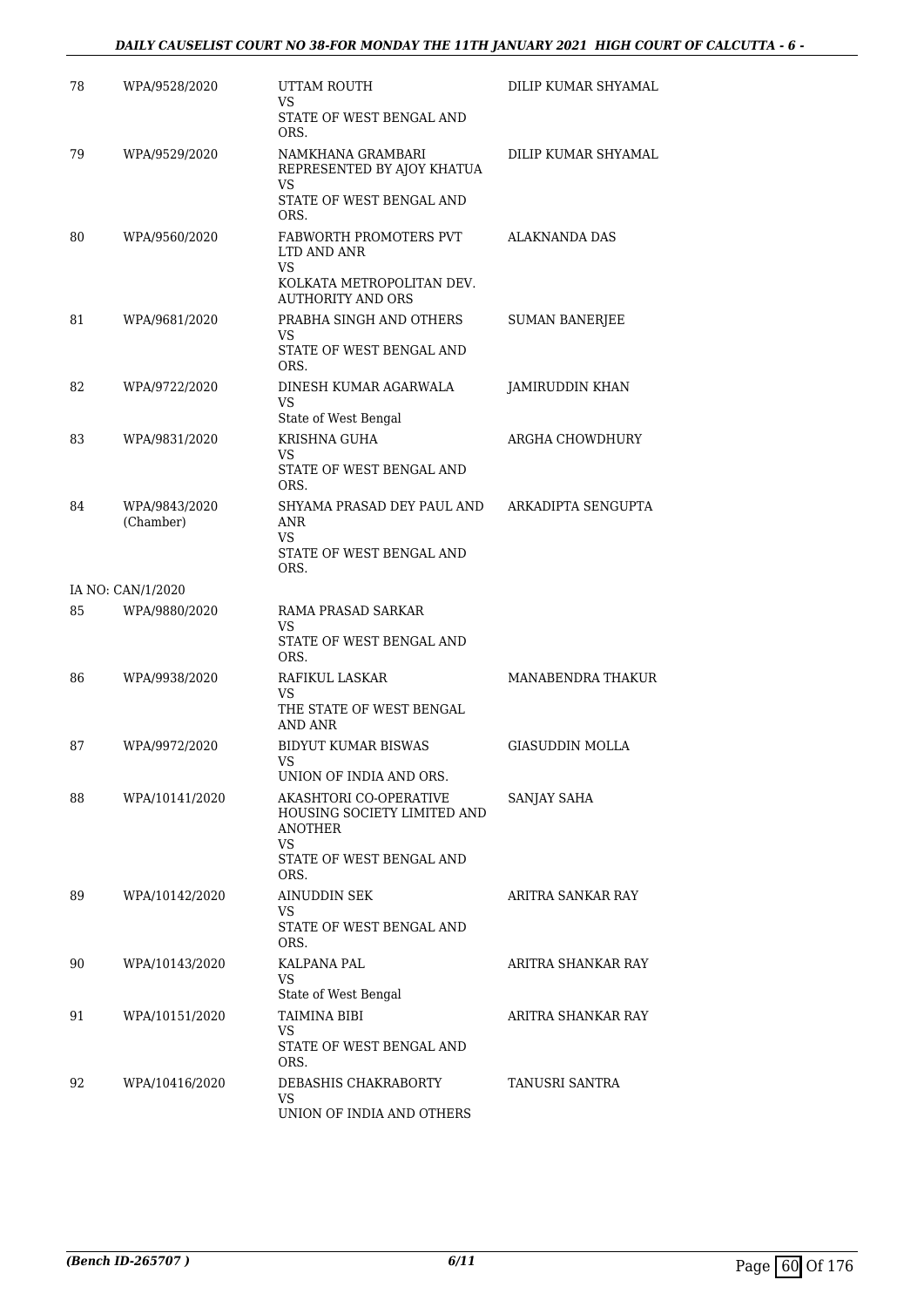| 93  | WPA/10568/2020 | SANTANU MONDAL<br>VS<br>THE ADDITIONAL LAND<br><b>ACQUISITION OFFICER</b>                                             | NITAI CHANDRA SAHA               |
|-----|----------------|-----------------------------------------------------------------------------------------------------------------------|----------------------------------|
| 94  | WPA/10579/2020 | MD.MAJEDAR RAHAMAN<br>VS<br>STATE OF WEST BENGAL AND<br>ORS.                                                          | BISWAJIT SAMANTA                 |
| 95  | WPA/10762/2020 | RAJENDRA KUMAR BIDASARIA<br>VS<br>STATE OF WEST BENGAL AND<br>ORS.                                                    | SURANJAN SAHA                    |
| 96  | WPA/10808/2020 | TAPAN KUMAR MANNA<br>VS<br>STATE OF WEST BENGAL AND<br>ORS.                                                           | <b>GOURAB GHOSH</b>              |
| 97  | WPA/10869/2020 | SHANKAR PRAMANICK<br>VS<br>STATE OF WEST BENGAL AND                                                                   | SARBANANDA SANYAL                |
| 98  | WPA/10874/2020 | ORS.<br>PRADIP MONDAL<br>VS<br>STATE OF WEST BENGAL AND<br>ORS.                                                       | SARBANANDA SANYAL                |
| 99  | WPA/10936/2020 | <b>CHANDRANI BISWAS</b><br>VS<br>STATE OF WEST BENGAL AND<br>ANR.                                                     | DEBASISH<br><b>CHATTOPADHYAY</b> |
| 100 | WPA/11005/2020 | <b>AMIT GHOSH</b><br>VS<br>UNION OF INDIA AND ORS.                                                                    | <b>SOMESH KUMAR GHOSH</b>        |
| 101 | WPA/11055/2020 | BISWANATH PRASAD AND<br><b>OTHERS</b><br>VS<br>GENERAL MANAGER(HR/ADMIN-<br>1) AND NODAL OFFICER AND<br><b>OTHERS</b> | KOUSHIKEE BANERJEE               |
| 102 | WPA/11139/2020 | KRISHNANAGAR ANATH SISHU<br><b>ASHRAM AND ANR</b><br>VS<br>STATE OF WEST BENGAL AND<br>ORS.                           | DEB NARAYAN PATRA                |
| 103 | WPA/11148/2020 | JAYANTA PROSAD ROY<br>VS<br>STATE OF WEST BENGAL AND<br>ORS.                                                          | <b>SAMRAT DEY PAUL</b>           |
| 104 | WPA/11154/2020 | RATAN MANJURI MANDAL<br>VS<br>STATE OF WEST BENGAL AND<br>ORS.                                                        | SRIKUMAR MANDAL                  |
| 105 | WPA/11156/2020 | UTTAM KUMAR MAITY<br>VS.<br>STATE OF WEST BENGAL AND                                                                  | ABHILASH SINHA ROY               |
| 106 | WPA/11169/2020 | ORS.<br>HOTEL AL SANA PVT LTD AND<br><b>ORS</b><br>VS.<br>STATE OF WEST BENGAL AND<br>ORS.                            | SAMIK SARKAR                     |
| 107 | WPA/11224/2020 | GOPAL MUKHERJEE<br>VS<br>UNION OF INDIA AND ORS.                                                                      | K.M. HOSSAIN                     |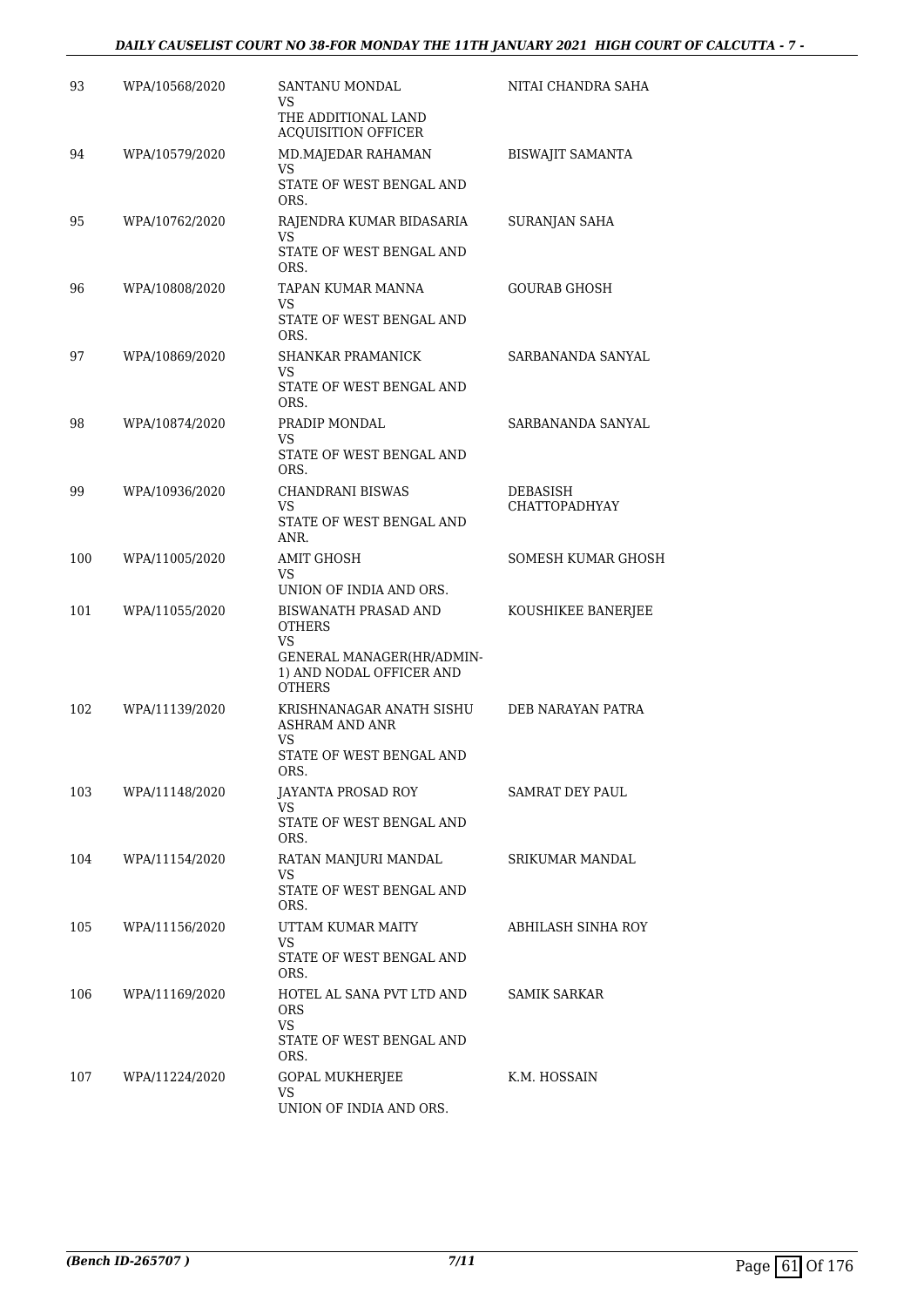| 108 | WPA/11229/2020 | <b>BIMAL PAL AND ANR</b><br>VS                                                                                                    | <b>ABHIJIT SARKAR</b>              |
|-----|----------------|-----------------------------------------------------------------------------------------------------------------------------------|------------------------------------|
|     |                | THE STATE OF WEST BENGAL<br><b>AND ORS</b>                                                                                        |                                    |
| 109 | WPA/11329/2020 | JAITA DAS (NEE ROY)<br>VS<br>WEST BENGAL HOUSING<br><b>INFRASTRUCTURE</b><br>DEVELOPMENT CORPORATION<br><b>LIMITED AND OTHERS</b> | PRANATI DAS                        |
| 110 | WPA/11391/2020 | HRISIKESH MAITY AND ORS<br>VS.<br>STATE OF WEST BENGAL AND<br>ORS.                                                                | SATYAJIT MANDAL                    |
| 111 | WPA/11444/2020 | BISHAN M. AGARWAL<br>VS<br>UNION OF INDIA AND ORS.                                                                                | SAYAK RANJAN GANGULY               |
| 112 | WPA/11447/2020 | <b>B.M.DEALERS LLP</b><br>VS<br>UNION OF INDIA AND ORS.                                                                           | SAYAK RANJAN GANGULY               |
| 113 | WPA/11453/2020 | B.K. MARCHANTILE LLP<br>VS<br>UNION OF INDIA AND ORS.                                                                             | SAYAK RANJAN GANGULY               |
| 114 | WPA/11477/2020 | KISHAN M. AGARWAL<br>VS.<br>UNION OF INDIA AND ORS.                                                                               | SAYAN RANJAN GANGULY               |
| 115 | WPA/11480/2020 | K.K. COMMODITIES LLP<br>(FORMERLY KNOWN AS K.K.<br>COMMODITIES PVT. LTD)<br>VS<br>UNION OF INDIA AND ORS.                         | SAYAK RANJAM GANGULY               |
| 116 | WPA/11483/2020 | B.M.A MERCHANDISE LLP<br>VS.<br>UNION OF INDIA AND ORS.                                                                           | SAYAK RANJAN GANGULY               |
| 117 | WPA/11487/2020 | B.K. MERCHANTILE LLP<br><b>VS</b><br>STATE OF WEST BENGAL AND<br>ORS.                                                             | SAYAK RANJAN GANGULY               |
| 118 | WPA/11490/2020 | MANNALAL SUREKA TRUST<br>VS<br>UNION OF INDIA AND ORS.                                                                            | SAYAK RANJAN GANGULY               |
| 119 | WPA/11493/2020 | BISHAN M. AGARWAL<br>VS<br>UNION OF INDIA AND ORS.                                                                                | SAYAK RANJAN GANGULY               |
| 120 | WPA/11538/2020 | SATYEN KUAMR THAKUR AND<br><b>ORS</b><br><b>VS</b><br>UNION OF INDIA AND ORS.                                                     | NILADRI SAHA                       |
| 121 | WPA/11540/2020 | SWAPAN SAMANTA AND ORS<br>VS.<br>STATE OF WEST BENGAL AND<br>ORS.                                                                 | SARBANANDA SANYAL                  |
| 122 | WPA/11541/2020 | RAHUL AMIN MALLICK<br>VS<br>STATE OF WEST BENGAL AND<br>ORS.                                                                      | LAKSHMINATH<br><b>BHATTACHARYA</b> |
| 123 | WPA/11611/2020 | SWAGATA BOSE<br>VS<br>STATE OF WEST BENGAL AND<br>ORS.                                                                            | PRASANTA KUMAR<br>PAKRASHI         |
| 124 | WPA/11662/2020 | SANJIB KUNDU<br>VS.<br>STATE OF WEST BENGAL AND<br>ORS.                                                                           | SIDHANT CHOWDHURY                  |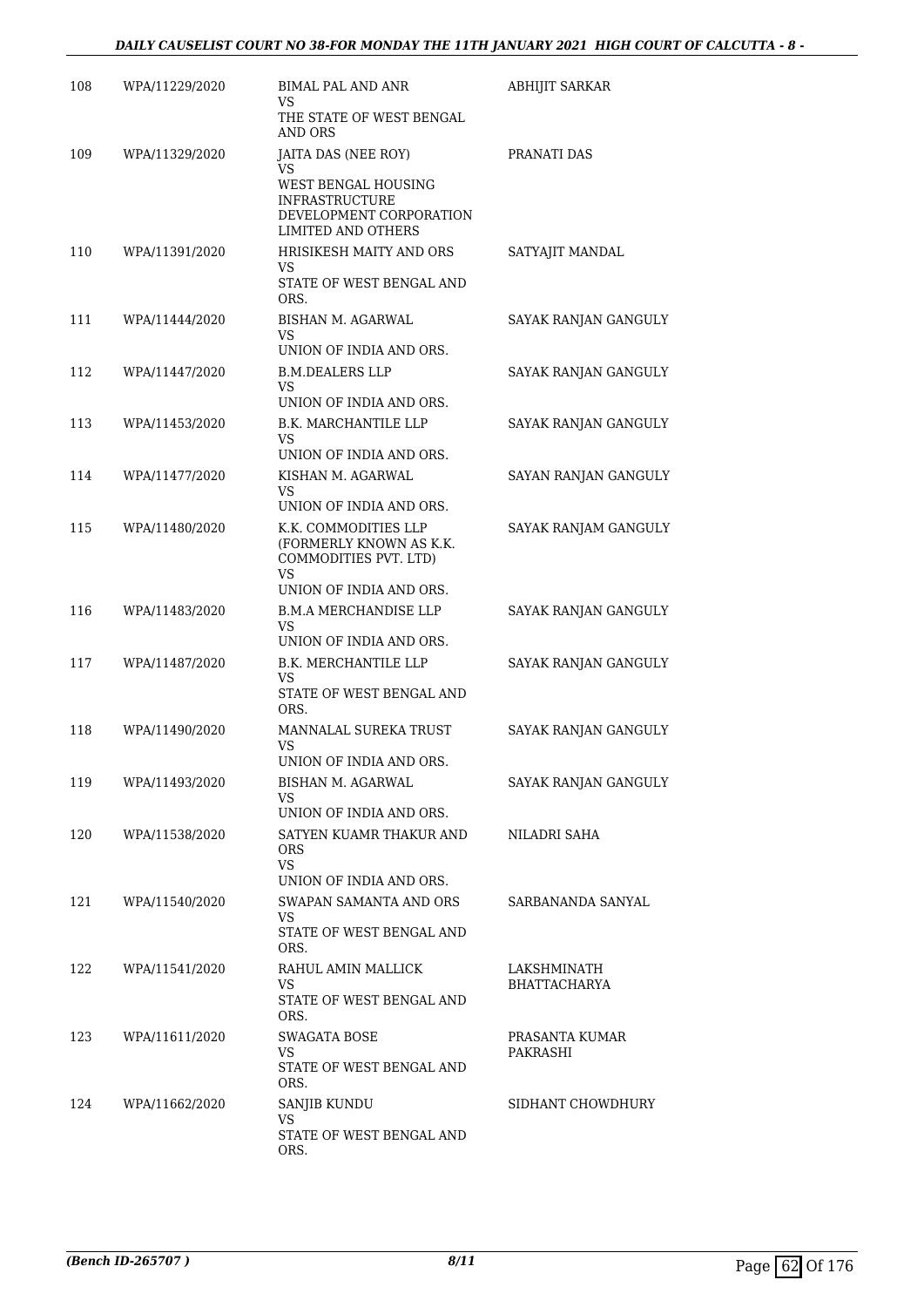| 125 | WPA/11670/2020 | BIBHU BHUSON CHAKRABORTY<br><b>AND ORS</b>                                     | <b>BHASKAR HUTAIT</b>       |
|-----|----------------|--------------------------------------------------------------------------------|-----------------------------|
|     |                | VS<br>THE STATE OF WEST BENGAL<br>AND ORS                                      |                             |
| 126 | WPA/11694/2020 | PALSON DERMA PVT LTD AND<br><b>ANR</b><br><b>VS</b><br>THE COMPENTENT          | <b>ABHIJIT BISWAS</b>       |
|     |                | AUTHORITY, URBAN LAND<br>CEILING DEPT , SDO AND ORS                            |                             |
| 127 | WPA/11742/2020 | TAPAN KUMAR GHOSH<br><b>VS</b>                                                 | SARBANANDA SANYAL           |
|     |                | THE STATE OF WEST BENGAL<br>AND ORS                                            |                             |
| 128 | WPA/11746/2020 | NURUL ISLAM AND ANR<br>VS                                                      | SARBANANDA SANYAL           |
|     |                | THE STATE OF WEST BENGAL<br>AND ORS                                            |                             |
| 129 | WPA/11750/2020 | MD. LOKMAL HAQUE AND ANR<br>VS                                                 | DYUTIMAN BANERJEE           |
|     |                | STATE OF WEST BENGAL AND<br>ORS.                                               |                             |
| 130 | WPA/11775/2020 | <b>BHAKTIPADA GHOSH</b><br>VS                                                  | SASTHI CHARAN DHARA         |
|     |                | STATE OF WEST BENGAL AND<br>ORS.                                               |                             |
| 131 | WPA/11788/2020 | MD SIRAJUDDIN@MD<br>SIRAJUDDIN AND ORS<br>VS<br>STATE OF WEST BENGAL AND       | ARITRA SHANKAR RAY          |
| 132 | WPA/11833/2020 | ORS.<br>GOUTAM JANA                                                            | KRISHNENDU BERA             |
|     |                | <b>VS</b><br>STATE OF WEST BENGAL AND<br>ORS.                                  |                             |
| 133 | WPA/11837/2020 | M/S SEWANARAYAN<br>KHUBCHAND AND ANR<br>VS<br>STATE OF WEST BENGAL AND<br>ORS. | PRANGOPAL DAS               |
| 134 | WPA/11886/2020 | SUPRIYO GANGULY                                                                | JAYASRI BHATTACHARYA        |
|     |                | VS.<br>STATE OF WEST BENGAL AND<br>ORS.                                        |                             |
| 135 | WPA/11900/2020 | PRABIR GHOSHAL                                                                 | <b>JAYASRI BHATTACHARYA</b> |
|     |                | VS.<br>STATE OF WEST BENGAL AND<br>ORS.                                        |                             |
| 136 | WPA/11931/2020 | RABIUL RAHAMAN<br>VS.                                                          | SK. NIZAMUDDIN              |
|     |                | STATE OF WEST BENGAL AND<br>ORS.                                               |                             |
| 137 | WPA/11943/2020 | VIDYANANDA CHAKRABORTY<br>VS.                                                  | BISWAJIT CHOWDHURY          |
|     |                | STATE OF WEST BENGAL AND<br>ORS.                                               |                             |
| 138 | WPA/91/2021    | SANJAY SAHA AND ANR<br>VS.                                                     | PRASENJIT SAHA              |
|     |                | THE STATE OF WEST BENGAL<br>AND ORS                                            |                             |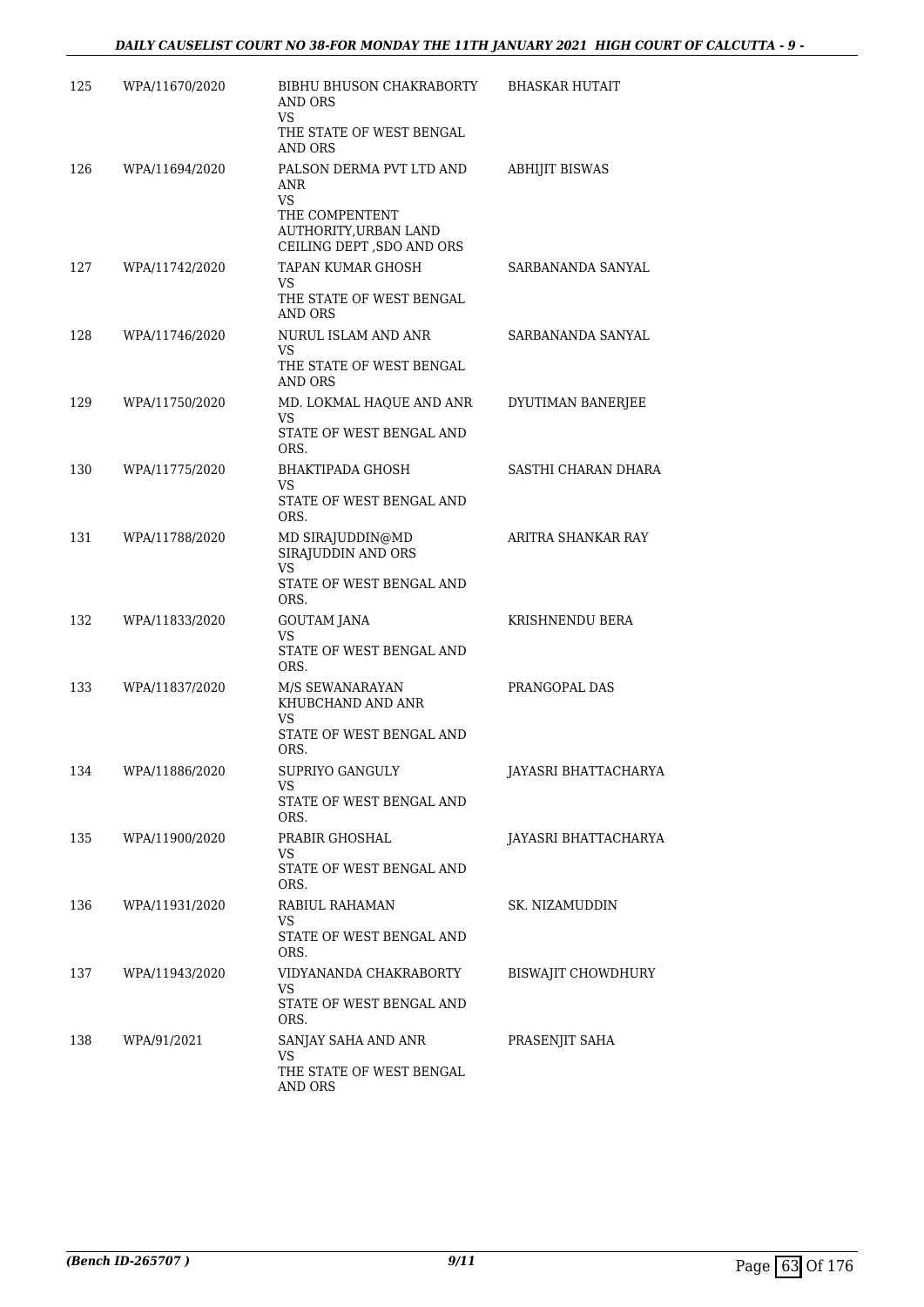| 139 | WPA/624/2021                                   | <b>SUJIT KUMAR ROY</b><br>VS                                      | MONIRUZZAMAN            |
|-----|------------------------------------------------|-------------------------------------------------------------------|-------------------------|
|     |                                                | STATE OF WEST BENGAL AND<br>ORS.                                  |                         |
|     |                                                | <b>ADJOURNED MOTIONS</b>                                          |                         |
| 140 | WPA/11596/2016                                 | RABINDRA NATH MAJUMDER &<br><b>ORS</b><br><b>VS</b>               | TANUSRI SANTRA          |
| 141 | WPA/7207/2020                                  | STATE OF WEST BENGAL & ORS<br>DILIP KUMAR KUILA<br>VS             | PRIYANKA JANA           |
|     |                                                | State of West Bengal                                              |                         |
| 142 | IA NO: CAN/1/2020, CAN/2/2020<br>WPA/8664/2020 | ANUKUL MAJHI @ MURMU AND                                          | <b>MUKTESWAR MAITY</b>  |
|     |                                                | <b>ORS</b><br><b>VS</b>                                           |                         |
|     |                                                | STATE OF WEST BENGAL AND<br>ORS.                                  |                         |
| 143 | WPA/8666/2020                                  | BADAL MAJHI @TUDU AND ORS<br><b>VS</b>                            | <b>MUKTESWAR MAITY</b>  |
|     |                                                | STATE OF WEST BENGAL AND<br>ORS.                                  |                         |
| 144 | WPA/8669/2020                                  | BIJOY KRISHNA KHATUA AND<br>ANR                                   | <b>MUKTESWAR MAITY</b>  |
|     |                                                | <b>VS</b><br>STATE OF WEST BENGAL AND<br>ORS.                     |                         |
| 145 | WPA/8670/2020                                  | BYOMKESH SAHOO AND ORS<br>VS                                      | <b>MUKTESWAR MAITY</b>  |
|     |                                                | STATE OF WEST BENGAL AND<br>ORS.                                  |                         |
| 146 | WPA/8674/2020                                  | DULALI MAJHI @ BESARI @JABA<br>MAJHI @BESARI AND ANR<br><b>VS</b> | <b>MUKTESWAR MAITY</b>  |
|     |                                                | STATE OF WEST BENGAL AND<br>ORS.                                  |                         |
| 147 | WPA/8675/2020                                  | PRABODH CHANDRA MONDAL<br>AND ORS<br>VS                           | <b>MUKTESWAR MAITY</b>  |
|     |                                                | STATE OF WEST BENGAL AND<br>ORS.                                  |                         |
| 148 | WPA/8676/2020                                  | BADAL MAJHI @ TUDU AND ANR<br>VS                                  | <b>MUKTESWAR MAITY</b>  |
|     |                                                | STATE OF WEST BENGAL AND<br>ORS.                                  |                         |
| 149 | WPA/8677/2020                                  | BHAGABAN MAJHI @ HEMBRAM<br>AND ORS<br><b>VS</b>                  | <b>MUKTESWAR MAITY</b>  |
|     |                                                | STATE OF WEST BENGAL AND<br>ORS.                                  |                         |
| 150 | WPA/9456/2020                                  | MUKUNDA MOHAN KHAN AND<br>ORS.<br><b>VS</b>                       | <b>BARUN CHATTERJEE</b> |
|     |                                                | THE STATE OF WEST BENGAL<br>AND ORS                               |                         |
|     |                                                | <b>CONTEMPT APPLICATION</b>                                       |                         |
| 151 | CPAN/322/2017                                  | SACHINDRA NATH GHOSH &<br>ORS.<br>VS                              | TANUSRI SANTRA          |
|     |                                                | ANTARA ACHARYA & ORS.                                             |                         |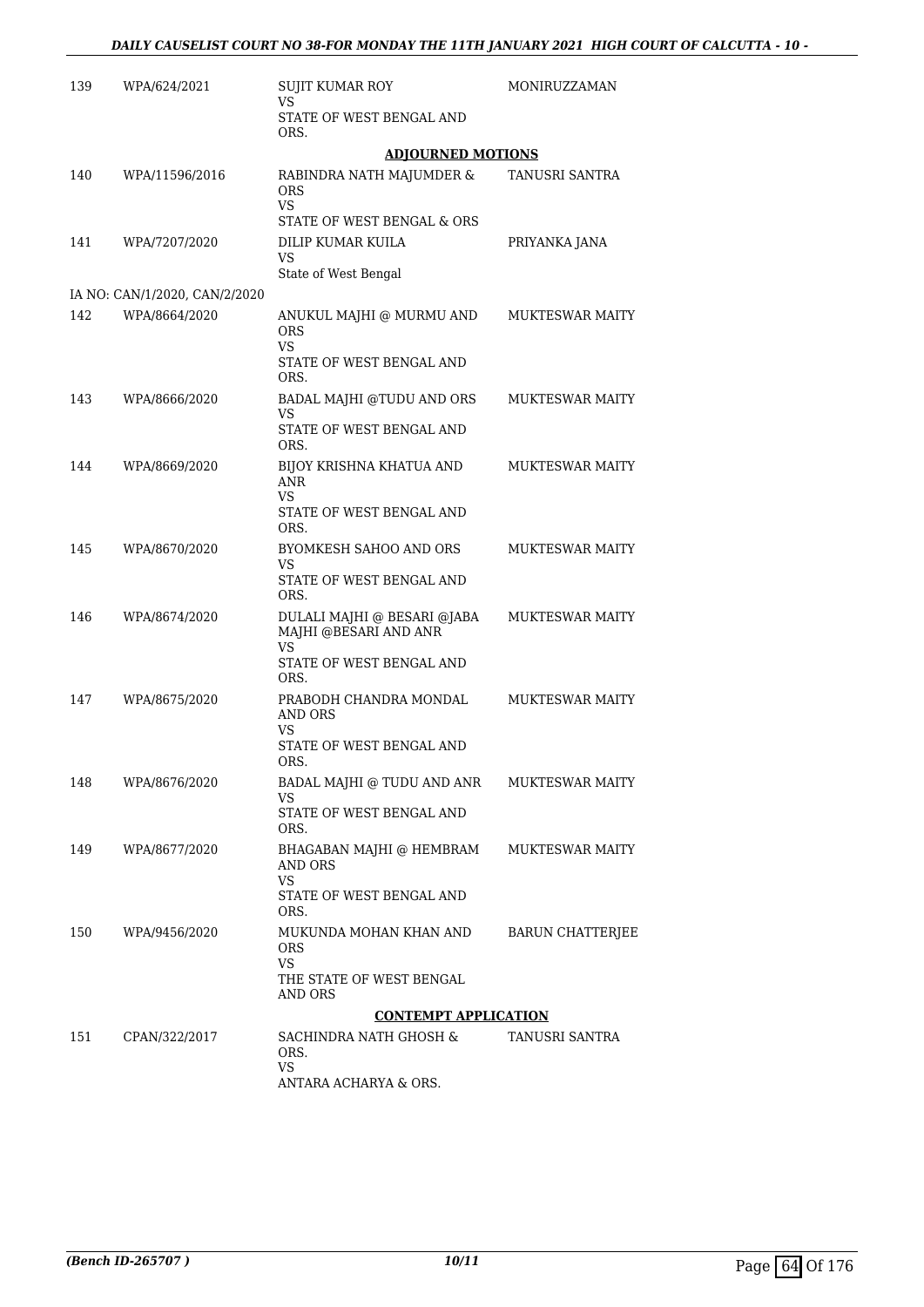|        | wt152 WPA/10639/2016                     | SACHINDRANATH GHOSH & ORS<br>VS.<br>THE STATE OF WEST BENGAL &<br><b>ORS</b> | TANUSRI SANTRA                         |
|--------|------------------------------------------|------------------------------------------------------------------------------|----------------------------------------|
|        | IA NO: CAN/1/2017(Old No:CAN/10000/2017) |                                                                              |                                        |
| 153    | CRC/10/2019                              | NAOSAD ALI SEIKH<br>VS<br>DILIP HALDER                                       | S BHATTACHARYA                         |
| wt.154 | SA/24/2009                               | NAOSAD ALI SHEIKH<br>VS.<br>DILIP HALDER & ORS                               | <b>HIRANMOY</b><br><b>BHATTACHARYA</b> |
|        | IA NO: CAN/1/2008(Old No:CAN/10717/2008) |                                                                              |                                        |
| 155    | CPAN/238/2019                            | SANTOSH KUMAR BHUINYA<br>VS<br>PARTHA GHOSH & ORS                            | SUBHOJIT SAHA                          |
|        | IA NO: CAN/1/2020                        |                                                                              |                                        |
|        | wt156 WPA/23441/2015                     | SANTOSH KUMAR BHUINYA<br>VS<br>STATE OF WEST BENGAL & ORS                    | <b>GAUTAM GURIA</b>                    |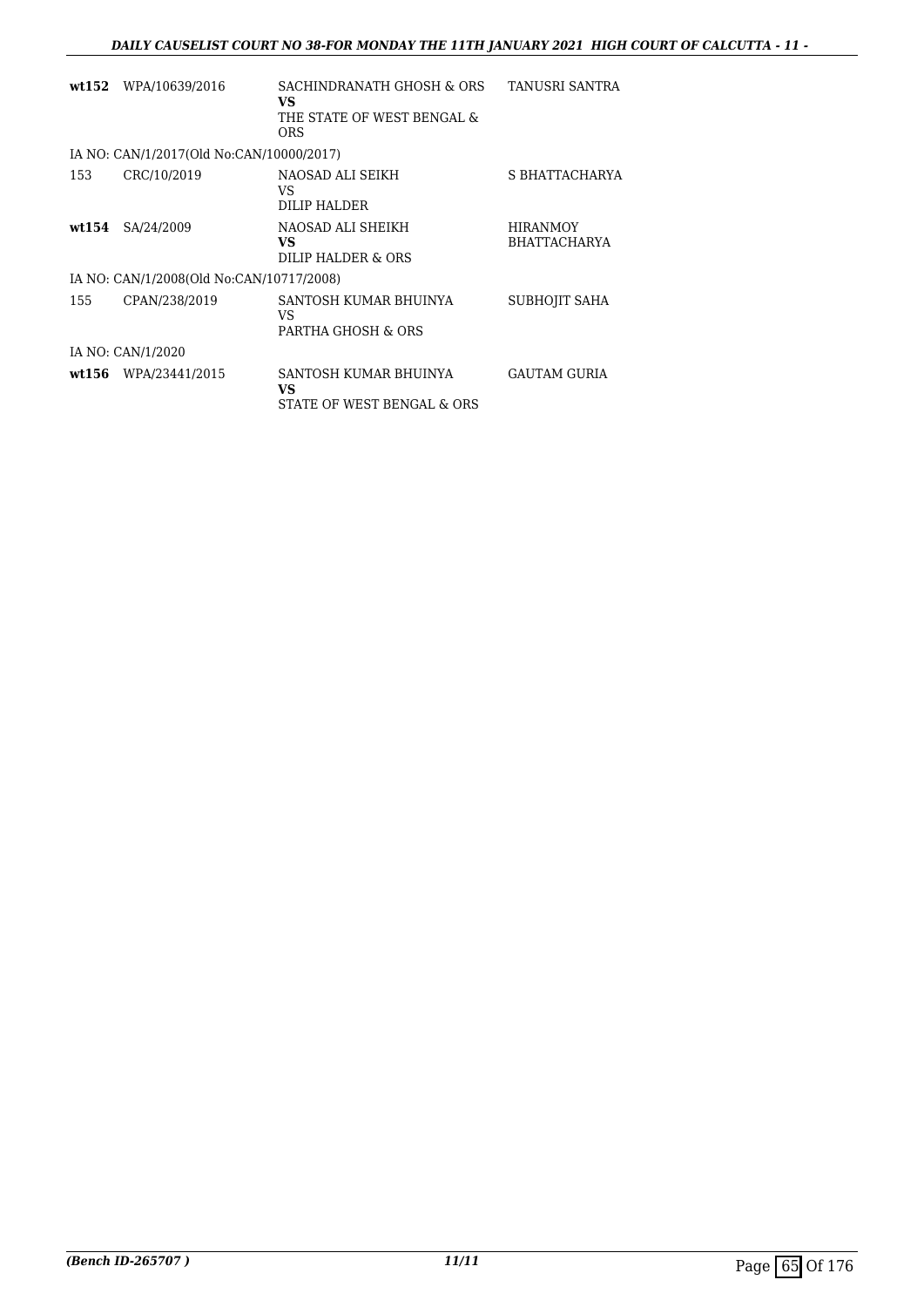

## **Appellate Side**

**DAILY CAUSELIST For Monday The 11th January 2021**

**COURT NO. 9**

**SINGLE BENCH (SB - III) AT 10:45 AM HON'BLE JUSTICE SHIVAKANT PRASAD (VIA VIDEO CONFERENCE)**

**ON AND FROM MONDAY, THE 11TH JANUARY, 2021 - APPLICATIONS UNDER SECTION 24 OF THE CODE OF CIVIL PROCEDURE, SECOND APPEAL, FIRST MISCELLANEOUS APPEAL, SECOND MISCELLANEOUS APPEAL IRRESPECTIVE OF YEARS INCLUDING APPLICATIONS CONNECTED THERETO.**

**MATTERS RELATING TO CONTEMPT (CIVIL) OF SUB-ORDINATE COURTS TO BE HEARD BY A JUDGE SITTING SINGLY.**

**NOTE: MATTERS WILL BE TAKEN UP THROUGH PHYSICAL HEARING ONLY WHEN BOTH THE PARTIES ARE AGREED.**

|              |                                         | <b>TO BE MENTIONED</b>                                                                                 |                                                                                                              |
|--------------|-----------------------------------------|--------------------------------------------------------------------------------------------------------|--------------------------------------------------------------------------------------------------------------|
| $\mathbf{1}$ | FMA/878/2004                            | SHIB SANKAR PAL                                                                                        | ASHIS KUMAR                                                                                                  |
|              |                                         | VS<br><b>MANICK CHANDRA DAS</b>                                                                        | <b>CHOWDHURY</b>                                                                                             |
|              |                                         |                                                                                                        | IA NO: CAN/1/2004(Old No:CAN/4821/2004), CAN/4/2010(Old No:CAN/9066/2010), CAN/5/2017(Old No:CAN/9281/2017), |
|              | CAN/6/2018(Old No:CAN/6415/2018)        |                                                                                                        |                                                                                                              |
|              |                                         | <b>APPLICATION</b>                                                                                     |                                                                                                              |
| 2            | SA/47/2006                              | <b>BAMAN CH. PANDA</b><br><b>VS</b>                                                                    | CHANDRADOY ROY                                                                                               |
|              |                                         | SNEHAPROVA NANDAN                                                                                      |                                                                                                              |
|              |                                         | IA NO: CAN/2/2006(Old No:CAN/254/2006), CAN/4/2018(Old No:CAN/6951/2018)                               |                                                                                                              |
| 3            | SAT/276/2010                            | RABINDRA NATH MONDAL & ORS<br>VS                                                                       | <b>ASOK BANERIEE</b>                                                                                         |
|              |                                         | KUTUB UDDIN NASKAR & ORS                                                                               |                                                                                                              |
|              | CAN/4/2014(Old No:CAN/8541/2014)        |                                                                                                        | IA NO: CAN/1/2010(Old No:CAN/6193/2010), CAN/2/2010(Old No:CAN/6220/2010), CAN/3/2014(Old No:CAN/7805/2014), |
| 4            | SAT/66/2012                             | <b>ASWINI DUTTAC&amp; RS</b>                                                                           | JOYDIP ROY                                                                                                   |
|              |                                         | VS<br>ALOK KUMAR DUTTA & ORS                                                                           |                                                                                                              |
|              | IA NO: CAN/2/2019(Old No:CAN/4069/2019) |                                                                                                        |                                                                                                              |
| 5            | SAT/336/2012                            | <b>BHAGIRATH PAL &amp; ORS</b>                                                                         | PRASANTA BEHARI                                                                                              |
|              |                                         | VS<br>SAKTIPADA BAICHAR & ORS                                                                          | MAHATA                                                                                                       |
|              |                                         | IA NO: CAN/3/2015(Old No:CAN/6407/2015), CAN/4/2017(Old No:CAN/1677/2017)                              |                                                                                                              |
| 6            | SA/315/2014                             | <b>BISU ORAON</b>                                                                                      | RAJU BHATTACHARYYA                                                                                           |
|              |                                         | VS                                                                                                     |                                                                                                              |
|              |                                         | BISWANATH ORAN & ORS                                                                                   |                                                                                                              |
|              |                                         | IA NO: CAN/1/2012(Old No:CAN/8962/2012), CAN/2/2019(Old No:CAN/11270/2019)                             |                                                                                                              |
| 7            | SA/48/2016                              | ALOKE KUMAR DEY<br>VS                                                                                  | <b>CHANDRADOY ROY</b>                                                                                        |
|              |                                         | BIVABASU DEY & ORS.                                                                                    |                                                                                                              |
|              |                                         |                                                                                                        | IA NO: CAN/1/2013(Old No:CAN/11415/2013), CAN/2/2018(Old No:CAN/5294/2018), CAN/3/2020(Old No:CAN/821/2020)  |
| 8            | SA/324/2016                             | SANTOSH KUMAR ACHARYA                                                                                  | <b>JAYETA KAUNDA</b>                                                                                         |
|              |                                         | VS                                                                                                     |                                                                                                              |
|              |                                         | KRISHNAPADA ACHARYA & ANR<br>IA NO: CAN/2/2015(Old No:CAN/10751/2015), CAN/3/2018(Old No:CAN/631/2018) |                                                                                                              |
|              |                                         |                                                                                                        |                                                                                                              |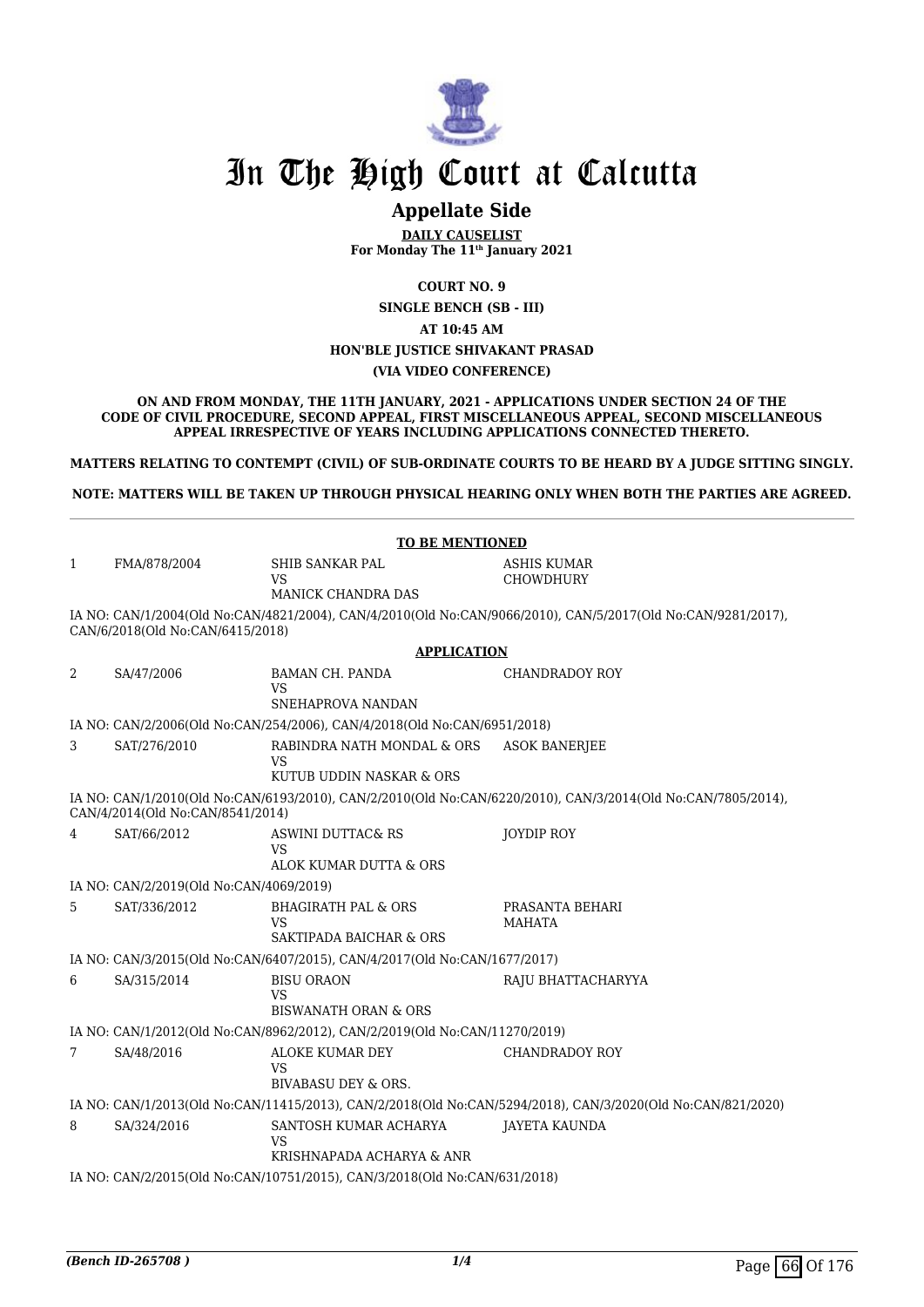| 9    | SAT/335/2016                                        | JAMUNA MANNA & ORS.<br>VS                                                                              | JAYANTA KR. PAIN                                                                                             |
|------|-----------------------------------------------------|--------------------------------------------------------------------------------------------------------|--------------------------------------------------------------------------------------------------------------|
|      |                                                     | SOVARANI SANTRA & ORS.                                                                                 |                                                                                                              |
|      |                                                     |                                                                                                        | IA NO: CAN/1/2016(Old No:CAN/7920/2016), CAN/2/2018(Old No:CAN/9730/2018), CAN/3/2018(Old No:CAN/9731/2018)  |
| 10   | CO/4597/2016                                        | <b>DULAL BANERJEE</b><br>VS                                                                            | JAYETA KAUNDA                                                                                                |
|      |                                                     | KOUSHIK CHAKRABORTY & ANR                                                                              |                                                                                                              |
|      | IA NO: CAN/1/2019(Old No:CAN/8571/2019)             |                                                                                                        |                                                                                                              |
| 11   | SA/93/2018                                          | SMT KAMALA DAS (DECEASED)<br>REPT BY SMT RITA RANI DAS &<br><b>ORS</b><br>VS<br>ASWINI ACHARYA & ORS   | HIMADRI KUMAR MAHATA                                                                                         |
|      |                                                     | IA NO: CAN/1/2017(Old No:CAN/1927/2017), CAN/3/2017(Old No:CAN/8575/2017)                              |                                                                                                              |
| 12   | SA/110/2018                                         | HEMANTA KR. PRASAD<br>VS                                                                               | MD. ABDUL ALIM                                                                                               |
|      |                                                     | LAKSHMI NARAYAN JEW REPD. BY<br>SEBAIT SWAPAN KR. DAS & ANR.                                           |                                                                                                              |
|      | IA NO: CAN/1/2018(Old No:CAN/2947/2018)             |                                                                                                        |                                                                                                              |
| 13   | SA/119/2018                                         | DILIP SHAW<br>VS                                                                                       | MRS D GANGULY                                                                                                |
|      |                                                     | MADAN PROSAD SHAW                                                                                      |                                                                                                              |
|      | IA NO: CAN/1/2020(Old No:CAN/3255/2020), CAN/2/2020 |                                                                                                        |                                                                                                              |
| 14   | SAT/290/2018                                        | DINABANDHU KUNDU<br>VS<br>GOBINDA CHANDRA KUNDU                                                        | <b>JAYANTA KUMAR PAIN</b>                                                                                    |
|      |                                                     | IA NO: CAN/1/2018(Old No:CAN/4859/2018), CAN/2/2019(Old No:CAN/1617/2019)                              |                                                                                                              |
| 15   | SAT/404/2018                                        | RAM CHANDRA HAZRA                                                                                      | NARENDRA PRASAD                                                                                              |
|      |                                                     | VS<br>SWAPAN KUMAR DUTTA & ANR                                                                         | <b>GUPTA</b>                                                                                                 |
|      | IA NO: CAN/1/2018(Old No:CAN/7697/2018)             |                                                                                                        |                                                                                                              |
| 16   | CO/888/2018                                         | <b>BANI HALDER &amp; ANR</b><br>VS<br>UNITY REALITY & DEVELOPERS<br><b>LIMITED &amp; ANR</b>           | SAURABH<br><b>GUHATHAKURATA</b>                                                                              |
| 17   | CPAN/960/2018                                       | SACHIN CHANDRA MONDAL &<br>ANR                                                                         | SHABUDDIN SARDAR                                                                                             |
|      |                                                     | VS<br>ASHOKE KUMAR SAIGAL                                                                              |                                                                                                              |
| wt18 | SAT/525/1994                                        | SACHIN CHANDRA MONDAL<br>VS                                                                            | SAHABUDDIN SARDAR                                                                                            |
| 19   | SA/3/2019                                           | SHAKUNTALA MALHOTRA<br>ANJALI BHATTACHARJEE & ORS                                                      | A GHOSH                                                                                                      |
|      |                                                     | VS<br>KALUAN KUMAR DEB                                                                                 |                                                                                                              |
|      |                                                     |                                                                                                        | IA NO: CAN/1/2017(Old No:CAN/5219/2017), CAN/2/2019(Old No:CAN/2995/2019), CAN/3/2019(Old No:CAN/12344/2019) |
| 20   | SAT/8/2019                                          | MOHANLAL JANA & ORS<br>VS                                                                              | <b>KARTIK DAS</b>                                                                                            |
|      | IA NO: CAN/1/2019(Old No:CAN/12598/2019)            | SRIHARI JANA & ORS                                                                                     |                                                                                                              |
| 21   | SAT/186/2019                                        | NEMAI CHANDRA DAS                                                                                      | PARTHA PRATIM                                                                                                |
|      |                                                     | VS<br>BHOLANATH GHOSH & ORS                                                                            | MUKHOPADHYAY                                                                                                 |
|      | IA NO: CAN/1/2019(Old No:CAN/9114/2019)             |                                                                                                        |                                                                                                              |
| 22   | SAT/392/2019                                        | NIRMAL KUMAR ROY<br>VS                                                                                 | RAJLAKSHMI GHATAK                                                                                            |
|      |                                                     | MUKUL CHANDRA ROY AND ORS<br>IA NO: CAN/1/2019(Old No:CAN/10820/2019), CAN/2/2020(Old No:CAN/494/2020) |                                                                                                              |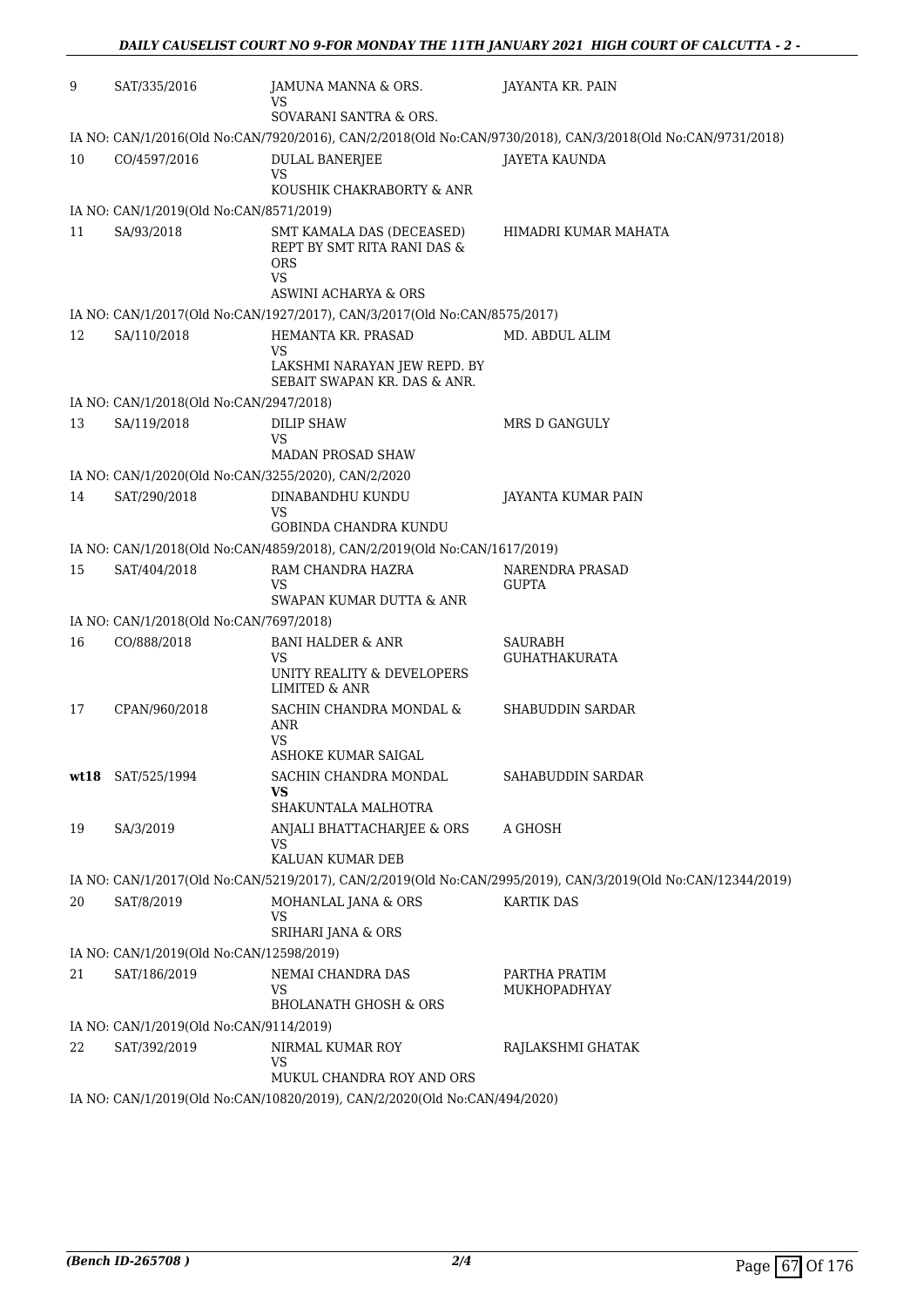| 23 | SAT/409/2019                                           | SOMENATH MUKHERJEE<br>VS<br>RABINDRANATH MUKHERJEE    | SHEBATEE DUTTA                                                                                         |
|----|--------------------------------------------------------|-------------------------------------------------------|--------------------------------------------------------------------------------------------------------|
|    | IA NO: CAN/1/2019(Old No:CAN/11328/2019)               |                                                       |                                                                                                        |
| 24 | CO/3052/2019                                           | PRIYANKA SAO GUPTA                                    | SAMIR KUMAR ADHIKARI                                                                                   |
|    |                                                        | VS<br>SANDIP KUMAR SAO                                |                                                                                                        |
|    | IA NO: CAN/1/2020(Old No:CAN/1670/2020)                |                                                       |                                                                                                        |
| 25 | SA/7/2020                                              | LAXMIBALA PRAMANIK & ORS<br>VS<br>PANKAJ CHANDA & ORS | RAJNARAYAN DATTA                                                                                       |
|    |                                                        |                                                       |                                                                                                        |
| 26 | IA NO: CAN/1/2017(Old No:CAN/3181/2017)<br>SAT/67/2020 | MAJDIA SUDHIR RANJAN LAHIRI<br>MAHAVIDYALAYA          | <b>SAMIK SARKAR</b>                                                                                    |
|    |                                                        | <b>VS</b><br>ARINDAM BHATTACHARYYA &<br>ORS.          |                                                                                                        |
|    | IA NO: CAN/1/2020, CAN/2/2020                          |                                                       |                                                                                                        |
| 27 | SAT/68/2020                                            | MAJDIA SUDHIR RANJAN LAHIRI<br>MAHAVIDYALAYA          | <b>SAMIK SARKAR</b>                                                                                    |
|    |                                                        | VS<br>ARINDAM BHATTACHARYYA &<br>ORS.                 |                                                                                                        |
|    | IA NO: CAN/1/2020, CAN/2/2020                          |                                                       |                                                                                                        |
| 28 | SAT/154/2020                                           | SHAMIMA ABSAR<br>VS                                   | UIJAINI CHATTERJEE                                                                                     |
|    |                                                        | SAJEDA KHATUN AND ORS                                 |                                                                                                        |
|    | IA NO: CAN/1/2020, CAN/2/2020                          |                                                       |                                                                                                        |
| 29 | FMA/185/2020                                           | DURGA MONDAL<br>VS<br>PRITIKANA SAHA ROY              | PARTHAPRATIM<br>MUKHOPADHYAY                                                                           |
|    | IA NO: CAN/1/2019(Old No:CAN/10798/2019)               |                                                       |                                                                                                        |
| 30 | FMAT/209/2020                                          | HASIKANA POLLEY @ HASINA<br><b>POLLEY</b>             | ANIMESH PAUL                                                                                           |
|    |                                                        | <b>VS</b><br>KALU KOLEY & ORS                         |                                                                                                        |
|    | IA NO: CAN/1/2020(Old No:CAN/1127/2020)                |                                                       |                                                                                                        |
|    |                                                        | <b>CONTESTED APPLICATION</b>                          |                                                                                                        |
| 31 | CO/348/2020                                            | M. SAFIULLA WAKF ESTATE<br>VS.                        | ANIRUDDHA MITRA                                                                                        |
|    |                                                        | M/S ACCORD ADVERTISING PVT<br><b>LTD</b>              |                                                                                                        |
|    |                                                        | <b>MOTION</b>                                         |                                                                                                        |
| 32 | CO/3482/2019                                           | ANURADHA CHOWDHURY<br>VS.<br>TAPAS DEY                | PAMPA DEY                                                                                              |
| 33 | CO/12/2021                                             | SMT SAMPITA DAS NEE<br>SADHUKHAN                      | AMIT PAN                                                                                               |
|    |                                                        | VS<br><b>SHRI SOUTIK DAS</b>                          |                                                                                                        |
|    |                                                        | <b>FINAL HEARING</b>                                  |                                                                                                        |
| 34 | FMA/1376/2007                                          | SALIMUDDIN MONDAL & ORS                               | SHABANA HASIN                                                                                          |
|    |                                                        | VS<br>DUKHU BALA DASI                                 |                                                                                                        |
|    | No:CAN/2664/2015)                                      |                                                       | IA NO: CAN/4/2006(Old No:CAN/6023/2006), CAN/12/2020, CAN/7/2008(Old No:CAN/3011/2008), CAN/8/2015(Old |
| 35 | SAT/114/2011                                           | SUNITI PROVA SAHA                                     | SUTAPA ROYCHOUDHURY                                                                                    |
|    |                                                        | VS.<br><b>GOPA GUHA ROY &amp; ANR</b>                 |                                                                                                        |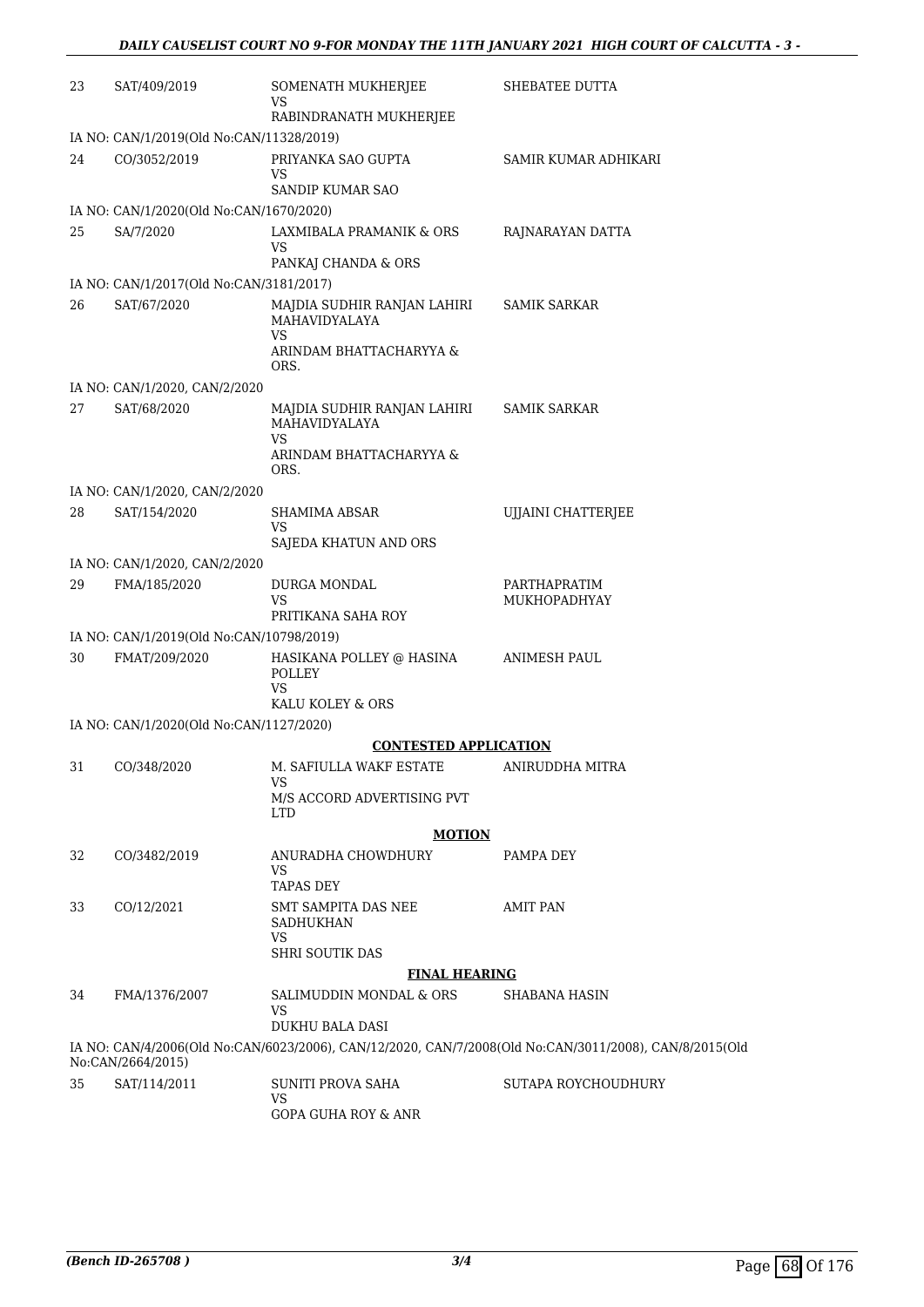| 36 | SMA/34/2013                             | SOMA GHOSH & ANR<br>VS<br>JAGANNATH DEY & ORS                                | <b>SUBHABRATA DAS</b> |
|----|-----------------------------------------|------------------------------------------------------------------------------|-----------------------|
|    |                                         | IA NO: CAN/3/2014(Old No:CAN/323/2014), CAN/5/2018(Old No:CAN/3553/2018)     |                       |
| 37 | FMA/3453/2013                           | <b>KUMAR BOSE</b><br>VS<br>SWAPAN BAGCHI & ORS.                              | <b>BHUSHAN JAIN</b>   |
|    |                                         | IA NO: CAN/2/2015(Old No:CAN/2181/2015), CAN/3/2018(Old No:CAN/3103/2018)    |                       |
|    | wt38 COT/85/2013                        | SWAPAN BAGCHI<br>VS<br>KUMAR BOSE & ORS                                      | TANMOY MUKHERJEE      |
| 39 | FMA/124/2018                            | MD IKHTIARUDDIN @<br><b>IKHTIYARUDDIN ALI</b><br>VS<br>MD. ABDUL JALIL MOLLA | <b>SANDIP DAS</b>     |
|    | IA NO: CAN/2/2017(Old No:CAN/5389/2017) |                                                                              |                       |
| 40 | SA/209/2019                             | SUSHIL KUMAR CHATTERJEE @<br><b>SUSHIL CHATTERIEE</b><br>VS<br>PALASH KONAR  | SHOHINI CHAKRABARTY   |
|    | wt41 SA/210/2019                        | SUSHIL KUMAR CHATTERJEE @<br>SUSHIL CHATTERJEE<br>VS<br>PALASH KONAR         | SHOHINI CHAKRABORTY   |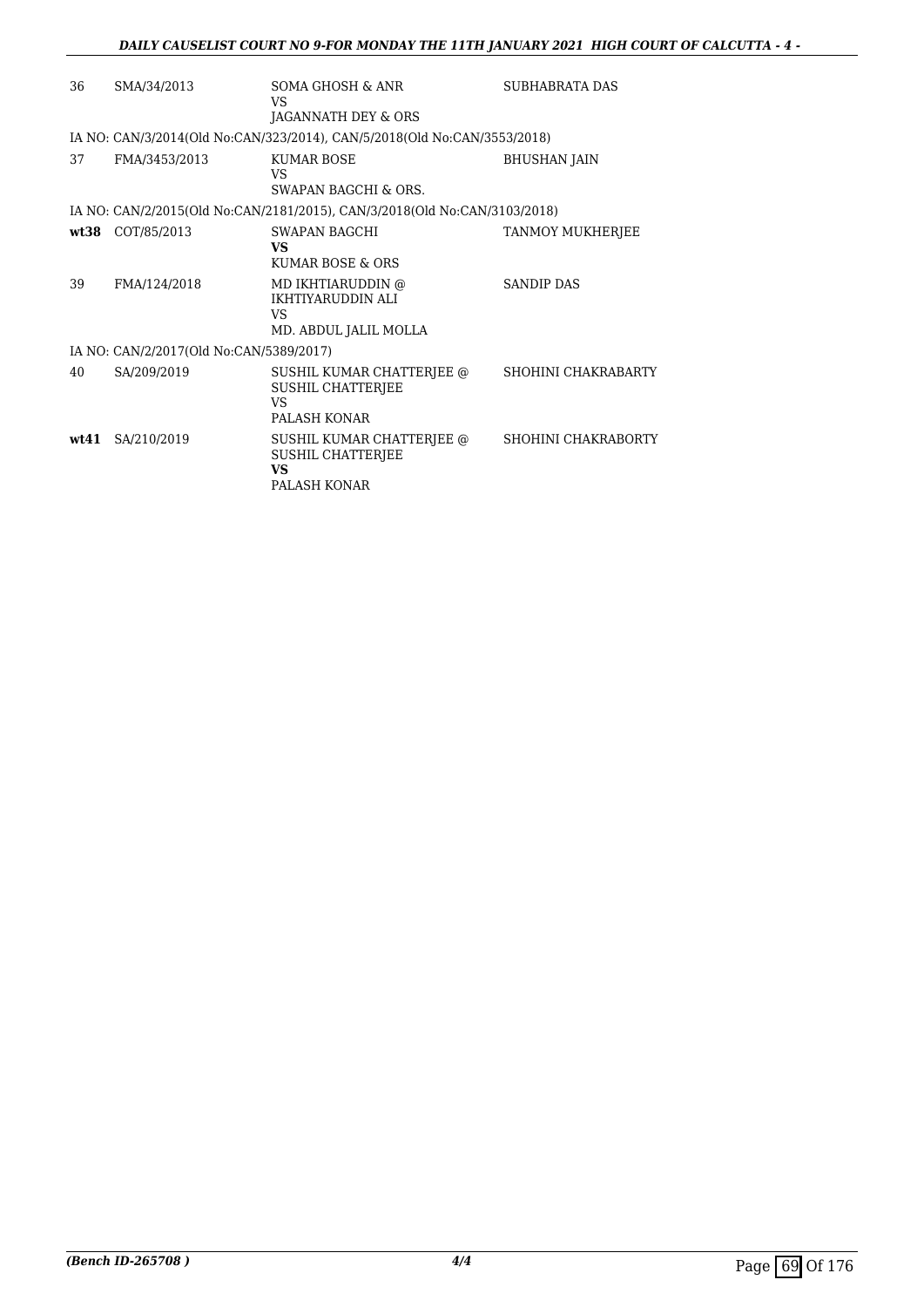

### **Appellate Side**

**DAILY CAUSELIST For Monday The 11th January 2021**

**COURT NO. 13**

**SINGLE BENCH (SB - IV)**

**AT 10:45 AM**

#### **HON'BLE JUSTICE RAJASEKHAR MANTHA**

**(VIA VIDEO CONFERENCE)**

**ON AND FROM MONDAY, THE 11TH JANUARY, 2021- MATTERS (MOTINS & HEARING) UNDER ARTICLE 226 OF THE CONSTITUTION RELATING TO SRVICE UNDER GROUP VI AND APPLICATIONS CONNECTED THERETO;**

**MATTERS (MOTINS & HEARING) UNDER ARTICLE 226 OF THE CONSTITUTION RELATING TO ALL SERVICE MATTERS RELATING TO PANCHAYATS AND CO-OPERATIVE SOCIETIES UNDER GROUP V AND APPLICATIONS CONNECTED THERETO;**

**HEARING OF WRIT PETITIONS IRRESPECTIVE OF CLASSIFICATIONS AND APPLICATIONS CONNECTED THERETO**

**NOTE : 1. MENTIONING WILL BE ALLOWED UPON BEING LISTED AS "TO BE MENTIONED" ONLY IN THE VIRTUAL MODE AS PER NOTIFICATIONNO. 4286-RG DATED 27.11.2020 FOLLOWING THE PRESCRIBED PROCEDURE.**

**2. NO MENTIONING FOR HEARING SHALL BE ENTERTAINED UNTIL FURTHER ORDERS.**

**3. ALL THE LISTED MATTERS WILL BE TAKEN UP SERIALLY.**

|     |                                                  | PERSONAL APPEARANCE                                                                       |                       |  |
|-----|--------------------------------------------------|-------------------------------------------------------------------------------------------|-----------------------|--|
| 1   | WPCRC/46/2020                                    | PROFESSOR JITENDRANATH ROY<br>VS<br>PROFESSOR SADHAN<br><b>CHAKRABORTY</b>                |                       |  |
| wt2 | WPA/5467/2020                                    | PROFESSOR JITENDRA NATH ROY<br>VS<br>STATE OF WEST BENGAL & ORS                           | CHIRANJIB SINHA       |  |
|     |                                                  | IA NO: CAN/1/2020(Old No:CAN/3167/2020), CAN/2/2020(Old No:CAN/3168/2020)                 |                       |  |
|     |                                                  | <b>SPECIALLY FIXED MATTERS</b>                                                            |                       |  |
| 3   | WPA/14592/2014<br>$(18.01.2021)$ at 3.00<br>p.m. | SMT SAROJ AGARWAL<br><b>VS</b><br>UNION OF INDIA & ORS                                    | A SEN                 |  |
| 4   | CRR/910/2019<br>$(15.01.2021)$ (at 2.00<br>p.m.  | RAMESH CHANDRA SINGH & ANR<br>VS<br><b>CENTRAL BUREAU OF</b><br>INVESTIGATION.ACB.KOLKATA | <b>SATADRU LAHIRI</b> |  |
|     | IA NO: CRAN/2/2021                               |                                                                                           |                       |  |
|     |                                                  | <b>CONTEMPT APPLICATION</b>                                                               |                       |  |
| 5   | CPAN/593/2020                                    | <b>SAIBAL BASU</b><br>VS                                                                  | <b>BRATIN KR DEY</b>  |  |

SUDEEPTA BASU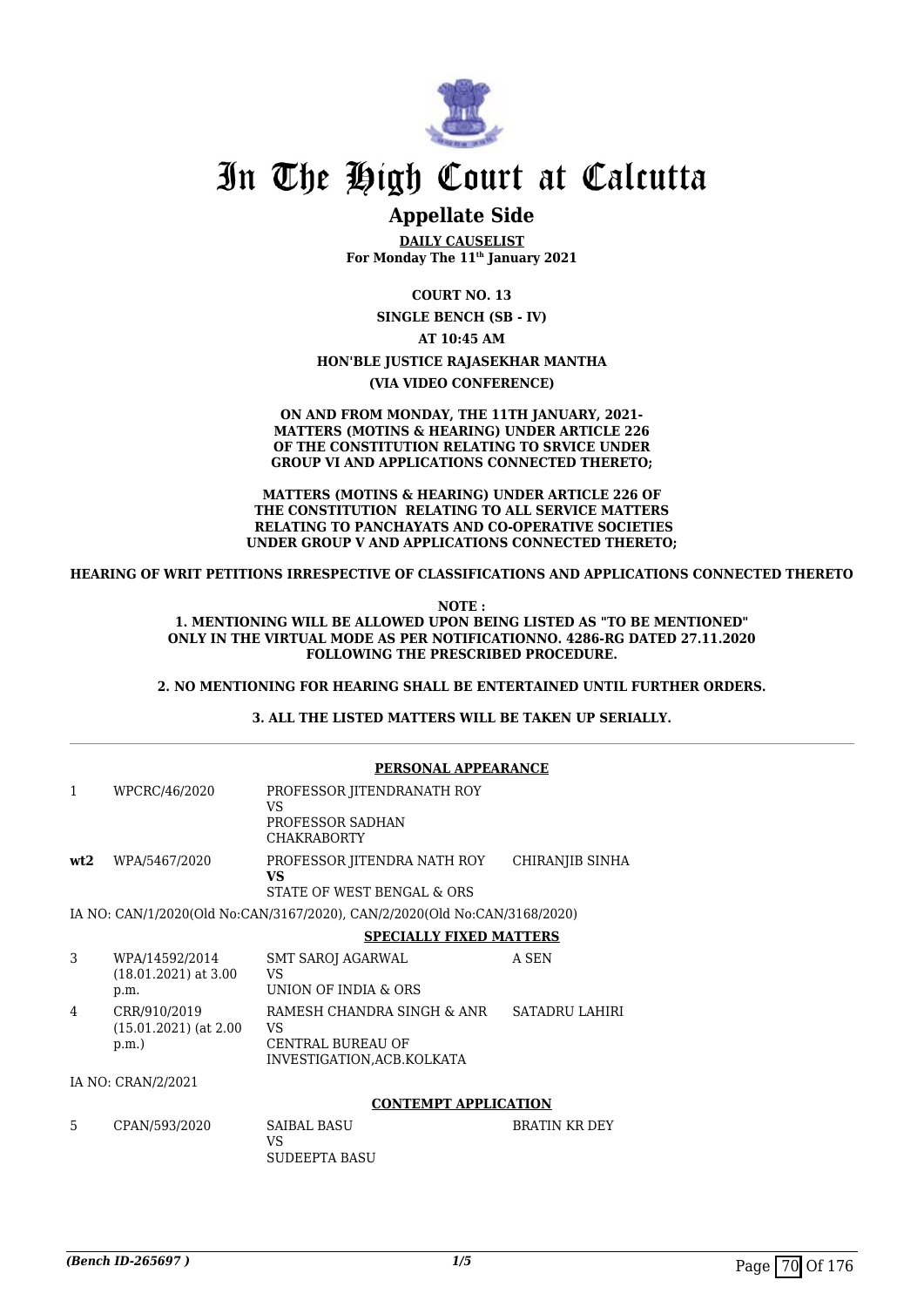| wt6  | CO/1122/2020                            | <b>SAIBAL BASU</b><br>VS<br><b>SMT SUDEEPTA BASU</b>                      | KUMARDEEP MAJUMDER      |
|------|-----------------------------------------|---------------------------------------------------------------------------|-------------------------|
|      | IA NO: CAN/1/2020(Old No:CAN/3210/2020) |                                                                           |                         |
| wt7  | CPAN/409/2020                           | <b>SAIBAL BASU</b><br>VS<br><b>SUDEEPTA BASU</b>                          | <b>BRATIN KUMAR DEY</b> |
|      | IA NO: CAN/1/2020(Old No:CAN/5583/2020) |                                                                           |                         |
| wt.8 | CPAN/522/2020                           | <b>SAIBAL BASU</b><br>VS<br><b>SUDEEPTA BASU</b>                          | <b>BRATIN KUMAR DEY</b> |
| wt9  | RVW/61/2020                             | <b>SAIBAL BASU</b><br>VS<br>SMT SUEEPTA BASU                              | BRATIN KUMAR DEY        |
|      |                                         | IA NO: CAN/1/2020(Old No:CAN/3336/2020), CAN/2/2020(Old No:CAN/3337/2020) |                         |
|      | wt10 RVW/86/2020                        | <b>SMT SUDIPTA BASU</b><br>VS<br><b>SAIBAL BASU</b>                       | TAPAS SINGHA RAY        |
|      | IA NO: CAN/1/2020, CAN/2/2020           |                                                                           |                         |
|      |                                         | <b>HEARING ASSIGNED</b>                                                   |                         |
| 11   | WPA/13095/2018<br>(GR, III)             | C.D. EQUIFINANCE PRIVATE<br><b>LIMITED</b><br>VS                          | AJAY GAGGAR             |
|      |                                         | STATE OF WEST BENGAL & ORS                                                |                         |
|      |                                         | IA NO: CAN/1/2018(Old No:CAN/5793/2018), CAN/3/2020(Old No:CAN/708/2020)  |                         |
| 12   | WPA/4427/2019                           | BALLY JUTE COMPANY LIMITED<br>VS<br>STATE OF WEST BENGAL & ORS            | ANANTA KUMAR SHAW       |
|      | wt13 WPA/19173/2018                     | BALLY JUTE COMPANY LIMITED<br>VS                                          | A. K. SHAW              |
|      |                                         | STATE OF WEST BENGAL & ORS                                                |                         |
|      |                                         | <b>APPLICATION</b>                                                        |                         |
| 14   | WPA/27784/2017                          | SARBESWAR GHOSH<br>VS<br>STATE OF WEST BENGAL & ORS.                      | ARIF ALI                |
|      | IA NO: CAN/1/2020, CAN/2/2020           |                                                                           |                         |
| 15   | CPAN/632/2020                           | RABIDAS DUTTA<br>VS                                                       | SAMIRAN MANDAL          |
|      |                                         | PIJUSH KUMAR PODDAR AND<br>ANOTHER                                        |                         |
|      | wt16 WPA/1056/2020                      | RABIDAS DUTTA<br>VS<br>STATE OF WEST BENGAL & ORS                         | SAMIRAN MANDAL          |
|      |                                         | <b>FOR HEARING</b>                                                        |                         |
| 17   | WPA/13189/2018                          | ANUPAM DAS<br>VS                                                          | NEPESH MAJHI            |
|      |                                         | ALLAHABAD BANK & ORS.<br><b>MOTION (GROUP VI)</b>                         |                         |
| 18   | WPA/1192/2020                           | KRISHNA KR SHARMA                                                         | SUMAN MAJUMDER          |
|      |                                         | VS<br>UNION OF INDIA & ORS                                                |                         |
| 19   | WPA/4529/2020                           | <b>BIMAL KUMAR DAS</b><br>VS                                              | CHANDAN SEKHAR BAG      |
|      |                                         | STATE OF WEST BENGAL & ORS                                                |                         |
| 20   | WPA/4532/2020                           | PRASANTA KUMAR DE & ORS<br>VS<br>STATE OF WEST BENGAL & ORS               | JAYANTA MITRA           |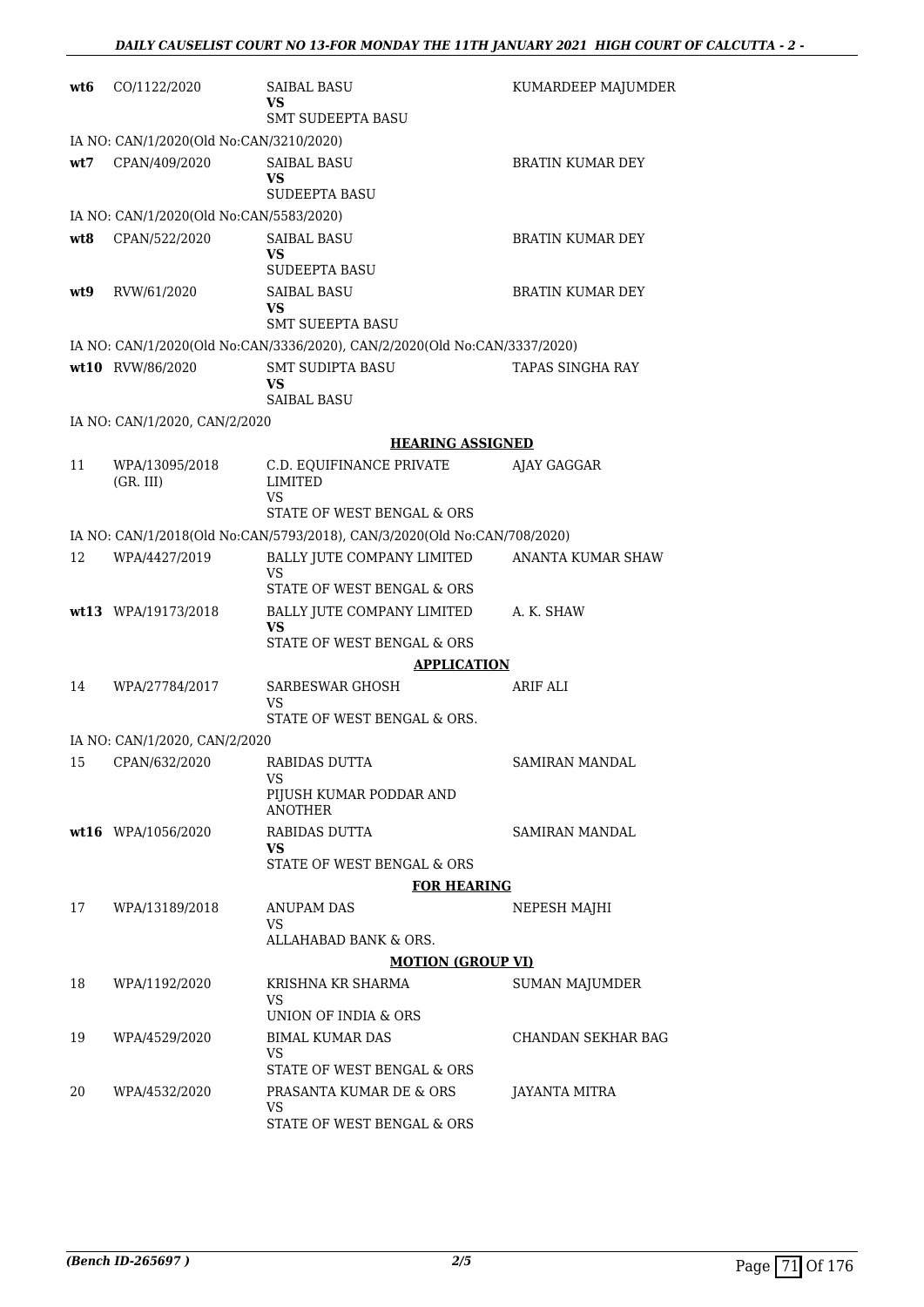#### *DAILY CAUSELIST COURT NO 13-FOR MONDAY THE 11TH JANUARY 2021 HIGH COURT OF CALCUTTA - 3 -*

| 21 | WPA/4585/2020     | MD. RUKNUDDIN<br><b>VS</b><br>THE HON'BLE HIGH COURT AT                                       | SHAREQ SIDDIQUE               | SAIKAT BANERJEE |
|----|-------------------|-----------------------------------------------------------------------------------------------|-------------------------------|-----------------|
| 22 | WPA/4624/2020     | <b>CALCUTTA &amp; ORS</b><br><b>NABANITA DAS</b><br>VS                                        | <b>SUBRATA KARMAKAR</b>       |                 |
| 23 | WPA/4658/2020     | STATE OF WEST BENGAL & ORS<br>EX- SEPOY RAMBABU BAMMIDI<br><b>VS</b>                          | INDRANI GUPTA                 |                 |
| 24 | WPA/4680/2020     | UNION OF INDIA & ORS<br>PRAHLAD HARIJAN<br><b>VS</b><br>M/S. EASTERN COAL FIELDS LTD<br>& ORS | AMAL KUMAR DATTA              |                 |
| 25 | WPA/4740/2020     | <b>BEAUTY MONDAL</b><br><b>VS</b><br>STATE OF WEST BENGAL & ORS                               | SUMALYA<br><b>CHAKRABORTY</b> |                 |
| 26 | WPA/4759/2020     | CHAPALA BHANDARI<br><b>VS</b><br>STATE OF WEST BENGAL & ORS                                   | ARUNABHA JANA                 |                 |
| 27 | WPA/4816/2020     | PARITOSH KUMAR PATRA<br><b>VS</b><br><b>WBSEDC LTD &amp; ORS</b>                              | GUDDU SINGH                   |                 |
| 28 | WPA/4886/2020     | ROMI GUPTA ALIAS ROMI GUPTA<br>VS<br>STATE OF WEST BENGAL & ORS                               | SOURAV SENGUPTA               |                 |
| 29 | WPA/4889/2020     | ANITA DAS (RAJAK)<br>VS<br>STATE OF WEST BENGAL & ORS                                         | ARKADIPTA SENGUPTA            |                 |
| 30 | WPA/4997/2020     | MAKSUDA KHATUN BIBI<br>VS<br>UNION OF INDIA & ORS                                             | DEBABRATA MONDAL              |                 |
| 31 | WPA/4998/2020     | <b>SUKLA BARMAN</b><br>VS<br>STATE OF WEST BENGAL & ORS                                       | NIVEDITA BARUI                |                 |
| 32 | WPA/5005/2020     | KAJAL CHAKRABORTY<br><b>VS</b><br>UNION OF INDIA & ORS                                        | KAMAL KANTA KAR               |                 |
| 33 | WPA/5016/2020     | DEBASIS MUKERJEE<br>VS<br><b>IDBI LTD. &amp; ORS</b>                                          | <b>SAMIT DUTTA</b>            |                 |
|    | IA NO: CAN/1/2020 |                                                                                               |                               |                 |
| 34 | WPA/5025/2020     | MANTI MALLICK<br><b>VS</b><br>DIRECTOR OF HEALTH SERVICE,<br>GOVT. OF W.B. & ORS              | <b>BIJOY BRATA DE</b>         |                 |
| 35 | WPA/5029/2020     | <b>MUKUL ROY</b><br><b>VS</b><br>UNION OF INDIA & ORS                                         | KANAI LAL DUTTA               |                 |
| 36 | WPA/5057/2020     | <b>SAMIRAN SWARNAKAR</b><br><b>VS</b><br>STATE OF WEST BENGAL & ORS                           | KUTUBUDDIN SK.                |                 |
| 37 | WPA/5079/2020     | KAMTA PRASAD NIGAM & ORS<br><b>VS</b><br>UNION OF INDIA & ORS                                 | SAMIT BHANJA                  |                 |
| 38 | WPA/5087/2020     | DR ASHOK KUMAR SAMANTA<br>VS<br>STATE OF WEST BENGAL & ORS                                    | <b>TAPASH MONDAL</b>          |                 |
|    | IA NO: CAN/1/2020 |                                                                                               |                               |                 |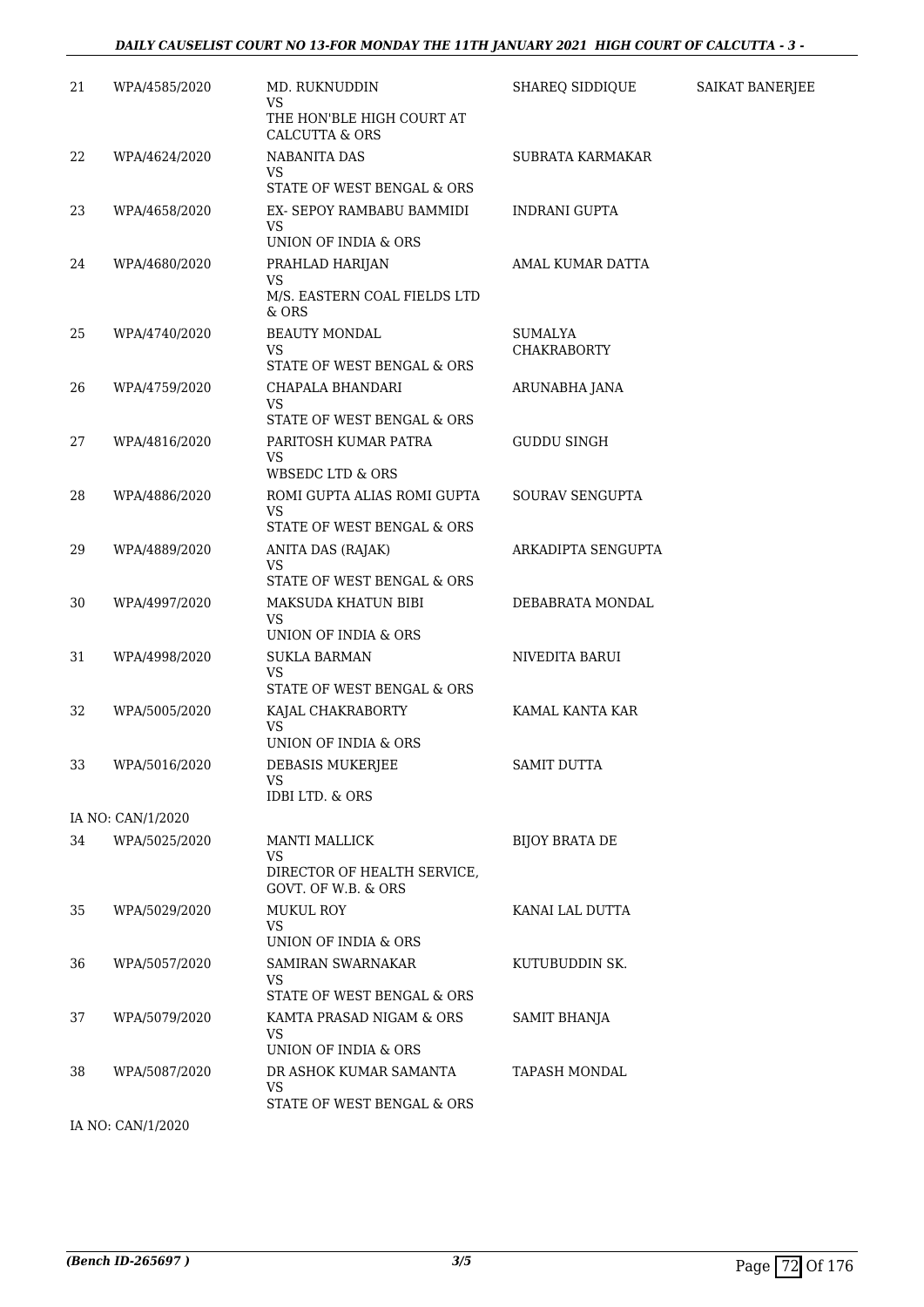#### *DAILY CAUSELIST COURT NO 13-FOR MONDAY THE 11TH JANUARY 2021 HIGH COURT OF CALCUTTA - 4 -*

| 39 | WPA/5123/2020     | <b>BISWAJIT SARKAR</b><br>VS                                                     | <b>SUBRANGSU PANDA</b>             |
|----|-------------------|----------------------------------------------------------------------------------|------------------------------------|
| 40 | WPA/5147/2020     | UNION OF INDIA & ORS<br>PANKAJ MAHATO                                            | <b>DONA GHOSH</b>                  |
|    |                   | VS<br>STATE OF WEST BENGAL & ORS                                                 |                                    |
| 41 | WPA/7189/2020     | <b>AMIT PODDAR</b><br>VS.<br>Union of India                                      | <b>GOPAL DAS</b>                   |
|    | IA NO: CAN/1/2020 |                                                                                  |                                    |
| 42 | WPA/7435/2020     | AJEET KUMAR<br>VS<br>UNION OF INDIA                                              | <b>ASHOK PRASAD</b>                |
|    | IA NO: CAN/1/2020 |                                                                                  |                                    |
| 43 | WPA/8216/2020     | SMT SUMITRA HEMBRAM AND<br><b>ORS</b><br>VS.<br>Union of India AND ORS           | <b>SAMIR KUMAR ADHIKARI</b>        |
| 44 | WPA/8467/2020     | ANIRUDHA KARMAKAR AND ORS<br>VS.<br>STATE OF WEST BENGAL AND                     | BHASWATI CHATTERJEE                |
|    |                   | ORS.                                                                             |                                    |
| 45 | WPA/9301/2020     | <b>SUKHAMOY NAYAK</b><br>VS<br>Union of India AND ORS                            | <b>BISWARUP NANDY</b>              |
| 46 | WPA/9408/2020     | <b>MINA SINGH</b><br>VS<br>M/S. EASTERN COAL FIELDS LTD                          | PARTHA GHOSH                       |
|    |                   | <b>AND ORS</b>                                                                   |                                    |
| 47 | WPA/9758/2020     | <b>SURAJIT PAL</b><br>VS<br>UNION OF INDIA AND ANR                               | RAJIB GHOSH                        |
| 48 | WPA/9944/2020     | RITU KUMARI<br>VS<br>UNION OF INDIA AND ORS.                                     | <b>INDRADEEP PAL</b>               |
| 49 | WPA/10202/2020    | AVRAJYOTI BHOWMICK<br>VS<br>State of West Bengal                                 | <b>JAYED HOSSAIN</b>               |
| 50 | WPA/10441/2020    | SMT RASHMONI HELA<br>VS.                                                         | DYUTIMAN BANERJEE                  |
|    |                   | STATE BANK OF INDIA AND ORS                                                      |                                    |
| 51 | WPA/10549/2020    | SUJAN ROY<br><b>VS</b><br>UTTAR BANGA KSHETRIYA<br><b>GRAMIN BANK AND OTHERS</b> | KHANDEKAR MOZZEM<br><b>HOSSAIN</b> |
| 52 | WPA/10563/2020    | TARANI KANTA BARMAN<br>VS.<br>STATE OF WEST BENGAL AND<br>ORS.                   | <b>SUMAN</b><br>SEHANABIS(MANDAL)  |
| 53 | WPA/10780/2020    | <b>ASIT KUMAR ROY</b><br>VS.<br>STATE OF WEST BENGAL AND<br>ORS.                 | PARTHA SARKAR                      |
| 54 | WPA/10838/2020    | ARPITA SAHA<br>VS<br>STATE OF WEST BENGAL AND                                    | MD.SHAMIM HALDER                   |
| 55 | WPA/11283/2020    | ORS.<br>JAYASHREE TEWARY<br>VS<br>UNION OF INDIA AND ORS.                        | <b>BARUN CHATTERJEE</b>            |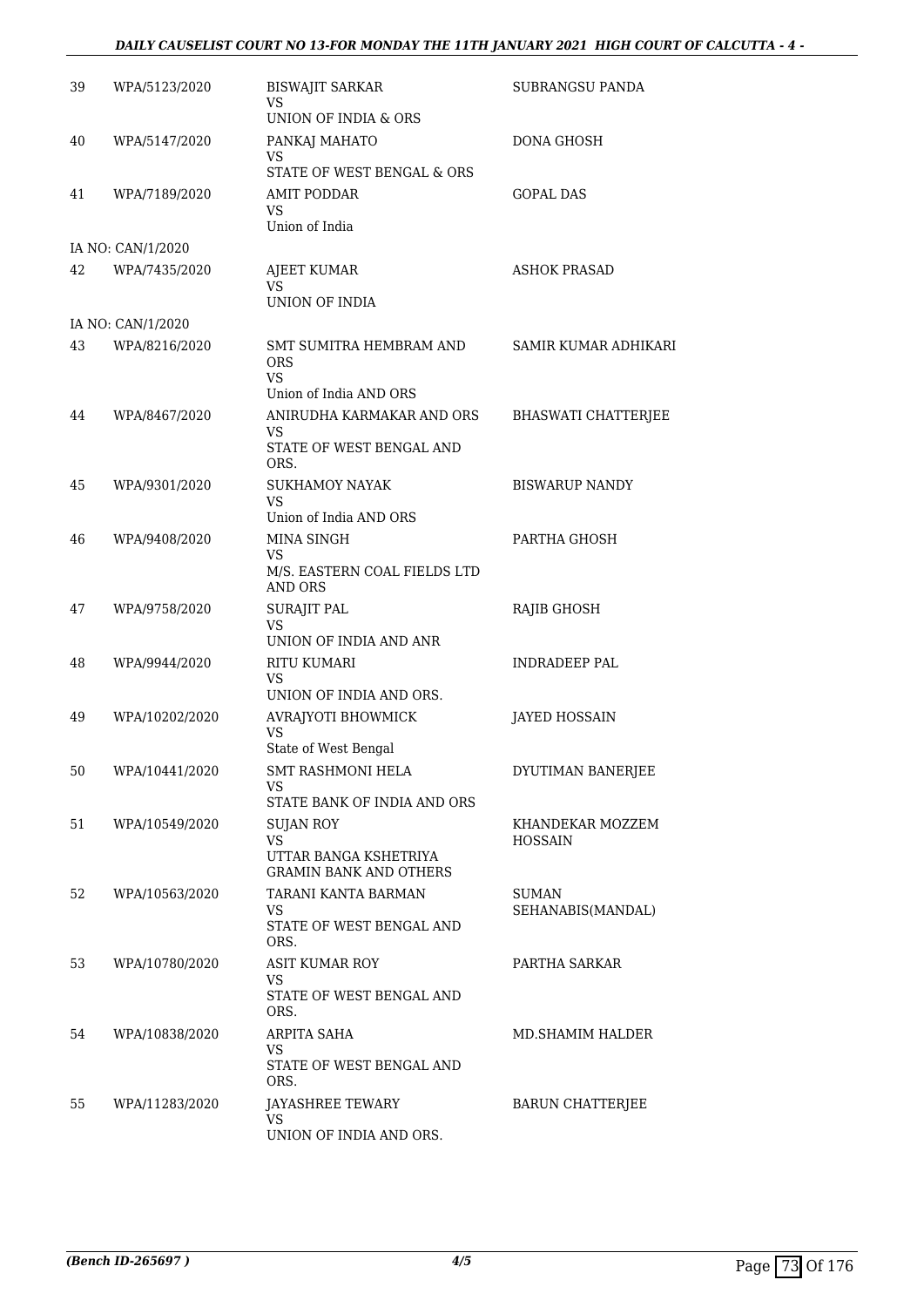| 56 | WPA/11321/2020 | SUBHASH DAS<br>VS.<br>THE EMPLOYEES PROVIDENT<br>FUND ORGANIZATION AND<br>OTHERS                                     | DEBASHIS SARKAR           |
|----|----------------|----------------------------------------------------------------------------------------------------------------------|---------------------------|
| 57 | WPA/11378/2020 | BIKASH KUMAR YADAV AND<br><b>ANOTHER</b><br>VS.<br>UNION OF INDIA AND ORS.                                           | KOUSTAV BAGCHI            |
| 58 | WPA/179/2021   | <b>SURESH PASWAN</b><br>VS.<br>EASTERN COALFIELD LTD AND<br>ORS.                                                     | <b>U.S. AGARWAL</b>       |
| 59 | WPA/223/2021   | RABI BOURI@BAURI<br>VS<br>EASTERN COALFIELDS LTD AND<br>ORS.                                                         | AMAL KUMAR DUTTA          |
| 60 | WPA/594/2021   | RANJIT CHANDRA MANDAL<br>VS.<br>UNION OF INDIA AND ORS.                                                              | DEBANJAN DAS              |
|    |                | <b>MOTION GROUP - V</b>                                                                                              |                           |
| 61 | WPA/4609/2020  | <b>MOTAJ BIBI</b><br><b>VS</b><br>STATE OF WEST BENGAL & ORS                                                         | <b>BIPUL KUMAR MANDAL</b> |
| 62 | WPA/4964/2020  | <b>DIPAK MALIK</b><br>VS.<br>STATE OF WEST BENGAL & ORS                                                              | <b>SK ABU JAFAR</b>       |
| 63 | WPA/5091/2020  | SANJOY KUMAR ADAK<br>VS<br>STATE OF WEST BENGAL & ORS                                                                | PARAMITA MAITY            |
| 64 | WPA/5100/2020  | BRIHASPATI HALDER (KAYAL)<br><b>VS</b><br>STATE OF WEST BENGAL & ORS                                                 | SUDARSHAN GHOSH           |
| 65 | WPA/9427/2020  | MAHABIR SWANIRVAR DAL<br>(MAJHPARA)(SELF HELP GROUP)<br><b>AND ANOTHER</b><br>VS<br>STATE OF WEST BENGAL AND<br>ORS. | SHUVRO PROKASH<br>LAHIRI  |
| 66 | WPA/10009/2020 | SAMIMA AKHTAR MIRJA<br>VS<br>STATE OF WEST BENGAL AND<br>ORS.                                                        | <b>KARTIK DAS</b>         |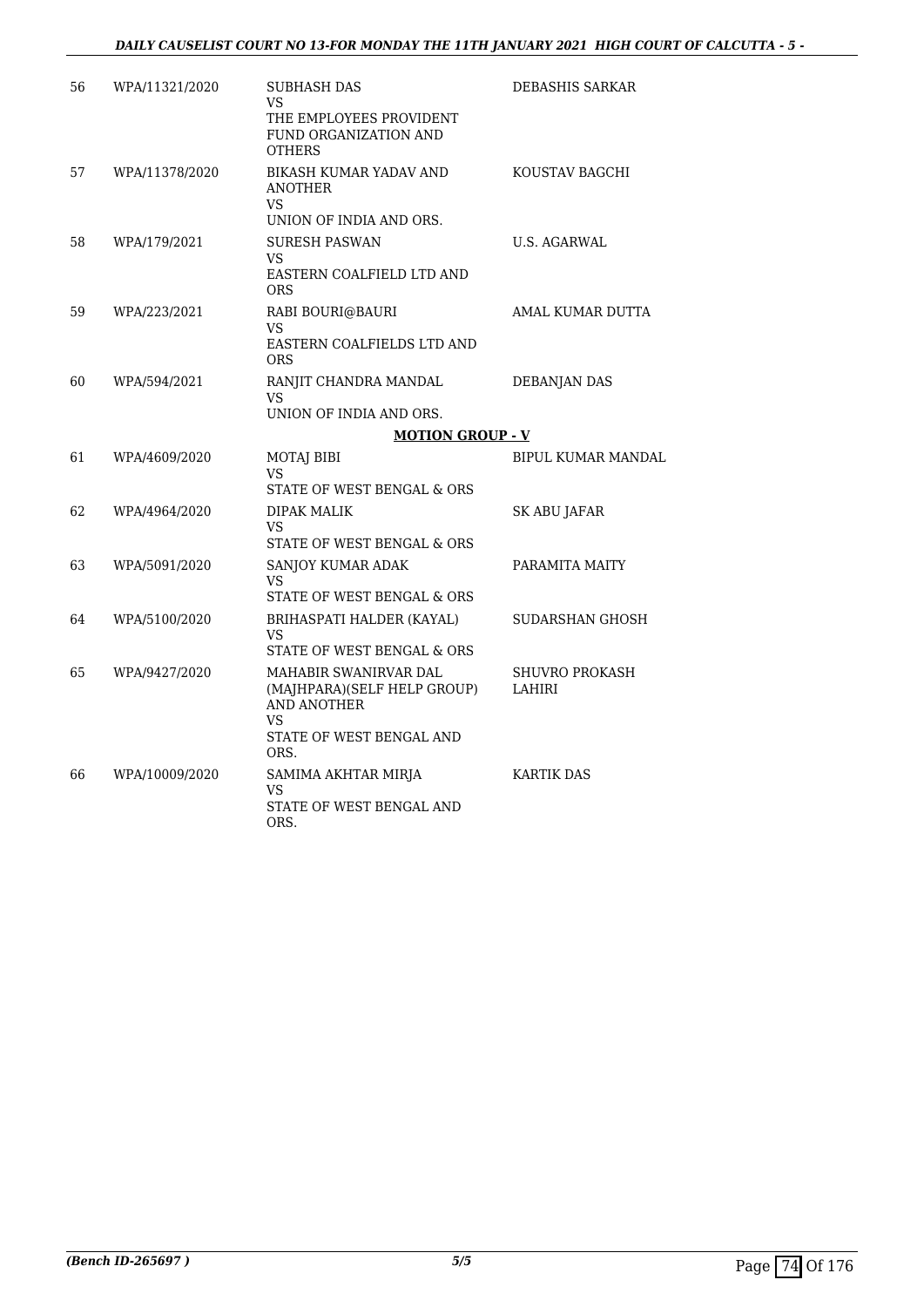

# In The High Court at Calcutta

## **Appellate Side**

**DAILY CAUSELIST For Monday The 11th January 2021**

**COURT NO. 8**

**SINGLE BENCH (SB - V)**

**AT 11:45 AM**

#### **HON'BLE JUSTICE SABYASACHI BHATTACHARYYA**

**(VIA VIDEO CONFERENCE)**

**ON AND FROM MONDAY, THE 11TH JANUARY, 2021 – MATTERS (MOTION & HEARING ) UNDER ARTICLE 226 OF THE CONSTITUTION RELATING TO RESIDUARY UNDER GROUP IX [EXCLUDING ELECTRICITY MATTERS AND MATTERS UNDER PUBLIC PREMISES (UNAUTHORISED OCCUPANTS) ACT, 1971] INCLUDING APPLICATIONS CONNECTED THERETO. NOTE : ORIGINAL SIDE MATTERS WILL BE TAKEN UP FROM 10:45 A.M. UPTO 12:00 NOON ONLY ON TUESDAYS AND THURSDAYS.**

**NOTE : APPELLATE SIDE MATTERS WILL BE TAKEN UP FROM 12:00 NOON ONWARDS OR IMMEDIATELY AFTER COMPLETION OF ORIGINAL SIDE MATTERS, WHICHEVER IS EARLIER, ON TUESDAY AND THURSDAYS:**

#### **ON MONDAYS, WEDNESDAYS AND FRIDAYS, APPELLATE SIDE MATTERS WILL BE TAKEN THROUGHOUT THE DAY NOTE : MENTIONING WILL BE ALLOWED ONLY AT THE FIRST SITTING OF COURT ON THE FIRST WORKING DAY OF EVERY WEEK**

|               |                                         | <b>FOR JUDGMENT</b>                                                                    |                                     |
|---------------|-----------------------------------------|----------------------------------------------------------------------------------------|-------------------------------------|
| $\mathbf{1}$  | WPA/22279/2019                          | AMAR NATH SAH<br><b>VS</b><br>UNION OF INDIA & ORS                                     | PRAN GOPAL DAS                      |
|               | IA NO: CAN/1/2020                       |                                                                                        |                                     |
|               |                                         | <b>TO BE MENTIONED</b>                                                                 |                                     |
| $\mathcal{D}$ | WPA/8680/2020                           | KOUSHIK BANERJEE<br>VS<br>RANAGHAT MUNICIPALITY AND<br><b>ORS</b>                      | ANAND JHA                           |
|               |                                         | <b>URGENT MOTION</b>                                                                   |                                     |
| 3             | WPA/977/2020<br>(TOP 1)                 | KOLKATA MUNICIPAL<br><b>CORPORATION &amp; ANR</b><br><b>VS</b><br>UNION OF INDIA & ORS | ANINDYA SUNDAR<br><b>CHATTERJEE</b> |
| 4             | WPA/4109/2020<br>(TOP <sub>5</sub> )    | <b>MINTU MONDAL</b><br><b>VS</b><br>STATE OF WEST BENGAL & ORS                         | ASHIS KUMAR NIYOGI                  |
| 5             | WPA/5663/2020<br>(TOP <sub>6</sub> )    | <b>SANJAY KHAN</b><br>VS<br><b>STATE OF WEST BENGAL &amp; ORS</b>                      | S G CHOWDHURY                       |
|               | IA NO: CAN/1/2020(Old No:CAN/3533/2020) |                                                                                        |                                     |
| 6             | WPA/6810/2020<br>(TOP 7)                | RAJGARIA TIMBER PVT.LTD&<br><b>ANR</b><br><b>VS</b><br>UNION OF INDIA& ORS             | RAJIB MULLICK                       |
|               |                                         | IA NO: CAN/1/2020(Old No:CAN/5791/2020), CAN/2/2020                                    |                                     |
|               |                                         |                                                                                        |                                     |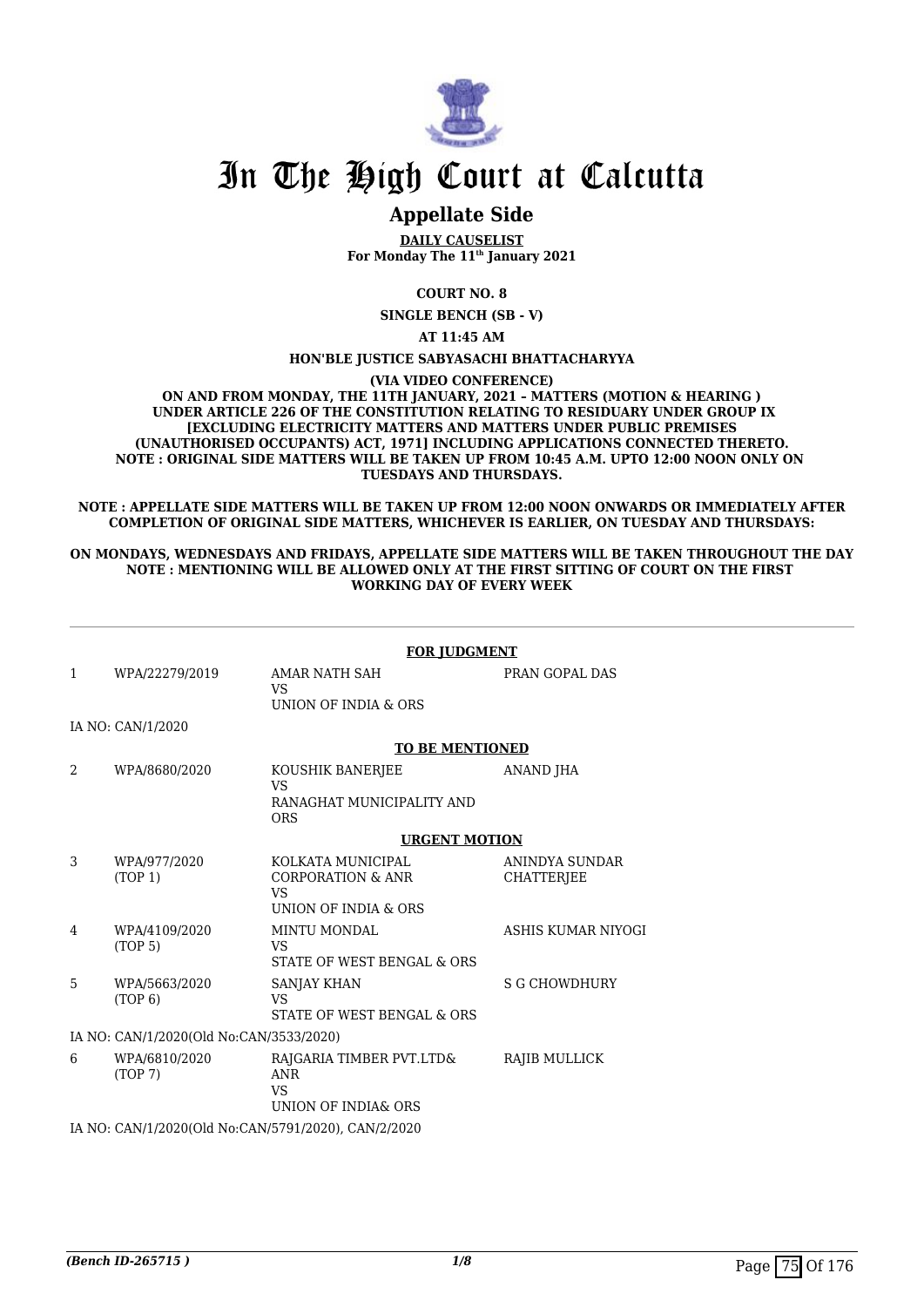### *DAILY CAUSELIST COURT NO 8-FOR MONDAY THE 11TH JANUARY 2021 HIGH COURT OF CALCUTTA - 2 -*

| 7  | WPA/8795/2020<br>(TOP 2)             | RATHINDAR MAJUMDAR AND<br>ANR<br><b>VS</b>                                | ANUJ KUMAR MISHRA                |
|----|--------------------------------------|---------------------------------------------------------------------------|----------------------------------|
|    |                                      | STATE OF WEST BENGAL AND<br>ORS.                                          |                                  |
| 8  | WPA/8852/2020                        | SATYENDRA SINGH<br>VS.                                                    | KAMAL KRISHNA GUHA               |
|    |                                      | STATE OF WEST BENGAL AND<br>ORS.                                          |                                  |
| 9  | WPA/9216/2020<br>(TOP <sub>3</sub> ) | <b>SAMBARI MURMU</b><br><b>VS</b><br>State of West Bengal                 | <b>GOPA BISWAS</b>               |
| 10 | WPA/9220/2020                        | <b>KARAN RAM</b>                                                          | <b>BIBEK DEY</b>                 |
|    | (TOP 4)                              | VS<br>STATE OF WEST BENGAL AND<br>ORS.                                    |                                  |
| 11 | WPA/11946/2020<br>(TOP 8)            | HABIBAR RAHAMAN @ HABIBAR<br>RAHAMAN MONDAL                               | MASTAFIZUR RAHAMAN               |
|    |                                      | VS<br>STATE OF WEST BENGAL AND<br>ORS.                                    |                                  |
|    |                                      | <b>APPLICATION</b>                                                        |                                  |
| 12 | WPA/23011/2006                       | PRIYA BANERJEE<br>VS                                                      | MANISHA CHATTERJEE               |
|    |                                      | STATE OF W.B.                                                             |                                  |
|    |                                      | IA NO: CAN/1/2008(Old No:CAN/1397/2008), CAN/2/2020(Old No:CAN/2093/2020) |                                  |
|    |                                      | <b>CONTEMPT APPLICATION</b>                                               |                                  |
| 13 | WPCRC/42/2020                        | BISWAJIT BHADURI<br>VS<br>PREETI SUDAN                                    | SHIBAJI KUMAR DAS                |
|    | wt14 WPA/25541/2018                  | DR. BISWAJIT BHADURI<br><b>VS</b>                                         | <b>SAMIK SARKAR</b>              |
|    |                                      | UNION OF INDIA & ORS                                                      |                                  |
|    |                                      | <b>NEW MOTION</b>                                                         |                                  |
| 15 | WPA/11256/2020                       | ABDUR RASID ANSARI<br>VS                                                  | APURBA KR DATTA                  |
|    |                                      | STATE OF WEST BENGAL AND<br>ORS.                                          |                                  |
| 16 | WPA/11470/2020                       | SHARMISTHA DAS AND OTHERS<br>VS<br>STATE OF WEST BENGAL AND               | RADHAMOHAN ROY                   |
|    |                                      | ORS.                                                                      |                                  |
| 17 | WPA/11563/2020                       | UDAY NARYAN GHOSH@UDAY N<br><b>GHOSH</b><br>VS.                           | AMBU BINDU<br><b>CHAKRABORTY</b> |
|    |                                      | STATE BANK OF INDIA AND ORS                                               |                                  |
| 18 | WPA/11639/2020                       | TINKU GHOSH<br>VS.                                                        | SANDIP KUNDU                     |
|    |                                      | STATE OF WEST BENGAL AND<br>ORS.                                          |                                  |
| 19 | WPA/11739/2020                       | GOUR CHANDRA HALDER AND<br>ANR<br><b>VS</b>                               | MRINAL KANTI GHOSH               |
|    |                                      | STATE OF WEST BENGAL AND<br>ORS.                                          |                                  |
| 20 | WPA/11744/2020                       | ASHUTOSH NASKAR<br>VS<br>STATE OF WEST BENGAL AND<br>ORS.                 | Mrinal Kanti Mukherjee           |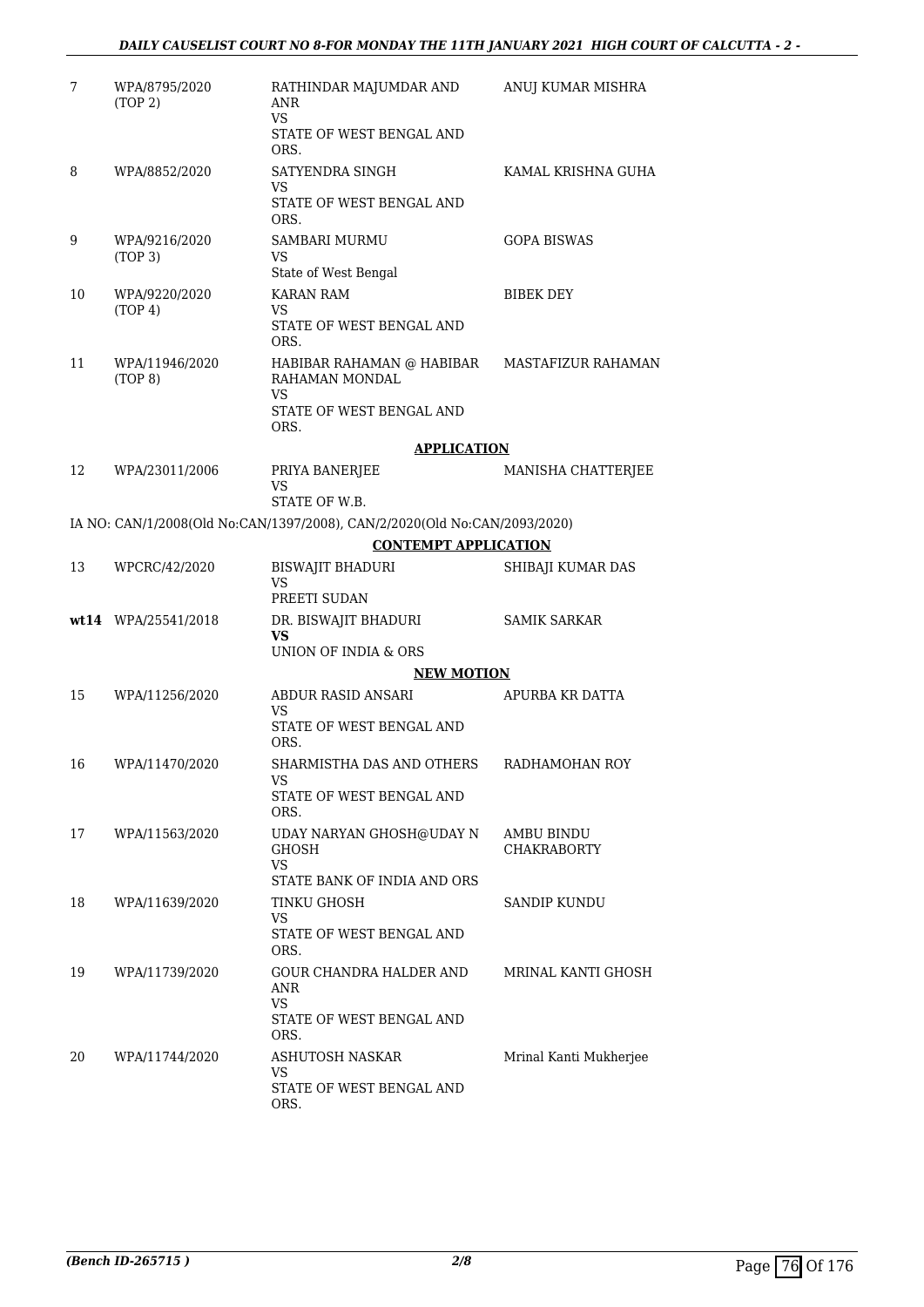#### *DAILY CAUSELIST COURT NO 8-FOR MONDAY THE 11TH JANUARY 2021 HIGH COURT OF CALCUTTA - 3 -*

| 21 | WPA/11845/2020 | <b>GIRINDRA NATH MAHATA</b><br>VS.<br>STATE OF WEST BENGAL AND<br>ANR                    | <b>SWAPAN KUAMR</b><br>CHATTERJEE        |
|----|----------------|------------------------------------------------------------------------------------------|------------------------------------------|
| 22 | WPA/11851/2020 | TAPASH MAHATA AND OTHER<br>VS<br>State of West Bengal AND<br><b>ANOTHER</b>              | SWAPAN KUMAR<br><b>CHATTERJEE</b>        |
| 23 | WPA/11856/2020 | ARINDAM MAHATA AND OTHERS<br>VS<br>State of West Bengal AND<br><b>ANOTHER</b>            | <b>SWAPAN KUMAR</b><br><b>CHATTERJEE</b> |
| 24 | WPA/11923/2020 | NITA ADHIKARI AND ANOTHER<br>VS<br>STATE OF WEST BENGAL AND<br>ORS.                      | <b>BIKASH SHAW</b>                       |
| 25 | WPA/11927/2020 | M/S PANKIRAJ ROPE STORES<br><b>VS</b><br>THE CHIEF MANAGER, INDIAN<br><b>BANK</b>        | SANDIP KUMAR MONDAL                      |
| 26 | WPA/11929/2020 | <b>ARUN SARKAR</b><br>VS<br>STATE OF WEST BENGAL AND<br>ORS.6                            | <b>BIKASH SHAW</b>                       |
| 27 | WPA/11937/2020 | <b>RAMESH PAUL</b><br>VS<br>STATE OF WEST BENGAL AND<br>ORS.                             | <b>SANDIP RAY</b>                        |
| 28 | WPA/11945/2020 | MADHURI MUKHERJEE AND<br><b>ANOTHER</b><br><b>VS</b><br>STATE OF WEST BENGAL AND<br>ORS. | <b>BIKASH SHAW</b>                       |
| 29 | WPA/11950/2020 | DAMODAR DAS DAGA<br>VS<br>STATE OF WEST BENGAL AND<br>ORS.                               | <b>BALAJI CHAKRABORTY</b>                |
| 30 | WPA/53/2021    | NAUSHAD ALI@NAUSHAD ALI<br>MONDAL<br><b>VS</b><br>STATE OF WEST BENGAL AND<br>ORS.       | PARTHA CHAKRABORTY                       |
| 31 | WPA/137/2021   | SAMBHU NATH MONDAL<br>VS.<br>STATE OF WEST BENGAL AND<br>ORS.                            | SUMANTA CHAKRABARTY                      |
| 32 | WPA/148/2021   | JAMUNA MITRA<br>VS<br>STATE OF WEST BENGAL AND<br>ORS.                                   | Apan Saha                                |
| 33 | WPA/151/2021   | TAPAS KUMAR HALDER AND<br><b>OTHERS</b><br><b>VS</b><br>STATE OF WEST BENGAL AND<br>ORS. | SUDESHNA BASU<br>THAKUR                  |
| 34 | WPA/155/2021   | AKIBAR KHAN<br>VS<br>STATE OF WEST BENGAL AND<br>ORS.                                    | SANDIP KUMAR MONDAL                      |
| 35 | WPA/181/2021   | JANAB ABDUL HAMID MALLICK<br>VS<br>STATE OF WEST BENGAL AND<br>ORS.                      | <b>ARUN NASKAR</b>                       |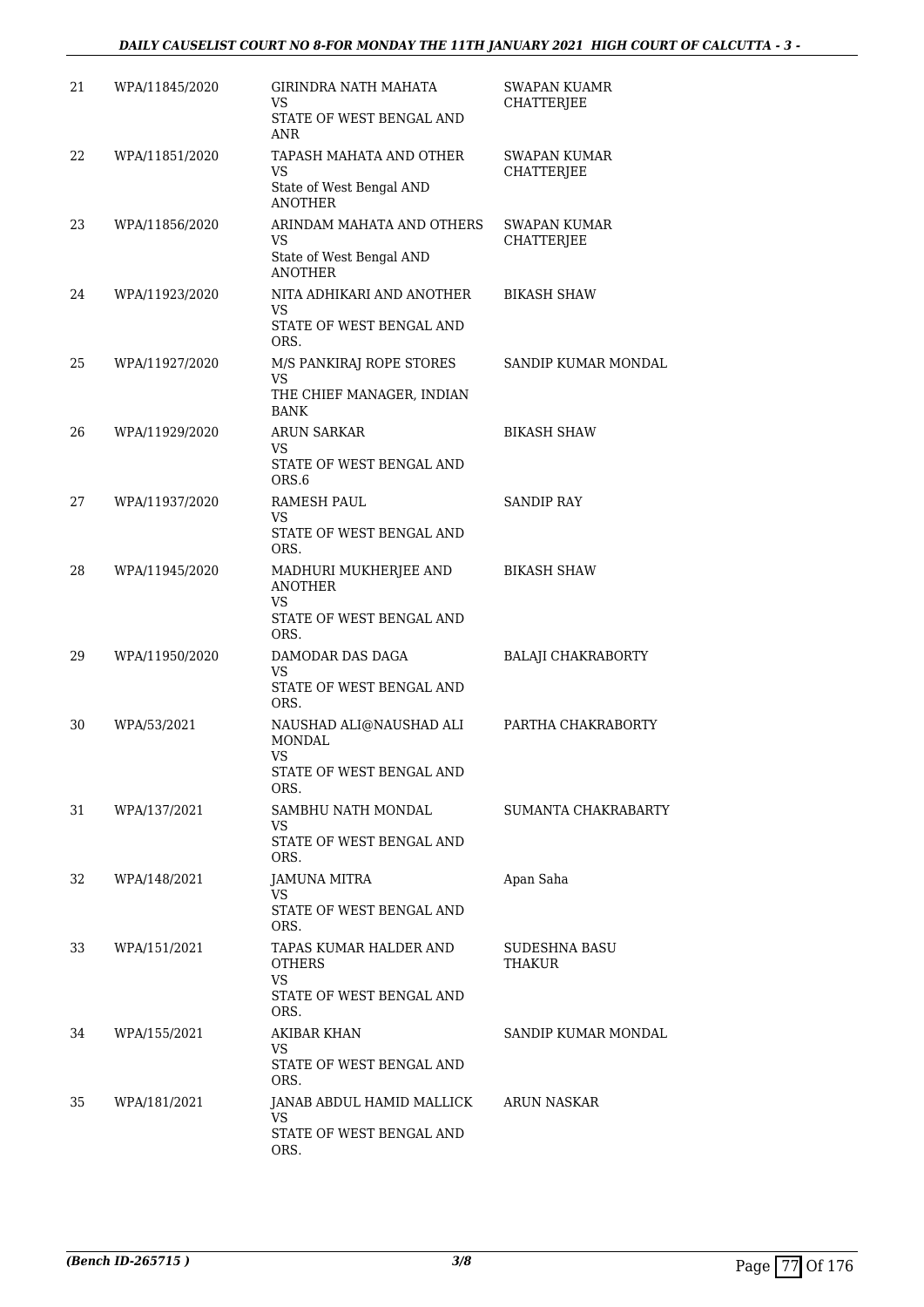#### *DAILY CAUSELIST COURT NO 8-FOR MONDAY THE 11TH JANUARY 2021 HIGH COURT OF CALCUTTA - 4 -*

| 36 | WPA/235/2021   | <b>SUSAIL KUMAR SINGH</b><br>VS<br>STATE OF WEST BENGAL AND          | SHAMIK CHATTERJEE                      |
|----|----------------|----------------------------------------------------------------------|----------------------------------------|
| 37 | WPA/301/2021   | ORS.<br>STATE BANK OF INDIA                                          | <b>INDRAJIT</b>                        |
|    |                | VS<br>STATE OF WEST BENGAL AND<br>ORS.                               | <b>BHATTACHERJEE</b>                   |
| 38 | WPA/391/2021   | M/S. SHREE PADMAWATI<br>METALIKS PRIVATE LIMITED<br>VS               | ARNAB SAHA                             |
| 39 | WPA/393/2021   | STATE BANK OF INDIA<br>MD YANUS<br>VS<br>STATE BANK OF INDIA AND ORS | MD JAMALUDDIN AHMED                    |
| 40 | WPA/395/2021   | NIRMALENDU GHOSH AND ORS<br>VS<br>STATE OF WEST BENGAL AND<br>ORS.   | <b>MRITYUNJOY</b><br><b>CHATTERJEE</b> |
| 41 | WPA/602/2021   | DEBTOSH DAS AND ANOTHER<br>VS<br>UCO BANK AND OTHERS                 | <b>SRIKANTA PAUL</b>                   |
|    |                | <b>NEW MOTION - 1</b>                                                |                                        |
| 42 | WPA/10937/2020 | KS STEEL AND ALLOY PVT. LTD.                                         | <b>AVIRUP CHATTERJEE</b>               |
|    |                | VS<br>CANARA BANK                                                    |                                        |
| 43 | WPA/11311/2020 | MANISHANKAR PAHARI AND<br><b>OTHERS</b><br><b>VS</b>                 | SUJIT KUMAR RATH                       |
|    |                | STATE OF WEST BENGAL AND<br>ORS.                                     |                                        |
| 44 | WPA/11314/2020 | <b>SAGARIKA MONDAL</b><br>VS                                         | <b>TARA CHARAN</b><br>MUKHERJEE        |
|    |                | STATE OF WEST BENGAL AND<br>ORS.                                     |                                        |
| 45 | WPA/11334/2020 | <b>BABULAL GHOSH AND ANOTHER</b><br>VS<br>STATE OF WEST BENGAL AND   | <b>MOUNIK GHOSH</b>                    |
|    |                | ORS.                                                                 |                                        |
| 46 | WPA/11379/2020 | ABUL BASAR MOLLA<br>VS<br>STATE OF WEST BENGAL AND                   | SATYAJIT MANDAL                        |
|    |                | ORS.                                                                 |                                        |
| 47 | WPA/11408/2020 | <b>MAKHAN BALA ROY</b><br><b>VS</b><br>UNION OF INDIA AND ORS.       | SRIKUMAR MANDAL                        |
| 48 | WPA/11412/2020 | SANDHYA MONDAL AND<br><b>ANOTHER</b>                                 | <b>SRIKUMAR MANDAL</b>                 |
|    |                | <b>VS</b><br>UNION OF INDIA AND ORS.                                 |                                        |
| 49 | WPA/11536/2020 | <b>SUSMITA MANNA</b><br>VS<br>STATE OF WEST BENGAL AND               | <b>SONAM BASU</b>                      |
| 50 | WPA/11608/2020 | ORS.<br>SAJAL KUMAR MANDAL @ SAJAL<br><b>MANDAL</b>                  | <b>TANMOY BASU</b>                     |
|    |                | VS.<br>THE STATE OF WEST BENGAL<br><b>AND ORS</b>                    |                                        |
| 51 | WPA/11640/2020 | JOYNUR BEWA<br><b>VS</b><br>STATE OF WEST BENGAL AND<br>ORS.         | SRIKUMAR MANDAL                        |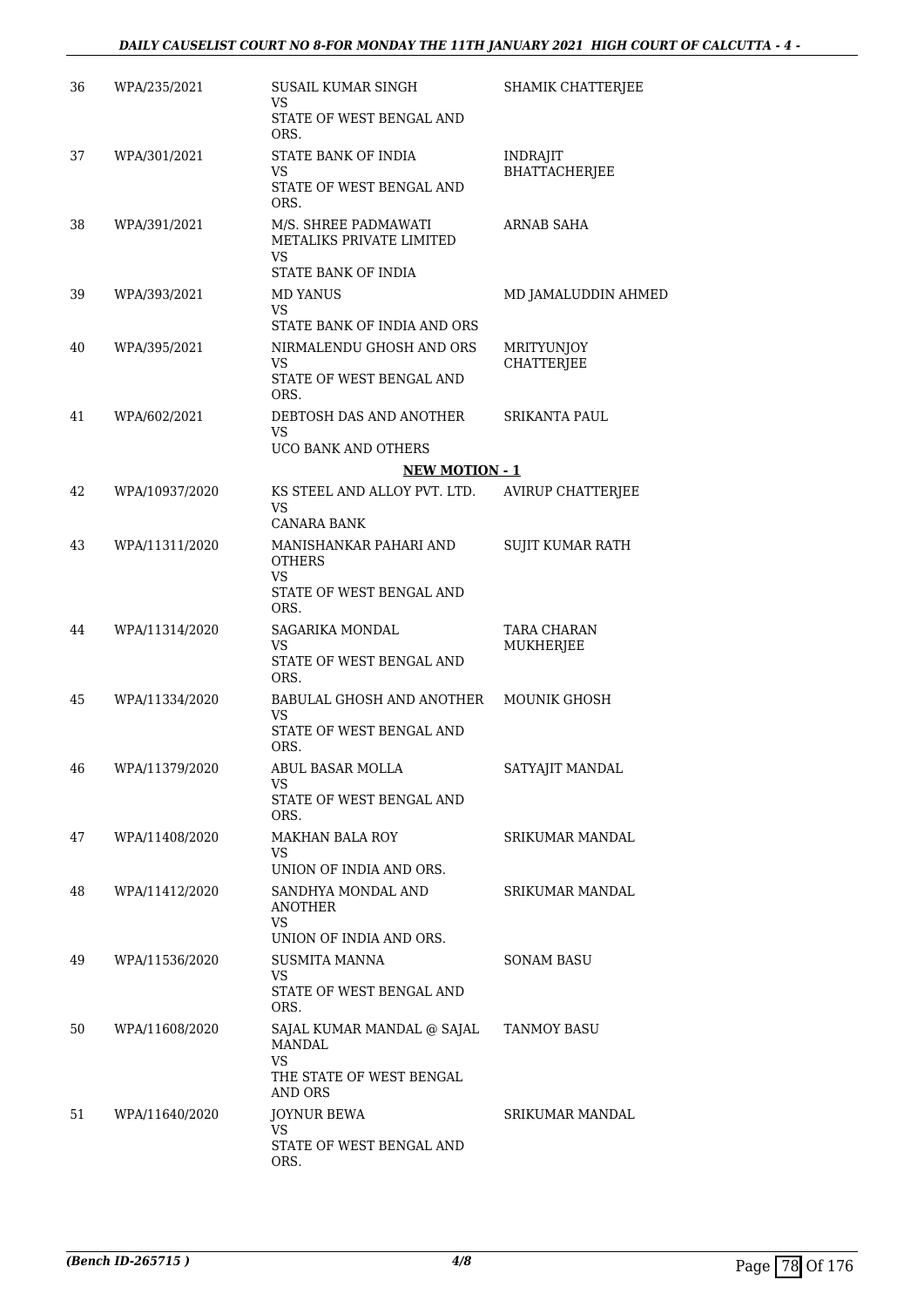#### *DAILY CAUSELIST COURT NO 8-FOR MONDAY THE 11TH JANUARY 2021 HIGH COURT OF CALCUTTA - 5 -*

| 52 | WPA/11641/2020 | <b>SUPRATIM ROY</b><br><b>VS</b><br>STATE OF WEST BENGAL AND | NILENDRA NARAYAN ROY                 |
|----|----------------|--------------------------------------------------------------|--------------------------------------|
|    |                | ORS.                                                         |                                      |
| 53 | WPA/11948/2020 | <b>MITHUN SARDAR</b><br>VS                                   | <b>AMRITA KUMAR</b>                  |
|    |                | STATE OF WEST BENGAL AND<br>ORS.                             |                                      |
| 54 | WPA/11959/2020 | DEBASISH MAITY                                               | KALLOL GUHA                          |
|    |                | VS<br>STATE OF WEST BENGAL AND<br>ORS.                       | THAKURATA                            |
| 55 | WPA/135/2021   | <b>ABDUL ODUD</b><br>VS                                      | LIPIKA CHATTERJEE                    |
|    |                | STATE OF WEST BENGAL AND<br>ORS.                             |                                      |
| 56 | WPA/200/2021   | PUSPA DUTTA<br>VS                                            | <b>BHASKAR CHATTERJEE</b>            |
|    |                | STATE OF WEST BENGAL AND<br>ORS.                             |                                      |
| 57 | WPA/304/2021   | <b>BHOLANATH CHAKRABORTY</b><br>AND ORS                      | <b>KARUNAMOYEE</b><br><b>SAMANTA</b> |
|    |                | VS<br>STATE OF WEST BENGAL AND<br>ORS.                       |                                      |
| 58 | WPA/342/2021   | BISHNUPUR HIMGHAR PRIVATE<br>LIMITED                         | DEBAPRIYA SAMANTA                    |
|    |                | VS.<br>UNION OF INDIA AND ORS.                               |                                      |
| 59 | WPA/390/2021   | SARADA CHOUDHURY(ACHARYA)<br><b>AND ANR</b><br>VS            | <b>SUJIT SAHA</b>                    |
|    |                | UNION OF INDIA AND ORS.                                      |                                      |
| 60 | WPA/398/2021   | VIKRAM SINGH SANDHU<br>VS                                    | DEVJANI SENGUPTA                     |
|    |                | UNION OF INDIA AND ORS.                                      |                                      |
| 61 | WPA/401/2021   | INDERPAL SINGH SANDHU<br>VS<br>UNION OF INDIA AND ORS.       | DENJANI SENGUPTA                     |
|    |                | <b>NEW MOTION - 2</b>                                        |                                      |
| 62 | WPA/11212/2020 | BIMAL KUMAR BERA                                             | RITA PATRA                           |
|    |                | VS<br>STATE OF WEST BENGAL AND<br>ORS.                       |                                      |
| 63 | WPA/11242/2020 | SADHAN KR SINGHA AND ORS                                     | PRAFULLA PAL                         |
|    |                | VS<br>STATE OF WEST BENGAL AND<br>ORS.                       |                                      |
| 64 | WPA/11302/2020 | ANJU ACHARYYA                                                | S. A. MOQUED                         |
|    |                | VS<br>THE STATE BANK OF INDIA AND<br><b>ORS</b>              |                                      |
| 65 | WPA/11452/2020 | AHMMAD HALDER<br>VS.                                         | <b>SANDIP DAS</b>                    |
|    |                | STATE BANK OF INDIA AND ANR                                  |                                      |
| 66 | WPA/11459/2020 | <b>SAMIR PRAMANIK</b><br>VS<br>STATE OF WEST BENGAL AND      | <b>SANDIP DAS</b>                    |
| 67 | WPA/11461/2020 | ORS.<br>SANKAR KANTI CHOWDHURY                               | <b>BHUSAN KUMAR JAIN</b>             |
|    |                | VS.<br>STATE OF WEST BENGAL AND                              |                                      |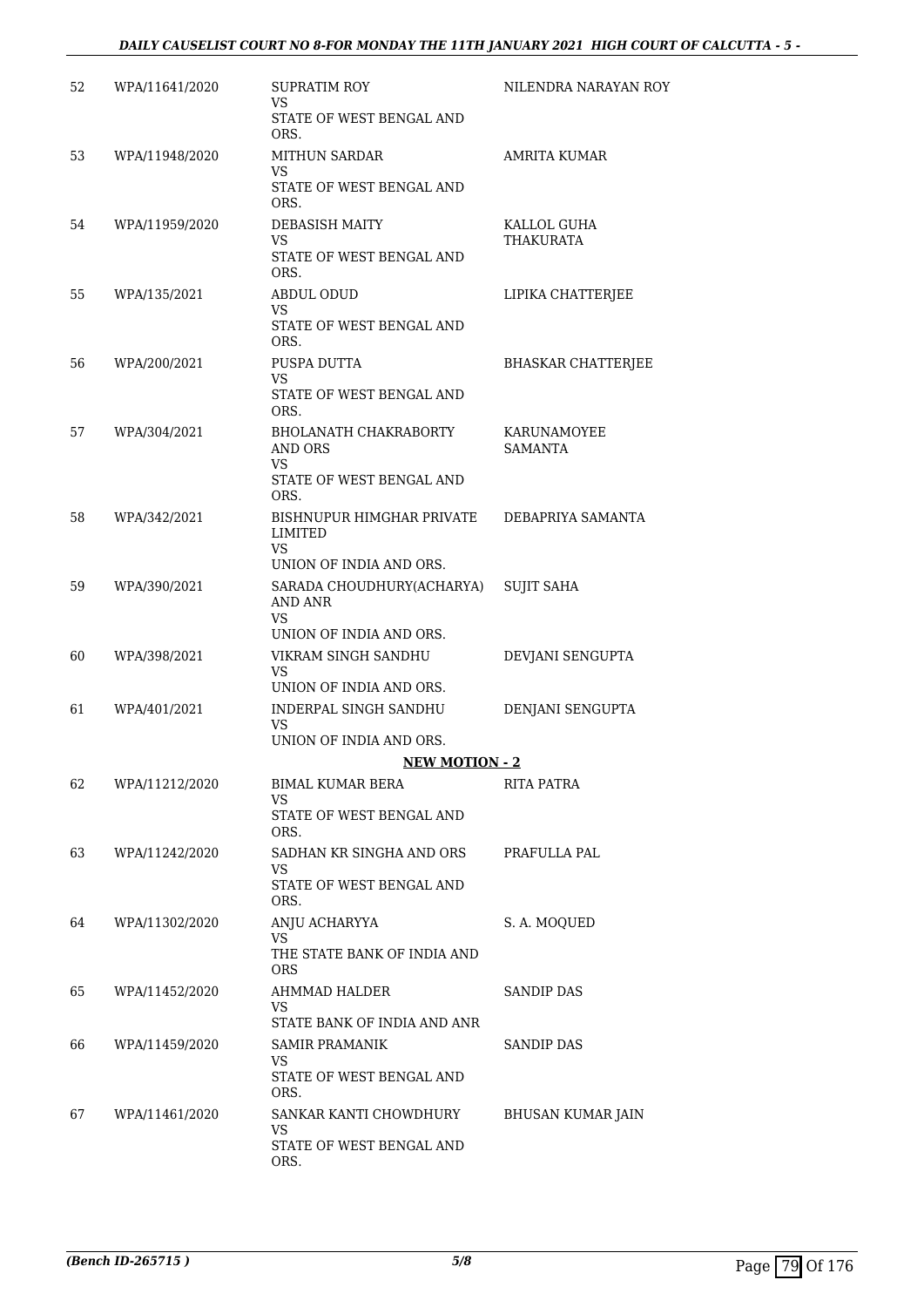### *DAILY CAUSELIST COURT NO 8-FOR MONDAY THE 11TH JANUARY 2021 HIGH COURT OF CALCUTTA - 6 -*

| 68 | WPA/11506/2020 | BINOY KUMAR GHOSH AND ORS<br><b>VS</b><br>VISYA BHARATI AND ANR                  | RAJARSHI CHATTERJEE                      |
|----|----------------|----------------------------------------------------------------------------------|------------------------------------------|
| 69 | WPA/11534/2020 | KANAI CHANDA<br>VS<br>UNION OF INDIA AND ORS.                                    | SARDA SHA                                |
| 70 | WPA/11543/2020 | UDAY SAHA<br>VS.<br>STATE OF WEST BENGAL AND<br>ORS.                             | Sourav Chatterjee                        |
| 71 | WPA/11553/2020 | TAPAS KAMILA<br>VS<br>STATE OF WEST BENGAL AND<br>ORS.                           | PRADIP PAUL                              |
| 72 | WPA/11558/2020 | AJAY KUMAR GHOSH<br>VS.<br>STATE OF WEST BENGAL AND<br>ORS.                      | <b>ANKITA DEY</b>                        |
| 73 | WPA/11649/2020 | <b>GOBARDHAN HALDER AND ORS</b><br><b>VS</b><br>STATE OF WEST BENGAL AND<br>ORS. | PANKAJ HALDER                            |
| 74 | WPA/11704/2020 | <b>SITA RANI MANDAL</b><br>VS<br>STATE OF WEST BENGAL AND<br>ORS.                | <b>GOPAL MONDAL</b>                      |
| 75 | WPA/11766/2020 | BALBIR KUMAR SETHI AND ORS<br>VS<br>THE REGISTRAR OF COMPANIES<br>WB AND ANR     | ARANI GUHA                               |
| 76 | WPA/11907/2020 | MAMOD ENTERPRISE<br>VS<br>STATE OF WEST BENGAL AND<br>ORS.                       | <b>ARUN SHAW</b>                         |
| 77 | WPA/11912/2020 | SAKINA AKHAN @ KHATUN<br>VS<br>STATE OF WEST BENGAL AND<br>ORS.                  | WASIM RAJ SARDAR                         |
| 78 | WPA/11920/2020 | NIRAJ KUMAR JAIN<br><b>VS</b><br>UNION OF INDIA AND ORS.                         | <b>AVIJIT GHOSHAL</b>                    |
| 79 | WPA/11926/2020 | PRATIK HALDER<br>VS<br>THE MD/CEO AXIS BANK LTD.<br><b>AND ORS</b>               | KAKALI DUTTA                             |
| 80 | WPA/11952/2020 | TARA SHAW AND ANR<br>VS<br>THE STATE OF WEST BENGAL<br>AND ORS                   | AKASHDEEP MUKHERJEE                      |
| 81 | WPA/11953/2020 | KOTLA CHANDRA SEKHARARAO<br>VS.<br>UNION OF INDIA AND ORS.                       | <b>AVHIJIT GHOSHAL</b>                   |
| 82 | WPA/62/2021    | KAMAKSHYA GHOSH<br>VS.<br>STATE OF WEST BENGAL AND<br>ORS.                       | <b>ANI KUMAR</b><br><b>CHATTOPADHYAY</b> |
| 83 | WPA/104/2021   | <b>BIKASH MONDAL</b><br>VS<br>STATE OF WEST BENGAL AND<br>ORS.                   | KAUSTAV CHANDRA DAS                      |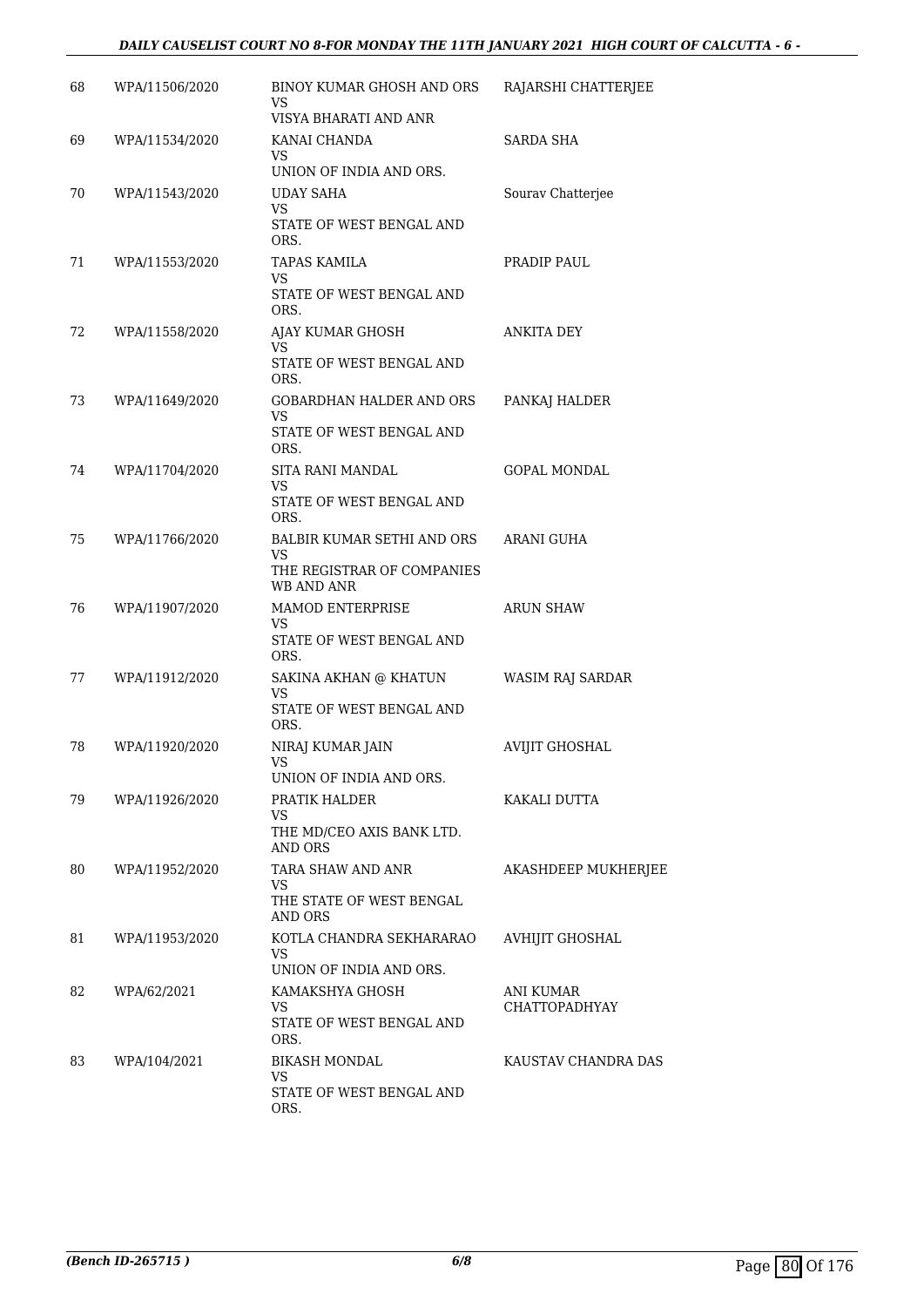| 84 | WPA/164/2021                                      | SK AMIR @ ARMAN BHOLA<br>VS<br>STATE OF WEST BENGAL AND                                                                       | MOYUKH MUKHERJEE                       |
|----|---------------------------------------------------|-------------------------------------------------------------------------------------------------------------------------------|----------------------------------------|
|    |                                                   | ORS.                                                                                                                          |                                        |
| 85 | WPA/176/2021                                      | WEST BENGAL RECOGNISED UN-<br>AIDED MADRASAH TEACHERS<br><b>ASSOCIATION AND ORS</b><br>VS<br>STATE OF WEST BENGAL AND<br>ORS. | SALONI BHATTACHARYA                    |
|    |                                                   |                                                                                                                               |                                        |
|    |                                                   | <b>LISTED MOTION</b>                                                                                                          |                                        |
| 86 | WPA/6810/2019                                     | BHARAT DHANDHANIA<br>VS<br>UNION OF INDIA & ANR                                                                               | ABHISHEK SIKDAR                        |
|    | IA NO: CAN/1/2019(Old No:CAN/11664/2019)          |                                                                                                                               |                                        |
| 87 | WPA/6811/2019                                     | VIJAY KUMAR DHANDHANIA<br>VS                                                                                                  | ABHISHEK SIKDAR                        |
|    |                                                   | UNION OF INDIA & ANR                                                                                                          |                                        |
|    | IA NO: CAN/1/2019(Old No:CAN/11665/2019)          |                                                                                                                               |                                        |
| 88 | WPA/18635/2019                                    | PRALAY MAJUMDER<br>VS<br>STATE OF WEST BENGAL & ORS                                                                           | <b>SUDIP GHOSH</b><br><b>CHOWDHURY</b> |
|    |                                                   | IA NO: CAN/1/2020(Old No:CAN/975/2020), CAN/2/2020                                                                            |                                        |
| 89 | WPA/865/2020                                      | <b>SUBIR CHATTERJEE</b>                                                                                                       | SOMNATH NAG                            |
|    |                                                   | VS<br>STATE OF WEST BENGAL & ORS                                                                                              |                                        |
|    | IA NO: CAN/1/2020                                 |                                                                                                                               |                                        |
| 90 | WPA/1447/2020                                     | CHAMPA NANDI REP. BY HER<br>CONS. ATTO. SHANKAR ROY<br>CHOWDHURY<br>VS                                                        | TAPAS DUTTA                            |
|    |                                                   | STATE OF WEST BENGAL & ORS                                                                                                    |                                        |
| 91 | WPA/4897/2020                                     | <b>NEWAZ SHARIF</b><br>VS<br>STATE OF WEST BENGAL & ORS                                                                       | <b>SOURAV DUTTA</b>                    |
|    | wt92 WPA/7467/2020                                | NEWEAZ SHARIF                                                                                                                 | <b>SOURAV DUTTA</b>                    |
|    |                                                   | VS<br>STATE OF WEST BENGAL                                                                                                    |                                        |
|    | IA NO: CAN/1/2020                                 |                                                                                                                               |                                        |
| 93 | WPA/7350/2020                                     | NEPAL DAS<br>VS                                                                                                               | JOY CHAKRABORTY                        |
|    |                                                   | Union of India                                                                                                                |                                        |
|    | IA NO: CAN/1/2020                                 |                                                                                                                               |                                        |
| 94 | WPA/7656/2020                                     | A.J. SARKAR AND CO AND ORS<br>VS<br>STATE OF WEST BENGAL AND<br>ORS.                                                          | PRATIP KUMAR<br>CHATTERJEE             |
|    | IA NO: CAN/1/2020                                 |                                                                                                                               |                                        |
| 95 | WPA/8220/2020                                     | LAKSHMI NASAKAR<br>VS<br>STATE OF WEST BENGAL AND                                                                             | MANOJ KUMAR MONDAL                     |
|    |                                                   | ORS.                                                                                                                          |                                        |
| 96 | WPA/9255/2020                                     | HIRE PURCHASE AND LEASE<br><b>ASSOCIATION</b><br>VS<br>RESERVE BANK OF INDIA                                                  | <b>SHOUNAK MITRA</b>                   |
| 97 | WPA/10081/2020<br>(2 P.M.) PERSONAL<br>APPEARANCE | M/S K. A. AND SONS(JEWELLERS)<br>VS<br>AXIS BANK LTD AND ORS                                                                  | SHAILA AFRIN                           |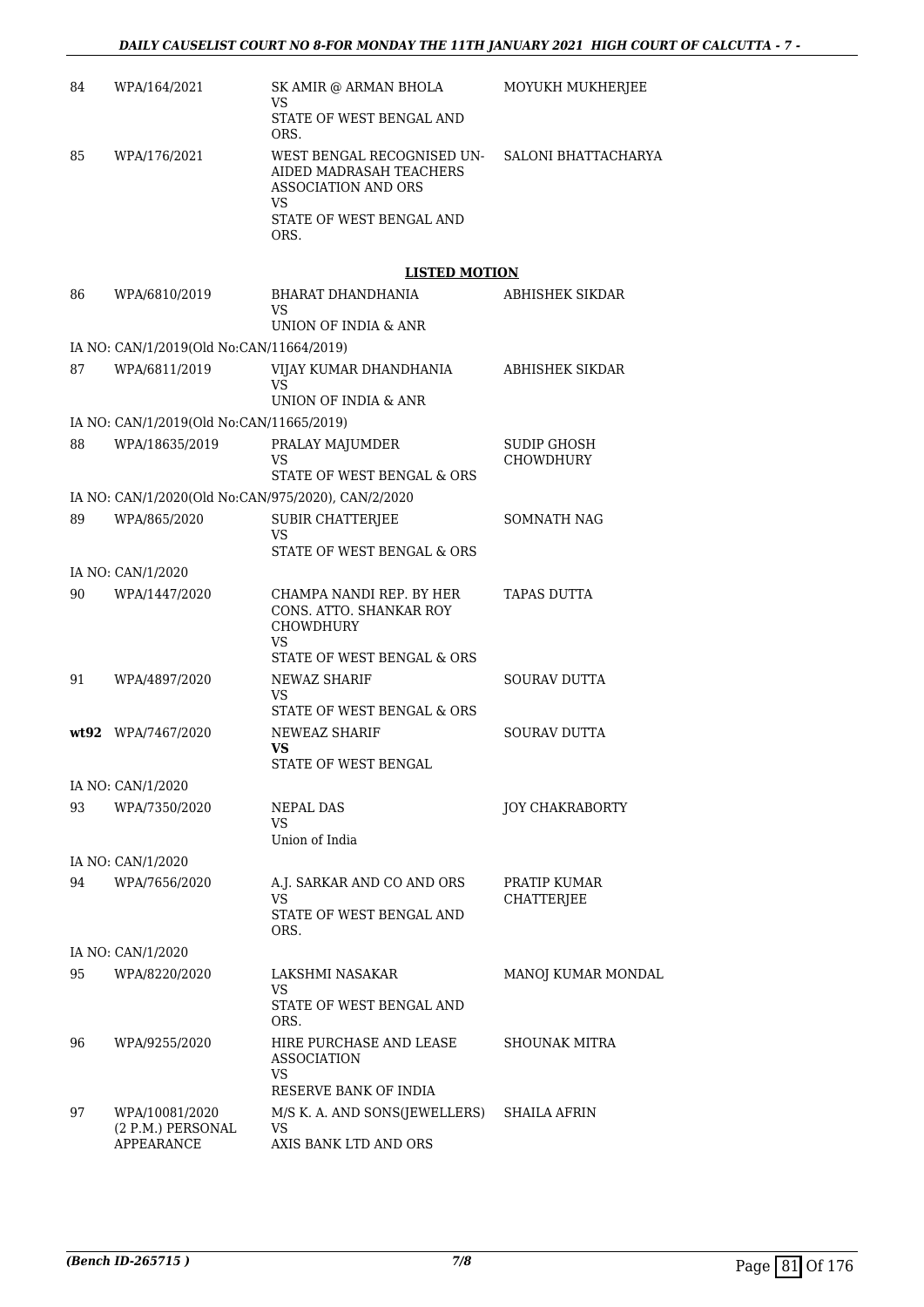### *DAILY CAUSELIST COURT NO 8-FOR MONDAY THE 11TH JANUARY 2021 HIGH COURT OF CALCUTTA - 8 -*

| 98  | WPA/11114/2020 | <b>BISWANATH PAL</b><br>VS<br>STATE OF WEST BENGAL AND<br>ORS. | RAFIKUL ISLAM SARDAR |
|-----|----------------|----------------------------------------------------------------|----------------------|
| 99  | WPA/11286/2020 | ASHOK GHORAI AND ANR<br>VS<br>STATE OF WEST BENGAL AND<br>ORS. | MAINAK SWARNOKAR     |
| 100 | WPA/11385/2020 | ASLAM ALI MOLLA<br>VS<br>STATE OF WEST BENGAL AND<br>ORS.      | ASIT KR BHATTACHARYA |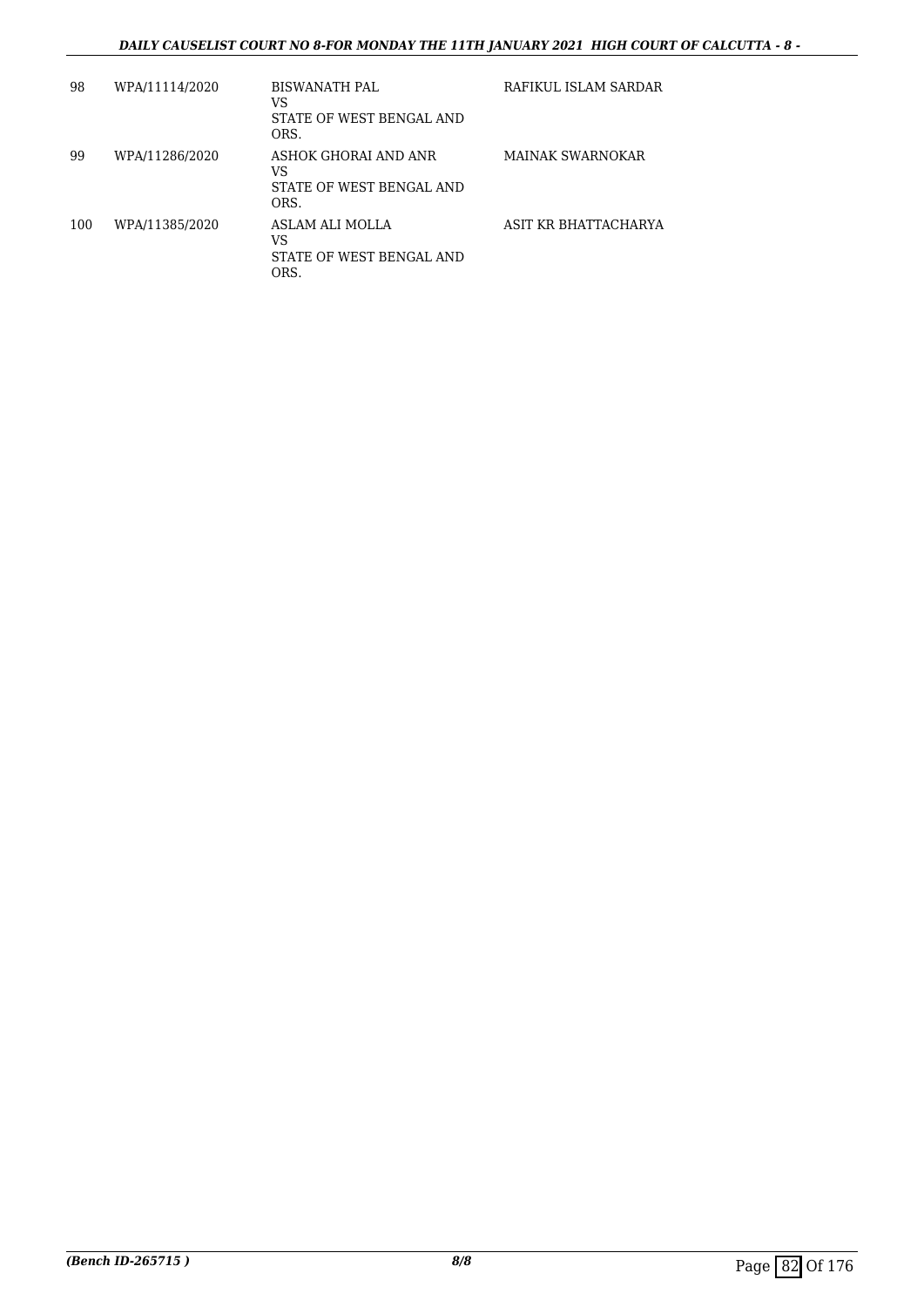

# In The High Court at Calcutta

## **Appellate Side**

**DAILY CAUSELIST For Monday The 11th January 2021**

**COURT NO. 26 SINGLE BENCH (SB - VII) AT 10:45 AM HON'BLE JUSTICE SHEKHAR B. SARAF (VIA VIDEO CONFERENCE)**

**ON AND FROM MONDAY, THE 11TH JANUARY, 2021 – MATTERS (MOTION & HEARING) UNDER ARTICLE 226 OF THE CONSTITUTION RELATING TO SECONDARY AND HIGHER SECONDARY EDUCATION UNDER GROUP II INCLUDING SERVICES AND APPLICATIONS CONNECTED THERETO AND EDUCATIONAL MATTERS NOT ASSIGNED TO ANY OTHER BENCH.**

**HEARING OF WRIT PETITIONS IRRESPECTIVE OF CLASSIFICATION AND APPLICATIONS CONNECTED THERETO.**

**NOTE : MATTERS WILL BE TAKEN UP THROUGH PHYSICAL HEARING WHEN BOTH THE PARTIES ARE AGREED.**

**SPL.NOTE : I) 'HEARING' AND 'ASSIGNED' MATTERS WILL BE TAKEN UP ON FRIDAY OF EACH WEAK AFTER RECESS.**

**II) CONTEMPT MATTERS WILL BE TAKEN UP ON THURSDAY AFTER RECESS.**

**III) ORIGINAL SIDE MATTERS WILL NORMALLY BE TAKEN UP AT 3.00 P.M.OR EXHAUSTION OF THE APPELLATE SIDE LIST WHICHEVER IS EARLIER.**

| <b>MOTION</b> |                   |                                                                                                        |                                            |
|---------------|-------------------|--------------------------------------------------------------------------------------------------------|--------------------------------------------|
| 1             | WPA/14468/2013    | ANIMESH CHOUDHURY<br><b>VS</b><br>STATE OFW B & ORS                                                    | MD JAMALUDDIN AHMED                        |
|               | IA NO: CAN/1/2020 |                                                                                                        |                                            |
| 2             | WPA/14568/2014    | SRABANI ROY CHANDRA<br><b>VS</b><br>STATE OF WEST BENGAL & ORS                                         | <b>UDAY SANKAR</b><br><b>CHATTOPADHYAY</b> |
| 3             | WPA/17718/2016    | PRABIR PROSAD ROY<br><b>VS</b><br>STATE OF WEST BENGAL & ORS                                           | ANIMESH BHATTACAHRYA                       |
| 4             | WPA/29935/2016    | <b>MANIK CHANDRA DAS</b><br><b>VS</b><br>STATE OF WEST BENGAL & ORS                                    | <b>TANUJA BASAK</b>                        |
| 5             | WPA/2322/2017     | SEKHAR CHANDRA NASKAR<br><b>VS</b><br>STATE OF WEST BENGAL & ORS                                       | S. KR. ROY                                 |
| 6             | WPA/23877/2017    | <b>ABDUR RASHID</b><br>VS.<br>STATE OF WEST BENGAL & ORS                                               | <b>S S MONDAL</b>                          |
| 7             | WPA/27646/2017    | PRITAM SAMANTA(MINOR)<br>REPRESENTED BY FATHER<br>PARIMAL SAMANTA<br>VS.<br>STATE OF WEST BENGAL & ORS | <b>SUBIR SABUD</b>                         |
| 8             | WPA/19642/2018    | SEMANTI SENGUPTA<br><b>VS</b><br>STATE OF WEST BENGAL & ORS                                            | <b>MADHUSUDAN MANDAL</b>                   |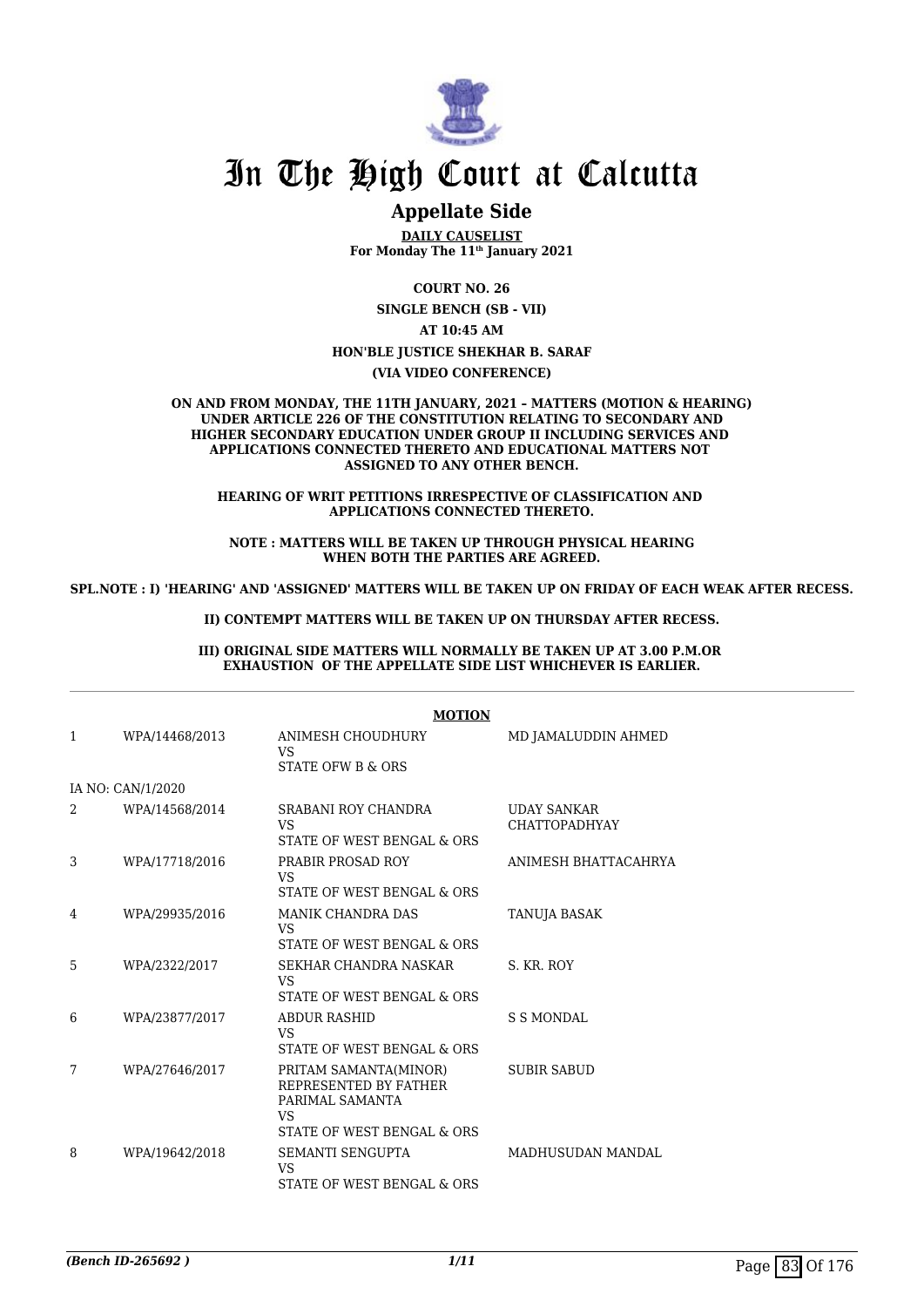#### *DAILY CAUSELIST COURT NO 26-FOR MONDAY THE 11TH JANUARY 2021 HIGH COURT OF CALCUTTA - 2 -*

| 9  | WPA/24323/2018                          | ANANDA MARJIT<br>VS                                       | SUBIR HAZRA           |
|----|-----------------------------------------|-----------------------------------------------------------|-----------------------|
| 10 | WPA/2862/2019                           | STATE OF WEST BENGAL & ORS<br>GOURIS PANDA                | ABHISHEK BISWAS       |
|    |                                         | VS.<br>STATE OF WEST BENGAL & ORS                         |                       |
| 11 | WPA/3086/2019                           | SUDIPTA GHOSH                                             | SAKTI PADA JANA       |
|    |                                         | VS<br>STATE OF WEST BENGAL & ORS                          |                       |
| 12 | WPA/3312/2019                           | <b>JAYASREE SHAW</b>                                      | ARNAB SAHA            |
|    |                                         | VS                                                        |                       |
| 13 | WPA/7951/2019                           | STATE OF WEST BENGAL & ORS<br>AMIYA KR MAHATO & ORS       | SAMIR KR ADHIKARI     |
|    |                                         | VS.                                                       |                       |
|    |                                         | STATE OF WEST BENGAL & ORS                                |                       |
| 14 | WPA/9347/2019                           | REHENA BEGUM<br>VS.                                       | M.A. SAMAD            |
|    |                                         | STATE OF WEST BENGAL & ORS                                |                       |
| 15 | WPA/10767/2019                          | MD. KAMRUZZAMAN<br>VS                                     | AMITROY               |
|    |                                         | STATE OF WEST BENGAL & ORS                                |                       |
| 16 | WPA/14506/2019                          | ANINDITA MARIK<br>VS                                      | SAKTIPADA JANA        |
|    |                                         | STATE OF WEST BENGAL & ORS                                |                       |
| 17 | WPA/16192/2019                          | RAJLAKSHMI RAY PRATIHAR                                   | <b>SHAMIM UL BARI</b> |
|    |                                         | VS.<br>STATE OF WEST BENGAL & ORS                         |                       |
|    | IA NO: CAN/1/2020(Old No:CAN/5559/2020) |                                                           |                       |
| 18 | WPA/17033/2019                          | RITA SAMANTA                                              | SAURABH MAITRA        |
|    |                                         | VS<br>STATE OF WEST BENGAL &ORS                           |                       |
| 19 | WPA/17160/2019                          | RITA BISWAS (BAIDYA) & ORS<br>VS                          | TAPASH KUMAR MONDAL   |
|    |                                         | STATE OF WEST BENGAL & ORS                                |                       |
| 20 | WPA/17203/2019                          | SHARMILA GUHA NEOGI (DAS)<br>VS                           | DILIP KR SADHU        |
|    |                                         | STATE OF WEST BENGAL & ORS                                |                       |
| 21 | WPA/17210/2019                          | SHASHI SINHA @ SHASHI KIRAN<br>VS                         | CHANDAN DUTTA         |
|    |                                         | STATE OF WEST BENGAL & ORS                                |                       |
| 22 | WPA/17235/2019                          | SWAPAN KR DAS                                             | DEBASISH              |
|    |                                         | VS.<br>STATE OF WEST BENGAL & ORS                         | <b>CHATTOPADHYAY</b>  |
| 23 | WPA/17330/2019                          | GITA BASAK                                                | SUDIP GUHA            |
|    |                                         | VS.<br>STATE OF WEST BENGAL & ORS.                        |                       |
| 24 | WPA/17372/2019                          | JAHANARA BIBI                                             | ASIM KUMAR DAS        |
|    |                                         | VS.<br>STATE OF WEST BENGAL & ORS                         |                       |
| 25 | WPA/17423/2019                          | <b>DEBASIS GORAI</b>                                      | ASISH DUTTA           |
|    |                                         | VS                                                        |                       |
|    |                                         | W B CENTRAL SCHOOL SERVICE<br><b>COMMISSION &amp; ORS</b> |                       |
| 26 | WPA/17567/2019                          | BISWANATH BASAK                                           | RAJA BISWAS           |
|    |                                         | VS.<br>STATE OF WEST BENGAL & ORS                         |                       |
| 27 | WPA/17580/2019                          | <b>GOUTAM BERA</b>                                        | SAKTIPADA JANA        |
|    |                                         | VS                                                        |                       |
|    |                                         | STATE OF WEST BENGAL & ORS                                |                       |
| 28 | WPA/17652/2019                          | <b>HUJIADUR BISWAS</b><br><b>VS</b>                       | ATIS KR. BISWAS       |
|    |                                         | STATE OF WEST BENGAL & ORS.                               |                       |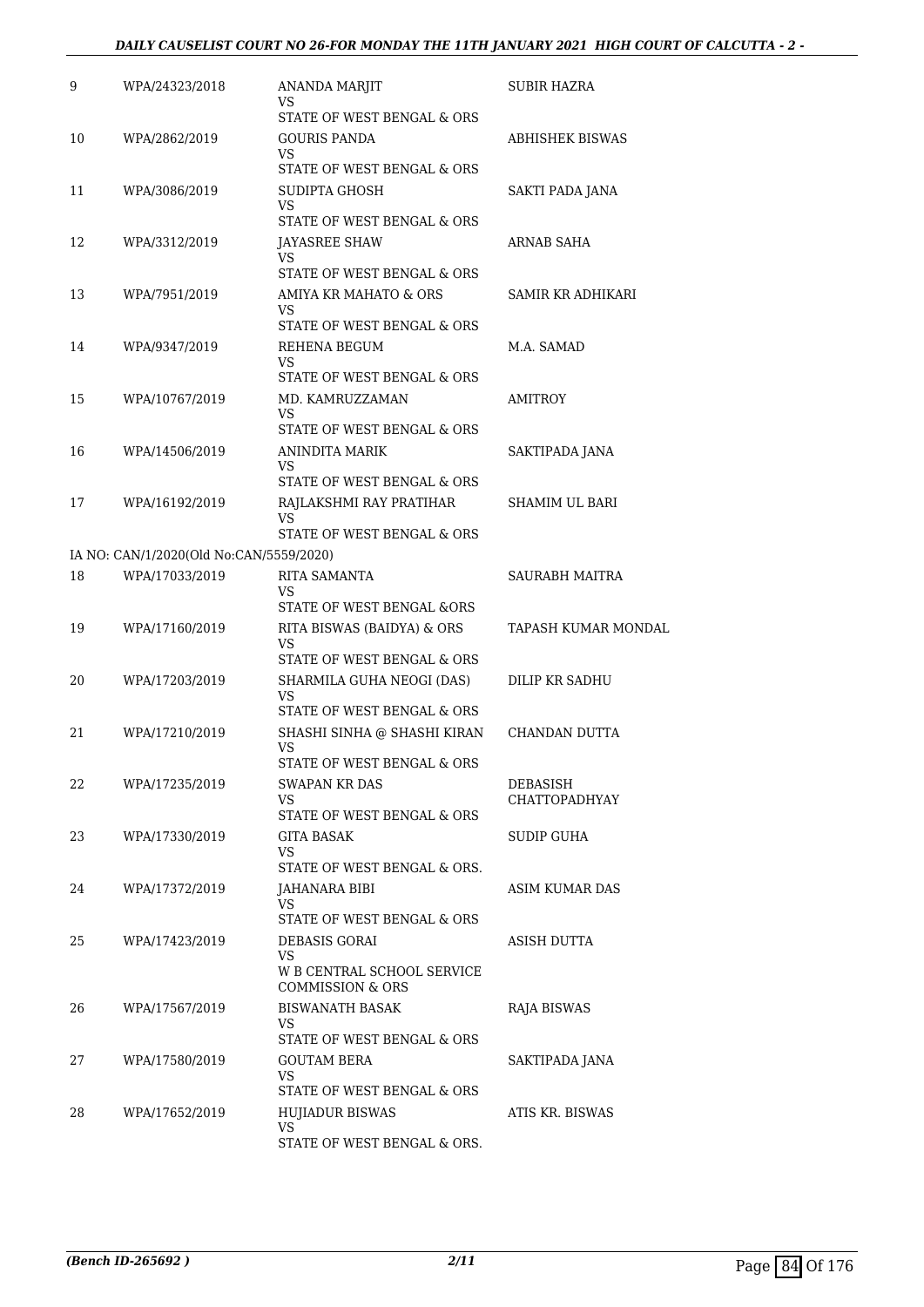#### *DAILY CAUSELIST COURT NO 26-FOR MONDAY THE 11TH JANUARY 2021 HIGH COURT OF CALCUTTA - 3 -*

| 29 | WPA/17910/2019 | DEB KR SINGHAMANKI<br>VS                                     | AMIT PROKASH LAHIRI              |
|----|----------------|--------------------------------------------------------------|----------------------------------|
| 30 | WPA/17952/2019 | STATE OF WEST BENGAL & ORS<br>SABINA KHATUN                  | ATIS KUMAR BISWAS                |
|    |                | VS<br>STATE OF WB & ORS                                      |                                  |
| 31 | WPA/17960/2019 | ASHIS KUMAR SARKAR & ORS<br>VS<br>STATE OF WEST BENGAL & ORS | TANUJA BASAK                     |
| 32 | WPA/18642/2019 | BISWARANJAN BERA<br>VS<br>STATE OF WEST BENGAL & ORS         | SOMNATH KHANRA                   |
| 33 | WPA/21468/2019 | SUNITI KUNDU<br>VS                                           | SUBIR SABUD                      |
|    |                | STATE OF WEST BENGAL & ORS                                   |                                  |
| 34 | WPA/21629/2019 | NAMITA CHAKRABORTY @<br><b>ACHARYYA</b><br>VS.               | MRINMOYEE<br><b>ROYCHOWDHURY</b> |
|    |                | STATE OF WEST BENGAL & ORS                                   |                                  |
| 35 | WPA/21665/2019 | BISWAJIT DEBNATH & ORS<br>VS                                 | SABNAM SULTANA                   |
|    |                | STATE OF WEST BENGAL & ORS                                   |                                  |
| 36 | WPA/21726/2019 | ANJANA SANKAR NEE PAL<br>VS.<br>STATE OF WEST BENGAL & ORS.  | PRABHAT TAPAN<br><b>BANERJEE</b> |
| 37 | WPA/22186/2019 | <b>SOMAK GHOSH</b><br>VS                                     | SHAMEEK CHAKRABORTY              |
|    |                | UNION OF INDIA & ORS                                         |                                  |
| 38 | WPA/22710/2019 | ASIF IKBAL MONDAL<br>VS<br>STATE OF WEST BENGAL & ORS        | DILIP KUMAR MAITI                |
| 39 | WPA/22723/2019 | LIPIKA KARMAKAR<br><b>VS</b>                                 | UJJAL RAY                        |
| 40 | WPA/22773/2019 | STATE OF WEST BENGAL & ORS<br>TUSHAR KANTI HALDER            | <b>BAPIN BAIDYA</b>              |
|    |                | VS<br>STATE OF WEST BENGAL & ORS                             |                                  |
| 41 | WPA/22808/2019 | KARUNAMOYEE BERA<br>VS<br>STATE OF WEST BENGAL & ORS         | PRIYABRATA GHOSH                 |
| 42 | WPA/22838/2019 | MD. ANARUL SK.<br>VS.                                        | MOUMITA MONDAL                   |
|    |                | STATE OF WEST BENGAL & ORS                                   |                                  |
| 43 | WPA/22907/2019 | NIAMAT SHAIKH<br>VS<br>STATE OF WEST BENGAL & ORS            | SANKAR HALDER                    |
| 44 | WPA/22929/2019 | ANULA MANDAL<br>VS.                                          | <b>SANDIP GHOSH</b>              |
|    |                | STATE OF WEST BENGAL & ORS                                   |                                  |
| 45 | WPA/23048/2019 | SUMANA LAYEK<br>VS<br>STATE OF WEST BENGAL & ORS             | ARUNAVA PATI                     |
| 46 | WPA/23052/2019 | <b>SUJATA JANA</b><br>VS                                     | GOUTAM ACHARYA                   |
|    |                | STATE OF WEST BENGAL & ORS                                   |                                  |
| 47 | WPA/23260/2019 | KALYANI ROYCHOWDHURY<br>VS.<br>STATE OF WEST BENGAL & ORS    | PANKAJ HALDER                    |
| 48 | WPA/23278/2019 | DIPTI RANJAN UPADHYAY                                        | PANKAJ HALDER                    |
|    |                | VS<br>STATE OF WEST BENGAL & ORS                             |                                  |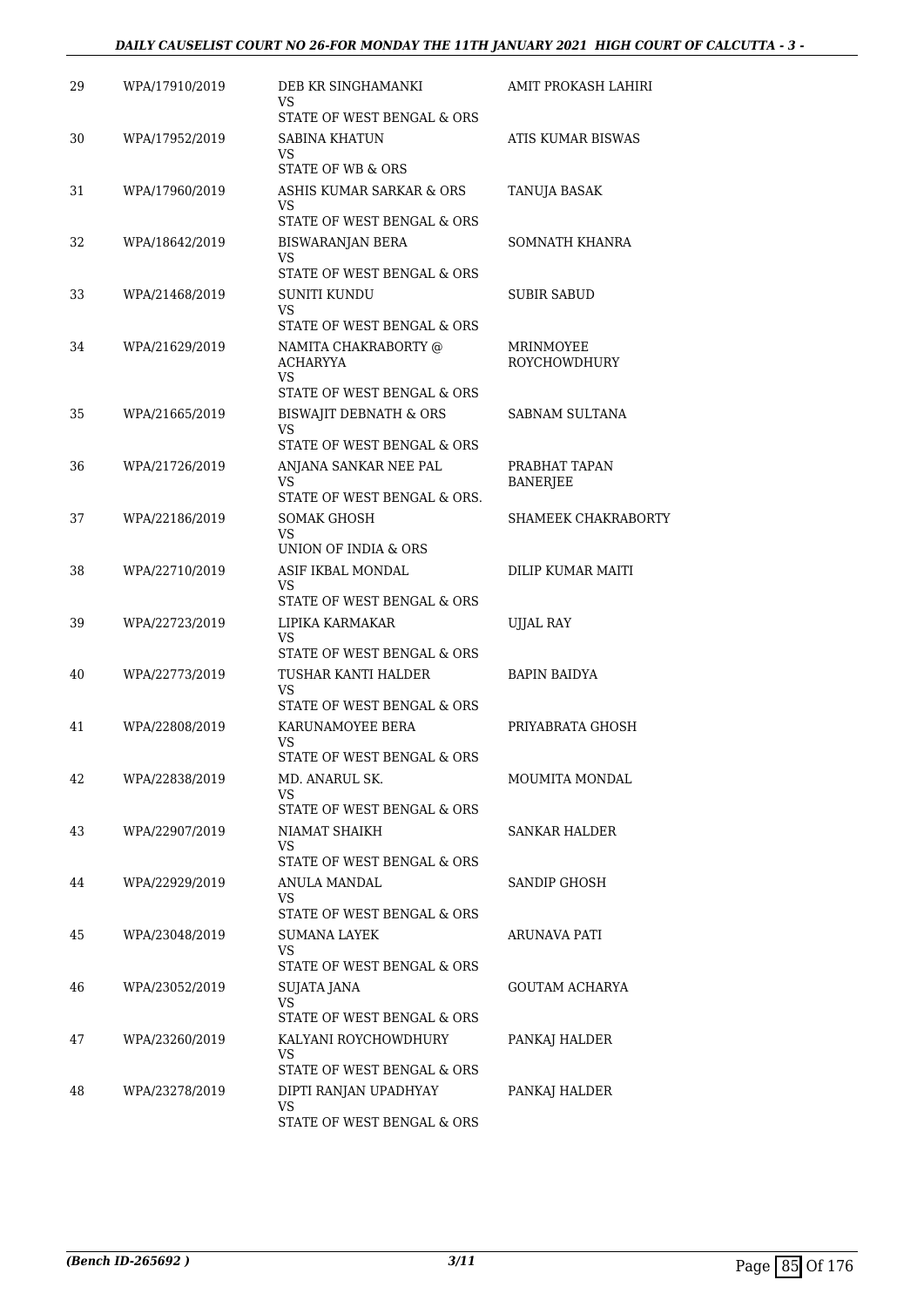#### *DAILY CAUSELIST COURT NO 26-FOR MONDAY THE 11TH JANUARY 2021 HIGH COURT OF CALCUTTA - 4 -*

| 49 | WPA/23399/2019    | RANJIT KUMAR SASMAL & ORS<br>VS                                  | BIBEKANANDA TRIPATHY   |
|----|-------------------|------------------------------------------------------------------|------------------------|
| 50 | WPA/23454/2019    | STATE OF WEST BENGAL & ORS<br>MAHASIN KAMAL & ORS                | DONA GHOSH             |
|    |                   | VS<br>STATE OF WEST BENGAL &ORS                                  |                        |
| 51 | WPA/23485/2019    | RAKIB HOSSAIN<br>VS                                              | SUBIR HARA             |
| 52 | WPA/23986/2019    | STATE OF WEST BENGAL & ORS<br>NANDITA MUKHERJEE & ORS<br>VS      | RAJIB MULLICK          |
|    | IA NO: CAN/1/2020 | STATE OF WEST BENGAL & ORS                                       |                        |
| 53 | WPA/24359/2019    | SMT JHUMA SEN                                                    | DWIJADAS CHAKRABORTY   |
|    |                   | VS<br>STATE OF WEST BENGAL & ORS                                 |                        |
| 54 | WPA/66/2020       | ALOK GIRI<br>VS                                                  | RANAJAY CHATTERJEE     |
|    |                   | STATE OF WEST BENGAL & ORS                                       |                        |
| 55 | WPA/170/2020      | KRISHANAPRASAD MAITY & ORS<br>VS                                 | SATYAM MUKHERJEE       |
|    |                   | STATE OF WEST BENGAL & ORS                                       |                        |
| 56 | WPA/233/2020      | ACHIYA BIBI @ ACHIYA SARDAR<br>VS.<br>STATE OF WEST BENGAL & ORS | DEBAYAN SEN            |
| 57 | WPA/579/2020      | RAJU KHAN & ORS                                                  | <b>SALMAN SULTANA</b>  |
|    |                   | VS<br>STATE OF WEST BENGAL & ORS                                 |                        |
| 58 | WPA/733/2020      | SUVENDU CHAKRAVARTY<br>VS                                        | RAJU BHATTACHARYYA     |
|    |                   | STATE OF WEST BENGAL & ORS                                       |                        |
| 59 | WPA/1782/2020     | MRS. MAHUWA MONDAL (DAS)<br>VS                                   | SOURAV DUTTA           |
|    |                   | STATE OF WEST BENGAL & ORS                                       |                        |
| 60 | WPA/2073/2020     | PROMIT KUMAR CHOUDHURY<br>VS<br>STATE OF WEST BENGAL & ORS       | <b>JULEKHA KHATUN</b>  |
| 61 | WPA/2077/2020     | MANDIRA BANERJEE<br><b>CHATTERJEE</b>                            | <b>JULEKHA KHATUN</b>  |
|    |                   | VS.<br>STATE OF WEST BENGAL & ORS                                |                        |
| 62 | WPA/2078/2020     | SUVRO SAHA                                                       | <b>JULEKHA KHATUN</b>  |
|    |                   | VS                                                               |                        |
|    |                   | STATE OF WEST BENGAL & ORS                                       |                        |
| 63 | WPA/2407/2020     | GOURHARI BERA<br>VS                                              | SOURAV DUTTA           |
|    |                   | STATE OF WEST BENGAL & ORS                                       |                        |
| 64 | WPA/3178/2020     | MOUMITA GHOSH<br>VS.                                             | MIR ANOWAR             |
|    |                   | STATE OF WEST BENGAL & ORS                                       |                        |
| 65 | WPA/3542/2020     | TARIT CHANDRA MANDAL<br>VS.<br>STATE OF WEST BENGAL & ORS        | SANDIP DINDA           |
|    | IA NO: CAN/1/2020 |                                                                  |                        |
| 66 | WPA/3903/2020     | PARAMITA BHATTACHARYA<br>VS.                                     | <b>BISWARUP BISWAS</b> |
|    |                   | STATE OF WEST BENGAL & ORS                                       |                        |
| 67 | WPA/5018/2020     | AKBAR ALI SHIAKH<br>VS                                           | BALARAM DATTA          |
|    |                   | STATE OF WEST BENGAL & ORS                                       |                        |
| 68 | WPA/5071/2020     | APARNA CHATTERJEE<br>VS.                                         | UTTAM KUMAR ROY        |
|    |                   | STATE OF WEST BENGAL & ORS                                       |                        |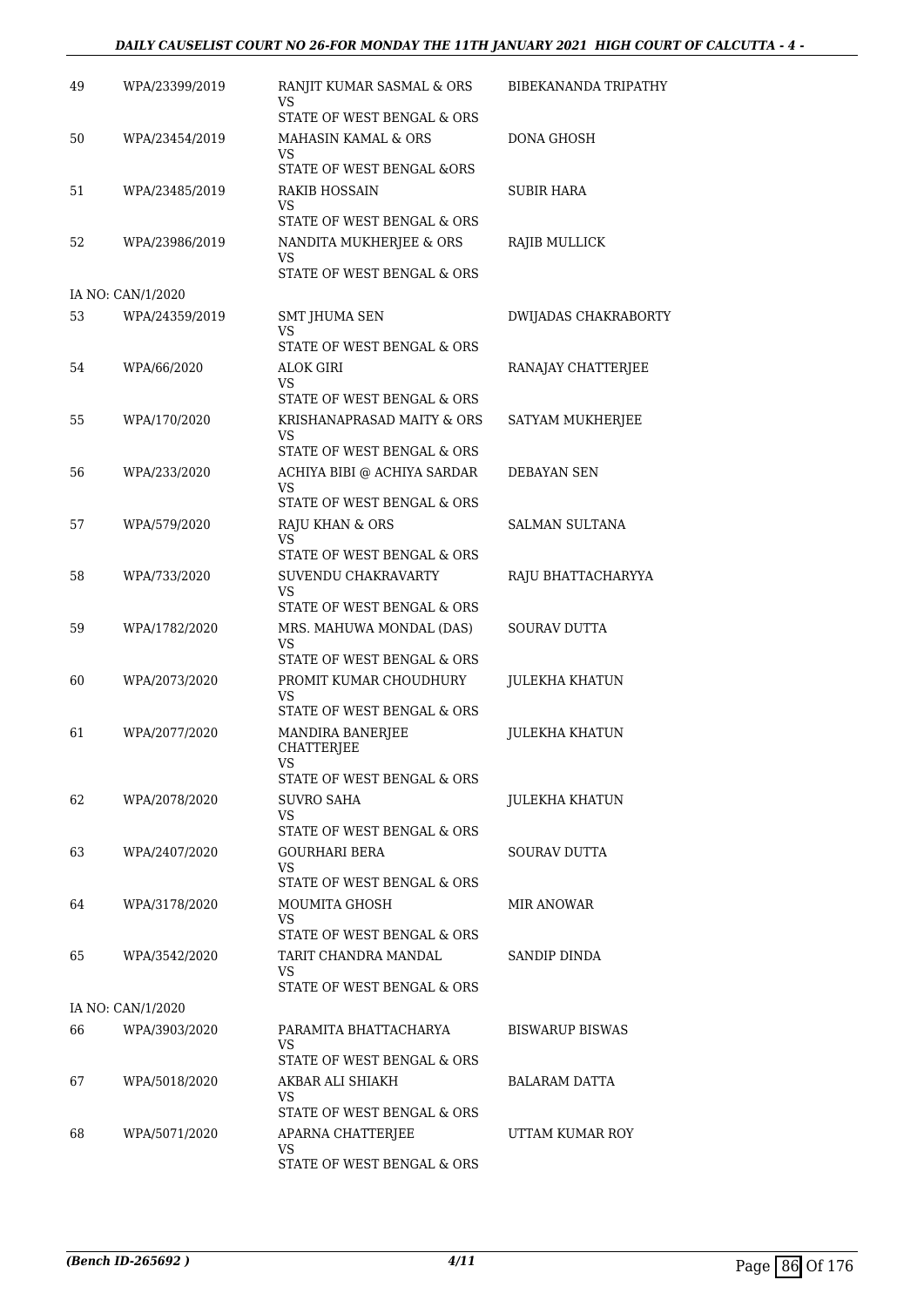#### *DAILY CAUSELIST COURT NO 26-FOR MONDAY THE 11TH JANUARY 2021 HIGH COURT OF CALCUTTA - 5 -*

| 69 | WPA/5072/2020                           | APARNA CHATTERJEE<br>VS                                       | UTTAM KUMAR ROY                  |
|----|-----------------------------------------|---------------------------------------------------------------|----------------------------------|
|    |                                         | STATE OF WEST BENGAL & ORS                                    |                                  |
| 70 | WPA/5073/2020                           | SUPATI CHARAN PAL<br>VS                                       | UTTAM KUMAR ROY                  |
|    |                                         | STATE OF WEST BENGAL & ORS                                    |                                  |
| 71 | WPA/5074/2020                           | <b>SUBHA BANERJEE</b><br>VS<br>STATE OF WEST BENGAL & ORS     | UTTAM KUMAR ROY                  |
| 72 | WPA/5120/2020                           | <b>ITI KABIRAJ</b>                                            | SUBHARANSU PANDA                 |
|    |                                         | <b>VS</b>                                                     |                                  |
|    |                                         | STATE OF WEST BENGAL & ORS                                    |                                  |
| 73 | WPA/5126/2020                           | <b>LAZMI GHOSH &amp; ANR</b><br>VS.                           | <b>BIDHU BHUSHAN DATTA</b>       |
|    |                                         | STATE OF WEST BENGAL & ORS                                    |                                  |
| 74 | WPA/5169/2020                           | NIRMALENDU MANDAL<br>VS<br>STATE OF WEST BENGAL & ORS.        | PRADIP KR. PATRA                 |
| 75 | WPA/5197/2020                           | TIYASA HALDER                                                 | MISTHI SAHA                      |
|    |                                         | VS                                                            |                                  |
|    |                                         | STATE OF WEST BENGAL & ORS                                    |                                  |
| 76 | WPA/5220/2020                           | UTPAL SARDAR                                                  | ARITRA GHOSH                     |
|    |                                         | VS.<br>STATE OF WEST BENGAL & ORS                             |                                  |
| 77 | WPA/5240/2020                           | BIPLOB CHAMPRAMARY                                            | MADHUSHRI DUTTA                  |
|    |                                         | VS                                                            | MAJUMDAR                         |
|    |                                         | STATE OF WEST BENGAL & ORS                                    |                                  |
| 78 | WPA/5989/2020                           | AMALENDU HALDER & ORS<br>VS                                   | <b>GOURANGA KUMAR DAS</b>        |
|    |                                         | STATE OF WEST BENGAL & ORS                                    |                                  |
|    | IA NO: CAN/1/2020(Old No:CAN/4157/2020) |                                                               |                                  |
| 79 | WPA/6146/2020                           | RUDRA NARAYAN MISRA<br>VS                                     | NIBEDITA PAL                     |
|    |                                         | WBBSE&ORS                                                     |                                  |
|    | IA NO: CAN/1/2020(Old No:CAN/4429/2020) |                                                               |                                  |
| 80 | WPA/6699/2020                           | SAIKATA ATHA<br>VS                                            | CHANDRACHUR<br><b>CHATTERJEE</b> |
|    |                                         | STATE OF WEST BENGAL & ORS.                                   |                                  |
|    | IA NO: CAN/1/2020(Old No:CAN/5593/2020) |                                                               |                                  |
| 81 | WPA/6700/2020                           | SUMONA GHOSH & ANR.<br>VS<br>STATE OF WEST BENGAL & ORS.      | CHANDRACHUR<br>CHATTERJEE        |
|    | IA NO: CAN/1/2020(Old No:CAN/5595/2020) |                                                               |                                  |
| 82 | WPA/6701/2020                           | ARKAPRIYA GANGOPADHYAY                                        | <b>CHANDRACHUR</b>               |
|    |                                         | VS                                                            | CHATTERJEE                       |
|    |                                         | STATE OF WEST BENGAL & ORS.                                   |                                  |
|    | IA NO: CAN/1/2020(Old No:CAN/5598/2020) |                                                               |                                  |
| 83 | WPA/7437/2020                           | MUNSHI ASRAF HOSSAIN<br><b>VS</b><br>THE STATE OF WEST BENGAL | <b>ABHIJIT SARKAR</b>            |
|    | IA NO: CAN/1/2020                       |                                                               |                                  |
| 84 | WPA/7442/2020                           | DIPAK KUMAR JANA                                              | ANIL KUMAR                       |
|    |                                         | VS                                                            | CHATTOPADHYAYA                   |
|    |                                         | THE STATE OF WEST BENGAL                                      |                                  |
|    | IA NO: CAN/1/2020                       |                                                               |                                  |
| 85 | WPA/7453/2020                           | DIPAK KUMAR JANA<br>VS                                        | ANIL KUMAR<br>CHATTOPAQDHYAYA    |
|    |                                         | THE STATE OF WEST BENGAL                                      |                                  |
|    |                                         |                                                               |                                  |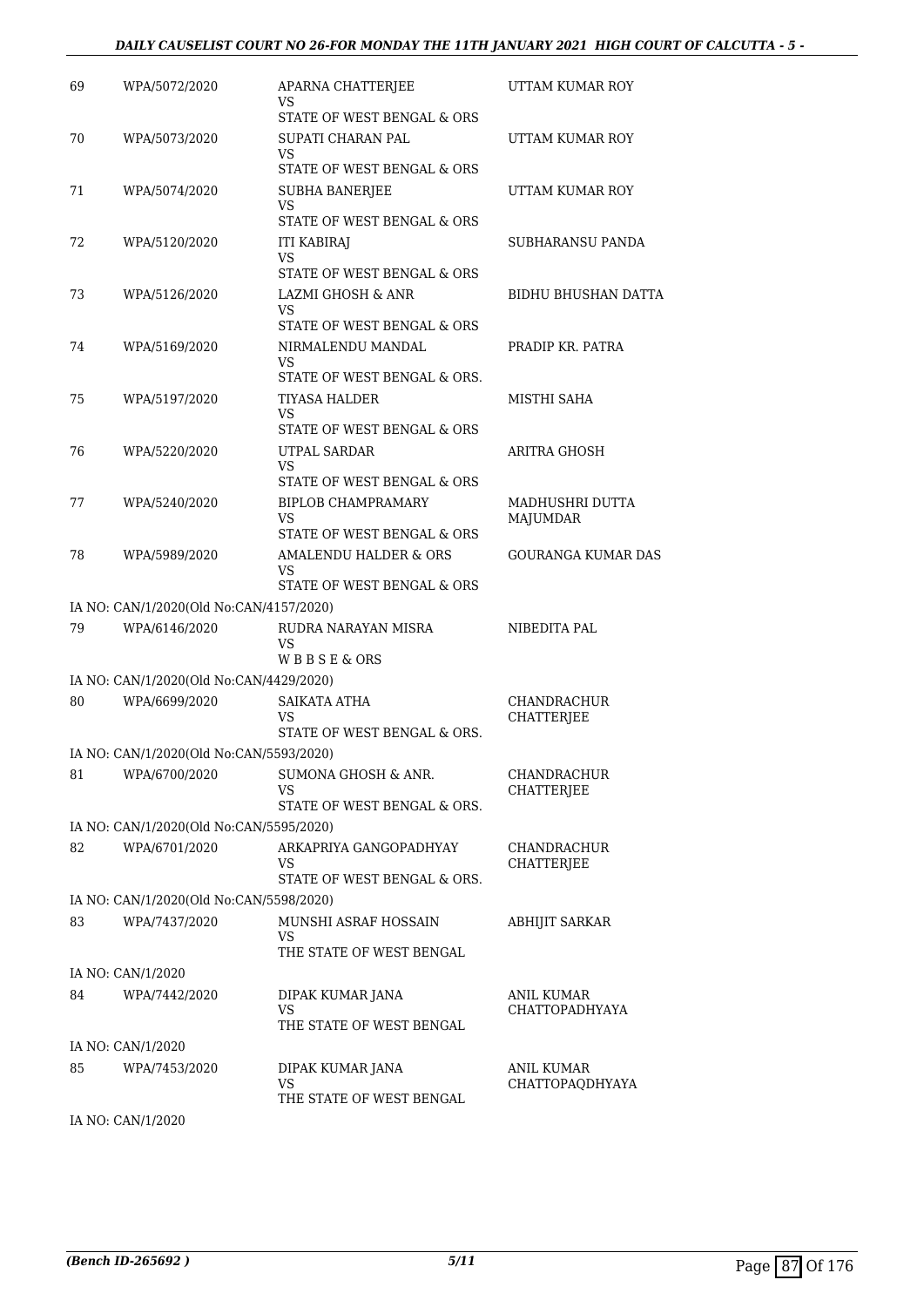#### *DAILY CAUSELIST COURT NO 26-FOR MONDAY THE 11TH JANUARY 2021 HIGH COURT OF CALCUTTA - 6 -*

| 86  | WPA/7637/2020                      | SHARMISTHA MONDAL<br>VS.                                                                     | <b>GOPA BISWAS</b>                 |
|-----|------------------------------------|----------------------------------------------------------------------------------------------|------------------------------------|
|     |                                    | THE STATE OF WEST BENGAL                                                                     |                                    |
| 87  | IA NO: CAN/1/2020<br>WPA/7645/2020 | ATANU ROY<br>VS                                                                              | <b>GOPA BISWAS</b>                 |
|     |                                    | THE STATE OF WEST BENGAL                                                                     |                                    |
|     | IA NO: CAN/1/2020                  |                                                                                              |                                    |
| 88  | WPA/7673/2020                      | SOMA JANA<br><b>VS</b><br>State of West Bengal                                               | SOMESH KUMAR JANA                  |
|     | IA NO: CAN/1/2020                  |                                                                                              |                                    |
| 89  | WPA/7687/2020                      | SNEHALATA JANA                                                                               | <b>ASISH DUTTA</b>                 |
|     |                                    | <b>VS</b><br>WEST BENGAL CENTRAL                                                             |                                    |
|     |                                    | SCHOOL SERVICE COMM.                                                                         |                                    |
|     | IA NO: CAN/1/2020                  |                                                                                              |                                    |
| 90  | WPA/7689/2020                      | RAIKAMAL GUIN<br>VS.<br>WEST BENGAL SCHOOL SERVICE                                           | ASISH DUTTA                        |
|     |                                    | COMMISSION                                                                                   |                                    |
|     | IA NO: CAN/1/2020                  |                                                                                              |                                    |
| 91  | WPA/7800/2020                      | ARUN MANDAL<br>VS.                                                                           | <b>GOPAL DAS</b>                   |
|     |                                    | STATE OF WEST BENGAL AND<br>ORS.                                                             |                                    |
| 92  | WPA/7806/2020                      | DEBASRI MAJI<br>VS                                                                           | MADHUSUDAN MANDAL                  |
|     |                                    | STATE OF WEST BENGAL AND<br>ORS.                                                             |                                    |
| 93  | WPA/7873/2020                      | MANJU DAS<br><b>VS</b><br>State of West Bengal                                               | SABITA KHUTIA                      |
| 94  | WPA/8046/2020                      | ALL POST GRADUATE TEACHERS SIDDHARTHA SANKAR<br>WELFARE ASSOCIATION AND<br><b>ANR</b><br>VS. | MANDAL                             |
|     |                                    | THE STATE OF WEST BENGAL<br>AND ORS                                                          |                                    |
| 95  | WPA/8079/2020                      | RINKI DEY SARKAR<br>VS.                                                                      | <b>ABHIJIT SARKAR</b>              |
|     |                                    | STATE OF WEST BENGAL AND<br>ORS.                                                             |                                    |
| 96  | WPA/8095/2020                      | SUDIPTA MANDAL                                                                               | SOMNATH                            |
|     |                                    | VS<br>STATE OF WEST BENGAL AND<br><b>ORS</b>                                                 | GANGOPADHYAY                       |
| 97  | WPA/8113/2020                      | NILMANI BANER5JEE<br>VS                                                                      | SOURAV PRASANNA<br>MUKHERJEE       |
|     |                                    | THE STATE OF WEST BENGAL<br>AND ORS                                                          |                                    |
| 98  | WPA/8179/2020                      | SHIBU JOARDDER<br>VS                                                                         | SIDDHARTHA SANKAR<br><b>MANDAL</b> |
|     |                                    | STATE OF WEST BENGAL AND<br>ORS.                                                             |                                    |
| 99  | WPA/8277/2020                      | TAPAS KUMAR PAN<br>VS                                                                        | ASISH DUTTA                        |
|     |                                    | WEST BENGAL CENTRAL<br>SCHOOL SERVICE COMMISSION<br>AND ORS                                  |                                    |
| 100 | WPA/8396/2020                      | SOUMYASREE BHOWMIK DAS<br>VS.<br>STATE OF WEST BENGAL AND<br>ORS.                            | SHUVRO PROKASH LAHIRI              |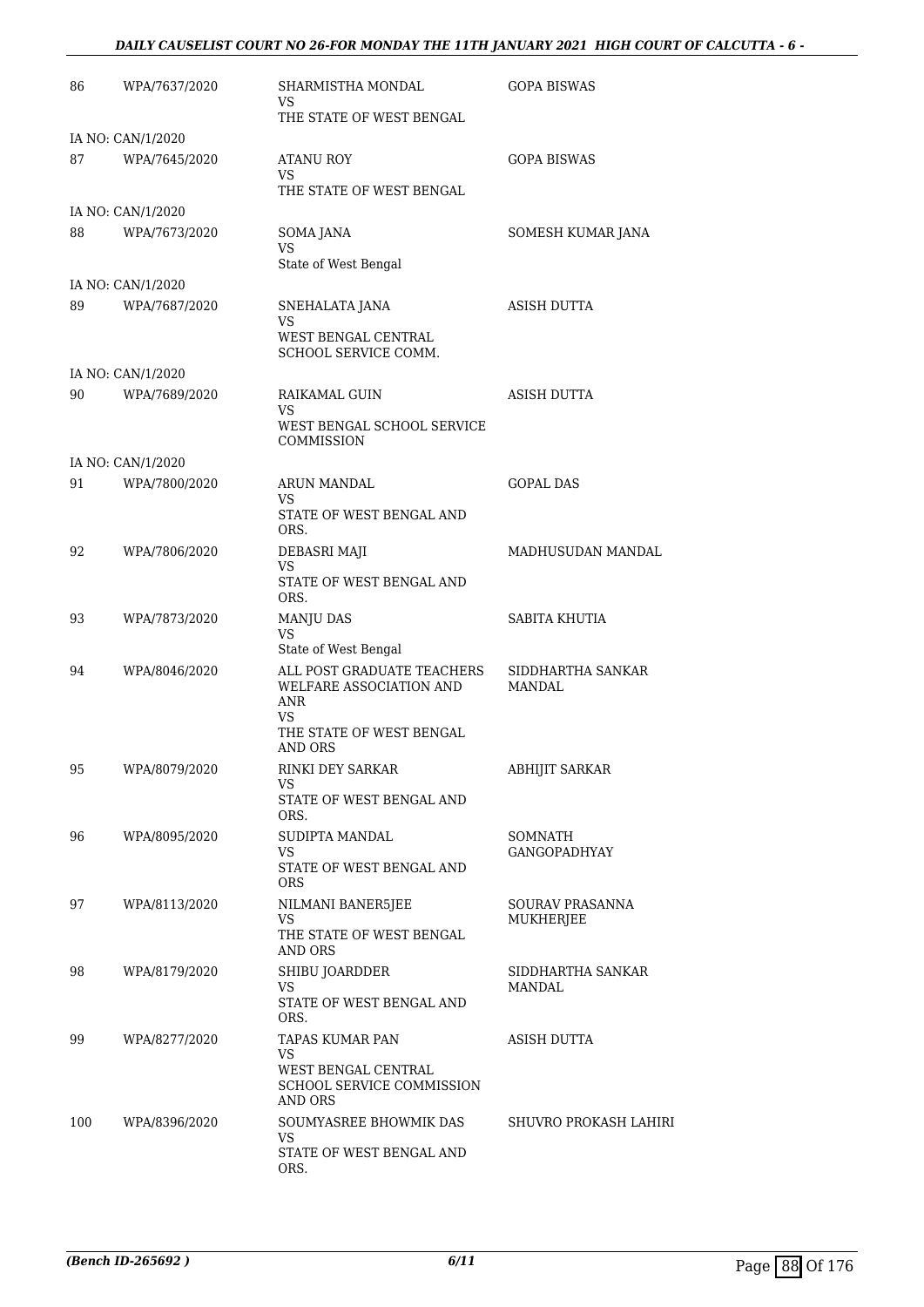| 101 | WPA/8556/2020 | REJAUL SARKAR<br>VS                          | SAKTIPADA JANA         |
|-----|---------------|----------------------------------------------|------------------------|
|     |               | STATE OF WEST BENGAL AND<br>ORS.             |                        |
| 102 | WPA/8557/2020 | AMAR NATH MUKHERJEE AND<br><b>ORS</b><br>VS. | <b>MUKTESWAR MAITY</b> |
|     |               | STATE OF WEST BENGAL AND<br>ORS.             |                        |
| 103 | WPA/8567/2020 | PRADIP KUMAR BHATTA AND<br>ANR<br>VS.        | SK SAHAJAHAN ALI       |
|     |               | STATE OF WEST BENGAL AND<br>ORS.             |                        |
| 104 | WPA/8588/2020 | SISIR KUMAR SENAPATI<br>VS                   | SUBIR SABUD            |
|     |               | STATE OF WEST BENGAL AND<br>ORS.             |                        |
| 105 | WPA/8592/2020 | RAJANI KANTA MAHATO<br>VS                    | ANWASHA HALDER         |
|     |               | STATE OF WEST BENGAL AND<br>ORS.             |                        |
| 106 | WPA/8645/2020 | SMT RATRI CHAKRABORTI AND<br>ANR<br>VS       | SAKTIPADA JANA         |
|     |               | STATE OF WEST BENGAL AND<br>ORS.             |                        |
| 107 | WPA/8646/2020 | SMT BHARATI NANDI<br>VS                      | SAKTI PADA JANA        |
|     |               | STATE OF WEST BENGAL AND<br>ORS.             |                        |
| 108 | WPA/8648/2020 | SABARI DASGUPTA AND ANR<br>VS                | SAKTIPADA JANA         |
|     |               | STATE OF WEST BENGAL AND<br>ORS.             |                        |
| 109 | WPA/8649/2020 | SHIBASHIS CHAKRABORTY<br>VS                  | SAKTI PADA JANA        |
|     |               | STATE OF WEST BENGAL AND<br>ORS.             |                        |
| 110 | WPA/8819/2020 | SUJOY ROY<br>VS                              | SANJUKTA DUTTA         |
|     |               | SAINIK SCHOOL PURULIA AND<br>ORS             |                        |
| 111 | WPA/8953/2020 | NIHAR RANJAN NASKAR<br>VS.                   | ANUPAM DAS             |
|     |               | STATE OF WEST BENGAL AND<br>ORS.             |                        |
| 112 | WPA/8964/2020 | MD. MAINUL HOQUE<br>VS.                      | MD YAMIN ALI           |
|     |               | STATE OF WEST BENGAL AND<br>ORS.             |                        |
| 113 | WPA/8994/2020 | TARULATA CHAUDHURI(MAJI)<br>VS.              | PRADIP PAUL            |
|     |               | STATE OF WEST BENGAL AND<br>ORS.             |                        |
| 114 | WPA/9022/2020 | ALPANA DAS<br>VS                             | DEBABRATA DAS GUPTA    |
|     |               | STATE OF WEST BENGAL AND<br>ORS.             |                        |
| 115 | WPA/9024/2020 | ATANU GHOSH<br>VS.                           | DEBABRATA DAS GUPTA    |
|     |               | STATE OF WEST BENGAL AND<br>ORS.             |                        |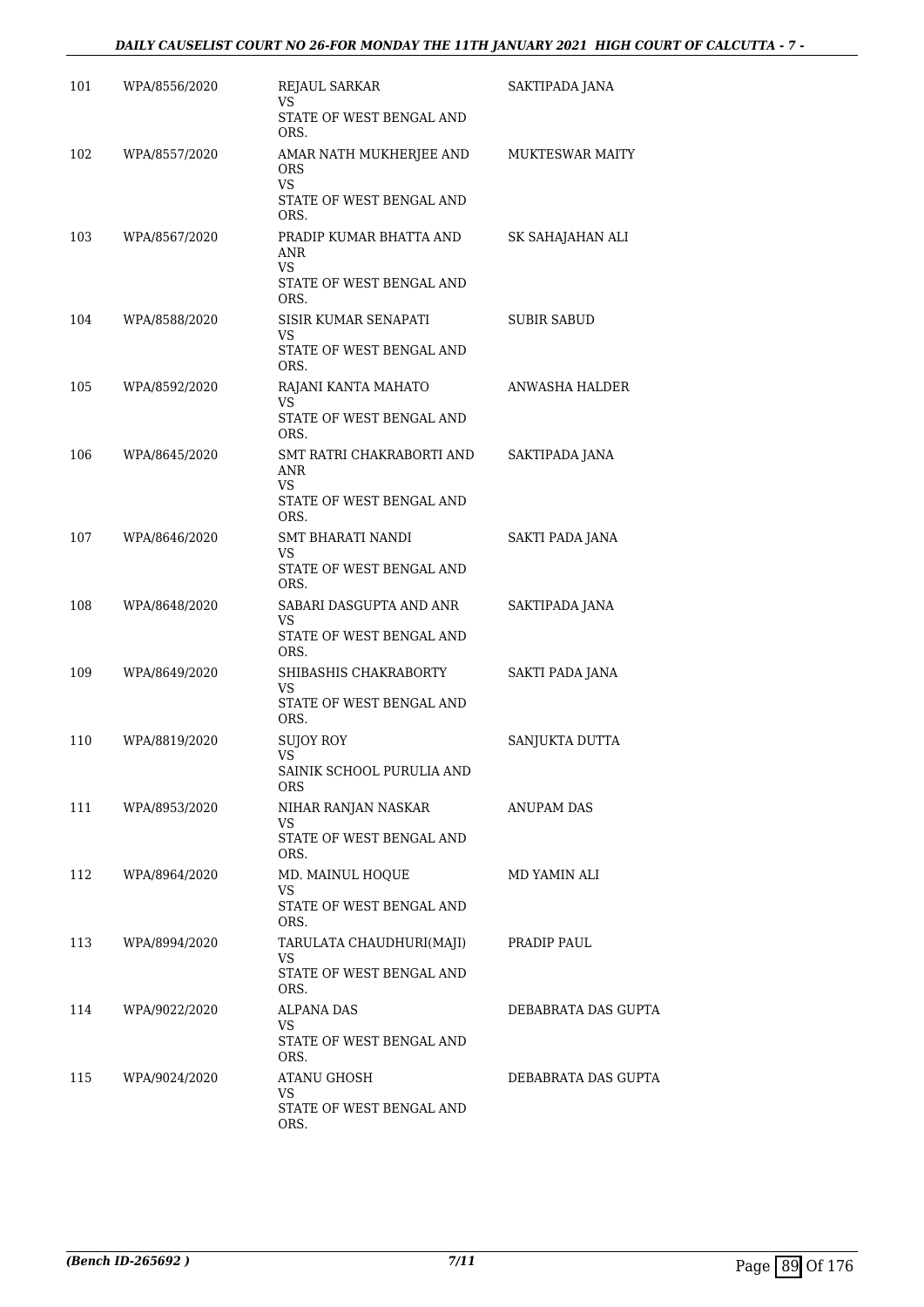### *DAILY CAUSELIST COURT NO 26-FOR MONDAY THE 11TH JANUARY 2021 HIGH COURT OF CALCUTTA - 8 -*

| 116 | WPA/9039/2020        | BIRAJ KUMAR MITRA<br>VS                                 | DEBABRATA DAS GUPTA             |
|-----|----------------------|---------------------------------------------------------|---------------------------------|
|     |                      | STATE OF WEST BENGAL AND<br>ORS.                        |                                 |
| 117 | WPA/9042/2020        | SWAGATA SINGHA SARKAR<br>VS<br>STATE OF WEST BENGAL AND | DEBABRATA DAS GUPTA             |
| 118 | WPA/9134/2020        | ORS.<br>KINGSHOOK GHOSH                                 | APURBA KUMAR GHOSH              |
|     |                      | VS<br>THE STATE OF WEST BENGAL<br>AND ORS               |                                 |
| 119 | WPA/9137/2020        | <b>DEBASHIS DUTTA</b><br>VS.                            | ANINDA BHATTACHARYA             |
| 120 | WPA/9186/2020        | State of West Bengal<br><b>RAMA SARKAR</b>              | debabrata das gupta             |
|     |                      | VS                                                      |                                 |
| 121 | WPA/9191/2020        | State of West Bengal<br>DEBASHREE SINHA<br>VS           | DEBABRATA DAS GUPTA             |
| 122 | WPA/9266/2020        | State of West Bengal<br>BEAUTY SANTIKARYAND ORS         | <b>GOPAL DAS</b>                |
|     |                      | VS<br>STATE OF WEST BENGAL AND<br>ORS.                  |                                 |
| 123 | WPA/9316/2020        | MANOJIT BISWAS AND OTHERS<br>VS                         | DIBYENDU CHATTERJEE             |
|     |                      | STATE OF WEST BENGAL AND<br>ORS.                        |                                 |
|     | IA NO: CAN/1/2020    |                                                         |                                 |
| 124 | WPA/9388/2020        | ANIMESH MAITY<br>VS                                     | <b>BANDANA MAITY</b>            |
|     |                      | STATE OF WEST BENGAL AND<br>ORS.                        |                                 |
| 125 | WPA/9389/2020        | ABHISEK PAL<br>VS                                       | PINGAL BHATTACHARYYA            |
|     |                      | STATE OF WEST BENGAL AND<br>ORS.                        |                                 |
|     | wt126 WPA/11535/2020 | TAPAN KUMAR BAR<br>VS                                   | DIPTENDU MANDAL                 |
|     |                      | STATE OF WEST BENGAL AND<br>ORS.                        |                                 |
| 127 | WPA/9531/2020        | KISHORE ROY<br>VS.                                      | SUBRATA<br>BHATTACHARJYA        |
|     |                      | STATE OF WEST BENGAL AND<br>ORS.                        |                                 |
| 128 | WPA/9538/2020        | DEBNATH SEN<br>VS                                       | SUBRATA<br>BHATTACHARJYA        |
|     |                      | STATE OF WEST BENGAL AND<br>ORS.                        |                                 |
| 129 | WPA/9542/2020        | SOMA PATRA<br>VS.                                       | SUBRATA<br><b>BHATTACHARJYA</b> |
|     |                      | STATE OF WEST BENGAL AND<br>ORS.                        |                                 |
| 130 | WPA/9667/2020        | BAPI GHOSH AND ORS<br>VS                                | <b>GOPAL DAS</b>                |
|     |                      | THE STATE OF WEST BENGAL<br>AND ORS                     |                                 |
| 131 | WPA/9673/2020        | SK.SAMSUL HUDA<br>VS.                                   | Anisur Rahaman                  |
|     |                      | STATE OF WEST BENGAL AND<br>ORS.                        |                                 |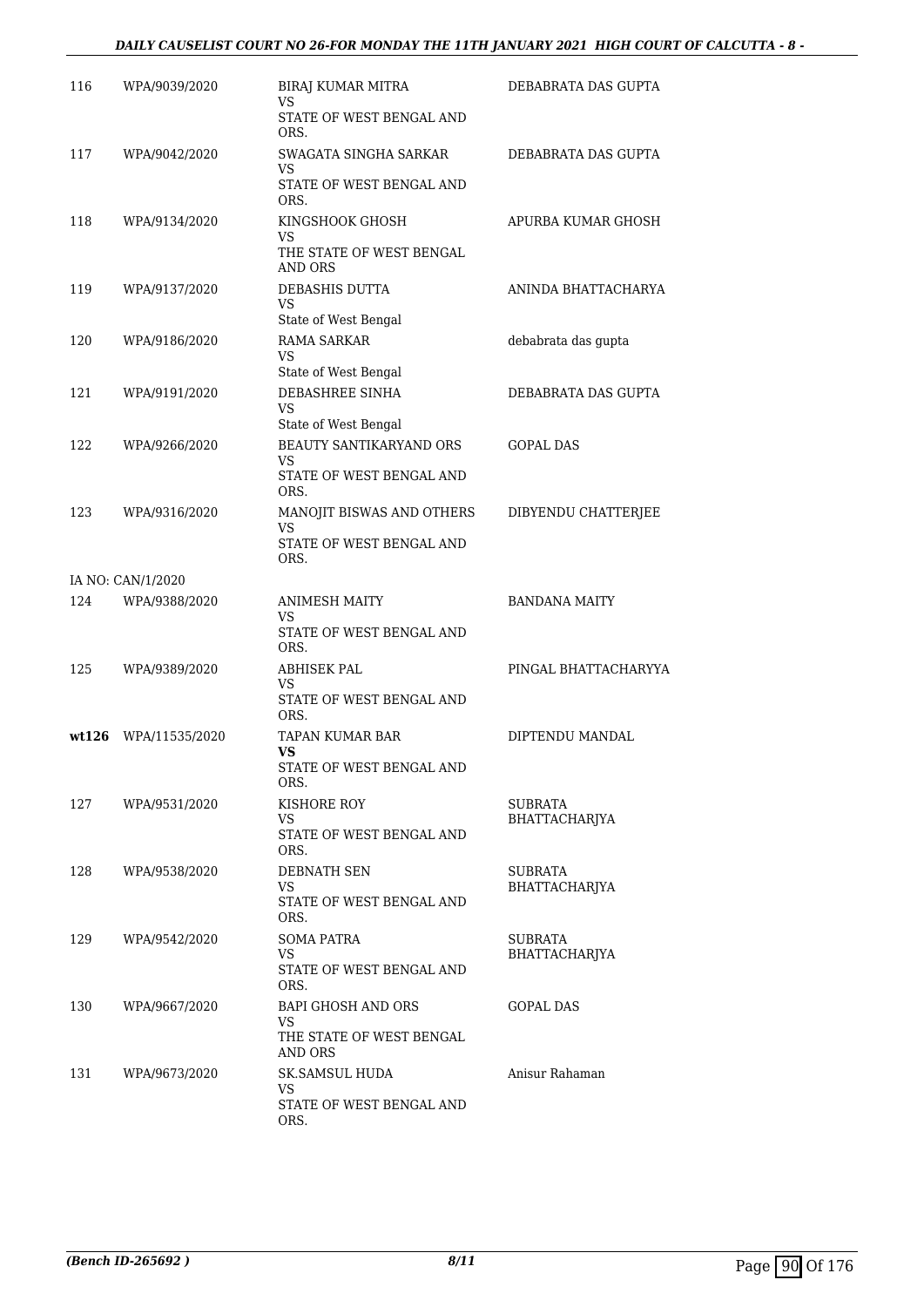#### *DAILY CAUSELIST COURT NO 26-FOR MONDAY THE 11TH JANUARY 2021 HIGH COURT OF CALCUTTA - 9 -*

| 132 | WPA/9769/2020  | KAZI HUMAYUN KABIR AND ORS<br>VS<br>STATE OF WEST BENGAL AND<br>ORS.    | <b>GOPA BISWAS</b>                         |
|-----|----------------|-------------------------------------------------------------------------|--------------------------------------------|
| 133 | WPA/9770/2020  | <b>SK MONIRUL AND ORS</b><br>VS<br>STATE OF WEST BENGAL AND<br>ORS.     | <b>GOPA BISWAS</b>                         |
| 134 | WPA/9778/2020  | <b>UJJWAL SARKAR</b><br>VS<br>STATE OF WEST BENGAL AND<br>ORS.          | MADHUMANTI DAS                             |
| 135 | WPA/9850/2020  | <b>RINKI DEY SARKAR</b><br>VS<br>STATE OF WEST BENGAL AND<br>ORS.       | <b>ABHIJIT SARKAR</b>                      |
| 136 | WPA/9905/2020  | MADAN MOHAN POLLEY<br>VS<br>STATE OF WEST BENGAL AND<br>ORS.            | <b>ANIL KUMAR</b><br><b>CHATTOPADHYAYA</b> |
| 137 | WPA/10045/2020 | CHANDRA KUMAR BISWAKARMA<br>VS<br>THE STATE OF WEST BENGAL<br>AND ORS   | TANMAY CHOWDHURY                           |
| 138 | WPA/10104/2020 | PARTHASARATHI DAS AND ORS<br>VS.<br>THE STATE OF WEST BENGAL<br>AND ORS | <b>SOUGATA MITRA</b>                       |
| 139 | WPA/10284/2020 | DEBDUTTA GHOSH<br>VS<br>THE CENTRAL BOARD OF<br>SECONDARY EDU AND ORS   | RAJDEEP HALDER                             |
| 140 | WPA/10363/2020 | MITA SASMAL BAG<br>VS<br>THE STATE OF WEST BENGAL<br>AND ORS            | <b>SOMESH KUMAR GHOSH</b>                  |
| 141 | WPA/10670/2020 | MOUSUMI CHATTERJEE<br>VS<br>THE STATE OF WEST BENGAL<br>AND ORS         | <b>SOUGATA MITRA</b>                       |
| 142 | WPA/10676/2020 | ISMAIL MOLLAH<br>VS<br>STATE OF WEST BENGAL AND<br>ORS.                 | PARTHA SARATHI DAS                         |
| 143 | WPA/10685/2020 | KEYA MUKHOPADHYAY<br>VS<br>THE STATE OF WEST BENGAL<br>AND ORS          | TANUJA BASAK                               |
| 144 | WPA/10769/2020 | SANDIP DUTTA<br>VS<br>THE STATE OF WEST BENGAL<br><b>AND ORS</b>        | SOBHAN MAJUMDER                            |
| 145 | WPA/10846/2020 | TANIMA GHOSH NANDI<br>VS<br>State of West Bengal                        | SUBIR SABUD                                |
| 146 | WPA/11301/2020 | BYTE INFOTECH AND ANOTHER<br>VS<br>STATE OF WEST BENGAL AND<br>ORS.     | <b>BIPLAB RANJAN BOSE</b>                  |
| 147 | WPA/11306/2020 | PRADIP KUMAR MAHANTI<br>VS<br>STATE OF WEST BENGAL AND<br>ORS.          | TANUJA BASAK                               |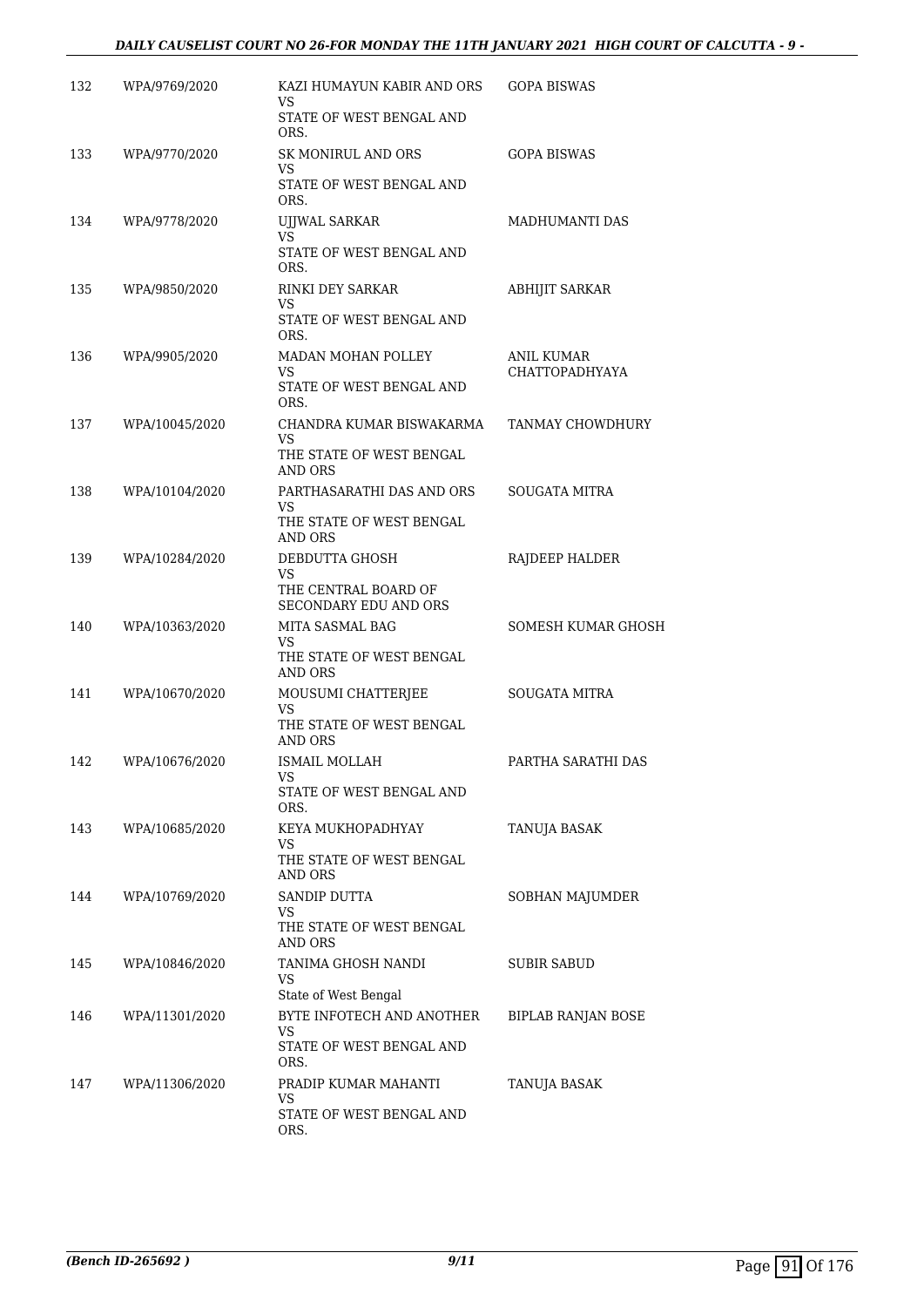### *DAILY CAUSELIST COURT NO 26-FOR MONDAY THE 11TH JANUARY 2021 HIGH COURT OF CALCUTTA - 10 -*

| 148 | WPA/11358/2020 | SAHABUDDIN ALAM<br>VS                                           | MISTHI SAHA                |
|-----|----------------|-----------------------------------------------------------------|----------------------------|
|     |                | STATE OF WEST BENGAL AND<br>ORS.                                |                            |
| 149 | WPA/11390/2020 | <b>BHASKAR ROY CHOUDHURY</b><br>VS.                             | TANUJA BASAK               |
|     |                | STATE OF WEST BENGAL AND<br>ORS.                                |                            |
| 150 | WPA/11497/2020 | SOMA MAITI AND ORS<br>VS                                        | TIRTHANKAR DEY             |
|     |                | THE WEST BENGAL CENTRAL<br>SCHOOL SERVICE COMMISSION<br>AND ORS |                            |
| 151 | WPA/11516/2020 | SMRITIKANA ROY SENGUPTA<br>VS                                   | BISWAJIT MAL               |
|     |                | STATE OF WEST BENGAL AND<br>ORS.                                |                            |
| 152 | WPA/11626/2020 | PRASANTA SUTRADHAR<br>VS.                                       | TARUN KUMAR DAS            |
|     |                | THE STATE OF WEST BENGAL<br><b>AND ORS</b>                      |                            |
| 153 | WPA/11737/2020 | NAFISA PARVIN KHAN<br>VS                                        | SARIFUL ISLAM MALLICK      |
|     |                | STATE OF WEST BENGAL AND<br>ORS.                                |                            |
| 154 | WPA/11818/2020 | SANCHAYEETA SAHA AND<br><b>ANOTHER</b>                          | KAUSHIK CHOWDHURY          |
|     |                | VS<br>STATE OF WEST BENGAL AND<br>ORS.                          |                            |
| 155 | WPA/11824/2020 | ASHIS MONDAL AND ANOTHER<br>VS                                  | KAUSHIK CHOWDHURY          |
|     |                | STATE OF WEST BENGAL AND<br>ORS.                                |                            |
| 156 | WPA/11862/2020 | <b>GOUTAM RAKSHIT</b><br>VS                                     | ARUNDHUTI BANERJEE         |
|     |                | STATE OF WEST BENGAL AND<br>ORS.                                |                            |
| 157 | WPA/11877/2020 | SRIKANTA KOLEY<br>VS                                            | <b>SYED SHAMSUL AREFIN</b> |
|     |                | STATE OF WEST BENGAL AND<br>ORS.                                |                            |
| 158 | WPA/11911/2020 | SK AFSAR ALI<br>VS                                              | Raju Bhattacharyya         |
|     |                | STATE OF WEST BENGAL AND<br>ORS.                                |                            |
| 159 | WPA/4/2021     | PROLAY KUMAR SHIT<br>VS.                                        | ABHIJIT BASU               |
|     |                | STATE OF WEST BENGAL AND<br>ORS.                                |                            |
| 160 | WPA/79/2021    | KARTICK CHJANDRA MANDAL<br>VS.                                  | UTTIYA RAY                 |
|     |                | STATE OF WEST BENGAL AND<br>ORS.                                |                            |
| 161 | WPA/171/2021   | SUBHANKAR BERA<br>VS                                            | SAMIRAN MANDAL             |
|     |                | STATE OF WEST BENGAL AND<br>ORS.                                |                            |
| 162 | WPA/173/2021   | DIPANKAR SARKAR<br>VS                                           | SAMIRAN MANDAL             |
|     |                | STATE OF WEST BENGAL AND<br>ORS.                                |                            |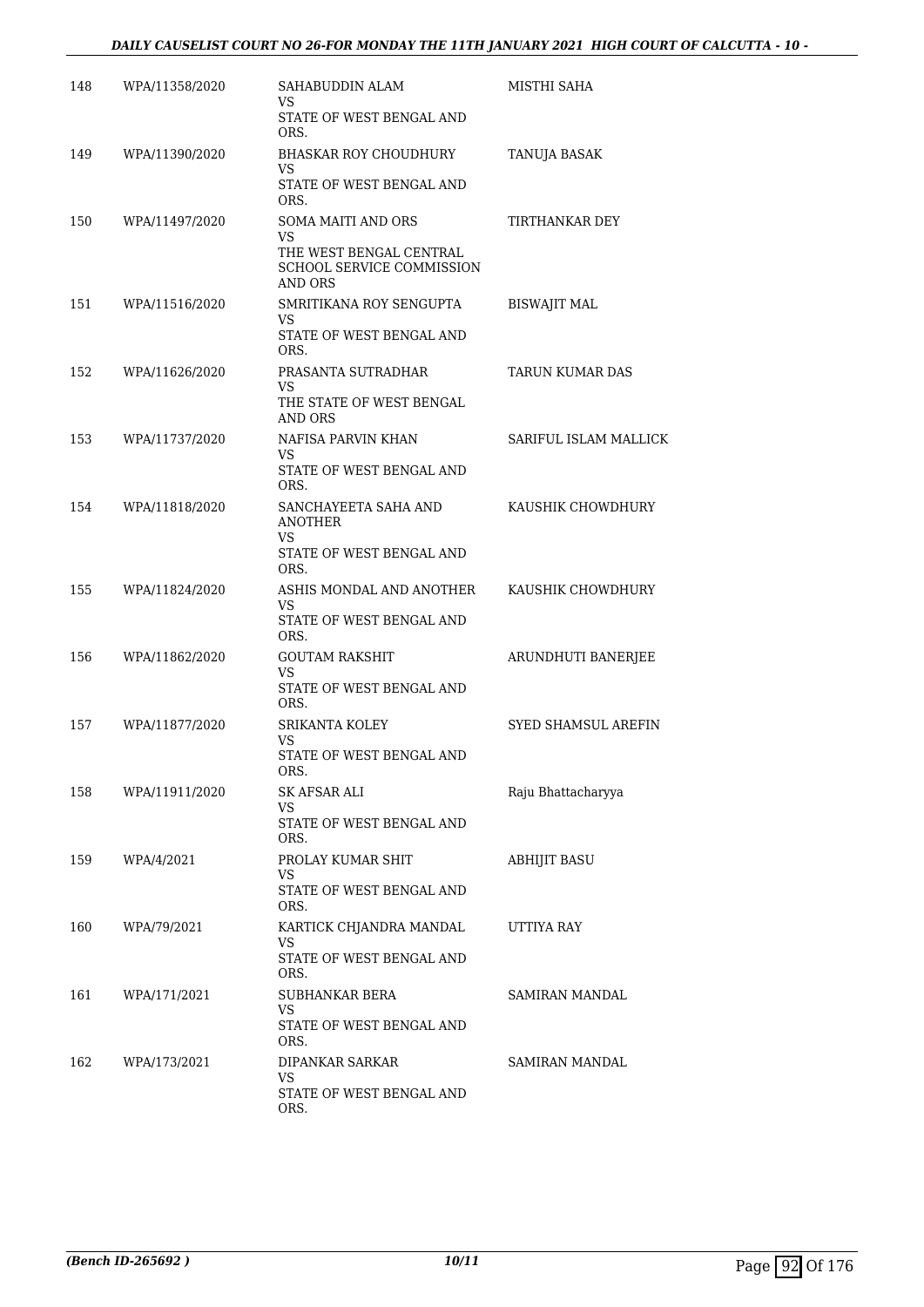### *DAILY CAUSELIST COURT NO 26-FOR MONDAY THE 11TH JANUARY 2021 HIGH COURT OF CALCUTTA - 11 -*

| 163 | WPA/178/2021 | <b>BIR SINGHA PAL</b><br>VS<br>STATE OF WEST BENGAL AND<br>ORS.   | SAMIRAN MANDAL    |
|-----|--------------|-------------------------------------------------------------------|-------------------|
| 164 | WPA/191/2021 | SUBHASIS NEGEL<br>VS.<br>STATE OF WEST BENGAL AND<br>ORS.         | PRADIP KR GHOSH   |
| 165 | WPA/195/2021 | SOUMI KUNDU PATRA<br>VS.<br>STATE OF WEST BENGAL AND<br>ORS.      | PRADIP KR GHOSH   |
| 166 | WPA/199/2021 | KUMARESH NANDI AND ORS<br>VS.<br>STATE OF WEST BENGAL AND<br>ORS. | PRADIP KR GHOSH   |
| 167 | WPA/274/2021 | PRASANTA KUMAR GHOSH<br>VS<br>STATE OF WEST BENGAL AND<br>ORS.    | DEBASISH BANERJEE |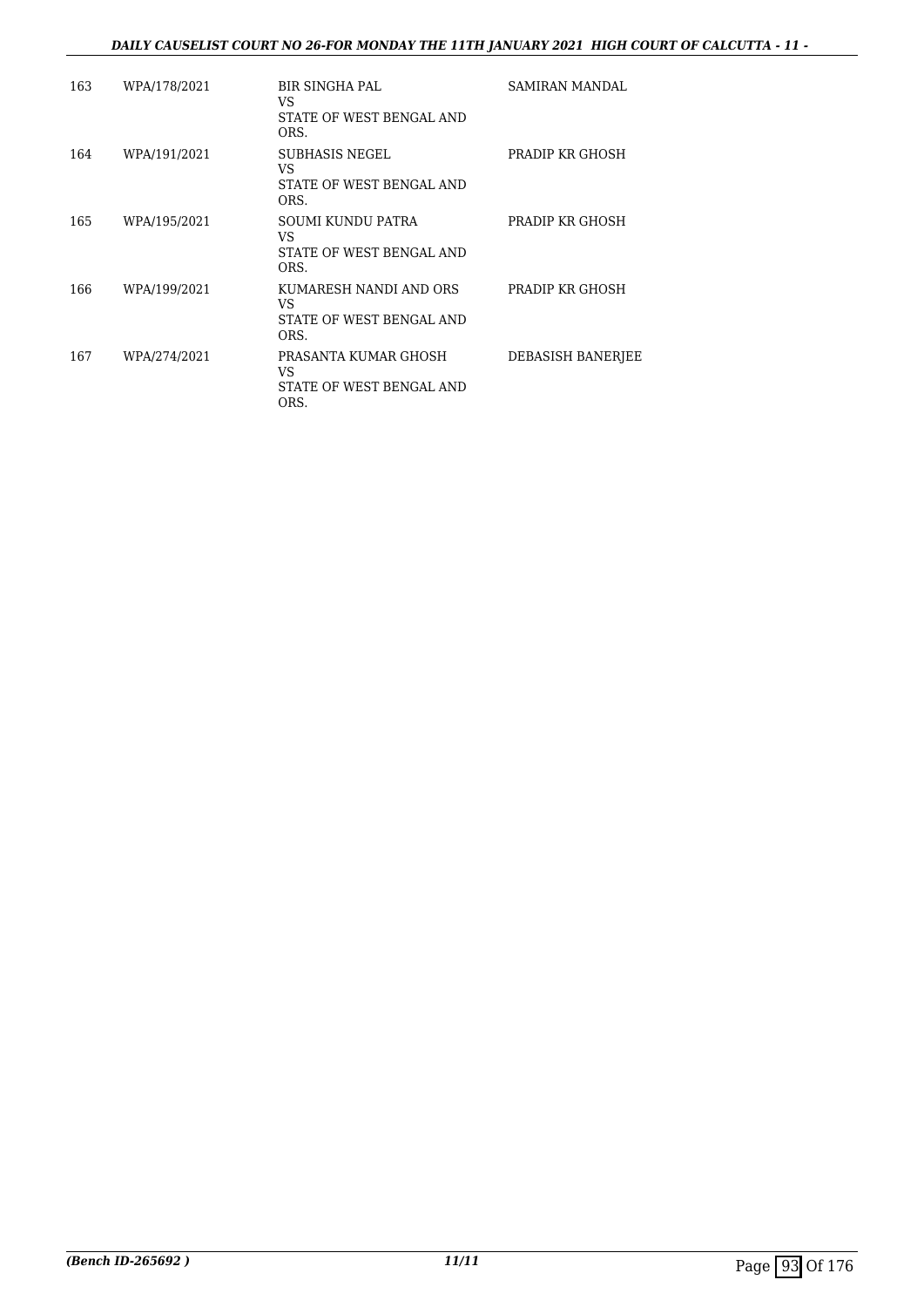

# In The High Court at Calcutta

## **Appellate Side**

**DAILY CAUSELIST For Monday The 11th January 2021**

> **COURT NO. 15 SINGLE BENCH (SB - VIII)**

**AT 10:45 AM HON'BLE JUSTICE RAJARSHI BHARADWAJ**

**(VIA VIDEO CONFERENCE)**

**ON AND FROM MONDAY, THE 11TH JANUARY, 2021 - MATTERS (MOTION & HEARING) UNDER ARTICLE 226 OF THE CONSTITUTION RELATING TO PRIMARY EDUCATION UNDER GROUP-II INCLUDING SERVICES AND APPLICATIONS CONNECTED THERETO;**

**MATTERS (MOTION & HEARING) UNDER ARTICLE 226 OF THE CONSTITUTION RELATING TO COLLEGES, UNIVERSITIES AND LIBRARIES UNDER GROUP - II INCLUDING SERVICES AND APPLICATIONS CONNECTED THERETO.** 

**HEARING OF WRIT PETITIONS IRRESPECTIVE OF CLASSIFICATION AND APPLICATIONS CONNECTED THERETO.**

**NOTE : EVERY MONDAY & TUESDAY NEW MOTION, URGENT MOTION AND MOTION WILL BE TAKEN UP SERIALLY.**

**NOTE : EVERY WEDNESDAY & THURSDAY URGENT MOTION AND MOTION WILL BE TAKEN UP SERIALLY.**

**NOTE : EVERY FRIDAY APPLICATION & MOTION WILL BE TAKEN UP SERIALLY.**

**NOTE : MENTIONING WILL BE ALLOWED ONLY ON VIRTUAL MODE.**

**NOTE : NO UPGRADATION WILL BE ALLOWED.**

#### **NOTE : MATTERS WILL BE TAKEN UP THROUGH PHYSICAL HEARING WHEN BOTH THE PARTIES ARE AGREED.**

|                |                                                                            | <b>APPLICATION</b>   |
|----------------|----------------------------------------------------------------------------|----------------------|
| WPA/2057/2020  | KOUSEYA BASU<br>VS<br>STATE OF WEST BENGAL &<br><b>ORS</b>                 | <b>SAMIK SARKAR</b>  |
|                |                                                                            |                      |
|                |                                                                            | <b>NEW MOTION</b>    |
| WPA/8106/2020  | VIVEKANANDA MUKHERJEE<br>VS.<br>THE STATE OF WEST<br><b>BENGAL AND ORS</b> | TANUJA BASAKI        |
| WPA/10436/2020 | <b>SAFIA KHATUN</b><br>VS<br>THE STATE OF WEST<br><b>BENGAL ANDORS</b>     | <b>NABANKUR PAUL</b> |
| WPA/10546/2020 | DAYAMAY MURMU<br>VS.<br>STATE OF WEST BENGAL<br>AND ORS.                   | <b>ARUNAVA PATI</b>  |
|                | IA NO: CAN/1/2020                                                          |                      |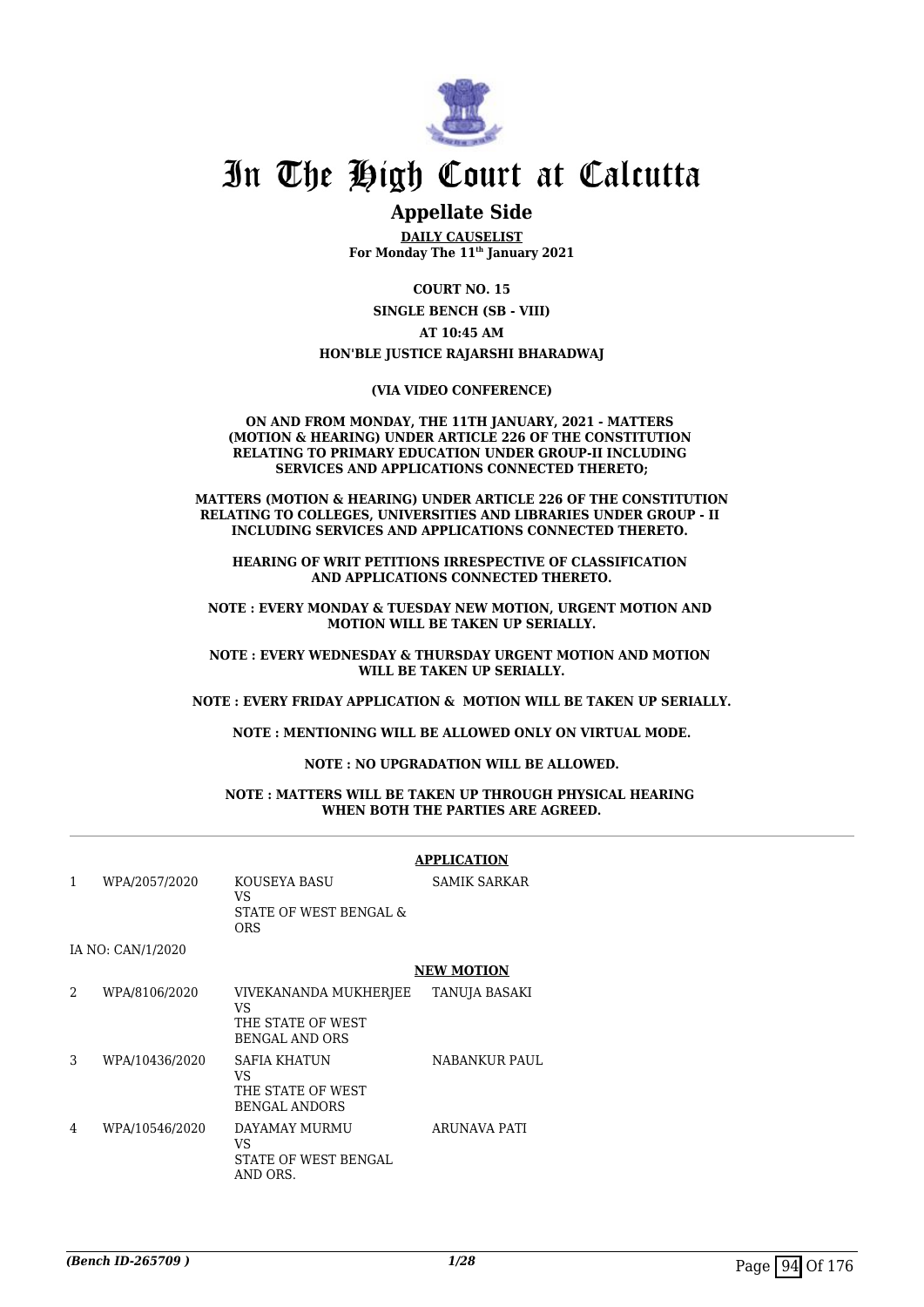### *DAILY CAUSELIST COURT NO 15-FOR MONDAY THE 11TH JANUARY 2021 HIGH COURT OF CALCUTTA - 2 -*

| 5  | WPA/10548/2020 | PARTHA SARATHI PATRA<br>VS<br>State of West Bengal                                     | ARUNAVA PATI             |
|----|----------------|----------------------------------------------------------------------------------------|--------------------------|
| 6  | WPA/10553/2020 | ALAMGIR MONDAL AND<br>OTHERS<br>VS<br>STATE OF WEST BENGAL                             | KUSHAL DAS               |
| 7  | WPA/10622/2020 | AND ORS.<br><b>SUBRATA BASAK</b><br>VS<br>STATE OF WEST BENGAL                         | PRAMITA BANERJEE         |
| 8  | WPA/10642/2020 | AND ORS.<br>SALEHA BEGAM<br>VS<br>STATE OF WEST BENGAL<br>AND ORS.                     | <b>BIKRAM BANERJEE</b>   |
| 9  | WPA/10796/2020 | REKHA MAITY<br>VS<br>STATE OF WEST BENGAL                                              | BHASKAR CHANDRA MANNA    |
| 10 | WPA/10895/2020 | AND ORS.<br>SUMITA BANERJEE AND<br>ANR<br><b>VS</b>                                    | PARTHA SARKAR            |
| 11 | WPA/10910/2020 | STATE OF WEST BENGAL<br>AND ORS.<br>SIMA BAG(DAS)<br><b>VS</b><br>STATE OF WEST BENGAL | KANAI LAL SAMANTA        |
| 12 | WPA/10956/2020 | AND ORS.<br>FIROZ HOSSAIN MOLLA<br>VS<br>STATE OF WEST BENGAL                          | <b>GOLAM MOHAMMAD</b>    |
| 13 | WPA/10958/2020 | AND ORS.<br>SK.JAMSED ALI<br>VS<br>STATE OF WEST BENGAL                                | <b>GOLAM MOHAMMAD</b>    |
| 14 | WPA/11040/2020 | AND ORS.<br>PARTHA PRATIM MONDAL<br>VS.<br>STATE OF WEST BENGAL                        | LAKSHMINATH BHATTACHARYA |
| 15 | WPA/11046/2020 | AND ORS.<br>SABYASACHI MAHATA AND<br>ANR<br><b>VS</b>                                  | SUDIPTA DASGUPTA         |
| 16 | WPA/11060/2020 | UNION OF INDIA AND ORS.<br>SAYAK GHOSH<br>VS<br>STATE OF WEST BENGAL                   | ARITRA SHANKAR RAY       |
| 17 | WPA/11109/2020 | AND ORS.<br>SWAPAN KUMAR GHOSH<br>VS.<br>STATE OF WEST BENGAL                          | NILAY BARAN MONDAL       |
| 18 | WPA/11133/2020 | AND ORS.<br><b>SAMIRAN BIBI</b><br>VS<br>STATE OF WEST BENGAL                          | BHARAT CHANDRA SIMAI     |
| 19 | WPA/11134/2020 | AND ORS.<br>SHILPA SAMUI (ROY)<br>VS<br>STATE OF WEST BENGAL                           | ARKADIPTA SENGUPTA       |
| 20 | WPA/11151/2020 | AND ORS.<br>PAPIA CHAKRABORTY<br>VS.<br>STATE OF WEST BENGAL<br>AND ORS.               | ARGHYA CHAKRABARTI       |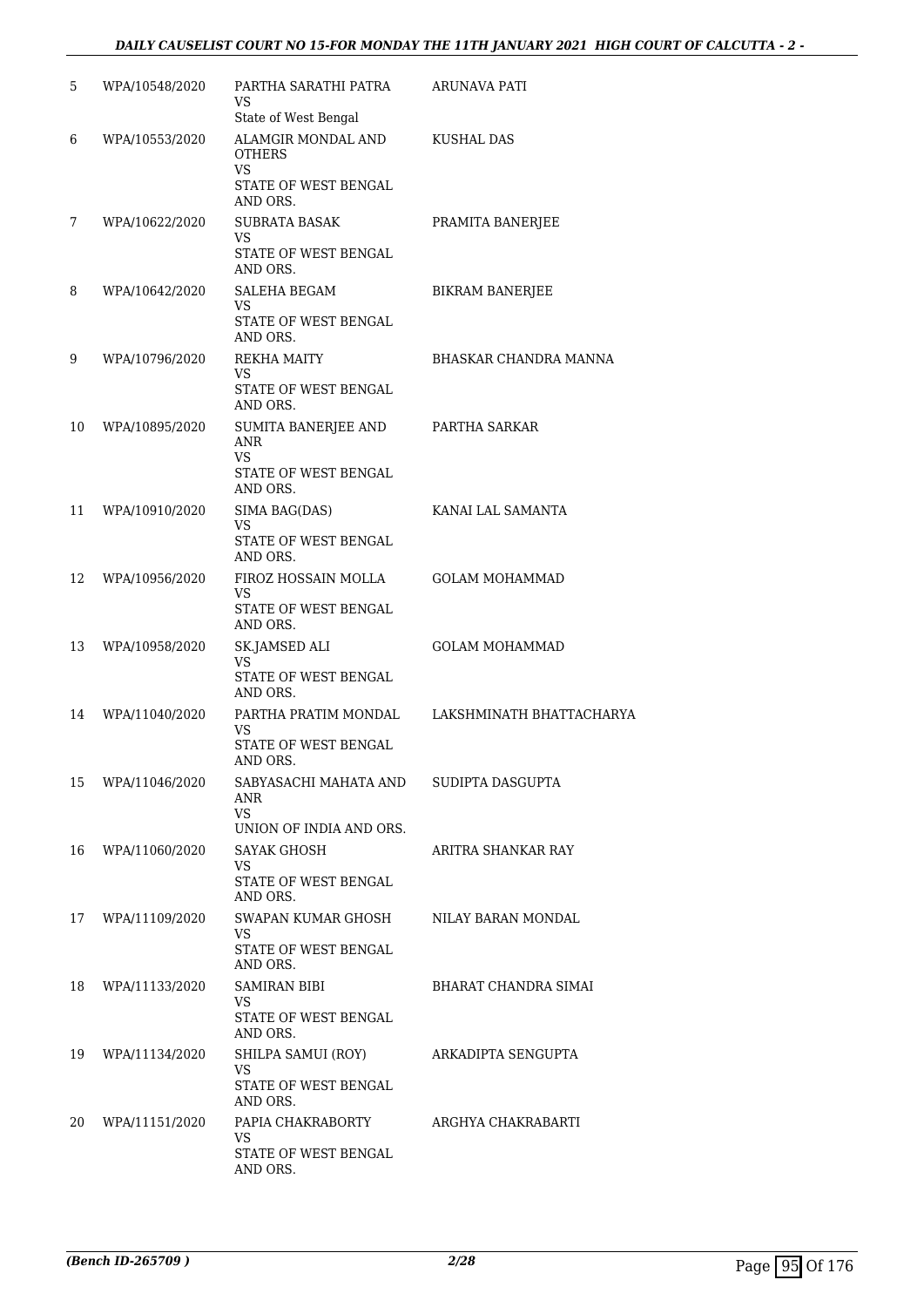| 21 | WPA/11176/2020 | SAHANA JAMADER<br>VS<br>STATE OF WEST BENGAL<br>AND ORS.                      | <b>BARNALY CHATTERJEE</b> |
|----|----------------|-------------------------------------------------------------------------------|---------------------------|
| 22 | WPA/11178/2020 | NITA PANDIT<br>VS<br>STATE OF WEST BENGAL<br>AND ORS.                         | <b>BARNALY CHATTERJEE</b> |
| 23 | WPA/11180/2020 | SONALI GHOSH<br>VS<br>STATE OF WEST BENGAL<br>AND ORS.                        | Baidurya Ghosal           |
| 24 | WPA/11193/2020 | ANIMA GHOSH ALIAS<br>ANIMA MONDAL<br>VS<br>STATE OF WEST BENGAL<br>AND ORS.   | <b>BARNALY CHATTERJEE</b> |
| 25 | WPA/11215/2020 | TARUN KUMAR SARDAR<br>VS.<br>STATE OF WEST BENGAL<br>AND ORS.                 | K.M. HOSSAIN              |
| 26 | WPA/11218/2020 | RANJAN SARDAR<br>VS.<br>STATE OF WEST BENGAL<br>AND ORS.                      | K. M. HOSSAIN             |
| 27 | WPA/11227/2020 | KALPANA SARKAR<br><b>VS</b><br>STATE OF WEST BENGAL<br>AND ORS.               | SUDIPTA DASGUPTA          |
| 28 | WPA/11230/2020 | TANMAY MALAKAR @<br>TANMAY MALAKAR<br>VS.<br>STATE OF WEST BENGAL<br>AND ORS. | <b>BISWARUP BISWAS</b>    |
| 29 | WPA/11231/2020 | PRIYA RANI MAITY AND ORS<br>VS<br>STATE OF WEST BENGAL<br>AND ORS.            | SUDIPTA DASGUPTA          |
| 30 | WPA/11248/2020 | SUDESHNA MAITI (MANNA)<br>VS<br>STATE OF WEST BENGAL<br>AND ORS.              | KAMAL KANTA KAR           |
| 31 | WPA/11269/2020 | ALOK JANA AND ORS<br>VS<br>STATE OF WEST BENGAL<br>AND ORS.                   | UTAM BANERJEE             |
| 32 | WPA/11276/2020 | SWARUP CHANDRA BISUI<br>VS<br>STATE OF WEST BENGAL<br>AND ORS.                | APURBA KRISHNA DAS        |
| 33 | WPA/11296/2020 | MD EJAJ AHMED AND ORS<br>VS<br>STATE OF WEST BENGAL<br>AND ORS.               | GOPA BISWAS               |
| 34 | WPA/11299/2020 | DR SATRUGHNA SINGH<br>VS<br>STATE OF WEST BENGAL<br>AND ORS.                  | SUBRATA GHOSH             |
| 35 | WPA/11317/2020 | RAM KRISHNA MALIK AND<br>ORS<br>VS<br>STATE OF WEST BENGAL<br>AND ORS.        | TIRTHANKAR DEY            |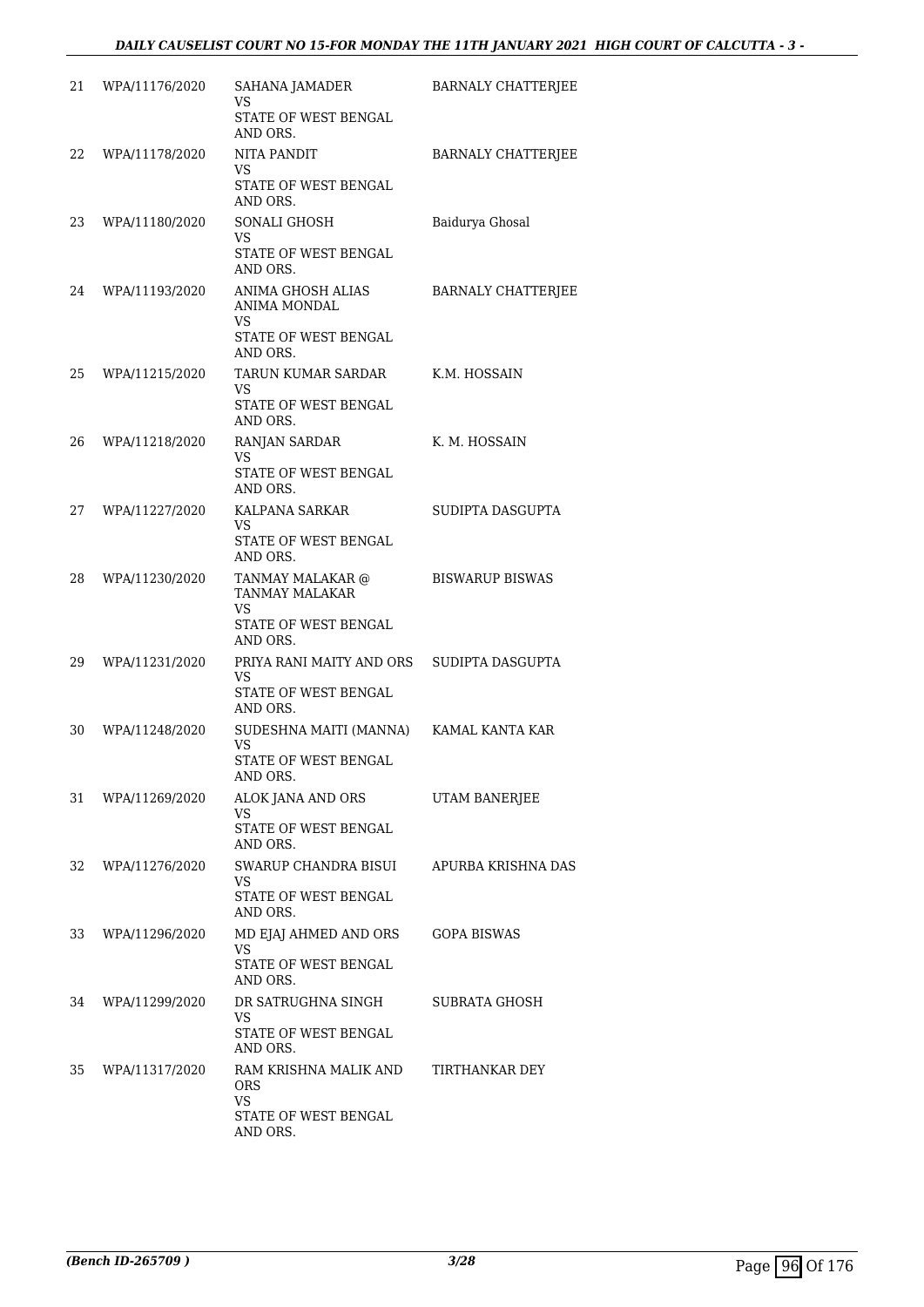| 36 | WPA/11374/2020 | UMA GOSWAMI<br>VS                                          | <b>BASUDEV RAKSHIT</b> |
|----|----------------|------------------------------------------------------------|------------------------|
|    |                | STATE OF WEST BENGAL<br>AND ORS.                           |                        |
| 37 | WPA/11376/2020 | <b>BISWANATH DE</b><br>VS                                  | ARUP KUMAR SAHOO       |
|    |                | STATE OF WEST BENGAL<br>AND ORS.                           |                        |
| 38 | WPA/11377/2020 | <b>SUBHENDU ADAK</b><br>VS.                                | AMBU BINDU CHAKRABORTY |
|    |                | STATE OF WEST BENGAL<br>AND ORS.                           |                        |
| 39 | WPA/11381/2020 | SRIDIPTA CHATTERJEE<br>VS                                  | PAYEL GHOSH            |
|    |                | State of West Bengal AND<br><b>ANOTHER</b>                 |                        |
| 40 | WPA/11475/2020 | <b>SHAGUFTA PARVEEN</b><br>VS                              | <b>BAPIN BAIDYA</b>    |
|    |                | STATE OF WEST BENGAL<br>AND ORS.                           |                        |
| 41 | WPA/11499/2020 | <b>KUSUM HALDER</b><br>VS.                                 | DIPTENDU MANDAL        |
|    |                | STATE OF WEST BENGAL<br>AND ORS.                           |                        |
| 42 | WPA/11503/2020 | <b>BIPLAB SEKHAR DEO</b><br>VS                             | SUBHRAJYOTI GHOSH      |
|    |                | STATE OF WEST BENGAL<br>AND ORS.                           |                        |
| 43 | WPA/11508/2020 | DEBYUTI SARKAR<br>VS                                       | MANSA KUMAR SADHU      |
|    |                | State of West Bengal                                       |                        |
| 44 | WPA/11513/2020 | HAPNA BASKEY AND ORS<br>VS                                 | <b>BISWAJIT MAL</b>    |
|    |                | STATE OF WEST BENGAL<br>AND ORS.                           |                        |
| 45 | WPA/11525/2020 | BANDANA ROYCHOUDHURY<br>VS                                 | SATTWIK MAJUMDER       |
| 46 | WPA/11532/2020 | State of West Bengal<br>ANJUSHRI HAIDER                    | PANKAJ HALDER          |
|    |                | <b>VS</b><br>STATE OF WEST BENGAL                          |                        |
|    |                | AND ORS.                                                   |                        |
| 47 | WPA/11542/2020 | SOMNATH GHOSH<br>VS.                                       | SIDDHARTHA RUJ         |
|    |                | STATE OF WEST BENGAL<br>AND ORS.                           |                        |
| 48 | WPA/11554/2020 | SISIR KUMAR MONDAL<br>VS                                   | ANKITA DEY             |
|    |                | CHAIRMAN BURDWAN DIST<br>PRIMARY SCHOOL COUNCIL<br>AND ORS |                        |
| 49 | WPA/11560/2020 | <b>DILIP DAS</b>                                           | DILIP KUMAR SADHU      |
|    |                | VS<br>STATE OF WEST BENGAL<br>AND ORS.                     |                        |
| 50 | WPA/11565/2020 | LAL MOHAMMAD SAIKH<br>AND ANR                              | PRADYOT BHATTACHARYA   |
|    |                | VS<br>STATE OF WEST BENGAL<br>AND ORS.                     |                        |
| 51 | WPA/11570/2020 | CHAYAN MAJUMDER                                            | PRALOY BHATTACHARYA    |
|    |                | VS<br>STATE OF WEST BENGAL<br>AND ORS.                     |                        |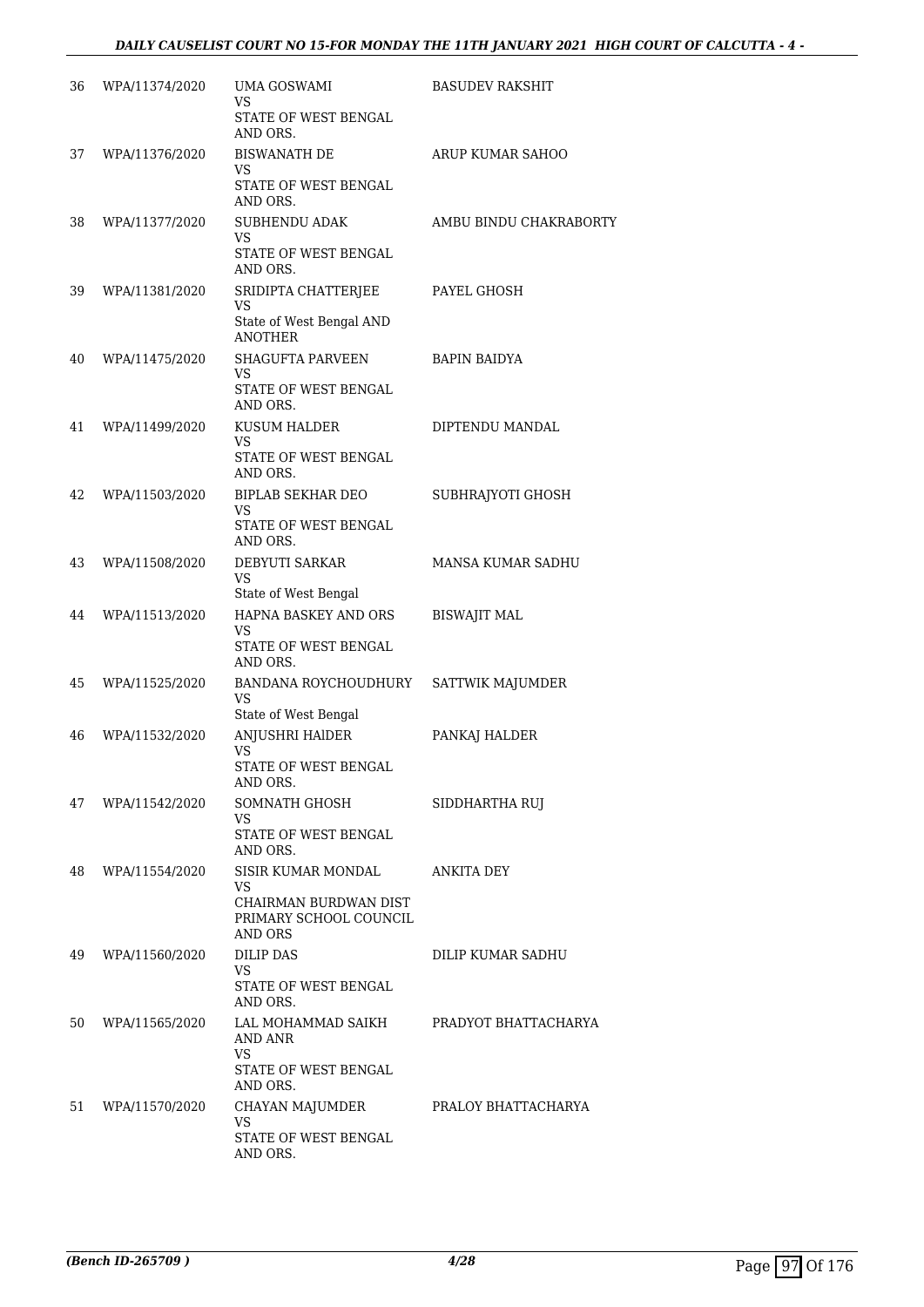| 52 | WPA/11576/2020 | HIMADRI MANDAL AND ORS<br>VS                             | PROLOY BHATTACHARYA       |
|----|----------------|----------------------------------------------------------|---------------------------|
|    |                | STATE OF WEST BENGAL<br>AND ORS.                         |                           |
| 53 | WPA/11578/2020 | <b>SAMIR MANDAL</b><br>VS                                | PRALOY BHATTACHARJEE      |
|    |                | STATE OF WEST BENGAL<br>AND ORS.                         |                           |
| 54 | WPA/11582/2020 | ESMORTARA KHATUN AND<br>ANR<br>VS                        | PRALOY BHATTACHARYA       |
|    |                | STATE OF WEST BENGAL<br>AND ORS.                         |                           |
| 55 | WPA/11584/2020 | SABIR AHMED AND<br><b>ANOTHER</b><br>VS                  | PRALOY BHATTACHARJEE      |
|    |                | STATE OF WEST BENGAL<br>AND ORS.                         |                           |
| 56 | WPA/11588/2020 | RAJESH BISWAS AND<br><b>OTHERS</b><br><b>VS</b>          | PRALOY BHATTACHARJEE      |
|    |                | STATE OF WEST BENGAL<br>AND ORS.                         |                           |
| 57 | WPA/11589/2020 | PRANAB KUAMR ROY AND<br>ORS<br>VS                        | PRALOY KUMAR BHATTACHARYA |
|    |                | STATE OF WEST BENGAL<br>AND ORS.                         |                           |
| 58 | WPA/11591/2020 | DEBASIS BHUNIA<br>VS                                     | PRALOY BHATTACHARJEE      |
|    |                | STATE OF WEST BENGAL<br>AND ORS.                         |                           |
| 59 | WPA/11595/2020 | ANUP MONDAL AND ORS<br>VS                                | PROLOY BHATTACHARYA       |
|    |                | STATE OF WEST BENGAL<br>AND ORS.                         |                           |
| 60 | WPA/11604/2020 | DR SUMANA GHOSAL<br>VS                                   | SAGNIK ROY CHOWDURY       |
|    |                | STATE OF WEST BENGAL<br>AND ORS.                         |                           |
| 61 | WPA/11619/2020 | SYED HASIBUL ISLAM<br>VS                                 | ABDUS RAKIB               |
|    |                | STATE OF WEST BENGAL<br>AND ORS.                         |                           |
| 62 | WPA/11634/2020 | PINTU BISWAS AND ORS<br>VS.                              | GOLAM MOHIUDDIN           |
|    |                | THE STATE OF WEST<br><b>BENGAL AND ORS</b>               |                           |
| 63 | WPA/11644/2020 | NIBEDITA SADHU AND<br><b>OTHERS</b><br><b>VS</b>         | TANUJA BASAK              |
|    |                | STATE OF WEST BENGAL<br>AND ORS.                         |                           |
| 64 | WPA/11661/2020 | <b>SIPRA DAS</b><br>VS<br>STATE OF WEST BENGAL           | BHARAT CHANDRA SIMAI      |
|    |                | AND ORS.                                                 |                           |
| 65 | WPA/11673/2020 | SOUTRIK SARANGI<br>VS.                                   | SMITA PAL                 |
| 66 | WPA/11676/2020 | IIT KHARAGPUR AND ORS<br>MILAN KUMAR JANA AND            | MISTHI SAHA               |
|    |                | <b>OTHERS</b><br>VS.<br>STATE OF WEST BENGAL<br>AND ORS. |                           |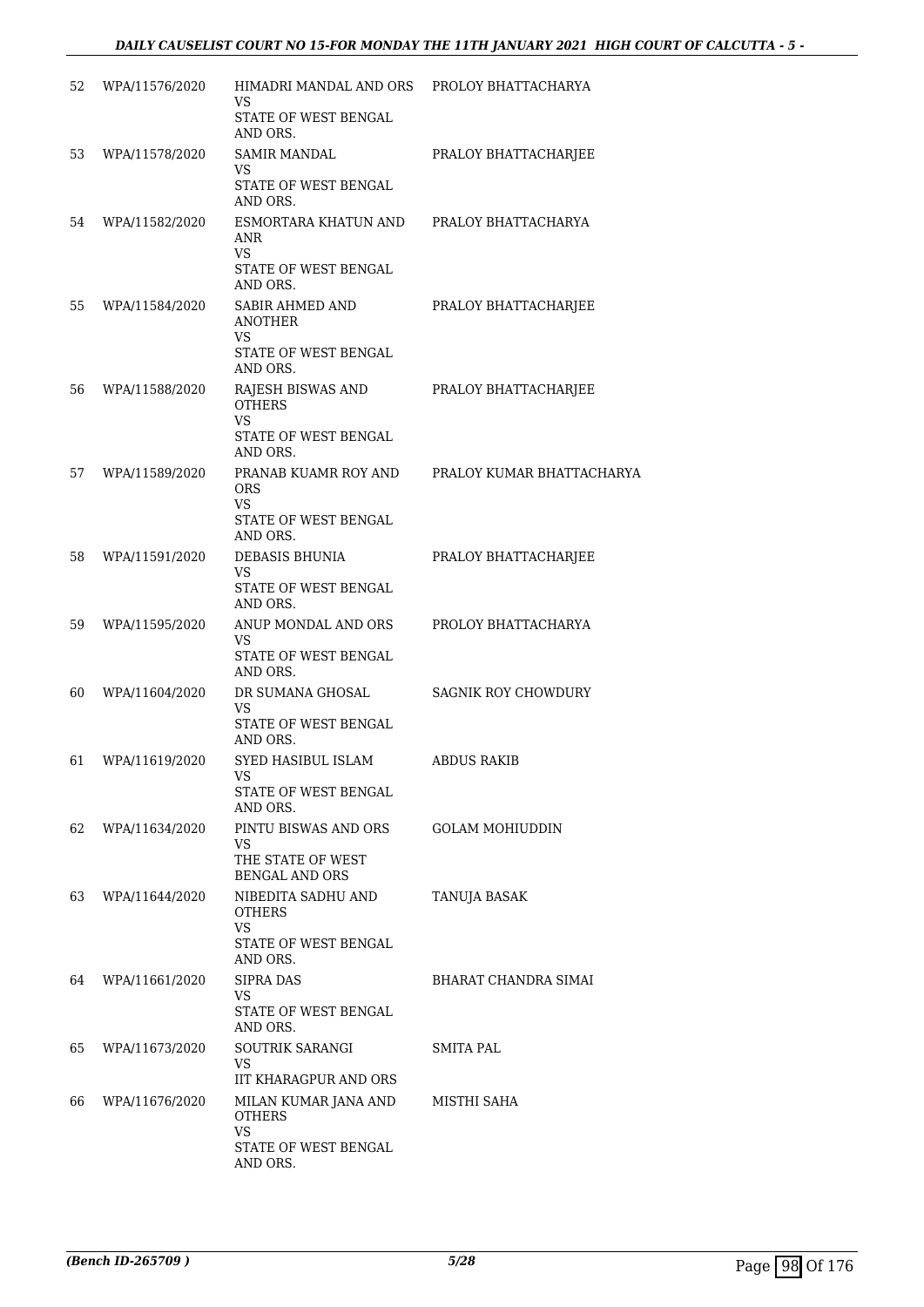| 67 | WPA/11685/2020    | PRASENJIT MAITY AND<br><b>OTHERS</b><br><b>VS</b>            | GORA CHAND SAMANTA     |
|----|-------------------|--------------------------------------------------------------|------------------------|
|    |                   | STATE OF WEST BENGAL<br>AND ORS.                             |                        |
|    | IA NO: CAN/1/2021 |                                                              |                        |
| 68 | WPA/11703/2020    | GOPAL PATRA AND ORS<br>VS                                    | ARUNESH PATHAK         |
|    |                   | WEST BENGAL BOARD OF<br>PRIMARY EDU AND ORS                  |                        |
| 69 | WPA/11719/2020    | RAJ KUMAR GHOSH AND<br><b>ORS</b><br>VS.                     | SAGAR SINGH            |
|    |                   | STATE OF WEST BENGAL<br>AND ORS.                             |                        |
| 70 | WPA/11721/2020    | NAYAN SINGHA AND ORS<br>VS                                   | <b>SAGAR SINGH</b>     |
|    |                   | STATE OF WEST BENGAL<br>AND ORS.                             |                        |
| 71 | WPA/11730/2020    | SWARNALATA SAMANTA<br>AND ANOTHER<br>VS.                     | TIMIR KANTI BISWAS     |
|    |                   | STATE OF WEST BENGAL<br>AND ORS.                             |                        |
| 72 | WPA/11749/2020    | JYOSTNA MANNA (MAITY)<br><b>VS</b>                           | SIDDHARTHA ROY         |
|    |                   | STATE OF WEST BENGAL<br>AND ORS.                             |                        |
| 73 | WPA/11752/2020    | POLI KARAN AND ORS<br>VS.                                    | RAJESH NASKAR          |
|    |                   | STATE OF WEST BENGAL<br>AND ORS.                             |                        |
| 74 | WPA/11757/2020    | SUBHAJIT JANA<br>VS                                          | TIMIR KANTI BISWAS     |
|    |                   | STATE OF WEST BENGAL<br>AND ORS.                             |                        |
| 75 | WPA/11765/2020    | SUMANTA KUMAR MANDAL<br>AND ANR<br>VS                        | <b>BIKRAM BANERJEE</b> |
|    |                   | STATE OF WEST BENGAL<br>AND ORS.                             |                        |
| 76 | WPA/11771/2020    | CHHAYA MAHATO<br>VS                                          | SUDIPTA DASGUPTA       |
|    |                   | STATE OF WEST BENGAL<br>AND ORS.                             |                        |
| 77 | WPA/11787/2020    | SANJOY BARIK AND ANR<br>VS.<br>STATE OF WEST BENGAL          | Anupam Das             |
|    |                   | AND ORS.                                                     |                        |
| 78 | WPA/11792/2020    | <b>BIDISHA DAS</b><br>VS<br>STATE OF WEST BENGAL<br>AND ORS. | KHANDAKAR M HOSSAIN    |
| 79 | WPA/11801/2020    | SUPRABHA BHAUMIK<br>VS                                       | SANJIB BANDYOPADHYAY   |
|    |                   | STATE OF WEST BENGAL<br>AND ORS.                             |                        |
| 80 | WPA/11808/2020    | SK MUSTAK HOSSAIN AND<br>ORS                                 | GOPA BISWAS            |
|    |                   | VS.<br>STATE OF WEST BENGAL<br>AND ORS.                      |                        |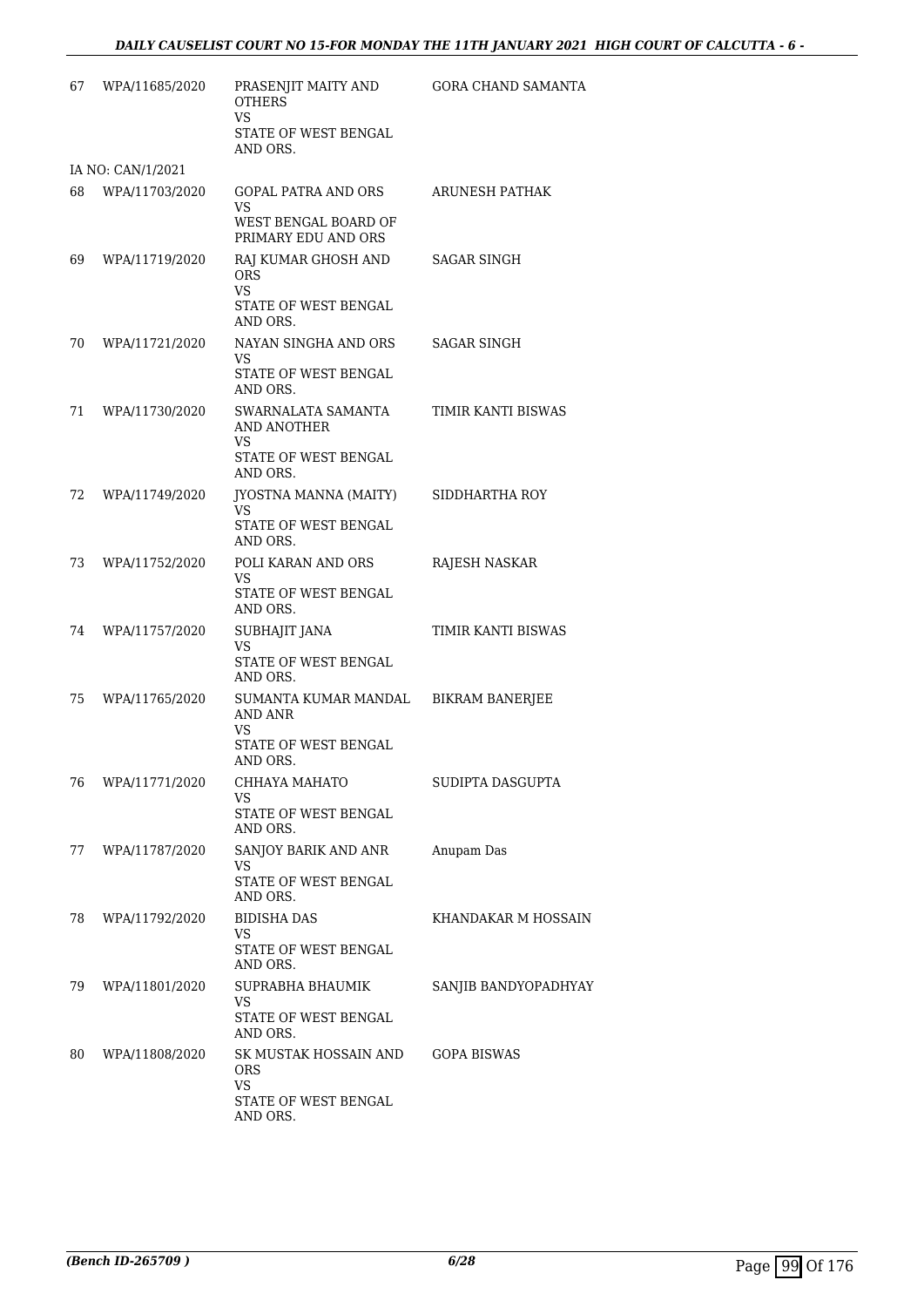| 81 | WPA/11820/2020 | PRAVAS CHANDRA BISWAS<br><b>AND OTHERS</b><br>VS                                      | MRINAL KANTI SARDAR   |
|----|----------------|---------------------------------------------------------------------------------------|-----------------------|
|    |                | STATE OF WEST BENGAL<br>AND ORS.                                                      |                       |
| 82 | WPA/11830/2020 | PARBATI DEB<br>VS                                                                     | <b>ARIJIT GHOSH</b>   |
|    |                | STATE OF WEST BENGAL<br>AND ORS.                                                      |                       |
| 83 | WPA/11840/2020 | ANANDA SENAPATI AND<br>ORS<br><b>VS</b><br>THE STATE OF WEST<br><b>BENGAL AND ORS</b> | <b>GOPAL DAS</b>      |
| 84 | WPA/11858/2020 | <b>BANDAN MAHATA</b><br>VS.<br>STATE OF WEST BENGAL<br>AND ORS.                       | SASTHI CHARAN DHARA   |
| 85 | WPA/11861/2020 | MITALI GUCHHAIT(GAYEN)<br>VS<br><b>STATE OF WEST BENGAL</b><br>AND ORS.               | <b>MAHADEB SARKAR</b> |
| 86 | WPA/11863/2020 | SANTAN BARMAN AND ORS<br><b>VS</b>                                                    | ARUNESH PATHAK        |
|    |                | W.B.B OF PRIMARY EDU<br><b>AND ORS</b>                                                |                       |
| 87 | WPA/11865/2020 | BIPEN MANDAL AND ORS<br>VS                                                            | <b>GOPAL DAS</b>      |
|    |                | THE STATE OF WEST<br><b>BENGAL AND ORS</b>                                            |                       |
| 88 | WPA/11866/2020 | <b>SWAPAN SARKAR</b><br>VS                                                            | MAHADEB SARKAR        |
|    |                | STATE OF WEST BENGAL<br>AND ORS.                                                      |                       |
| 89 | WPA/11876/2020 | SYAMAPADA MAHATA AND<br><b>ORS</b><br>VS                                              | UTTAM BANERJEE        |
| 90 | WPA/11879/2020 | UNION OF INDIA AND ORS.<br>GOURANGA PATRA AND<br><b>ORS</b><br>VS                     | ANIMESH PATHAK        |
|    |                | W.B.BOARD OF PRIMARY<br>EDU AND ORS                                                   |                       |
| 91 | WPA/11882/2020 | RIYA SAR AND ORS<br>VS<br>THE STATE OF WEST                                           | <b>GOPAL DAS</b>      |
|    |                | <b>BENGAL AND ORS</b>                                                                 |                       |
| 92 | WPA/11888/2020 | SUBRATA MARJIT AND ORS<br>VS<br>THE STATE OF WEST<br><b>BENGAL AND ORS</b>            | GOPAL DAS             |
| 93 | WPA/11889/2020 | ARDHENDU MANDAL                                                                       | SHIBAJI KUMAR DAS     |
|    |                | VS<br>STATE OF WEST BENGAL<br>AND ORS.                                                |                       |
| 94 | WPA/11898/2020 | <b>INDRAJIT DUTTA</b><br>VS.                                                          | TIMIR KANTI BISWAS    |
|    |                | STATE OF WEST BENGAL<br>AND ORS.                                                      |                       |
| 95 | WPA/11901/2020 | <b>SEWLI BARMAN</b><br>VS.                                                            | TIMIR KANTI BISWAS    |
|    |                | STATE OF WEST BENGAL<br>AND ORS.                                                      |                       |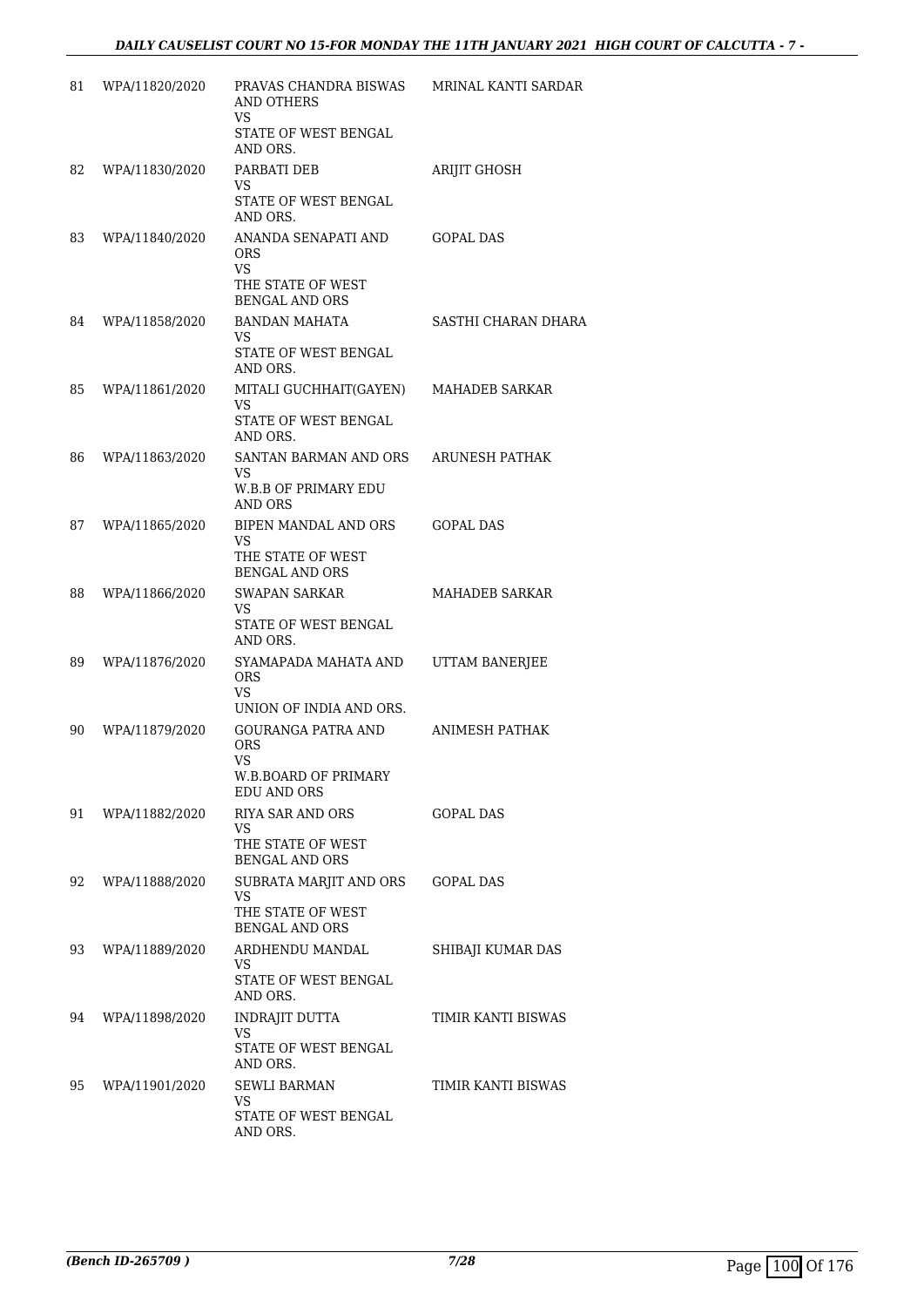| 96 | WPA/11938/2020                 | RUMA BHUNIA<br>VS                                                       | TANUJA BASAK           |
|----|--------------------------------|-------------------------------------------------------------------------|------------------------|
|    |                                | STATE OF WEST BENGAL<br>AND ORS.                                        |                        |
| 97 | WPA/11942/2020                 | <b>JYOTSNA DAS</b><br>VS.<br>STATE OF WEST BENGAL<br>AND ORS.           | TANUJA BASAK           |
| 98 | WPA/11944/2020                 | ARUP KUMAR ADHIKARY<br>VS<br>STATE OF WEST BENGAL<br>AND ORS.           | TANUJA BASAK           |
| 99 | WPA/17/2021                    | <b>BIPON GHOSH AND ORS</b><br>VS<br>THE STATE OF WEST<br>BENGAL AND ORS | <b>AMIT HALDER</b>     |
|    | 100 WPA/21/2021                | DR TENALI NAVEEN KUMAR<br>VS.<br>UNION OF INDIA AND ORS.                | ASUMDIPTA SANTRA       |
|    | 101 WPA/23/2021                | DR JAMMALAMADUGU<br>MUSSARATH HUSSAIN<br>VS                             | ASUMDIPTA SANTRA       |
|    |                                | UNION OF INDIA AND ORS.                                                 |                        |
|    | 102 WPA/50/2021                | RANJAN PATRA<br>VS<br>STATE OF WEST BENGAL<br>AND ORS.                  | KESHAB CHANDRA DAS     |
|    | 103 WPA/54/2021                | BISWAJIT GHOSH AND ORS<br>VS<br>STATE OF WEST BENGAL<br>AND ORS.        | <b>GOPAL DAS</b>       |
|    | 104 WPA/93/2021                | BIBHISAN MAHATO AND<br>ANR<br>VS<br>STATE OF WEST BENGAL                | SUBHRAJYOTI GHOSH      |
|    | 105 WPA/120/2021               | AND ORS.<br>ANIMESH SHEE AND<br><b>OTHERS</b><br>VS                     | AMIT HALDER            |
|    |                                | STATE OF WEST BENGAL<br>AND ORS.                                        |                        |
|    | 106 WPA/123/2021               | BABLU ROY<br>VS<br>STATE OF WEST BENGAL                                 | K.M. HOSSAIN           |
|    | 107 WPA/127/2021               | AND ORS.<br>ASHIMA PRAMANIK AND<br>OTHERS<br>VS                         | AMIT HALDER            |
|    |                                | STATE OF WEST BENGAL<br>AND ORS.                                        |                        |
|    | 108 WPA/144/2021               | <b>GANESH SAH</b><br>VS                                                 | Hillol Saha Podder     |
|    |                                | STATE OF WEST BENGAL<br>AND ORS.                                        |                        |
|    | 109 WPA/146/2021               | PURNENDU KHEARU<br>VS<br>STATE OF WEST BENGAL                           | PRABIR KUMAR CHAUDHURI |
|    | 110 WPA/153/2021<br>(M.B.B.S.) | AND ORS.<br>MANISH KUMAR RANJAN<br>VS<br>NATIONAL MEDICAL<br>COMMISSION | GOPALA BINNU KUMAR     |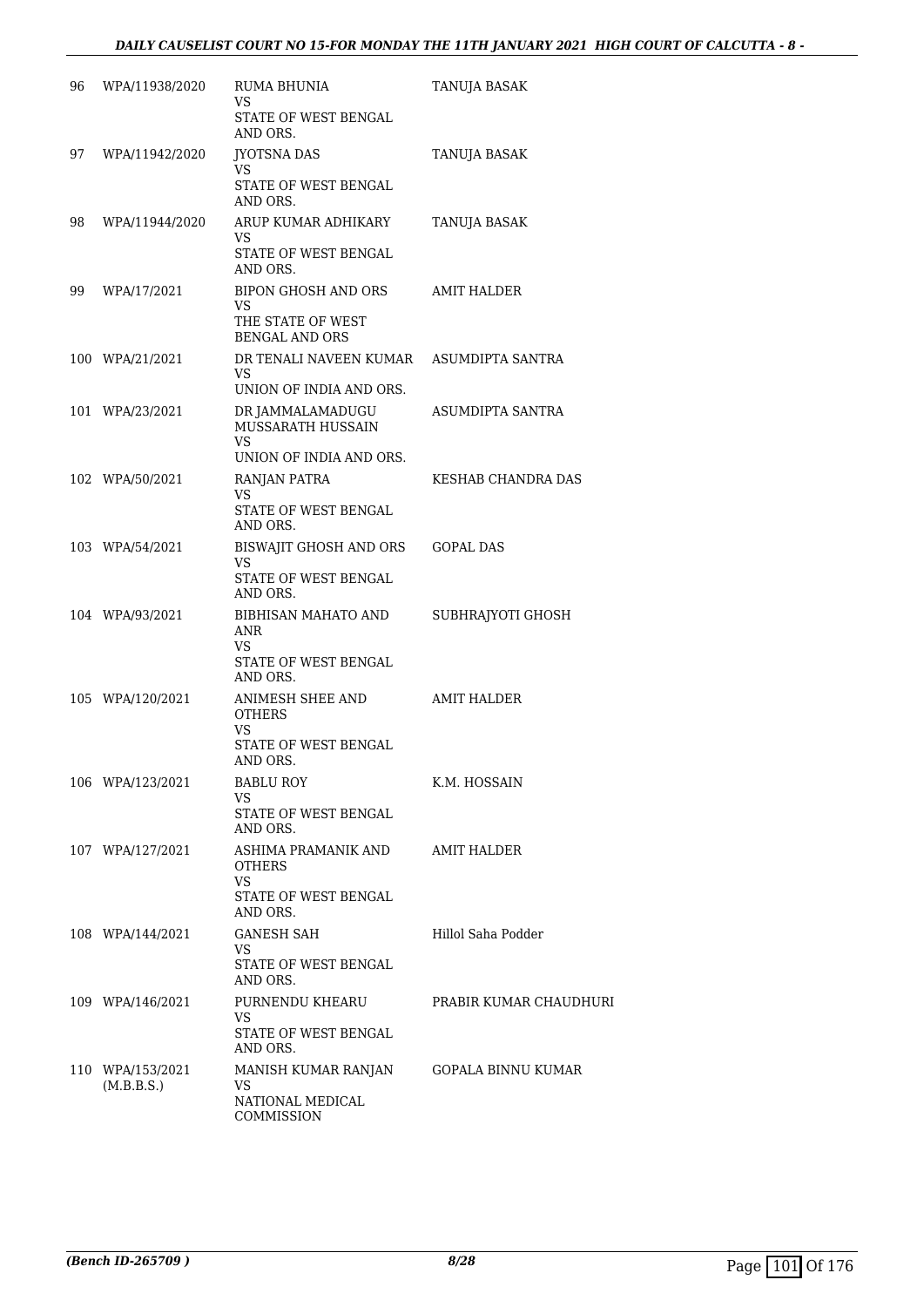| 111 WPA/197/2021 | SONALI MONDAL<br>VS<br>THE STATE OF WEST                                                | PUSPITA BHOWMICK                                    |
|------------------|-----------------------------------------------------------------------------------------|-----------------------------------------------------|
| 112 WPA/210/2021 | <b>BENGAL AND ORS</b><br>AIJUL MALLICK                                                  | DIBYENDU CHATTERJEE                                 |
|                  | VS.<br>STATE OF WEST BENGAL<br>AND ORS.                                                 |                                                     |
| 113 WPA/230/2021 | AMAR CHANDRA MAITY MOUMI YASMIN<br>VS.<br>STATE OF WEST BENGAL<br>AND ORS.              |                                                     |
| 114 WPA/234/2021 | AMARCHANDRA MAITY<br>VS<br>STATE OF WEST BENGAL<br>AND ORS.                             | MOUMI YASMIN                                        |
| 115 WPA/237/2021 | DHANANJAY SAMANTA<br>VS<br>STATE OF WEST BENGAL                                         | MOUMI YASMIN                                        |
| 116 WPA/239/2021 | AND ORS.<br>BIMAL CHANDRA DAS<br>VS.                                                    | MOUMI YASMIN                                        |
| 117 WPA/241/2021 | STATE OF WEST BENGAL<br>AND ORS.<br>NASIR UDDIN MOLLA                                   | MOUMI YASMIN                                        |
|                  | VS<br>STATE OF WEST BENGAL<br>AND ORS.                                                  |                                                     |
| 118 WPA/242/2021 | BALAI LAL HALDER<br>VS<br>STATE OF WEST BENGAL<br>AND ORS.                              | MOUMI YASMIN                                        |
| 119 WPA/331/2021 | <b>AFTAB ALAM</b><br>VS<br>STATE OF WEST BENGAL<br>AND ORS.                             | <b>UJJAL RAY</b>                                    |
| 120 WPA/338/2021 | DR UJJWAL KUAMR HALDER NIRMALYA ROY<br>VS<br>UNIVERSITY OF GOUR<br><b>BANGA AND ORS</b> |                                                     |
| 121 WPA/411/2021 | AND ORS<br>VS<br>STATE OF WEST BENGAL                                                   | PRABAHT RANJAN MAJEE MADHUSUDANMONDAL1010@GMAIL.COM |
| 122 WPA/611/2021 | AND ORS.<br>CHANDAN MAITY AND<br><b>OTHERS</b><br>VS<br>STATE OF WEST BENGAL            | PALASH MUKHERJEE                                    |
| 123 WPA/616/2021 | AND ORS.<br>JABA RANI PATHAK<br>VS<br>STATE OF WEST BENGAL                              | <b>JAYANTA MITRA</b>                                |
| 124 WPA/619/2021 | AND ORS.<br>KANIKA MAHATO<br>VS<br>STATE OF WEST BENGAL                                 | JAYANTA MITRA                                       |
| 125 WPA/622/2021 | AND ORS.<br>MANISHA MAHATO<br>VS<br>STATE OF WEST BENGAL<br>AND ORS.                    | JAYANTA MITRA                                       |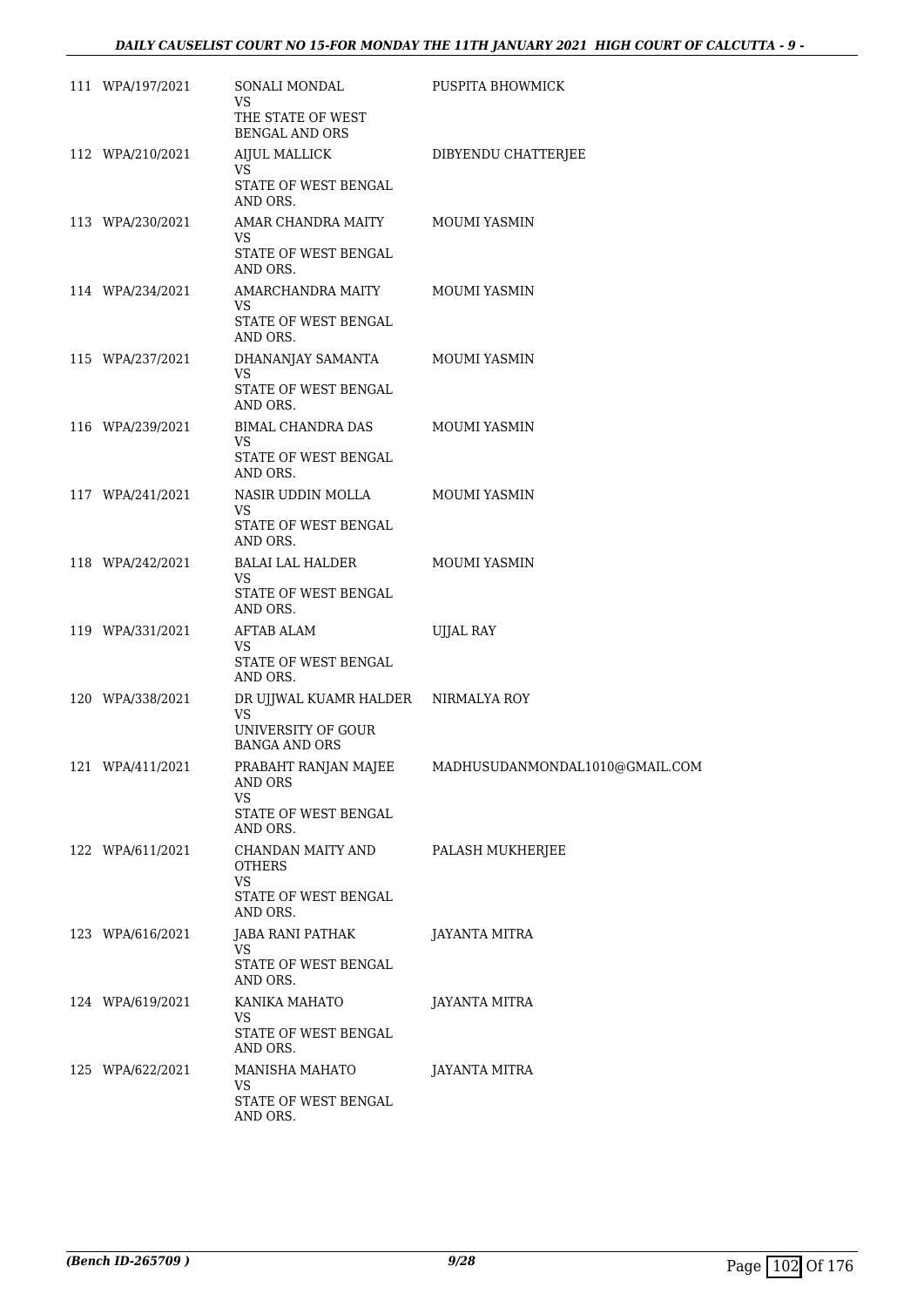| 126 WPA/626/2021 | BIDISHA MAHATO<br>VS<br>STATE OF WEST BENGAL                                                                      | JAYANTA MITRA          |
|------------------|-------------------------------------------------------------------------------------------------------------------|------------------------|
| 127 WPA/628/2021 | AND ORS.<br>SWARUPA NANDA<br>MAHAPATRA AND OTHERS                                                                 | UTTAM BANERJEE         |
|                  | VS<br>WEST BENGAL BOARD OF<br>PRIMARY EDUCATION AND<br><b>OTHERS</b>                                              |                        |
| 128 WPA/629/2021 | ALOK DAS AND ANR<br>VS.<br>THE STATE OF WEST                                                                      | ARUNAVA GANGULY        |
| 129 WPA/631/2021 | <b>BENGAL AND ORS</b><br>SUVENDU KUMAR DAS AND SUDIPTA DASGUPTA<br>ORS.<br>VS<br>STATE OF WEST BENGAL<br>AND ORS. |                        |
| 130 WPA/632/2021 | KRISHNENDU SHIT<br>VS<br>STATE OF WEST BENGAL<br>AND ORS.                                                         | KAMAL KANTA KAR        |
| 131 WPA/636/2021 | RISHA SARKAR AND ORS<br>VS.<br>STATE OF WEST BENGAL<br>AND ORS.                                                   | ALOKESH DALAI          |
| 132 WPA/640/2021 | <b>BABLU SAMANTA</b><br>VS<br>STATE OF WEST BENGAL<br>AND ORS.                                                    | JAYANTA MITRA          |
| 133 WPA/642/2021 | TARUN GHOSH AND ORS<br>VS.<br>STATE OF WEST BENGAL<br>AND ORS.                                                    | NITISH SAMANTA         |
| 134 WPA/647/2021 | ANUSHREE MONDAL AND<br><b>ORS</b><br>VS<br>STATE OF WEST BENGAL<br>AND ORS.                                       | K.M. HOSSAIN           |
| 135 WPA/650/2021 | DINESH DUTTA AND<br>ANOTHER<br>VS<br>STATE OF WEST BENGAL<br>AND ORS.                                             | SABITA KHUTIA (BHUNIA) |
| 136 WPA/652/2021 | MASURA KHATUN AND<br>OTHERS<br>VS.<br>STATE OF WEST BENGAL<br>AND ORS.                                            | M CHATTERIEE           |
| 137 WPA/653/2021 | RITWIK DASH AND OTHERS<br>VS<br>STATE OF WEST BENGAL<br>AND ORS.                                                  | SUDIP SARKAR           |
| 138 WPA/657/2021 | AMIT KUMAR<br>CHAKRABORTY AND ORS<br>VS<br>STATE OF WEST BENGAL                                                   | ANJAN BHATTACHARYA     |
| 139 WPA/661/2021 | AND ORS.<br>TUMPA MONDAL<br>VS.<br>STATE OF WEST BENGAL<br>AND ORS.                                               | ABHRADIP MAITY         |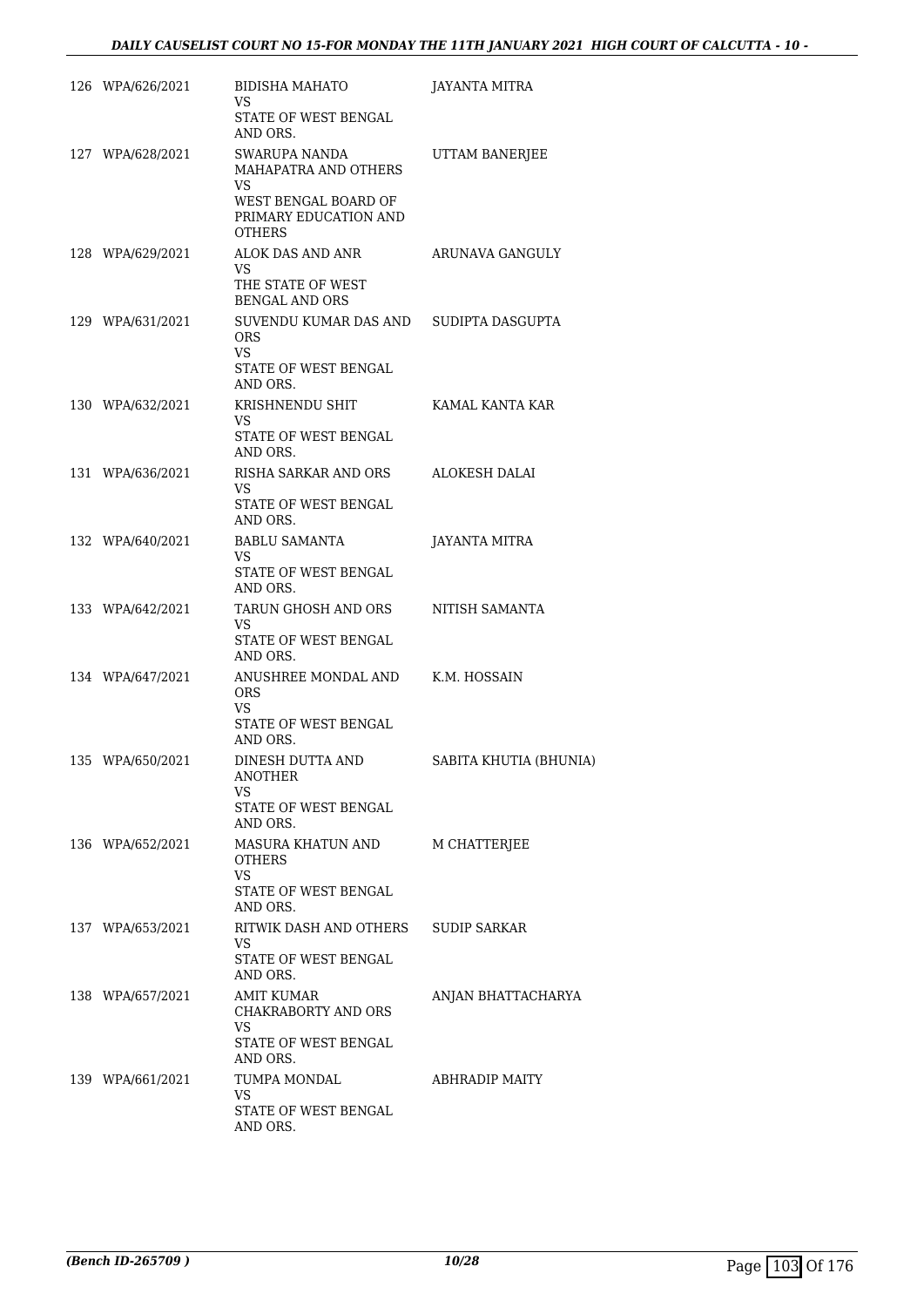| 140 WPA/663/2021   | NANDITA MAHATO<br>VS                                                   | SUDARSHAN GHOSH                                                                                               |
|--------------------|------------------------------------------------------------------------|---------------------------------------------------------------------------------------------------------------|
|                    | STATE OF WEST BENGAL<br>AND ORS.                                       |                                                                                                               |
| 141 WPA/666/2021   | SAMPA DOLAI AND ANR<br>VS.                                             | SAMBHUNATH DE                                                                                                 |
|                    | STATE OF WEST BENGAL<br>AND ORS.                                       |                                                                                                               |
| 142 WPA/667/2021   | <b>SUKLA OHHA</b><br>VS.                                               | KAMAL KANTA KAR                                                                                               |
|                    | STATE OF WEST BENGAL<br>AND ORS.                                       |                                                                                                               |
| 143 WPA/668/2021   | MAHENUR KHATUN AND<br><b>OTHERS</b><br><b>VS</b>                       | ARUNIKA GHOSH                                                                                                 |
|                    | STATE OF WEST BENGAL<br>AND ORS.                                       |                                                                                                               |
| 144 WPA/669/2021   | KOUSHIK GHOSH AND ORS<br>VS                                            | SAMBHUNATH DE                                                                                                 |
|                    | STATE OF WEST BENGAL<br>AND ORS.                                       |                                                                                                               |
| 145 WPA/670/2021   | TINKU HALDER AND ANR<br>VS.                                            | <b>BIKRAM BANERJEE</b>                                                                                        |
|                    | STATE OF WEST BENGAL<br>AND ORS.                                       |                                                                                                               |
| 146 WPA/671/2021   | <b>BABY NASRIN AND OTHERS</b><br>VS.                                   | <b>BIKRAM BANERJEE</b>                                                                                        |
|                    | STATE OF WEST BENGAL<br>AND ORS.                                       |                                                                                                               |
| 147 WPA/673/2021   | ARCHANA KUMARI<br>VS.<br>STATE OF WEST BENGAL<br>AND ORS.              | <b>ABHRADIP MAITY</b>                                                                                         |
| 148 WPA/674/2021   | UTTAM SARKAR AND ORS<br>VS                                             | <b>GOPAL DAS</b>                                                                                              |
|                    | THE STATE OF WEST<br><b>BENGAL AND ORS</b>                             |                                                                                                               |
| 149 WPA/675/2021   | HOJAIFUR RAHAMAN<br><b>BAIDYA AND ORS</b><br><b>VS</b>                 | SALONI BHATTACHARJEE                                                                                          |
|                    | STATE OF WEST BENGAL<br>AND ORS.                                       |                                                                                                               |
|                    |                                                                        | <b>TET MATTERS</b>                                                                                            |
| 150 WPA/17984/2019 | BHARAT KUMAR JANA &<br><b>ORS</b><br><b>VS</b>                         | RITURPARNA SENGUPTA                                                                                           |
|                    | STATE OF WEST BENGAL &<br><b>ORS</b>                                   |                                                                                                               |
|                    | CAN/4/2020, CAN/5/2020, CAN/6/2020, CAN/7/2021, CAN/8/2021, CAN/9/2021 | IA NO: CAN/1/2019(Old No:CAN/11967/2019), CAN/2/2019(Old No:CAN/12285/2019), CAN/3/2020(Old No:CAN/994/2020), |
| 151 WPA/4126/2020  | MOUSUMI PAUL (DUTTA)<br>VS                                             | DIPTENDU MANDAL                                                                                               |
|                    | STATE OF WEST BENGAL &<br><b>ORS</b>                                   |                                                                                                               |
| 152 WPA/9923/2020  | ROZINA YASMIN<br>VS                                                    | <b>GOPA BISWAS</b>                                                                                            |
|                    | STATE OF WEST BENGAL<br>AND ORS.                                       |                                                                                                               |
| 153 WPA/9926/2020  | ARNAB CHATTERJEE<br>VS                                                 | SALOMI BHATTACHARJEE                                                                                          |
|                    | STATE OF WEST BENGAL<br>AND ORS.                                       |                                                                                                               |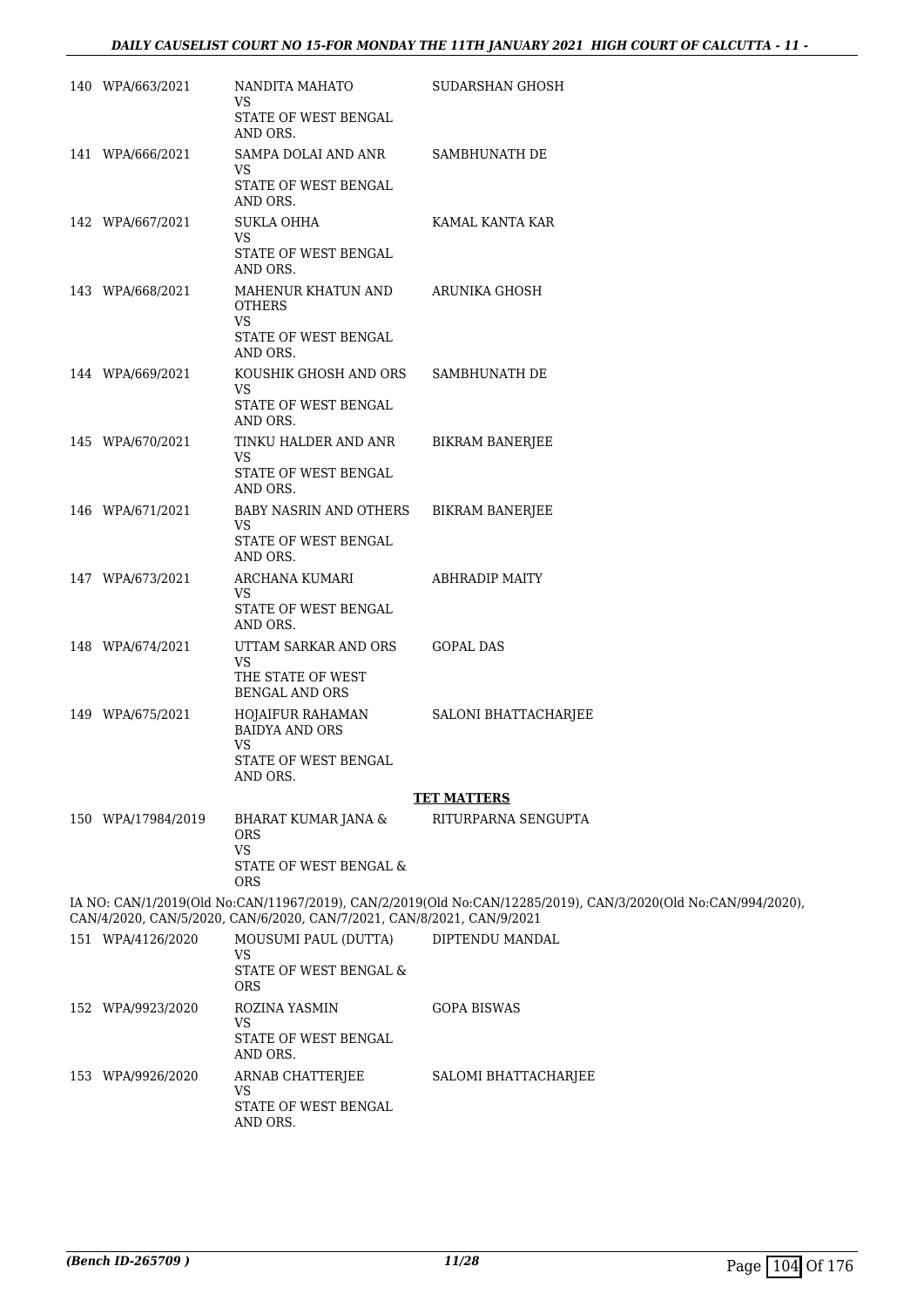| 154 WPA/9928/2020  | KUNAL DAS AND ORS<br>VS                                                          | <b>BIKRAM BANERJEE</b> |
|--------------------|----------------------------------------------------------------------------------|------------------------|
|                    | STATE OF WEST BENGAL<br>AND ORS.                                                 |                        |
| 155 WPA/9934/2020  | MOUMITA YASMIN<br>VS<br>STATE OF WEST BENGAL<br>AND ORS.                         | PRIYAKSHI BANERJEE     |
| 156 WPA/10257/2020 | SAIKAT BHATTACHARYA<br>VS.<br>UNION OF INDIA AND ORS.                            | ARUNIKA GHOSH          |
| 157 WPA/10262/2020 | PRANAB KR. SARKAR AND<br>ORS<br>VS.                                              | GOPAL DAS              |
|                    | THE STATE OF WEST<br><b>BENGAL AND ORS</b>                                       |                        |
| 158 WPA/11430/2020 | TAPAN KUMBHAKAR AND<br><b>ORS</b><br>VS.<br>STATE OF WEST BENGAL                 | <b>GOPA BISWAS</b>     |
| 159 WPA/11432/2020 | AND ORS.<br>SUSMITA MANDAL AND                                                   | <b>GOPA BISWAS</b>     |
|                    | <b>ORS</b><br>VS.<br>STATE OF WEST BENGAL<br>AND ORS.                            |                        |
| 160 WPA/11433/2020 | SATYAJIT DAS THAKUR AND<br><b>ORS</b><br>VS.<br>STATE OF WEST BENGAL<br>AND ORS. | <b>GOPA BISWAS</b>     |
| 161 WPA/11460/2020 | RAKESH AHMED<br>VS<br>THE STATE OF WEST<br><b>BENGAL AND ORS</b>                 | GOLAM MOHIUDDIN        |
| 162 WPA/11812/2020 | RABINDRA NATH DAS<br>VS<br>State of West Bengal                                  | DASS55297@GMAIL.COM    |
| 163 WPA/11813/2020 | SABITA KARAN DAS AND<br>OTHERS<br>VS<br>STATE OF WEST BENGAL<br>AND ORS.         | SANTU DAS ADHIKARI     |
| 164 WPA/11816/2020 | ALAKESH MANDAL AND<br>OTHERS<br>VS.<br>STATE OF WEST BENGAL<br>AND ORS.          | SANTU DAS ADHIKARI     |
| 165 WPA/11819/2020 | ARUNAVA BHUNIA AND<br>OTHERS<br>VS.<br>STATE OF WEST BENGAL<br>AND ORS.          | SANTU DAS ADHIKARI     |
| 166 WPA/11822/2020 | RAJU PANIGRAHI AND<br><b>OTHERS</b><br>VS                                        | SAANTU DAS ADHIKARI    |
|                    | STATE OF WEST BENGAL<br>AND ORS.                                                 |                        |
| 167 WPA/11842/2020 | MAUSUMI SARKAR<br>VS                                                             | DIPTENDU MANDAL        |
|                    | STATE OF WEST BENGAL<br>AND ORS.                                                 |                        |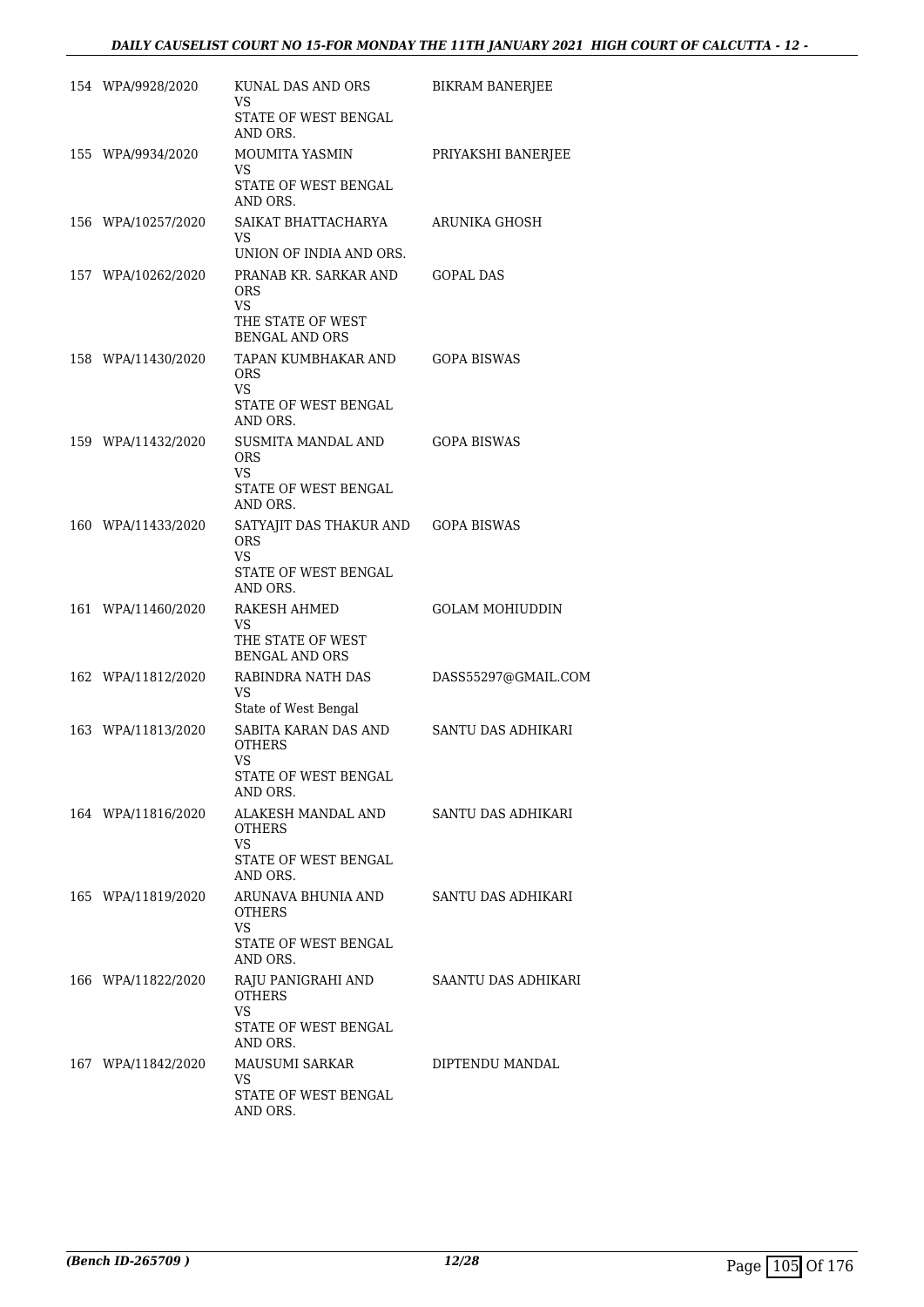### *DAILY CAUSELIST COURT NO 15-FOR MONDAY THE 11TH JANUARY 2021 HIGH COURT OF CALCUTTA - 13 -*

| 168 WPA/11947/2020                 | ABDUL NAIM MONDAL<br>VS                                                                                    | <b>GOLAM MOHIUDDIN</b> |
|------------------------------------|------------------------------------------------------------------------------------------------------------|------------------------|
|                                    | STATE OF WEST BENGAL<br>AND ORS.                                                                           |                        |
| 169 WPA/6/2021                     | BABLU BHANDARI<br>VS.                                                                                      | <b>ABHIJIT BASU</b>    |
|                                    | STATE OF WEST BENGAL<br>AND ORS.                                                                           |                        |
| 170 WPA/7/2021                     | JOYASHREE JANA<br>VS.                                                                                      | TAMAL TARU PANDA       |
|                                    | STATE OF WEST BENGAL<br>AND ORS.                                                                           |                        |
| IA NO: CAN/1/2021                  |                                                                                                            |                        |
| 171 WPA/9/2021                     | DIPAN BHATTACHARIYA<br>VS.                                                                                 | <b>ABHIJIT BASU</b>    |
|                                    | STATE OF WEST BENGAL<br>AND ORS.                                                                           |                        |
| 172 WPA/24/2021<br>(AT 10:45 A.M.) | ARIF MAHAMMAD KHAN<br><b>AND OTHERS</b><br><b>VS</b>                                                       | DIBYENDU CHATTERJEE    |
|                                    | STATE OF WEST BENGAL<br>AND ORS.                                                                           |                        |
| 173 WPA/29/2021<br>(AT 10:45 A.M.) | ARYA BHARAT SIKSHA<br>PRATISTHAN<br>VS                                                                     | VICTOR CHATTERJEE      |
|                                    | THE WEST BENGAL<br>UNIVERSITY OF TEACHERS'<br>TRAINING, EDUCATION<br>PLANNING AND<br><b>ADMINISTRATION</b> |                        |
| 174 WPA/61/2021                    | TANJINA JASMIN                                                                                             | SUDIPTA DASGUPTA       |
|                                    | VS<br>STATE OF WEST BENGAL<br>AND ORS.                                                                     |                        |
| 175 WPA/69/2021                    | AMRITA DUTTA AND ORS<br>VS                                                                                 | SUDIPTA DASGUPTA       |
|                                    | STATE OF WEST BENGAL<br>AND ORS.                                                                           |                        |
| 176 WPA/70/2021<br>(At 10:45 A.M.) | ANIRUDDHA BISWAS AND<br><b>ORS</b><br><b>VS</b><br>STATE OF WEST BENGAL<br>AND ORS.                        | <b>BIKRAM BANERJEE</b> |
| 177 WPA/74/2021                    | PRADIP KARAK                                                                                               | SANTANU MAJI           |
|                                    | VS<br>STATE OF WEST BENGAL<br>AND ORS.                                                                     |                        |
| 178 WPA/83/2021                    | <b>AVIJIT KAR</b><br>VS.                                                                                   | RITA PATRA             |
|                                    | THE STATE OF WEST<br><b>BENGAL AND ORS</b>                                                                 |                        |
| 179 WPA/85/2021                    | MD. NURUL ABSAR AND<br><b>ORS</b>                                                                          | MD. KUTUBUDDIN         |
|                                    | VS.<br>STATE OF WEST BENGAL<br>AND ORS.                                                                    |                        |
| 180 WPA/87/2021                    | SUBHENDU PATI                                                                                              | ARUNAVA PATI           |
|                                    | VS<br>STATE OF WEST BENGAL<br>AND ORS.                                                                     |                        |
| 181 WPA/89/2021                    | APURBA NANDI AND ORS<br>VS                                                                                 | SASTHI CHARAN DHARA    |
|                                    | STATE OF WEST BENGAL<br>AND ORS.                                                                           |                        |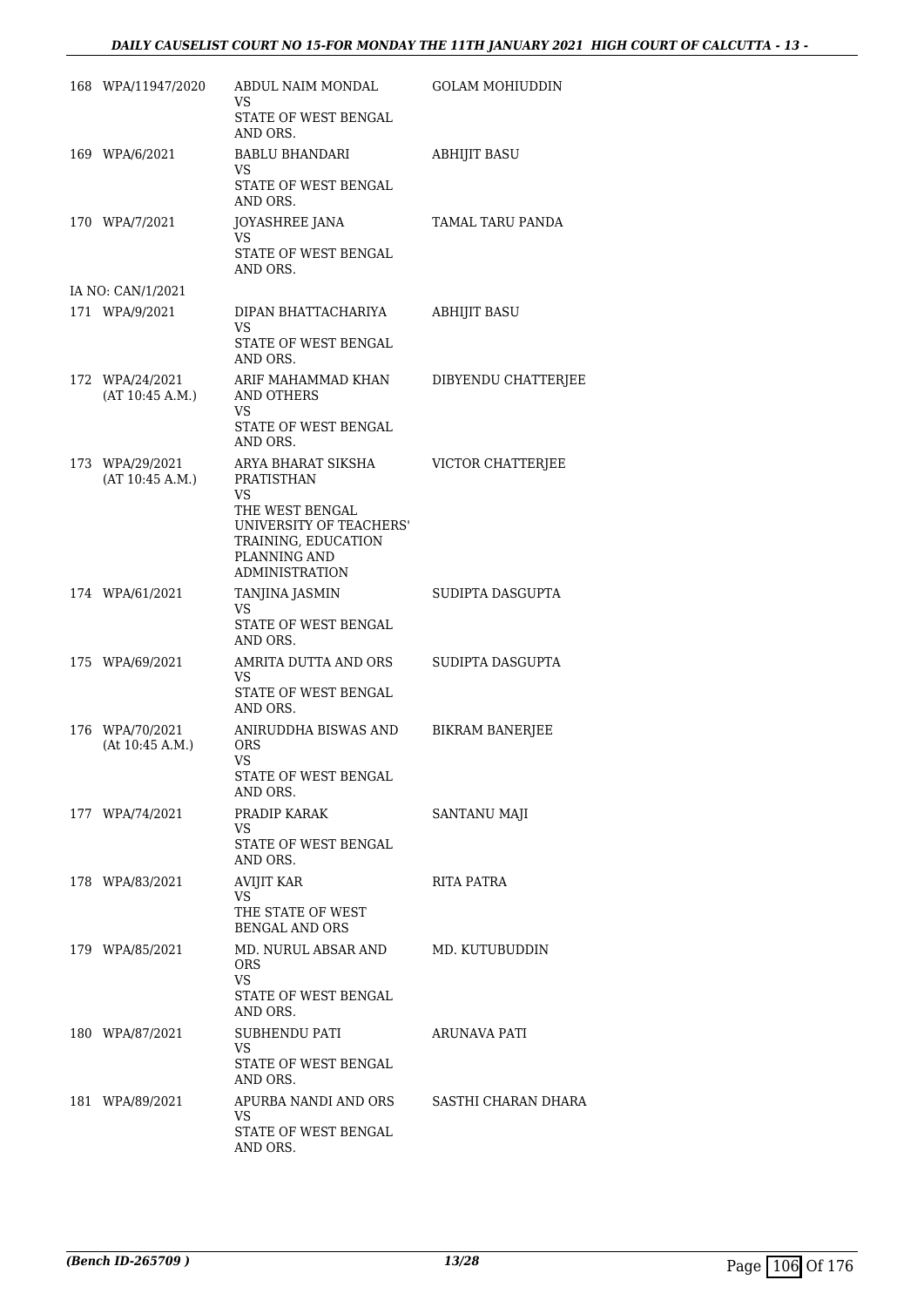| 182 WPA/94/2021  | SATINATH MAHANTY<br>VS.                                                               | MITHU SINGHA MAHAPATRA |
|------------------|---------------------------------------------------------------------------------------|------------------------|
|                  | STATE OF WEST BENGAL<br>AND ORS.                                                      |                        |
| 183 WPA/98/2021  | HABIBUR RAHMAN BAIDYA<br>VS.<br>STATE OF WEST BENGAL                                  | MONIMA KHAN            |
| 184 WPA/109/2021 | AND ORS.<br>PRADIP BANERJEE AND ORS                                                   | <b>GOPA BISWAS</b>     |
|                  | VS.<br>THE STATE OF WEST<br>BENGAL AND ORS                                            |                        |
| 185 WPA/110/2021 | ARUN KUMAR DAS AND<br>ORS.<br>VS.                                                     | <b>GOPA BISWAS</b>     |
|                  | THE STATE OF WEST<br><b>BENGAL AND ORS</b>                                            |                        |
| 186 WPA/111/2021 | TANMOY DUTTA AND<br><b>OTHERS</b><br><b>VS</b><br>STATE OF WEST BENGAL                | <b>GOPA BISWAS</b>     |
|                  | AND ORS.                                                                              |                        |
| 187 WPA/113/2021 | DIPIKA ROY AND ORS<br><b>VS</b><br>STATE OF WEST BENGAL<br>AND ORS.                   | SALONI BHATTACHARYA    |
| 188 WPA/161/2021 | TANMOY SARKAR<br>VS.<br>STATE OF WEST BENGAL<br>AND ORS.                              | SEVANTI RAY            |
| 189 WPA/163/2021 | SUPRIYA HAZRA<br>VS.<br>STATE OF WEST BENGAL<br>AND ORS.                              | RUDRANIL DE            |
| 190 WPA/166/2021 | <b>ARUP GENRO</b><br>VS.<br>STATE OF WEST BENGAL<br>AND ORS.                          | TIRTHANKAR DEY         |
| 191 WPA/168/2021 | AMAR CHANDRA DAS AND<br><b>ORS</b><br>VS                                              | MD. M NAZAR CHOWDHURY  |
|                  | STATE OF WEST BENGAL<br>AND ORS.                                                      |                        |
| 192 WPA/169/2021 | SEMONTI PAL ALIAS<br><b>SEMONTI KUNDU</b><br>VS                                       | DEBOJIT SAMANTA        |
|                  | STATE OF WEST BENGAL<br>AND ORS.                                                      |                        |
| 193 WPA/183/2021 | SHANTANU KUMAR MAITY<br>VS<br>STATE OF WEST BENGAL                                    | SUDIPTA DASGUPTA       |
| 194 WPA/185/2021 | AND ORS.<br>MD RAQUIB HOSSAIN                                                         | SUDIPTA DASGUPTA       |
|                  | VS.<br>STATE OF WEST BENGAL<br>AND ORS.                                               |                        |
| 195 WPA/187/2021 | AMAL SARKAR<br>VS.<br>STATE OF WEST BENGAL                                            | <b>BIKRAM BANERJEE</b> |
|                  | AND ORS.                                                                              |                        |
| 196 WPA/229/2021 | KAZI MOFIJUL ISLAM AND<br><b>ORS</b><br><b>VS</b><br>STATE OF WEST BENGAL<br>AND ORS. | <b>GOPA BISWAS</b>     |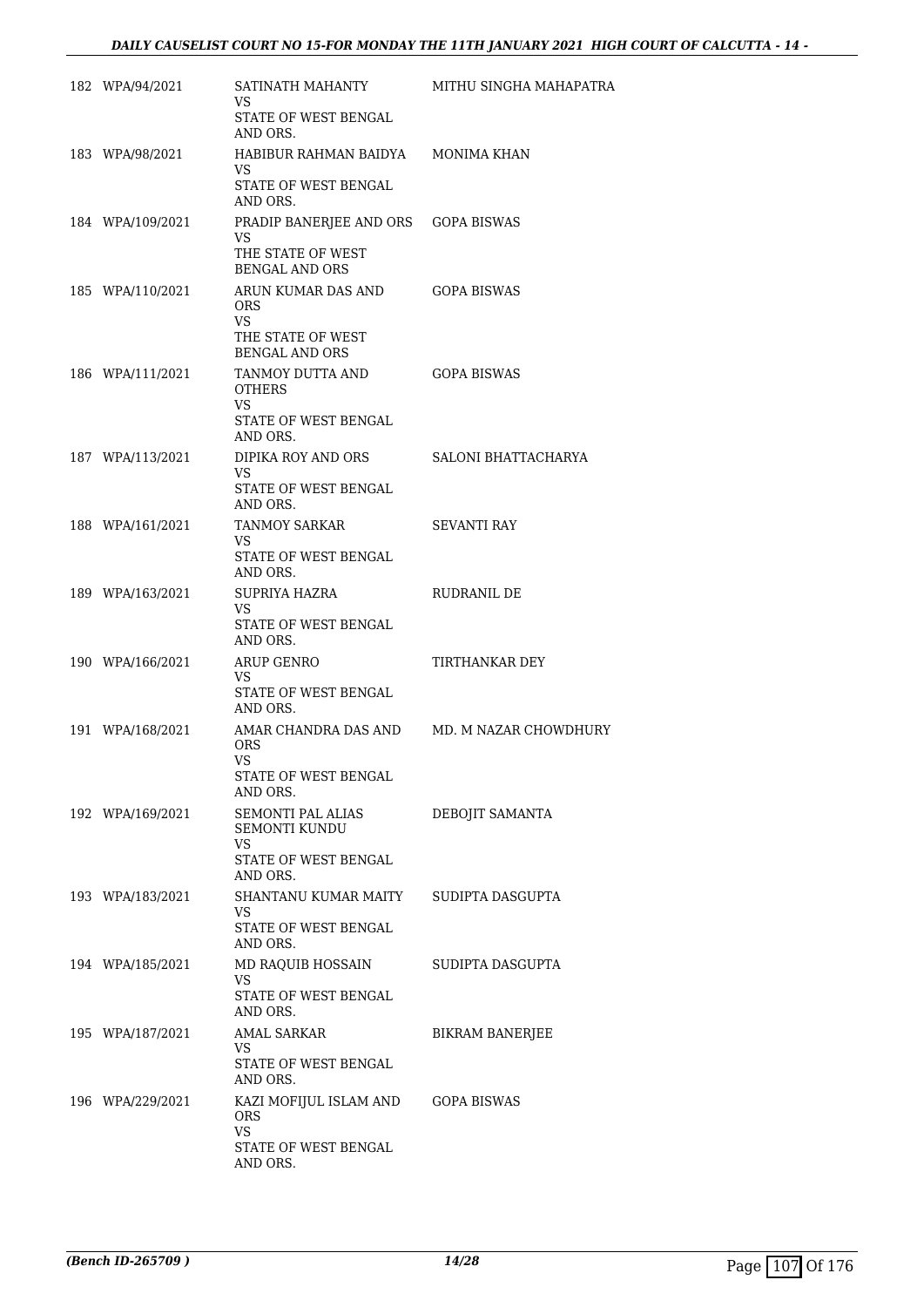## *DAILY CAUSELIST COURT NO 15-FOR MONDAY THE 11TH JANUARY 2021 HIGH COURT OF CALCUTTA - 15 -*

| 197 WPA/248/2021 | MD OAMRUDDIN AND ORS<br>VS                                                        | SUDIPTA DASGUPTA       |
|------------------|-----------------------------------------------------------------------------------|------------------------|
|                  | STATE OF WEST BENGAL<br>AND ORS.                                                  |                        |
| 198 WPA/256/2021 | SANJOY KIRTIONIA<br>VS.<br>STATE OF WEST BENGAL                                   | SANTU DAS ADHIKARY     |
| 199 WPA/259/2021 | AND ORS.<br>RAKSHYAKAR MONDAL<br>VS.<br>STATE OF WEST BENGAL                      | SANTU DAS ADHIKARI     |
| 200 WPA/262/2021 | AND ORS.<br>ANUP KUMAR HAZRA<br>VS<br>STATE OF WEST BENGAL<br>AND ORS.            | SANTU DAS ADHIKARI     |
| 201 WPA/276/2021 | RAKHI HALDER<br>VS.<br>STATE OF WEST BENGAL<br>AND ORS.                           | TIRTHANKAR KAR         |
| 202 WPA/277/2021 | SATINATH MAHANTY<br>VS.<br>STATE OF WEST BENGAL<br>AND ORS.                       | MITHU SINGHA MAHAPATRA |
| 203 WPA/294/2021 | TARUN GHOSH AND<br><b>OTHERS</b><br><b>VS</b><br>STATE OF WEST BENGAL<br>AND ORS. | ARUNESH PATHAK         |
| 204 WPA/298/2021 | <b>GOUTAM DOLAI</b><br>VS.<br>STATE OF WEST BENGAL<br>AND ORS.                    | DEBABRATA SARDAR       |
| 205 WPA/320/2021 | MONIRUL ISLAM AND<br><b>ANOTHER</b><br>VS<br>STATE OF WEST BENGAL<br>AND ORS.     | ARUN SHAW              |
| 206 WPA/352/2021 | KAMRUZZAMAN SARDAR<br>AND ORS<br><b>VS</b><br>STATE OF WEST BENGAL                | SUDIPTA DASGUPTA       |
| 207 WPA/358/2021 | AND ORS.<br>HASAN ALI<br>VS.<br>STATE OF WEST BENGAL                              | PROBAL SARKAR          |
| 208 WPA/362/2021 | AND ORS.<br>MALLIKA SAHA DAS<br>VS.<br>STATE OF WEST BENGAL<br>AND ORS.           | TAPODIP GUPTA          |
| 209 WPA/396/2021 | KASHINATH MANDAL<br>VS.<br>STATE OF WEST BENGAL<br>AND ORS.                       | ARUN SHAW              |
| 210 WPA/409/2021 | PINTU MONDAL AND ORS<br>VS.<br>WEST BENGAL BOARD OF                               | ANIRUDDHA SINGHA ROY   |
| 211 WPA/417/2021 | PRIMARY EDU AND ORS<br>SOUMI PAN<br>VS<br>STATE OF WEST BENGAL<br>AND ORS.        | SUDIP SARKAR           |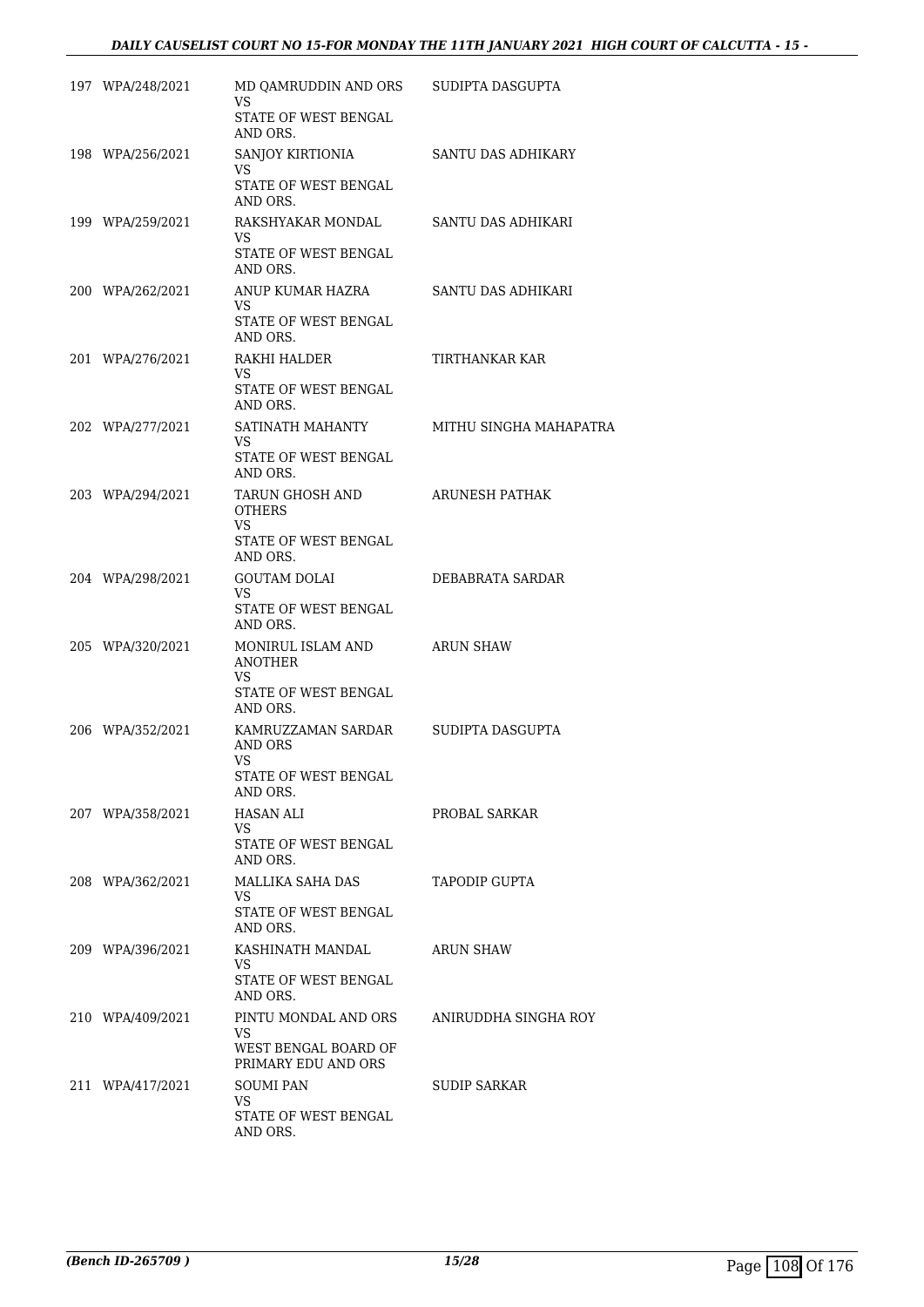| 212 WPA/420/2021 | SUBHASISH GHOSH AND<br><b>ORS</b><br>VS<br>STATE OF WEST BENGAL           | AMIT SINGH          |
|------------------|---------------------------------------------------------------------------|---------------------|
|                  | AND ORS.                                                                  |                     |
| 213 WPA/429/2021 | <b>SUSMITA GIRI</b><br>VS.<br>STATE OF WEST BENGAL<br>AND ORS.            | DIBYENDU CHATTERJEE |
| 214 WPA/433/2021 | AFROJA KHATUN AND<br><b>OTHERS</b><br>VS.                                 | ALOKESH DALAI       |
|                  | STATE OF WEST BENGAL<br>AND ORS.                                          |                     |
| 215 WPA/434/2021 | MILAN KUMAR DEY AND<br><b>ORS</b><br>VS.                                  | JAYANTA SAMANTA     |
|                  | STATE OF WEST BENGAL<br>AND ORS.                                          |                     |
| 216 WPA/438/2021 | KARTICK CHANDRA KHAN<br>VS.                                               | MITHU SAHA          |
|                  | STATE OF WEST BENGAL<br>AND ORS.                                          |                     |
| 217 WPA/441/2021 | MANIK KUMAR MANDAL<br>AND ORS<br>VS.                                      | PALASH MUKHERJEE    |
|                  | THE STATE OF WEST<br><b>BENGAL AND ORS</b>                                |                     |
| 218 WPA/444/2021 | KRISHNA RANI DAS<br>VS.                                                   | <b>ABHIJIT BASU</b> |
|                  | STATE OF WEST BENGAL<br>AND ORS.                                          |                     |
| 219 WPA/449/2021 | SOFIKUJJAMAN BISWAS<br>AND ORS<br><b>VS</b>                               | PALASH MUKHERJEE    |
|                  | THE STATE OF WEST<br><b>BENGAL AND ORS</b>                                |                     |
| 220 WPA/450/2021 | ASHISH KUMAR SAHOO<br>VS                                                  | <b>ABHIJIT BASU</b> |
|                  | STATE OF WEST BENGAL<br>AND ORS.                                          |                     |
| 221 WPA/451/2021 | <b>FALGUNI BISWAS</b><br>VS.                                              | PROBAL SARKAR       |
|                  | STATE OF WEST BENGAL<br>AND ORS.                                          |                     |
| 222 WPA/455/2021 | JANARDAN MANDAL<br>VS.                                                    | PARTHA SARKAR       |
|                  | STATE OF WEST BENGAL<br>AND ORS.                                          |                     |
| 223 WPA/456/2021 | KRISHNA JANA AND ORS<br>VS.<br>THE STATE OF WEST<br><b>BENGAL AND ORS</b> | PALASH MUKHERJEE    |
| 224 WPA/464/2021 | SATYABRATA DAS AND ORS<br>VS<br>THE STATE OF WEST                         | PALASH MUKHERJEE    |
| 225 WPA/468/2021 | <b>BENGAL AND ORS</b><br>AMINUL KABIUL AZIZ AND                           | ANISUR RAHMAN       |
|                  | <b>ORS</b><br><b>VS</b><br>THE STATE OF WEST<br>BENGAL AND ORS            |                     |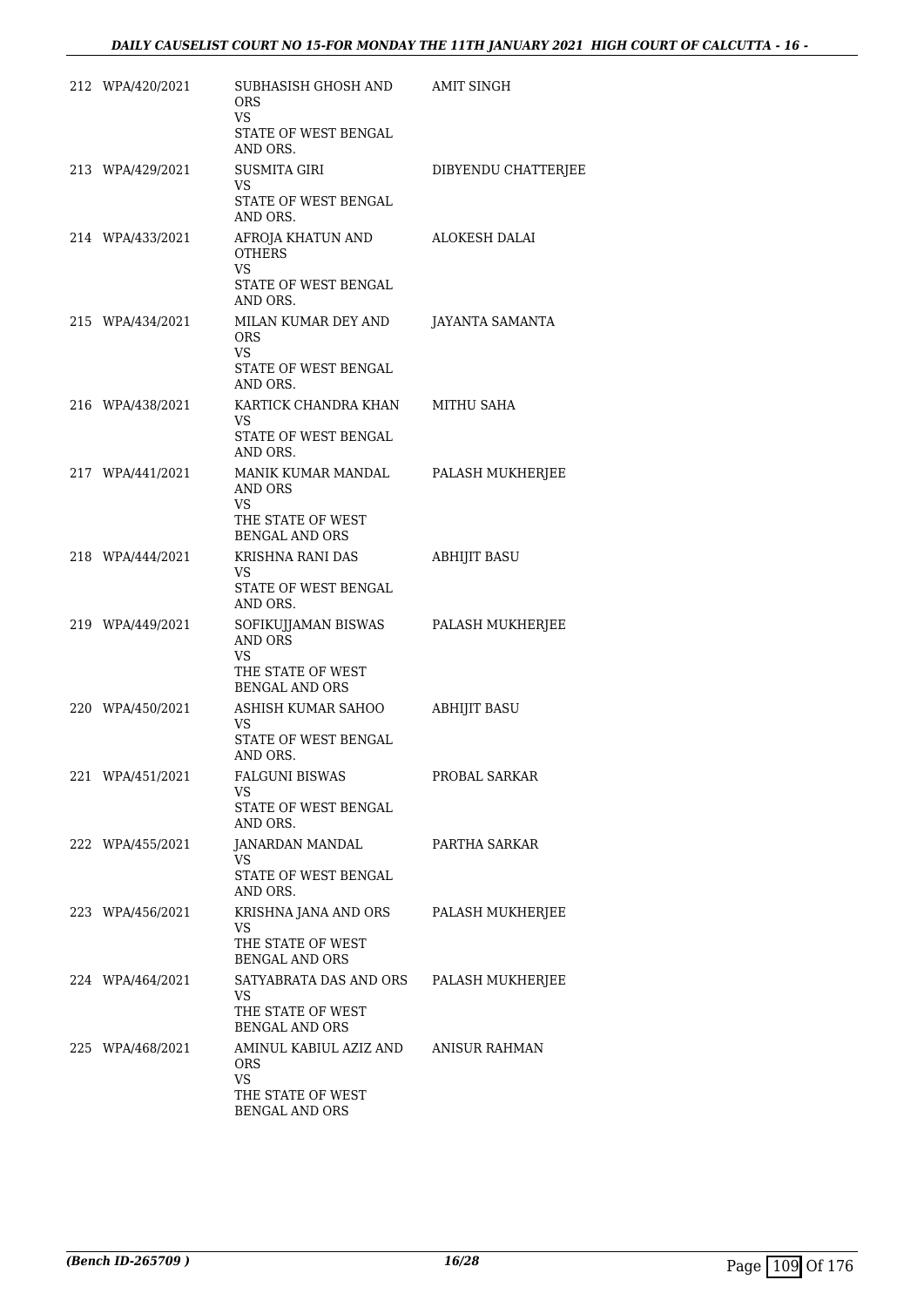| 226 WPA/502/2021 | BIPLAB MUKHERJEE<br>VS<br>INDIAN INSTITUTE OF<br>ENGINEERING, SCIENCE<br>AND TECHNOLOGY | Sanjay Saha             |
|------------------|-----------------------------------------------------------------------------------------|-------------------------|
| 227 WPA/503/2021 | SANJAY PATRA AND ORS<br>VS.<br>STATE OF WEST BENGAL<br>AND ORS.                         | <b>SANDIP KR MONDAL</b> |
| 228 WPA/506/2021 | JADAB DAS AND ORS<br>VS<br>STATE OF WEST BENGAL<br>AND ORS.                             | SANDIP KUMAR MONDAL     |
| 229 WPA/509/2021 | <b>SUKUMAR GAYEN</b><br>VS.<br>STATE OF WEST BENGAL<br>AND ORS.                         | SANDIP KUMAR MONDAL     |
| 230 WPA/510/2021 | RAJIB DOLAI AND ORS<br>VS.<br>STATE OF WEST BENGAL<br>AND ORS.                          | SANDIP KR MONDAL        |
| 231 WPA/512/2021 | NUPUR MANDAL AND ORS<br>VS<br>STATE OF WEST BENGAL<br>AND ORS.                          | SANDIP KUMAR MONDAL     |
| 232 WPA/513/2021 | SHYAMALI DINGAL<br>VS.<br>STATE OF WEST BENGAL<br>AND ORS.                              | SANDIP KUMAR MONDAL     |
| 233 WPA/516/2021 | PRADIP BISWAS AND ORS<br>VS.<br>STATE OF WEST BENGAL<br>AND ORS.                        | SANDIP KUMAR MONDAL     |
| 234 WPA/517/2021 | SAMAJUL SK<br>VS<br>STATE OF WEST BENGAL<br>AND ORS.                                    | RONI CHOWDHURY          |
| 235 WPA/518/2021 | APURBA BALLAV<br>VS.<br>STATE OF WEST BENGAL<br>AND ORS.                                | DILIP KUMAR SHYAMAL     |
| 236 WPA/519/2021 | NAJRUL ISLAM AND ORS<br>VS.<br>STATE OF WEST BENGAL<br>AND ORS.                         | <b>ABHIJIT BASU</b>     |
| 237 WPA/520/2021 | <b>BISWANATH MAITY AND</b><br>ORS<br><b>VS</b><br>STATE OF WEST BENGAL<br>AND ORS.      | <b>ABHIJIT BASU</b>     |
| 238 WPA/523/2021 | BIMALESH MANDAL AND<br>ORS<br><b>VS</b><br>STATE OF WEST BENGAL<br>AND ORS.             | <b>ABHIJIT BASU</b>     |
| 239 WPA/524/2021 | MONALISHA SINGHA<br>VS.<br>STATE OF WEST BENGAL<br>AND ORS.                             | <b>ABHIJIT BASU</b>     |
| 240 WPA/526/2021 | TAPAS KR DAS AND ORS<br>VS.<br>STATE OF WEST BENGAL<br>AND ORS.                         | <b>ABHIJIT BASU</b>     |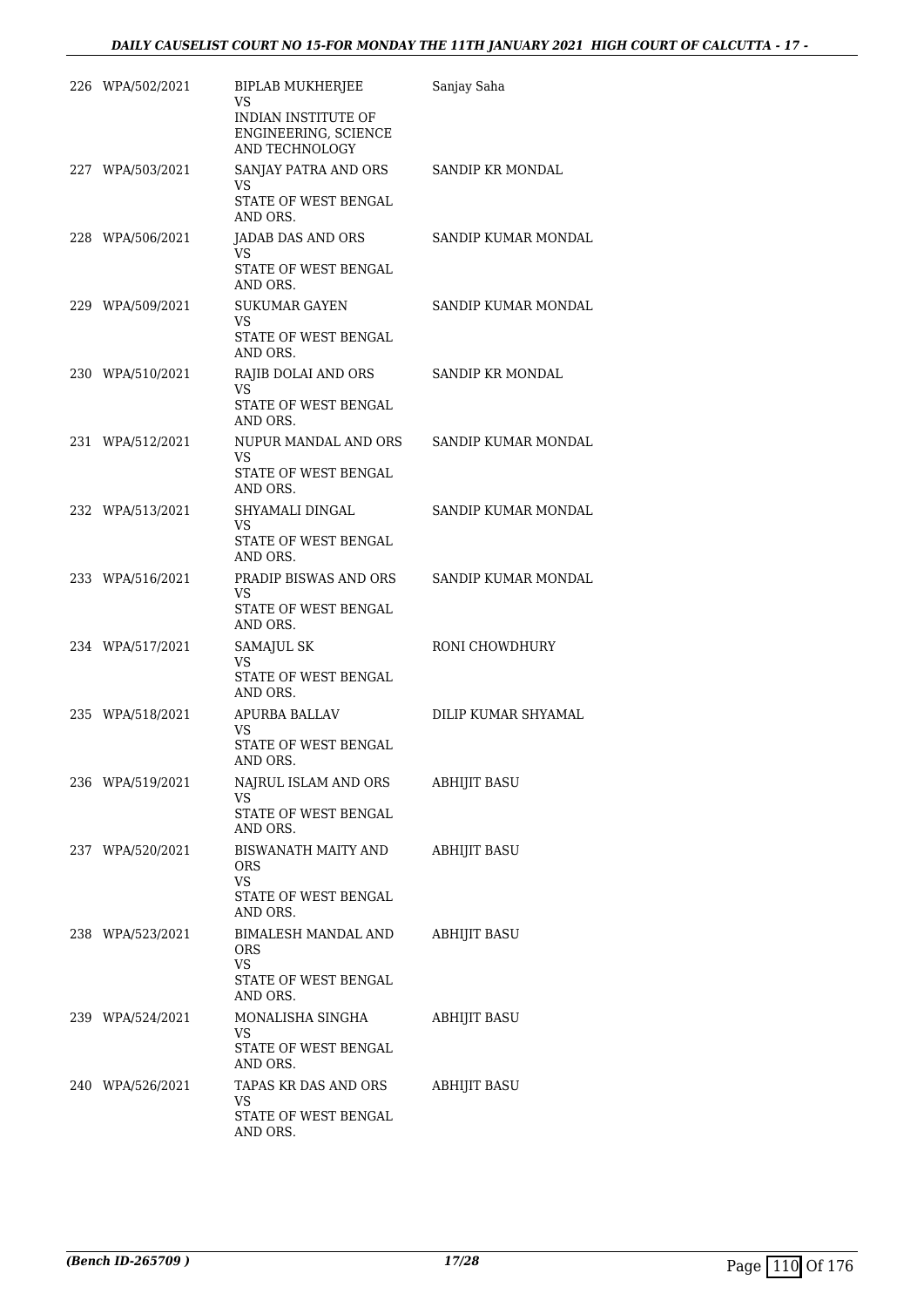| 241 WPA/529/2021 | AMRITASUDAN JANA<br>VS<br>STATE OF WEST BENGAL<br>AND ORS.                    | ABHIJIT BASU          |
|------------------|-------------------------------------------------------------------------------|-----------------------|
| 242 WPA/530/2021 | ARCHANA MUKHERJEE AND ABHIJIT BASU<br><b>ORS</b><br>VS.                       |                       |
|                  | STATE OF WEST BENGAL<br>AND ORS.                                              |                       |
| 243 WPA/531/2021 | BIJOY KRISHNA DAS AND<br><b>ORS</b><br>VS<br>STATE OF WEST BENGAL<br>AND ORS. | ABHIJIT BASU          |
| 244 WPA/532/2021 | SUSANTA BARMAN AND<br><b>ORS</b><br>VS.<br>STATE OF WEST BENGAL<br>AND ORS.   | ABHIJIT BASU          |
| 245 WPA/535/2021 | SOUMEN MAITY AND ORS<br>VS<br>STATE OF WEST BENGAL<br>AND ORS.                | ABHIJIT BASU          |
| 246 WPA/540/2021 | RAJJAK SEKH AND ORS<br>VS.<br>STATE OF WEST BENGAL<br>AND ORS.                | FALGUNI BANDYOPADHYAY |
| 247 WPA/541/2021 | SAMBHU GIRI ANDS ORS<br>VS.<br>STATE OF WEST BENGAL<br>AND ORS.               | <b>ABHIJIT BASU</b>   |
| 248 WPA/542/2021 | SOMNATH JANA AND ORS<br><b>VS</b><br>STATE OF WEST BENGAL<br>AND ORS.         | ABHIJIT BASU          |
| 249 WPA/544/2021 | NILKAMAL GIRI<br>VS<br>STATE OF WEST BENGAL<br>AND ORS.                       | ABHIJIT BASU          |
| 250 WPA/547/2021 | PRADIP AICH AND ORS<br>VS<br>STATE OF WEST BENGAL<br>AND ORS.                 | ABHIJIT BASU          |
| 251 WPA/548/2021 | SURAJIT JANA @ ORS<br><b>VS</b><br>STATE OF WEST BENGAL<br>AND ORS.           | <b>ABHIJIT BASU</b>   |
| 252 WPA/549/2021 | KRIPASINDHU MAJEE<br>VS<br>STATE OF WEST BENGAL<br>AND ORS.                   | <b>ABHIJIT BASU</b>   |
| 253 WPA/550/2021 | SANJIB KUMAR BHUNIA<br>AND ORS<br>VS<br>STATE OF WEST BENGAL                  | ABHIJIT BASU          |
| 254 WPA/552/2021 | AND ORS.<br>RUMPI SAHA<br>VS<br>STATE OF WEST BENGAL                          | SIDDHARTHA SARKAR     |
| 255 WPA/553/2021 | AND ORS.<br>FIROJA KHATUN<br>VS.<br>STATE OF WEST BENGAL<br>AND ORS.          | SIDDHARTHA SARKAR     |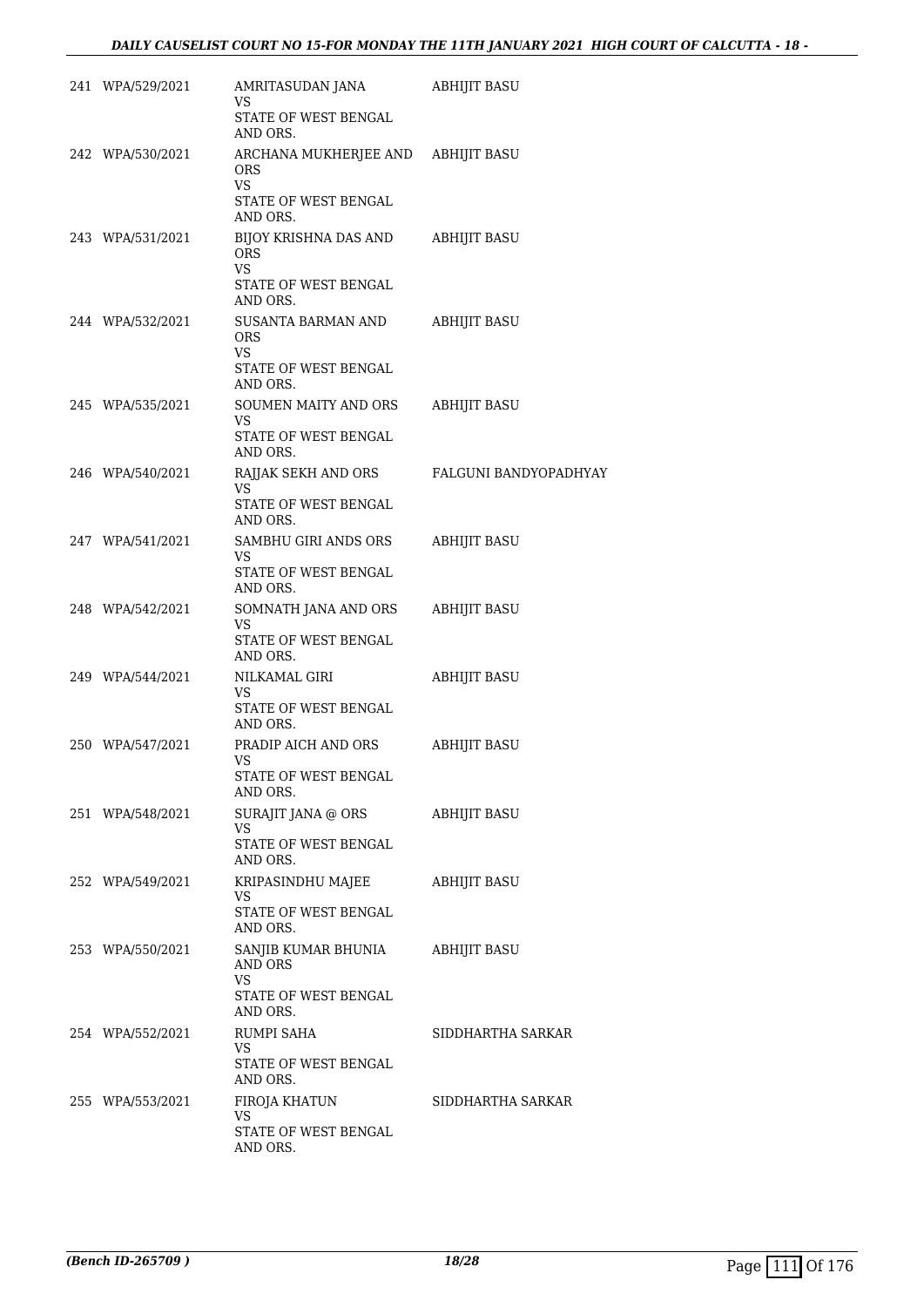## *DAILY CAUSELIST COURT NO 15-FOR MONDAY THE 11TH JANUARY 2021 HIGH COURT OF CALCUTTA - 19 -*

| 256 WPA/554/2021  | ANJU MANDAL AND ORS<br>VS.<br>STATE OF WEST BENGAL                                       | <b>ABHIJIT BASU</b>  |
|-------------------|------------------------------------------------------------------------------------------|----------------------|
| 257 WPA/558/2021  | AND ORS.<br>HALIMA KHATUN BIBI<br><b>VS</b><br>STATE OF WEST BENGAL                      | SIDDHARTHA SARKAR    |
| 258 WPA/565/2021  | AND ORS.<br>DIPTI MONDAL AND ORS<br>VS<br>STATE OF WEST BENGAL                           | DEBABRATA MONDAL     |
| 259 WPA/584/2021  | AND ORS.<br>JAYANTA MALIK AND ORS<br>VS<br>STATE OF WEST BENGAL                          | PARTHA SARKAR        |
| 260 WPA/592/2021  | AND ORS.<br>MD. NAZIR HOSSAIN AND<br><b>ORS</b><br>VS                                    | MOLLY SAHA           |
| 261 WPA/593/2021  | STATE OF WEST BENGAL<br>AND ORS.<br>MAHAMMAD SHAIKH AND<br><b>ORS</b>                    | KAPIL CHANDRA SAHOO  |
|                   | VS<br>STATE OF WEST BENGAL<br>AND ORS.<br>BEGUM ASHAK NOORI                              | MOLLY SAHA           |
| 262 WPA/595/2021  | VS.<br>STATE OF WEST BENGAL<br>AND ORS.                                                  |                      |
| 263 WPA/608/2021  | RABBANI MANDAL AND ORS SANDIP KR MONDAL<br><b>VS</b><br>STATE OF WEST BENGAL<br>AND ORS. |                      |
|                   |                                                                                          | <b>URGENT MOTION</b> |
|                   |                                                                                          |                      |
| 264 WPA/6886/2019 | ABDUL ENAM<br>VS<br>STATE OF WEST BENGAL &                                               | SUDIPTA DASGUPTA     |
| 265 WPA/6887/2019 | ORS<br><b>FARZANA KHATOON</b><br>VS —<br>STATE OF WEST BENGAL &                          | SUDIPTA DASGUPTA     |
| 266 WPA/6888/2019 | ORS<br>FARHAT FEROZ<br>VS.                                                               | SUDITPA DASGUPTA     |
| 267 WPA/6889/2019 | STATE OF WEST BENGAL &<br><b>ORS</b><br>MD. SHADAB AKHTER                                | BIKRAM BANERJEE      |
|                   | VS<br>STATE OF WEST BENGAL &<br><b>ORS</b>                                               |                      |
| 268 WPA/6890/2019 | MD. TAJDAR ALAM<br>VS.<br>STATE OF WEST BENGAL &                                         | SUDIPTA DASGUPTA     |
| 269 WPA/6891/2019 | ORS<br>MD. JUNAID ALAM<br>VS<br>STATE OF WEST BENGAL &                                   | SUDIPTA DASGUPTA     |
| 270 WPA/6892/2019 | ORS<br>MD. ANSAR ALAM<br>VS                                                              | SUDIPTA DASGUPTA     |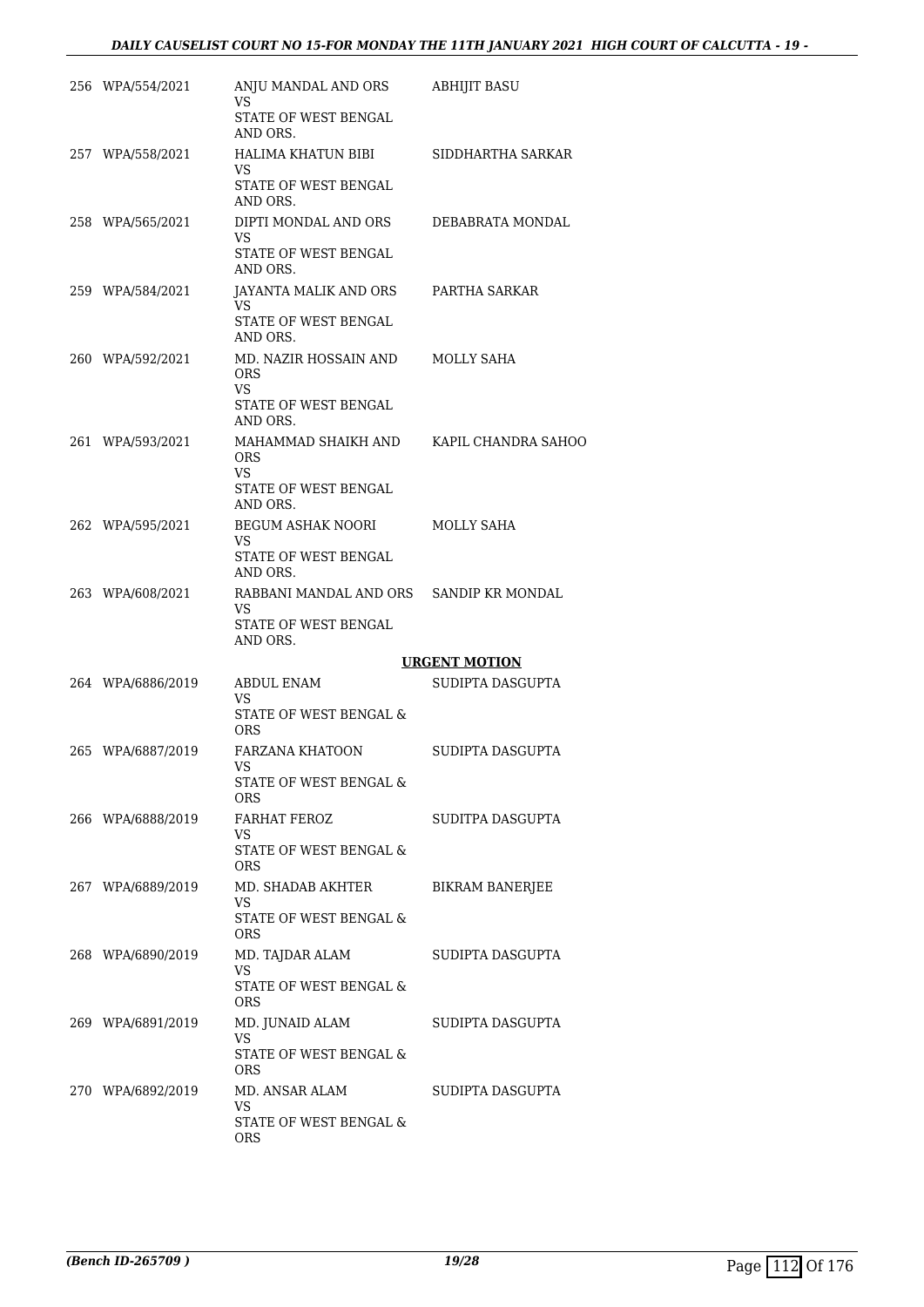| 271 WPA/6898/2019             | MD. AFZAL IMAM<br>VS.                                 | SUDIPTA DASGUPTA       |
|-------------------------------|-------------------------------------------------------|------------------------|
|                               | STATE OF WEST BENGAL &<br><b>ORS</b>                  |                        |
| 272 WPA/6900/2019             | VIKASH SHAW                                           | SUDIPTA DASGUPTA       |
|                               | VS.<br>STATE OF WEST BENGAL &<br>ORS                  |                        |
| 273 WPA/6902/2019             | CHANDRAKANT KESHRI<br>VS.                             | SUDIPTA DASGUPTA       |
|                               | STATE OF WEST BENGAL &<br>ORS                         |                        |
| 274 WPA/6940/2019             | NASIM AKRAM<br>VS.                                    | SUDIPTA DASGUPTA       |
|                               | STATE OF WEST BENGAL &<br>ORS                         |                        |
| 275 WPA/6941/2019             | KHALID AFROZ ANSARI<br>VS.                            | SUDIPTA DASGUPTA       |
|                               | STATE OF WEST BENGAL &<br><b>ORS</b>                  |                        |
| 276 WPA/1205/2020             | ATANU SAHA & ORS<br>VS.                               | SAMIRAN MANDAL         |
|                               | STATE OF WEST BENGAL &<br><b>ORS</b>                  |                        |
| 277 WPA/1989/2020             | MD RAFIQUE ALAM & ORS<br>VS.                          | MD. M NAZAR CHOWDHURY  |
|                               | STATE OF WEST BENGAL &<br><b>ORS</b>                  |                        |
| 278 WPA/2006/2020             | AMITAVA GUPTA<br>VS.                                  | <b>SUMAN BANERJEE</b>  |
|                               | STATE OF WEST BENGAL &<br><b>ORS</b>                  |                        |
| 279 WPA/3391/2020             | MD. ABUZER TAMANNAI &<br>ORS.<br><b>VS</b>            | MD. M. NAZAR CHOWDHURY |
|                               | STATE OF WEST BENGAL &<br>ORS.                        |                        |
| 280 WPA/3901/2020             | HILLOL MUKHERJEE<br><b>VS</b><br>UNION OF INDIA & ORS | DONA GHOSH             |
| IA NO: CAN/1/2020             |                                                       |                        |
| 281 WPA/4651/2020             | SK. LIAKAT ALI<br>VS                                  | SHUVRO PROKASH LAHIRI  |
|                               | STATE OF WEST BENGAL &<br>ORS                         |                        |
| IA NO: CAN/1/2020, CAN/2/2020 |                                                       |                        |
| 282 WPA/5040/2020             | PRITI SINGH<br>VS<br>UNION OF INDIA & ORS             | MD. ALAUDDIN MANDAL    |
| 283 WPA/7921/2020             | DR. PREMANJAN<br>BHATTACHARJEE<br>VS                  | <b>SUVAM SINHA</b>     |
| 284 WPA/8151/2020             | State of West Bengal<br>DIPANKAR BHANDARI             | GOUTAM KUMAR MAITY     |
|                               | VS                                                    |                        |
| 285 WPA/8308/2020             | State of West Bengal<br>SABUJ KOLI SEN                | SALONI BHATTACHARYYA   |
|                               | VS<br>VISWA BHARATI AND<br>OTHERS                     |                        |
| 286 WPA/8316/2020             | SAUGATA CHATTOPADHYAY                                 | SALONI BHATTACHARJEE   |
|                               | VS<br>VISWA BHARATI AND<br>OTHERS                     |                        |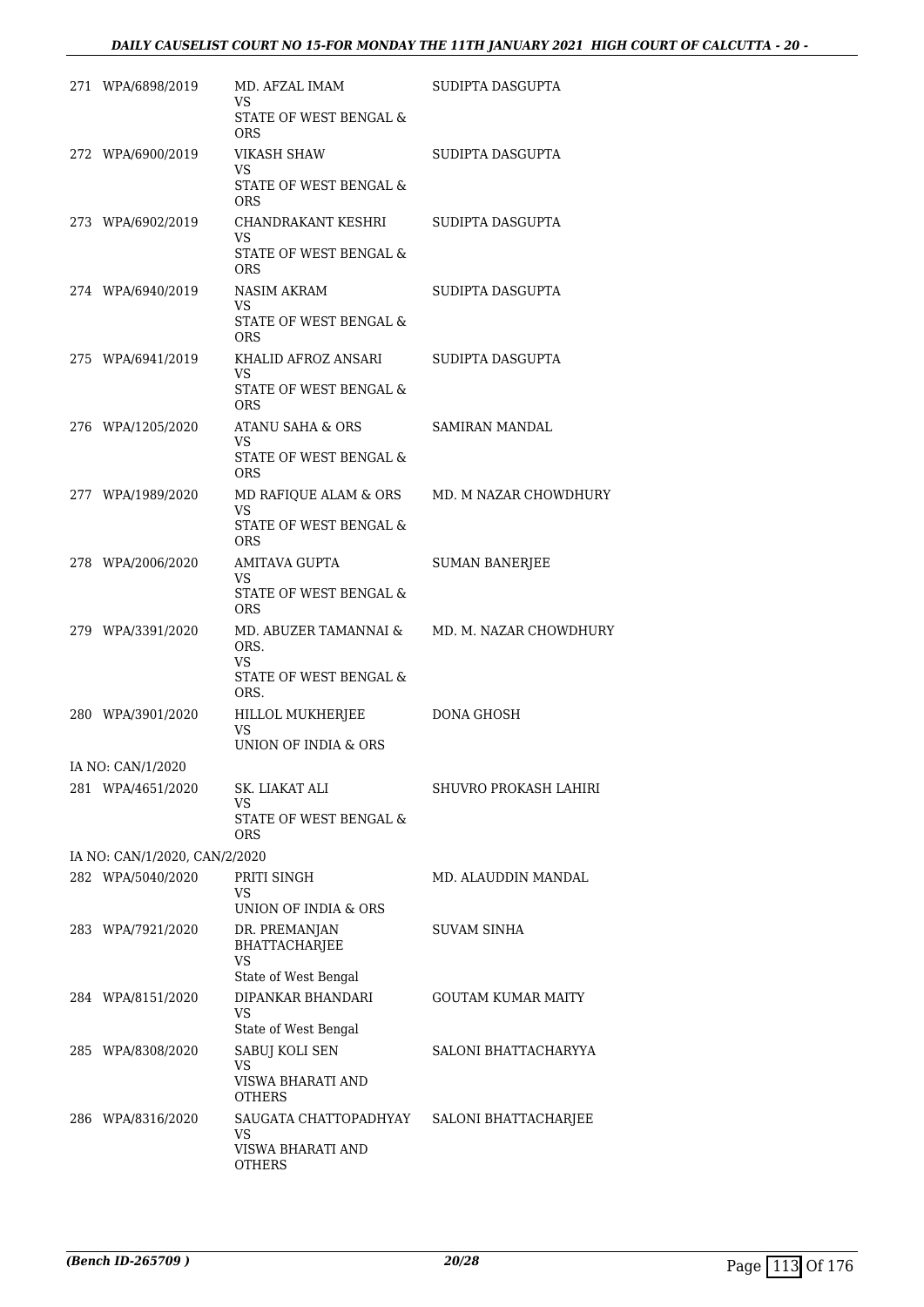| 287 WPA/8428/2020                       | СНАКДАН НАРРҮ НОМЕ<br>AND ORS<br>VS                       | SAYANI BHATTACHARYA   |
|-----------------------------------------|-----------------------------------------------------------|-----------------------|
|                                         | STATE OF WEST BENGAL<br>AND ORS.                          |                       |
| 288 WPA/8452/2020                       | RADHARANI KHAN                                            | SUDIPTA DASGUPTA      |
|                                         | VS<br>STATE OF WEST BENGAL<br>AND ORS.                    |                       |
| 289 WPA/9192/2020                       | CHANDRIMA PARIA                                           | KARTIK KUMAR ROY      |
|                                         | VS.<br>STATE OF WEST BENGAL<br>AND ORS.                   |                       |
| 290 WPA/9739/2020                       | PAYEL BAG                                                 | SUDIPTA DASGUPTA      |
|                                         | VS.<br>State of West Bengal                               |                       |
| 291 WPA/9749/2020                       | RINTI BOSE AND ORS<br>VS                                  | SALONI BHATTACHARYA   |
|                                         | STATE OF WEST BENGAL<br>AND ORS.                          |                       |
| 292 WPA/10103/2020                      | RATHINDRA NATH MISHRA<br>VS                               | <b>GOPA BISWAS</b>    |
|                                         | STATE OF WEST BENGAL<br>AND ORS.                          |                       |
| 293 WPA/10153/2020                      | NAZIA SHIRIN AND OTHERS<br><b>VS</b>                      | SHAREQ SIDDIQUE       |
|                                         | STATE OF WEST BENGAL<br>AND ORS.                          |                       |
| 294 WPA/10234/2020                      | KAMANASHIS GOSWAMI<br>VS                                  | RAJENDRA BANERJEE     |
|                                         | THE BIRBHUM INSTITUTE<br>OF ENGINEERING AND<br>TECHNOLOGY |                       |
| 295 WPA/10274/2020                      | NILANJAN BISHNU                                           | ALAUDDIN MANDAL       |
|                                         | VS<br>THE UNION OF INDIA AND<br><b>ORS</b>                |                       |
| 296 WPA/10321/2020                      | <b>SUMAN MONDAL</b>                                       | <b>SK. TOSLIM ALI</b> |
|                                         | VS<br>THE UNION OF INDIA AND<br><b>ANR</b>                |                       |
| 297 WPA/10333/2020<br>(At 10:45 A.M.)   | SHYAMAPRASAD SAMANTA<br>VS                                | SOUMYAJIT MISHRA      |
|                                         | STATE OF WEST BENGAL<br>AND ORS.                          |                       |
|                                         |                                                           | <b>MOTION</b>         |
|                                         |                                                           | $($ GROUP - II $)$    |
| 298 WPA/10742/2017                      | PROBHAT KUMAR PAL<br>VS                                   | <b>SUBHAS JANA</b>    |
|                                         | STATE OF WEST BENGAL &<br>ORS.                            |                       |
| 299 WPA/20452/2017                      | REBA NAG<br>VS                                            | DEBASISI DEY          |
|                                         | STATE OF WEST BENGAL &<br>ORS.                            |                       |
| 300 WPA/3816/2018                       | AJAY KUMAR<br>VS                                          | SUDIP GHOSH CHOWDHURY |
|                                         | STATE OF WEST BENGAL &<br><b>ORS</b>                      |                       |
| IA NO: CAN/1/2020(Old No:CAN/1784/2020) |                                                           |                       |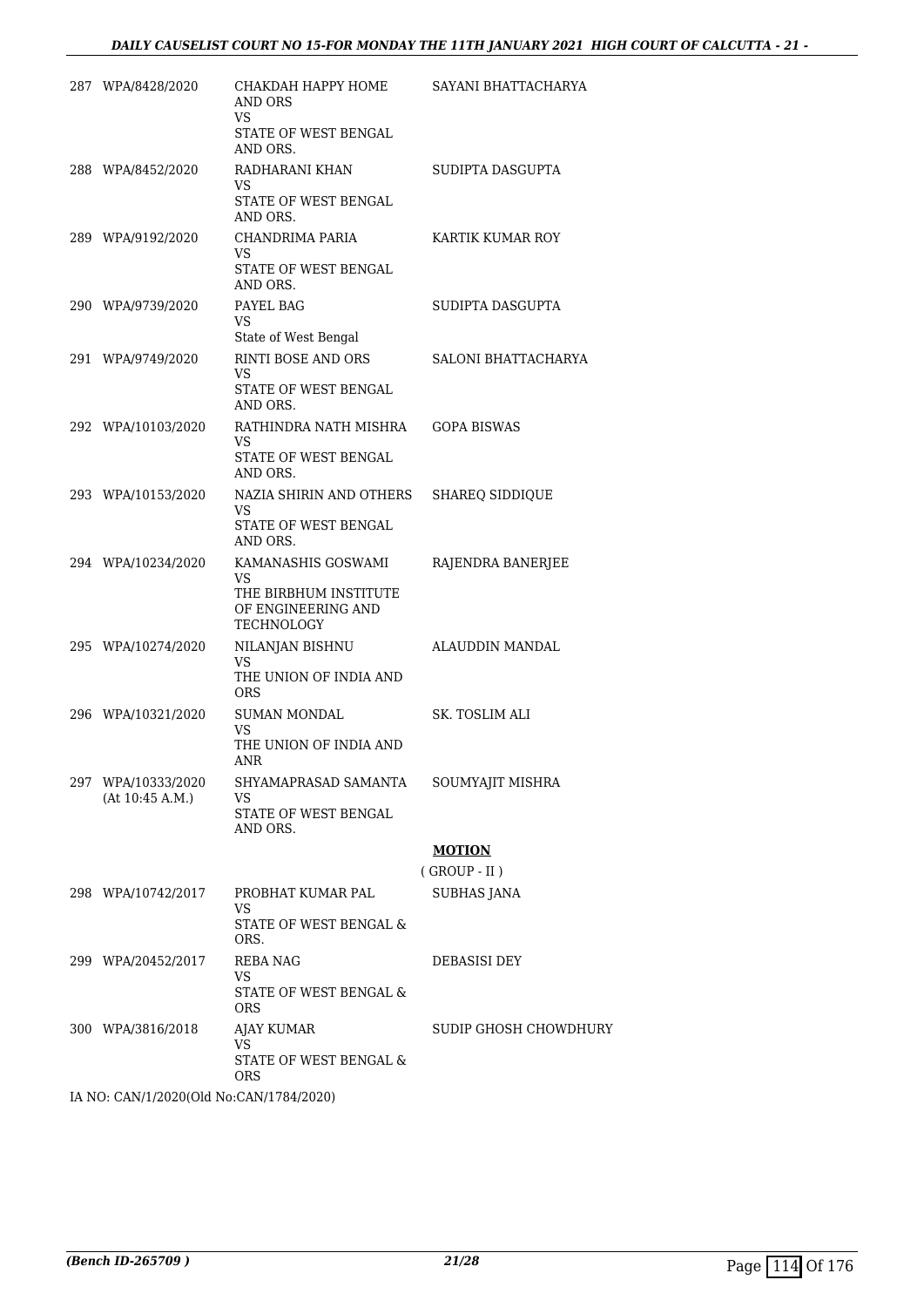| 301 WPA/3820/2018                       | SUBODH ROY<br>VS.                                                         | SUDIP GHOSH CHOWDHURY |  |  |  |
|-----------------------------------------|---------------------------------------------------------------------------|-----------------------|--|--|--|
|                                         | STATE OF WEST BENGAL &<br><b>ORS</b>                                      |                       |  |  |  |
| IA NO: CAN/1/2020(Old No:CAN/1777/2020) |                                                                           |                       |  |  |  |
| 302 WPA/8090/2018                       | DIPALI BANERJEE<br>VS                                                     | CHANDAN DUTTA         |  |  |  |
|                                         | STATE OF WEST BENGAL &<br>ORS.                                            |                       |  |  |  |
| IA NO: CAN/1/2020(Old No:CAN/613/2020)  |                                                                           |                       |  |  |  |
| 303 WPA/15316/2018                      | KABERI PAUL<br>VS<br>STATE OF WEST BENGAL &<br>ORS.                       | SOMESH KR. GHOSH      |  |  |  |
| 304 WPA/15319/2018                      | SAMRAT SAHA<br>VS<br>STATE OF WEST BENGAL &<br>ORS.                       | SOMESH KR. GHOSH      |  |  |  |
| 305 WPA/15321/2018                      | <b>SOMA SARKAR</b><br>VS<br>STATE OF WEST BENGAL &<br>ORS.                | SOMESH KR. GHOSH      |  |  |  |
| 306 WPA/17645/2018                      | RUDRARASAD MAHARA &<br><b>ORS</b><br>VS.<br>STATE OF WEST BENGAL &<br>ORS | P. MUKHERJEE          |  |  |  |
| 307 WPA/17817/2018                      | <b>BITHIKA SARKAR</b><br>VS<br>STATE OF WEST BENGAL &<br><b>ORS</b>       | PROSENJIT MUKHERJEE   |  |  |  |
| 308 WPA/17818/2018                      | RITUPARNA MUKHERJEE<br>VS<br>STATE OF WEST BENGAL &<br>ORS                | PROSENJIT MUKHERJEE   |  |  |  |
| 309 WPA/20174/2018                      | ANANDA KR. MANNA<br>VS<br>THE PRES. WBPE & ORS.                           | D. PATTANAYAK         |  |  |  |
| 310 WPA/20178/2018                      | SANTU JANA<br>VS<br>THE PRES. WBPE, & ORS.                                | D PATTANAYAK          |  |  |  |
| 311 WPA/20301/2018                      | MANAS KUMAR SARDAR<br>VS.<br>STATE OF WEST BENGAL &<br><b>ORS</b>         | L. BHATTACHARYA       |  |  |  |
| 312 WPA/20352/2018                      | PURNIMA ROY KAR<br>VS<br>STATE OF WEST BENGAL &<br>ORS.                   | P. K. GHOSH           |  |  |  |
| 313 WPA/21359/2018                      | PRITI LATA GHOSH<br>VS<br>STATE OF WEST BENGAL &<br>ORS                   | <b>BIDYUT HALDER</b>  |  |  |  |
| 314 WPA/21531/2018                      | MIRZA ALIUL AZIM & ANR.<br><b>VS</b><br>STATE OF WEST BENGAL &<br>ORS.    | MONIRUZZAMAN          |  |  |  |
| 315 WPA/22553/2018                      | SIMA PAL<br>VS.<br>STATE OF WEST BENGAL &<br><b>ORS</b>                   | ANUSUYA BANERJEE      |  |  |  |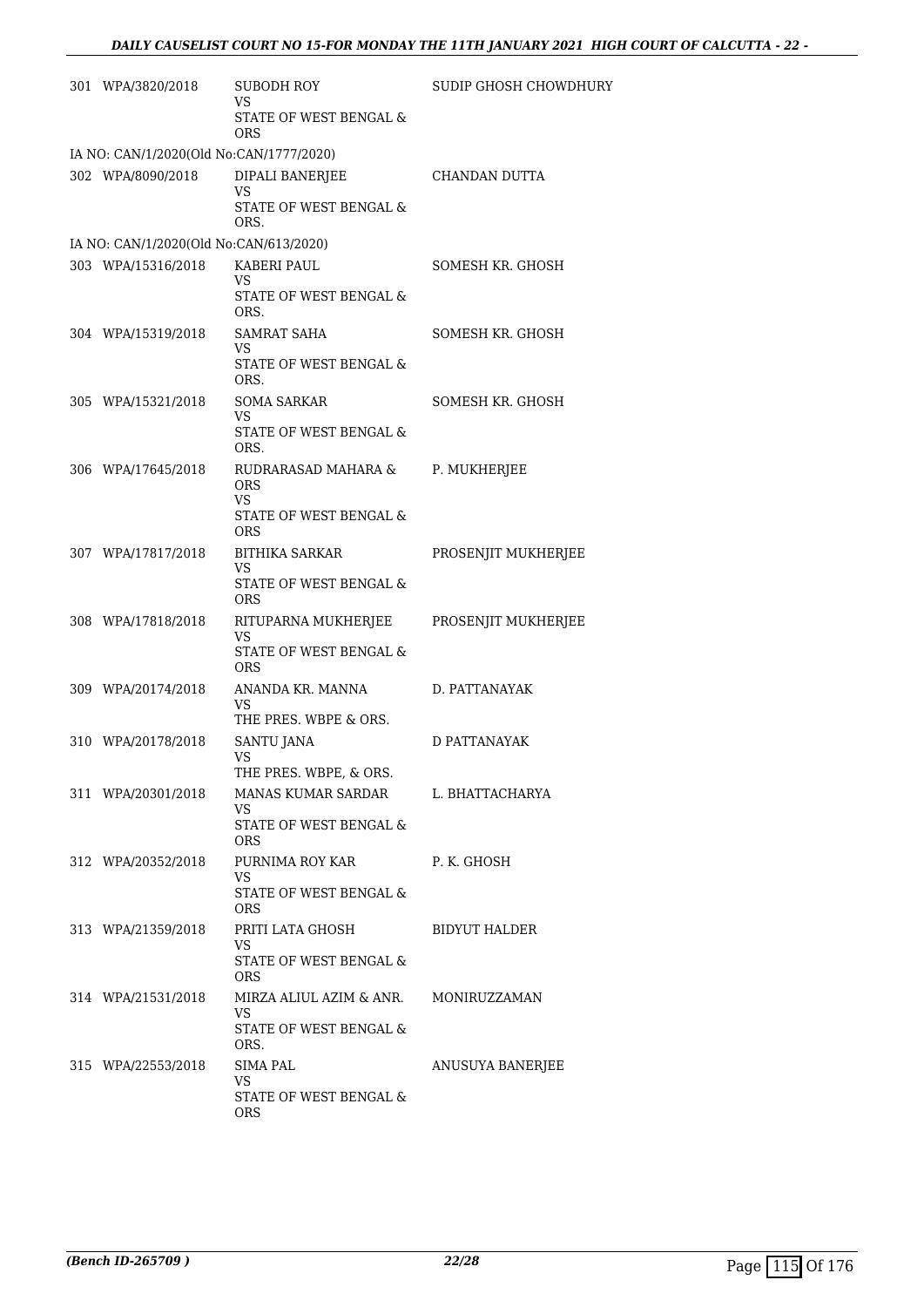| 316 WPA/1756/2019             | <b>MOUPIYA ROY</b><br>VS<br>STATE OF WEST BENGAL &                              | RAJLAKSHMI GHATAK      |
|-------------------------------|---------------------------------------------------------------------------------|------------------------|
| 317 WPA/2630/2019             | <b>ORS</b><br>UJJWAL KR. GOSWAMI<br>VS<br>STATE OF WEST BENGAL &                | MONIRUZZAMAN           |
| 318 WPA/3018/2019             | ORS.<br>SUMITA SIL (DUTTA)<br>VS                                                | SHAHANA NAZNIN         |
|                               | STATE OF WEST BENGAL &<br>ORS.                                                  |                        |
| 319 WPA/6821/2019             | NITAI MAHATA<br>VS<br>STATE OF WEST BENGAL &<br><b>ORS</b>                      | ARITRA SHANKAR RAY     |
| 320 WPA/7122/2019             | <b>MAHADEB PAL</b><br>VS<br>STATE OF WEST BENGAL &<br><b>ORS</b>                | NITYA GOPAL MUKHERJEE  |
| 321 WPA/8482/2019             | <b>RUMA MONDAL</b><br>VS<br>STATE OF WEST BENGAL &<br><b>ORS</b>                | <b>INDRANIL HALDER</b> |
| 322 WPA/14001/2019            | PIYALI CHATTERJEE<br>VS<br>STATE OF WEST BENGAL &<br><b>ORS</b>                 | SAYANTAN HAZRA         |
| IA NO: CAN/1/2020, CAN/2/2020 |                                                                                 |                        |
| 323 WPA/16564/2019            | BUDHAN CHANDRA SAHA<br><b>VS</b><br>STATE OF WEST BENGAL &<br><b>ORS</b>        | PROSENJIT MUKHERJEE    |
| 324 WPA/18834/2019            | MONOJIT DAS & ORS<br>VS<br>STATE OF WEST BENGAL &                               | KOYEL BAG              |
| 325 WPA/19987/2019            | <b>ORS</b><br><b>SUSOVAN MURMU</b><br>VS<br>STATE OF WEST BENGAL &<br>ORS       | TANUJA BASAK           |
| 326 WPA/22195/2019            | SIMAREKHA RAHAMAN &<br><b>ORS</b><br>VS<br>STATE OF WEST BENGAL &<br><b>ORS</b> | MOSTAFIJUR RAHAMAN     |
| 327 WPA/22502/2019            | DR. PARTHA SARATHI NATH<br>VS<br>STATE OF WEST BENGAL &<br>ORS                  | BIKRAM BANERJEE        |
| 328 WPA/2050/2020             | KUNAL MAITY & ORS<br>VS<br>STATE OF WEST BENGAL &<br>ORS                        | RAJU MONDAL            |
| 329 WPA/2051/2020             | UJJAL MONDAL & ANR<br>VS<br>STATE OF WEST BENGAL &<br><b>ORS</b>                | RAJU MONDAL            |
| 330 WPA/3136/2020             | SRILA DE<br>VS<br>STATE OF WEST BENGAL &<br>ORS                                 | <b>BHASKAR MONDAL</b>  |
| IA NO: CAN/1/2020             |                                                                                 |                        |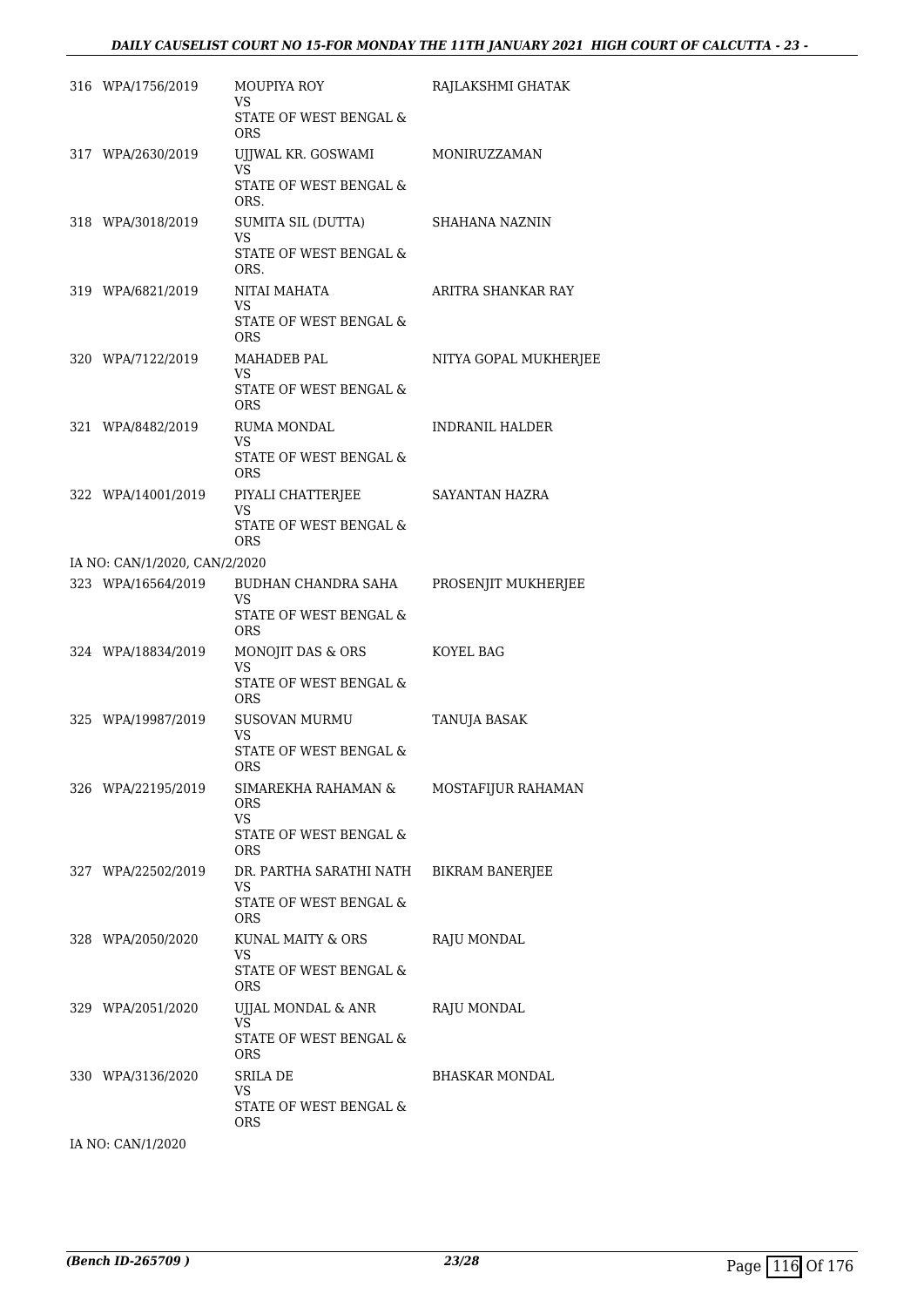| 331 WPA/4073/2020 | PROSENJIT PURKAIT<br>VS                                 | PRABIR REJ                  |
|-------------------|---------------------------------------------------------|-----------------------------|
|                   | STATE OF WEST BENGAL &<br>ORS.                          |                             |
| 332 WPA/4127/2020 | KABITABALA LAL<br>VS.                                   | PABITRA BHAUMIK             |
|                   | STATE OF WEST BENGAL &<br><b>ORS</b>                    |                             |
| 333 WPA/4140/2020 | ANUP KUMAR PURKAIT &<br><b>ORS</b><br><b>VS</b>         | SK. ABU JAFAR               |
|                   | STATE OF WEST BENGAL &<br><b>ORS</b>                    |                             |
| 334 WPA/4180/2020 | MANDIRA SASMAL & ANR<br>VS.                             | BIKRAM BANERJEE             |
|                   | STATE OF WEST BENGAL &<br><b>ORS</b>                    |                             |
| 335 WPA/4182/2020 | BIPLAB MAZUMDER<br>VS.                                  | <b>BIKRAM BANERJEE</b>      |
|                   | STATE OF WEST BENGAL &<br><b>ORS</b>                    |                             |
| 336 WPA/4208/2020 | BICHITRA HEMBRAM & ORS SAMIRAN MANDAL<br>VS.            |                             |
|                   | STATE OF WEST BENGAL<br>&ORS                            |                             |
| 337 WPA/4219/2020 | MAYNA MALI & ORS<br>VS.                                 | SAMIRAN MANDAL              |
|                   | STATE OF WEST BENGAL &<br><b>ORS</b>                    |                             |
| 338 WPA/4244/2020 | HABIBUL ISLAM KHAN<br>VS.                               | SYED SHAMSUL AREFIN         |
|                   | STATE OF WEST BENGAL &<br><b>ORS</b>                    |                             |
| 339 WPA/4262/2020 | SASWATI MONDAL & ORS<br>VS                              | <b>SALONI BHATTACHARJEE</b> |
|                   | STATE OF WEST BENGAL &<br><b>ORS</b>                    |                             |
| 340 WPA/4263/2020 | MANALI GHORAI & ANR<br>VS.                              | BANDANA MAITY               |
|                   | STATE OF WEST BENGAL &<br><b>ORS</b>                    |                             |
| 341 WPA/4286/2020 | SWAPAN JANA<br>VS                                       | SURANJAN MANDAL             |
|                   | STATE OF WEST BENGAL<br>&ORS                            |                             |
| 342 WPA/4300/2020 | MOUMITA DAS @ MOUMITA TARA PADA DAS<br>MAHAPATRA        |                             |
|                   | VS<br>STATE OF WEST BENGAL &<br>ORS                     |                             |
| 343 WPA/4310/2020 | SOVAN ROY CHOWDHURY & AHASHISH CHATTERJEE<br><b>ORS</b> |                             |
|                   | <b>VS</b><br>STATE OF WEST BENGAL &<br>ROS              |                             |
| 344 WPA/4313/2020 | HOJAIFUR RAHAMAN<br><b>BAIDYA &amp; ORS</b>             | DONA GHOSH                  |
|                   | VS.<br>STATE OF WEST BENGAL &<br>ORS                    |                             |
| 345 WPA/4314/2020 | PURABI MUKHERJEE & ORS<br>VS                            | SAMIRAN MANDAL              |
|                   | STATE OF WEST BENGAL &<br>ROS                           |                             |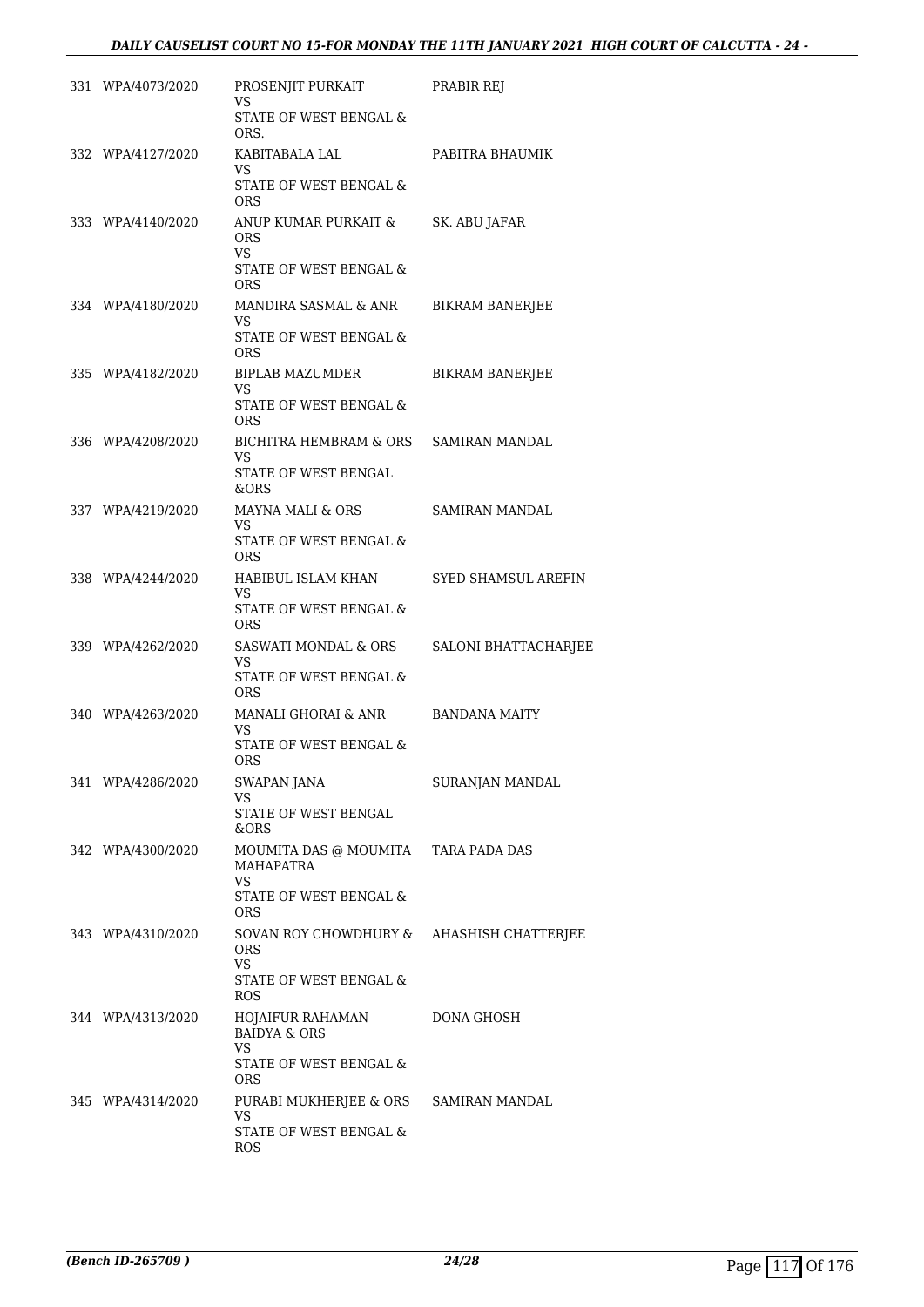| 346 WPA/4333/2020 | MANOJ KUMAR GARAIN & SHUVRA PROKASH LAHIRI<br>ANR<br>VS. |                      |
|-------------------|----------------------------------------------------------|----------------------|
|                   | STATE OF WEST BENGAL &<br>ANR                            |                      |
| 347 WPA/4352/2020 | BANDANA HANSDA<br>VS.                                    | ASHIS KR. PAUL       |
|                   | STATE OF WEST BENGAL &<br>ORS.                           |                      |
| 348 WPA/4362/2020 | KRISHNA BHATTACHARJEE SUBHRANGSU PANDA<br>& ANR.<br>VS.  |                      |
|                   | STATE OF WEST BENGAL &<br>ORS.                           |                      |
| 349 WPA/4425/2020 | APURBA GHOSH<br>VS                                       | GOPAL DAS            |
|                   | STATE OF WEST BENGAL &<br><b>ORS</b>                     |                      |
| 350 WPA/4428/2020 | SANKAR BISWAS<br>VS.                                     | GOPAL DAS            |
|                   | STATE OF WEST BENGAL &<br>ORS                            |                      |
| 351 WPA/4430/2020 | WASIM REZA<br>VS.                                        | <b>GOPAL DAS</b>     |
|                   | STATE OF WEST BENGAL &<br><b>ORS</b>                     |                      |
| 352 WPA/4434/2020 | JOYJIT KARMAKAR<br>VS.                                   | <b>GOPAL DAS</b>     |
|                   | STATE OF WEST BENGAL &<br>ORS                            |                      |
| 353 WPA/4436/2020 | SANKAR GHOSH<br>VS                                       | GOPAL DAS            |
|                   | STATE OF WEST BENGAL &<br>ORS                            |                      |
| 354 WPA/4440/2020 | ANIRUDDHA SARKAR<br>VS.                                  | GOPAL DAS            |
|                   | STATE OF WEST BENGAL &<br>ORS                            |                      |
| 355 WPA/4442/2020 | DILIP KUMAR SINGHA<br>VS.                                | <b>GOPAL DAS</b>     |
|                   | STATE OF WEST BENGAL &<br><b>ORS</b>                     |                      |
| 356 WPA/4443/2020 | CHIRANJIB PATRA<br>VS                                    | <b>GOPAL DAS</b>     |
|                   | STATE OF WEST BENGAL &<br>ORS                            |                      |
| 357 WPA/4453/2020 | AMIT SAHA & ORS<br>VS                                    | DIPTENDU MANDAL      |
|                   | STATE OF WEST BENGAL &<br>ORS                            |                      |
| 358 WPA/4479/2020 | SHYAMAL KUMAR SETH<br>VS                                 | DILIP KUMAR SHYAMAL  |
|                   | STATE OF WEST BENGAL &<br>ORS                            |                      |
| 359 WPA/4481/2020 | SHYAMAL ADHIKARI<br>VS                                   | ANIMESH BHATTACHARYA |
|                   | STATE OF WEST BENGAL &<br>ORS                            |                      |
| 360 WPA/4513/2020 | PANKAJ BHOWMIK & ORS.<br>VS.                             | SONALI DAS           |
|                   | STATE OF WEST BENGAL &<br>ORS.                           |                      |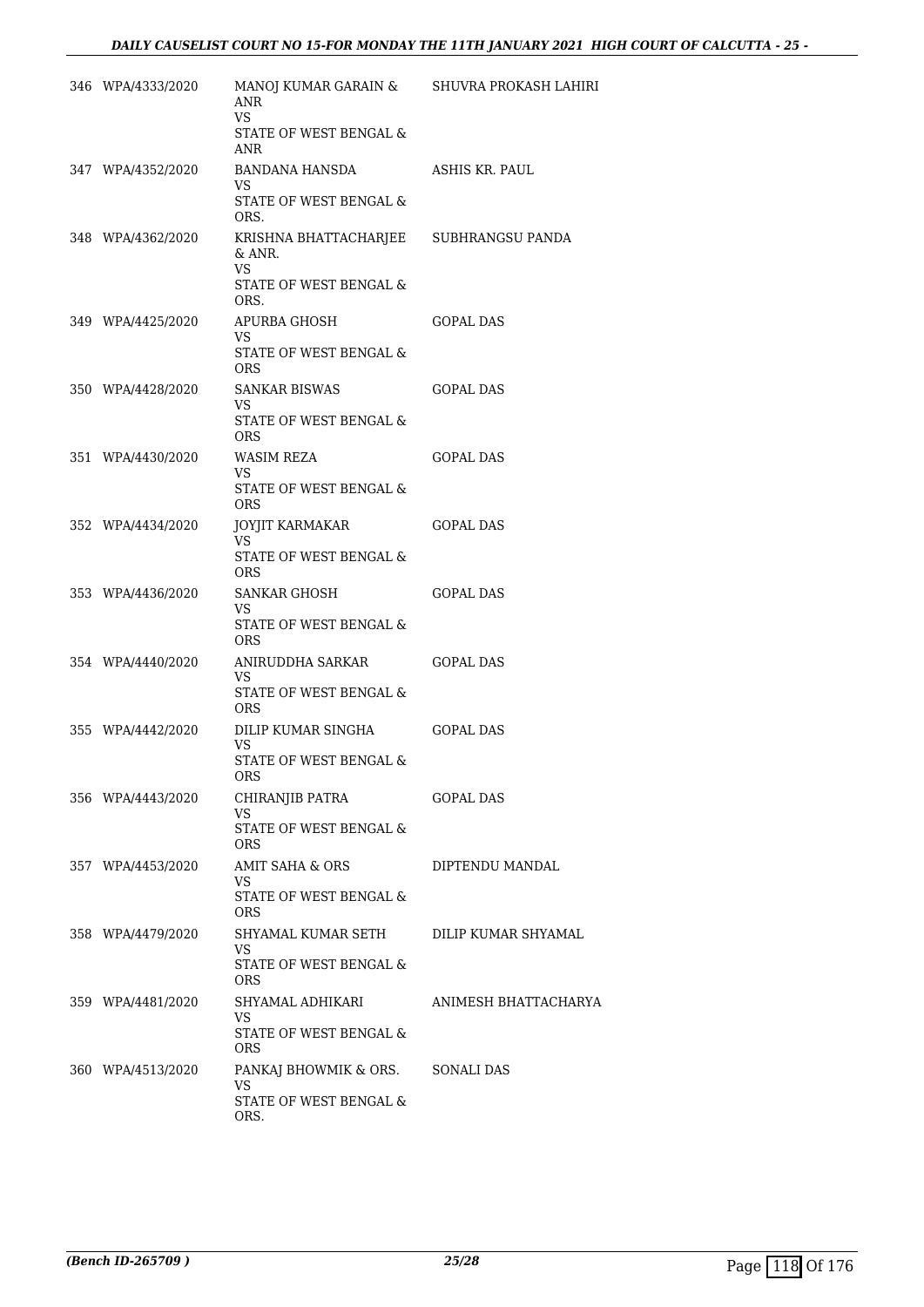| 361 WPA/4547/2020                       | PRASENJIT HALDER<br>VS<br>STATE OF WEST BENGAL &              | KHANDEKAR MOAZZEMAN HOSSAIN |
|-----------------------------------------|---------------------------------------------------------------|-----------------------------|
|                                         | <b>ORS</b>                                                    |                             |
| 362 WPA/4552/2020                       | GOURI RANI MANDAL &<br>ANR<br><b>VS</b>                       | <b>SANDIP GHOSH</b>         |
|                                         | STATE OF WEST BENGAL &<br><b>ORS</b>                          |                             |
| 363 WPA/4570/2020                       | MANAS GHOSH<br>VS<br>STATE OF WEST BENGAL &                   | ASIT BARAN MUKHERJEE        |
| 364 WPA/4587/2020                       | <b>ORS</b><br>SISIR KUMAR CHATTERJEE P.K. BHATTACHARYA        |                             |
|                                         | VS.<br>SECRETARY BANGIYA<br>SANSKRIT SIKSHA<br>PARISHAD & ORS |                             |
| 365 WPA/4693/2020                       | SANTANU BASU<br>VS.<br>W.B. COLLEGE SERVICE                   | KAKALI DUTTA                |
|                                         | <b>COMMISSION &amp; ORS</b>                                   |                             |
| IA NO: CAN/1/2020<br>366 WPA/4702/2020  | PRATIVA GAYEN (MONDAL) NAMITA BASU                            |                             |
|                                         | VS<br>STATE OF WEST BENGAL &<br><b>ORS</b>                    |                             |
| 367 WPA/4703/2020                       | SOUMITA HAZRA<br><b>VS</b>                                    | PRADIP KUMAR GHOSH          |
|                                         | STATE OF WEST BENGAL &<br><b>ORS</b>                          |                             |
| 368 WPA/4704/2020                       | KALPANA NAIR<br>VS.                                           | NAMITA BASU                 |
|                                         | STATE OF WEST BENGAL $\&$<br>ORS                              |                             |
| 369 WPA/4705/2020                       | <b>TINKU SARKAR</b><br>VS.<br>STATE OF WEST BENGAL &          | PRADIP KUMAR GHOSH          |
|                                         | <b>ORS</b>                                                    |                             |
| 370 WPA/4716/2020                       | <b>SEFALI MAITY</b><br>VS                                     | <b>SUBHAS JANA</b>          |
|                                         | STATE OF WEST BENGAL &<br>ORS.                                |                             |
| 371 WPA/4731/2020                       | PRIYABRATA BARIK<br>VS.                                       | DILIP KUMAR SHYAMAL         |
|                                         | STATE OF WEST BENGAL &<br>ORS                                 |                             |
| 372 WPA/4734/2020                       | RIZWANA BEGUM<br>VS.                                          | <b>LALRATAN MONDAL</b>      |
|                                         | STATE OF WEST BENGAL &<br><b>ORS</b>                          |                             |
| 373 WPA/5279/2020                       | RIYA MANNA<br>VS.                                             | PINTU KARAR                 |
|                                         | STATE OF WEST BENGAL &<br><b>ORS</b>                          |                             |
| IA NO: CAN/1/2020(Old No:CAN/4649/2020) |                                                               |                             |
| 374 WPA/6099/2020                       | SMT SIMA MONDAL & ORS<br>VS.<br>STATE OF WEST BENGAL &        | INDRANIL HALDER             |
| IA NO: CAN/1/2020(Old No:CAN/4345/2020) | ORS                                                           |                             |
|                                         |                                                               |                             |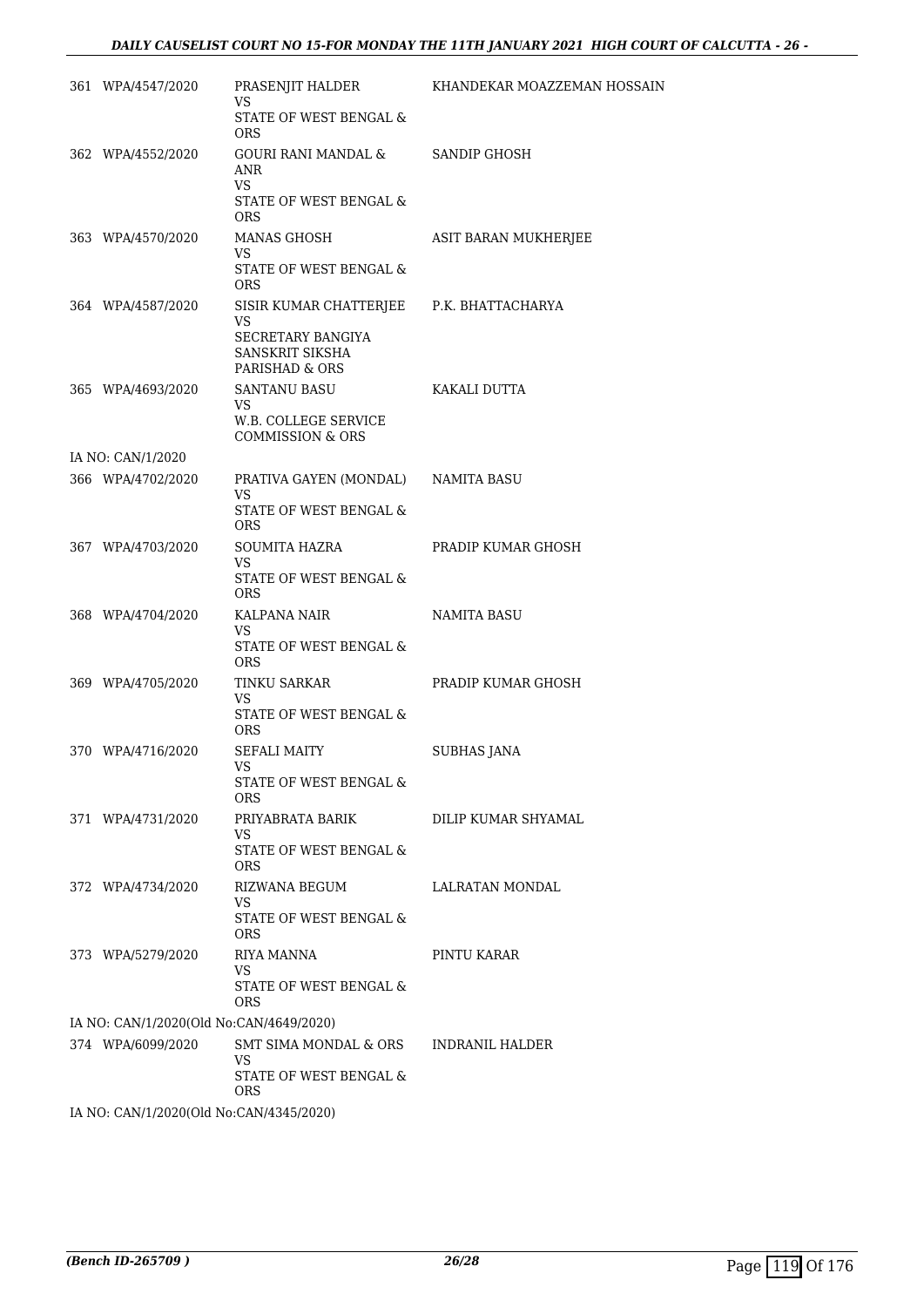| 375 WPA/6364/2020                       | SAMARESH NATH<br>VS                                         | SANTANU MUKHERJEE      |
|-----------------------------------------|-------------------------------------------------------------|------------------------|
|                                         | STATE OF WEST BENGAL &<br><b>ORS</b>                        |                        |
| IA NO: CAN/1/2020(Old No:CAN/4926/2020) |                                                             |                        |
| 376 WPA/6541/2020                       | <b>ANAMIKA SARKAR</b><br>VS                                 | PROBAL SARKAR          |
|                                         | STATE OF WEST BENGAL &<br>ORS                               |                        |
| IA NO: CAN/1/2020(Old No:CAN/5303/2020) |                                                             |                        |
| 377 WPA/7192/2020                       | SANDIP CHOUDHURY<br>VS<br>THE STATE OF WEST                 | DEBABRATA DAS GUPTA    |
|                                         | <b>BENGAL</b>                                               |                        |
| IA NO: CAN/1/2020                       |                                                             |                        |
| 378 WPA/7233/2020                       | <b>ABHIJIT MAHATO</b><br>VS<br>STATE OF WEST BENGAL         | CHANDRACHUR CHATTERJEE |
|                                         | AND ORS.                                                    |                        |
| IA NO: CAN/1/2020                       |                                                             |                        |
| 379 WPA/7532/2020                       | <b>BIPLAB DEY</b><br>VS<br>STATE OF WEST BENGAL<br>AND ORS. | DIBYENDU CHATTERJEE    |
| IA NO: CAN/1/2020                       |                                                             |                        |
| 380 WPA/7701/2020                       | APURBA BHATTACHARYA                                         | AKASHDEEP MUKHERJEE    |
|                                         | VS<br>State of West Bengal                                  |                        |
| IA NO: CAN/1/2020                       |                                                             |                        |
| 381 WPA/7704/2020                       | SULAGNA SANTRA(SANYAL)<br>VS                                | AKASHDEEP MUKHERJEE    |
|                                         | State of West Bengal                                        |                        |
| 382 WPA/7708/2020                       | ASIS KUMAR KHANRA<br>VS<br>State of West Bengal             | AKASHDEEP MUKHKERJEE   |
| 383 WPA/7730/2020                       | MALABIKA CHAKRABORTY<br>NEE CHATTOPADHYAY                   | <b>ABHISHEK VERMA</b>  |
|                                         | VS<br>Union of India                                        |                        |
| 384 WPA/7734/2020                       | BIBHAS ACHARYYA<br>VS                                       | <b>ABHISHEK VERMA</b>  |
|                                         | Union of India                                              |                        |
| 385 WPA/7736/2020                       | TINA MUKHERJEE<br>VS<br>Union of India                      | ABHISHEK VERMA         |
| 386 WPA/7738/2020                       | RICHA ARORA                                                 | ABHISHEK VERMA         |
|                                         | VS.<br>Union of India                                       |                        |
| 387 WPA/7817/2020                       | GOPAL CHANDRA DAS                                           | RIMPY MUKHERJEE        |
|                                         | VS.<br>State of West Bengal                                 |                        |
| 388 WPA/7831/2020                       | JAHARLAL DUTTA<br>VS                                        | GORA CHAND SAMANTA     |
|                                         | State of West Bengal                                        |                        |
| 389 WPA/7839/2020                       | HIRALAL CHAND<br>VS                                         | TANUJA BASAK           |
|                                         | State of West Bengal                                        |                        |
| 390 WPA/7847/2020                       | <b>BAPI MALAKAR</b><br>VS<br>State of West Bengal           | SUBHOJIT CHATTERJEE    |
|                                         |                                                             |                        |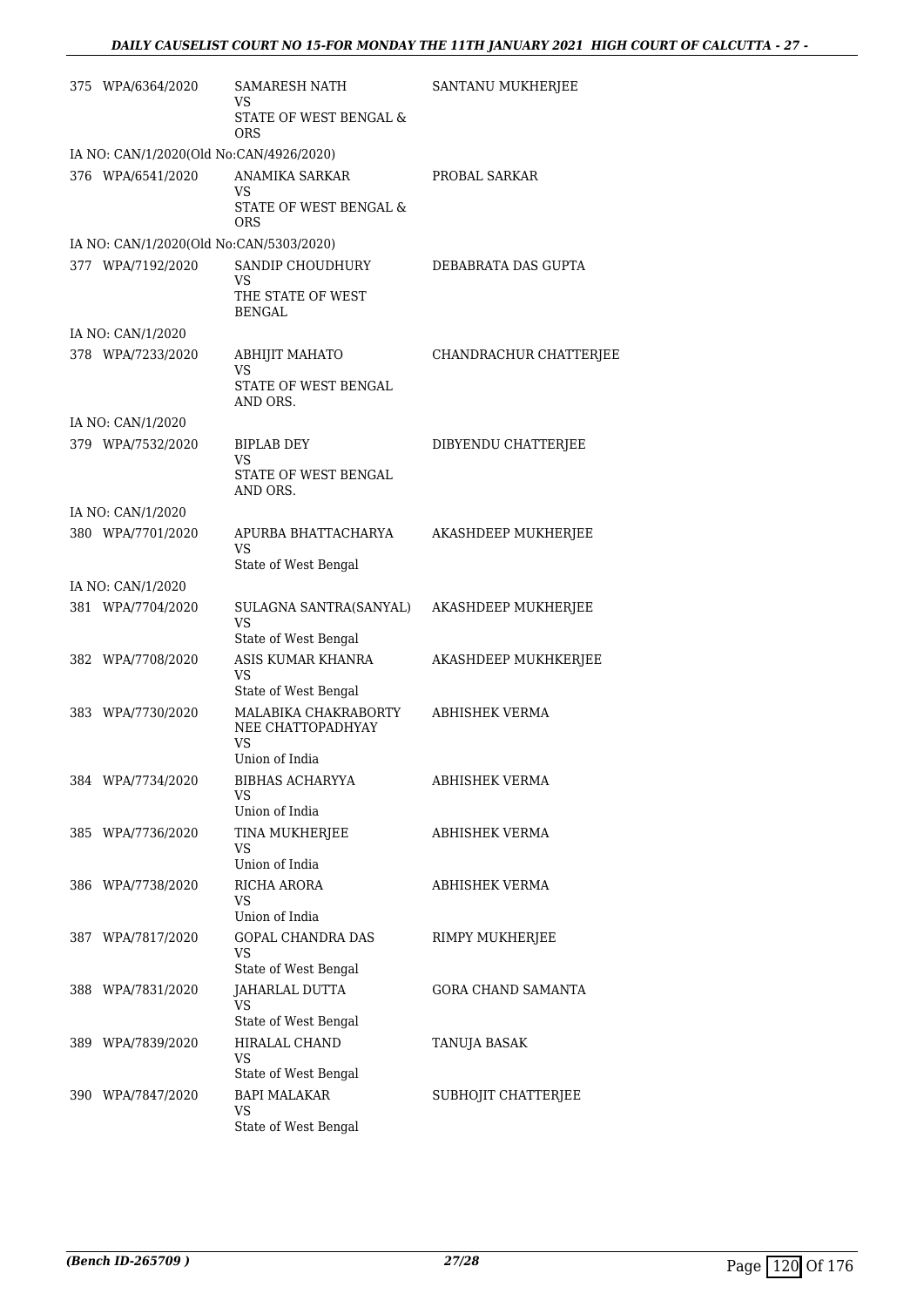### *DAILY CAUSELIST COURT NO 15-FOR MONDAY THE 11TH JANUARY 2021 HIGH COURT OF CALCUTTA - 28 -*

| 391 WPA/7984/2020  | DR KAMAL BHATTACHARYA<br><b>VS</b>                                             | JAYANTA MITRA          |
|--------------------|--------------------------------------------------------------------------------|------------------------|
|                    | State of West Bengal                                                           |                        |
| 392 WPA/7997/2020  | NAGENDRA NATH MAHATO<br><b>VS</b>                                              | ANKITA DEY             |
|                    | State of West Bengal                                                           |                        |
| 393 WPA/8000/2020  | <b>BOSIRUDDIN</b><br><b>VS</b>                                                 | <b>IBRAHIM SARDAR</b>  |
|                    | State of West Bengal                                                           |                        |
| 394 WPA/8007/2020  | KALYAN MONDAL<br><b>VS</b><br>State of West Bengal                             | <b>IBRAHIM SARDAR</b>  |
| 395 WPA/8012/2020  | MOUMITA CHATTERIEE<br><b>VS</b><br>THE STATE OF WEST<br><b>BENGAL</b>          | SANKHA GHOSH           |
| 396 WPA/9407/2020  | <b>BIDYUT KUMAR SARKAR</b><br>VS.<br>THE VISVA BHARATI AND<br><b>ORS</b>       | ANJAN BHATTACHARYA     |
| 397 WPA/9846/2020  | AMIT BAURI AND OTHERS<br><b>VS</b><br>STATE OF WEST BENGAL<br>AND ORS.         | SUDIPTA DASGUPTA       |
| 398 WPA/10085/2020 | <b>AVIJIT KONAI</b><br><b>VS</b><br>THE STATE OF WEST<br><b>BENGAL AND ORS</b> | JUIN DUTTA CHAKRABORTY |
|                    |                                                                                | <b>MOTION 1</b>        |
| 399 WPA/10417/2020 | <b>MAIMUNA KHATUN</b><br>VS<br>STATE OF WEST BENGAL<br>AND ORS.                | KAMAL KANTA KAR        |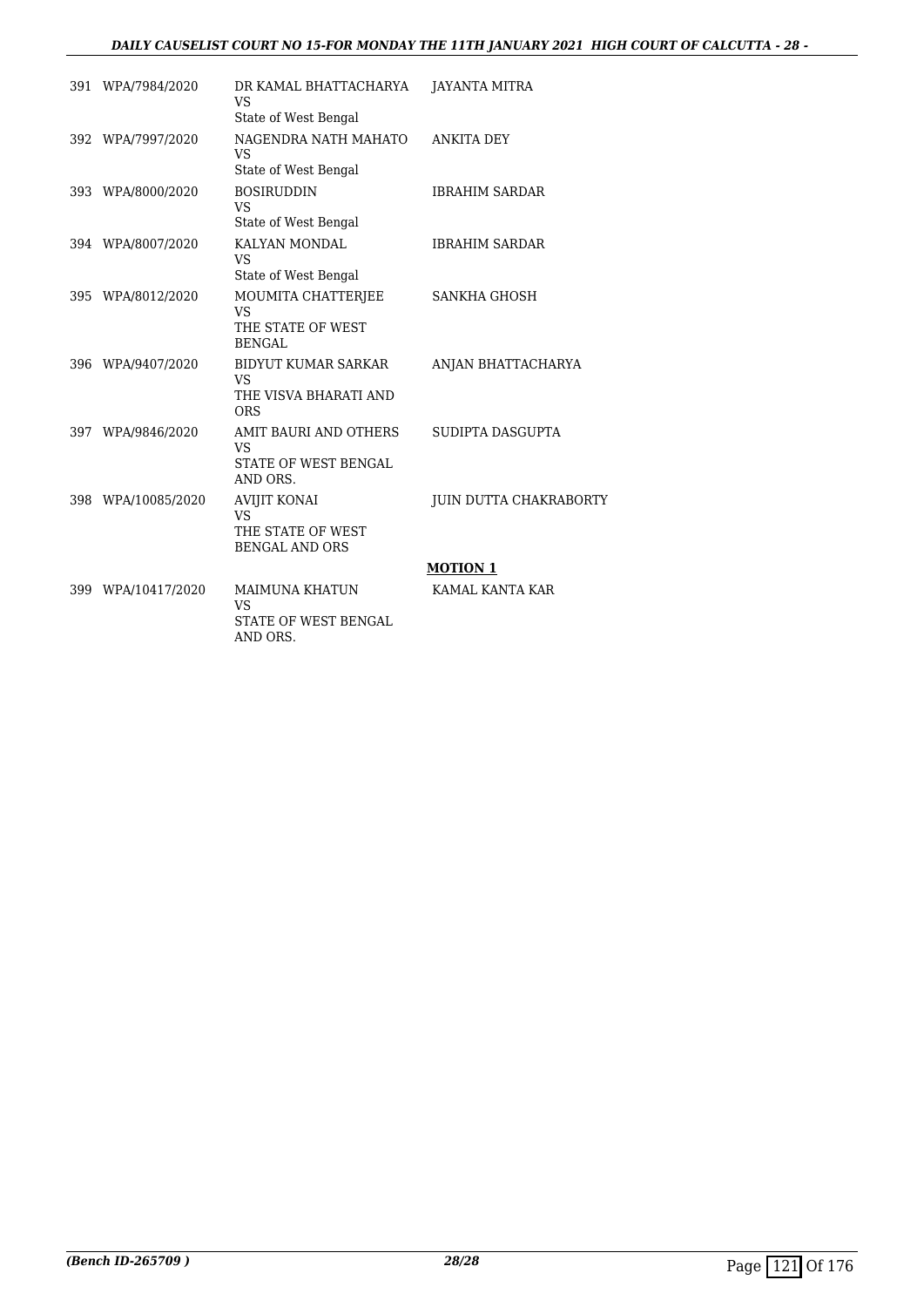

## **Appellate Side**

**DAILY CAUSELIST For Monday The 11th January 2021**

**COURT NO. 19**

**SINGLE BENCH (SB - IX)**

**AT 10:45 AM**

**HON'BLE JUSTICE SHAMPA SARKAR**

**(VIA VIDEO CONFERENCE) ON AND FROM MONDAY, THE IITH JANUARY 2021 - ADMISSION AND HEARING OF CIVIL REVISION APPLICATIONS AND APPLICATIONS UNDER ARTICLE 227 OF THE CONSTITUTION INCLUDING APPLICATIONS CONNECTED THERETO [EXCLUDING CIVIL REVISIONS ARISING OUT OF TESTAMENTARY AND EJECTMENT / EVICTION SUITS AND PUBLIC PREMISES (UNAUTHORISED OCCUPANTS) ACT, 1971 SPECIAL NOTE : TODAY "UPON MENTIONING" MATTERS WILL BE TAKEN UP FIRST. THEREAFTER "NEW MOTION" AND " MOTION" WILL BE TAKEN UP. IF THE HEARING MATTERS ARE EXHAUSTED, THEREAFTER 'MOTION' WILL BE TAKEN UP. NOTE: MATTERS WILL BE TAKEN UP THROUGH PHYSICAL HEARING ONLY WHEN BOTH THE PARTIES ARE AGREED.**

### **TO BE MENTIONED**

| $\mathbf{1}$ | CO/218/2020  | PRANAB KUMAR SARKAR<br>VS.<br>SUJIT KUMAR GHOSH &<br><b>ORS</b>                 | <b>SEVANTI ROY</b>                       |
|--------------|--------------|---------------------------------------------------------------------------------|------------------------------------------|
| 2            | CO/1511/2020 | gobinda ch. nandy<br>VS<br><b>GOUR CH. NANDY</b>                                | TANMAY MUKHERJEE                         |
|              |              | <b>TOP</b>                                                                      |                                          |
| 3            | CO/1625/2020 | SK ALIMULLAH@SK<br><b>SALILULLAH</b><br>VS.<br>KOLKATA MUNICIPAL<br>CORPORATION | MD. SHAKIR                               |
| 4            | CO/1662/2020 | M/S SALZGITTER<br><b>HYDROLICS PVT LTD</b><br>VS.<br>EASTERN COALFIELDS LTD     | <b>ARUP NATH</b><br><b>BHATTACHARYYA</b> |
|              |              | <b>NEW MOTION</b>                                                               |                                          |
| 5            | CO/126/2020  | <b>SONU GUPTA</b><br>VS<br>GUDIYA SINGH                                         | MD. IRSHAD YAQUB                         |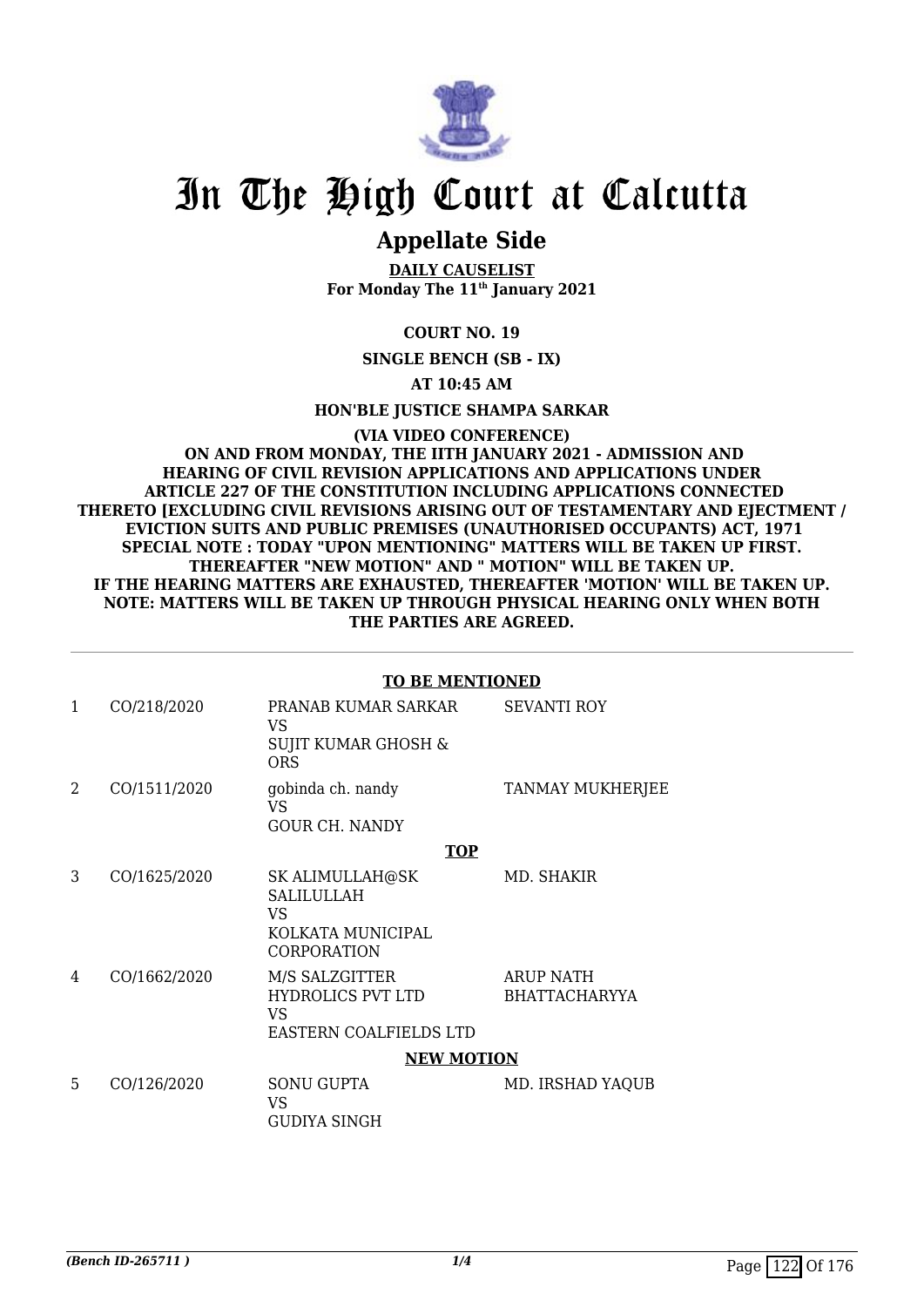| 6  | CO/744/2020  | LAXMI NARAYAN BAGDI<br>VS<br>JAHARLAL BAGDI & ORS.                                              | SATYAM MUKHERJEE                      |
|----|--------------|-------------------------------------------------------------------------------------------------|---------------------------------------|
| 7  | CO/1064/2020 | <b>SUNCOM FORMULATION (I)</b><br><b>LTD</b><br><b>VS</b><br>SOURAV CHAKRABORTY                  | MOTI SAGAR JAMUI                      |
| 8  | CO/1435/2020 | <b>TAPASH ROY AND ANR</b><br><b>VS</b><br><b>SANKU DEY AND ORS</b>                              | <b>AVIROOP</b><br><b>BHATTACHARYA</b> |
| 9  | CO/1588/2020 | <b>SURESH MAJUMDER</b><br><b>VS</b><br>JHARNA ROY AND ORS                                       | SUBHAS CHANDRA<br><b>SAHA</b>         |
| 10 | CO/1665/2020 | <b>M/S BUILDRITE</b><br>CONSTRUCTION CO.<br><b>VS</b><br>HOWRAH MUNICIPAL<br><b>CORPORATION</b> | PAMPA DEY (DHABAL<br>$\mathcal{E}$    |
| 11 | CO/1670/2020 | <b>NUPUR ROY</b><br><b>VS</b><br>PIYALI PALIT                                                   | SANANDA GANGULI                       |
| 12 | CO/1674/2020 | <b>BISWANATH GHOSH</b><br><b>VS</b><br>RABINDRANATH GHOSH                                       | <b>SIDDHARTHA</b><br><b>SARKAR</b>    |
| 13 | CO/1675/2020 | <b>SHEILA GANGULY</b><br><b>VS</b><br>NILANJAN HALDER                                           | <b>SOBHAN KUMAR</b><br><b>PATHAK</b>  |
| 14 | CO/7/2021    | RANJAN GHOSH @ RANJAN<br><b>KUMAR GHOSH</b><br><b>VS</b><br>SABITA GHOSH AND<br><b>OTHERS</b>   | DEBABRATA RAY                         |
| 15 | CO/9/2021    | NIRMAL MONDAL AND ORS<br>VS.<br>DILIP MONDAL AND ANR                                            | ATREYEE DE                            |
| 16 | CO/10/2021   | AMLAN KISHORE GHOSH<br>VS<br><b>SMT SAHELI GHOSH NEE</b><br>MAJUMDAR                            | PRAJAANI DAS                          |
| 17 | CO/13/2021   | <b>SMT ARATI SAHA</b><br><b>VS</b><br>SHIMONTO CHOWDHURY                                        | PRANTICK GHOSH                        |
| 18 | CO/14/2021   | PRADIP DAS AND ANR<br>VS<br><b>SURAVI SARKAR AND ORS</b>                                        | <b>GOURAV MUKHERJEE</b>               |
| 19 | CO/16/2021   | SHARMISTHA CHATTERJEE<br><b>VS</b><br>ASHOK KR RAI AND ANR                                      | JAHAR LAL ROY                         |
| 20 | CO/17/2021   | MAYZABARI SANFUI AND<br>ANR<br>VS.<br>MD MOSIWAR SARDAR                                         | JASABANTO RAKSHIT                     |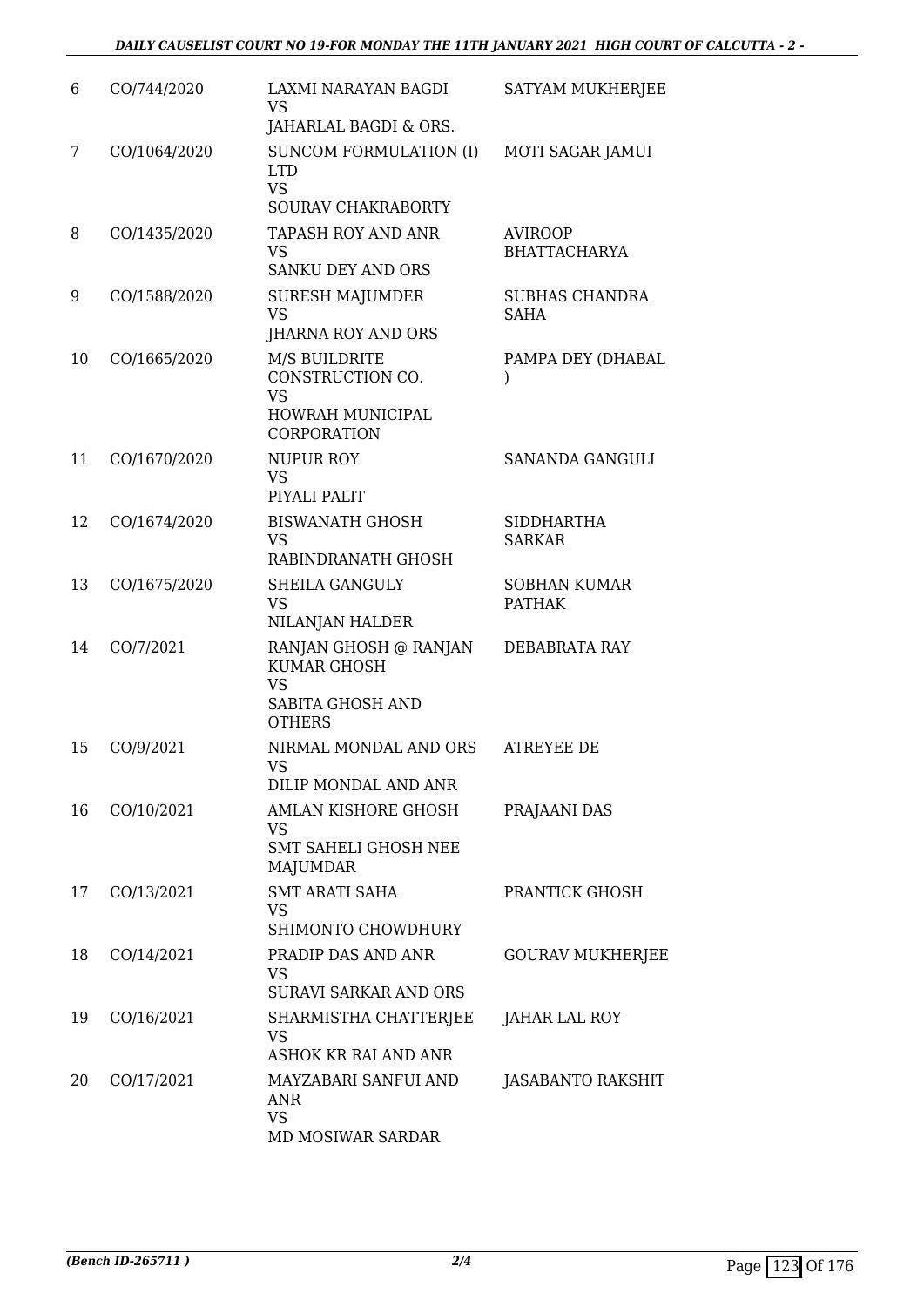| 21 | CO/19/2021    | <b>EMAMI REALTY LIMITED</b><br>VS                                                                        | <b>AMAL KUMAR SAHA</b>                    |
|----|---------------|----------------------------------------------------------------------------------------------------------|-------------------------------------------|
|    |               | <b>VIKASH KUMAR BATHWAL</b>                                                                              |                                           |
| 22 | CO/20/2021    | SUJAYA JAISWAL AND ANR<br><b>VS</b><br><b>BIJOY KUMAR SINGH AND</b>                                      | <b>CHAITALI</b><br>MUKHOPADHYAY           |
|    |               | <b>ORS</b>                                                                                               |                                           |
| 23 | CO/21/2021    | DAMODAR DAS DAGA<br>VS<br><b>SMT NILIMA LAHIRI ALIAS</b>                                                 | <b>TEESHAM DAS</b>                        |
|    |               | NUPUR LAHIRI AND OR                                                                                      |                                           |
| 24 | CO/23/2021    | <b>STAR ZONE</b><br>CONSTRUCTION PVT. LTD.<br><b>VS</b>                                                  | Sanjay Saha                               |
|    |               | HABIB MOLLA AND ORS                                                                                      |                                           |
| 25 | CO/27/2021    | NIRANJAN TIKADER<br><b>VS</b>                                                                            | <b>AMIT SINGH</b>                         |
|    |               | DEBRANJAN ROY                                                                                            |                                           |
| 26 | CO/28/2021    | KOUSIK GUPTA<br><b>VS</b><br>KOUSHIK DASGUPTA                                                            | SATYARANJAN<br><b>KUNDU</b>               |
| 27 | CO/30/2021    | MD. IRFANULLAH                                                                                           | <b>SASWATI</b>                            |
|    |               | <b>VS</b><br>MS. SHEHLA JAVED                                                                            | <b>CHATTERJEE</b>                         |
| 28 | CO/31/2021    | <b>SK QUMRU ALAM</b><br><b>VS</b><br>THE DY INSPECTOR GEN,<br>REG RANGE-I, S 24PGS AND<br><b>ANR</b>     | MR IMTIAZ BELAL                           |
| 29 | CO/32/2021    | <b>SOUTH EASTERN</b><br>RAILWAYMENS CONGRESS<br><b>VS</b><br><b>ABHISHEK DEBNATH</b>                     | K.RAIHAN AHMED                            |
|    | 30 CO/33/2021 | ANANDA PROSAD PANDEY SUJIT SAHA<br>ALIAS PARE AND ANR<br>VS<br><b>SMT SABITA GHOSH AND</b><br><b>ORS</b> |                                           |
| 31 | CO/38/2021    | GOPAL CHANDRA GARANI<br>ALIAS GOPAL CHANDRA<br><b>GHARAMI</b><br><b>VS</b>                               | <b>GAUTAM DAS</b>                         |
|    |               | PRASHANTA DAS AND<br><b>OTHERS</b>                                                                       |                                           |
|    |               | <b>FOR HEARING</b>                                                                                       |                                           |
|    |               | ( (AT 2:00 P.M.) )                                                                                       |                                           |
| 32 | CO/812/2020   | CHANCHAL MUKHERJEE<br><b>VS</b><br>AMIYO KR. GHOSH & ORS.                                                | CHANDRA NATH<br><b>SARKAR</b>             |
|    |               |                                                                                                          |                                           |
| 33 | CO/882/2020   | DHIRAJ SARKAR & ORS<br><b>VS</b>                                                                         | <b>SIBNARAYAN</b><br><b>BHATTACHARYYA</b> |

BISWANATH SARKAR

## **ADJOURNED MOTIONS**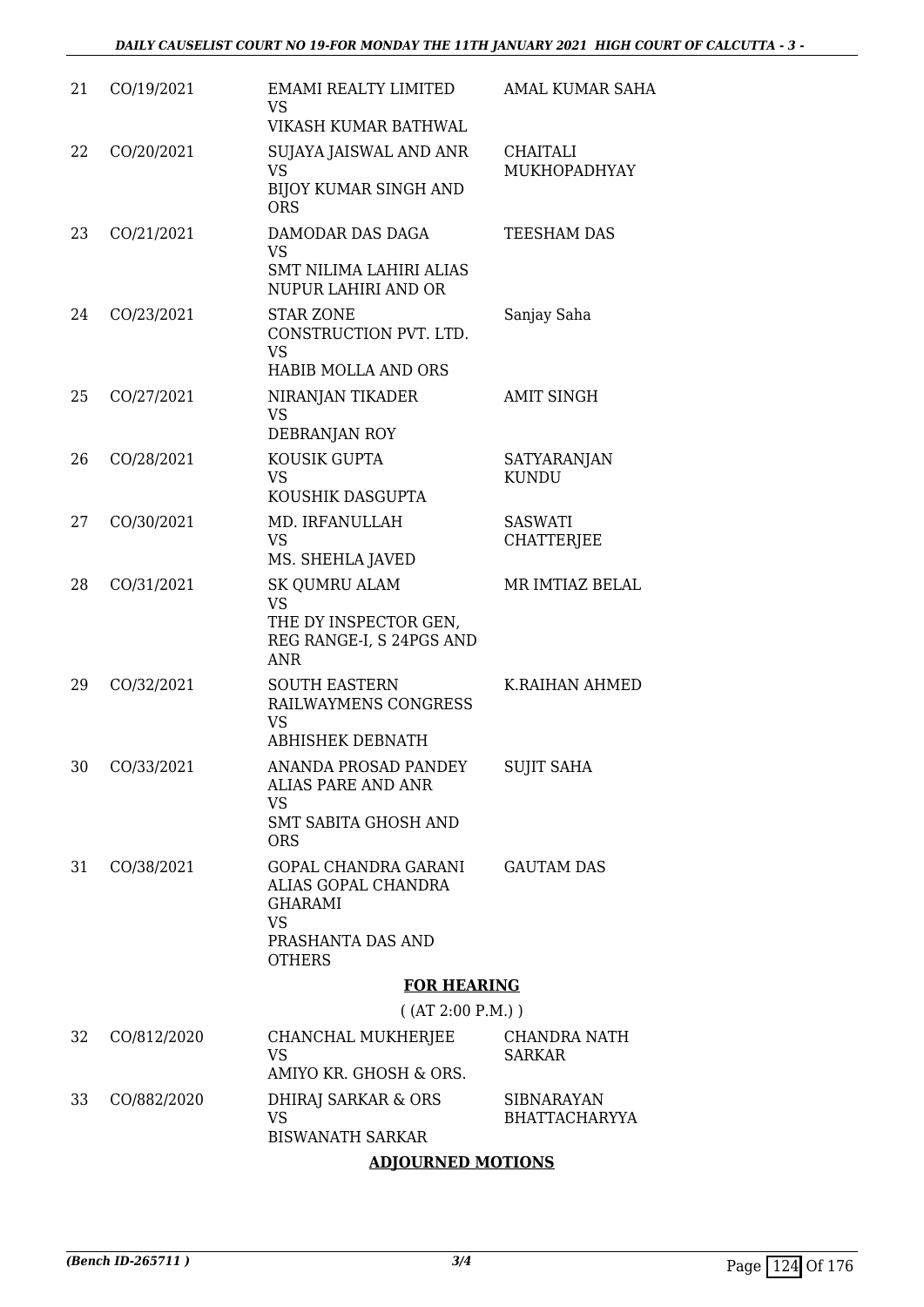## *DAILY CAUSELIST COURT NO 19-FOR MONDAY THE 11TH JANUARY 2021 HIGH COURT OF CALCUTTA - 4 -*

| 34  | CO/1027/2020 | ATISH GHOAH & ANR<br>VS<br>JANASEVAK TRUST & ORS | DYUTISREE DAS SOM |
|-----|--------------|--------------------------------------------------|-------------------|
| -35 | CO/1028/2020 | ATISH GHOSH & ANR<br>VS<br>JANASEVAK TRUST & ORS | DYUTISREE DAS SOM |
| 36  | CO/1029/2020 | ATISH GHOSH & NAR<br>VS<br>JANASEVAK TRUST & ORS | DYUTISRE DAS SOM  |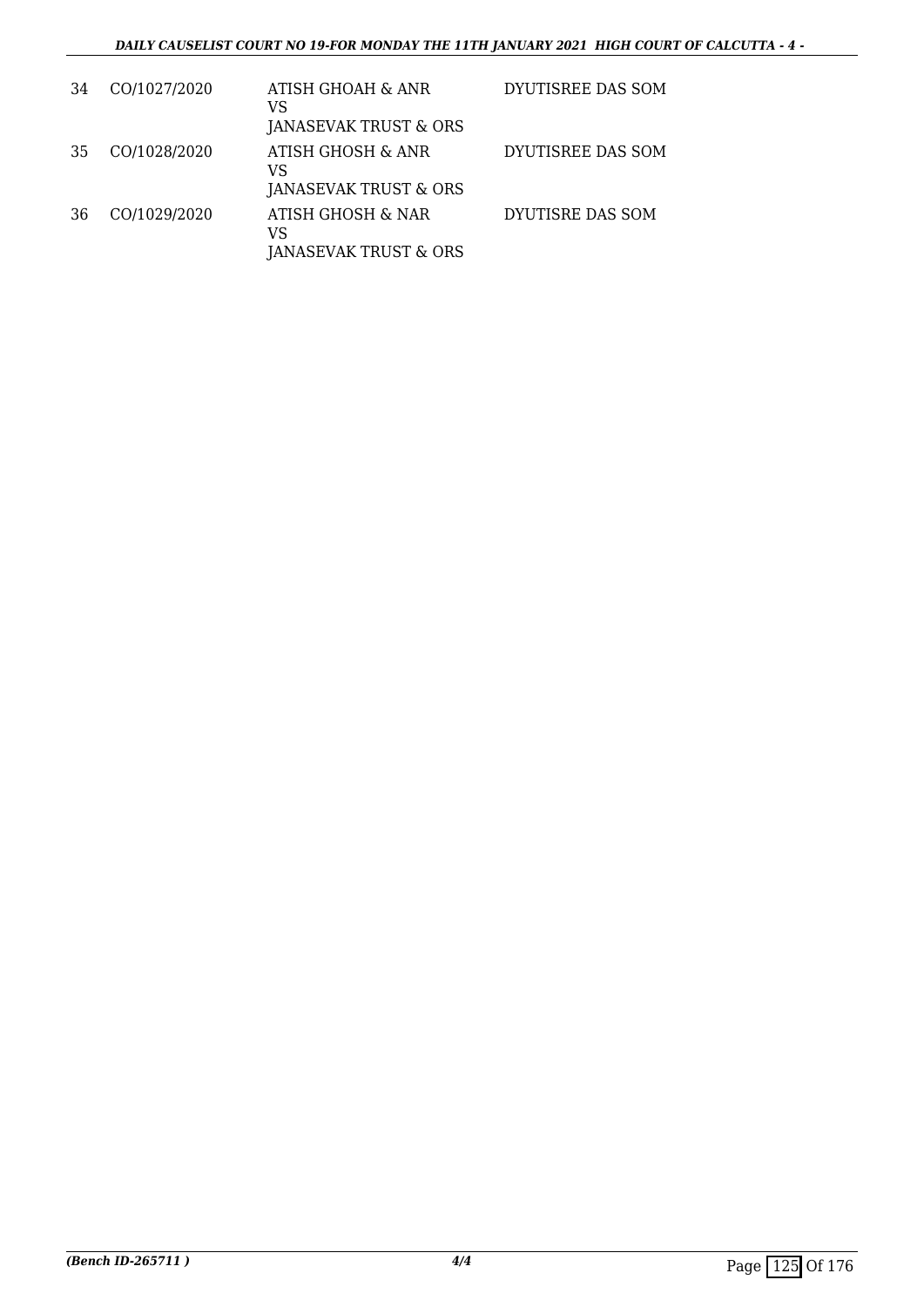

## **Appellate Side**

**DAILY CAUSELIST For Monday The 11th January 2021**

**COURT NO. 10**

**SINGLE BENCH (SB - X) AT 10:45 AM HON'BLE JUSTICE RAVI KRISHAN KAPUR**

#### **(VIA VIDEO CONFERENCE)**

#### **ON AND FROM MONDAY, THE 11TH JANUARY, 2021 - MATTERS (MOTIONS & HEARING) UNDER ARTICLE 226 OF THE CONSTITUTION RELATING TO MADHYAMIK SIKSHYA KENDRA, INCLUDING APPLICATIONS CONNECTED THERETO;**

**MATTERS (MOTION & HEARING) UNDER ARTICLE 226 OF THE CONSTITUTION RELATING TO RESIDUARY UNDER GROUP IX RELATING TO PUBLIC PREMISES (UNAUTHORISED OCCUPANTS) ACT, 1971 INCLUDING APPLICATION CONNECTED THERETO;**

**MATTERS (MOTION & HEARING) UNDER ARTICLE 226 OF THE CONSTITUTION OF INDIA RELATING TO CO-OPERATIVE SOCIETIES UNDER GRUP V (EXCLUDING SERVICE MATTERS) AND APPLICATIONS CONNECTED THERETO;**

**HEARING OF WRIT PETITIONS IRRESPECTIVE OF CLASSIFICATION AND APPLICATIONS CONNECTED THERETO;**

**NOTE : MATTERS WILL BE TAKEN UP THROUGH PHYSICAL HEARING WHEN BOTH THE PARTIES ARE AGREED.**

|               |                | <b>TO BE MENTIONED</b>                                                                                 |                         |
|---------------|----------------|--------------------------------------------------------------------------------------------------------|-------------------------|
| 1             | WPA/32181/2008 | M/S. PODDAR SERVICE STATION<br>$&$ ANR<br>VS.<br><b>UNION OF INDIA &amp; ORS</b>                       | NIBEDITA PAL            |
| $\mathcal{D}$ | WPA/29713/2015 | SACHINDRANATH MISRA<br>VS.<br>STATE OF WEST BENGAL & ORS                                               | SURASRI BAIDYA          |
|               |                | IA NO: CAN/1/2020(Old No:CAN/5745/2020), CAN/2/2020, CAN/3/2020                                        |                         |
| 3             | WPA/23542/2018 | GOLAM RASUL MOLLA & ORS<br>VS<br>STATE OF WEST BENGAL & ORS                                            | <b>MANISH KUMAR DAS</b> |
| 4             | WPA/14201/2019 | VUVOCO VISTAS CORPORATION<br>LTD. (FORMERLY KNWN AS<br>LAFARGE IND<br>VS<br>STATE OF WEST BENGAL & ANR | JOYBRATA MISRA          |
| 5             | WPA/18400/2019 | TANUSHREE MONDAL<br>VS<br>THE INDIAN OIL CORPORATION<br><b>LIMITED &amp; ORS</b>                       | NIBEDITA PAL            |
| 6             | WPA/24123/2019 | SK. GHAFFAR & ANR<br>VS<br>THE CESC LTD & ORS                                                          | GORA CHAND SAMANTA      |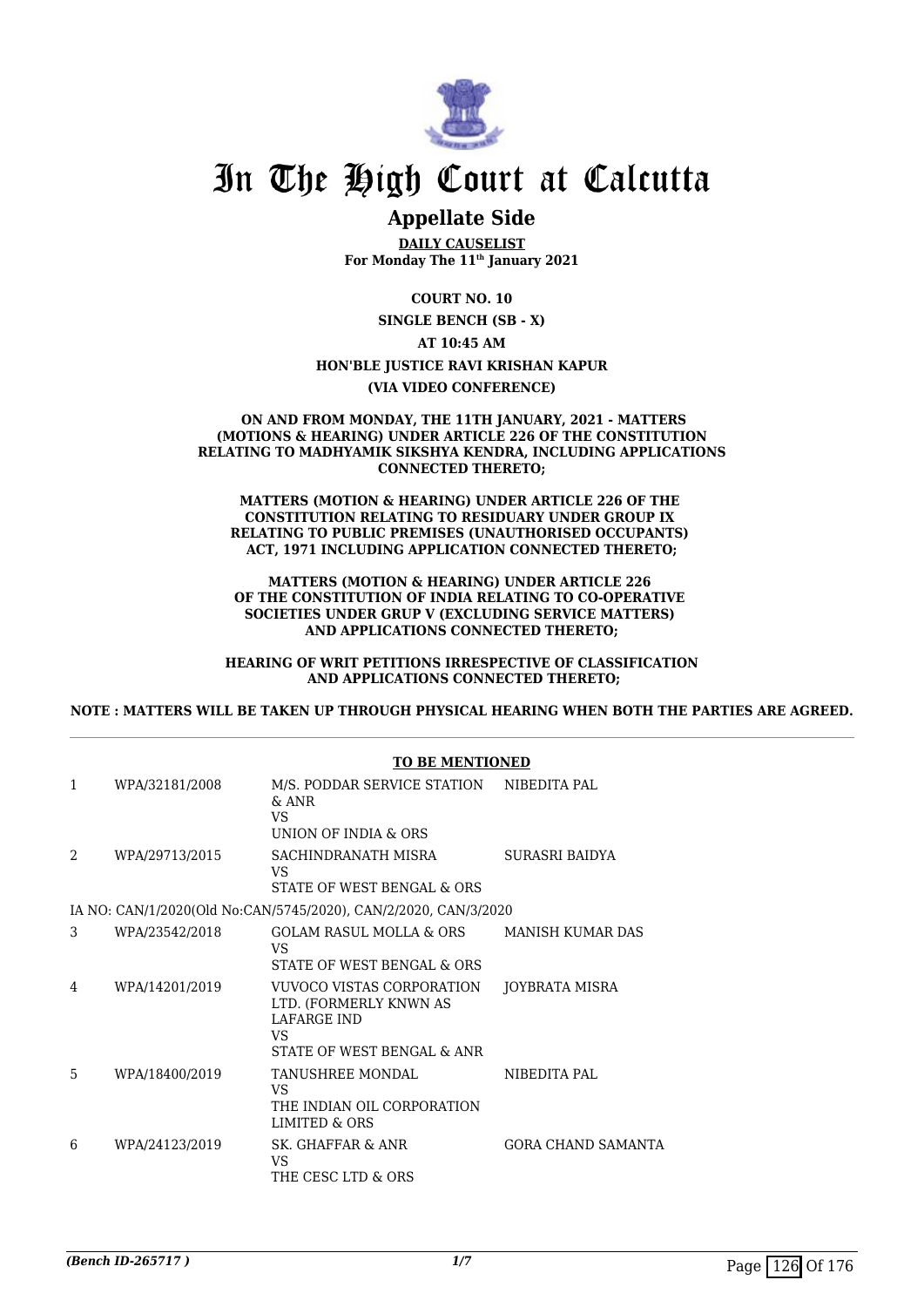| 7  | WPA/5077/2020                           | MAHENDRA PRATAP SINGH &<br><b>ORS</b><br>VS.<br>UNION OF INDIA & ORS | <b>JOYJIT DUTTA</b> |
|----|-----------------------------------------|----------------------------------------------------------------------|---------------------|
| 8  | WPA/5545/2020                           | <b>SHUKLA MONDAL</b>                                                 | <b>UJJAL RAY</b>    |
|    |                                         | <b>VS</b>                                                            |                     |
|    |                                         | UNION OF INDIA & ORS.                                                |                     |
|    | IA NO: CAN/1/2020                       |                                                                      |                     |
| 9  | WPA/6061/2020                           | INDRANIL BHATTACHARYA<br>VS                                          | SATRAJIT SINHA ROY  |
|    |                                         | STATE OF WEST BENGAL& ORS                                            |                     |
|    | IA NO: CAN/1/2020(Old No:CAN/4273/2020) |                                                                      |                     |
| 10 | WPA/6351/2020                           | KRSS METALS PVT LTD                                                  | PARIKSHIT GOSWAMI   |
|    |                                         | VS<br><b>EMPLOYEES STATE INS CORP &amp;</b><br>ORS                   |                     |
|    | IA NO: CAN/1/2020(Old No:CAN/4900/2020) |                                                                      |                     |
| 11 | WPA/7319/2020                           | MD. ALI MONDAL<br><b>VS</b>                                          | DYUTIMAN BANERJEE   |
|    |                                         | STATE OF WEST BENGAL AND<br>ORS.                                     |                     |
|    | IA NO: CAN/1/2020                       |                                                                      |                     |
| 12 | WPA/7360/2020                           | <b>MASRUR ALAM</b><br>VS.                                            | KUNTAL GOSWAMI      |
|    |                                         | <b>CANARA BANK</b>                                                   |                     |
|    | IA NO: CAN/1/2020                       |                                                                      |                     |
| 13 | WPA/7856/2020                           | NIMISH BINANI<br>VS                                                  | <b>SUBHASIS DEY</b> |
|    |                                         | Union of India                                                       |                     |
|    |                                         | <b>SPECIALLY FIXED MATTERS</b>                                       |                     |
| 14 | WPA/9338/2020                           | RDS PROJECT LIMITED AND<br><b>ANOTHER</b>                            | SARYATI DATTA       |
|    |                                         | VS.<br>UNION OF INDIA AND OTHERS                                     |                     |
|    |                                         | <b>MOTION</b>                                                        |                     |
| 15 | WPA/10097/2020                          | M SRINIVAS RAO<br><b>VS</b>                                          | AMARNATH SUKUL      |
|    |                                         | UNION OF INDIA AND ORS.                                              |                     |
| 16 | WPA/10099/2020                          | POTALA MEENA KUMARI                                                  | AMARNATH SUKUL      |
|    |                                         | VS.<br>UNION OF INDIA AND ORS.                                       |                     |
| 17 | WPA/10101/2020                          | K RAMESH                                                             | AMARNATH SUKUL      |
|    |                                         | <b>VS</b>                                                            |                     |
|    |                                         | UNION OF INDIA AND ORS.                                              |                     |
| 18 | WPA/10852/2020                          | ATANU SEN<br>VS.                                                     | <b>SUBIR SABUD</b>  |
|    |                                         | State of West Bengal                                                 |                     |
|    |                                         | <b>CONTEMPT APPLICATION</b>                                          |                     |
| 19 | CPAN/407/2020                           | <b>SAMIR SAMANTA</b><br>VS.                                          | ABHIJIT SARKAR      |
|    |                                         | KHAGENDRANATH ROY & ORS.                                             |                     |
|    | IA NO: CAN/1/2020(Old No:CAN/5514/2020) |                                                                      |                     |
|    | wt20 WPA/29895/2014                     | DR SAMIR SAMANTA<br>VS                                               | SANDIP KUMAR DE     |
|    |                                         | STATE OF WEST BENGAL & ORS                                           |                     |
|    |                                         | <b>PART HEARD MATTERS</b>                                            |                     |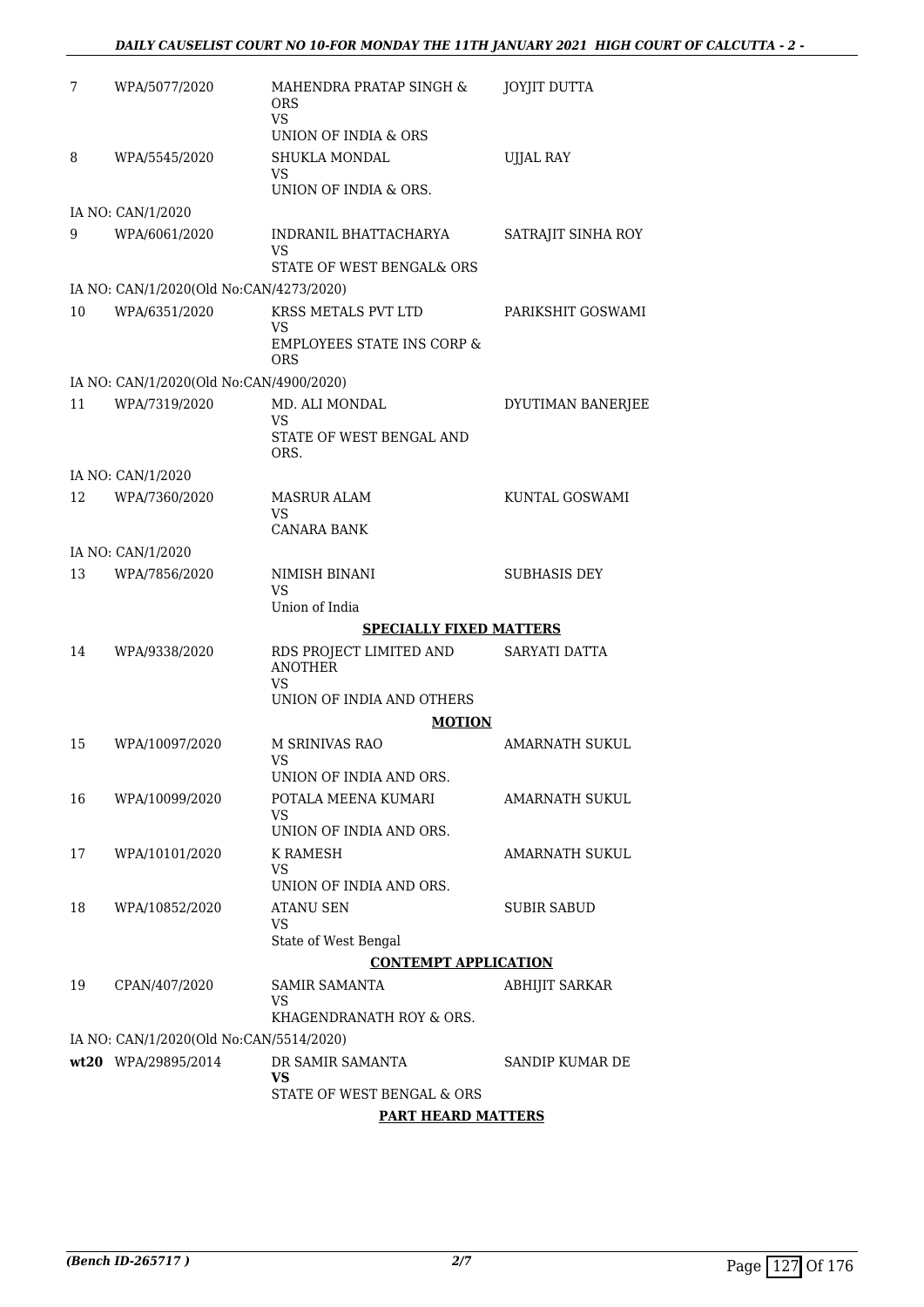| 21 | WPA/2570/2020                            | DALGOBINDA DEOGHORIA<br><b>VS</b>                                                                                                                                                                       | NIBEDITA PAL          |        |
|----|------------------------------------------|---------------------------------------------------------------------------------------------------------------------------------------------------------------------------------------------------------|-----------------------|--------|
|    |                                          | STATE OF WEST BENGAL & ORS                                                                                                                                                                              |                       |        |
|    |                                          | <b>FOR HEARING</b>                                                                                                                                                                                      |                       |        |
| 22 | WPA/13174/1984                           | HOWRAH MILLS CO. LTD. &<br>ANR.<br><b>VS</b><br>THE TRUSTEES                                                                                                                                            | MR. R.N.MITRA         | N.Y.A. |
|    | IA NO: CAN/3/2019(Old No:CAN/12646/2019) |                                                                                                                                                                                                         |                       |        |
| 23 | WPA/19300/2000                           | <b>MD.SABED &amp; ANR</b><br>VS                                                                                                                                                                         | KHAIRUL ALAM          |        |
|    |                                          | THE STATE OF WEST BENGAL                                                                                                                                                                                |                       |        |
|    | IA NO: CAN/1/2002(Old No:CAN/7024/2002)  |                                                                                                                                                                                                         |                       |        |
| 24 | WPA/13468/2004                           | JAY ENGINEERING WORKS<br>LIMITED & ANR.<br>VS<br>UNION OF INDIA                                                                                                                                         | <b>MANAS DASGUPTA</b> |        |
|    | IA NO: CAN/2/2014(Old No:CAN/8265/2014)  |                                                                                                                                                                                                         |                       |        |
| 25 | WPA/18294/2005                           | RAMLAL MAITY<br><b>VS</b>                                                                                                                                                                               | <b>BASUDEV BAG</b>    |        |
|    |                                          | UNION OF INDIA                                                                                                                                                                                          |                       |        |
| 26 | WPA/18493/2006                           | SHAW WALLACE DISTILLERIES<br>LTD. & ANR.<br>VS                                                                                                                                                          | <b>TARUN AICH</b>     |        |
|    |                                          | KONNAGAR MUNICIPALITY                                                                                                                                                                                   |                       |        |
|    | IA NO: CAN/2/2020(Old No:CAN/2948/2020)  |                                                                                                                                                                                                         |                       |        |
| 27 | WPA/13677/2010                           | SANDIP SINGHA AND ORS<br>VS<br><b>STATE AND ORS</b>                                                                                                                                                     | TUSHAR KANTI HAR      |        |
|    | No:CAN/2072/2012)                        | IA NO: CAN/16/2019(Old No:CAN/8859/2019), CAN/12/2018(Old No:CAN/9600/2018), CAN/10/2015(Old<br>No:CAN/11545/2015), CAN/8/2015(Old No:CAN/5281/2015), CAN/15/2019(Old No:CAN/8858/2019), CAN/6/2012(Old |                       |        |
|    | wt28 RVW/113/2010                        | SANDIP SINGHA & ORS<br>VS<br>STATE OF WEST BENGAL & ORS                                                                                                                                                 | TUSHAR KANTI HAR      |        |
|    | IA NO: CAN/2/2011(Old No:CAN/7948/2011)  |                                                                                                                                                                                                         |                       |        |
|    | wt29 WPA/14358/2010                      | <b>SWARUP KUMAR DASH</b><br>VS                                                                                                                                                                          | JAYANTA DAS           |        |
|    |                                          | <b>STATE AND ORS</b>                                                                                                                                                                                    |                       |        |
|    | IA NO: CAN/1/2015(Old No:CAN/11067/2015) |                                                                                                                                                                                                         |                       |        |
|    | wt30 WPA/14366/2010                      | PRODIP KUMAR GUCHAIT AND<br><b>ORS</b><br><b>VS</b><br>STATE AND ORS                                                                                                                                    | SNEHASIS JANA         |        |
|    | wt31 WPA/224/2013                        | TAPAN KUMAR MANDAL<br>VS<br><b>STATE OF WB &amp; ORS</b>                                                                                                                                                | <b>SAURAV MITRA</b>   |        |
|    | wt32 WPA/226/2013                        | BIKASH BISAI<br>VS                                                                                                                                                                                      | <b>SAURAV MITRA</b>   |        |
|    |                                          | STATE OF W B & ORS                                                                                                                                                                                      |                       |        |
|    | wt33 WPA/8072/2012                       | TAMAL GOSWAMI & ORS<br>VS                                                                                                                                                                               | TUSHAR KANTI HAER     |        |
|    |                                          | STATE OF WEST BENGAL & ORS                                                                                                                                                                              |                       |        |
| 34 | WPA/17846/2010                           | IA NO: CAN/1/2012(Old No:CAN/10520/2012), CAN/2/2013(Old No:CAN/5276/2013)<br>MONOTOSH KUMAR DAS                                                                                                        | <b>ASIT KUMAR</b>     |        |
|    |                                          | <b>VS</b><br>UNION OF INDIA AND ORS                                                                                                                                                                     | BHATTACHARYA          |        |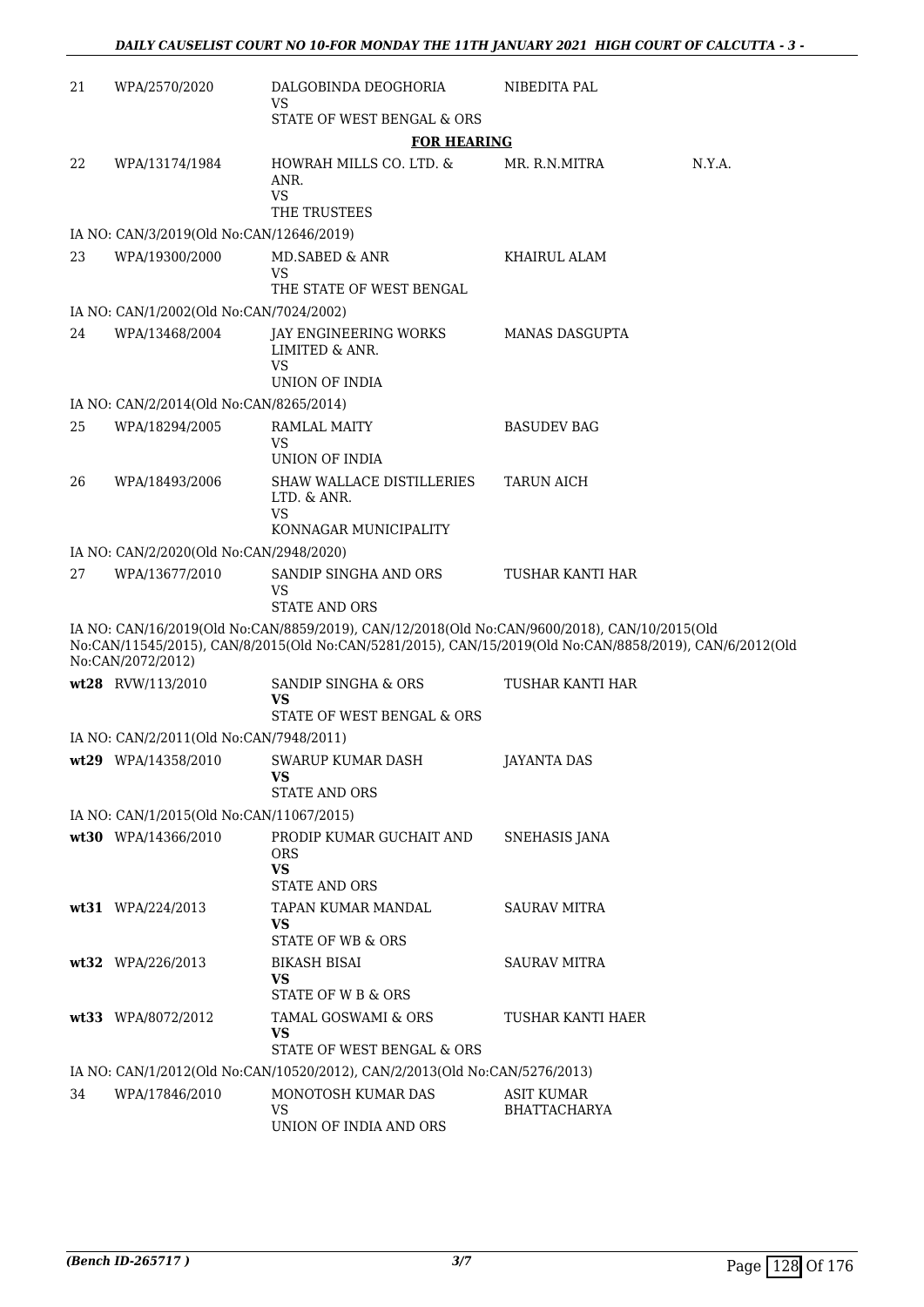| 35 | WPA/22461/2012                           | MAHIUDDIN SARKAR<br>VS<br>STATE OF WB & ORS                                   | <b>AMAR MITRA</b>          |
|----|------------------------------------------|-------------------------------------------------------------------------------|----------------------------|
|    | IA NO: CAN/1/2014(Old No:CAN/8798/2014)  |                                                                               |                            |
| 36 | WPA/31420/2013                           | <b>BIDYUT GAIN</b><br>VS<br>UNION OF INDIA & ORS.                             | PAMPA DEY(DHABAL)          |
| 37 | WPA/31579/2013                           | BIRAJ BARAN PRAMANIK & ORS<br>VS<br>STATE OF WEST BENGAL & ORS                | SITARAM SAMANTA            |
| 38 | WPA/11492/2014                           | MUKTI CHATTERJEE<br>VS<br>STATE OF WEST BENGAL & ROS                          | A S BISWAS                 |
| 39 | WPA/14619/2014                           | NAROTTAM KONER<br>VS<br>STATE OF WEST BENGAL & ORS                            | S C HAZRA                  |
|    | IA NO: CAN/1/2017(Old No:CAN/2588/2017)  |                                                                               |                            |
| 40 | WPA/23507/2014                           | SMT JALI DASH (PANDA)<br>VS<br>STATE OF WEST BENGAL & ORS                     | S S BHOWMIK                |
| 41 | WPA/23650/2014                           | RAJENDRA KR. SAHA & ANR<br>VS<br>STATE OF WEST BENGAL & ORS                   | <b>GOLAM MASTAFA</b>       |
| 42 | WPA/23847/2014                           | THE STATESMAN LIMITED<br>VS<br>STATE OF WEST BENGAL                           | <b>SUKANTA CHAKRABORTY</b> |
|    | IA NO: CAN/1/2015(Old No:CAN/2049/2015)  |                                                                               |                            |
| 43 | WPA/29582/2014                           | <b>JAMINA KHATUN</b><br>VS                                                    | PROSENJIT MUKHERJEE        |
| 44 | WPA/3717/2015                            | STATE OF WEST BENGAL<br><b>BIDYUT BIKSH DAS</b><br>VS<br>UNION OF INDIA & ORS | PAULOMI BANERJEE           |
| 45 | WPA/7157/2015                            | <b>SOUMITRA MONDAL</b><br>VS<br>STATE OF WEST BENGAL & ORS                    | SANKHA SUBHRA ROY          |
| 46 | WPA/10506/2015                           | <b>SAILENDRA NARAYAN</b><br>MAJUMDER<br>VS                                    | MANOJIT<br>BHATTACHARYYA   |
| 47 | WPA/15471/2015                           | UNION OF INDIA & ORS<br>PASCHIM BANGA GRAMIN BANK<br>& ANR<br><b>VS</b>       | RAJESH KUMAR SHAH          |
|    |                                          | UNION OF INDIA & ORS                                                          |                            |
|    | IA NO: CAN/1/2019(Old No:CAN/10925/2019) |                                                                               |                            |
| 48 | WPA/17983/2015                           | RENSHEL EXPORTS PVT LTD<br>VS<br>STATE OF WEST BENGAL & ORS                   | BISWAPRIYA SAMANTA         |
|    | wt49 WPA/17985/2015                      | RENSHEL EXPORTS PVT LTD<br>VS<br>STATE OF WEST BENGAL & ORS                   | BISWAPRIYA SAMANTA         |
|    | wt50 WPA/17986/2015                      | RENSHEL EXPORTS PVT LTD<br>VS.<br>STATE OF WEST BENGAL & ORS                  | BISWAPRIYA SAMANTA         |
|    | wt51 WPA/17988/2015                      | RENSHEL EXPORTS PVT LTD<br>VS<br>STATE OF WEST BENGAL & ORS                   | BISWAPRIYA SAMANTA         |
| 52 | WPA/5744/2016                            | SHIPRA BAI<br>VS<br>STATE OF WEST BENGAL & ORS                                | RUDRANIL DE                |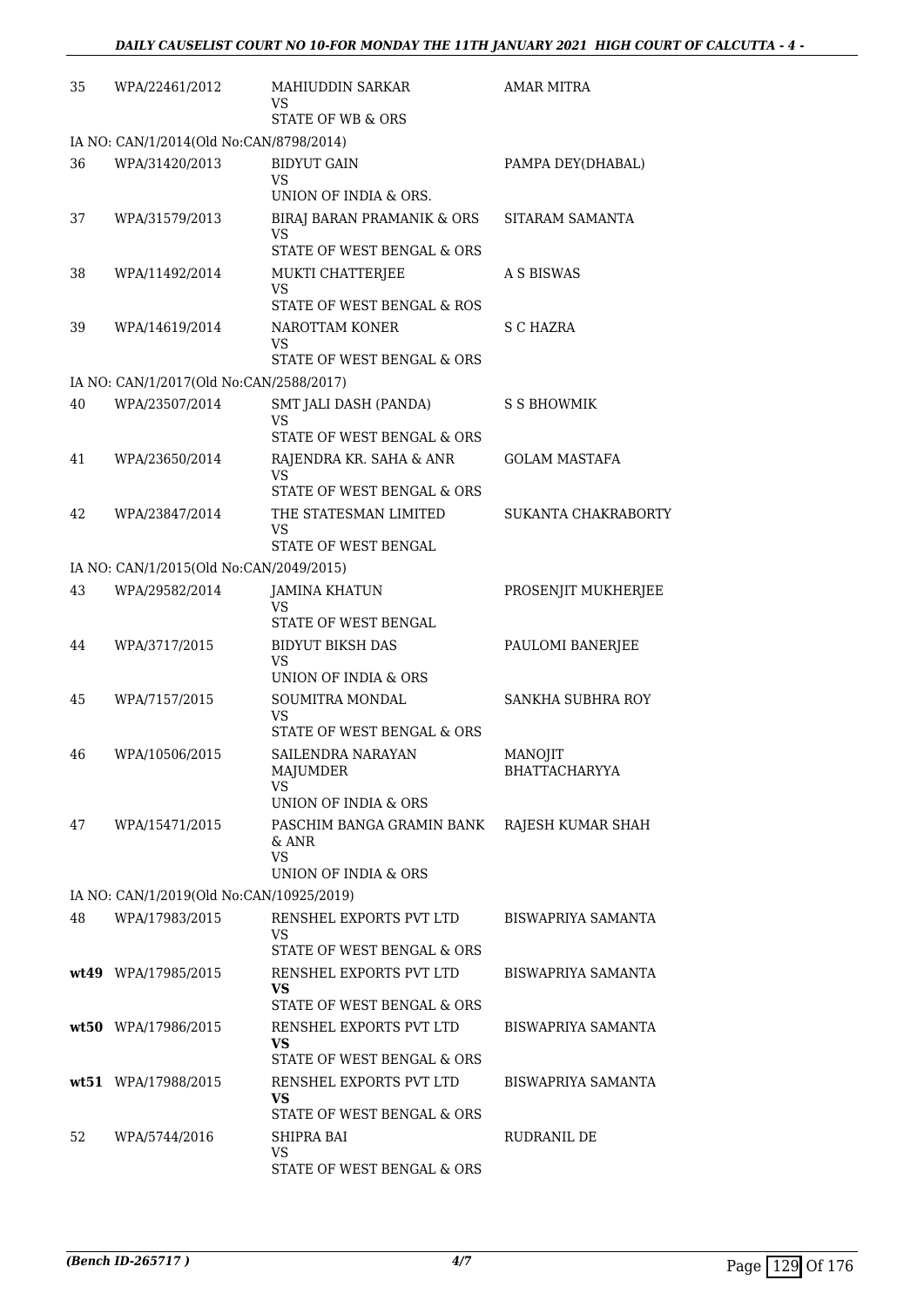| 53 | WPA/11999/2016                           | RAM KRISHNA MONDAL<br>VS                                                                  | <b>DUKE BANERJEE</b>                   |
|----|------------------------------------------|-------------------------------------------------------------------------------------------|----------------------------------------|
|    |                                          | MANAGING DIRECTOR, INDIAN<br>OIL CORPORATION LTD & ORS                                    |                                        |
|    | IA NO: CAN/1/2017(Old No:CAN/1975/2017)  |                                                                                           |                                        |
| 54 | WPA/16188/2016                           | MD AZIZUR RAHAMAN<br>VS<br>STATE OF WEST BENGAL & ORS                                     | TARA SANKAR SAMANTA                    |
|    | wt55 WPA/8711/2016                       | MD. HELALUDDIN<br>VS<br><b>STATE OF WEST BENGAL&amp; ORS</b>                              | A. DAS                                 |
|    | IA NO: CAN/1/2017(Old No:CAN/2732/2017)  |                                                                                           |                                        |
|    | wt56 WPA/5241/2010                       | MD. HELALUDDILN<br>VS                                                                     | <b>MUNMUN TEWARY</b>                   |
| 57 | WPA/16363/2016                           | STATE OF WEST BENGAL & ORS<br>M/S BUDGE BUDGE COMPANY<br><b>LIMITED</b><br>VS             | B. PAUL                                |
|    | wt58 WPA/6379/2015                       | STATE OF WEST BENGAL & ORS<br>M/S. BUDGE BUDGE COMPANY<br><b>LTD</b><br><b>VS</b>         | <b>BALAI CHANDRA PAUL</b>              |
|    |                                          | STATE OF WEST BENGAL & ORS                                                                |                                        |
|    | IA NO: CAN/1/2017(Old No:CAN/3809/2017)  |                                                                                           |                                        |
| 59 | WPA/18508/2016                           | HARISADHAN NASKAR<br>VS<br>STATE OF WEST BENGAL & ORS                                     | LAKSHMI NARAYAN<br><b>BHATTACHARYA</b> |
| 60 | WPA/22981/2016                           | MD. HASSAN MALLICK & ANR<br>VS<br>STATE OF WEST BENGAL & ORS                              | TANUJA BASAK                           |
| 61 | WPA/24876/2016                           | PRADIP GAIN<br>VS<br>STATE OF WEST BENGAL & ORS                                           | TANUJA BASAK                           |
| 62 | WPA/172/2017                             | PUSPAJIT MAHALDER<br><b>VS</b><br>STATE OF WEST BENGAL & ORS                              | A. S. BISWAS                           |
| 63 | WPA/4731/2017                            | REAZUDDIN AHMED<br>VS<br>THE PRINCIPAL/ TEACHER-I-<br>-CHARGE, KALIACHAK COLLEGE<br>& ORS | <b>SUED SAFI AHMED</b>                 |
|    | IA NO: CAN/1/2011(Old No:CAN/2733/2011)  |                                                                                           |                                        |
| 64 | WPA/12444/2017                           | NIHARENDU SOM<br>VS<br>STATE OF WEST BENGAL & ORS                                         | <b>DWARIKANATH</b><br>MUKHERJEE        |
| 65 | WPA/13553/2017                           | SUBRATA SEN<br>VS<br>STATE OF WEST BENGAL & ORS                                           | SUBRATA GHOSH                          |
|    | IA NO: CAN/1/2020(Old No:CAN/466/2020)   |                                                                                           |                                        |
| 66 | WPA/24791/2017                           | PAWAN KUMAR SULTANIA                                                                      | P. G. DAS                              |
|    |                                          | VS<br>UNION OF INDIA & ORS                                                                |                                        |
|    | IA NO: CAN/1/2017(Old No:CAN/10033/2017) |                                                                                           |                                        |
| 67 | WPA/27288/2017                           | SHAMPA MONDAL<br>VS<br>DISTRICT PRIMARY EDUCATION<br><b>COUNCIL &amp; ORS</b>             | ASHIM KUMAR HALDAR                     |
| 68 | WPA/28202/2017                           | ASHISH PRASAD<br>VS<br>STATE OF WEST BENGAL & ORS                                         | SIDDHARTHA SARKAR                      |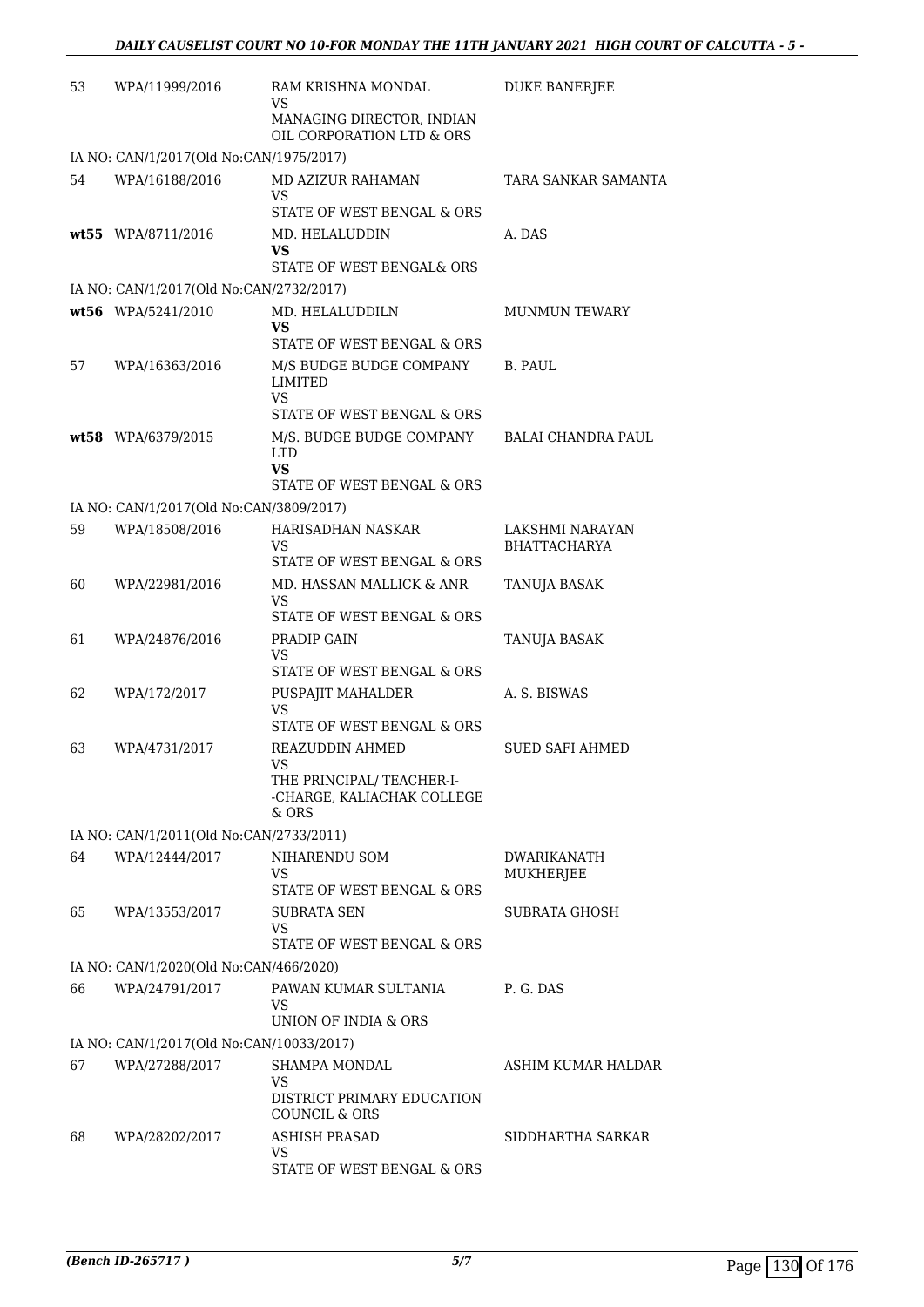|    | wt69 WPA/28203/2017                      | SUBHOJIT MITRA<br>VS<br>STATE OF WEST BENGAL & ORS                                     | SIDDHARTHA SARKAR                   |
|----|------------------------------------------|----------------------------------------------------------------------------------------|-------------------------------------|
| 70 | WPA/3886/2018                            | BASUMATI MAJHI SINGHA<br>VS                                                            | <b>S NANDY</b>                      |
|    |                                          | STATE OF WEST BENGAL& ORS                                                              |                                     |
| 71 | WPA/9940/2018                            | MAANAG. COMMI. OF KESHIA<br>SAROJ KUMAR HIGH SCHOOL &<br><b>ANR</b><br><b>VS</b>       | UTTAM KUMAR<br><b>BHATTACHARYYA</b> |
|    |                                          | STATE OF WEST BENGAL & ORS                                                             |                                     |
|    | IA NO: CAN/1/2018(Old No:CAN/10310/2018) |                                                                                        |                                     |
|    | wt72 WPA/14412/2018                      | ARUN PRAKASH GHOSH<br>VS<br>STATE OF WEST BENGAL & ORS                                 | ANUSUYA BANERJEE                    |
| 73 | WPA/19245/2018                           | DR. ANANYA MANDAL<br>VS.                                                               | <b>BRATIN KUMAR DEY</b>             |
|    |                                          | KOLKATA MUNICIPAL<br>CORPORATION & ORS                                                 |                                     |
|    | IA NO: CAN/1/2018(Old No:CAN/9617/2018)  |                                                                                        |                                     |
| 74 | WPA/22289/2018                           | <b>IMRAN ENTERPRISE &amp; ANR</b><br>VS.                                               | TAPAS SINGHA RAY                    |
|    |                                          | STATE OF WEST BENGAL & ORS                                                             |                                     |
| 75 | WPA/26159/2018                           | AMAR NATH NEOGI<br>VS<br>LIFE INSURANCE<br>CORPORATION OF INDIA & ORS                  | DEBASISH SUTRADHAR                  |
| 76 | WPA/721/2019                             | ASIF SANA & ORS                                                                        | TANUJA BASAK                        |
|    |                                          | VS<br>STATE OF WEST BENGAL & ORS                                                       |                                     |
| 77 | WPA/2254/2019                            | TIMIR BARAN PRAMANIK<br>VS<br>STATE OF WEST BENGAL &                                   | PARTHA CHAKRABORTY                  |
|    |                                          | ORS.                                                                                   |                                     |
|    | IA NO: CAN/1/2020                        |                                                                                        |                                     |
| 78 | WPA/3952/2019                            | SMT. KALPANA GHOSAL @ RINA<br><b>GHOSAL</b><br><b>VS</b><br>STATE OF WEST BENGAL & ORS | <b>INDRAJIT MONDAL</b>              |
| 79 | WPA/4900/2019                            | SHUBHAM BHUWANGIRI<br>GOSWAMI<br><b>VS</b><br>UNION OF INDIA & ORS.                    | TARUNJYOTI TEWARI                   |
|    | IA NO: CAN/1/2019(Old No:CAN/4894/2019)  |                                                                                        |                                     |
| 80 | WPA/4980/2019                            | MOHUA MANDAL                                                                           | S.K. PODDAR                         |
|    |                                          | <b>VS</b><br>STATE OF WEST BENGAL & ORS                                                |                                     |
| 81 | WPA/8405/2019                            | SANJOY CHAKRABORTY & ANR.<br>VS.<br>UNION OF INDIA & ORS                               | YASH VARDHAN DEORA                  |
| 82 | WPA/12537/2019                           | PARAS POWER & COAL<br>BENEFICATION LIMITED & ANR<br>VS<br>SOUTH EASTERN COALFIELDS     | NIBEDITA PAL                        |
|    |                                          | LIMITED & ORS                                                                          |                                     |
| 83 | WPA/12781/2019                           | SAHARUL MOLLA<br>VS<br>STATE OF WEST BENGAL & ORS                                      | SUDIPTA MONDAL                      |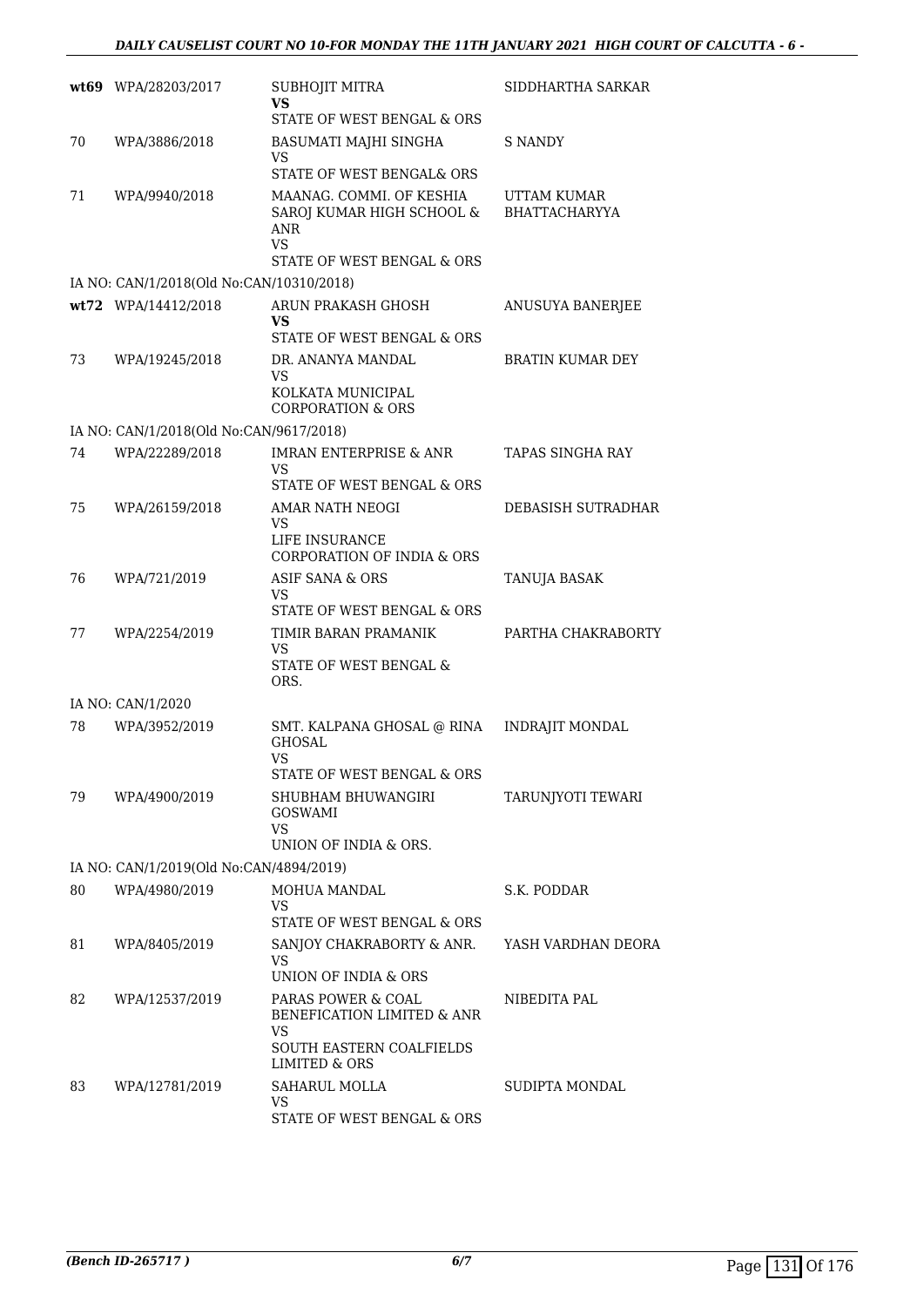| 84 | WPA/15811/2019 | M/S MAA SRBAMANGALA<br>UDYOGAND & ANR<br>VS<br>UNION OF INDIA & ORS                                    | SANDIP KUNDU                       |
|----|----------------|--------------------------------------------------------------------------------------------------------|------------------------------------|
| 85 | WPA/16090/2019 | PANCHAMI DAS<br>VS<br>STATE OF WEST BENGAL & ORS                                                       | <b>GHANASHYAM PATRA</b>            |
| 86 | WPA/23784/2019 | KAPILA MONDAL<br>VS<br>STATE OF WEST BENGAL & ORS                                                      | LAKSHMINATH<br><b>BHATTACHARYA</b> |
| 87 | WPA/23859/2019 | MURSHIDARAD COLLEGE OF<br>ENGINEERING AND<br>TECHNOLOGY & H.R. D &<br>VS<br>STATE OF WEST BENGAL & ORS | HASIBUL ISLAM                      |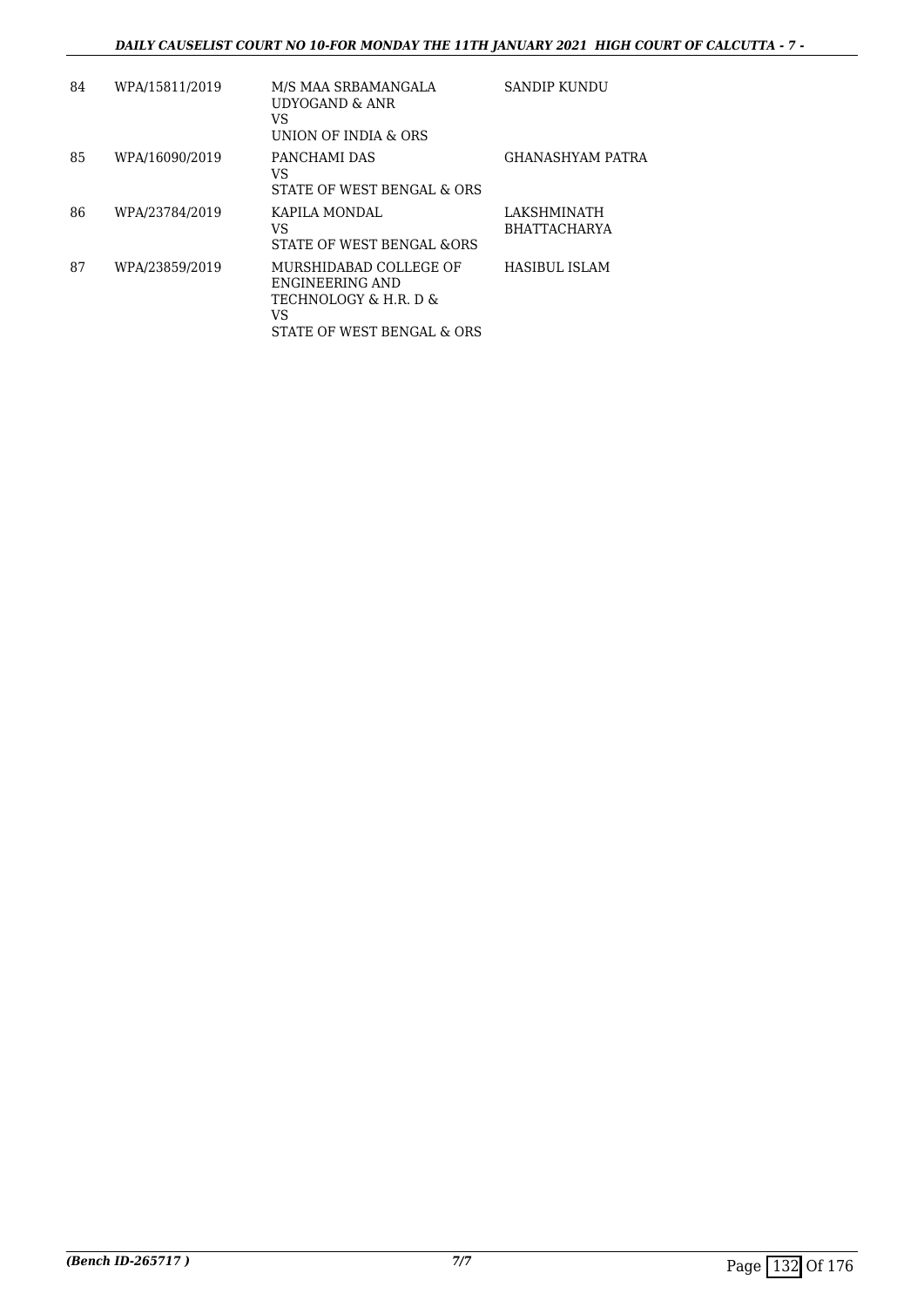

## **Appellate Side**

**DAILY CAUSELIST For Monday The 11th January 2021**

> **COURT NO. 23 SINGLE BENCH (SB - XI)**

> > **AT 10:45 AM**

### **HON'BLE JUSTICE ARINDAM MUKHERJEE**

**(VIA VIDEO CONFERENCE)**

 **ON AND FROM MONDAY, THE 11TH JANUARY, 2021 - MATTERS (MOTION & HEARING) UNDER ARTICLE 226 OF THE CONSTITUTION RELATING TO RESIDUARY UNDER GROUP IX (ELECTRICITY ONLY) INCLUDING APPLICATIONS CONNECTED THERETO.**

**MATTERS (MOTION & HEARING) RELATING TO REVENUE AND TAX LAWS (EXCLUDING LAND REVENUE) UNDER GROUP IV INCLUDING APPLICATIONS CONNECTED THERETO;**

**HEARING OF CIVIL REVISION APPLICATIONS AND APPLICATIONS UNDER ARTICLE 227 OF THE CONSTITUTION INCLUDING APPLICATIONS CONNECTED THERETO.**

> **IF NO ONE APPEARS FOR THE PETITIONER FOR TWO CONSECUTIVE DATES, MATTERS WILL BE TAKEN UP IN THEIR ABSENCE.**

**NOTE : APPELLATE SIDE MATTERS WILL BE TAKEN UP FIRST.**

**ORIGINAL SIDE MATTERS WILL BE TAKEN UP FROM 2 :00 P.M. AFTER COMPLETION OF ORIGINAL SIDE MATTERS,IF TIME PERMITS APPELLATE SIDE MATTERS WILL BE TAKEN UP.**

### **NOTE : 1. MATTERS WILL BE TAKEN UP THROUGH PHYSICAL HEARING WHEN BOTH THE PARTIES ARE AGREED.**

**NOTE : 2. NO MENTIONING OF HEARING MATTERS FOR INCLUSION.**

**NOTE : 3. MATTERS MARKED AS LAST CHANCE SHALL BE TAKEN UP FIRST & IF NO ONE APPEARS MATTER SHALL BE DISMISSED.** 

#### **FIXED MATTER**

| $\mathbf{1}$ | WPA/277/2020<br>(Personal Appearance) | TAPAN KUMAR MONDAL<br>VS<br>W.B. STATE ELECTRICITY<br>DEVELOPMENT CORPORATION &<br><b>ORS</b>                    | SAYANTI SANTRA      |
|--------------|---------------------------------------|------------------------------------------------------------------------------------------------------------------|---------------------|
| 2            | WPA/386/2020                          | MAYA BOSE @ MAYA BASU<br>VS<br>CALCUTTA ELECTRIC SUPPLY<br>COMPANY LIMITED & ORS                                 | GOURANGA KUMAR DAS  |
| 3            | WPA/637/2020                          | C.E.S.C. LIMITED & ANR<br>VS<br><b>APPELLATE AUTHORITY U/S 127</b><br>OF THE ELECTRICITY ACT2003 &<br><b>ANR</b> | MADHUSUDAN SAHA RAY |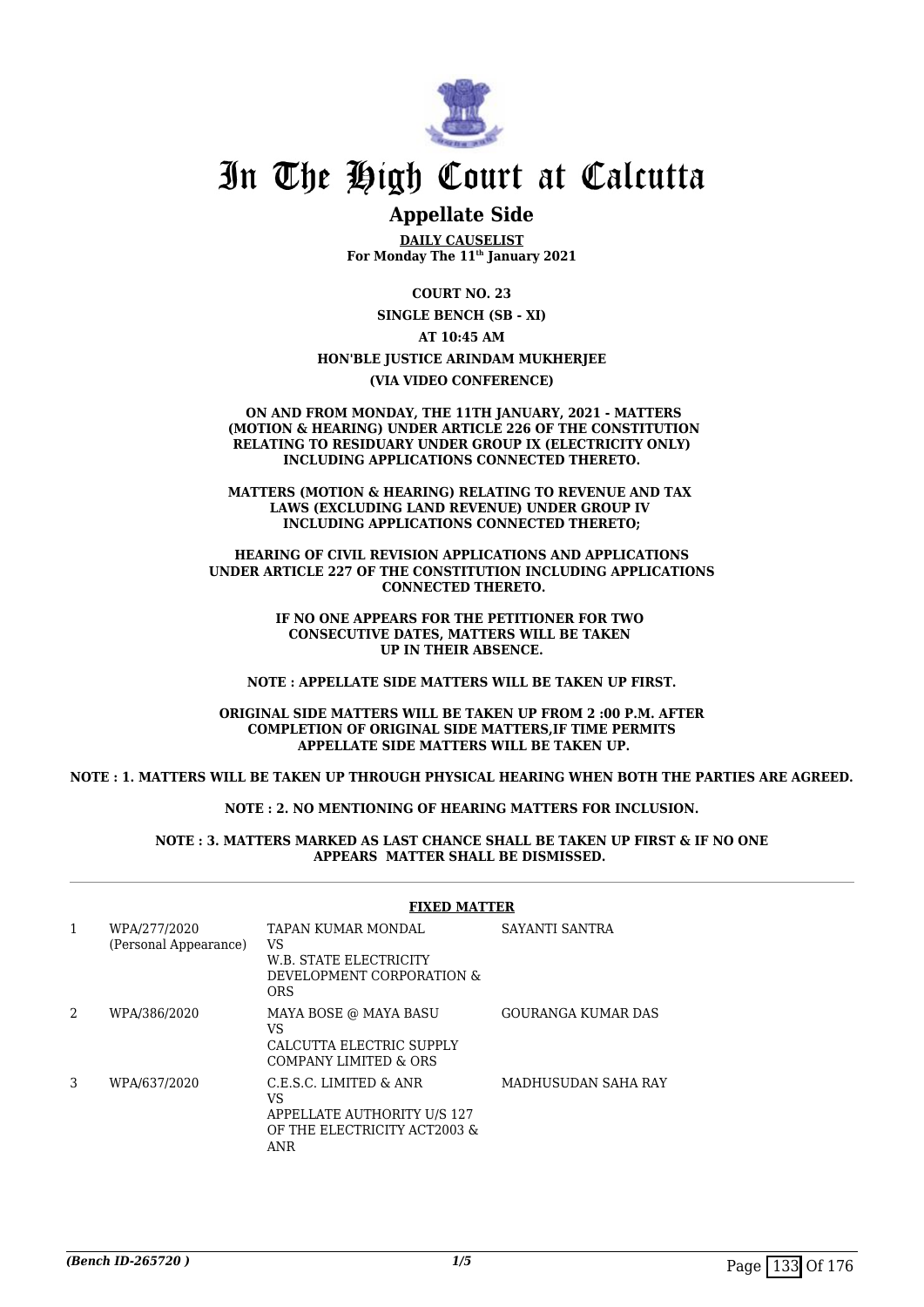| 4  | WPA/862/2020                            | JYOTSNA PANJA<br>VS.                                                                            | SUBRATA BHATTACHARYA       |
|----|-----------------------------------------|-------------------------------------------------------------------------------------------------|----------------------------|
|    |                                         | STATE OF WEST BENGAL & ORS                                                                      |                            |
| 5  | WPA/869/2020                            | PARUL BISWAS<br>VS.                                                                             | ANANTH NATH NASKAR         |
|    |                                         | STATE OF WEST BENGAL & ORS                                                                      |                            |
| 6  | WPA/1772/2020                           | CHANCHAL CHOWDHURY & ANR<br>VS.<br><b>W.B. STATE ELECTRICITY</b><br>DISTRIBUTION COMPANY LTD. & | <b>SUJOY SARKAR</b>        |
| 7  | WPA/4284/2020                           | ORS<br>SUBODH CHANDRA SAHA                                                                      | SIVA PRASAD GHOSH          |
|    |                                         | VS.<br><b>WBSEDCL &amp; ORS</b>                                                                 |                            |
| 8  | WPA/4448/2020                           | TARA BAI MOHTA<br>VS.<br>$C.E.S.C.$ & $ORS$                                                     | <b>SINKA BOSE</b>          |
| 9  | WPA/6550/2020                           | <b>GOUR MONDAL</b>                                                                              | SHEBATEE DATTA             |
|    |                                         | VS<br>THE CALCUTTA ELECTRIC<br>SUPPLY CORPORATION & ORS                                         |                            |
|    | IA NO: CAN/1/2020(Old No:CAN/5318/2020) |                                                                                                 |                            |
| 10 | WPA/7828/2020                           | KASEM ALI MOLLA                                                                                 | <b>DONA AKTER</b>          |
|    |                                         | VS.<br>THE STATE OF WEST BENGAL                                                                 |                            |
| 11 | WPA/8497/2020                           | K K INFRAPROMOTERS PVT LTD                                                                      | ABANTIKA GARAI             |
|    |                                         | VS.<br>STATE OF WEST BENGAL AND<br>ORS.                                                         |                            |
| 12 | WPA/8574/2020                           | JAGADISH MONDAL                                                                                 | AMITABHA GHOSH             |
|    |                                         | VS.<br>THE CHAIRMAN, WBSEDCL AND<br><b>OTHERS</b>                                               |                            |
| 13 | WPA/9358/2020                           | PRANAB MONDAL<br>VS.<br>W.B.S.E.D.C.L AND ANR                                                   | SANDIP GHOSH               |
| 14 | WPA/9646/2020                           | <b>SMT REBA CHATTERJEE</b>                                                                      | <b>ARJUN SAMANTA</b>       |
|    |                                         | <b>VS</b><br>STATE OF WEST BENGAL AND<br>ORS.                                                   |                            |
| 15 | WPA/10296/2020<br>(Chamber)             | KHITISH CHANDRA BISWAS<br>VS                                                                    | <b>INDRANIL HALDER</b>     |
|    |                                         | CESC LTD.<br><b>SAIFUL RAHAMAN</b>                                                              |                            |
| 16 | WPA/11972/2020<br>(Chamber)             | VS<br>THE CESC LIMITED                                                                          | MD. HASANUZ ZAMAN          |
|    |                                         | <b>MOTION</b>                                                                                   |                            |
|    |                                         | (GROUP - IX ELECTRICITY)                                                                        |                            |
| 17 | WPA/21019/2019                          | RAJU SAROJ & ANR<br>VS.<br>CESC LTD & ORS                                                       | <b>BIDYUT BARAN BISWAS</b> |
| 18 | WPA/21077/2019                          | PRABHAT GHOSH                                                                                   | ATANU BISWAS               |
|    |                                         | VS<br>THE WBSEDC LTD & ORS                                                                      |                            |
| 19 | WPA/21203/2019                          | <b>FAZLUL RAHAMAN</b>                                                                           | PINTU KARAR                |
|    |                                         | VS<br>STATE OF WEST BENGAL & ORS                                                                |                            |
| 20 | WPA/21213/2019                          | SANJIB DIGER<br>VS                                                                              | ROHIT BANERJEE             |
|    |                                         | CESC LTD & ORS                                                                                  |                            |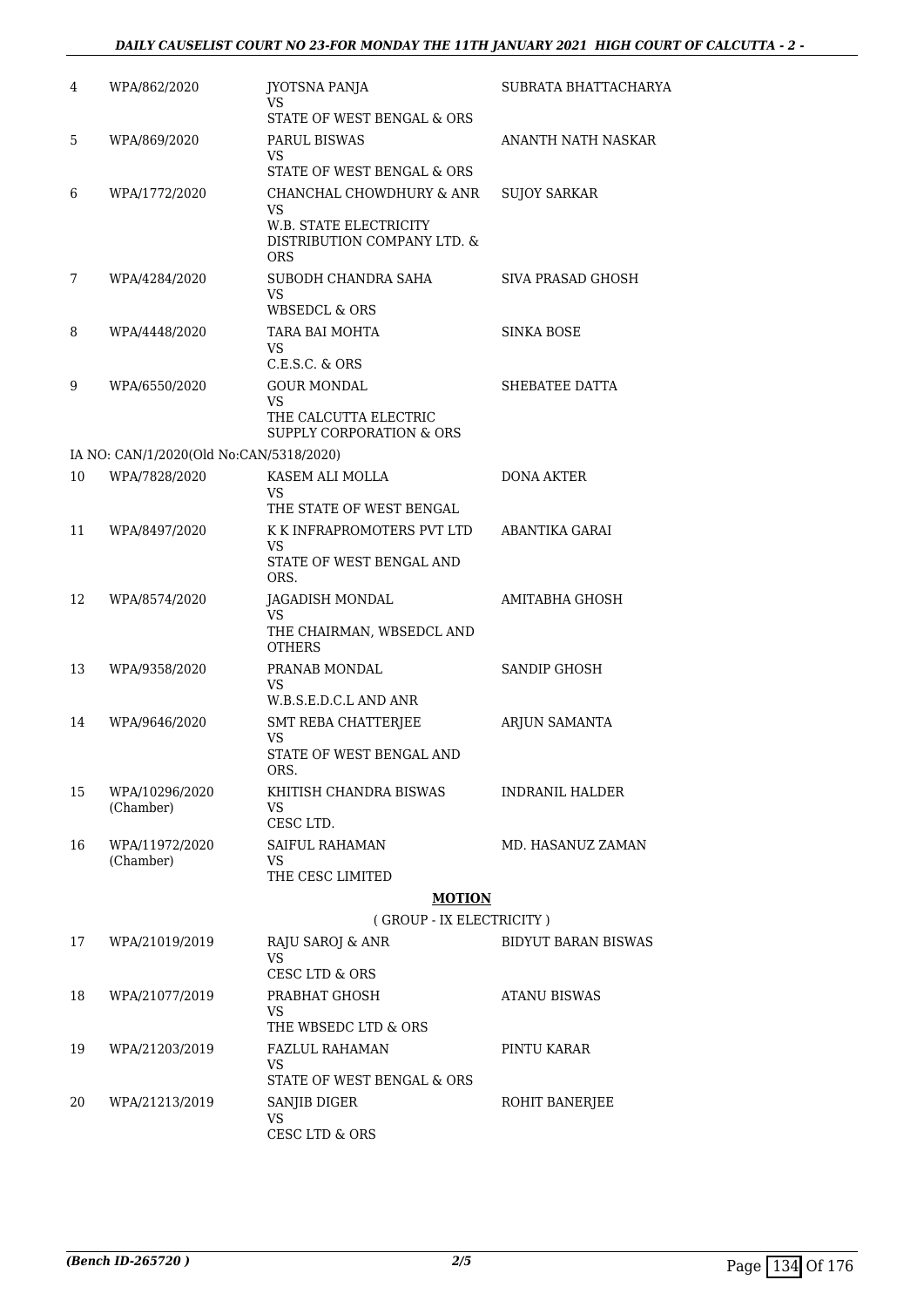| 21 | WPA/21219/2019 | <b>BIVASH CHAKRABORTY</b><br>VS.<br>CALCUTTA ELECTRIC SUPPLY<br>CORPORATION LIMITED & ORS                        | SATYAJIT SENAPATI          |
|----|----------------|------------------------------------------------------------------------------------------------------------------|----------------------------|
| 22 | WPA/21333/2019 | KHODEJA BIBI<br>VS<br><b>W.B. STATE ELECTRICITY</b><br>DISTRIBUTION COMPANY LTD. &<br><b>ORS</b>                 | PRASANTA KUMAR<br>PAKRASHI |
| 23 | WPA/21421/2019 | MD. JALALUDDIN & ORS<br>VS.<br><b>W.B.STATE ELECTRICITY</b><br>DISTRIBUTION COMPANY<br><b>LIMITED &amp; ORS</b>  | ZIAUL HAQUE                |
| 24 | WPA/21503/2019 | <b>SAMANTA MONDAL</b><br>VS<br>THE CHAIRMAN, W.B.S.E.D. CO.<br>LTD. & ORS                                        | SK HOSSAIN ALI             |
| 25 | WPA/21544/2019 | <b>SANDIP KUMAR PASI &amp; ORS</b><br>VS.<br>W.B. STATE ELECTRICITY<br>DISTRIBUTION COMPANY LTD. &<br><b>ORS</b> | DEBNATH MAHATA             |
| 26 | WPA/21551/2019 | AKSHOY MONDAL<br>VS.<br>CHAIRMAN CUM MANAGING<br>DIRECTOR, WBSEDCL & ORS                                         | SUDARSHAN GHOSH            |
| 27 | WPA/21584/2019 | NOWSAD SK.<br>VS.<br>STATE OF WEST BENGAL & ORS                                                                  | <b>SUMAN BANERJEE</b>      |
| 28 | WPA/21727/2019 | KRISHNA CHANDRA GHOSH<br>VS<br>THE WBSEDC LTD & ORS                                                              | ARPA CHAKRABORTY           |
| 29 | WPA/21733/2019 | <b>SHYAM SUNDAR BERA</b><br>VS<br>WBSEDC LTD & ORS                                                               | ANIT KR DAS                |
| 30 | WPA/21754/2019 | GOBINDA CHANDRA SAPUI<br>VS.<br>CALCUTTA ELECTRICITY SUPPLY<br>CORPORATION LTD. & OR & ORS                       | <b>TAUHID KHAN</b>         |
| 31 | WPA/21924/2019 | <b>MITHU BISWAS</b><br>VS<br>W.B. STATE ELECTRICITY<br>DISTRIBUTION COMPANY LTD.<br>$&*$ ORS                     | MANOJ KUMAR MONDAL         |
| 32 | WPA/21974/2019 | <b>SOMA PANDIT</b><br>VS<br><b>W.B.STATE ELECTRICITY</b><br>DISTRIBUTION COMPANY<br><b>LIMITED &amp; ANR</b>     | <b>INDRAJIT BISWAS</b>     |
| 33 | WPA/21986/2019 | <b>MAHADEB BARIK &amp; ANR</b><br>VS.<br>STATE OF WEST BENGAL & ORS                                              | SHIBASIS CHATTERJEE        |
| 34 | WPA/22022/2019 | NAND KISHOR JINDAL @<br>AGARWAL<br>VS<br>STATE OF WEST BENGAL & ORS                                              | TANMOY MUKHERJEE           |
| 35 | WPA/22138/2019 | LIPIKA KHATUN<br>VS<br>WBSEDCL & ORS.                                                                            | MD. MAHMUD                 |
| 36 | WPA/22141/2019 | DEB PRASAD GUCHAIT<br>VS<br>STATE OF WEST BENGAL ORS.                                                            | MD. MAHMUD                 |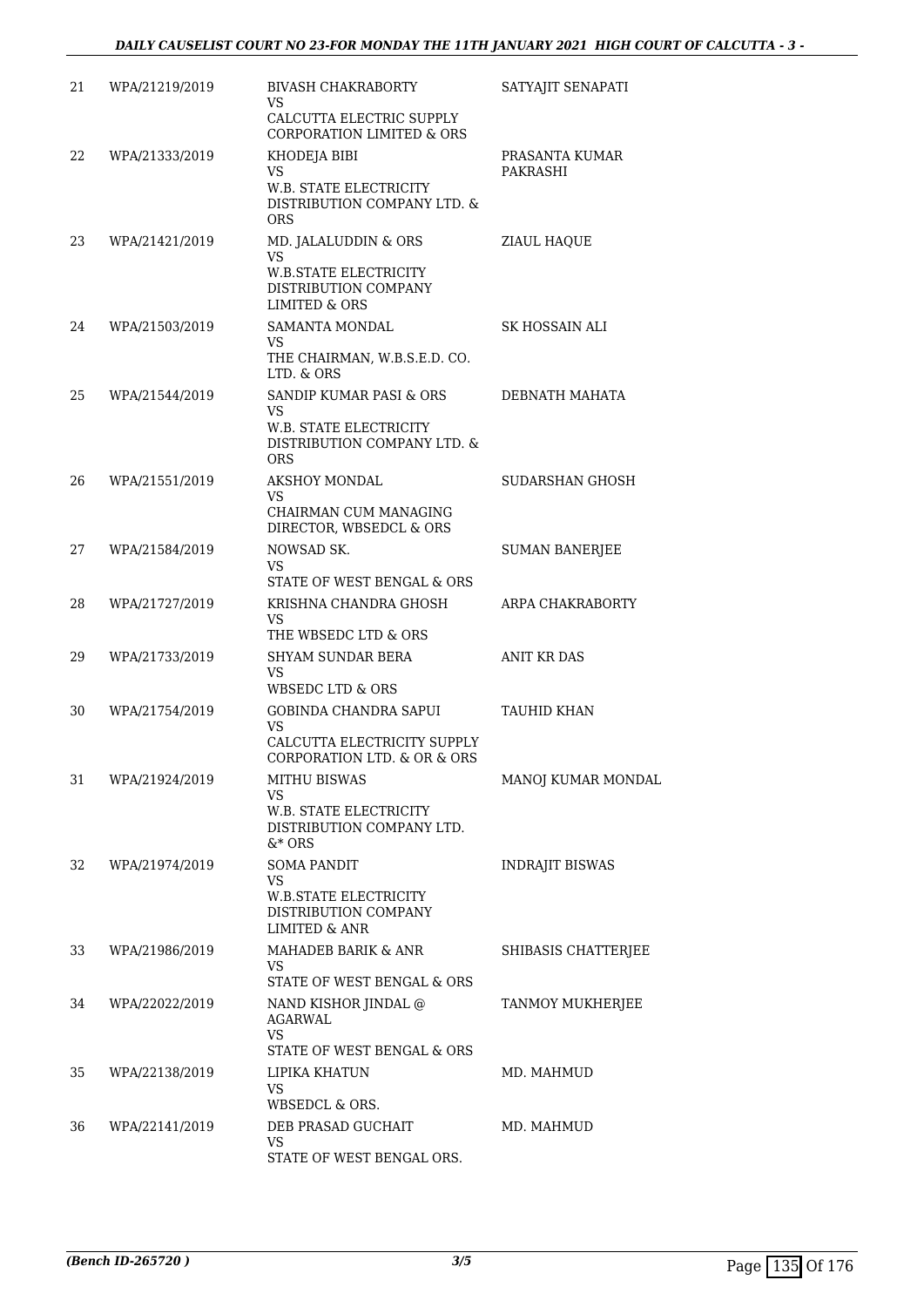| 37 | WPA/22330/2019                 | ABDUL HAMID MONDAL<br>VS.<br>WBSEDCLTD, & ORS                                                             | SANKHA SUBHRA RAY                |
|----|--------------------------------|-----------------------------------------------------------------------------------------------------------|----------------------------------|
| 38 | WPA/22394/2019                 | PRATIMA RANI BURMAN & ORS<br>VS<br><b>CESC LIMITED &amp; ORS</b>                                          | MONIKA GHOSH                     |
| 39 | WPA/23517/2019                 | <b>CHHANDA BOSE</b><br><b>VS</b><br>STATE OF WEST BENGAL & ORS                                            | SWARNALI SAHA                    |
| 40 | WPA/3102/2020                  | <b>AVIK CHATTERJEE</b><br><b>VS</b><br>STATE OF WEST BENGAL & ORS                                         | HIMADRI KR MAHATA                |
| 41 | WPA/3105/2020                  | ANJALI ADHIKARI<br><b>VS</b><br>SECRETARY, MINISTRY OF<br>ELECTRICITY , NABANNA & ORS                     | ANUPAM ACHARYYA                  |
| 42 | WPA/3106/2020                  | GOPAL GARAI<br>VS.<br>THE W B S E D C LTD & ORS                                                           | ABHIJIT CHAKRABORTY              |
| 43 | WPA/3112/2020                  | <b>SUDIP JAISWAL</b><br><b>VS</b><br>SECRETARY, MINISTRY OF<br><b>ELECTRICITY &amp; ORS</b>               | ANUPAM ACHARYYA                  |
| 44 | WPA/3127/2020                  | <b>MAMONI BHUNIA</b><br>VS.<br><b>W.B. STATE ELECTRICITY</b><br>DISTRIBUTION COMPANY LTD. &<br><b>ORS</b> | PRADIP PAUL                      |
| 45 | WPA/3249/2020                  | ARBIND JAISWAL<br><b>VS</b><br>THE SEC. MINISTRY OF<br>ELECTRICITY, NABANNA & ORS.                        | ANUPAM ACHARYYA                  |
| 46 | WPA/3265/2020                  | SHAIK GOLAM HOSSAIN @<br><b>GULAM HUSSAIN</b><br>VS.<br>STATE OF WEST BENGAL & ORS.                       | KALYANI<br><b>BHATTACHARYYA</b>  |
| 47 | WPA/3412/2020                  | MD. ASRAF ALI ALIAS ASRAF ALI<br>VS.<br>CALCUTTA ELECTRIC SUPPLY<br><b>CORPORATION LIMITED &amp; ORS</b>  | HAMIDUR RAHAMAN                  |
| 48 | WPA/3483/2020                  | JAGANNATH PRAMANIK<br>VS.<br>WBSEDCL & ORS.                                                               | SANJIB SANKAR<br><b>MAJUMDER</b> |
| 49 | WPA/4370/2020<br>(Last Chance) | <b>JAYNAL ABEDIN</b><br>VS<br>STATE OF WEST BENGAL & ORS                                                  | MD. KUTUNUDDIN                   |
| 50 | WPA/4374/2020                  | RAJEN YADAV<br>VS.<br>WBSEDCL & ORS                                                                       | MD. KUTUNDDIN                    |
| 51 | WPA/4421/2020<br>(Last Chance) | ANIMA MONDAL<br>VS<br>CESC & ANR.                                                                         | PAROMITA MALAKAR<br>(DUTTA)      |
| 52 | WPA/4423/2020<br>(Last Chance) | TANJILA KHATOON<br>VS<br>CESC & ANR.                                                                      | PAROMITA MALAKAR                 |
| 53 | WPA/4446/2020                  | AMIT KUMAR GHOSH<br><b>VS</b><br>THE CHAIRMAN, W.B.S.E.D.C.L.<br>& ORS                                    | MD HASANURZAMAN                  |
| 54 | WPA/4867/2020                  | HABIBUL HOSSAIN<br>VS<br>STATE OF WEST BENGAL & ORS                                                       | <b>GANESH CHANDRA PATRA</b>      |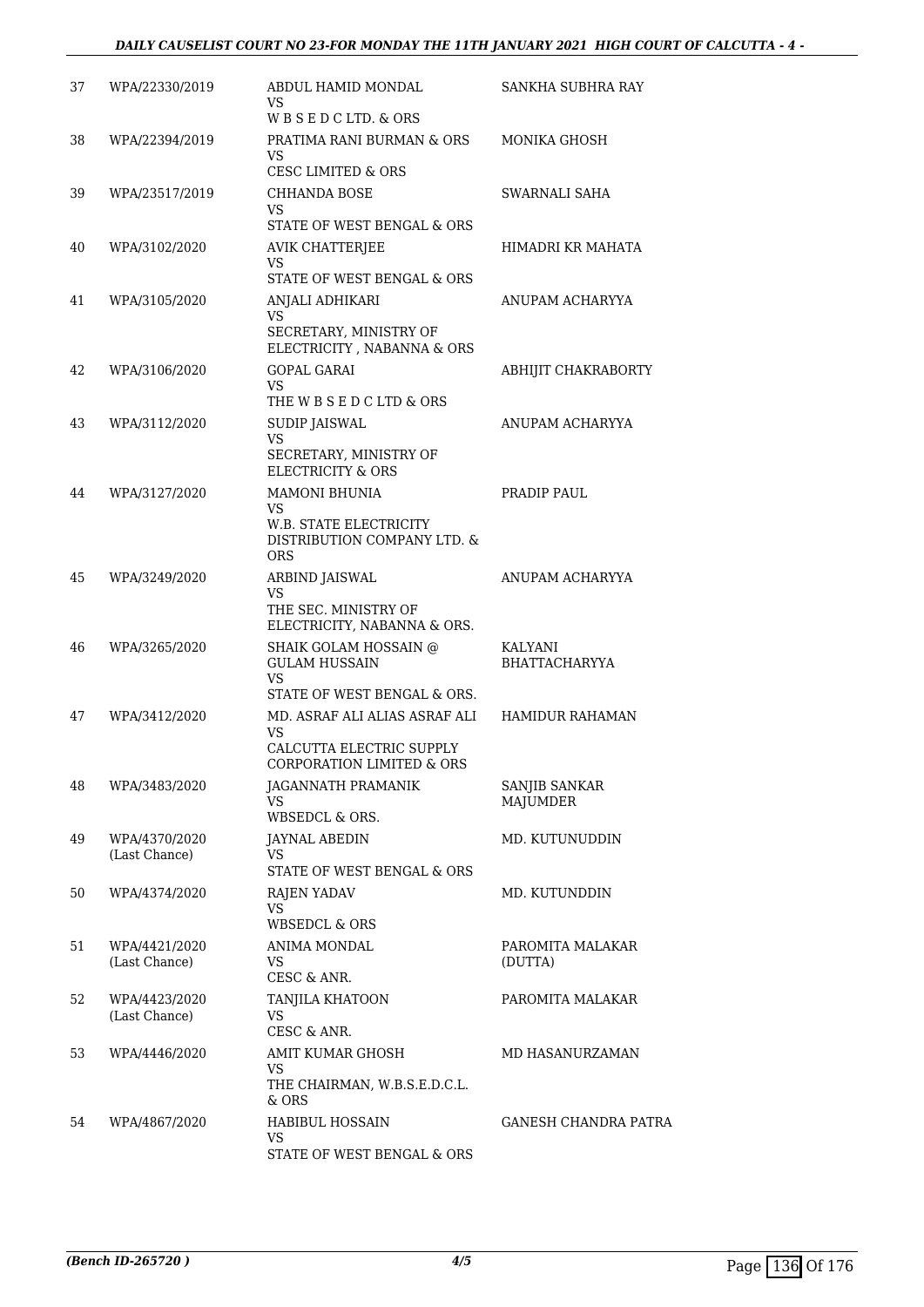## *DAILY CAUSELIST COURT NO 23-FOR MONDAY THE 11TH JANUARY 2021 HIGH COURT OF CALCUTTA - 5 -*

| 55 | WPA/4949/2020<br>(Last Chance) | <b>SOHINI DAS</b><br><b>VS</b><br><b>W.B. STATE ELECTRICITY</b><br>DISTRIBUTION COMPANY LTD. &<br><b>ORS</b>        | <b>SAILENDRANATH</b><br><b>CHAKRABORTY</b> |
|----|--------------------------------|---------------------------------------------------------------------------------------------------------------------|--------------------------------------------|
| 56 | WPA/4956/2020<br>(Last Chance) | <b>HARUN</b><br><b>VS</b><br>W.B. STATE ELECTRICITY<br>DISTRIBUTION COMPANY LTD. &<br><b>ORS</b>                    | KALIDAS SAHA                               |
| 57 | WPA/8142/2020                  | <b>MD RUSTAM</b><br><b>VS</b><br><b>CESC LTD AND ANR</b>                                                            | <b>INDRANIL HALDER</b>                     |
| 58 | WPA/8399/2020                  | MAYURI BANDYOPADHYAY<br><b>VS</b><br><b>WEST BENGAL STATE</b><br>ELECTRICITY DIST. COM LTD<br>AND ORS               | KAPIL CHANDRA SAHOO                        |
| 59 | WPA/9812/2020                  | <b>TAPAN KUMAR MAITY</b><br><b>VS</b><br><b>WBSEDCL AND ORS</b>                                                     | SAHJAHAN ALI                               |
| 60 | WPA/10036/2020                 | <b>MANSUR SARDAR</b><br><b>VS</b><br><b>WEST BENGAL STATE</b><br>ELECTRICITY DISTRIBUTION<br><b>COMPANY LIMITED</b> | <b>DONA AKTER</b>                          |
| 61 | WPA/10152/2020                 | TANDRA CHATTERJEE<br><b>VS</b><br><b>WEST BENGALSTATE</b><br>ELECTRICITY DISTRIUTION<br><b>COMPANY LIMITED</b>      | ANIRUDDHA KARMAKAR                         |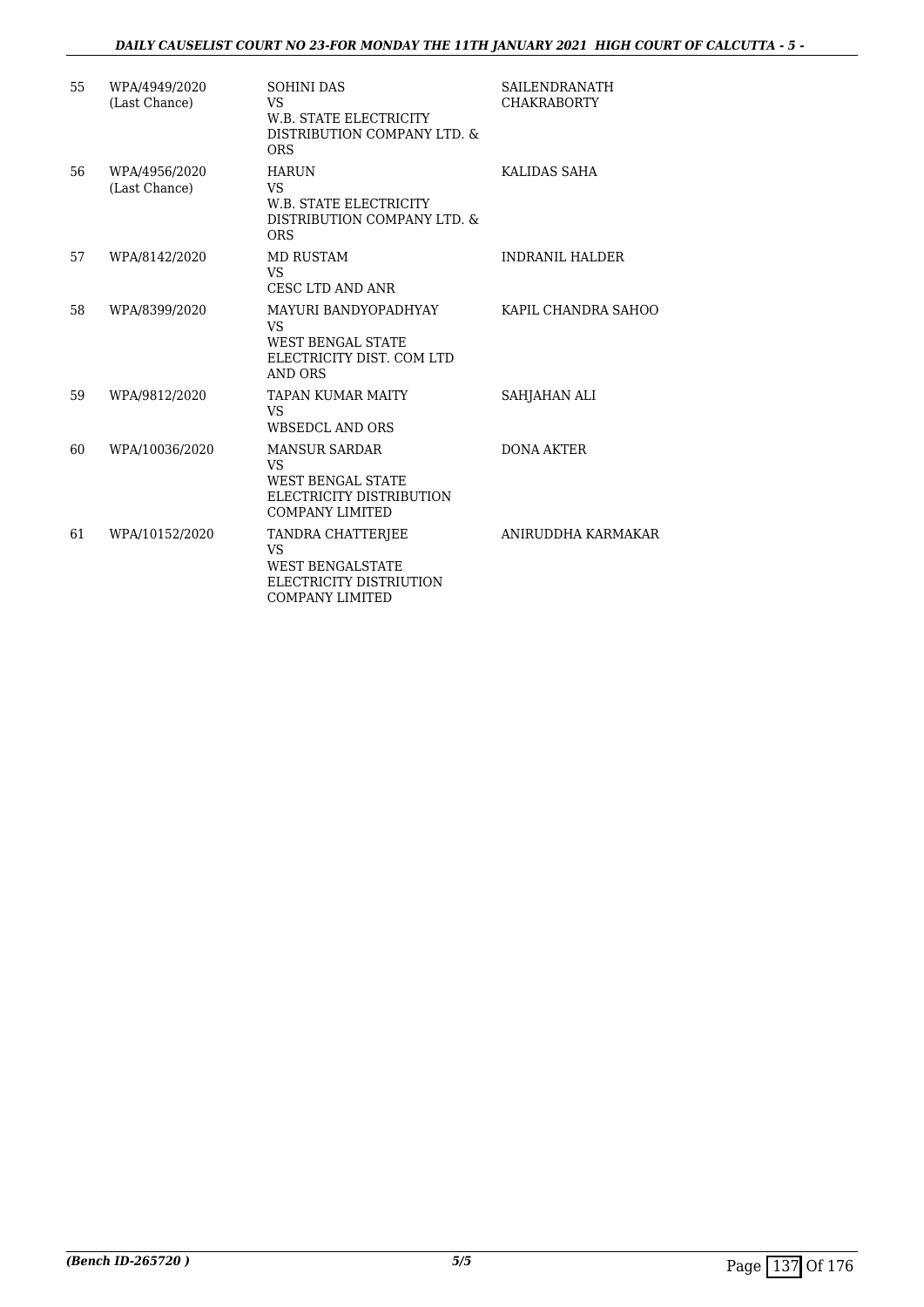

## **Appellate Side**

**DAILY CAUSELIST For Monday The 11th January 2021**

**COURT NO. 18**

**SINGLE BENCH (SB - XII)**

**AT 10:45 AM**

## **HON'BLE JUSTICE BISWAJIT BASU**

**(VIA VIDEO CONFERENCE)**

**ON AND FROM MONDAY, THE 11TH JANUARY, 2021 - MATTERS (MOTION & HEARING) UNDER ARTICLE 226 OF THE CONSTITUTION RELATING TO MADRASAH EDUCATION UNDER GROUP II AND APPLICATIONS CONNECTED THERETO;**

**MATTERS (MOTION & HEARING) UNDER ARTICLE 226 OF THE CONSTITUTION RELATING TO APPOINTMENT AND SERVICE CONDITION OF PARA TEACHERS UNDER GROUP II AND APPLICATIONS CONNECTED THERETO;**

**APPEALS RELATING TO ALL CLAIM CASES INCLUDING APPLICATIONS CONNECTED THERETO (EXCLUDING ADMISSION OF APPEALS UNDER SECTION 30 OF THE EMPLOYEES' COMPENSATION ACT, 1923);**

**ADMISSION AND HEARING OF CIVIL REVISION APPLICATIONS AND APPLICATIONS UNDER ARTICLE 227 OF THE CONSTITUTION INCLUDING APPLICATIONS CONNECTED THERETO ARISING OUT OF TESTAMENTARY AND EJECTMENT/EVICTION SUITS AND PUBLIC PREMISES (UNAUTHORISED OCCUPANTS) ACT, 1971.**

**NOTE: MATTERS WILL BE TAKEN UP THROUGH PHYSICAL HEARING ONLY WHEN BOTH THE PARTIES ARE AGREED.**

#### **TO BE MENTIONED**

| CO/1191/2020<br>(For Correction) | PUJA MODAK (KHASKEL)<br><b>VS</b><br>SOMNATH MODOK                | AMITABHA GHOSH                                                                                       |
|----------------------------------|-------------------------------------------------------------------|------------------------------------------------------------------------------------------------------|
| IA NO: CAN/1/2020                |                                                                   |                                                                                                      |
|                                  | <b>NEW MOTION</b>                                                 |                                                                                                      |
| CO/1634/2020<br>(With Caveat)    | <b>SK.EKRAMUDDIN</b><br>VS<br><b>BASUDEB GHOSH</b>                | Shebatee Datta                                                                                       |
| CO/8/2021<br>(No Caveat)         | RANJAN KUMAR GHOSH @<br>RANJAN GHOSH<br>VS.                       | DEBABRATA ROY                                                                                        |
| CO/22/2021<br>(With Caveat)      | PANNA LAL BHATTACHARJEE<br>AND ANOTHER<br>VS<br><b>REETA PAUL</b> | <b>SOBHAN MAJUMDER</b>                                                                               |
| CO/36/2021<br>(No Caveat)        | MURALI DHAR CHATURVEDI<br>VS.<br>SANTOSH AGARWAL ANR ORS          | <b>RITISH BISWAS</b>                                                                                 |
| CO/39/2021<br>(No Caveat)        | KIRON DEVI<br><b>VS</b><br><b>GANESH CHOWDHURY AND ORS</b>        | KRISHNA DAS PODDAR                                                                                   |
|                                  | <b>APPLICATION</b>                                                |                                                                                                      |
| CO/3202/2007                     | NIKHIL KR. CHATTERJEE<br><b>VS</b><br>SAMIR KR. CHATTERJEE        | RAJA GHOSH                                                                                           |
|                                  |                                                                   |                                                                                                      |
|                                  |                                                                   | SABITA GHOSH AND OTHERS<br>IA NO: CAN/3/2019(Old No:CAN/1440/2019), CAN/4/2019(Old No:CAN/1441/2019) |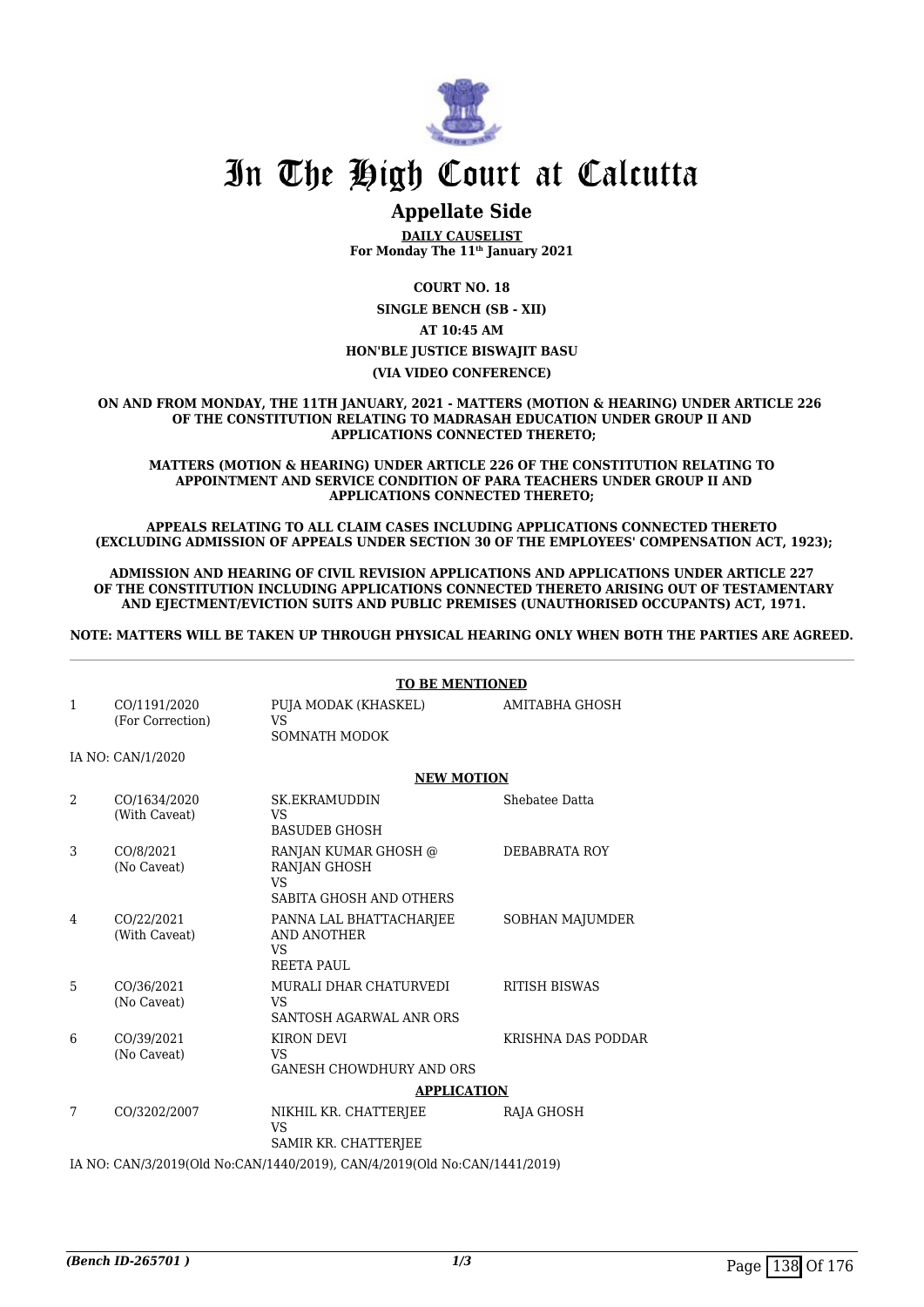| 8                     | CO/3443/2014                                         | YOGENDRA PRASAD PODDAR<br>VS.<br>ABDUL AZIZ MIR                                         | <b>SUKANTA BANERJEE</b>         |  |
|-----------------------|------------------------------------------------------|-----------------------------------------------------------------------------------------|---------------------------------|--|
|                       | IA NO: CAN/1/2017(Old No:CAN/8603/2017)              |                                                                                         |                                 |  |
| 9                     | CO/1339/2019                                         | <b>INDRANIL SAHA</b><br>VS.<br>SIPRA SAHA                                               | SANJUKTA BASU MALLICK           |  |
|                       | IA NO: CAN/1/2019(Old No:CAN/7236/2019), CAN/2/2020  |                                                                                         |                                 |  |
| 10                    | CO/2971/2019                                         | PROFESSOR SK. SAHANUL<br>HAQUE<br>VS                                                    | ABHIJIT SARKAR                  |  |
|                       |                                                      | SK. MD. QUASIN & ORS                                                                    |                                 |  |
|                       | IA NO: CAN/1/2019(Old No:CAN/12308/2019), CAN/3/2020 |                                                                                         |                                 |  |
|                       |                                                      | <b>MOTION</b>                                                                           |                                 |  |
| 11                    | CO/4024/2013                                         | <b>MD ABDUR ROUF</b><br><b>VS</b>                                                       | <b>HIRANMOY</b><br>BHATTACHARYA |  |
|                       |                                                      | SAMIM ARA BEGUM & ORS                                                                   |                                 |  |
| 12                    | CO/4144/2013                                         | MD ZAFIRUL ISLAM<br>VS                                                                  | SHYAMAL KR SANYAL               |  |
|                       |                                                      | <b>BOARD OF TRUSTEES OF THE</b><br>PORT OF CALCUTTA                                     |                                 |  |
| 13                    | CO/1370/2016                                         | RAMESH CHANDRA BISWAS<br>VS                                                             | H NANDI                         |  |
|                       |                                                      | <b>SMT AMIYA BISWAS &amp; ORS</b>                                                       |                                 |  |
| 14                    | CO/1036/2018                                         | SAMARIA AGARWAL & ANR<br>VS<br>SPECIAL LAND ACQUISITION<br><b>CELLECTOR</b>             | B. MANOT                        |  |
| 15                    | CO/1054/2020                                         | SUJATA DANDA (PHILLIPS)<br>VS.                                                          | ANIMESH PAUL                    |  |
|                       |                                                      | AJIT KUMAR PANDIT & ORS                                                                 |                                 |  |
| 16                    | CO/1372/2020                                         | omprakash sukhwani<br>VS.<br>mahesh kumar sukhwani                                      | pradyut malakar                 |  |
| 17                    | CO/1430/2020                                         | RAMENDRA KUMAR RAI<br>VS                                                                | <b>ABHISEK BANERIEE</b>         |  |
|                       |                                                      | BIMAL KUMAR GOEL AND ORS                                                                |                                 |  |
| 18                    | CO/1487/2020                                         | SUCHITRA RAKSHIT AND ORS<br>VS.<br>RANJIT RAKSHIT                                       | JOYITA ROY                      |  |
| 19                    | CO/1498/2020                                         | <b>GAUTAM HALDER</b>                                                                    | SAYANI BHATTACHARYA             |  |
|                       |                                                      | VS.<br>RATAN CHAKRABORTY                                                                |                                 |  |
| 20                    | CO/1507/2020                                         | UNISYSTEMS PVT LTD                                                                      | MANJU JAISWAL                   |  |
|                       |                                                      | VS.<br><b>CHANDRA PRAKASH</b><br>JHUNJHUNWALA                                           |                                 |  |
| 21                    | CO/1592/2020                                         | SEKHAR NATH MAJUMDER<br>VS.                                                             | RUNU CHOUDHURI                  |  |
|                       |                                                      | ASHUTOSH DAS AND ORS                                                                    |                                 |  |
| 22                    | CO/1594/2020                                         | ROMITA MAZUMDER (PAUL) AND RUNU CHOUDHURI<br>ANR.<br><b>VS</b>                          |                                 |  |
| ASHUTOSH DAS AND ORS. |                                                      |                                                                                         |                                 |  |
|                       |                                                      | <b>CONTESTED APPLICATION</b>                                                            |                                 |  |
| 23                    | CO/3928/2019<br>(Pt.Hd)                              | M/S. RAJLUXMI INVESTMENT &<br>TRADING COMPANY (P) LTD<br>VS<br>ALW ESTATE PVT LTD & ORS | <b>BHASKAR MUKHERJEE</b>        |  |
|                       |                                                      | LA NO. CANTA (2020), CANTO (2020), CANTO (2020), CANTA (2020)                           |                                 |  |

IA NO: CAN/1/2020, CAN/2/2020, CAN/3/2020, CAN/4/2020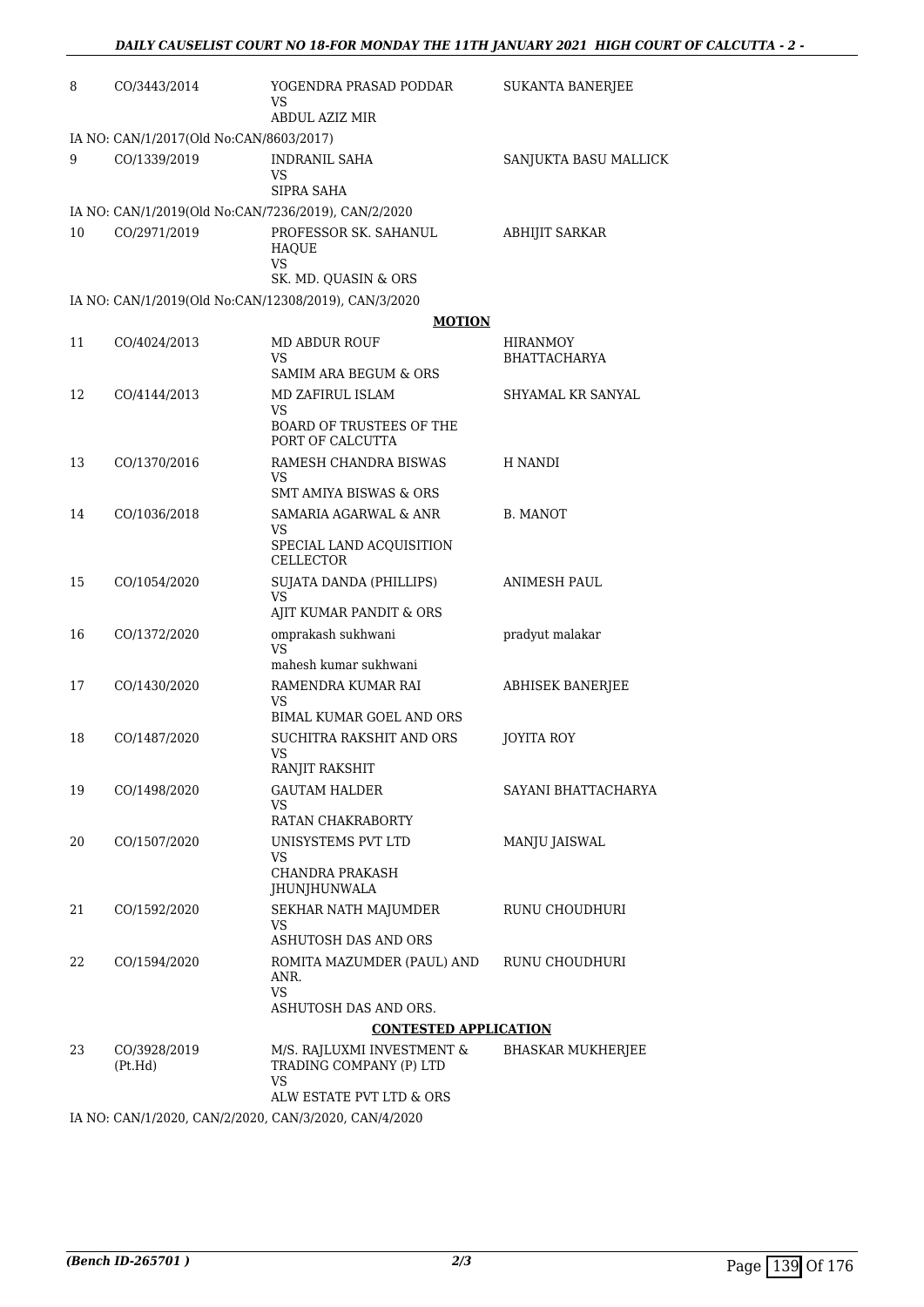**wt24** CO/3855/2019 ALW ESTATES PVT LTD **VS** RAJALAXMI INSTRUMENTS & TRADING CO LTD

ANIMESH PAUL;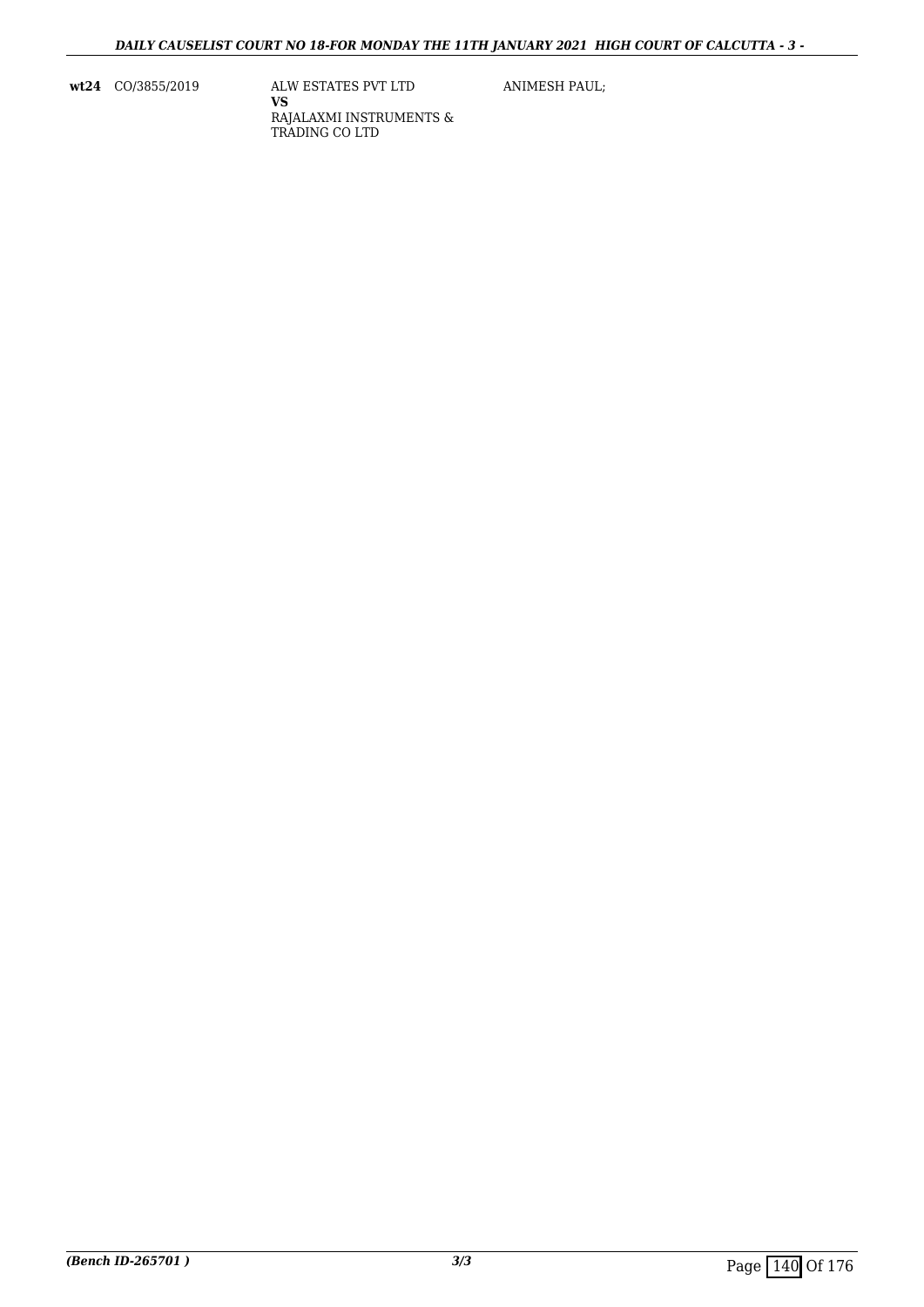

## **Appellate Side**

**DAILY CAUSELIST For Monday The 11th January 2021**

**COURT NO. 24 SINGLE BENCH (SB - XIII) AT 10:45 AM HON'BLE JUSTICE AMRITA SINHA (VIA VIDEO CONFERENCE)**

**ON AND FROM MONDAY, 11TH JANUARY, 2021 MATTERS (MOTION & HEARING) UNDER ARTICLE 226 OF THE CONSTITUTION RELATING TO MUNICIPALITIES AND PANCHAYATS (EXCLUDING MATTERS RELATED TO CO-OPERATIVE SOCIETIES) UNDER GROUP V AND APPLICATIONS CONNECTED THERETO (INCLUDING ALL SERVICE MATTERS RELATED TO MUNICIPALITY AND CONNECTED APPLICATIONS THERETO).**

**NOTE: MATTERS WILL BE TAKEN UP THROUGH PHYSICAL HEARING ONLY WHEN BOTH THE APRTIES ARE AGREED.**

**THE FOLLOWING NOTES WILL BE EFFECTIVE ON AND FROM 11.01.2021.**

**1. ON EVERY MONDAY MOTIONS WILL BE TAKEN UP FOR THE WHOLE DAY.**

**2. ON EVERY TUESDAY MOTIONS WILL BE TAKEN UP TILL RECESS. AFTER RECESS APPLICATIONS WILL BE TAKEN UP AND IF TIME PERMITS MOTIONS WILL BE TAKEN UP.**

**3. ON EVERY WEDNESDAY 'MOTIONS'WILL EB TAKEN UP TILL RECESS, AFTER RECESS CONTEMPT MATTERS WILL BE TAKEN UP AND IF TIME PERMITS MOTIONS WILL BETAKEN UP**

**4. ON EVERY THURSDAY MOTIONS WILL BE TAKEN UP TILL RECESS. AFTER RECESS HEARING MATTERS WILL BE TAKEN UP.**

**5. ON EVERY FRIDAY MOTIONS WILL BE TAKEN UP TILL RECESS. AFTER RECESS 'HEARING'MATTERS WILL BE TAKEN UP**

## **MUNICIPALITY - MOTIONS**

1 WPA/12433/2019 (N.T.W.)

DURGA DAS & ORS VS STATE OF WEST BENGAL & ORS

SANJIB KUMAR **GHOSH**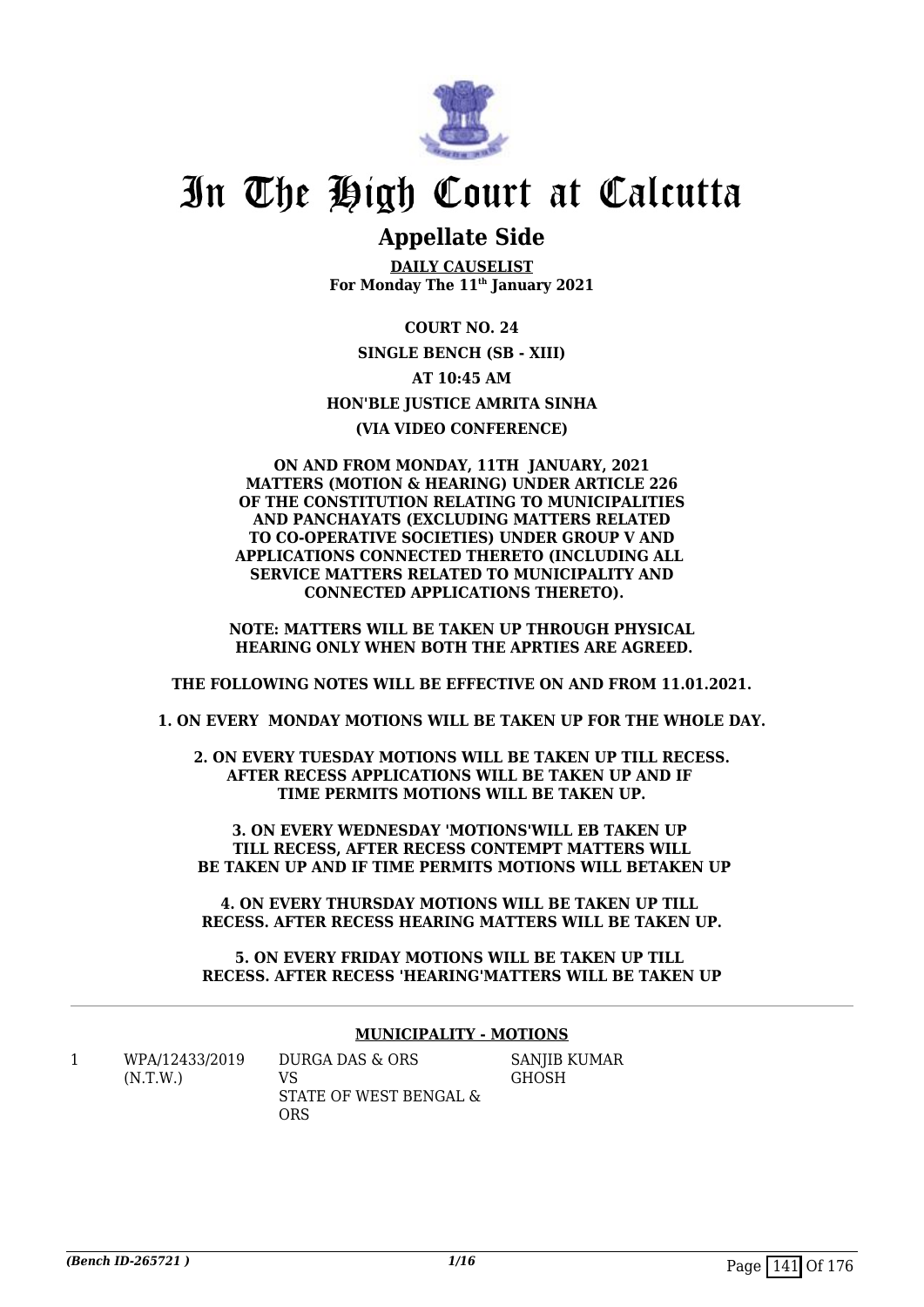| 2  | WPA/13558/2019 | RATAN PROSAD KONAR<br>VS<br>STATE OF WEST BENGAL &          | <b>TARAPADA DAS</b>             |
|----|----------------|-------------------------------------------------------------|---------------------------------|
|    |                | <b>ORS</b>                                                  |                                 |
| 3  | WPA/13616/2019 | PAPIYA MUKHERJEE<br><b>VS</b>                               | <b>SUSHOVON DEY</b>             |
|    |                | BAIDYABATI MUNICIPALITY<br>& ORS                            |                                 |
| 4  | WPA/13810/2019 | <b>MITHU HALDER &amp; ORS</b><br><b>VS</b><br>THE KMC & ORS | TANMAY<br><b>CHOWDHURY</b>      |
| 5  | WPA/16212/2019 | SK. SADDAT HOSSAIN<br>VS                                    | SK. FARIDULLAH                  |
|    |                | THE HMC & ORS                                               |                                 |
| 6  | WPA/17795/2019 | <b>SK SADDAT HOSSAIN</b><br><b>VS</b>                       | <b>SK FARIDULLAH</b>            |
|    |                | HOWRAH MUNICIPAL<br><b>CORPORATION &amp; ORS</b>            |                                 |
| 7  | WPA/20775/2019 | ASIT KR CHAKRABORTY &<br><b>ANR</b><br><b>VS</b>            | DONA GHOSH                      |
|    |                | STATE OF WEST BENGAL &<br><b>ORS</b>                        |                                 |
| 8  | WPA/20876/2019 | ALLEN LABORATORIES LTD<br>& ANR<br><b>VS</b>                | ARUP KR<br><b>CHATTERJEE</b>    |
|    |                | BIDHANNAGAR MUNICIPAL<br><b>CORPORATION &amp; ORS</b>       |                                 |
| 9  | WPA/21519/2019 | <b>HEMANT PARAKH</b><br><b>VS</b>                           | <b>SUBHASIS SAHA</b>            |
|    |                | SAINTHIA MUNICIPALITY &<br><b>ORS</b>                       |                                 |
| 10 | WPA/21613/2019 | <b>SK AZEM ALI</b><br><b>VS</b>                             | SONALI SENGUPTA                 |
|    |                | THE KOLKATA MUNICIPAL<br><b>CORP &amp; ORS</b>              |                                 |
| 11 | WPA/22425/2019 | TAPAN KUMAR KUNDU<br><b>VS</b>                              | SUBHASHIS SAHA                  |
|    |                | KOLKATA MUNICIPAL<br><b>CORPORATION ORS</b>                 |                                 |
| 12 | WPA/22432/2019 | <b>RUMA KUNDU</b><br><b>VS</b>                              | SUBHASHIS SAHA                  |
|    |                | KOLKATA MUNICIPAL<br><b>CORPORATION &amp; ORS</b>           |                                 |
| 13 | WPA/22433/2019 | SANDIP BHATTACHARJEE<br>VS                                  | SUBHASHIS SAHA                  |
|    |                | KOLKATA MUNICIPAL<br><b>CORPORATION &amp; ORS</b>           |                                 |
| 14 | WPA/22717/2019 | MANOJ JAISWAL & ORS<br>VS                                   | ANIL KR<br><b>CHATTOPADHYAY</b> |
|    |                | HOWRAH MUNICIPAL<br><b>CORPORATION &amp; ORS</b>            |                                 |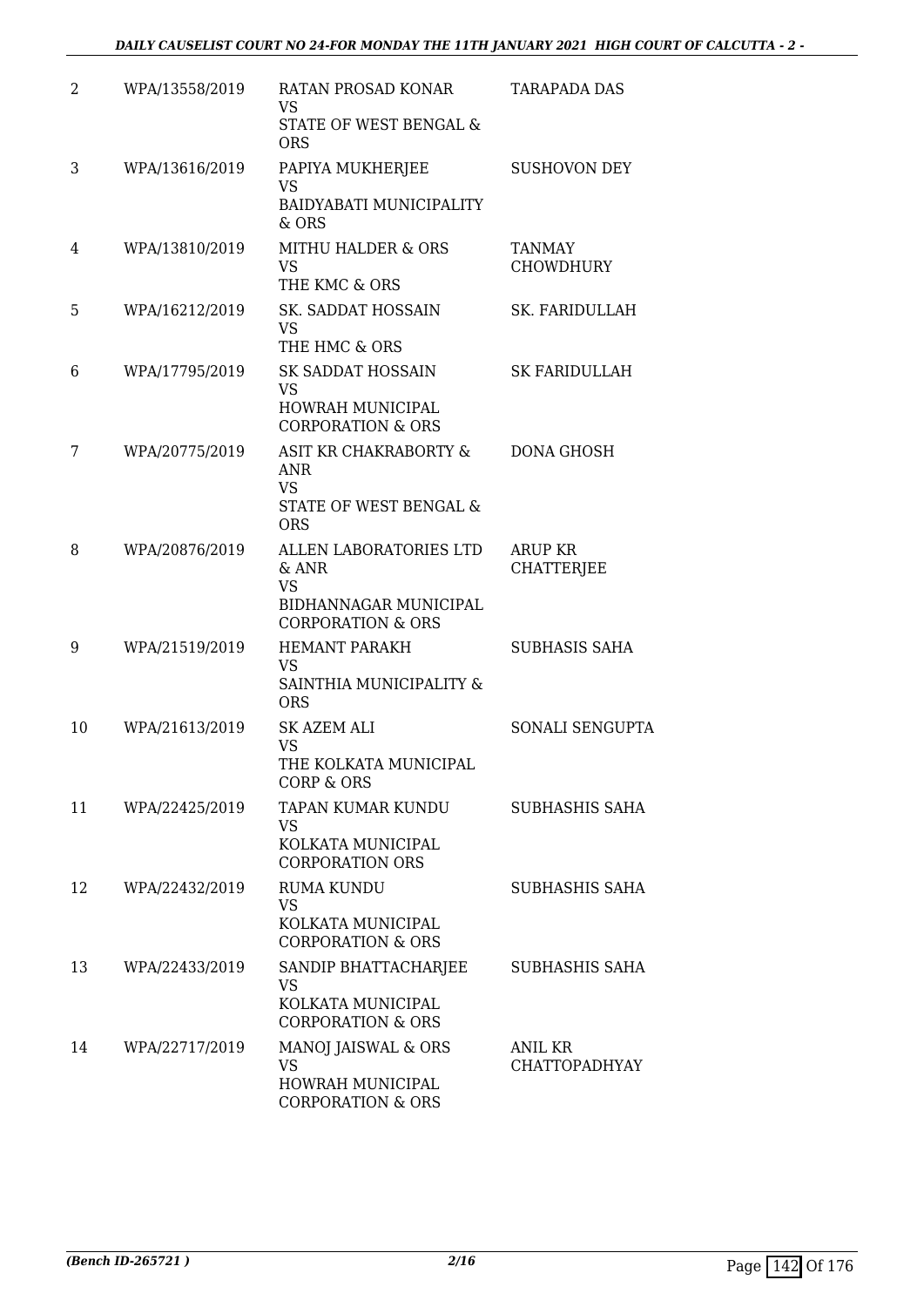| 15 | WPA/23133/2019                          | DIBASKAR SAHA<br>VS<br>STATE OF WEST BENGAL &<br><b>ORS</b>                                                                              | PRANTICK GHOSH                       |
|----|-----------------------------------------|------------------------------------------------------------------------------------------------------------------------------------------|--------------------------------------|
|    | IA NO: CAN/1/2020                       |                                                                                                                                          |                                      |
| 16 | WPA/23393/2019                          | KALYANI CHAKRABORTY<br><b>VS</b><br>STATE OF WEST BENGAL &<br><b>ORS</b>                                                                 | NILADRI SAHA                         |
| 17 | WPA/23421/2019                          | M/S V.S. ADVERTISING<br><b>VS</b><br>THE CHIEF EXECUTIVE<br>OFFICER, K. M. D.<br><b>AUTHORITY &amp; ORS</b>                              | DEBABEENA<br>MUKHERJEE               |
| 18 | WPA/23443/2019                          | PALLY KALYAN SAMITY &<br><b>ORS</b><br><b>VS</b><br>STATE OF WEST BENGAL &<br><b>ORS</b>                                                 | EJAJ KHAN                            |
| 19 | WPA/23576/2019                          | <b>BISHNU DEY</b><br><b>VS</b><br>STATE OF WEST BENGAL &<br><b>ORS</b>                                                                   | <b>PRIYANKA</b><br><b>CHATTERJEE</b> |
| 20 | WPA/23581/2019                          | PARESH CHANDRA GUPTA<br>$&$ ANR<br><b>VS</b><br>STATE OF WEST BENGAL &<br><b>ORS</b>                                                     | <b>ABDUL HADI</b>                    |
| 21 | WPA/71/2020                             | <b>INDIA MOTOR PARTS &amp;</b><br><b>ACCESSORIES LTD &amp; ANR</b><br><b>VS</b><br>THE KOLKATA MUNICIPAL<br><b>CORPORATION &amp; ORS</b> | AJAY GAGGAR                          |
|    | IA NO: CAN/1/2020(Old No:CAN/3522/2020) |                                                                                                                                          |                                      |
|    | 22 WPA/357/2020 SK. ABDUL RASID         | VS<br>STATE OF WEST BENGAL &<br><b>ORS</b>                                                                                               | PAMPA DEY DHABAL                     |
| 23 | WPA/641/2020                            | SUKAMAL BHATTACHARJEE<br><b>VS</b><br>KOLKATA MUNICIPAL<br><b>CORPORATION &amp; ORS</b>                                                  | DEBASHIS BANERJEE                    |
| 24 | WPA/1155/2020                           | JETHANAND THANWARDAS<br><b>VS</b><br>KOLKATA MUNICIPAL<br><b>CORPORATION &amp; ORS</b>                                                   | SUPRATIM<br><b>BHATTACHARJEE</b>     |
| 25 | WPA/1216/2020                           | <b>ARATI DAS</b><br>VS<br>STATE OF WEST BENGAL &<br><b>ORS</b>                                                                           | AMIT BARAN DASH                      |
| 26 | WPA/1580/2020                           | SANJIT BISWAS<br>VS<br>KOLKATA MUNICIPAL<br><b>CORPORATION &amp; ORS</b>                                                                 | <b>GIASUL ISLAM</b>                  |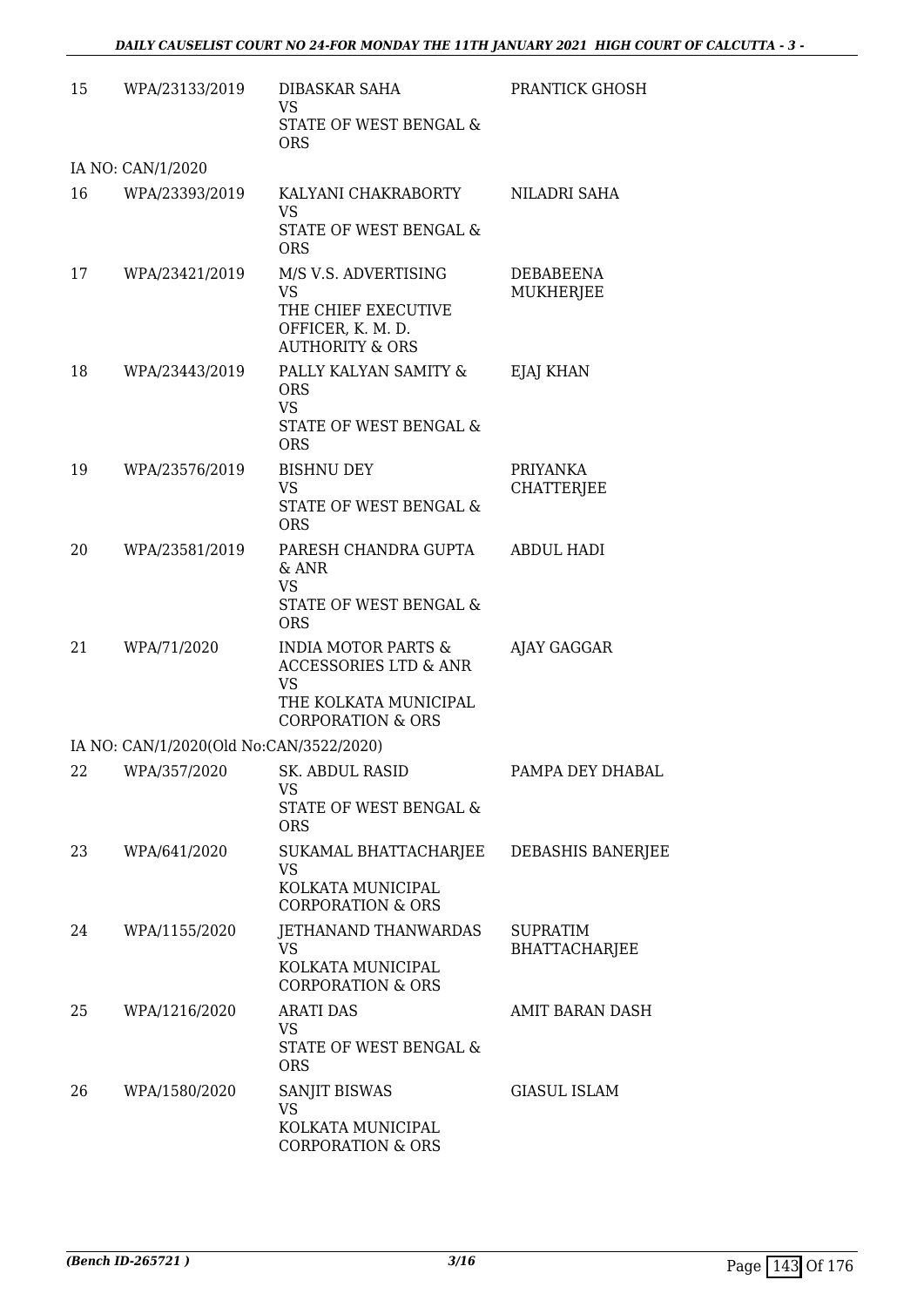| 27 | WPA/1608/2020     | AFROZE RANDERIAN<br>VS<br>THE KOLKATA MUNICIPAL                           | BHUPENDRA GUPTA                          |
|----|-------------------|---------------------------------------------------------------------------|------------------------------------------|
|    |                   | <b>CORPORATION &amp; ORS</b>                                              |                                          |
| 28 | WPA/1806/2020     | ANGUS JUTE WORKS<br>VS                                                    | KAJAL RAY                                |
|    |                   | CHAMPDANI MUNICIPALITY<br>& ORRS                                          |                                          |
| 29 | WPA/1839/2020     | MAYA DEVI @ MAYA DEVI<br><b>PASWAN</b><br><b>VS</b>                       | SOUMYAJIT BHATTA                         |
|    |                   | STATE OF WEST BENGAL &<br><b>ORS</b>                                      |                                          |
| 30 | WPA/2064/2020     | <b>SUBRATA GUPTA &amp; ORS</b><br><b>VS</b>                               | <b>SULAANA BAGCHI (</b><br>BHATTACHARYA) |
|    |                   | STATE OF WEST BENGAL &<br><b>ORS</b>                                      |                                          |
|    |                   | IA NO: CAN/1/2020(Old No:CAN/1781/2020), CAN/2/2020                       |                                          |
| 31 | WPA/2204/2020     | SRISTHI RESIDENCY & ORS<br>VS                                             | DEBABRATA ROY                            |
|    |                   | HOWRAH MUNICIPAL<br><b>CORPORATION &amp; ORS</b>                          |                                          |
| 32 | WPA/2392/2020     | RUPASRI SARKAR (DAS)                                                      | DEBAKI NANDAN                            |
|    |                   | <b>VS</b><br>KMC & ORS.                                                   | MAITI                                    |
| 33 | WPA/2543/2020     | SNR CONSTRUCTIONS<br>PRIVATE LIMITED & ANR<br><b>VS</b>                   | <b>ARNAB SARDAR</b>                      |
|    |                   | KOLKATA MUNICIPAL<br><b>CORPORATION &amp; ORS</b>                         |                                          |
| 34 | WPA/2632/2020     | <b>AMIYO DAS</b>                                                          | <b>ASIF SOHIL</b>                        |
|    |                   | VS<br>THE HOWRAH MUNICIPAL<br><b>CORPORATION &amp; ORS</b>                | <b>TARAFDAR</b>                          |
| 35 | WPA/3223/2020     | KHALEKUJJAMAN                                                             | SK. JAYED HOSSAIN                        |
|    |                   | VS<br><b>STATE OF WEST BENGAL &amp;</b><br><b>ORS</b>                     |                                          |
| 36 | WPA/3392/2020     | DHARAM CHAND SONKAR<br><b>VS</b>                                          | PARTHA PRATIM<br>MUKHOPADHYAY            |
|    |                   | KMC & ORS.                                                                |                                          |
|    | IA NO: CAN/1/2020 |                                                                           |                                          |
| 37 | WPA/4254/2020     | ASHRAF ALI MONDAL<br>VS                                                   | <b>INDRAJIT</b><br><b>BHATTACHARJEE</b>  |
|    |                   | STATE OF WEST BENGAL &<br><b>ORS</b>                                      |                                          |
|    |                   | IA NO: CAN/1/2020(Old No:CAN/3040/2020), CAN/2/2020(Old No:CAN/3048/2020) |                                          |
| 38 | WPA/4386/2020     | <b>JADAV DAS</b>                                                          | ANIGDHA SAHA                             |
|    |                   | VS<br>STATE OF WEST BENGAL &<br><b>ORS</b>                                |                                          |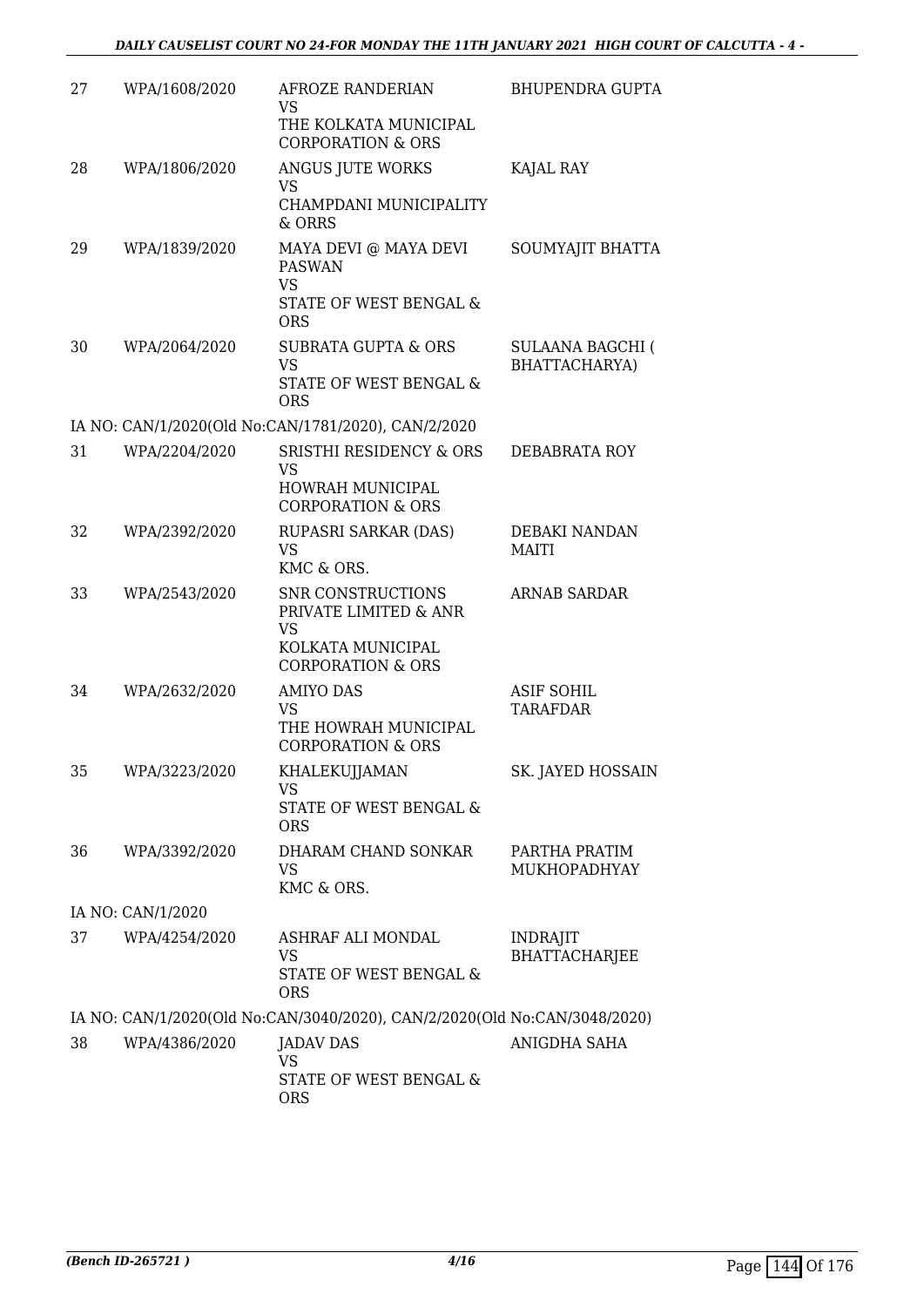| 39 | WPA/5468/2020                           | <b>SOURAV SINGH</b><br><b>VS</b><br>STATE OF WEST BENGAL &<br><b>ORS</b>                                               | VIKASH SINGH                       |
|----|-----------------------------------------|------------------------------------------------------------------------------------------------------------------------|------------------------------------|
|    | IA NO: CAN/1/2020(Old No:CAN/3169/2020) |                                                                                                                        |                                    |
| 40 | WPA/7144/2020                           | SHYAMAL SARKAR<br>VS<br>THE COOCHBEHAR<br>MUNICIPALITY ANDORS                                                          | <b>SUBHAS CH SARKAR</b>            |
|    | IA NO: CAN/1/2020                       |                                                                                                                        |                                    |
| 41 | WPA/7146/2020                           | <b>SHYAMAL SARKAR</b><br>VS<br>THE COOCHBEHAR<br>MUNICIPALITY                                                          | KUMAR SHIBENDRA<br><b>NARAYAN</b>  |
|    | IA NO: CAN/1/2020                       |                                                                                                                        |                                    |
| 42 | WPA/8388/2020                           | MUNNA SONKAR<br><b>VS</b><br>HOWRAH MUNICIPAL CORP<br>AND ORS                                                          | CHITTAPRIYA GHOSH                  |
| 43 | WPA/8682/2020                           | ASHISH KUMAR SARKAR<br><b>VS</b><br>BALURGHAT MUNICIPALITY<br><b>AND OTHERS</b>                                        | <b>ABHIJIT BORAL</b>               |
| 44 | WPA/9017/2020                           | <b>SUNAND PRASAD SHAW</b><br><b>VS</b><br>STATE OF WEST BENGAL<br>AND ORS.                                             | PRATAP RANJAN<br><b>CHATTERJEE</b> |
| 45 | WPA/9280/2020                           | SRIKANTA DHARA<br><b>VS</b><br>State of West Bengal                                                                    | <b>BARNAMOY BASAK</b>              |
| 46 | WPA/9500/2020                           | MD. MOIZUDDIN<br><b>VS</b><br>THE KOLKATA MUNICIPAL<br>CORPORATION                                                     | <b>SYED NURUL AREFIN</b>           |
| 47 | WPA/9835/2020                           | SABIUNNESSA HEQUE<br><b>VS</b><br>THE MUNICIPAL<br>COMMISSIONER, KOLKATA<br>MUNICIPAL CORPORATION<br><b>AND OTHERS</b> | <b>SYED NURUL AREFIN</b>           |
| 48 | WPA/9857/2020                           | ARUN KUMAR ROY AND<br>ANR<br><b>VS</b><br>STATE OF WEST BENGAL<br>AND ORS.                                             | ABIR CHAKRABORTY                   |
| 49 | WPA/10905/2020                          | ARUN KUAMR SARDAR<br>VS.<br>STATE OF WEST BENGAL<br>AND ORS.                                                           | PAMPA DEY DHABAL                   |
| 50 | WPA/10984/2020                          | DEBAISH CHAKRABORTY<br><b>VS</b><br>STATE OF WEST BENGAL<br>AND ORS.                                                   | PINGAL<br><b>BHATTCHARYA</b>       |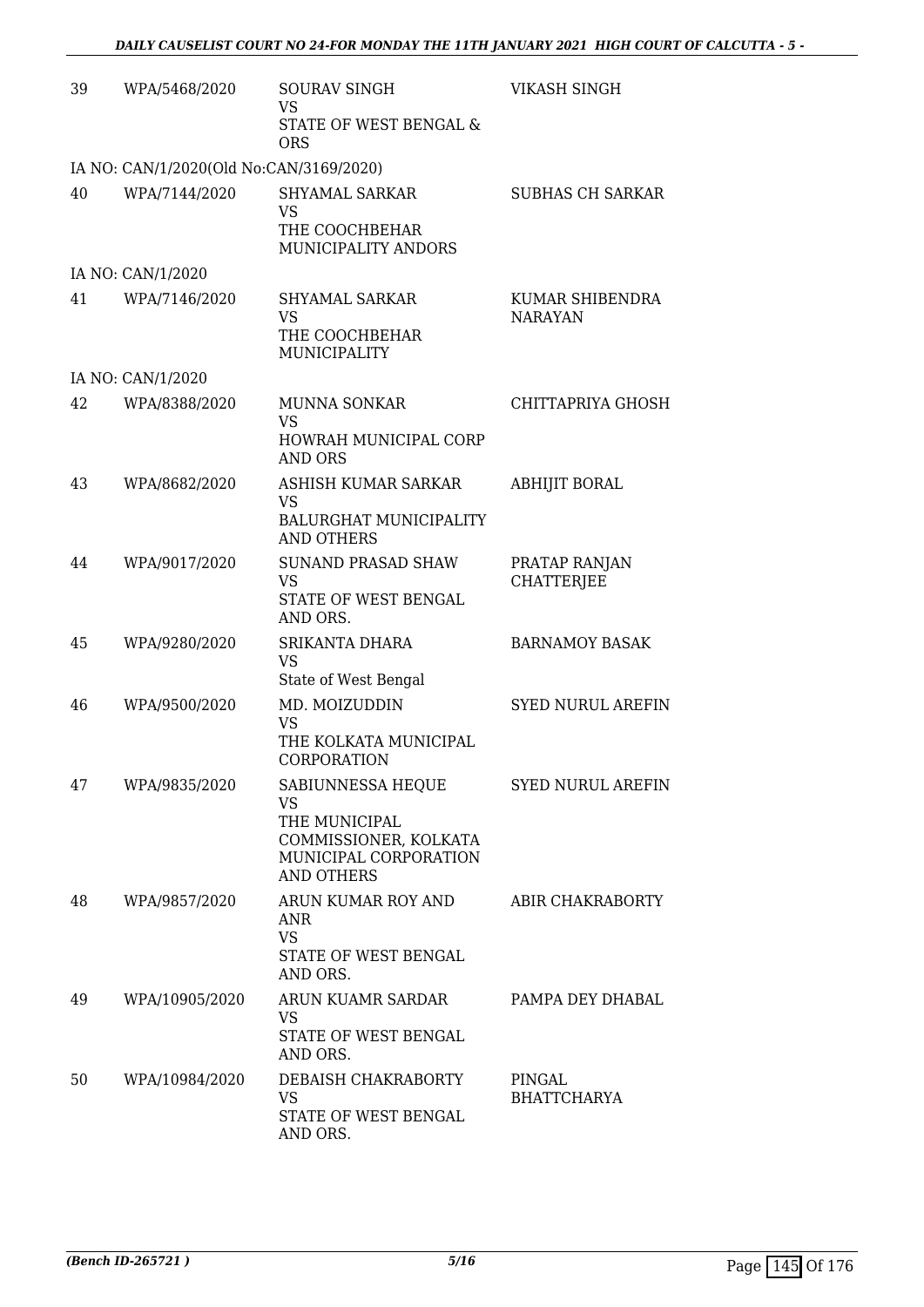| 51 | WPA/11044/2020 | <b>ARUP CHAUDHURY</b><br>VS.<br>STATE OF WEST BENGAL<br>AND ORS.                        | <b>AYANVA</b><br><b>BHATTACHARYA</b>         |
|----|----------------|-----------------------------------------------------------------------------------------|----------------------------------------------|
|    |                | <b>PANCHAYAT - MOTIONS</b>                                                              |                                              |
| 52 | WPA/6957/2018  | SADHAN KISHOR BERA &<br><b>ORS</b><br><b>VS</b><br>STATE OF WEST BENGAL &<br><b>ORS</b> | RIMA HALDER                                  |
| 53 | WPA/25488/2018 | NEHA RISHI DAS @ NENA<br><b>DAS</b><br><b>VS</b><br>STATE OF WEST BENGAL&<br><b>ORS</b> | <b>GOURAB KUMAR</b><br><b>NATH</b>           |
| 54 | WPA/26326/2018 | JAMAL MONDAL @<br><b>JAMALUDDIN MOLLA</b><br>VS.<br>STATE OF WEST BENGAL &<br>ORS.      | <b>HIRANMAY PAIK</b>                         |
| 55 | WPA/5080/2019  | MOFIJUL ISLAM<br><b>VS</b><br>STATE OF WEST BENGAL &<br><b>ORS</b>                      | <b>SARBANANDA</b><br>SANYAL                  |
| 56 | WPA/7094/2019  | <b>MAHITESH SARDAR</b><br><b>VS</b><br>STATE OF WEST BENGAL &<br><b>ORS</b>             | <b>GAUTAM NARAYAN</b><br><b>BHATTACHARYA</b> |
| 57 | WPA/7098/2019  | KRISHNENDU KAR<br><b>VS</b><br><b>STATE OF WEST BENGAL &amp;</b><br><b>ORS</b>          | <b>GAUTAM NARAYAN</b><br>BHATTACHARYAY       |
| 58 | WPA/7101/2019  | <b>GANESH MONDAL</b><br><b>VS</b><br>STATE OF WEST BENGAL &<br><b>ORS</b>               | <b>GAUTAM NARAYAN</b><br>BHATTACHARYAY       |
| 59 | WPA/7103/2019  | KRISHNENDU MONDAL<br>VS<br>STATE OF WEST BENGAL &<br><b>ORS</b>                         | <b>GAUTAM NARAYAN</b><br>BHATTACHARYAY       |
| 60 | WPA/7108/2019  | <b>SUJAY MONDAL</b><br><b>VS</b><br>STATE OF WEST BENGAL &<br><b>ORS</b>                | G.N.<br><b>BHATTACHARYAY</b>                 |
| 61 | WPA/7109/2019  | SUBAL CHANDRA DAS<br><b>VS</b><br>STATE OF WEST BENGAL &<br><b>ORS</b>                  | G.N.<br>BHATTACHARYAY                        |
| 62 | WPA/7126/2019  | BIJAN KR MAJUMDER<br><b>VS</b><br>STATE OF WEST BENGAL &<br><b>ORS</b>                  | <b>GOUTAM NARAYAN</b><br>BHATTACHARYAY       |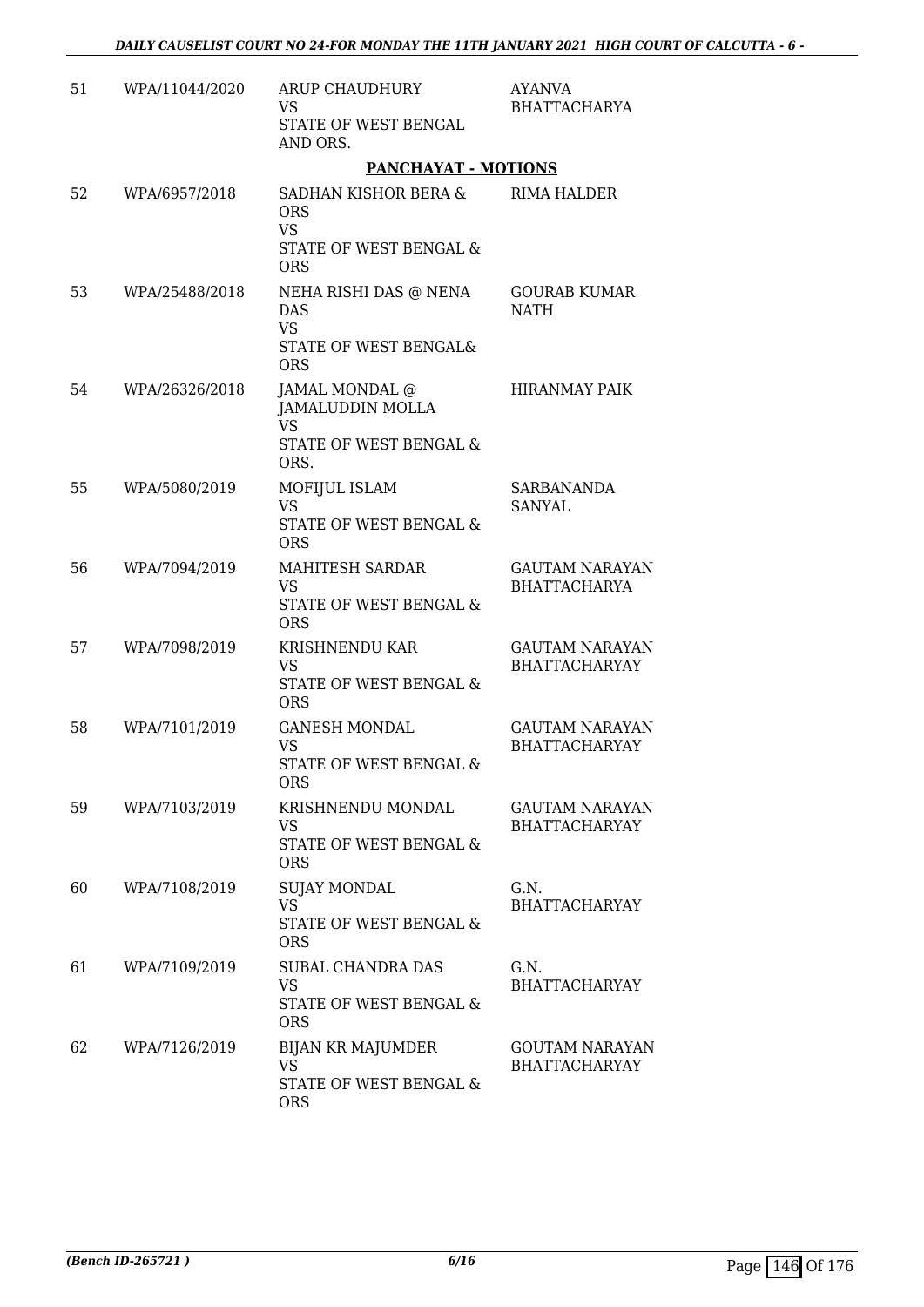| 63 | WPA/7452/2019  | SK ABU ABBASUDDIN<br><b>VS</b><br>STATE OF WEST BENGAL &<br><b>ORS</b>              | <b>ABDUL MANNAN</b><br><b>MOLLAH</b>  |
|----|----------------|-------------------------------------------------------------------------------------|---------------------------------------|
| 64 | WPA/9942/2019  | ABU TAHER MOLLA<br>VS<br>STATE OF WEST BENGAL &<br><b>ORS</b>                       | KAMAL KANTA KAR                       |
| 65 | WPA/9984/2019  | DIPALI PAUL<br><b>VS</b><br>STATE OF WEST BENGAL &<br><b>ORS</b>                    | KAMAL KANTA KAR                       |
| 66 | WPA/10473/2019 | <b>GOLAM GAZI</b><br><b>VS</b><br>STATE OF WEST BENGAL &<br><b>ORS</b>              | TANMOY MUKHERJEE                      |
| 67 | WPA/11054/2019 | AJID MONDAL<br>VS.<br><b>STATE OF WEST BENGAL &amp;</b><br><b>ORS</b>               | <b>SAUNAK</b><br><b>BHATTACHARYYA</b> |
| 68 | WPA/11708/2019 | SAKILA KHATUN (BEGAM)<br><b>VS</b><br>STATE OF WEST BENGAL &<br><b>ORS</b>          | PAMPA DEY (DHABAL)                    |
| 69 | WPA/12335/2019 | NARAYAN CHANDRA MAITY<br>& ORS<br><b>VS</b><br>STATE OF WEST BENGAL &<br><b>ORS</b> | <b>MOUMITA GHOSH</b>                  |
| 70 | WPA/12674/2019 | UMESH CHANDRA DAS<br><b>VS</b><br>STATE OF WEST BENGAL &<br><b>ORS</b>              | <b>TAPAN BHANJA</b>                   |
| 71 | WPA/14318/2019 | MD FARUK ZAMANM<br>MANDAL & ANR<br>VS<br>STATE OF WEST BENGAL &<br><b>ORS</b>       | <b>RASAMOY MONDAL</b>                 |
| 72 | WPA/15158/2019 | <b>SUMITA PRAMANIK</b><br>VS<br>STATE OF WEST BENGAL &<br><b>ORS</b>                | <b>BHASKAR CHANDRA</b><br>MANNA       |
| 73 | WPA/15159/2019 | SHYAMAPADA PANDA<br>VS<br>STATE OF WEST BENGAL &<br><b>ORS</b>                      | BHASKAR CHANDRA<br>MANNA              |
| 74 | WPA/15768/2019 | HASINA BIBI & MONDAL<br><b>VS</b><br>STATE OF WEST BENGAL &<br><b>ORS</b>           | DEBASISH<br><b>CHATTERJEE</b>         |
| 75 | WPA/16890/2019 | REKHA SANTRA @ REKHA<br>SINGH<br><b>VS</b><br>STATE OF WEST BENGAL &<br>ORS.        | <b>BISWAJIT GHOSH</b>                 |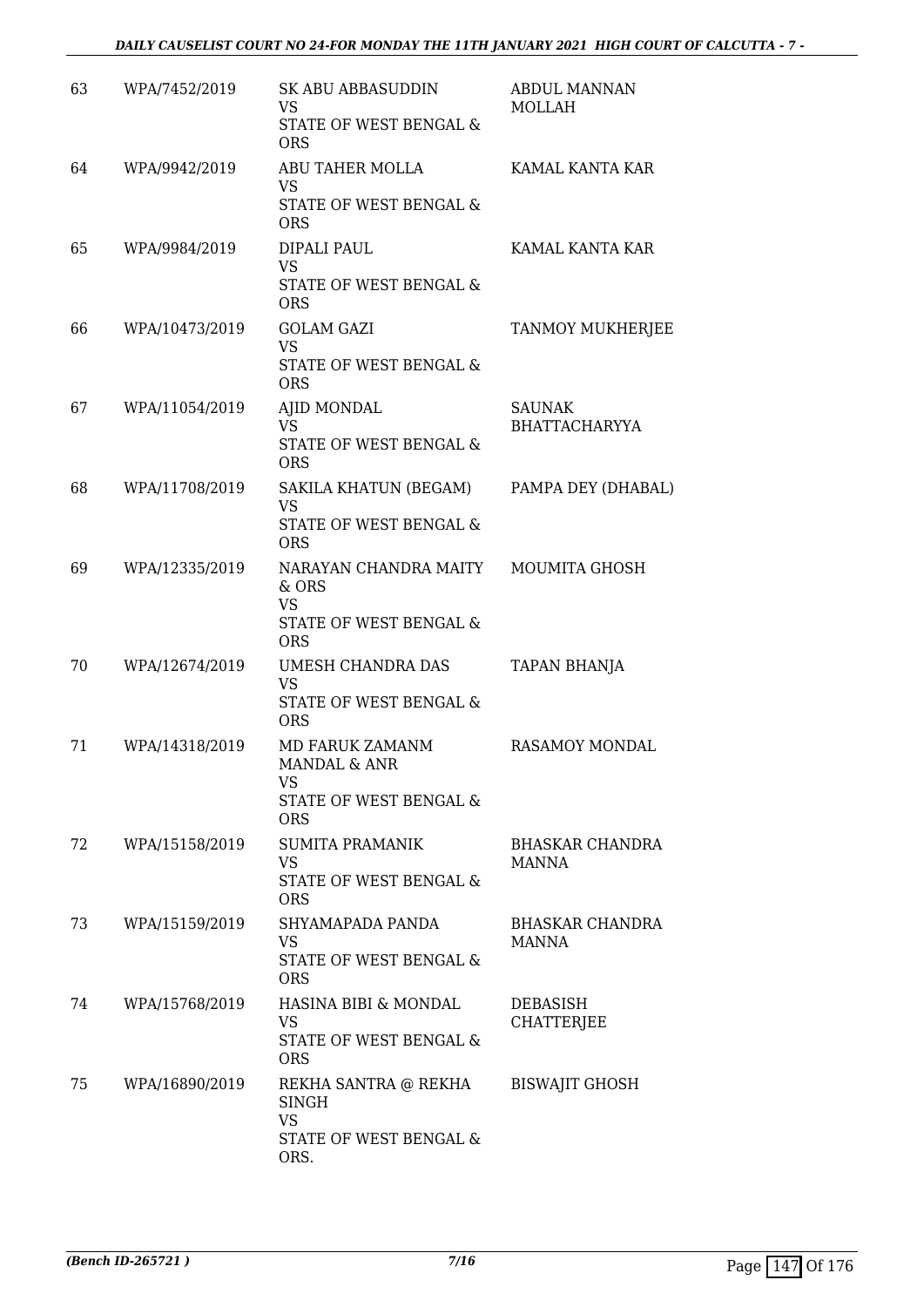| 76 | WPA/17784/2019 | NAJMATUNNESA @<br><b>NAZMATUNNESA</b><br>VS<br>STATE OF WEST BENGAL &<br><b>ORS</b>                                              | <b>JOYEE MAITI</b>                   |
|----|----------------|----------------------------------------------------------------------------------------------------------------------------------|--------------------------------------|
| 77 | WPA/18139/2019 | <b>MADAN MOHAN</b><br><b>CHAKRABORTY</b><br>VS<br>STATE OF WEST BENGAL &<br><b>ORS</b>                                           | <b>SUBHAS JANA</b>                   |
| 78 | WPA/18309/2019 | <b>SUDAN KAIBARTA</b><br><b>VS</b><br>STATE OF WEST BENGAL &<br><b>ORS</b>                                                       | PRATIP KUMAR<br><b>CHATTERJEE</b>    |
| 79 | WPA/18562/2019 | MD MONIRUL HOSSAIN<br><b>CONSTRUCTION &amp; ANR</b><br><b>VS</b><br>STATE OF WEST BENGAL &<br><b>ORS</b>                         | <b>MOUSUMI MITRA</b>                 |
| 80 | WPA/18847/2019 | SHELLEY GHOSH (KABIRAJ)<br>VS<br>STATE OF WEST BENGAL &<br><b>ORS</b>                                                            | SUBRANGSU PANDA                      |
| 81 | WPA/19118/2019 | SK. SULEMAN & ORS<br><b>VS</b><br>STATE OF WEST BENGAL &<br><b>ORS</b>                                                           | SOUMYA MAJUMDER                      |
| 82 | WPA/19339/2019 | MUSAFAR HOSSAIN GAYEN<br>& ORS<br><b>VS</b><br>STATE OF WEST BENGAL &<br><b>ORS</b>                                              | PRIYANKA MONDAL                      |
| 83 | WPA/19381/2019 | <b>ASHIM KHANRA</b><br>VS<br>STATE OF WEST BENGAL &<br>ORS                                                                       | <b>CHUMKI DAS</b><br><b>BAIRAGYA</b> |
| 84 | WPA/19419/2019 | NBCC VIBGYOR TOWERS<br><b>OWNERS ASSOCIATION &amp;</b><br>ANR<br><b>VS</b><br>NEW TOWN KOLKATA DEV<br><b>AUTHORITY &amp; ORS</b> | MANAS DASGUPTA                       |
| 85 | WPA/19495/2019 | UTTAM SAMANTA<br>VS<br>STATE OF WEST BENGAL &<br><b>ORS</b>                                                                      | SUKUMAR GHOSH                        |
| 86 | WPA/19668/2019 | REAJUL ISLAM & ANR<br>VS<br>STATE OF WEST BENGAL &<br><b>ORS</b>                                                                 | KAZI M. RAHMAN                       |
| 87 | WPA/19847/2019 | RABINDRA NATH DAS<br>VS<br>THE GOVT OF WEST<br><b>BENGAL &amp; ORS</b>                                                           | <b>ARINDAM</b><br><b>CHATTERJEE</b>  |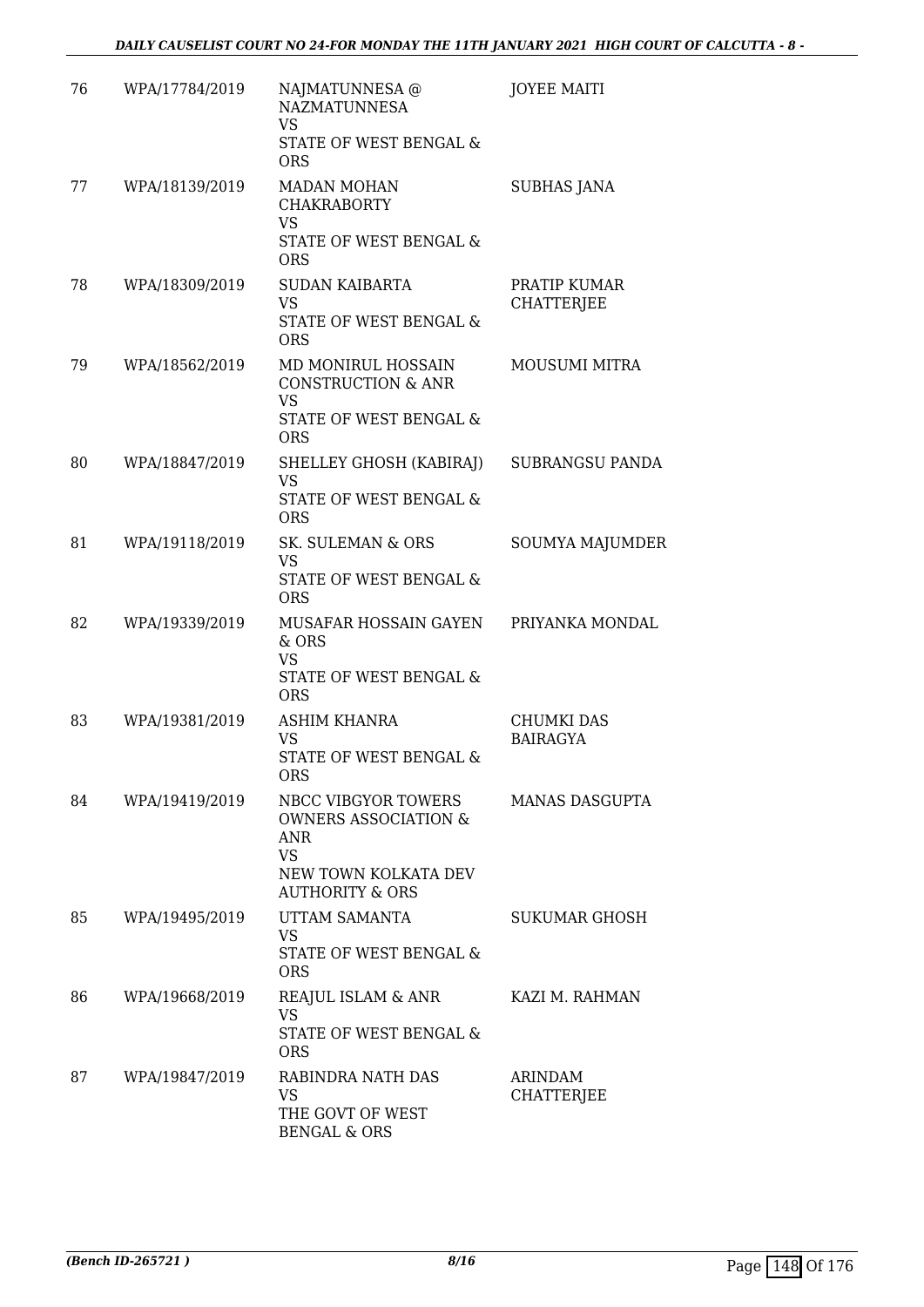| 88 | WPA/19906/2019                           | <b>BASUDEB CHEL</b><br><b>VS</b><br>STATE OF WEST BENGAL 7<br><b>ORS</b>                                     | TIMIR BARAN SAHA                        |
|----|------------------------------------------|--------------------------------------------------------------------------------------------------------------|-----------------------------------------|
| 89 | WPA/19947/2019                           | ABDUL SABUR @ SABUR<br><b>MOLLA &amp; ORS</b><br><b>VS</b><br>STATE OF WEST BENGAL &<br><b>ORS</b>           | MD HASANUZZAMAN                         |
| 90 | WPA/20105/2019                           | PRITILATA SARDAR<br><b>VS</b><br>STATE OF WEST BENGAL &<br>ORS.                                              | ABU TAFIK HASSAN                        |
|    | IA NO: CAN/1/2019(Old No:CAN/10473/2019) |                                                                                                              |                                         |
| 91 | WPA/20107/2019                           | TAPAN KR. MONDAL & ORS.<br><b>VS</b><br>STATE OF WEST BENGAL &<br>ORS.                                       | KAMAKSHYA PRASAD<br><b>MUKHOPADHYAY</b> |
|    | IA NO: CAN/1/2019(Old No:CAN/10474/2019) |                                                                                                              |                                         |
| 92 | WPA/20144/2019                           | MONALISA SEN PAL<br><b>VS</b><br>STATE OF WEST BENGAL &<br><b>ORS</b>                                        | SUBHADIP PARMANIK                       |
| 93 | WPA/20266/2019                           | <b>AUSTOPADA MAITY</b><br><b>VS</b><br>STATE OF WEST BENGAL &<br><b>ORS</b>                                  | RANAJAY<br>CHATTERJEE                   |
| 94 | WPA/20772/2019                           | SUPRIYA RANJAN GHOSH<br><b>VS</b><br>STATE OF WEST BENGAL &<br><b>ORS</b>                                    | PRADIP KR GHOSH                         |
| 95 | WPA/20806/2019                           | <b>ASIT KOLEY</b><br><b>VS</b><br>STATE OF WEST BENGAL &<br><b>ORS</b>                                       | KAMAL KANTA KAR                         |
| 96 | WPA/20818/2019                           | SK HASUNUDDIN @<br>JAMANUDDIN<br><b>VS</b><br>STATE OF WEST BENGAL &<br><b>ORS</b>                           | MD MAHMUD                               |
| 97 | WPA/20949/2019                           | SABITA BHAKTA & ANR<br>VS<br>STATE OF WEST BENGAL &<br><b>ORS</b>                                            | YOUNSH MONDAL                           |
| 98 | WPA/20996/2019                           | GOPAL BISWAS @ GOPAL<br><b>CHANDRA BISWAS &amp; ANR</b><br><b>VS</b><br>STATE OF WEST BENGAL &<br><b>ORS</b> | AMAL KR BANERJEE                        |
| 99 | WPA/21004/2019                           | <b>SULEMAN ANSARY &amp; ORS</b><br>VS.<br>STATE OF WEST BENGAL &<br><b>ORS</b>                               | <b>MADHU SUDAN</b><br>MONDAL            |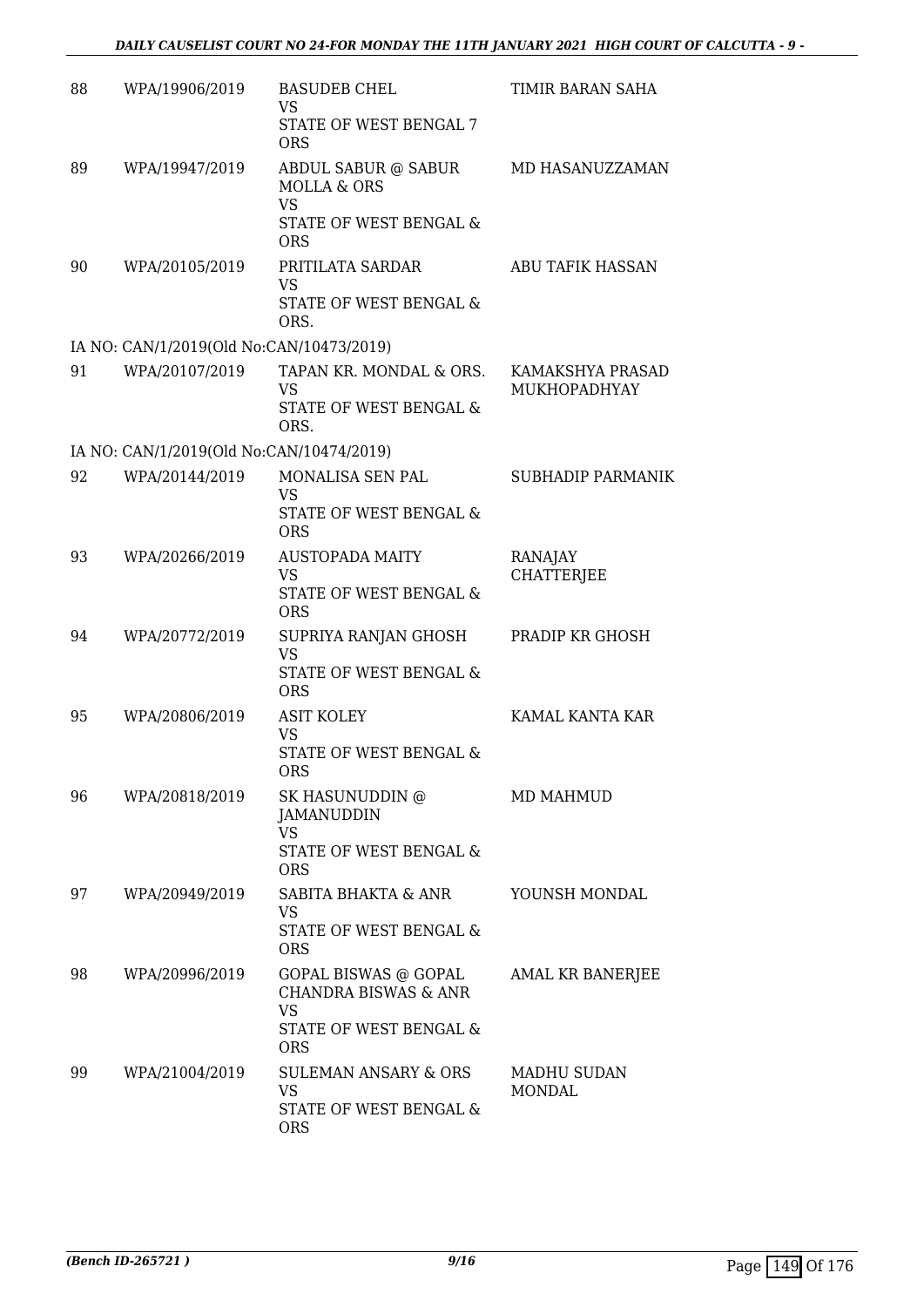| 100 | WPA/21190/2019                          | DILIP MONDAL & ANR<br>VS<br>STATE OF WEST BENGAL &<br><b>ORS</b>                                        | MONIKA SINHA                         |
|-----|-----------------------------------------|---------------------------------------------------------------------------------------------------------|--------------------------------------|
| 101 | WPA/21531/2019                          | SK. SAHEB ALI & ANR<br>VS<br>STATE OF WEST BENGAL &<br><b>ORS</b>                                       | <b>PUNAM BASU</b>                    |
|     | IA NO: CAN/1/2020                       |                                                                                                         |                                      |
| 102 | WPA/21683/2019                          | MD. ABUL BASAR KHAN<br><b>VS</b><br>STATE OF WEST BENGAL &                                              | MONIKA SINHA                         |
| 103 | WPA/22025/2019                          | <b>ORS</b><br>SANJAY BHATTACHARJEE<br>VS<br><b>STATE OF WEST BENGAL &amp;</b><br><b>ORS</b>             | DEBDUTTA BASU                        |
| 104 | WPA/22207/2019                          | MADHAI MONDAL &<br>MADHAB CHANDRA<br><b>MONDAL</b><br><b>VS</b><br>STATE OF WEST BENGAL &<br><b>ORS</b> | SANDIPAN MAITY                       |
| 105 | WPA/22606/2019                          | RATAN KR DAS & ANR<br><b>VS</b><br>STATE OF WEST BENGAL &<br><b>ORS</b>                                 | KAMAL KANTA KAR                      |
| 106 | WPA/22739/2019                          | LAKSHMI KANTA LAHA<br><b>VS</b><br>STATE OF WEST BENGAL &<br><b>ORS</b>                                 | <b>ARJUN KUMAR</b><br><b>SAMANTA</b> |
| 107 | WPA/22753/2019                          | SHYAM SUNDAR KUNDU<br><b>VS</b><br>STATE OF WEST BENGAL &<br><b>ORS</b>                                 | AMRITA CHATTERJEE                    |
| 108 | WPA/22900/2019                          | MD. MAHIUDDIN<br>VS<br>STATE OF WEST BENGAL &<br><b>ORS</b>                                             | MD. HABIBUR<br><b>RAHMAN</b>         |
|     | IA NO: CAN/1/2020                       |                                                                                                         |                                      |
| 109 | WPA/23371/2019                          | <b>MALA BAURI</b><br><b>VS</b><br>STATE OF WEST BENGAL &<br><b>ORS</b>                                  | <b>SOUMIK GANGULI</b>                |
|     | IA NO: CAN/1/2020(Old No:CAN/1056/2020) |                                                                                                         |                                      |
| 110 | WPA/24240/2019                          | FIROJ HUSSAIN<br><b>VS</b><br>STATE OF WEST BENGAL &<br><b>ORS</b>                                      | <b>ARUP BANERJEE</b>                 |
| 111 | WPA/61/2020                             | NETAI DAS @ RUIDAS<br><b>VS</b><br>STATE OF WEST BENGAL &<br><b>ORS</b>                                 | MD. MAHMUD                           |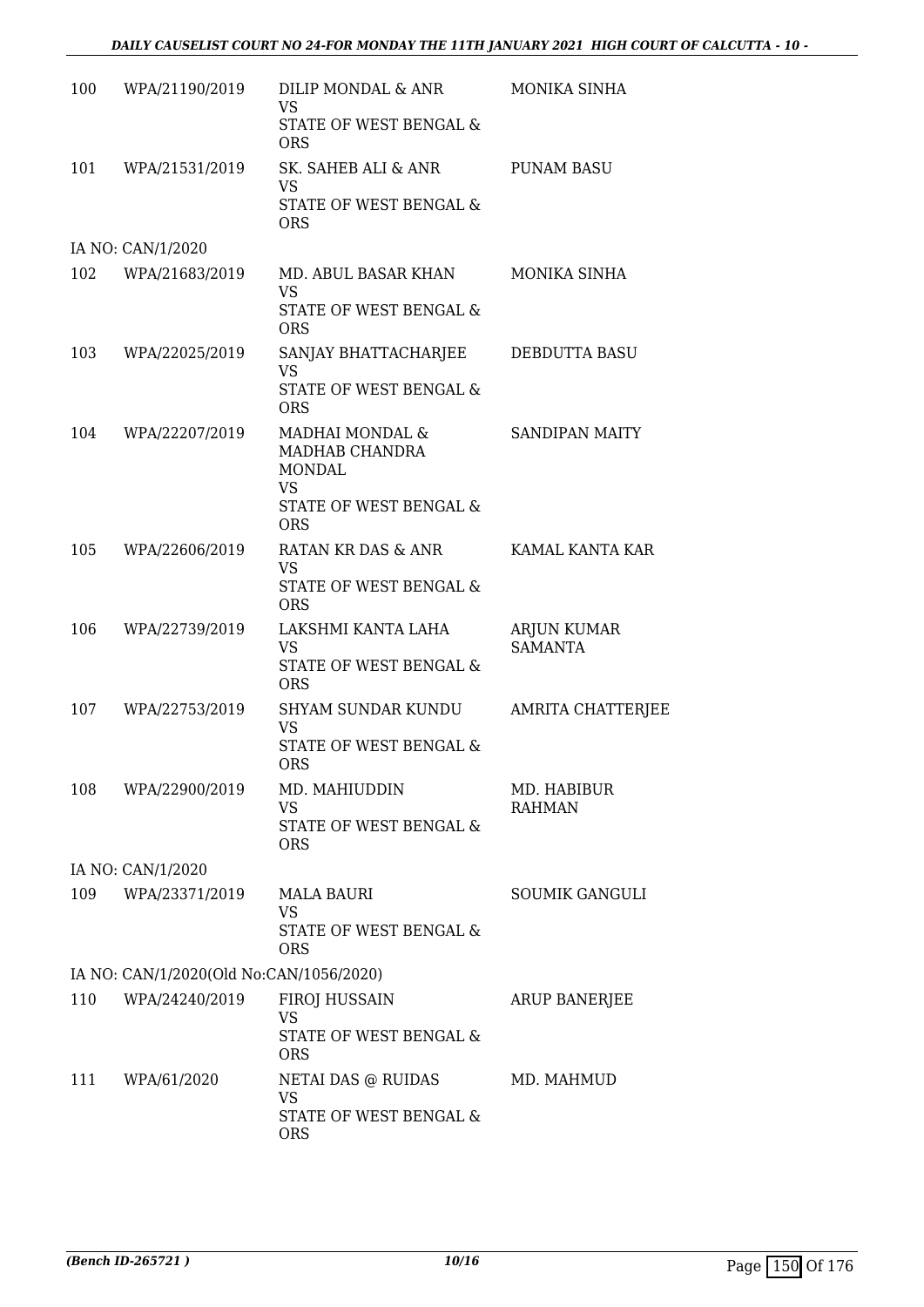| 112 | WPA/301/2020  | MONIRA KHATOON<br><b>VS</b><br>STATE OF WEST BENGAL &<br><b>ORS</b>                    | <b>GAUTAM GURIA</b>                    |
|-----|---------------|----------------------------------------------------------------------------------------|----------------------------------------|
| 113 | WPA/338/2020  | RANJAN MAL & ORS<br>VS<br>UNION OF INDIA & ORS                                         | SAIKAT CHATTERJEE                      |
| 114 | WPA/574/2020  | <b>BULUYARA BIBI &amp; ORS</b><br><b>VS</b><br>STATE OF WEST BENGAL &<br><b>ORS</b>    | ARKA<br><b>BHATTACHARYA</b>            |
| 115 | WPA/694/2020  | <b>RUNA ROY &amp; ORS</b><br><b>VS</b><br>STATE OF WEST BENGAL &<br><b>ORS</b>         | ARUNAVA GANGULY                        |
| 116 | WPA/911/2020  | AHMMED ALI LASKAR &<br><b>ORS</b><br><b>VS</b><br>STATE OF WEST BENGAL &<br><b>ORS</b> | SUDARSHANGHOSH                         |
| 117 | WPA/1034/2020 | ARABINDA JANA<br><b>VS</b><br><b>STATE OF WEST BENGAL &amp;</b><br><b>ORS</b>          | <b>BHASKAR CHANDRA</b><br><b>MANNA</b> |
| 118 | WPA/1932/2020 | BARNALI GHARAMI (SHIT)<br><b>VS</b><br>STATE OF WEST BENGAL &<br><b>ORS</b>            | <b>SWADHIN PAN</b>                     |
| 119 | WPA/1934/2020 | <b>MAUSUMI DAS</b><br><b>VS</b><br>STATE OF WEST BENGAL &<br><b>ORS</b>                | <b>SWADHIN PAN</b>                     |
| 120 | WPA/1935/2020 | SATABDI MAHAJAN<br>(MONDAL)<br>VS<br>STATE OF WEST BENGAL &<br><b>ORS</b>              | <b>SWADHIN PAN</b>                     |
| 121 | WPA/1937/2020 | DIPALI MONDAL (SARDAR)<br>VS<br>STATE OF WEST BENGAL &<br><b>ORS</b>                   | <b>SWADHIN PAN</b>                     |
| 122 | WPA/2158/2020 | WARSI DAIRY FIRM<br><b>VS</b><br>STATE OF WEST BENGAL &<br><b>ORS</b>                  | <b>HASAN SHAMS</b>                     |
| 123 | WPA/2282/2020 | TAPAS KUMAR SADHUKHAN<br>VS.<br>STATE OF WEST BENGAL &<br><b>ORS</b>                   | SHAMBA<br><b>CHAKRABORTY</b>           |
| 124 | WPA/2513/2020 | YUNUS GAZI<br><b>VS</b><br>STATE OF WEST BENGAL &<br><b>ORS</b>                        | RABIDNRA KUMAR<br>JAISWAL              |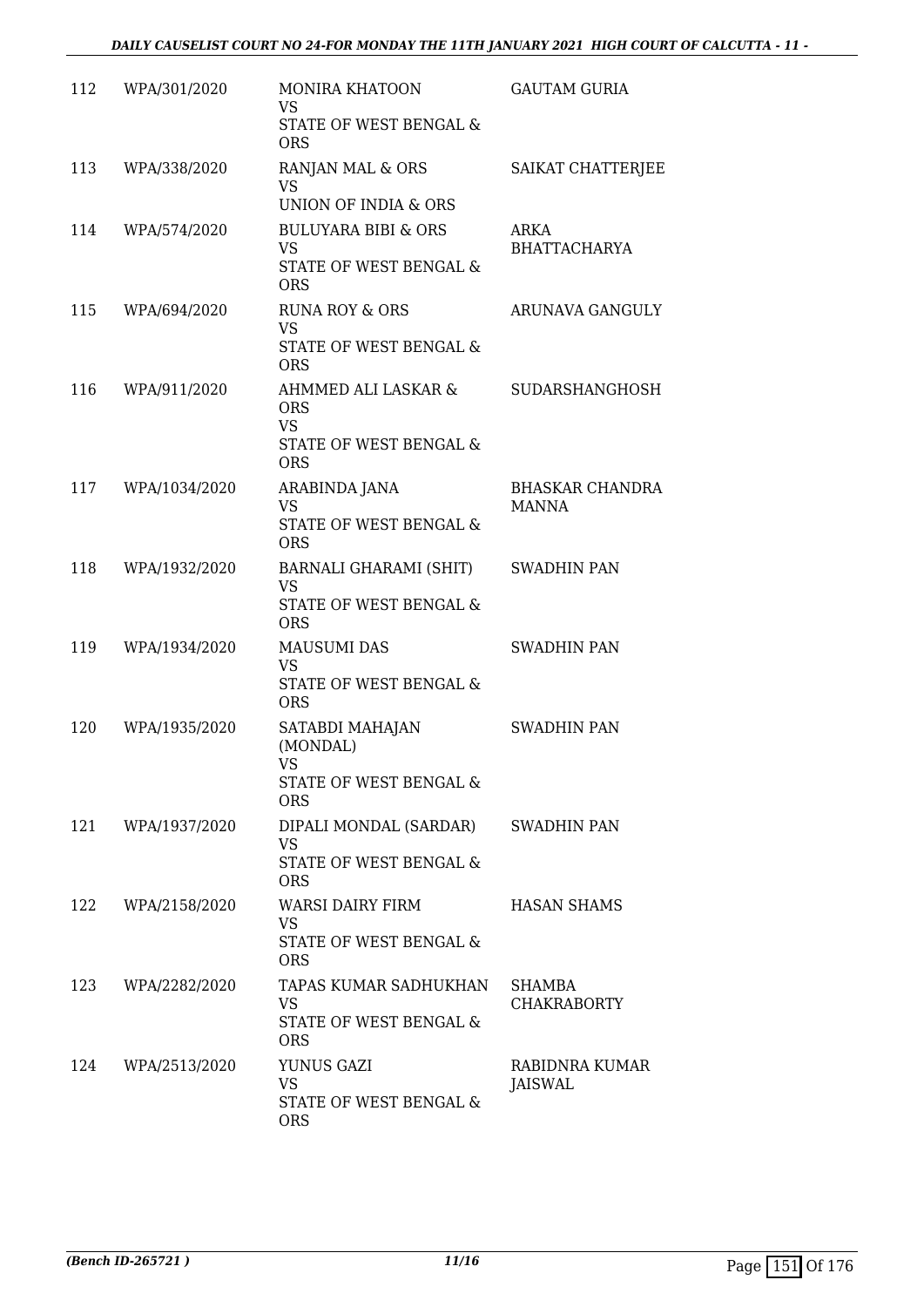| 125 | WPA/2544/2020                           | PARIMAL DAS<br><b>VS</b>                     | KALLOL KR MAITY                         |
|-----|-----------------------------------------|----------------------------------------------|-----------------------------------------|
|     |                                         | STATE OF WEST BENGAL &<br><b>ORS</b>         |                                         |
| 126 | WPA/2700/2020                           | KABIR SAHAJI<br><b>VS</b>                    | <b>INDRAJIT GHOSH</b>                   |
|     |                                         | STATE OF WEST BENGAL &<br><b>ORS</b>         |                                         |
| 127 | WPA/2782/2020                           | <b>GOPAL MUKHERJEE</b><br><b>VS</b>          | <b>SANTIMAY</b><br><b>BHATTACHARYYA</b> |
|     |                                         | STATE OF WEST BENGAL &<br><b>ORS</b>         |                                         |
| 128 | WPA/6569/2020                           | MD. AFJAL HOQUE & ORS<br><b>VS</b>           | <b>SUNNY NANDY</b>                      |
|     |                                         | STATE OF WEST BENGAL &<br><b>ORS</b>         |                                         |
|     | IA NO: CAN/1/2020(Old No:CAN/5351/2020) |                                              |                                         |
| 129 | WPA/7042/2020                           | <b>ACHINTA KUMAR SAM</b><br><b>VS</b>        | <b>APURBA GHOSH</b>                     |
|     |                                         | State of West Bengal                         |                                         |
|     | IA NO: CAN/1/2020                       |                                              |                                         |
| 130 | WPA/7788/2020                           | <b>BALARAM DHIBAR</b><br><b>VS</b>           | DIPTENDU MONDAL                         |
|     |                                         | STATE OF WEST BENGAL<br>AND ORS.             |                                         |
| 131 | WPA/9032/2020                           | SK. ASLAM ALI AMD ORS<br>VS                  | SIRAJUL HAQUE<br><b>MONDAL</b>          |
|     |                                         | THE STATE OF WEST<br><b>BENGAL AND ORS</b>   |                                         |
| 132 | WPA/11106/2020                          | REKHA SARKAR TIKADAR<br>AND ORS              | <b>SARTHAK BARMAN</b>                   |
|     |                                         | VS<br>STATE OF WEST BENGAL                   |                                         |
|     |                                         | AND ORS.                                     |                                         |
|     |                                         | <b>TO BE MENTIONED</b>                       |                                         |
| 133 | WPA/21275/2019<br>(N.T.W.)              | <b>NETAI DAS</b><br>VS                       | <b>TRIPTIMOY</b><br>TALUKDER            |
|     |                                         | THE BONGAON<br><b>MUNICIPALITY &amp; ORS</b> |                                         |
|     | IA NO: CAN/1/2020                       |                                              |                                         |
| 134 | WPA/14/2021                             | NABA KUMAR MANDAL AND                        | <b>MRITYUNJOY</b>                       |
|     | (AT 10.45 A.M.)                         | <b>OTHERS</b><br><b>VS</b>                   | <b>CHATTERJEE</b>                       |
|     |                                         | STATE OF WEST BENGAL<br>AND ORS.             |                                         |
|     |                                         | <b>FOR ORDERS</b>                            |                                         |
| 135 | WPA/18628/2018                          | KEBIRE BEGUMN & ANR<br><b>VS</b>             | <b>SUMAN BANERJEE</b>                   |
|     |                                         | STATE OF WEST BENGAL &<br><b>ORS</b>         |                                         |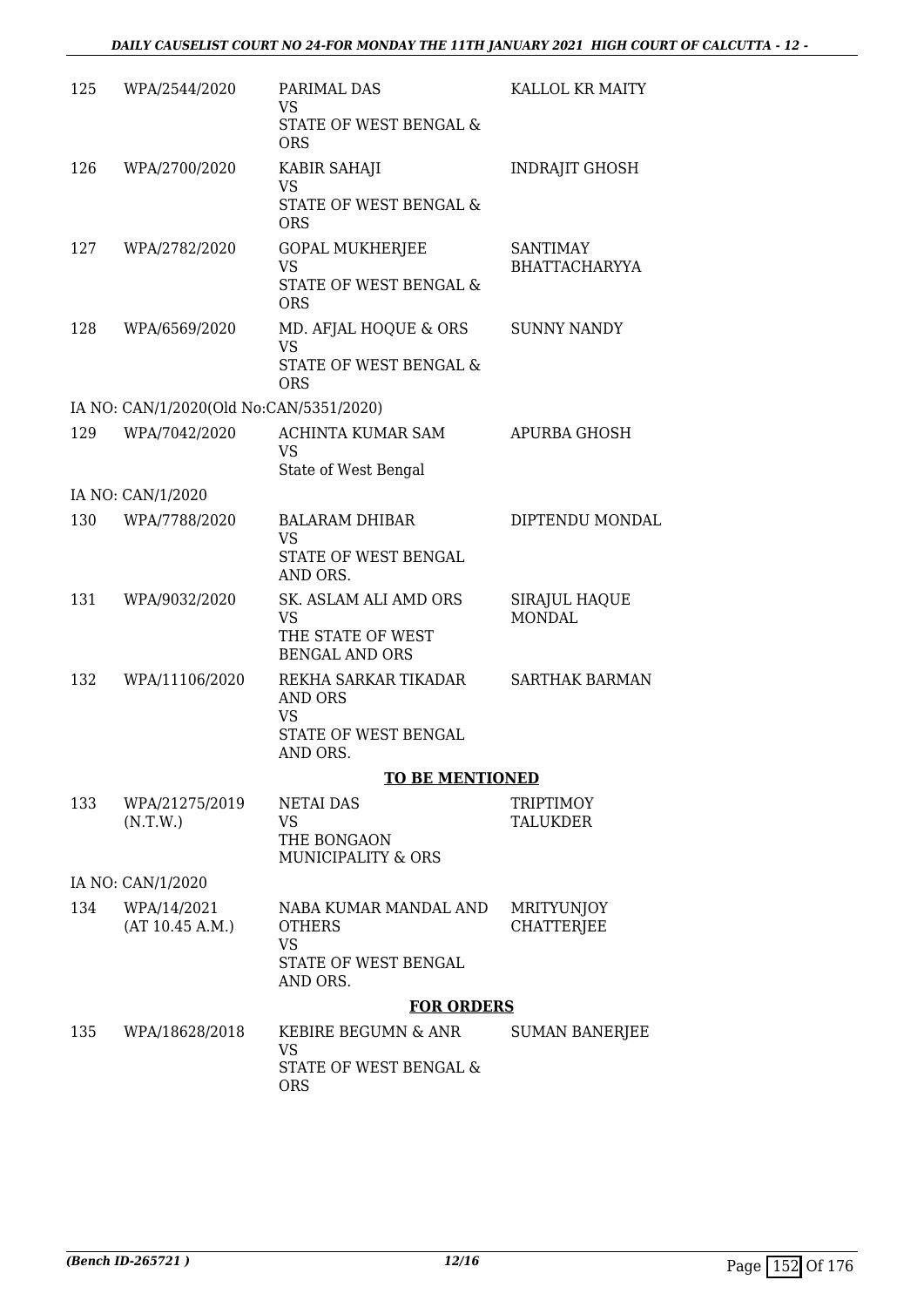| 136 | WPA/25518/2018                          | ADIP MANDAL<br>VS<br>STATE OF WEST BENGAL &<br><b>ORS</b>                                                             | TARUNJYOTI TEWARI                                                                     |
|-----|-----------------------------------------|-----------------------------------------------------------------------------------------------------------------------|---------------------------------------------------------------------------------------|
|     | IA NO: CAN/1/2020(Old No:CAN/2549/2020) |                                                                                                                       |                                                                                       |
| 137 | WPA/25983/2018                          | KALONI BIBI & ORS<br><b>VS</b><br>STATE OF WEST BENGAL &                                                              | KAUSHIK<br><b>CHOUDHURY</b>                                                           |
| 138 | WPA/16133/2019                          | <b>ORS</b><br>KALACHAND SENGUPTA<br><b>VS</b><br>STATE OF WEST BENGAL &<br><b>ORS</b>                                 | <b>SUFI KAMAL</b>                                                                     |
| 139 | WPA/20956/2019                          | MURSHIDABAD COLLEGE<br>OF ENG. AND TECHNOLOGY<br>& H.R. D. & ORS<br><b>VS</b><br>STATE OF WEST BENGAL &<br><b>ORS</b> | DONA GHOSH                                                                            |
| 140 | WPA/2059/2020                           | GOUTAM MUKHERJEE &<br><b>ANR</b><br><b>VS</b><br>STATE OF WEST BENGAL &<br><b>ORS</b>                                 | ANIMESH PAUL                                                                          |
| 141 | WPA/2235/2020                           | SAMIR BHATTACHARYA<br><b>VS</b><br>STATE OF WEST BENGAL &<br><b>ORS</b>                                               | DYUTIMAN PAUL                                                                         |
| 142 | WPA/2803/2020                           | <b>ABDUR RASHID</b><br>VS<br>STATE OF WEST BENGAL &<br><b>ORS</b>                                                     | SRIKANTA SATTA                                                                        |
| 143 | WPA/4796/2020                           | APARNA DHAR @ APARNA<br><b>DHAR NATH</b><br><b>VS</b><br>STATE OF WEST BENGAL &<br><b>ORS</b>                         | KINGSUK MONDAL                                                                        |
|     | IA NO: CAN/1/2020                       |                                                                                                                       |                                                                                       |
| 144 | WPA/5856/2020                           | THERMOFRIZ INSULATIONS<br>LIMITED & ANR<br><b>VS</b><br>THE KOLKATA MUNICIPAL<br><b>CORPORATION &amp; ORS</b>         | <b>RITUPARNA</b><br>CHATTERJE                                                         |
|     | IA NO: CAN/1/2020(Old No:CAN/3930/2020) |                                                                                                                       |                                                                                       |
|     | wt145 WPA/1513/2019                     | THERMOFIZ INSULATIONS<br>LIMITED & ANR<br><b>VS</b><br>KOLKATA MUNICIPAL<br><b>CORPORATION &amp; ORS</b>              | RAHUL PODDAR                                                                          |
|     |                                         |                                                                                                                       | IA NO: CAN/1/2019(Old No:CAN/2532/2019), CAN/3/2020(Old No:CAN/3929/2020), CAN/4/2020 |
| 146 | WPA/10801/2020                          | JEWEL GHOSH AND ORS<br><b>VS</b><br><b>BARANAGAR MUICIPALITY</b><br>AND ORS                                           | KUNTAL BANERJEE                                                                       |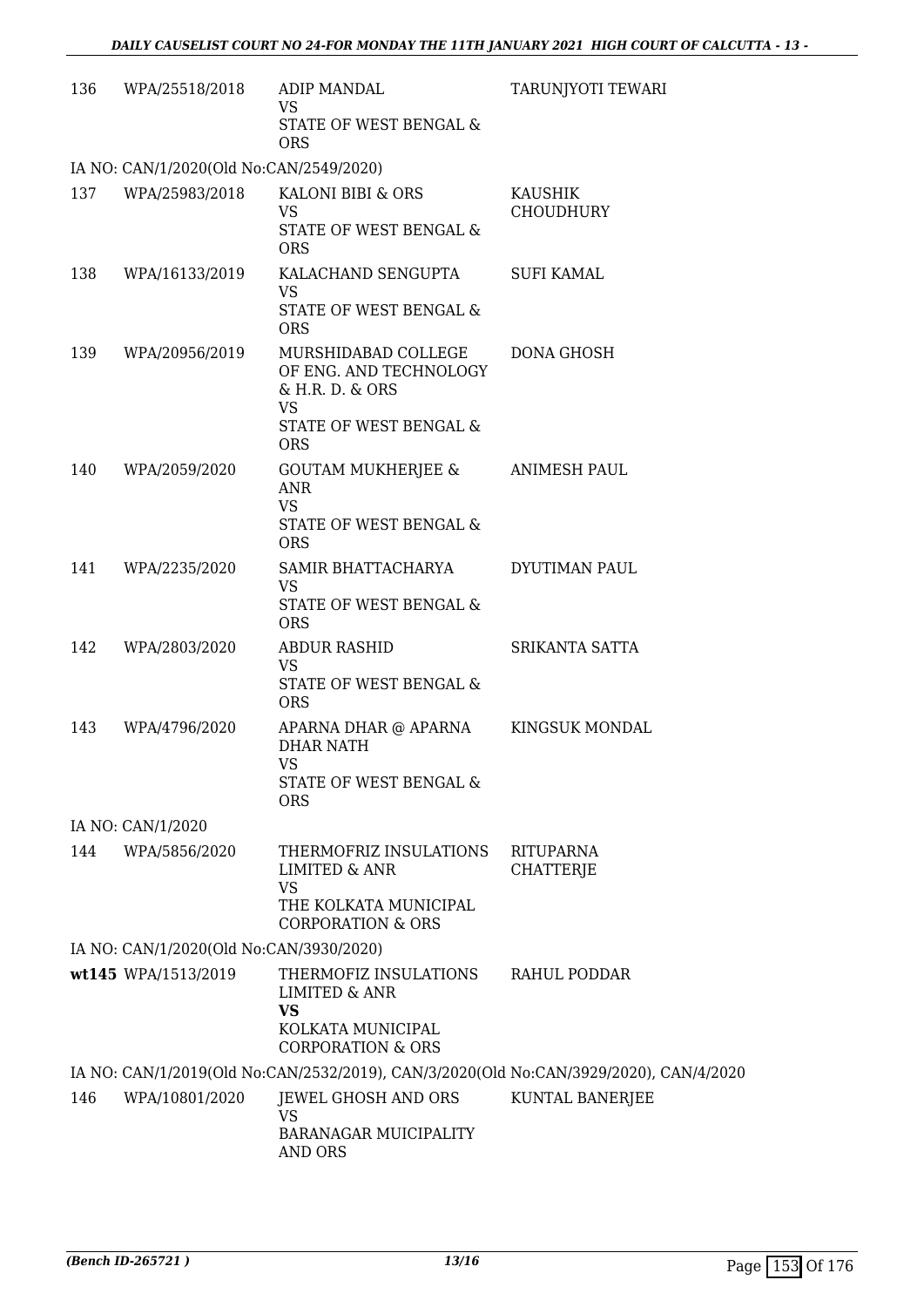| 147 | WPA/11667/2020       | AJIT SINGH<br><b>VS</b>                                      | DEBBRATA RAY             |
|-----|----------------------|--------------------------------------------------------------|--------------------------|
|     |                      | STATE OF WEST BENGAL<br>AND ORS.                             |                          |
|     | wt148 WPA/11668/2020 | TAPANJYOTI DEY<br>VS.                                        | DEBABRATA DEY            |
|     |                      | STATE OF WEST BENGAL<br>AND ORS.                             |                          |
|     | wt149 WPA/11671/2020 | <b>AVIJIT DEY</b><br><b>VS</b>                               | DEBABRATA RAY            |
|     |                      | STATE OF WEST BENGAL<br>AND ORS.                             |                          |
|     |                      | <b>UPGRADED MATTERS</b>                                      |                          |
| 150 | WPA/17756/2019       | <b>BISWAJYOTI MAITY</b><br><b>VS</b>                         | AMIT BARAN DASH          |
|     |                      | STATE OF WEST BENGAL &<br>ORS.                               |                          |
| 151 | WPA/19350/2019       | SMT. SUBHRA DEY & ORS<br><b>VS</b>                           | <b>SUBHOJIT MULLICK</b>  |
|     |                      | THE K.M.C. & ORS                                             |                          |
|     | IA NO: CAN/1/2020    |                                                              |                          |
| 152 | WPA/22158/2019       | HALDIA - KOLKATA PORT &<br>DOCK SHRAMIK UNION &<br>ANR<br>VS | <b>SANTANU MAJI</b>      |
|     |                      | STATE OF WEST BENGAL &<br><b>ORS</b>                         |                          |
| 153 | WPA/22213/2019       | ANJALI MUKHERJEE                                             | <b>BISWABRATA BASU</b>   |
|     |                      | <b>VS</b><br>KAMARHATI MUNICIPALITY<br>& ORS                 | MALLICK                  |
| 154 | WPA/24343/2019       | BISWAJIT SADHUKHAN<br>VS                                     | <b>SAMIR KR ADHIKARI</b> |
|     |                      | STATE OF WEST BENGAL &<br><b>ORS</b>                         |                          |
| 155 | WPA/4550/2020        | SANTOSH KHANDELWAL &<br><b>ORS</b><br><b>VS</b>              | SABERI SAHA              |
|     |                      | KOLKATA MUNICIPAL<br><b>CORPORATION &amp; ORS</b>            |                          |
| 156 | WPA/4789/2020        | RUMABHADRA PAUL                                              | ARUN                     |
|     |                      | VS<br><b>STATE OF WEST BENGAL 7</b><br><b>ORS</b>            | BANDYOPADHYAY            |
| 157 | WPA/6934/2020        | SHIVSUBH COMPLEX LLP<br>VS                                   | SAJOY BOSE               |
|     |                      | THE STATE OF WEST<br><b>BENGAL AND ORS</b>                   |                          |

IA NO: CAN/1/2020, CAN/2/2020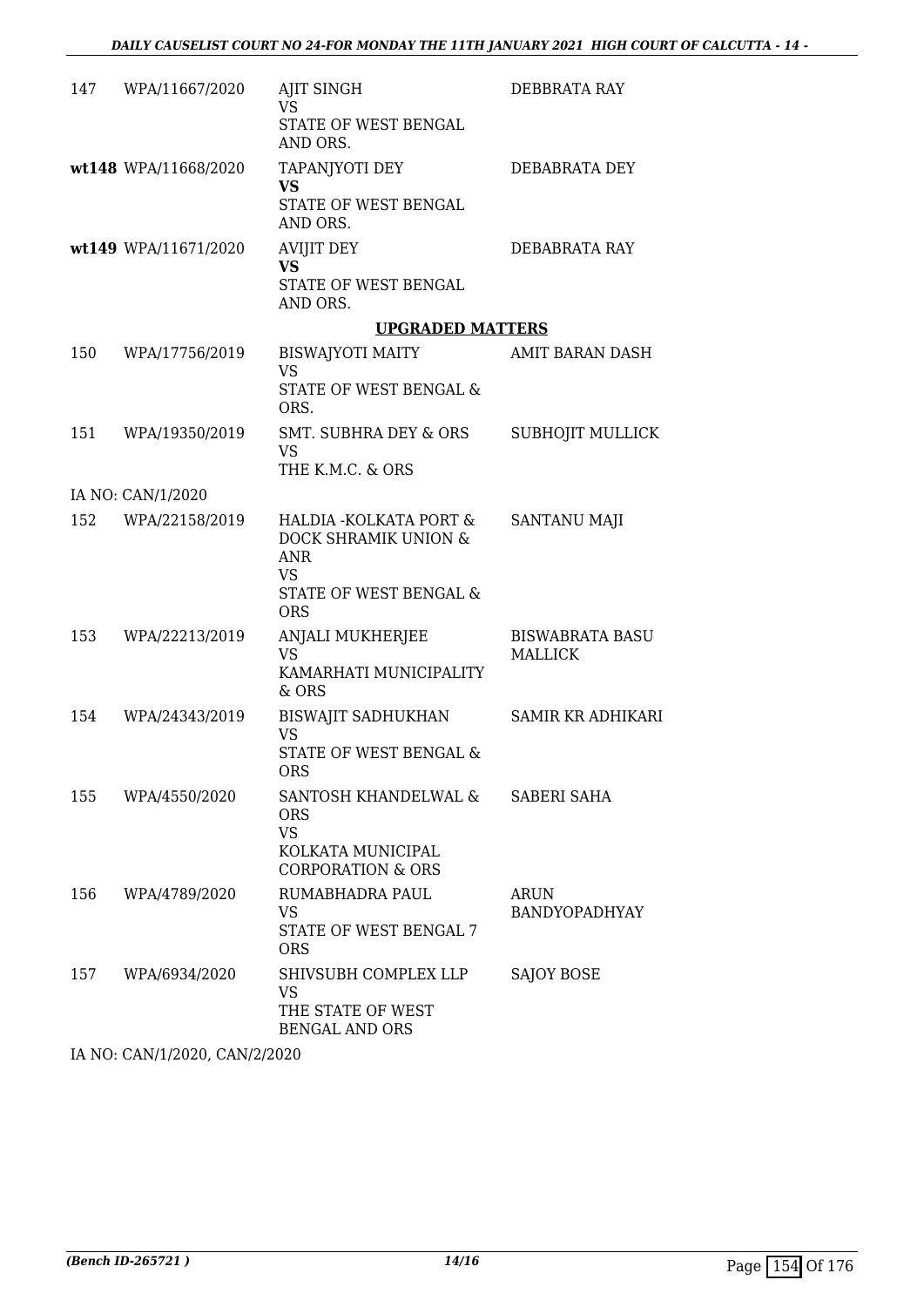| 158 | WPA/7427/2020      | <b>JAGADISH PRASAD</b><br>AGARWAL<br><b>VS</b><br>STATE OF WEST BENGAL                             | <b>NEIL BASU</b>                      |
|-----|--------------------|----------------------------------------------------------------------------------------------------|---------------------------------------|
|     | IA NO: CAN/1/2020  | AND ORS.                                                                                           |                                       |
| 159 | WPA/7768/2020      | ABDUL RASHID @ MD<br><b>RASHID</b><br><b>VS</b>                                                    | MOSTAFIJUR<br><b>RAHAMAN</b>          |
|     |                    | STATE OF WEST BENGAL<br>AND ORS.                                                                   |                                       |
| 160 | WPA/8092/2020      | DYNAMIC INFRACON PVT<br>LTD AND ANR<br><b>VS</b><br>HOWRAH MUNICIPAL<br><b>CORPORATION AND ANR</b> | DIPAK DEY                             |
| 161 | WPA/8599/2020      | <b>SUKUL SHAW AND ORS</b><br><b>VS</b>                                                             | <b>SUNNY NANDI</b>                    |
|     |                    | kolkata municipality<br>corporation and ors                                                        |                                       |
|     | IA NO: CAN/1/2021  |                                                                                                    |                                       |
| 162 | WPA/9643/2020      | JASPAL SINGH CHANDHOK<br>VS                                                                        | SOMALI<br>MUKHOPADHYAY                |
|     |                    | KOLKATA MUNICIPAL<br><b>CORPORATION AND ORS</b>                                                    |                                       |
| 163 | WPA/10088/2020     | KISHOR GHOSH<br><b>VS</b>                                                                          | <b>AMRITA DE</b>                      |
|     |                    | THE CHANDERNAGORE<br>MUNICIPAL CORPORATION<br>AND ORS                                              |                                       |
| 164 | WPA/10395/2020     | ANUPAM SAMANTA<br>VS<br>STATE OF WEST BENGAL<br>AND ORS.                                           | Sumanta Das                           |
|     | 165 WPA/11394/2020 | M/S NEW MAA LAXMI<br>CONSTRUCTION AND<br><b>COMPANY AND ANOTEHR</b><br>VS                          | <b>SUMITAVA</b><br><b>CHAKRABORTY</b> |
|     |                    | KOLKATA MUNICIPAL<br>CORPORATION AND ORS.                                                          |                                       |
|     |                    | <b>UPGRADED MATTERS 1</b>                                                                          |                                       |
| 166 | WPA/3074/2020      | <b>JUGAL DENRE</b><br><b>VS</b><br>STATE OF WEST BENGAL &<br><b>ORS</b>                            | <b>SOUMEN</b><br>BHATTACHARJEE        |
| 167 | WPA/3129/2020      | DIPALI GHOSH<br><b>VS</b><br>HOWRAH ZILLA PARISHAD<br>& ORS                                        | ANIMESH PAUL                          |
| 168 | WPA/5242/2020      | <b>ASISH KOLEY</b><br>VS<br>HOWRAH ZILLA PARISHAD<br>& ORS                                         | <b>SOUMEN</b><br>BHATTACHARJEE        |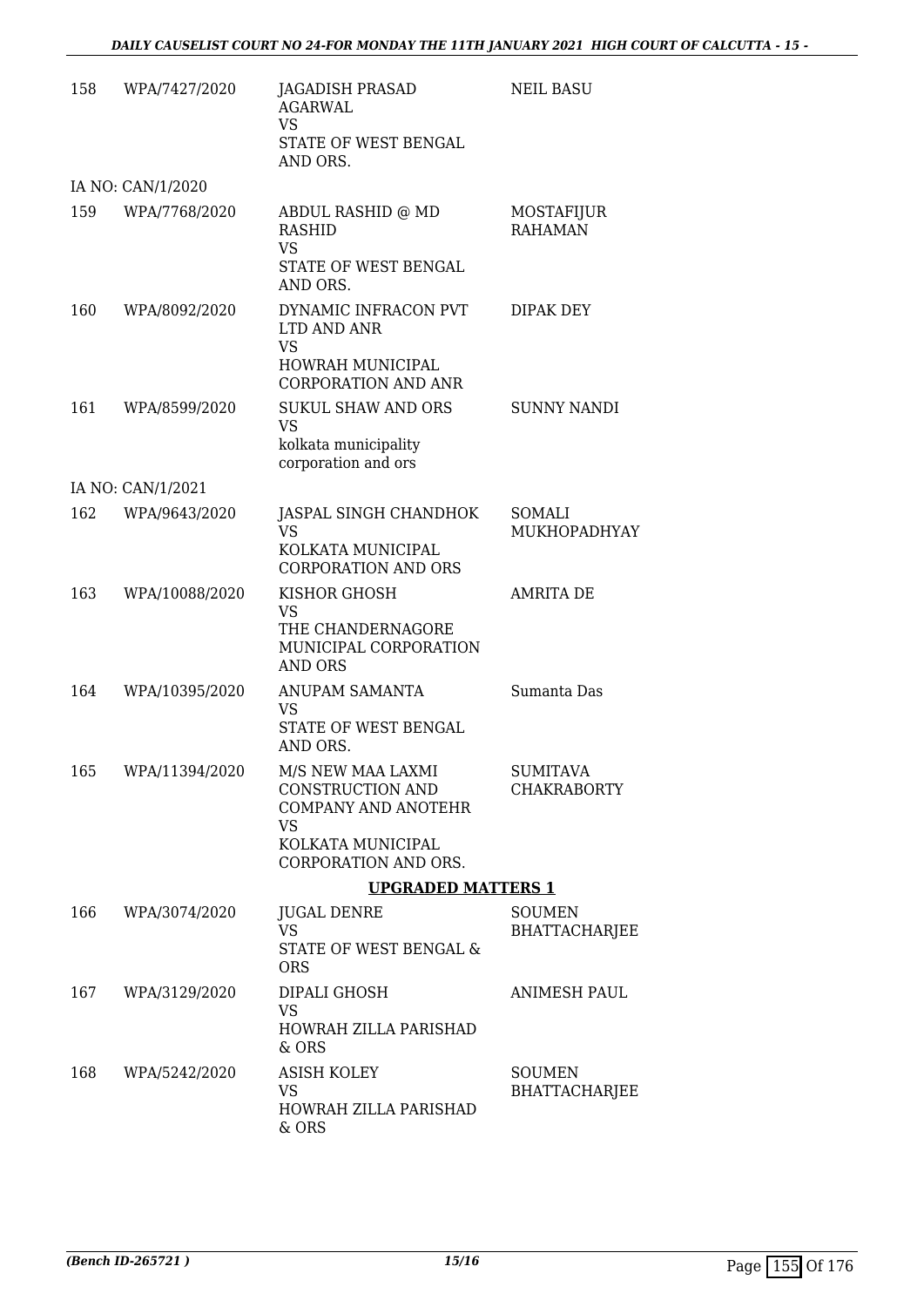| 169 | WPA/7959/2020  | <b>BIMAL KUMAR GAYEN</b><br>VS<br>State of West Bengal                                          | SUDARSHAN GHOSH                                         |
|-----|----------------|-------------------------------------------------------------------------------------------------|---------------------------------------------------------|
| 170 | WPA/8034/2020  | SAMIR KUMAR SAMANTA<br>VS<br>STATE OF WEST BENGAL<br>AND ORS.                                   | PAYEL SHOME                                             |
| 171 | WPA/8133/2020  | YASHODA KUMARI MONDAL<br><b>VS</b><br>State of West Bengal                                      | TANUJA BASAK                                            |
| 172 | WPA/8855/2020  | MESER ALI<br><b>VS</b><br>STATE OF WEST BENGAL<br>AND ORS.                                      | TANUJA BASAK                                            |
| 173 | WPA/10129/2020 | SAYED NEAJUDDIN<br><b>VS</b><br>THE STATE OF WEST<br><b>BENGAL AND ORS</b>                      | <b>MIR ANOWAR</b>                                       |
| 174 | WPA/10156/2020 | <b>RESS UDYOG PRIVATE</b><br><b>LIMITED</b><br><b>VS</b><br>STATE OF WEST BENGAL<br>AND ORS.    | <b>SUMITAVA</b><br><b>CHAKRABORTY</b>                   |
| 175 | WPA/10160/2020 | <b>DIPA GHUGU</b><br><b>VS</b><br>STATE OF WEST BENGAL<br>AND ORS.                              | <b>MRITYUNJOY</b><br><b>CHATTERJEE</b>                  |
| 176 | WPA/10418/2020 | MOSARRAF HOSSAIN<br>VS<br>STATE OF WEST BENGAL<br>AND ORS.                                      | MD. AHSANUZZAMAN                                        |
| 177 | WPA/10677/2020 | LAKSHMI KANTA MAHATO<br><b>AND OTHERS</b><br><b>VS</b><br>STATE OF WEST BENGAL<br>AND ORS.      | <b>SULAGNA</b><br><b>BHATTACHARJEE</b><br><b>BAGCHI</b> |
| 178 | WPA/10707/2020 | <b>BULAND JAVED</b><br><b>VS</b><br>STATE OF WEST BENGAL<br>AND ORS.                            | CHANDRAKANT<br><b>KUSHWAHA</b>                          |
| 179 | WPA/10917/2020 | <b>ASHOK SAMANTA</b><br>VS<br>STATE OF WEST BENGAL<br>AND ORS.                                  | KRISHNENDU<br><b>BHADRA</b>                             |
| 180 | WPA/108/2021   | ANILA SOMAN<br><b>VS</b><br><b>DEPUTY</b><br>COMMISSIONER, SOUTH<br>ANDAMAN DISTRICT AND<br>ANR | PHATICK CHANDRA<br><b>DAS</b>                           |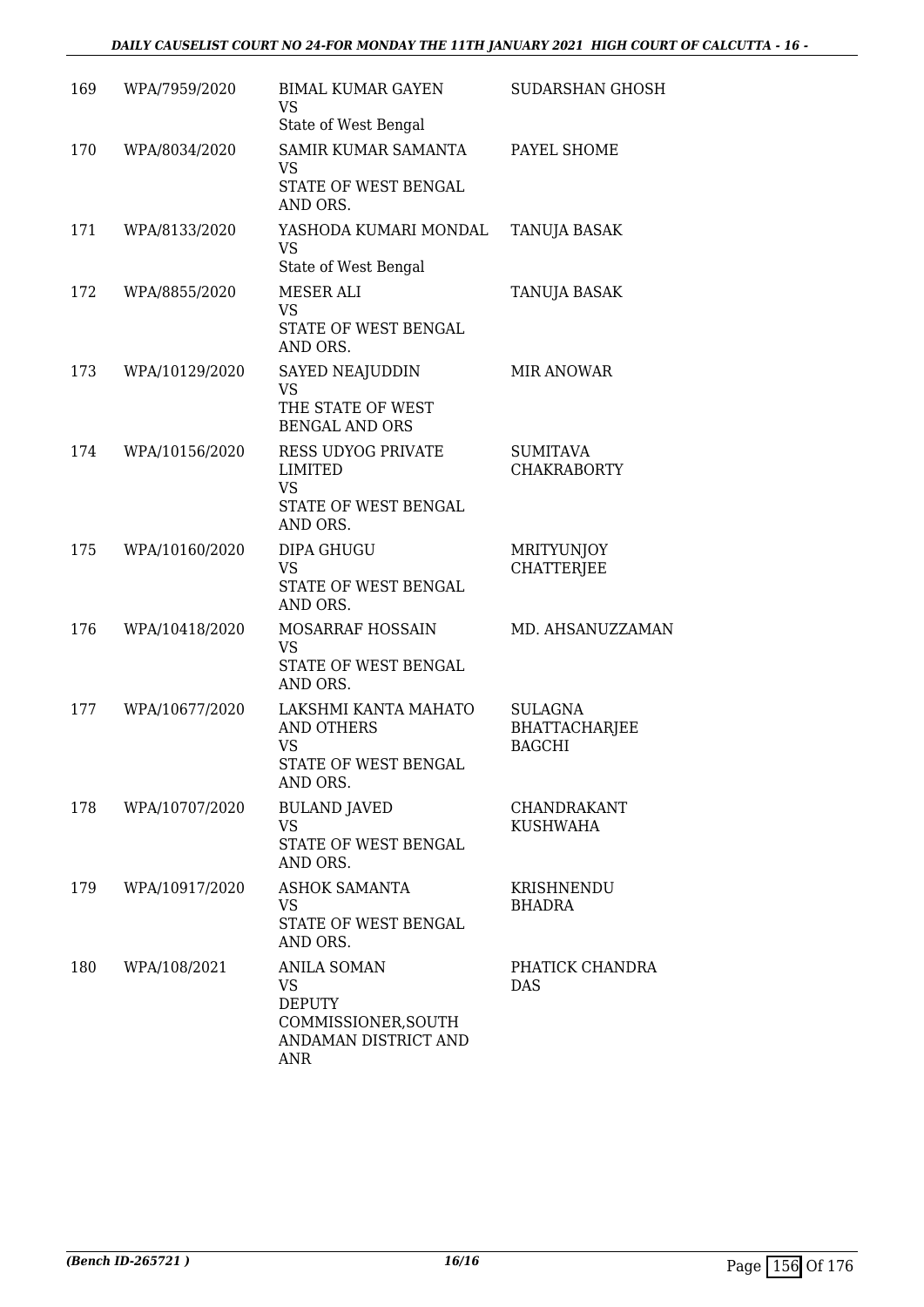

## **Appellate Side**

**DAILY CAUSELIST For Monday The 11th January 2021**

**COURT NO. 22**

**SINGLE BENCH (SB - XIV)**

**AT 10:45 AM**

**HON'BLE JUSTICE ABHIJIT GANGOPADHYAY**

**(VIA VIDEO CONFERENCE)**

**ON AND FROM MONDAY, THE 11TH JANUARY 2021 – MATTERS ( MOTION & HEARING) UNDER ARTICLE 226 OF THE CONSTITUTION OF INDIA RELATING TO LABOUR UNDER GROUP III ; MATTERS (MOTION & HEARING) UNDER ARTICLE 226 OF THE CONSTITUTION RELATING TO TRANSPORT & TELECOMMUNICATION UNDER GROUP VII INCLUDING HEARING OF WRIT PETITIONS AND APPLICATIONS CONNECTED THERETO;**

**MATTERS (MOTION & HEARING) RELATING TO REGULATION OF INDUSTRIES & ESSENTIAL COMMODITIES & VARIOUS CENTRAL ORDERS UNDER GROUP VIII INCLUDING APPLICATIONS CONNECTED THERTO. NO MENTIONING WILL BE ENTERTAINED WITHOUT SERVICE OF NOTICE OF MENTIONING; NOTE: MATTERS WILL BE TAKEN UP THROUGH PHYSICAL HEARING ONLY WHEN BOTH THE PARTIES ARE AGREED.**

|              |                                          | <b>TO BE MENTIONED</b>                                                                   |                          |
|--------------|------------------------------------------|------------------------------------------------------------------------------------------|--------------------------|
| $\mathbf{1}$ | WPA/23030/2017                           | RASHMI METALIKS LIMITED<br><b>VS</b>                                                     | P. SINHA                 |
|              |                                          | UNION OF INDIA & ORS                                                                     |                          |
|              |                                          | IA NO: CAN/1/2020(Old No:CAN/3120/2020), CAN/3/2020(Old No:CAN/3170/2020)                |                          |
| 2            | WPA/1049/2020                            | M/S PELICAN ASSOCIATION PVT<br><b>LTD</b><br><b>VS</b><br>HARAHRUANANDA MOHANTY          | PAVEL DAS                |
|              |                                          | IA NO: CAN/1/2019(Old No:CAN/12701/2019), CAN/2/2020(Old No:CAN/1410/2020)               |                          |
|              |                                          | <b>GR. - III (MOTION)</b>                                                                |                          |
| 3            | WPA/2332/2020                            | PUBANG ETRON ELECTRIC<br>MOTOR PRIVATE LIMITED & ANR<br>VS<br>UNION OF INDIA & ORS       | <b>APARNA BANERJEE</b>   |
| 4            | WPA/3055/2020                            | LAGAN ENGG. CO. LTD. WORKERS<br><b>UNION</b><br><b>VS</b><br>STATE OF WEST BENGAL & ORS. | <b>BIKASH SHAW</b>       |
| 5            | WPA/456/2014                             | EASTERN COALFIELDS LTD.<br><b>VS</b><br>LACHMAN BHUIYA & ORS                             | PARTHA BASU              |
|              | IA NO: CAN/1/2015(Old No:CAN/11747/2015) |                                                                                          |                          |
| 6            | WPA/6797/2018                            | WEBFIL LTD.<br><b>VS</b><br>DIPESH KUMAR BAGCHI & ANR.                                   | <b>VICTOR CHATTERIEE</b> |
| 7            | WPA/18311/2018                           | RABINDRA NATH SAHA & ORS<br>VS<br>UNION OF INDIA & ORS                                   | <b>DHISWARI NAG</b>      |
|              | IA NO: CAN/2/2020, CAN/3/2020            |                                                                                          |                          |
| wt.8         | WPA/10004/2019                           | <b>BHABESH ROY &amp; ORS</b><br>VS<br>UNION OF INDIA & ORS                               | <b>DHISWARI NAG</b>      |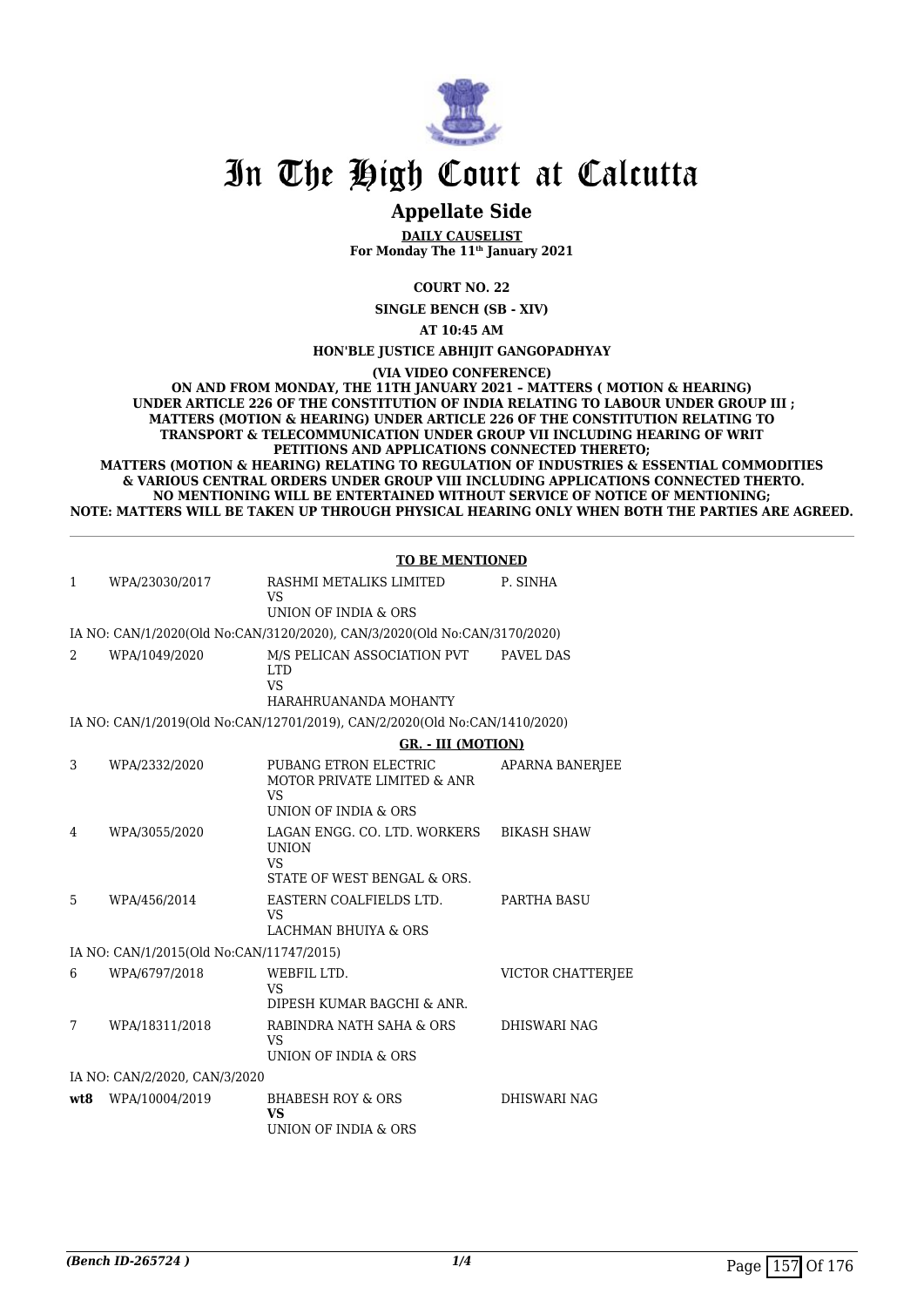| 9  | WPA/21635/2019                                               | LUDLOW JUTE AND SPECIALITIES<br><b>LIMITED</b><br><b>VS</b>                                     | RAVI KUMAR DUBEY      |
|----|--------------------------------------------------------------|-------------------------------------------------------------------------------------------------|-----------------------|
| 10 | WPA/22094/2019                                               | STATE OF WEST BENGAL & ORS<br>MD. ERFAN                                                         | <b>BIKASH SHAW</b>    |
|    |                                                              | VS.<br>STATE OF WEST BENGAL & ORS                                                               |                       |
| 11 | WPA/22095/2019<br>(AT 2.00 P.M.)<br>(PERSONAL<br>APPEARANCE) | MD. JAMAL<br>VS.<br>STATE OF WEST BENGAL & ORS                                                  | <b>BIKASH SHAW</b>    |
| 12 | WPA/22096/2019<br>(AT 2.00 P.M.)<br>(PERSONAL<br>APPEARANCE) | SAMIULLAH KHAN<br>VS.<br>STATE OF WEST BENGAL & ORS                                             | <b>BIKASH SHAW</b>    |
| 13 | WPA/22097/2019<br>(AT 2.00 P.M.)<br>(PERSONAL<br>APPEARANCE) | MD. RAFIQUE<br>VS<br>STATE OF WEST BENGAL & ORS                                                 | <b>BIKASH SHAW</b>    |
| 14 | WPA/22103/2019<br>(AT 2.00 P.M.)                             | <b>ASHOK BANERJEE</b><br>VS<br>STATE OF WEST BENGAL & ORS                                       | <b>BIKASH SHAW</b>    |
| 15 | WPA/23753/2019                                               | UTTARBANGA KSHETRIYA<br><b>GRAMIN BANK &amp; ANR</b><br><b>VS</b><br>THE LD.DEPUTY CHIEF LABOUR | CHITRA BHANU GUPTA    |
|    |                                                              | COMMISSIONER (CENTRAL)&ORS                                                                      |                       |
| 16 | WPA/521/2020                                                 | <b>BHUNESHWAR MUNDA</b><br>VS<br>UNION OF INDIA & ORS                                           | RAJIB MULLICK         |
|    | IA NO: CAN/1/2020                                            |                                                                                                 |                       |
| 17 | WPA/814/2020                                                 | <b>GOPAL DAS &amp; ORS</b><br>VS.<br>STATE OF WEST BENGAL & ORS                                 | DEBASIS BHATTACHARYA  |
| 18 | WPA/3439/2020<br>(AT 2.00 P.M.)                              | JADUNATH DHALI<br>VS<br>STATE OF WEST BENGAL & ORS                                              | SUVADIP BHATTACHARJEE |
| 19 | WPA/3441/2020<br>(AT 2.00 P.M.)                              | SAMSUDDIN SK.<br>VS.<br>STATE OF WEST BENGAL & ORS                                              | SUVADIP BHATTACHARJEE |
| 20 | WPA/3442/2020<br>(AT 2.00 P.M.)                              | PARESH CHANDRA SARDAR<br>VS.<br>STATE OF WEST BENGAL & ORS                                      | SUVADIP BHATTACHARJEE |
| 21 | WPA/3798/2020<br>(AT 2.00 P.M.)                              | <b>DELTA LTD</b><br>VS<br>STATE OF WEST BENGAL & ORS                                            | AMRITA PANDEY         |
| 22 | WPA/4659/2020                                                | OIL & NATURAL GAS<br>CORPORATION LTD.<br><b>VS</b><br>ARATI BALA SAMANTA & ORS                  | NEELINA CHATTERJEE    |
| 23 | WPA/4662/2020                                                | OIL & NATURAL GAS<br>CORPORATION LTD.<br><b>VS</b><br>KARUNA GHANTU & ORS                       | NEELINA CHATTERJEE    |
| 24 | WPA/4753/2020                                                | OIL & NATURAL GAS<br>CORPORTION LTD.<br><b>VS</b><br>NETAI NASKAR & ORS                         | NEELINA CHATTERJEE    |
| 25 | WPA/4754/2020                                                | OIL & NATURAL GAS<br>CORPORATION LTD.<br>VS<br>RAMAPADA MONDAL & ORS                            | NEELINA CHATTERJEE    |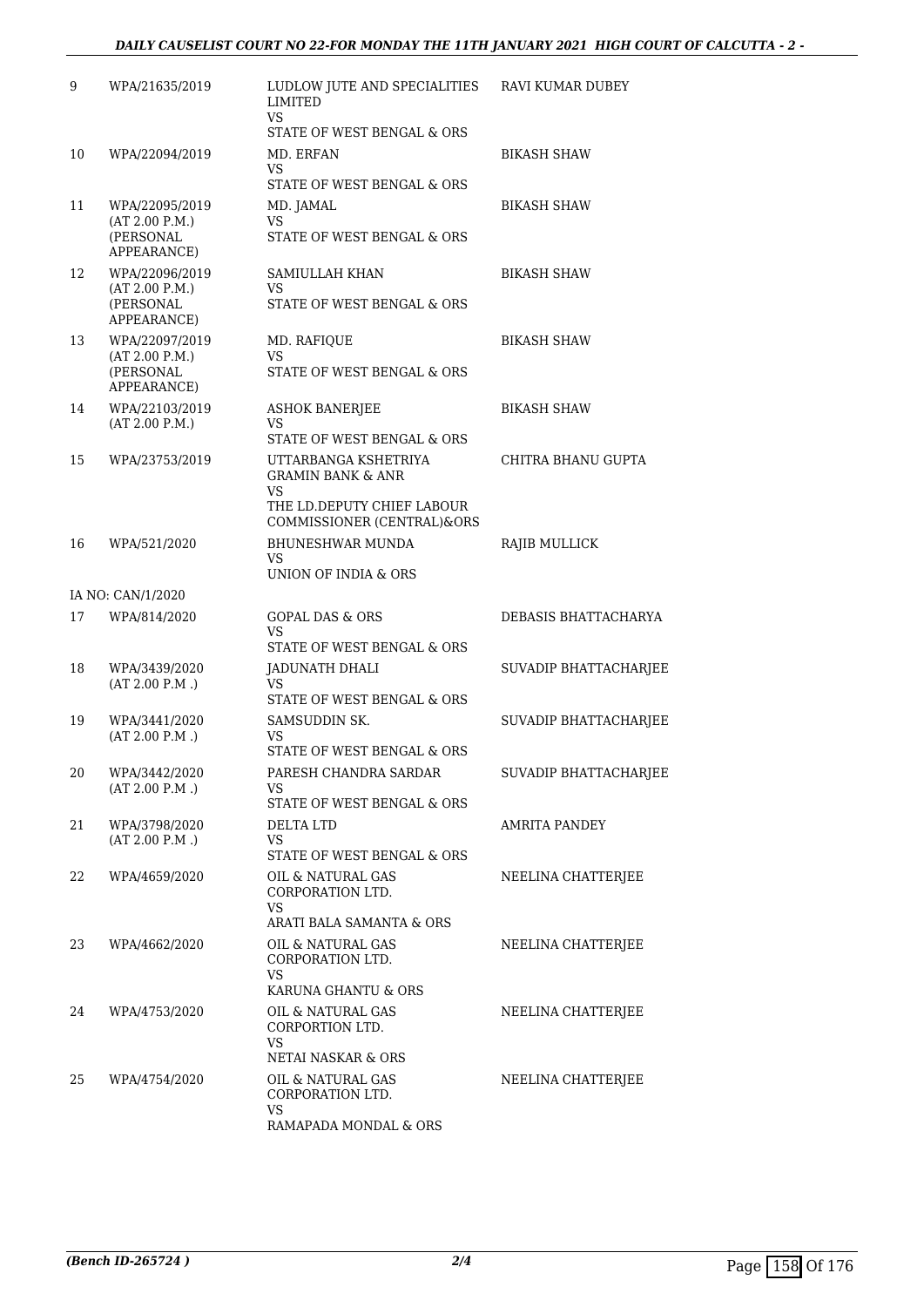| 26 | WPA/7513/2020                            | KINGSHUK SAHA<br>VS<br>State of West Bengal         | DEBOLINA SARKAR                   |
|----|------------------------------------------|-----------------------------------------------------|-----------------------------------|
|    | IA NO: CAN/1/2020                        |                                                     |                                   |
| 27 | WPA/11753/2020                           | JAGIRA SK.<br>VS<br>STATE OF WEST BENGAL AND        | SUVADIP BHATTERJEE                |
| 28 | WPA/11758/2020                           | ORS.<br>KAMAL KRISHNA BOSE                          | Suvadip Bhattacharjee             |
|    |                                          | VS<br>STATE OF WEST BENGAL AND<br>ORS.              |                                   |
| 29 | WPA/11790/2020                           | HARADHAN PANTU<br>VS<br>STATE OF WEST BENGAL AND    | SUVADIP BHATTACHARJEE             |
| 30 | WPA/11797/2020                           | ORS.<br>MADHABA NANDA<br>VS                         | SUVADIP BHATTACHARJEE             |
|    |                                          | STATE OF WEST BENGAL AND<br>ORS.                    |                                   |
|    |                                          | <b>NEW MOTION (GROUP - III)</b>                     |                                   |
| 31 | WPA/4597/2020                            | DELTA LIMITED & ORS<br>VS                           | SAPTARSHI MUKHERJEE               |
|    |                                          | UNION OF INDIA & ORS                                |                                   |
| 32 | WPA/11794/2020                           | ASRAF ALI ANSARI                                    | SUVADIP BHATTACHARJEE             |
|    |                                          | VS<br>STATE OF WEST BENGAL AND<br>ORS.              |                                   |
| 33 | WPA/189/2021                             | NIRMALENDU KONAR<br>VS<br>UNION OF INDIA AND ORS.   | SALONI BHATTACHARJEE              |
|    |                                          | <b>GROUP - VII (MOTION)</b>                         |                                   |
| 34 | WPA/13284/2019                           | NANDA KUMAR DAS<br>VS                               | BISWAPRIYA SAMANTA                |
|    |                                          | STATE OF WEST BENGAL & ORS                          |                                   |
|    | IA NO: CAN/1/2019(Old No:CAN/10238/2019) |                                                     |                                   |
| 35 | WPA/4896/2020                            | TRIMULA SPONGE IRON PVT.<br><b>LIMITED</b><br>VS    | RAJNISH KUMAR<br><b>KALAWATIA</b> |
|    |                                          | UNION OF INDIA & ORS                                |                                   |
| 36 | WPA/327/2021                             | M/S. HARBANS LAL MALHOTRA<br>AND SONS<br>VS         | RANJAY DE                         |
|    |                                          | STATE OF WEST BENGAL AND<br>ANR                     |                                   |
|    |                                          | <b>NEW MOTION (GROUP - VII)</b>                     |                                   |
| 37 | WPA/8729/2020                            | NOOR ISLAM<br>VS                                    | PRIYABRATA SAHA                   |
|    |                                          | STATE OF WEST BENGAL AND<br>ORS.                    |                                   |
| 38 | WPA/97/2021                              | RABI SANKAR DUTTA<br>VS                             | <b>SOUMEN BHATTARJEE</b>          |
|    |                                          | STATE OF WEST BENGAL AND<br>ORS.                    |                                   |
| 39 | WPA/138/2021                             | MANESH BARMAN<br>VS                                 | Hillol Saha Podder                |
|    |                                          | UNION OF INDIA AND ORS.                             |                                   |
| 40 | WPA/143/2021                             | MAHIUDDIN MALLICK<br>VS<br>STATE OF WEST BENGAL AND | BISWAPRIYA SAMANTA                |
|    |                                          | ORS.                                                |                                   |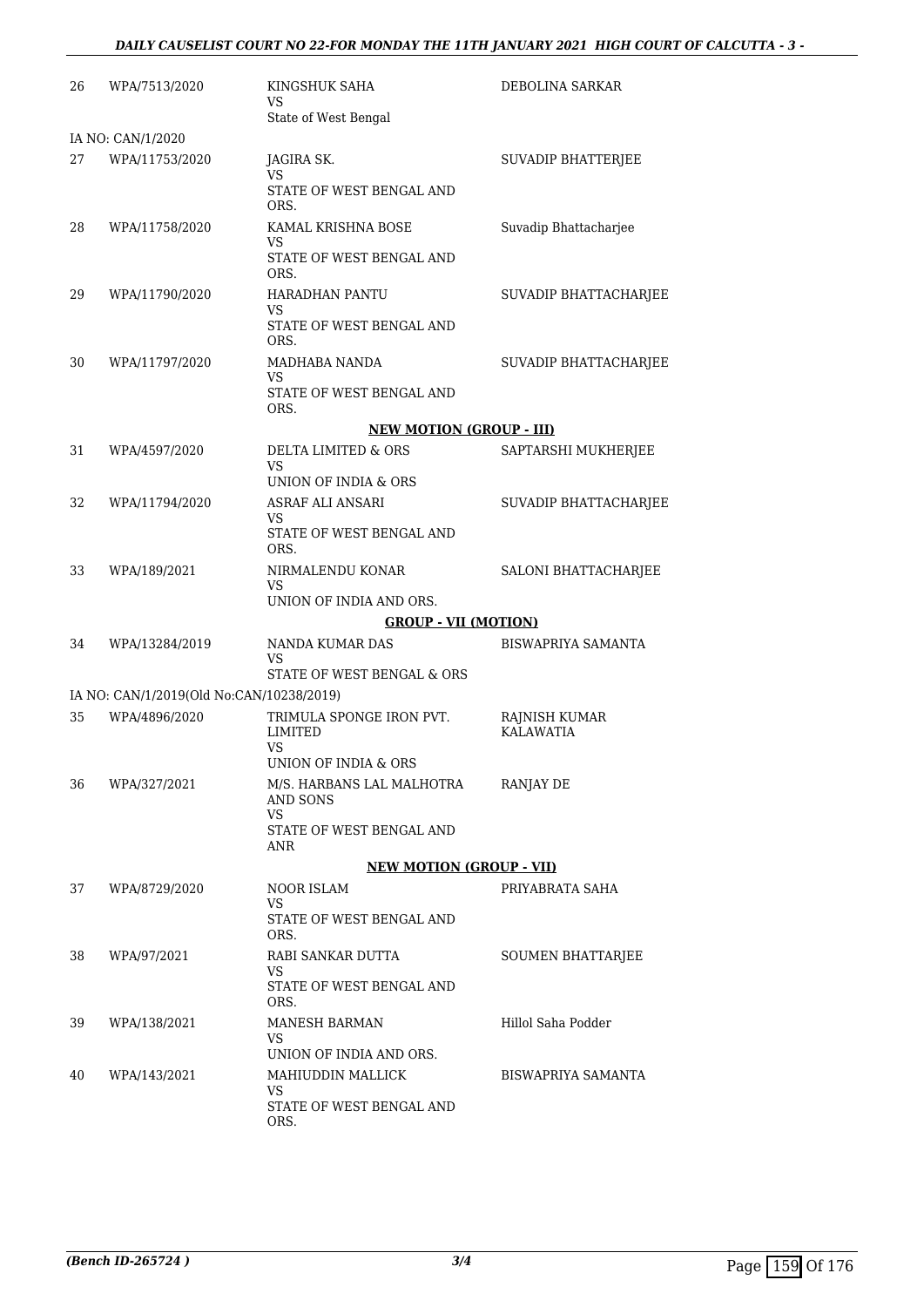| 41 | WPA/207/2021   | MANAS DEB<br>VS<br>STATE OF WEST BENGAL AND<br>ORS.                                                 | SAKTIPADA JANA      |
|----|----------------|-----------------------------------------------------------------------------------------------------|---------------------|
|    |                | <b>FOR HEARING</b>                                                                                  |                     |
|    |                | $($ (AT 2:00 P.M.))                                                                                 |                     |
| 42 | WPA/21527/2019 | ASA INTERNATION INDIA<br>MICROFINANCE LTD<br>VS<br>ASSISTANT PROVIDENT FUND<br>COMMISSIONER & ANR   | <b>SUBHOJIT ROY</b> |
| 43 | WPA/21528/2019 | ASA INTERNATIONAL INDIA<br>MICROFINANCE LTD<br>VS<br>ASSISTANT PROVIDENT FUND<br>COMMISSIONER & ANR | <b>SUBHOJIT ROY</b> |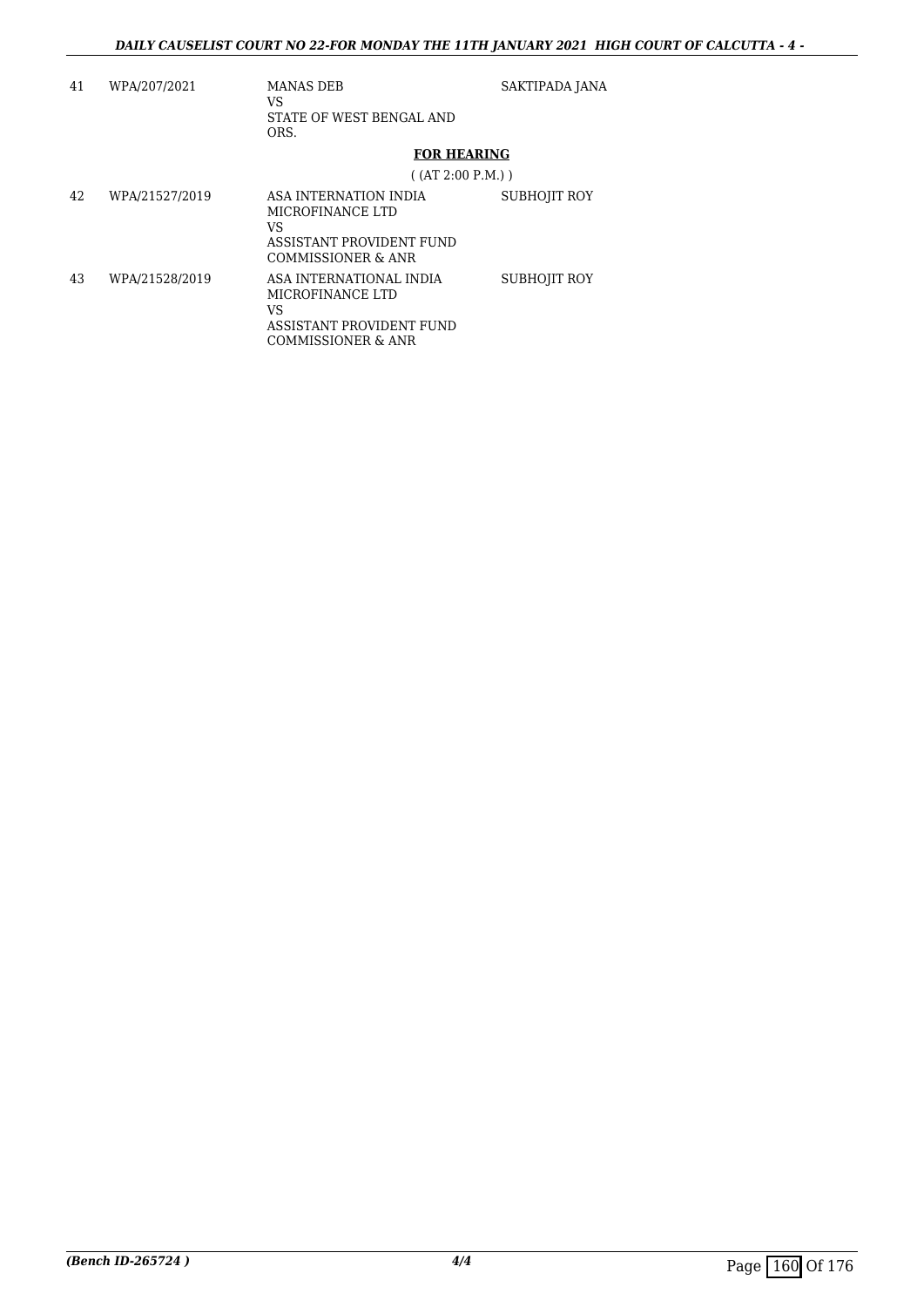

## **Appellate Side**

**DAILY CAUSELIST For Monday The 11th January 2021**

**COURT NO. 32**

**SINGLE BENCH (SB - XV)**

**AT 10:45 AM**

**HON'BLE JUSTICE JAY SENGUPTA**

**(VIA VIDEO CONFERENCE)**

### **ON AND FROM MONDAY, THE 11TH JANUARY, 2021- ADMISSION OF CRIMINAL MOTIONS AND HEARING OF CRIMINAL REVISIONS ARISING OUT OF N.I. ACT; POCSO; MAINTENANCE AND CRIME AGAINST WOMEN (NOT ASSIGNED TO ANY OTHER BENCH) INCLUDING APPLICATIONS CONNECTED THERETO;**

### **HEARING OF CRIMINAL REVISIONS (IRRESPECTIVE OF CLASSIFICATION) FILED FROM 2016 INCLUDING CONNECTED APPLICATIONS;**

### **HEARING OF CRIMINAL APPEALS. NOTE : MATTERS WILL BE TAKEN UP THROUGH PHYSICAL HEARING WHEN BOTH THE PARTIES ARE AGREED.**

|                |                            | TO BE MENTIONED                                                              |                                     |
|----------------|----------------------------|------------------------------------------------------------------------------|-------------------------------------|
| $\mathbf{1}$   | CRR/3752/2014              | MADHU BOSE<br>VS.<br>STATE OF WEST BENGAL                                    | T K SARKAR                          |
| $\overline{2}$ | CRR/625/2016<br>(Assigned) | DR. NAZRUL ISLAM,<br>IPS(RETD.)<br>VS<br>BASUDEB BANERJEE & ORS.             | DR. NAZRUL<br>ISLAM(IN PERSON)      |
| 3              | CRR/3462/2018              | SANTANU MUKHERJEE<br>VS.<br>STATE OF WEST BENGAL &<br>ANR                    | <b>SUBRATA GHOSH</b>                |
|                |                            | <b>LISTED MOTION</b>                                                         |                                     |
| 4              | CRR/2762/2019              | SABINA YASMIN LASKAR<br>VS.<br>STATE OF WEST BENGAL &<br><b>ORS</b>          | LAKSHIMINATH<br><b>BHATTACHARYA</b> |
|                |                            | IA NO: CRAN/1/2019(Old No:CRAN/3829/2019), CRAN/3/2020(Old No:CRAN/117/2020) |                                     |
| 5              | CRR/3569/2019              | <b>ABHISHEK</b><br><b>BHATTACHARYYA</b>                                      | SAIKAT MONDAL                       |

SANANDA BHATTACHARYYA

VS

(CHATTERJEE)

### **TO BE MENTIONED**

*(Bench ID-265700)* 1/6 Page 161 Of 176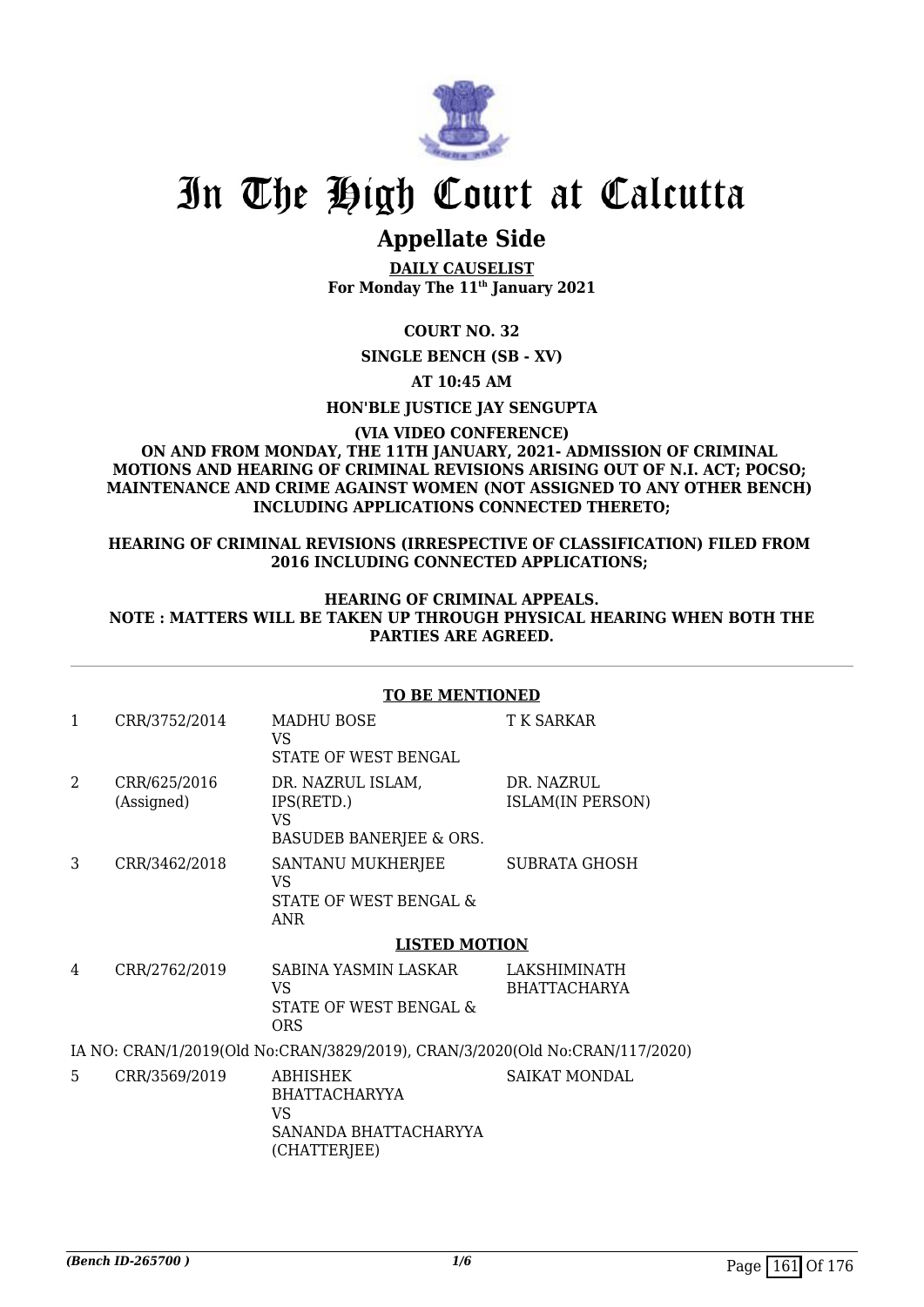| 6  | CRR/58/2020                     | <b>ATANU DAS</b><br><b>VS</b>                                                                       | PAULOMI BANERJEE                    |
|----|---------------------------------|-----------------------------------------------------------------------------------------------------|-------------------------------------|
|    |                                 | STATE OF WEST BENGAL &<br><b>ANR</b>                                                                |                                     |
| 7  | CRR/434/2020                    | ANIMESH BOXI@ANI<br><b>BOXI@ANI BOKSHI</b><br><b>VS</b>                                             | RITAM CHOWDHURY                     |
|    |                                 | STATE OF WEST BENGAL                                                                                |                                     |
|    | IA NO: CRAN/1/2020, CRAN/2/2020 |                                                                                                     |                                     |
| 8  | CRR/674/2020                    | RAJ PAL SINGH KAHLON<br>VS.<br>STATE OF WEST BENGAL &<br><b>ANR</b>                                 | SAFDAR AZAM                         |
| 9  | CRR/930/2020                    | <b>ASFAK KHAN @</b><br>ASFAQUEDDIN KHAN &<br><b>ORS</b><br><b>VS</b><br>AFROJA KHATUN & ANR         | RAMESHWAR SINHA                     |
| 10 | CRR/955/2020                    | SANJOY KUMAR SAHA @                                                                                 | RAJESHWAR                           |
|    |                                 | <b>SANJOY SAHA</b><br><b>VS</b><br>M/S FRENCH MOTOR CAR<br>COMPANY LTD REP. BY<br>TUSHAR KUMAR SEAL | <b>CHAKRABORTY</b>                  |
| 11 | CRR/1388/2020                   | SOMNATH BANERJEE                                                                                    | DEBJANI DASGUPTA                    |
|    |                                 | <b>VS</b><br>STATE OF WEST BENGAL<br>AND ORS.                                                       |                                     |
| 12 | CRR/1691/2020                   | <b>AMRAPALI BOSE</b><br><b>VS</b><br><b>VIVEK SARDA AND</b><br><b>ANOTHER</b>                       | SOUMAJIT<br><b>CHATTERJEE</b>       |
| 13 | CRR/1732/2020                   | SHEKHAR SATYANARAYAN<br><b>HALDER @ SEKHAR</b><br><b>HALDER</b><br><b>VS</b><br><b>SUMA GUHA</b>    | <b>SHRAMAN SARKAR</b>               |
| 14 | CRR/1734/2020                   | <b>ARUP SARKAR</b><br><b>VS</b><br>State of West Bengal And Anr                                     | <b>SUBHASISH MISRA</b>              |
| 15 | CRR/1769/2020                   | <b>SMT PRABHA KASIREDDI</b><br><b>SINGH AND ORS</b><br><b>VS</b><br>PRACHEER SINGH                  | AAFREEN PARVIN                      |
| 16 | CRR/1771/2020                   | SK. ABU NAHAR<br><b>VS</b><br>State of West Bengal                                                  | <b>S.G. CHOWDHURY</b>               |
| 17 | CRR/1852/2020                   | KUNTAL PANDA<br><b>VS</b><br>State of West Bengal AND<br><b>ANR</b>                                 | DEBASREE ADHIKARY                   |
| 18 | CRR/1853/2020                   | KALYAN PAND AND ORS<br><b>VS</b><br>State of West Bengal                                            | <b>DEBISHREE</b><br><b>ADHIKARY</b> |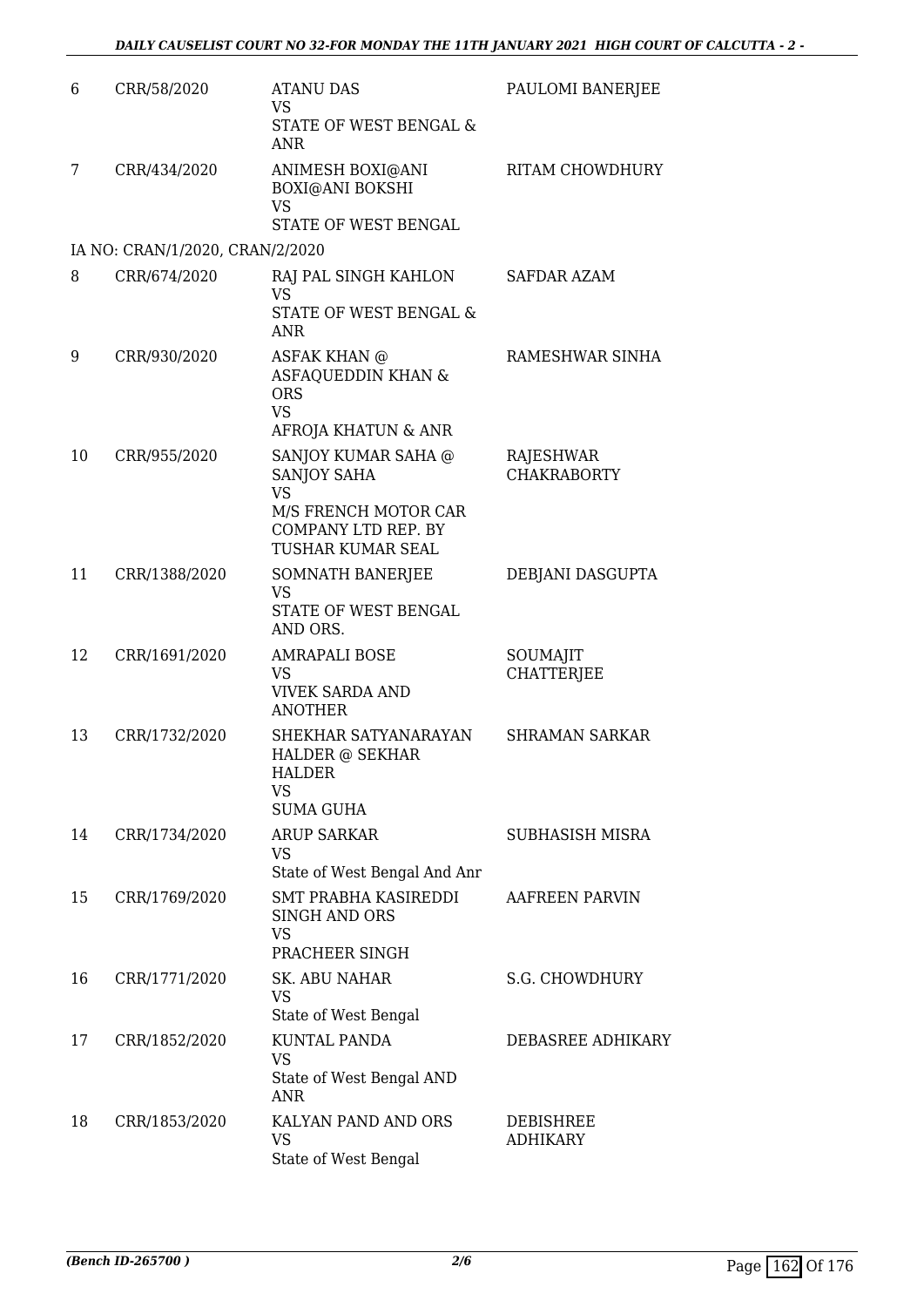| 19 | CRR/1896/2020      | RAJ VARDHAN AND ORS<br><b>VS</b><br>THE STATE OF WEST<br><b>BENGAL AND ANR</b>                                               | <b>SOUMYA NAG</b>               |
|----|--------------------|------------------------------------------------------------------------------------------------------------------------------|---------------------------------|
| 20 | CRR/1897/2020      | RAJ VARDHAN AND ORS<br><b>VS</b><br>THE STATE OF WEST<br><b>BENGAL AND ANR</b>                                               | <b>SOUMYA NAG</b>               |
| 21 | CRR/1900/2020      | JUHI MISHRA @JUHI<br><b>PATHAK</b><br><b>VS</b><br>State of West Bengal AND<br>ANR.                                          | RAUSHAN KUMAR<br><b>RAY</b>     |
| 22 | CRR/1906/2020      | DIPAK DEY AND ANR<br>VS<br>State of West Bengal AND<br><b>ANR</b>                                                            | <b>MADHUMITA BASAK</b>          |
|    | IA NO: CRAN/1/2020 |                                                                                                                              |                                 |
| 23 | CRR/1935/2020      | SAROJ KUMAR BAIDYA<br><b>VS</b><br>MITALI BAIDYA<br>(KARMAKAR)                                                               | MD. JANNAT UL<br><b>FIRDOUS</b> |
| 24 | CRR/10/2021        | ARUN MADANLAL<br>BHALOTIA@ARUN KUMAR<br><b>BHALOTIA</b><br><b>VS</b><br>State of West Bengal AND<br><b>ANR</b>               | <b>SOUMAVA</b><br>MUKHERJEE     |
| 25 | CRR/11/2021        | ARUN MADANLAL<br>BHALOTIA @ARUN KUMAR<br><b>BHALOTIA@A K BHALOTIA</b><br><b>VS</b><br>State of West Bengal AND<br><b>ANR</b> | <b>SOUMAVA</b><br>MUKHERJEE     |
| 26 | CRR/27/2021        | <b>CHANDAN MAHANTO</b><br><b>VS</b><br>State of West Bengal AND<br><b>ANR</b>                                                | <b>SANATANU SETT</b>            |
| 27 | CRR/44/2021        | <b>VIKASH MUNDRA</b><br><b>VS</b><br>State of West Bengal AND<br><b>ANR</b>                                                  | MAINAK SWARNAKAR                |
| 28 | CRR/53/2021        | ARINDAM BISWAS AND ORS<br><b>VS</b><br>State of West Bengal AND<br>ANR                                                       | JAGANNATH<br><b>GANGULY</b>     |
| 29 | CRR/59/2021        | DR SAPTARSHI BANERJEE<br><b>VS</b><br>State of West Bengal and Anr                                                           | TATHAGATA<br>MAJUMDAR           |
| 30 | CRR/66/2021        | <b>SAMRAT BHOWMIK</b><br><b>VS</b><br>STATE OF WEST BENGAL<br>AND ORS.                                                       | MRITYUNJOY HALDER               |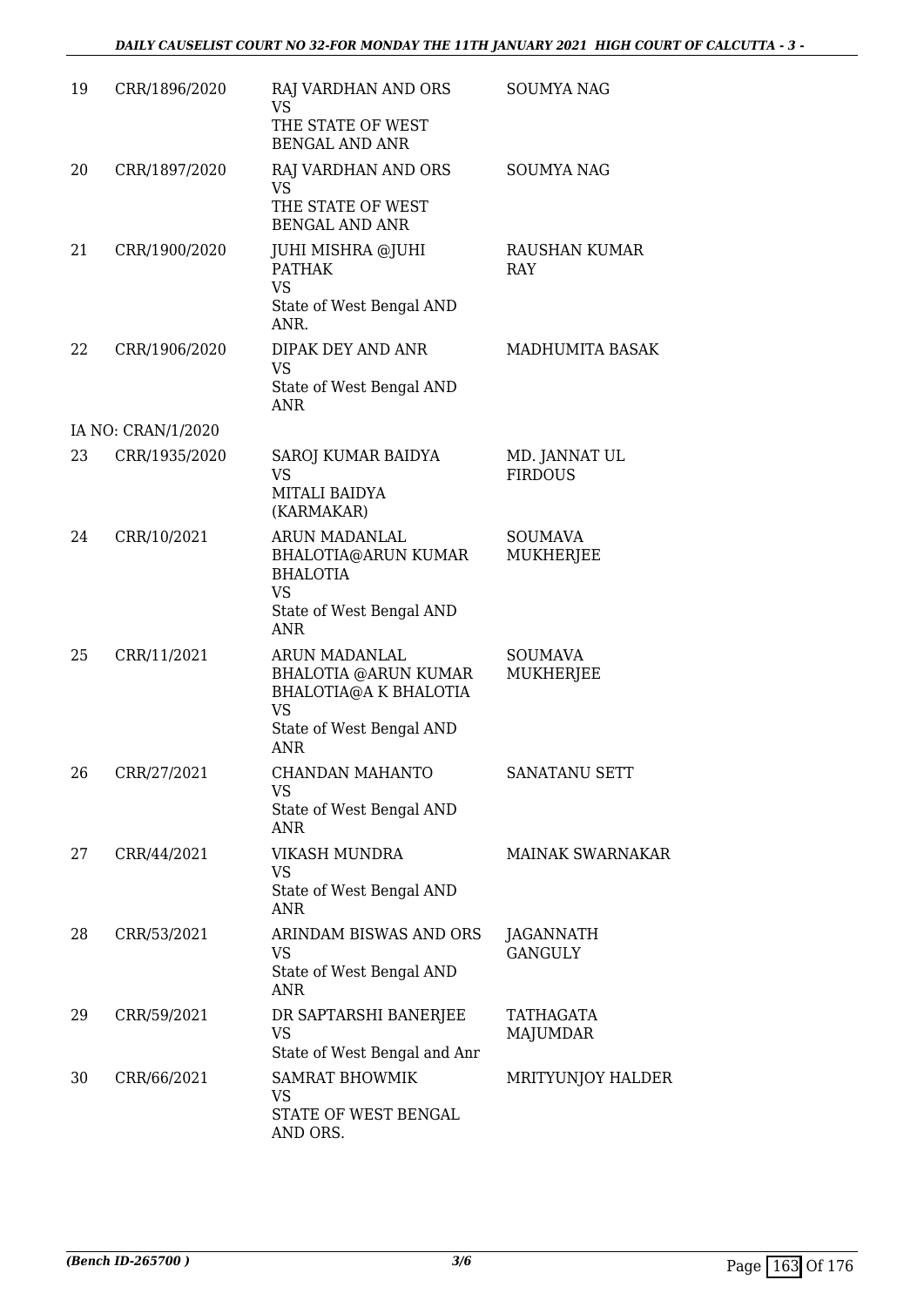| 31 | CRR/67/2021       | ANIRUDHYA CHAKRABORTY<br>VS                                                                   | <b>SURAJIT BASU</b>                                                                            |
|----|-------------------|-----------------------------------------------------------------------------------------------|------------------------------------------------------------------------------------------------|
|    |                   | State of West Bengal AND<br><b>ANR</b>                                                        |                                                                                                |
| 32 | CRR/68/2021       | BIJOY ANANDA SARKAR<br><b>VS</b>                                                              | <b>SUPRIYO DAS</b>                                                                             |
|    |                   | SREEPARNA SARKAR NEE<br><b>SEN AND ANR</b>                                                    |                                                                                                |
|    |                   | <b>CONTESTED APPLICATION</b>                                                                  |                                                                                                |
| 33 | CRR/196/2016      | HANS RAJ JAIN @ HANSRAJ<br>JAIN & ORS<br><b>VS</b>                                            | A BANERJEE                                                                                     |
|    |                   | STATE OF WEST BENGAL &<br><b>ANR</b>                                                          |                                                                                                |
|    |                   | IA NO: CRAN/8/2018(Old No:CRAN/607/2018), CRAN/13/2020(Old No:CRAN/1155/2020)                 |                                                                                                |
|    | wt34 CRR/278/2016 | M/S AKJ MINERAL LTD                                                                           | A DUTTA                                                                                        |
|    |                   | <b>VS</b><br>STATE OF WEST BENGAL &<br><b>ANR</b>                                             |                                                                                                |
|    |                   | IA NO: CRAN/14/2020(Old No:CRAN/1154/2020), CRAN/1/2016(Old No:CRAN/1721/2016)                |                                                                                                |
|    | wt35 CRR/197/2016 | SANJAY JAIN & ORS.                                                                            | <b>ANJAN DATTA</b>                                                                             |
|    |                   | <b>VS</b><br>STATE OF WEST BENGAL &<br>ANR.                                                   |                                                                                                |
|    |                   | IA NO: CRAN/8/2018(Old No:CRAN/608/2018), CRAN/13/2020(Old No:CRAN/1156/2020)                 |                                                                                                |
| 36 | CRR/3660/2016     | <b>JOYDEB BASAK &amp; ANR</b><br><b>VS</b><br>STATE OF WEST BENGAL &                          | MAYUKH<br>MUKHERJEE                                                                            |
|    |                   | <b>ANR</b>                                                                                    |                                                                                                |
|    |                   | IA NO: CRAN/6/2018(Old No:CRAN/1807/2018), CRAN/14/2020(Old No:CRAN/702/2020)                 |                                                                                                |
| 37 | CRR/130/2017      | <b>BHOLA JAISWAL &amp; ANR</b><br><b>VS</b><br><b>STATE OF WEST BENGAL&amp;</b><br><b>ANR</b> | MANIK LAL PODDAER                                                                              |
|    |                   | IA NO: CRAN/6/2018(Old No:CRAN/2362/2018)                                                     |                                                                                                |
| 38 | CRR/812/2017      | MD MOBARAK HOSSAIN<br><b>VS</b><br>STATE OF WEST BENGAL &<br><b>ORS</b>                       | <b>I NANDI</b>                                                                                 |
| 39 | CRR/1553/2017     | ORIJIT CHATTERJEE & ANR<br><b>VS</b><br>STATE OF WEST BENGAL &<br><b>ORS</b>                  | <b>SATADRU LAHIRI</b>                                                                          |
|    |                   | IA NO: CRAN/3/2018(Old No:CRAN/2198/2018)                                                     |                                                                                                |
| 40 | CRR/1671/2017     | BALAI CHANDRA MONDAL                                                                          | PRASANTA KUMAR                                                                                 |
|    |                   | <b>VS</b><br>LAXMIPRIYA DEY & ANR                                                             | DAS                                                                                            |
|    |                   |                                                                                               | IA NO: CRAN/2/2017(Old No:CRAN/2846/2017), CRAN/3/2017(Old No:CRAN/3524/2017), CRAN/4/2018(Old |

No:CRAN/3752/2018)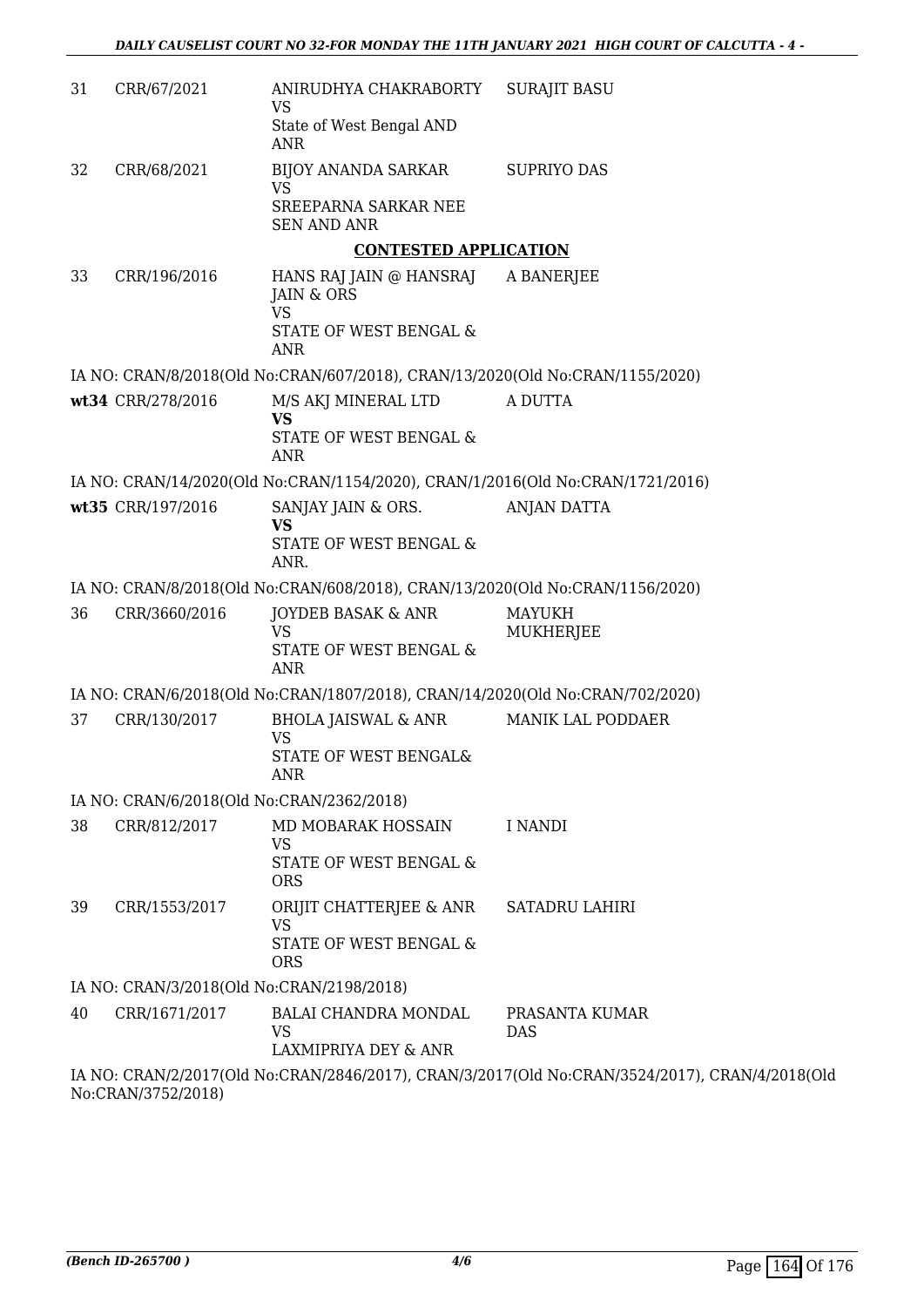| 41 | CRR/1769/2018      | SUNIL KUMAR JAIN<br><b>VS</b><br>STATE OF WEST BENGAL &<br>ORS.                                          | <b>ANIRBAN MITRA</b>                 |
|----|--------------------|----------------------------------------------------------------------------------------------------------|--------------------------------------|
| 42 | CRR/1770/2018      | NEHA KUMARI & ORS<br><b>VS</b><br>STATE OF WEST BENGAL &<br><b>ANR</b>                                   | PAYEL ROY MISHRA                     |
| 43 | CRR/2002/2018      | <b>BASUDEB MUKHERJEE</b><br><b>VS</b><br>STATE OF WEST BENGAL &<br><b>ANR</b>                            | C SARKAR                             |
| 44 | CRR/2540/2018      | SMT SUTAPA GHOSH<br>VS<br>STATE OF WEST BENGAL &<br><b>ORS</b>                                           | UTTIYA ROY                           |
| 45 | CRR/3319/2018      | RITESH PANDA<br><b>VS</b><br>STATE OF WEST BENGAL                                                        | P. KUNDU                             |
| 46 | CRR/2199/2019      | <b>MD ALAMGIR</b><br><b>VS</b><br><b>BISWAJIT DAS &amp; ANR</b>                                          | <b>AMAL KUMAR</b><br><b>BANERJEE</b> |
| 47 | CRR/1098/2020      | SOUMOJIT PATRA<br><b>VS</b><br>STATE OF WEST BENGAL &<br>ANR                                             | <b>RAJIV KUMAR</b>                   |
|    |                    | IA NO: CRAN/1/2020(Old No:CRAN/3524/2020), CRAN/2/2020                                                   |                                      |
| 48 | CRR/1505/2020      | SADANAND SHUKLA<br>VS<br>STATE OF WEST BENGAL<br>AND ORS.                                                | MD.AHSANUZZAMAN                      |
|    | IA NO: CRAN/1/2020 |                                                                                                          |                                      |
| 49 | CRR/1613/2020      | MD SABBU ALIAS MD<br><b>SHABBU AND OTHERS</b><br><b>VS</b><br>State of West Bengal AND<br><b>ANOTHER</b> | RUPRAJ BANERJEE                      |
|    | IA NO: CRAN/1/2020 |                                                                                                          |                                      |
|    |                    | <b>APPEAL FOR HEARING</b>                                                                                |                                      |
| 50 | CRA/65/1998        | TARUN KANTI CHATTERJEE<br>VS<br>THE STATE OF WEST<br><b>BENGAL</b>                                       | AMITABHA<br>KARMAKAR                 |
| 51 | CRA/28/2006        | GOBORDHAN JANA & ANR.<br><b>VS</b><br><b>STATE</b>                                                       | <b>ANSUMAN BERA</b>                  |
| 52 | CRA/375/2016       | <b>BIJAY KR MARANDI</b><br><b>VS</b><br>STATE OF WEST BENGAL                                             | P ADHYA                              |
|    |                    |                                                                                                          |                                      |

IA NO: CRAN/1/2019(Old No:CRAN/4668/2019)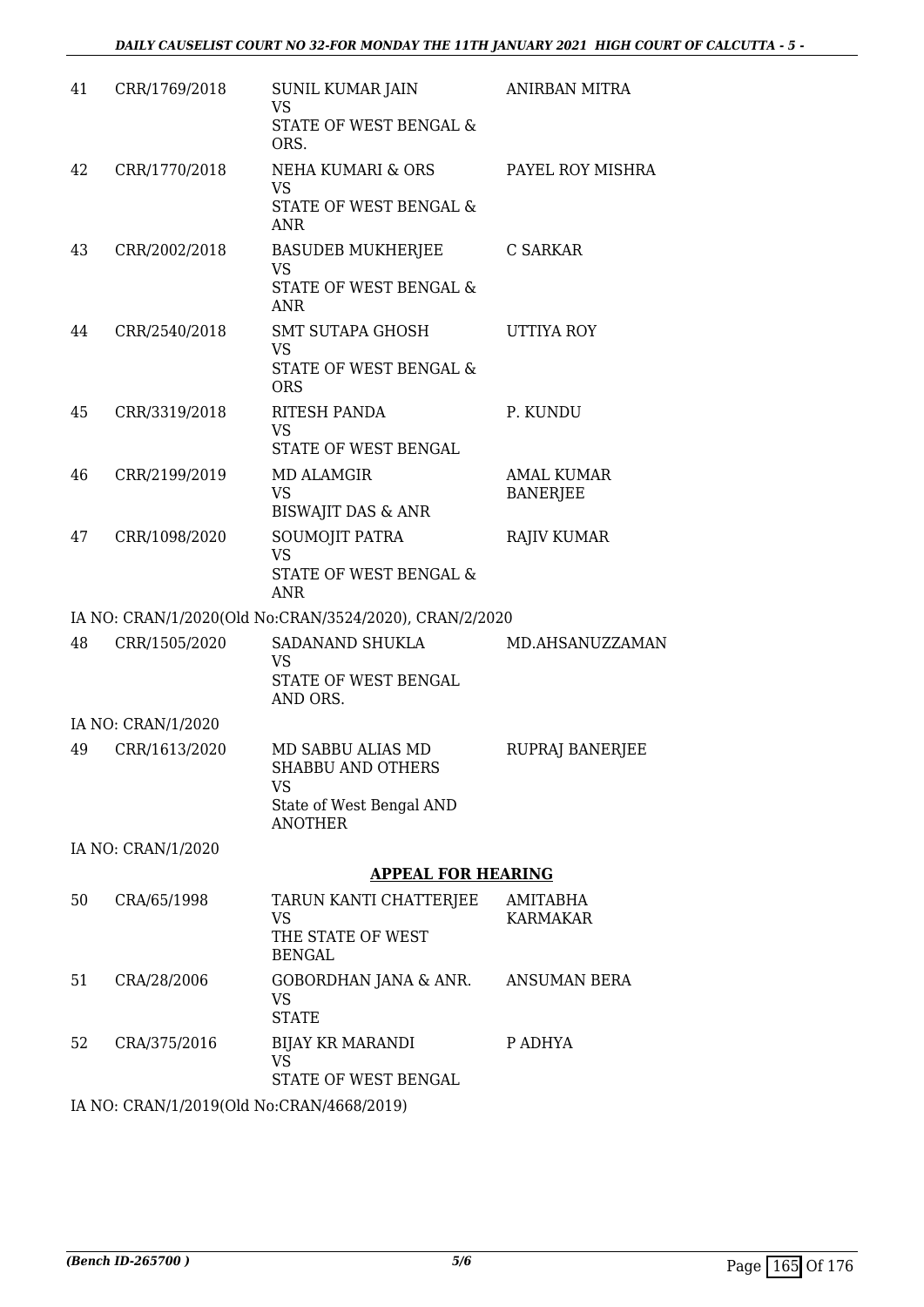| 53 | CRA/15/2017                    | BINKU @ PERVEJ AKTAR &<br><b>ORS</b><br>VS<br>STATE OF WEST BENGAL | K BHATTACHARYYA   |
|----|--------------------------------|--------------------------------------------------------------------|-------------------|
| 54 | CRA/715/2017<br>(At 2.00 p.m.) | KHUSHBUR RAHAMAN<br>VS<br>STATE OF WEST BENGAL                     | <b>SUJATA DAS</b> |

IA NO: CRAN/2/2020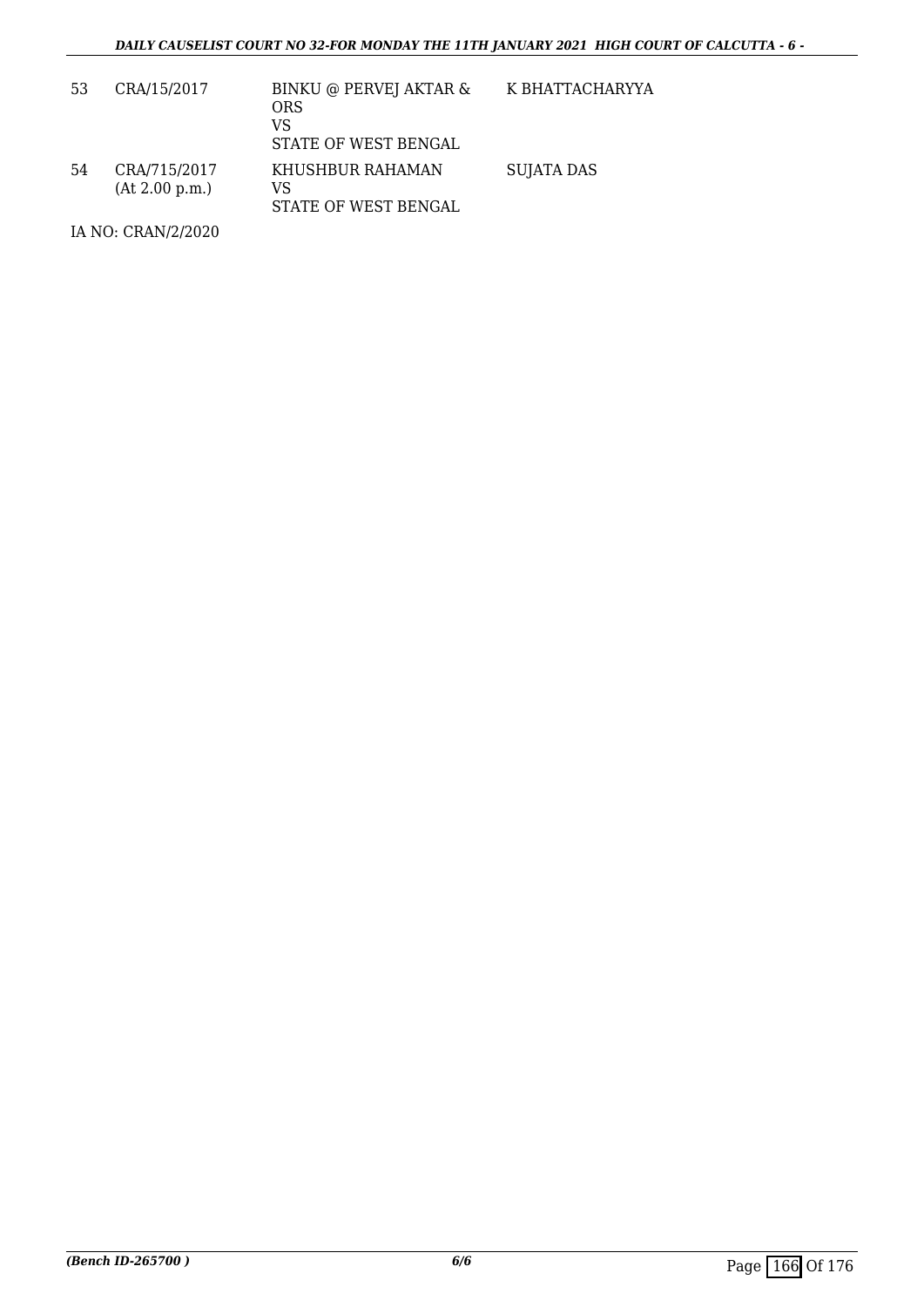

## **Appellate Side**

**DAILY CAUSELIST For Monday The 11th January 2021**

**COURT NO. 30**

### **SINGLE BENCH (SB - XVI) AT 10:45 AM HON'BLE JUSTICE BIBEK CHAUDHURI (VIA VIDEO CONFERENCE)**

**ON AND FROM MONDAY, THE 11TH JANUARY, 2021 - ADMISSION AND HEARING OF CRIMINAL APPEALS INCLUDING BAIL (PUNISHMENT UPTO 7 YEARS);**

**ADMISSION OF CRIMINAL MOTIONS AND HEARING OF CRIMINAL REVISIONS ARISING OUT OF D.V.ACT ;**

### **HEARING OF CRIMINAL APPEALS,**

### **HEARING OF CRIMINAL APPEALS RELATING TO 'CRIMES AGAINST WOMEN'**

**NOTE: MATTERS WILL BE TAKEN UP THROUGH PHYSICAL HEARING ONLY WHEN BOTH THE PARTIES ARE AGREED.**

|                |                                          | <b>CANCELLATION OF BAIL</b>                                                           |                                       |  |
|----------------|------------------------------------------|---------------------------------------------------------------------------------------|---------------------------------------|--|
| $\mathbf{1}$   | CRM/8638/2019                            | TANUSHRI MITRA & ANR<br><b>VS</b>                                                     | DEBAPRATIM GUHA                       |  |
|                |                                          | STATE OF WEST BENGAL & ANR                                                            |                                       |  |
| $\overline{2}$ | CRM/1204/2020                            | SARJINA BIBI<br><b>VS</b><br>STATE OF WEST BENGAL & ORS                               | KALYAN KUMAR<br>BHATTACHARJEE         |  |
| 3              | CRM/2206/2020                            | <b>SMT SUSMITA SARKAR</b><br><b>VS</b><br>BISHNUPADA BHOWMICK @<br>KRISHNA DADA & ANR | <b>GOPAL CHANDRA</b><br><b>MONDAL</b> |  |
| 4              | CRM/2851/2020                            | <b>MARIA RINKI BISWAS</b><br><b>VS</b><br>STATE OF WEST BENGAL & ORS                  | <b>SOFIA NESAR</b>                    |  |
|                |                                          | IA NO: CRAN/1/2020(Old No:CRAN/4250/2020), CRAN/2/2020(Old No:CRAN/4742/2020)         |                                       |  |
| 5              | CRM/10705/2020                           | SUKHENDU KUMAR DUTTA<br><b>VS</b><br>STATE OF WEST BENGAL AND<br>ANR                  | KAMALESH CHADNRA<br><b>SAHA</b>       |  |
|                |                                          | <b>FOR HEARING</b>                                                                    |                                       |  |
| 6              | CRMSPL/145/2017<br>(11.01.2021)          | <b>SANKARI BASU</b><br><b>VS</b><br>STATE OF WEST BENGAL & ANR.                       | <b>SREETAMA ROY</b>                   |  |
| 7              | CRA/416/2017                             | <b>SURAJIT BHUNIA</b><br><b>VS</b><br>STATE OF WEST BENGAL & ORS.                     | PRADIP PAUL                           |  |
|                |                                          | <b>BAIL IN CONNECTION WITH APPEAL</b>                                                 |                                       |  |
| 8              | CRA/505/2018                             | <b>SWAPAN GHOSH</b><br><b>VS</b><br>STATE OF WEST BENGAL                              | U S CHATTOPADHYAY                     |  |
| 9              | CRA/146/2019                             | MD. ILLIYAS @ ILLU & ANR<br><b>VS</b><br>STATE OF WEST BENGAL                         | MD. AAMMAR ZAKI                       |  |
|                | IA NO: CRAN/3/2020(Old No:CRAN/498/2020) |                                                                                       |                                       |  |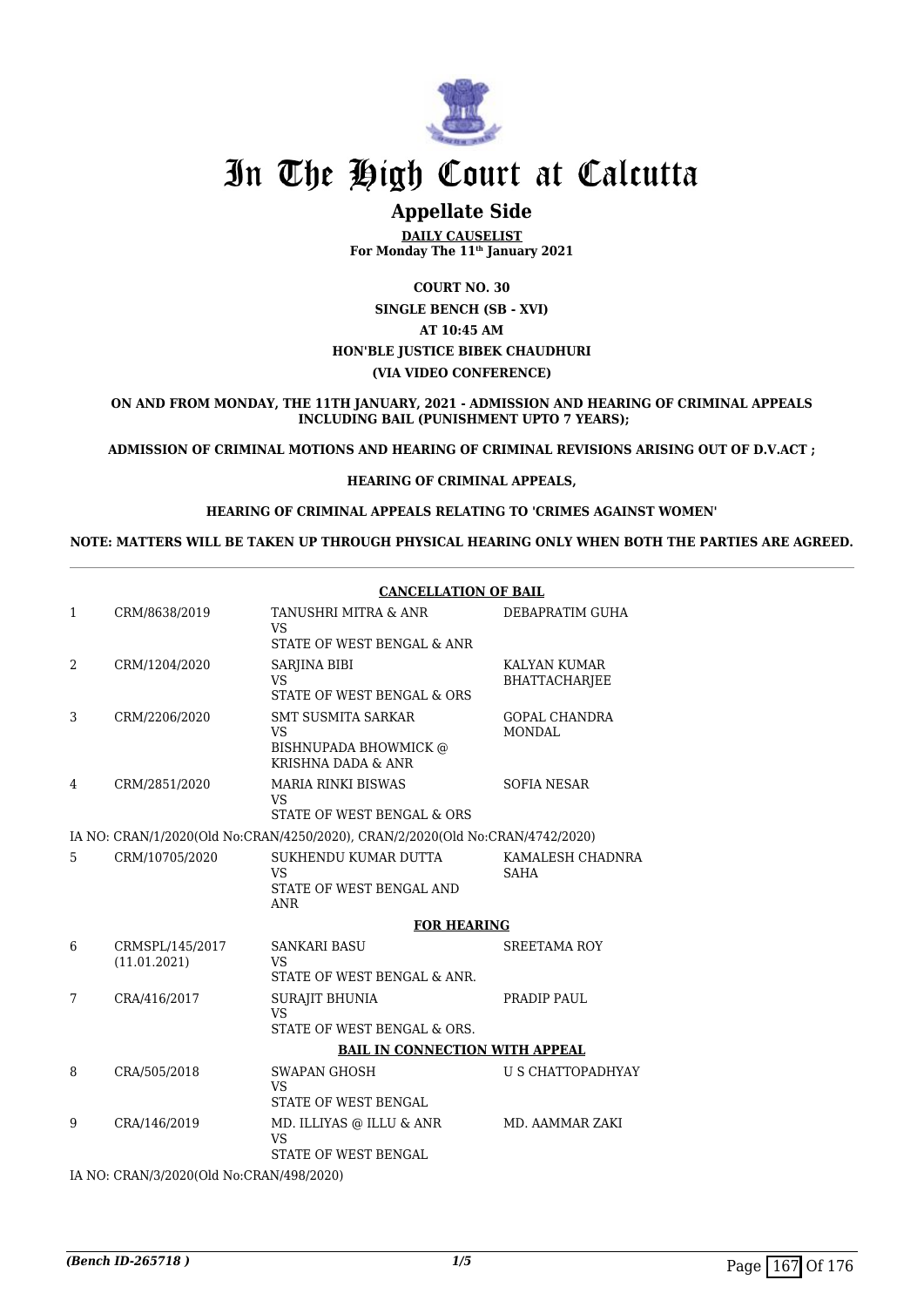| 10 | CRA/173/2019                              | <b>BAPPA PASWAN @ BIJOY</b><br>VS                      | DEBABRATA SARKER                                                                                                  |
|----|-------------------------------------------|--------------------------------------------------------|-------------------------------------------------------------------------------------------------------------------|
|    |                                           | STATE OF WEST BENGAL                                   |                                                                                                                   |
|    | IA NO: CRAN/2/2019(Old No:CRAN/2743/2019) | <b>SANCHOY ROY</b>                                     |                                                                                                                   |
| 11 | CRA/364/2019                              | VS<br>STATE OF WEST BENGAL                             | ARUNAVA GANGULY                                                                                                   |
|    | IA NO: CRAN/2/2020(Old No:CRAN/530/2020)  |                                                        |                                                                                                                   |
| 12 | CRA/22/2020                               | JAYABRATA GANGULY<br>VS<br>STATE OF WEST BENGAL        | KAZI M RAHMAN                                                                                                     |
|    | IA NO: CRAN/1/2020                        |                                                        |                                                                                                                   |
|    |                                           | <b>LEAVE TO APPEAL</b>                                 |                                                                                                                   |
| 13 | CRMSPL/60/2019                            | BUREAU OF INDIAN STANDARDS                             | JAGANNATH GANGULY                                                                                                 |
|    |                                           | <b>VS</b><br>M/S. DEY MINERALS PVT LTD &<br><b>ORS</b> |                                                                                                                   |
| 14 | CRMSPL/2/2020                             | <b>DILIP BOSE</b>                                      | NARAYAN CHNADRA                                                                                                   |
|    |                                           | VS                                                     | <b>GHOSH</b>                                                                                                      |
|    |                                           | STATE OF WEST BENGAL& ANR                              |                                                                                                                   |
|    | IA NO: CRAN/1/2020(Old No:CRAN/51/2020)   |                                                        |                                                                                                                   |
| 15 | CRMSPL/3/2020                             | M/S TODI INVESTORS<br>VS                               | <b>SUBHAMOY PATRA</b>                                                                                             |
|    |                                           | <b>BIDISHA DEY</b>                                     |                                                                                                                   |
| 16 | CRMSPL/4/2020                             | <b>UCO BANK</b><br>VS<br>STATE OF WEST BENGAL & ORS    | P.C. GHOSE                                                                                                        |
| 17 | CRMSPL/9/2020                             | M/S. MURALIDHAR RAJKUMAR<br>VS                         | <b>AMAJIT DE</b>                                                                                                  |
|    |                                           | STATE OF WEST BENGAL & ORS.                            |                                                                                                                   |
|    | IA NO: CRAN/1/2020(Old No:CRAN/604/2020)  |                                                        |                                                                                                                   |
| 18 | CRR/159/2018                              | <b>MOTION</b><br>PALASH KUMAR DEBNATH & ANR            | S. K. HALDER                                                                                                      |
|    |                                           | VS<br>STATE OF WEST BENGAL                             |                                                                                                                   |
|    |                                           |                                                        | IA NO: CRAN/2/2018(Old No:CRAN/3508/2018), CRAN/3/2019(Old No:CRAN/1572/2019), CRAN/4/2019(Old No:CRAN/3121/2019) |
| 19 | CRR/2139/2018                             | CHABI CHOWDHURY & ANR<br>VS                            | S MAJI                                                                                                            |
| 20 | CRR/2201/2018                             | SWAPAN KUMAR PAUL & ORS                                |                                                                                                                   |
|    |                                           | PALLABI DEBNATH<br>VS<br>STATE OF WEST BENGAL & ANR.   | SUJAY KUMAR HALDER                                                                                                |
| 21 | CRR/2280/2018                             | <b>SAMIM RAHAMAN</b>                                   | R GHATAK                                                                                                          |
|    |                                           | VS<br>NASIMA KHATUN & ANR                              |                                                                                                                   |
| 22 | CRR/3066/2018                             | KONA PRADHAN                                           | <b>SOURAV PAUL</b>                                                                                                |
|    |                                           | VS                                                     |                                                                                                                   |
|    |                                           | DEBASISH PRADHAN                                       |                                                                                                                   |
| 23 | CRR/3326/2018                             | ARINDAM BISWAS<br>VS<br>STATE OF WEST BENGAL & ANR     | A BHATTACHARYA                                                                                                    |
| 24 | CRR/3342/2018                             | BIPLAB MUKHERJEE                                       | S SANYAL                                                                                                          |
|    |                                           | VS<br>PIYALI MUKHERJEE & ANR                           |                                                                                                                   |
| 25 | CRR/194/2019                              | REKHA SHAW<br>VS<br><b>SHIV KUMR SHAW &amp; ANR</b>    | SAURISH RAY                                                                                                       |
|    | IA NO: CRAN/1/2019(Old No:CRAN/5022/2019) |                                                        |                                                                                                                   |
| 26 | CRR/668/2019                              | AMARENDRA SINGH                                        | SOUMYA MAZUMDER                                                                                                   |
|    |                                           | VS<br>VARSHA SINGH & ANR                               |                                                                                                                   |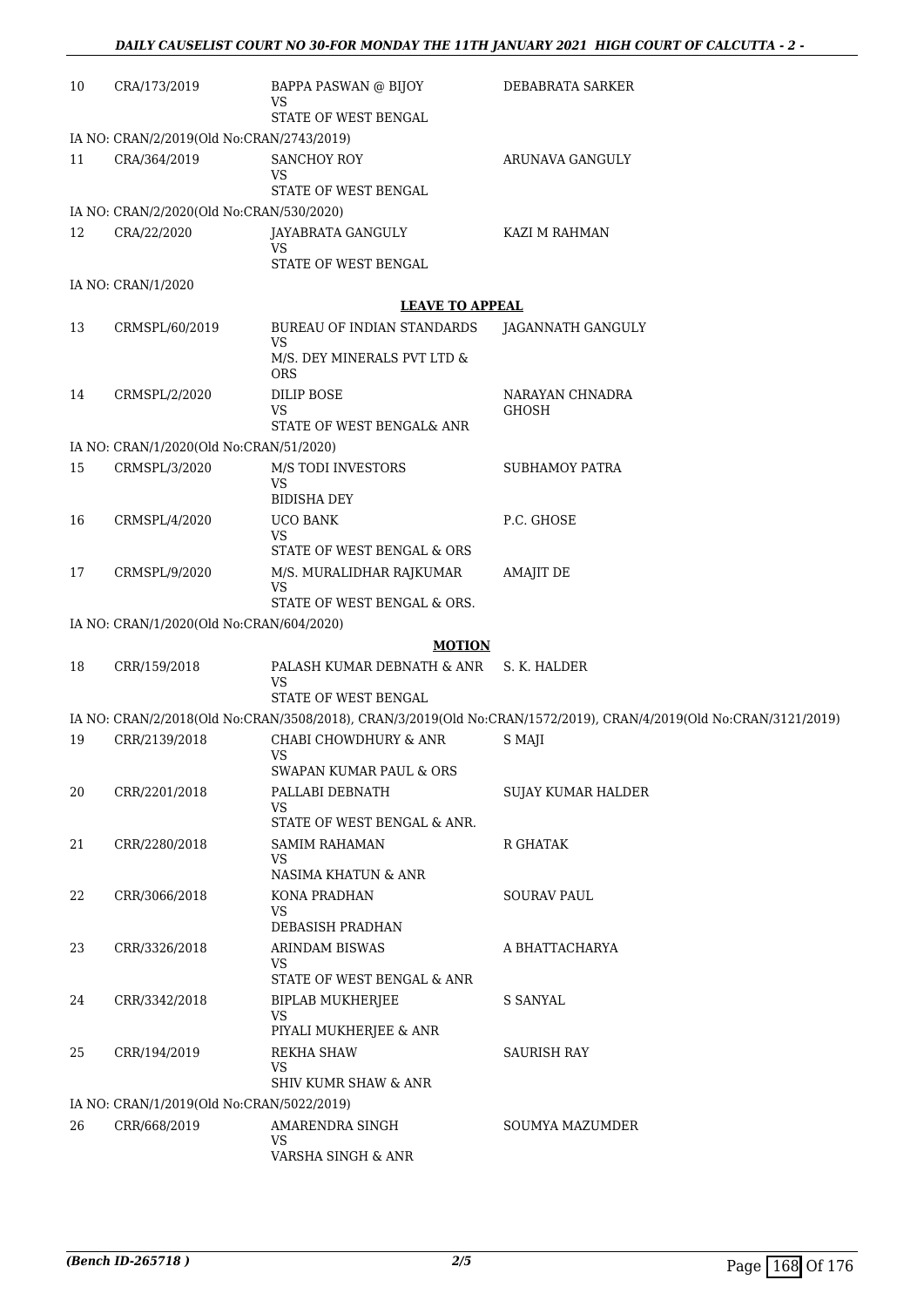| 27<br>BISWAJIT SAMANTA<br>CRR/717/2019<br><b>SYED NURUL AREFIN</b><br>VS<br>ARATI SAMANTA<br><b>APAN SAHA</b><br>28<br>CRR/1979/2019<br>PRABIR KUMAR DAS<br>VS.<br>PRITILATA DAS<br>29<br>CRR/2086/2019<br>PITAM KAR & ORS<br>ARUNAVA GANGULY<br>VS<br>SMT NANDINI KAR DAS & ANR<br>30<br>CRR/2521/2019<br>SHANKAR PARAMANIK @ SANKAR<br>SOUMAJIT CHATTERJEE<br><b>PRAMANIK</b><br>VS<br>STATE OF WEST BENGAL & ANR<br>IA NO: CRAN/2/2019(Old No:CRAN/4850/2019)<br>wt31 CRR/662/2019<br><b>SOUMIK PRAMANICK</b><br>SANKAR PARAMANIK @ SHANKAR<br><b>PARAMANIK</b><br>VS.<br>STATE OF WEST BENGAL & ANR<br>32<br>CRR/2911/2019<br>CHAITANYA SINGHANIA & ANR.<br><b>BINAY KR. JAIN</b><br>(13.01.2021)<br>VS.<br>KHUSBOO SINGHANIA<br>33<br><b>GOUTAM SEMBI &amp; ORS</b><br><b>SOMEN BANERJEE</b><br>CRR/3551/2019<br>VS<br>SOMA SEMBI (CHAKRABORTY)<br>DR. SAHIL SANGHI<br>CRR/3864/2019<br><b>ANITA KUNDU</b><br>34<br>VS.<br>STATE OF WEST BENGAL& ANR<br>35<br>CRR/21/2020<br>DIPIKA GHOSH<br>MD. SABIR AHMED<br>VS<br>BHIM CHANDRA GHOSH & ORS<br><b>SWARUP GUHA ROY</b><br>36<br>CRR/46/2020<br>ANAMITRA BANERJEE<br>VS<br>STATE OF WEST BENGAL & ANR<br>ALI AHSAN ALAMGIR<br>37<br>CRR/184/2020<br>DEB SANKAR BHATTACHARYA @<br>DEBSANKAR BHATTACHARYA<br>VS<br>STATE OF WEST BENGAL& ANR<br>38<br>CRR/227/2020<br><b>SANDIP BAG</b><br>SANTANU MAJI<br>(13.01.2021)<br>VS<br>SUSMITA BAG ( PANJA)<br>39<br><b>JOYJIT CHOWDHURY</b><br>KRISHNA YADAV<br>CRR/470/2020<br>VS<br>STATE OF WEST BENGAL & ANR<br>CRR/667/2020<br>40<br>PRIYANKA MALIK<br>VS<br>STATE OF WEST BENGAL & ANR<br>41<br>CRR/853/2020<br>SHREYA BERA<br>DWIDHITI BHADURI<br>VS<br>VEDANT BHAGAT<br><b>SOMA CHOWDHURY</b><br>42<br>CRR/861/2020<br>CHAITALI<br>VS<br>MUKHOPADHYAY<br>RABI SHANKAR CHOWDHURY<br>&ORS<br>ABDUL FARUK@ABUL FARUK<br><b>SUJOY SARKAR</b><br>43<br>CRR/983/2020<br>VS.<br>CHANDRANI FARUK & ANR<br>44<br>CRR/986/2020<br>PAPIYA SAHA @ PAPIA SAHA<br>VS<br>ABHIJIT SAHA & ORS.<br>CRR/1016/2020<br>SOURAV MONDAL<br>45<br>ABHISHEK DE<br>VS |  |                            |                           |
|---------------------------------------------------------------------------------------------------------------------------------------------------------------------------------------------------------------------------------------------------------------------------------------------------------------------------------------------------------------------------------------------------------------------------------------------------------------------------------------------------------------------------------------------------------------------------------------------------------------------------------------------------------------------------------------------------------------------------------------------------------------------------------------------------------------------------------------------------------------------------------------------------------------------------------------------------------------------------------------------------------------------------------------------------------------------------------------------------------------------------------------------------------------------------------------------------------------------------------------------------------------------------------------------------------------------------------------------------------------------------------------------------------------------------------------------------------------------------------------------------------------------------------------------------------------------------------------------------------------------------------------------------------------------------------------------------------------------------------------------------------------------------------------------------------------------------------------------------------------------------------------------------------------------------------------------------------------------------------------------------------------------------------------------------|--|----------------------------|---------------------------|
|                                                                                                                                                                                                                                                                                                                                                                                                                                                                                                                                                                                                                                                                                                                                                                                                                                                                                                                                                                                                                                                                                                                                                                                                                                                                                                                                                                                                                                                                                                                                                                                                                                                                                                                                                                                                                                                                                                                                                                                                                                                   |  |                            |                           |
|                                                                                                                                                                                                                                                                                                                                                                                                                                                                                                                                                                                                                                                                                                                                                                                                                                                                                                                                                                                                                                                                                                                                                                                                                                                                                                                                                                                                                                                                                                                                                                                                                                                                                                                                                                                                                                                                                                                                                                                                                                                   |  |                            |                           |
|                                                                                                                                                                                                                                                                                                                                                                                                                                                                                                                                                                                                                                                                                                                                                                                                                                                                                                                                                                                                                                                                                                                                                                                                                                                                                                                                                                                                                                                                                                                                                                                                                                                                                                                                                                                                                                                                                                                                                                                                                                                   |  |                            |                           |
|                                                                                                                                                                                                                                                                                                                                                                                                                                                                                                                                                                                                                                                                                                                                                                                                                                                                                                                                                                                                                                                                                                                                                                                                                                                                                                                                                                                                                                                                                                                                                                                                                                                                                                                                                                                                                                                                                                                                                                                                                                                   |  |                            |                           |
|                                                                                                                                                                                                                                                                                                                                                                                                                                                                                                                                                                                                                                                                                                                                                                                                                                                                                                                                                                                                                                                                                                                                                                                                                                                                                                                                                                                                                                                                                                                                                                                                                                                                                                                                                                                                                                                                                                                                                                                                                                                   |  |                            |                           |
|                                                                                                                                                                                                                                                                                                                                                                                                                                                                                                                                                                                                                                                                                                                                                                                                                                                                                                                                                                                                                                                                                                                                                                                                                                                                                                                                                                                                                                                                                                                                                                                                                                                                                                                                                                                                                                                                                                                                                                                                                                                   |  |                            |                           |
|                                                                                                                                                                                                                                                                                                                                                                                                                                                                                                                                                                                                                                                                                                                                                                                                                                                                                                                                                                                                                                                                                                                                                                                                                                                                                                                                                                                                                                                                                                                                                                                                                                                                                                                                                                                                                                                                                                                                                                                                                                                   |  |                            |                           |
|                                                                                                                                                                                                                                                                                                                                                                                                                                                                                                                                                                                                                                                                                                                                                                                                                                                                                                                                                                                                                                                                                                                                                                                                                                                                                                                                                                                                                                                                                                                                                                                                                                                                                                                                                                                                                                                                                                                                                                                                                                                   |  |                            |                           |
|                                                                                                                                                                                                                                                                                                                                                                                                                                                                                                                                                                                                                                                                                                                                                                                                                                                                                                                                                                                                                                                                                                                                                                                                                                                                                                                                                                                                                                                                                                                                                                                                                                                                                                                                                                                                                                                                                                                                                                                                                                                   |  |                            |                           |
|                                                                                                                                                                                                                                                                                                                                                                                                                                                                                                                                                                                                                                                                                                                                                                                                                                                                                                                                                                                                                                                                                                                                                                                                                                                                                                                                                                                                                                                                                                                                                                                                                                                                                                                                                                                                                                                                                                                                                                                                                                                   |  |                            |                           |
|                                                                                                                                                                                                                                                                                                                                                                                                                                                                                                                                                                                                                                                                                                                                                                                                                                                                                                                                                                                                                                                                                                                                                                                                                                                                                                                                                                                                                                                                                                                                                                                                                                                                                                                                                                                                                                                                                                                                                                                                                                                   |  |                            |                           |
|                                                                                                                                                                                                                                                                                                                                                                                                                                                                                                                                                                                                                                                                                                                                                                                                                                                                                                                                                                                                                                                                                                                                                                                                                                                                                                                                                                                                                                                                                                                                                                                                                                                                                                                                                                                                                                                                                                                                                                                                                                                   |  |                            |                           |
|                                                                                                                                                                                                                                                                                                                                                                                                                                                                                                                                                                                                                                                                                                                                                                                                                                                                                                                                                                                                                                                                                                                                                                                                                                                                                                                                                                                                                                                                                                                                                                                                                                                                                                                                                                                                                                                                                                                                                                                                                                                   |  |                            |                           |
|                                                                                                                                                                                                                                                                                                                                                                                                                                                                                                                                                                                                                                                                                                                                                                                                                                                                                                                                                                                                                                                                                                                                                                                                                                                                                                                                                                                                                                                                                                                                                                                                                                                                                                                                                                                                                                                                                                                                                                                                                                                   |  |                            |                           |
|                                                                                                                                                                                                                                                                                                                                                                                                                                                                                                                                                                                                                                                                                                                                                                                                                                                                                                                                                                                                                                                                                                                                                                                                                                                                                                                                                                                                                                                                                                                                                                                                                                                                                                                                                                                                                                                                                                                                                                                                                                                   |  |                            |                           |
|                                                                                                                                                                                                                                                                                                                                                                                                                                                                                                                                                                                                                                                                                                                                                                                                                                                                                                                                                                                                                                                                                                                                                                                                                                                                                                                                                                                                                                                                                                                                                                                                                                                                                                                                                                                                                                                                                                                                                                                                                                                   |  |                            |                           |
|                                                                                                                                                                                                                                                                                                                                                                                                                                                                                                                                                                                                                                                                                                                                                                                                                                                                                                                                                                                                                                                                                                                                                                                                                                                                                                                                                                                                                                                                                                                                                                                                                                                                                                                                                                                                                                                                                                                                                                                                                                                   |  |                            |                           |
|                                                                                                                                                                                                                                                                                                                                                                                                                                                                                                                                                                                                                                                                                                                                                                                                                                                                                                                                                                                                                                                                                                                                                                                                                                                                                                                                                                                                                                                                                                                                                                                                                                                                                                                                                                                                                                                                                                                                                                                                                                                   |  |                            |                           |
|                                                                                                                                                                                                                                                                                                                                                                                                                                                                                                                                                                                                                                                                                                                                                                                                                                                                                                                                                                                                                                                                                                                                                                                                                                                                                                                                                                                                                                                                                                                                                                                                                                                                                                                                                                                                                                                                                                                                                                                                                                                   |  |                            |                           |
|                                                                                                                                                                                                                                                                                                                                                                                                                                                                                                                                                                                                                                                                                                                                                                                                                                                                                                                                                                                                                                                                                                                                                                                                                                                                                                                                                                                                                                                                                                                                                                                                                                                                                                                                                                                                                                                                                                                                                                                                                                                   |  |                            |                           |
|                                                                                                                                                                                                                                                                                                                                                                                                                                                                                                                                                                                                                                                                                                                                                                                                                                                                                                                                                                                                                                                                                                                                                                                                                                                                                                                                                                                                                                                                                                                                                                                                                                                                                                                                                                                                                                                                                                                                                                                                                                                   |  |                            |                           |
|                                                                                                                                                                                                                                                                                                                                                                                                                                                                                                                                                                                                                                                                                                                                                                                                                                                                                                                                                                                                                                                                                                                                                                                                                                                                                                                                                                                                                                                                                                                                                                                                                                                                                                                                                                                                                                                                                                                                                                                                                                                   |  |                            |                           |
|                                                                                                                                                                                                                                                                                                                                                                                                                                                                                                                                                                                                                                                                                                                                                                                                                                                                                                                                                                                                                                                                                                                                                                                                                                                                                                                                                                                                                                                                                                                                                                                                                                                                                                                                                                                                                                                                                                                                                                                                                                                   |  |                            |                           |
|                                                                                                                                                                                                                                                                                                                                                                                                                                                                                                                                                                                                                                                                                                                                                                                                                                                                                                                                                                                                                                                                                                                                                                                                                                                                                                                                                                                                                                                                                                                                                                                                                                                                                                                                                                                                                                                                                                                                                                                                                                                   |  |                            |                           |
|                                                                                                                                                                                                                                                                                                                                                                                                                                                                                                                                                                                                                                                                                                                                                                                                                                                                                                                                                                                                                                                                                                                                                                                                                                                                                                                                                                                                                                                                                                                                                                                                                                                                                                                                                                                                                                                                                                                                                                                                                                                   |  |                            |                           |
|                                                                                                                                                                                                                                                                                                                                                                                                                                                                                                                                                                                                                                                                                                                                                                                                                                                                                                                                                                                                                                                                                                                                                                                                                                                                                                                                                                                                                                                                                                                                                                                                                                                                                                                                                                                                                                                                                                                                                                                                                                                   |  |                            | <b>ASHOK KR CHOWDHURY</b> |
|                                                                                                                                                                                                                                                                                                                                                                                                                                                                                                                                                                                                                                                                                                                                                                                                                                                                                                                                                                                                                                                                                                                                                                                                                                                                                                                                                                                                                                                                                                                                                                                                                                                                                                                                                                                                                                                                                                                                                                                                                                                   |  |                            |                           |
|                                                                                                                                                                                                                                                                                                                                                                                                                                                                                                                                                                                                                                                                                                                                                                                                                                                                                                                                                                                                                                                                                                                                                                                                                                                                                                                                                                                                                                                                                                                                                                                                                                                                                                                                                                                                                                                                                                                                                                                                                                                   |  |                            |                           |
|                                                                                                                                                                                                                                                                                                                                                                                                                                                                                                                                                                                                                                                                                                                                                                                                                                                                                                                                                                                                                                                                                                                                                                                                                                                                                                                                                                                                                                                                                                                                                                                                                                                                                                                                                                                                                                                                                                                                                                                                                                                   |  |                            |                           |
|                                                                                                                                                                                                                                                                                                                                                                                                                                                                                                                                                                                                                                                                                                                                                                                                                                                                                                                                                                                                                                                                                                                                                                                                                                                                                                                                                                                                                                                                                                                                                                                                                                                                                                                                                                                                                                                                                                                                                                                                                                                   |  |                            |                           |
|                                                                                                                                                                                                                                                                                                                                                                                                                                                                                                                                                                                                                                                                                                                                                                                                                                                                                                                                                                                                                                                                                                                                                                                                                                                                                                                                                                                                                                                                                                                                                                                                                                                                                                                                                                                                                                                                                                                                                                                                                                                   |  |                            |                           |
|                                                                                                                                                                                                                                                                                                                                                                                                                                                                                                                                                                                                                                                                                                                                                                                                                                                                                                                                                                                                                                                                                                                                                                                                                                                                                                                                                                                                                                                                                                                                                                                                                                                                                                                                                                                                                                                                                                                                                                                                                                                   |  |                            |                           |
|                                                                                                                                                                                                                                                                                                                                                                                                                                                                                                                                                                                                                                                                                                                                                                                                                                                                                                                                                                                                                                                                                                                                                                                                                                                                                                                                                                                                                                                                                                                                                                                                                                                                                                                                                                                                                                                                                                                                                                                                                                                   |  |                            |                           |
|                                                                                                                                                                                                                                                                                                                                                                                                                                                                                                                                                                                                                                                                                                                                                                                                                                                                                                                                                                                                                                                                                                                                                                                                                                                                                                                                                                                                                                                                                                                                                                                                                                                                                                                                                                                                                                                                                                                                                                                                                                                   |  |                            |                           |
|                                                                                                                                                                                                                                                                                                                                                                                                                                                                                                                                                                                                                                                                                                                                                                                                                                                                                                                                                                                                                                                                                                                                                                                                                                                                                                                                                                                                                                                                                                                                                                                                                                                                                                                                                                                                                                                                                                                                                                                                                                                   |  |                            | SNEHANSU MAJUMDER         |
|                                                                                                                                                                                                                                                                                                                                                                                                                                                                                                                                                                                                                                                                                                                                                                                                                                                                                                                                                                                                                                                                                                                                                                                                                                                                                                                                                                                                                                                                                                                                                                                                                                                                                                                                                                                                                                                                                                                                                                                                                                                   |  |                            |                           |
|                                                                                                                                                                                                                                                                                                                                                                                                                                                                                                                                                                                                                                                                                                                                                                                                                                                                                                                                                                                                                                                                                                                                                                                                                                                                                                                                                                                                                                                                                                                                                                                                                                                                                                                                                                                                                                                                                                                                                                                                                                                   |  | STATE OF WEST BENGAL & ANR |                           |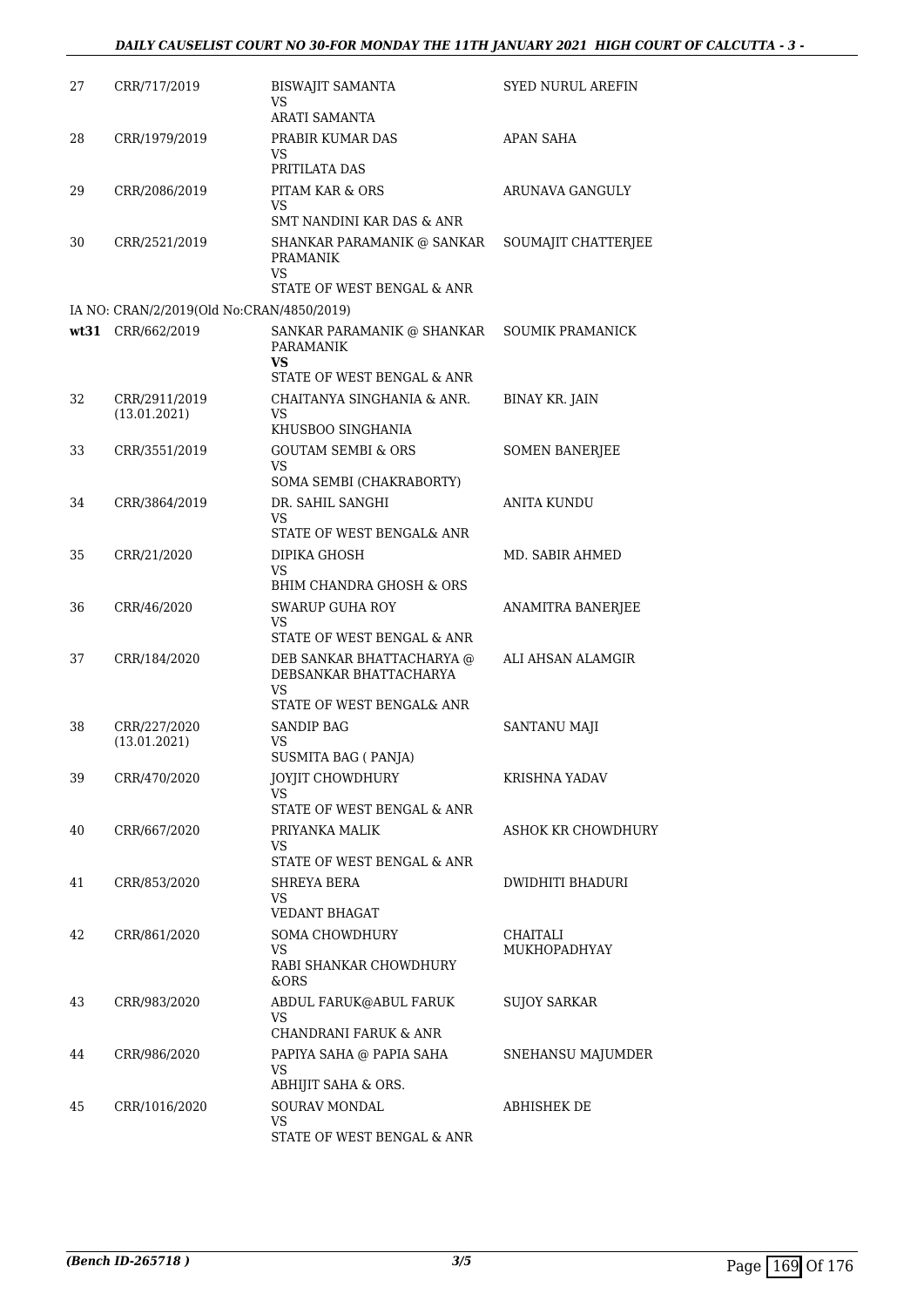| 46 | CRR/1070/2020                             | ARPITA GUIN                                                                                          | ALI AHSAN ALAMGIR       |
|----|-------------------------------------------|------------------------------------------------------------------------------------------------------|-------------------------|
|    |                                           | VS<br>STATE OF WEST BENGAL & ORS.                                                                    |                         |
|    | IA NO: CRAN/1/2020(Old No:CRAN/3151/2020) |                                                                                                      |                         |
|    | wt47 CRR/1069/2020                        | <b>ARPITA GUIN</b><br>VS.                                                                            | ALI AHSAN ALAMGIR       |
|    |                                           | STATE OF WEST BENGAL & ORS.                                                                          |                         |
|    |                                           | IA NO: CRAN/1/2020(Old No:CRAN/3150/2020), CRAN/2/2020                                               |                         |
|    | wt48 CRR/1071/2020                        | ARPITA GUIN & ANR<br>VS<br>STATE OF WEST BENGAL & ANR                                                | ALI AHSAN ALAMGIR       |
|    |                                           | IA NO: CRAN/1/2020(Old No:CRAN/3152/2020), CRAN/2/2020                                               |                         |
| 49 | CRR/1449/2020                             | SAHANAWAZ TARAFDER<br><b>VS</b>                                                                      | <b>SUNNY NONDY</b>      |
| 50 |                                           | State of West Bengal<br><b>ANINDYA DEB</b>                                                           | SUBHAMOY KARMAKAR       |
|    | CRR/1776/2020                             | VS<br>DEBJANI DEB                                                                                    |                         |
| 51 | CRR/1807/2020                             | <b>SUJASUDDIN MOLLA</b>                                                                              | <b>ANIL KUMAR</b>       |
|    |                                           | VS<br>State of West Bengal AND ANR                                                                   | <b>CHATTOPADHYAY</b>    |
| 52 | CRR/1843/2020                             | <b>IMAMAUL HUSSAIN AND ORS</b>                                                                       | MD ZEESHANUDDIN         |
|    |                                           | VS<br>State of West Bengal AND ANR                                                                   |                         |
| 53 | CRR/1854/2020                             | SAKTIPADA SANNIGRAHI AND                                                                             | DEBISREE ADHIKARY       |
|    |                                           | ANR<br><b>VS</b>                                                                                     |                         |
| 54 | CRR/1855/2020                             | State of West Bengal<br>KALYAN PANDA AND ANR                                                         | DEBISREE ADHIKARY       |
|    |                                           | VS<br>State of West Bengal                                                                           |                         |
| 55 | CRR/1860/2020                             | TUKU SK @ KHAIRUL SEKH                                                                               | PRITHVIRAJ SINHA ROY    |
|    |                                           | VS<br>State of West Bengal AND ANR                                                                   |                         |
| 56 | CRR/1899/2020                             | <b>SUBRATA MAJI</b>                                                                                  | SUMALYA CHAKRABORTY     |
|    | (13.01.2021)                              | VS<br>State of West Bengal AND ANR                                                                   |                         |
| 57 | CRR/1917/2020                             | TINKU BHOWMIK<br>VS                                                                                  | DIPAYAN DAN             |
|    |                                           | SOMNATH BHOWMIK                                                                                      |                         |
|    |                                           | <b>ADMISSION OF CRIMINAL APPEAL</b>                                                                  |                         |
| 58 | CRA/328/2019                              | <b>GURUPADA GHOSH</b>                                                                                | AVANTIKA SANYAL         |
|    |                                           | VS<br>STATE OF WEST BENGAL & ORS                                                                     |                         |
| 59 | CRA/370/2019                              | SURESH THAKUR                                                                                        | UDDIPAN BANERJEE        |
|    |                                           | VS                                                                                                   |                         |
|    |                                           | STATE OF WEST BENGAL<br>IA NO: CRAN/1/2019(Old No:CRAN/2874/2019), CRAN/2/2020(Old No:CRAN/581/2020) |                         |
| 60 | CRA/600/2019                              | GAFUR SK. @ GOFUR SK.                                                                                | PROSENJIT MUKHERJEE     |
|    |                                           | VS<br>STATE OF WEST BENGAL & ANR.                                                                    |                         |
|    | IA NO: CRAN/1/2019(Old No:CRAN/4043/2019) |                                                                                                      |                         |
| 61 | CRA/653/2019                              | TAPAS DAS                                                                                            | SUBIR DEBNATH           |
|    |                                           | VS                                                                                                   |                         |
|    | IA NO: CRAN/1/2019(Old No:CRAN/4254/2019) | STATE OF WEST BENGAL                                                                                 |                         |
| 62 | CRA/675/2019                              | MD WASIM                                                                                             | <b>AVISHEK BHANDARI</b> |
|    |                                           | VS                                                                                                   |                         |
|    |                                           | STATE OF WEST BENGAL                                                                                 |                         |
|    | IA NO: CRAN/1/2019(Old No:CRAN/4450/2019) |                                                                                                      |                         |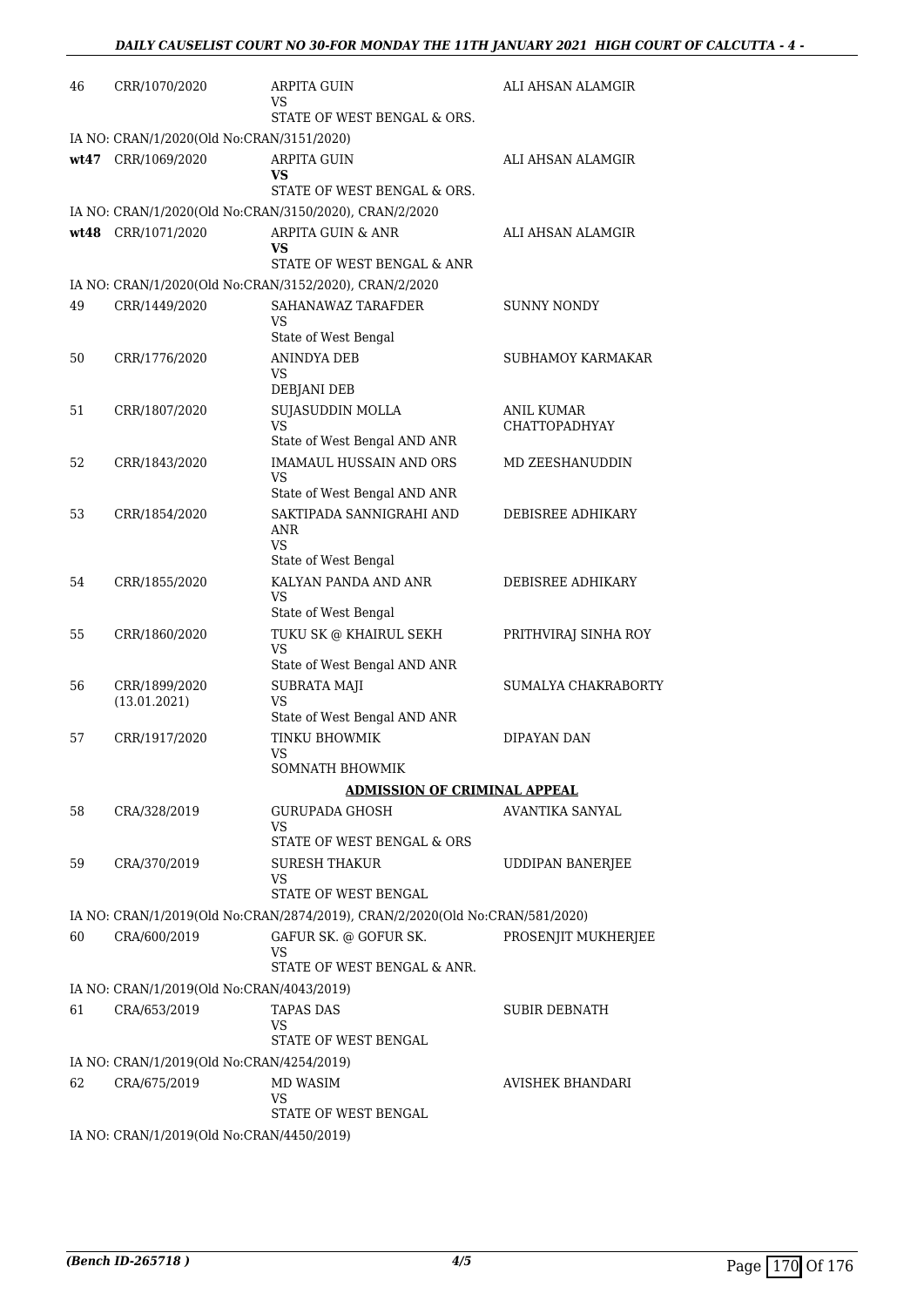### *DAILY CAUSELIST COURT NO 30-FOR MONDAY THE 11TH JANUARY 2021 HIGH COURT OF CALCUTTA - 5 -*

| 63 | CRA/677/2019                             | M/S MURALIDHAR RAJKUMAR<br>VS                                                 | <b>AMAJIT DE</b>      |
|----|------------------------------------------|-------------------------------------------------------------------------------|-----------------------|
|    |                                          | STATE OF WEST BENGAL & ANR                                                    |                       |
| 64 | CRA/8/2020                               | <b>ISMAIL SK</b><br>VS<br>STATE OF WEST BENGAL                                | <b>TAPODIP GUPTA</b>  |
|    | IA NO: CRAN/1/2020(Old No:CRAN/27/2020)  |                                                                               |                       |
| 65 | CRA/33/2020                              | <b>SUMAN BAURI</b><br><b>VS</b><br>STATE OF WEST BENGAL & ANR                 | RAJENDRA BANERJEE     |
|    | IA NO: CRAN/1/2020(Old No:CRAN/280/2020) |                                                                               |                       |
| 66 | CRA/100/2020                             | SALIL SINGHA@TUTUN<br>VS<br>STATE OF WEST BENGAL & ANR                        | KAUSIK BISWAS         |
|    | IA NO: CRAN/1/2020(Old No:CRAN/860/2020) |                                                                               |                       |
| 67 | CRA/105/2020                             | RAJU BHATTACHARYA<br><b>VS</b><br>STATE OF WEST BENGAL                        | DEBAPRIYA ROY         |
|    | IA NO: CRAN/1/2020(Old No:CRAN/913/2020) |                                                                               |                       |
| 68 | CRA/190/2020                             | DAYA SINDHU GURIA<br>VS<br>STATE OF WEST BENGAL                               | PRABIR MAJI           |
|    |                                          | IA NO: CRAN/1/2020(Old No:CRAN/4231/2020), CRAN/2/2020(Old No:CRAN/4233/2020) |                       |
| 69 | CRA/207/2020                             | <b>REKHA SHAW</b><br>VS<br>STATE OF WEST BENGAL AND<br>ORS.                   | DIPANKAR SAHA         |
|    | IA NO: CRAN/1/2020                       |                                                                               |                       |
| 70 | CRA/263/2020                             | JIT MALLICK@ALAMGIR<br><b>VS</b><br>State of West Bengal AND ANR              | <b>RUPSA SREEMANI</b> |
|    | IA NO: CRAN/1/2020, CRAN/2/2021          |                                                                               |                       |
|    |                                          | <b>CONTESTED APPLICATION</b>                                                  |                       |
| 71 | CRR/3045/2018                            | MD FAIYAZ<br><b>VS</b>                                                        | <b>F RAHMAN</b>       |

KASIDA BEGUM & ANR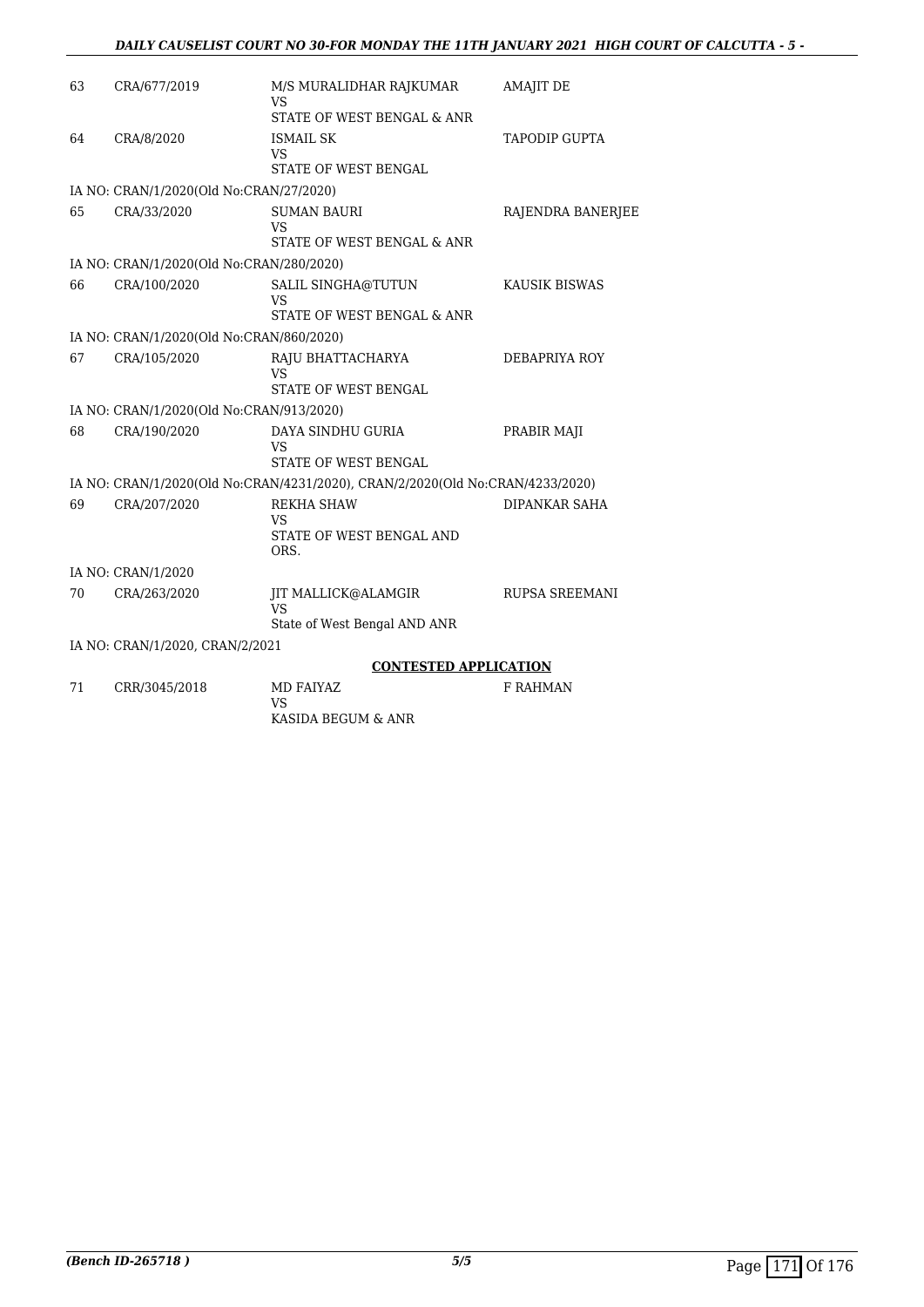

## **Appellate Side**

**DAILY CAUSELIST For Monday The 11th January 2021**

### **COURT NO. 42**

### **SINGLE BENCH (SB-XVII)**

### **AT 10:45 AM**

### **HON'BLE JUSTICE SUBHASIS DASGUPTA**

### **(VIA VIDEO CONFERENCE) ON AND FROM MONDAY, THE 11TH JANUARY, 2021 - ADMISSION OF CRIMINAL MOTIONS AND HEARING OF CRIMINAL REVISIONS WHICH ARE NOT ASSIGNED TO ANY OTHER BENCH INCLUDING APPLICATIONS CONNECTED THERETO;**

### **HEARING OF CRIMINAL REVISIONS (IRRESPECTIVE OF CLASSIFICATION) FIELD UPTO 2015 INCLUDING CONNECTED APPLICATIONS;**

### **HEARING OF CRIMINAL APPEALS.**

### **PERSONAL APPEARANCE**

| 1 | CRR/787/2020  | KRISHANU MONDAL<br>VS.<br>STATE OF WEST BENGAL &<br>ANR.            | <b>SUMIT ROUTH</b>             |
|---|---------------|---------------------------------------------------------------------|--------------------------------|
|   |               | <b>LISTED MOTION</b>                                                |                                |
| 2 | CRR/2276/2019 | DR KAJAL GHOSH<br>VS.<br>CENTRAL BUREAU OF<br><b>INVESTIGATION</b>  | SAURADEEP DUTTA                |
| 3 | CRR/2836/2019 | MILAN MONDAL @ MILON<br><b>MONDAL</b><br>VS<br>STATE OF WEST BENGAL | <b>SONALI DAS</b>              |
| 4 | CRR/944/2020  | JOYDEB GHORUI<br><b>VS</b><br>STATE OF WEST BENGAL                  | RITWIK PATTANAYAK              |
| 5 | CRR/970/2020  | NAMITA NATH<br>VS<br>STATE OF WEST BENGAL &<br>ORS                  | DEBADRITA MONDAL               |
| 6 | CRR/1010/2020 | SK. RAMJAN ALI & ANR<br><b>VS</b><br>STATE OF WEST BENGAL           | AMAL KRISHNA<br><b>SAMANTA</b> |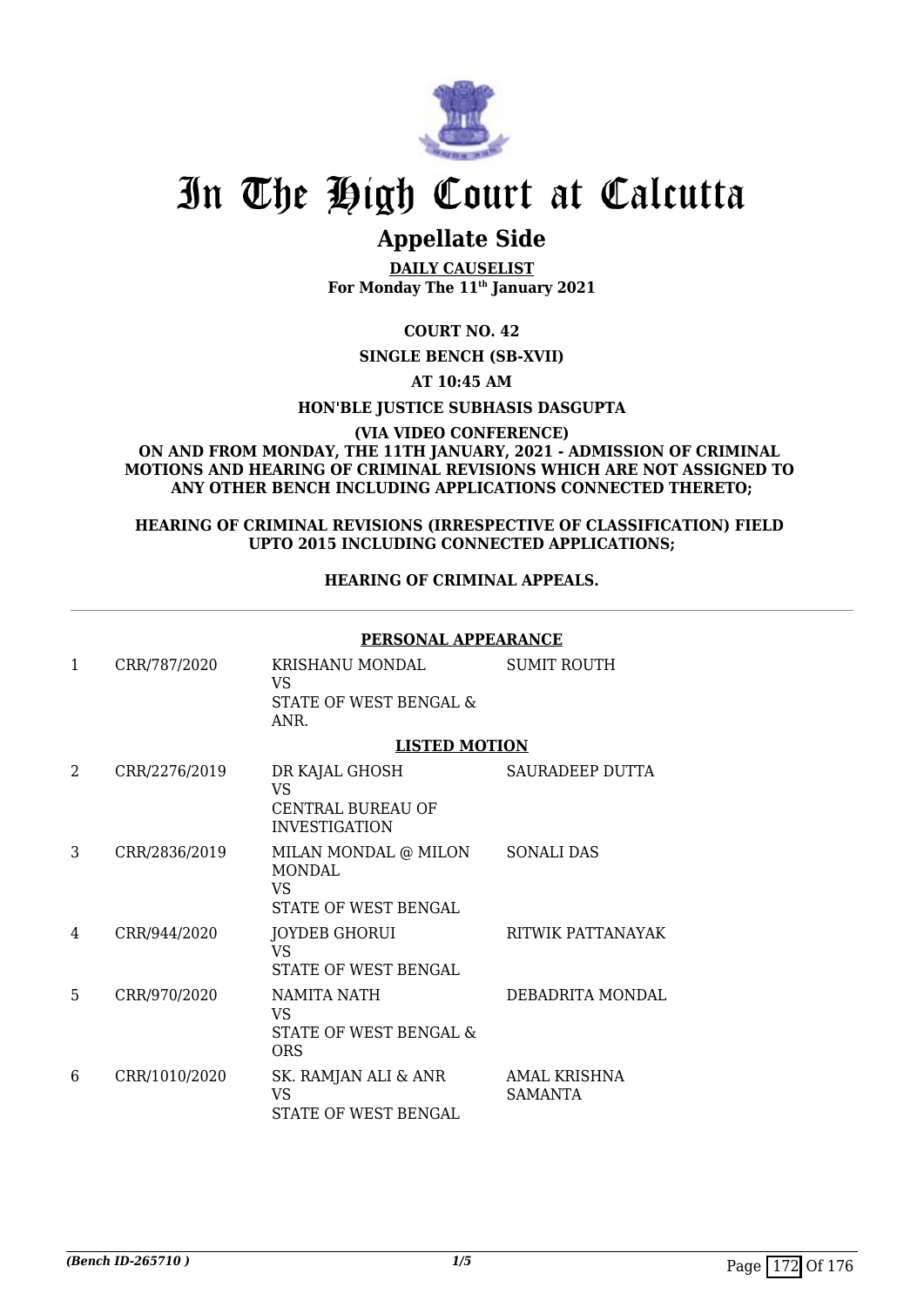| 7  | CRR/1623/2020 | SATYABRATA PRADHAN<br><b>VS</b><br>THE STATE OF WEST<br><b>BENGAL AND ANR</b>  | SABYASACHI<br><b>BHATTACHARJEE</b>  |
|----|---------------|--------------------------------------------------------------------------------|-------------------------------------|
| 8  | CRR/1676/2020 | <b>AMAR ADHIKARY</b><br><b>VS</b><br>State of West Bengal                      | <b>SREYASHEE BISWAS</b>             |
| 9  | CRR/1709/2020 | <b>KARIM MOLLA</b><br><b>VS</b><br>State of West Bengal                        | <b>SANGHITA</b><br>CHATTERJEE       |
| 10 | CRR/1713/2020 | <b>SMT MUNNI DEVI</b><br><b>VS</b><br>State of West Bengal                     | RIMPY MUKHERJEE                     |
| 11 | CRR/1784/2020 | PARTHA CHAKRABORTI<br><b>VS</b><br>S.E.B.I                                     | <b>AINDRILA DE</b>                  |
| 12 | CRR/1816/2020 | <b>BABITA DUTTA</b><br><b>VS</b><br>State of West Bengal                       | DHARMADAS HAZRA<br><b>CHOWDHURY</b> |
| 13 | CRR/1828/2020 | <b>ABHIJIT BAG</b><br><b>VS</b><br>State of West Bengal AND<br><b>ANR</b>      | <b>TANMAY</b><br><b>CHOWDHURY</b>   |
| 14 | CRR/1832/2020 | <b>RAMESH HAITE</b><br><b>VS</b><br>State of West Bengal                       | <b>UJJAL RAY</b>                    |
| 15 | CRR/1867/2020 | KISHORE DEY<br><b>VS</b><br>STATE OF WEST BENGAL<br>AND ORS.                   | PRIYANJIT KUNDU                     |
| 16 | CRR/1893/2020 | KARTICK CHANDRA DOLAI<br><b>VS</b><br>State of West Bengal                     | SOUMYAJIT DAS<br><b>MAHAPATRA</b>   |
| 17 | CRR/1894/2020 | TUHIN KANTI SAHA<br><b>VS</b><br>State of West Bengal AND<br>ANR               | <b>SUBHENDU DAS</b>                 |
| 18 | CRR/1901/2020 | SUMITA MONDAL AND ANR.<br><b>VS</b><br>State of West Bengal AND<br>ANR.        | <b>ABHISHEK DE</b>                  |
| 19 | CRR/1926/2020 | ANUJ SHARMA<br><b>VS</b><br>State of West Bengal AND<br><b>ANR</b>             | SHANTANU<br><b>KARMAKAR</b>         |
| 20 | CRR/1936/2020 | SIRAJ HAQ<br>VS<br>State of West Bengal and Anr                                |                                     |
| 21 | CRR/7/2021    | KUNAL GHOSH AND ANR<br><b>VS</b><br>THE STATE OF WEST<br><b>BENGAL AND ANR</b> | DATTATREYA DUTTA                    |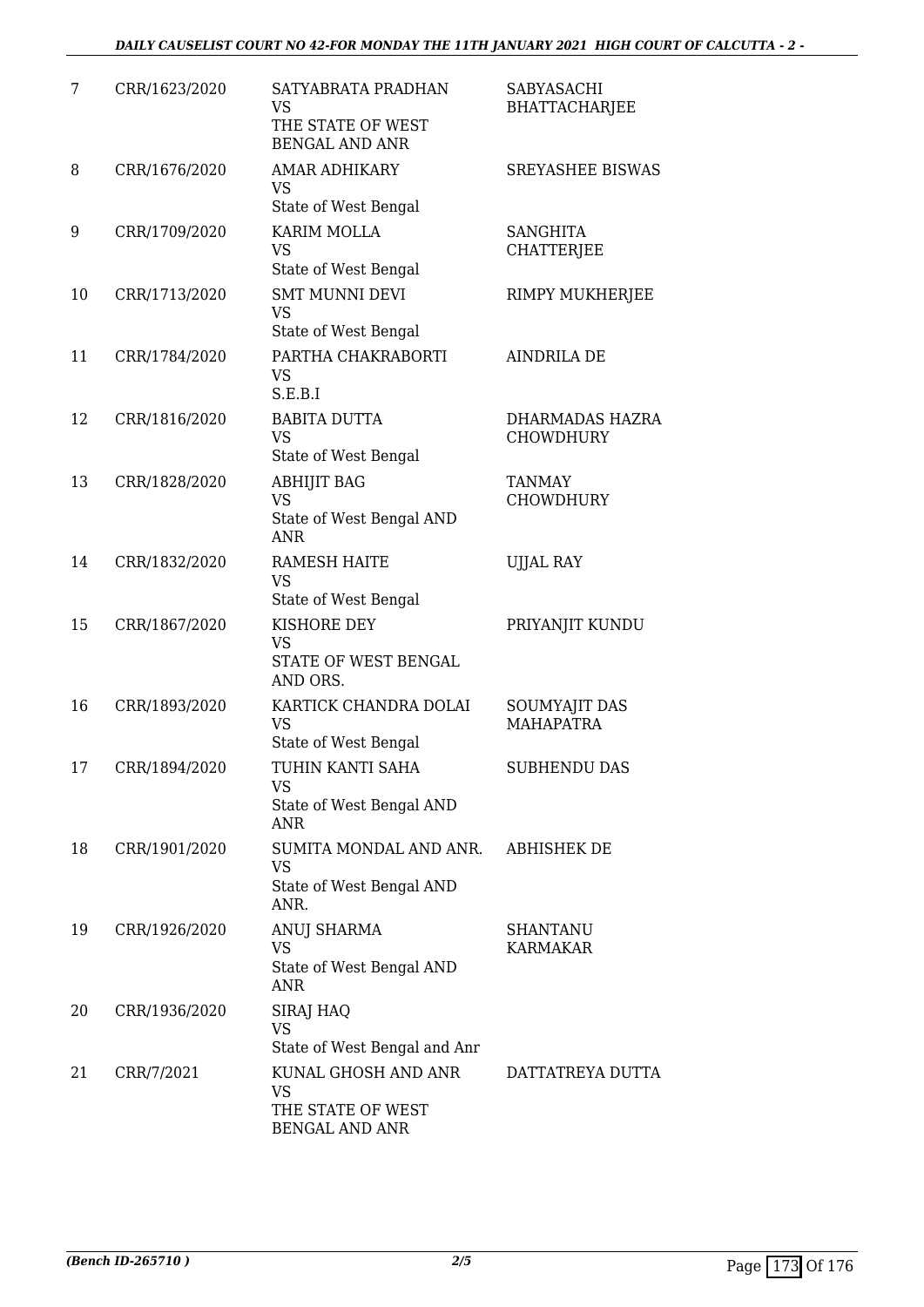| 22 | CRR/56/2021   | BENGAL EMTA COAL MINES<br>LIMITED<br><b>VS</b><br>THE STATE OF WEST<br><b>BENGAL AND ANR</b>            | <b>NAYNA</b><br><b>CHAKRABORTY</b>      |
|----|---------------|---------------------------------------------------------------------------------------------------------|-----------------------------------------|
| 23 | CRR/57/2021   | BENGAL EMTA COAL MINES<br>VS<br>THE STATE OF WEST<br><b>BENGAL AND ANR</b>                              | <b>SANTANU TALUKDAR</b>                 |
| 24 | CRR/58/2021   | UJJAL KUMAR UPADHYAY<br><b>VS</b><br>THE STATE OF WEST<br><b>BENGAL AND ANR</b>                         | <b>BISWAJIT MANNA</b>                   |
| 25 | CRR/61/2021   | <b>GAURAV UPADHYAY AND</b><br><b>ANR</b><br><b>VS</b><br>THE STATE OF WEST<br><b>BENGAL AND ANR</b>     | <b>BISWAJIT MANNA</b>                   |
| 26 | CRR/63/2021   | <b>DIPAK DAS</b><br><b>VS</b><br>State of West Bengal AND<br><b>ANR</b>                                 | <b>ABHIRUP</b><br><b>CHAKRABORTY</b>    |
| 27 | CRR/64/2021   | <b>DIPAK DAS</b><br><b>VS</b><br>State of West Bengal AND<br><b>ANR</b>                                 | ABHIRUP<br><b>CHAKRABORTY</b>           |
| 28 | CRR/65/2021   | <b>D AND I TAXCON SERVICES</b><br><b>PVT LTD</b><br><b>VS</b><br>State of West Bengal AND<br><b>ANR</b> | MRITYUNJOY HALDER                       |
| 29 | CRR/70/2021   | <b>SWAPAN BISWAS</b><br><b>VS</b><br>State of West Bengal                                               | SHASHANKA<br>SHEKHAR SAHA               |
| 30 | CRR/71/2021   | SANTANU CHAKRABORTY @<br><b>BULET</b><br><b>VS</b><br>State of West Bengal                              | <b>SHASHANKA</b><br>SHEKHAR SAHA        |
| 31 | CRR/72/2021   | MUKUL ISLAM MOLLA<br><b>VS</b><br>State of West Bengal                                                  | <b>SHASHANKA</b><br><b>SHEKHAR SAHA</b> |
| 32 | CRR/73/2021   | RAJESH SHARMA<br><b>VS</b><br>State of West Bengal AND<br><b>ANR</b>                                    | KAMAL KRISHNA<br><b>GUHA</b>            |
|    |               | <b>SPECIALLY FIXED MATTERS</b>                                                                          |                                         |
| 33 | CRR/2654/2019 | RABI BHUSAN PANDEY<br><b>VS</b><br>STATE OF WEST BENGAL                                                 | SAIBAL MONDAL                           |
|    |               | <b>FOR ORDERS</b>                                                                                       |                                         |
| 34 | CRR/751/2018  | JAYANTA CHOWDHURY                                                                                       | JAYANTA                                 |
|    |               | VS<br>STATE OF WEST BENGAL &<br><b>ANR</b>                                                              | <b>CHOWDHURY IN</b><br><b>PERSON</b>    |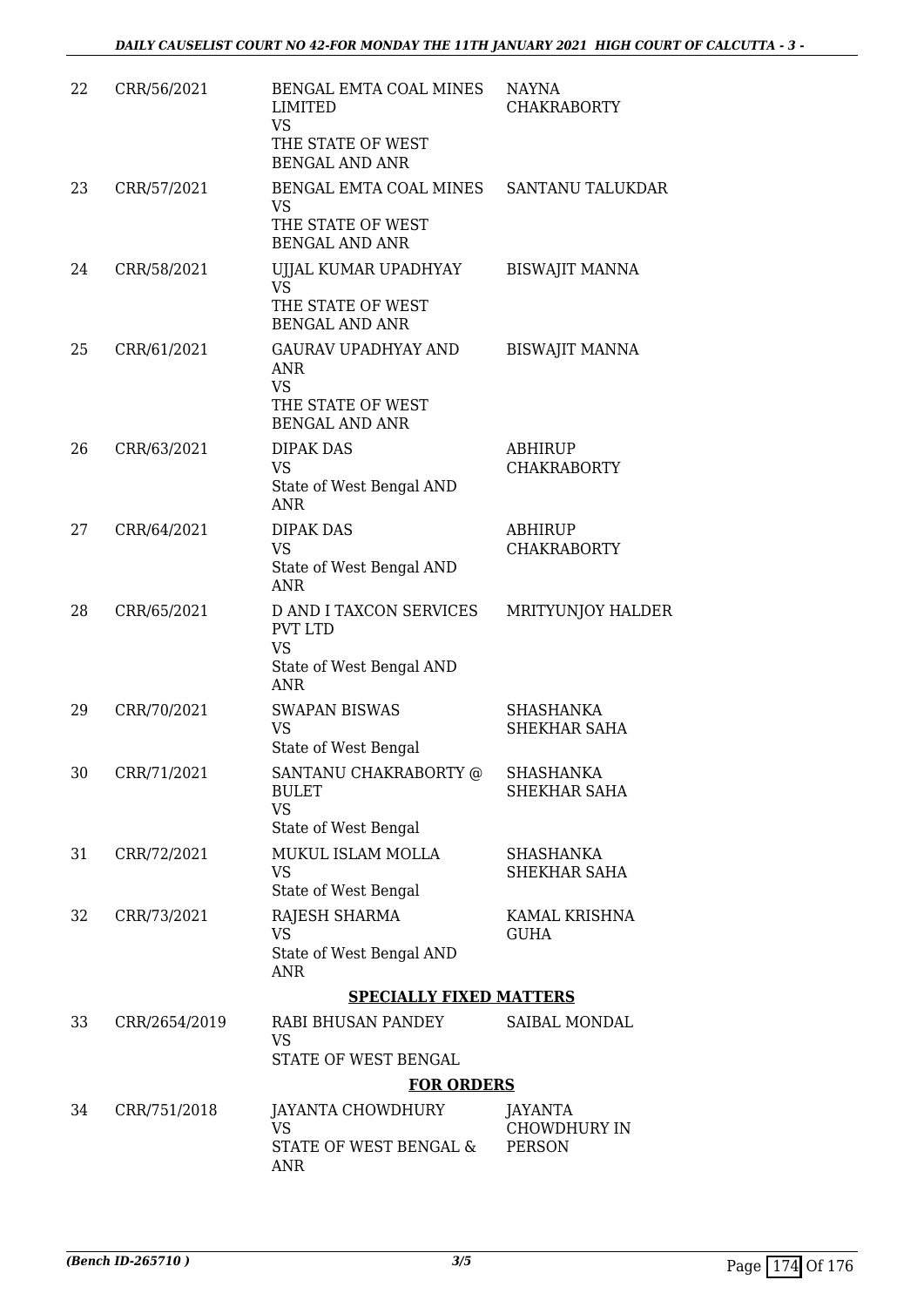| 35 | CRR/3794/2019                             | <b>ISMAIL SK</b><br><b>VS</b><br>STATE OF WEST BENGAL                                  | <b>ABHIMANYU</b><br><b>BANERJEE</b>      |
|----|-------------------------------------------|----------------------------------------------------------------------------------------|------------------------------------------|
|    |                                           | <b>CONTESTED APPLICATION</b>                                                           |                                          |
| 36 | CRR/361/2019                              | <b>SMT SASWATI DEY</b><br>VS<br>STATE OF WEST BENGAL                                   | ARNAB SAHA                               |
| 37 | CRR/1487/2019                             | <b>SWADESH KAITY</b><br><b>VS</b><br><b>SARASWATI KAITY</b>                            | SYED ABSAR ALI                           |
| 38 | CRR/1488/2019                             | <b>MOTIUR RAHAMAN &amp; ORS</b><br><b>VS</b><br>STATE OF WEST BENGAL &<br><b>ANR</b>   | <b>ASIF DEWAN</b>                        |
| 39 | CRR/1728/2019                             | <b>WASIR AHMED</b><br><b>VS</b><br>PARVIN KHATUN                                       | SHARMISHTHA DHAR                         |
| 40 | CRR/2812/2019                             | PRABHAT KUMAR DE @<br>PRAVAT KUMAR DAS<br><b>VS</b><br><b>STATE OF WEST BENGAL</b>     | <b>SOUMYAJIT DAS</b><br><b>MAHAPATRA</b> |
| 41 | CRR/5/2020                                | NIRMALYA CHAKROBORTY<br><b>VS</b><br>STATE OF WEST BENGAL &<br><b>ANR</b>              | <b>KUSAL KUMAR</b><br>MUKHERJEE          |
|    | IA NO: CRAN/1/2020(Old No:CRAN/1029/2020) |                                                                                        |                                          |
| 42 | CRR/1563/2020                             | LATIKA MONDAL<br><b>VS</b><br>State of West Bengal AND<br><b>ANR</b>                   | <b>GANESH MANNA</b>                      |
| 43 | CRR/1785/2020                             | SMT SADHANA JOSHOHARA<br><b>DUTTA</b><br><b>VS</b>                                     | KRISHNENDU<br><b>BHADRA</b>              |
| 44 | CRR/1792/2020                             | State of West Bengal<br><b>SUJIT KUMAR BISWAS</b><br><b>VS</b><br>State of West Bengal | KRISHNENDU<br>BHADRA                     |
| 45 | CRR/13/2021                               | RAMPROSAD ROY AND ANR<br>VS<br>State of West Bengal AND<br><b>ANR</b>                  | <b>ARNAB DAS</b>                         |
|    | wt46 CRR/1693/2020                        | PRADIP CHOWDHURY<br>VS<br>STATE OF WEST BENGAL<br>AND ANR                              | ANIRBAN BANERJEE                         |
|    |                                           | <b>CRIMINAL APPEAL HEARING</b>                                                         |                                          |
| 47 | CRA/756/2015                              | <b>HARI PRASAD PAL</b><br>VS<br>ASIT KUMAR MONDAL &<br>ANR                             | MAYUKH MITRA                             |
| 48 | CRA/672/2016                              | HARADHAN DUTTA<br>VS<br>STATE OF WEST BENGAL                                           | AINDRILA DE                              |